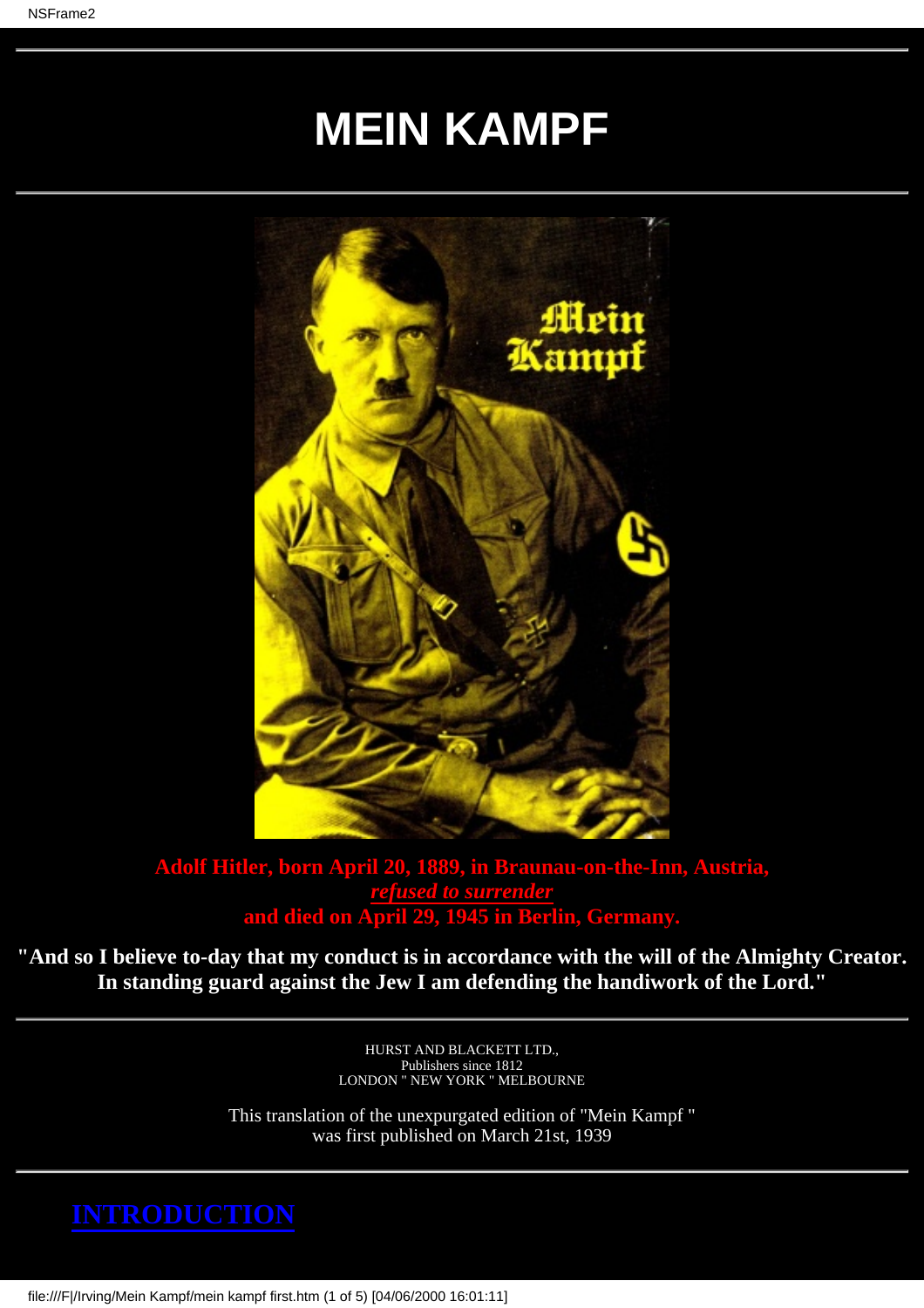## **Volume I: A RETROSPECT**

**[CHAPTER III: POLITICAL REFLECTIONS ARISING OUT OF MY SOJOURN](#page-48-0)**

**[CHAPTER XII: THE FIRST STAGE IN THE DEVELOPMENT OF THE](#page-201-0)**

## **Volume II: THE NATIONAL SOCIALIST MOVEMENT**

**[CHAPTER II: THE STATE](#page-233-0)**

**[CHAPTER VI: THE FIRST PERIOD OF OUR STRUGGLE](file:///F|/Irving/Mein Kampf/mein%20kampf%202%20chap6.htm)**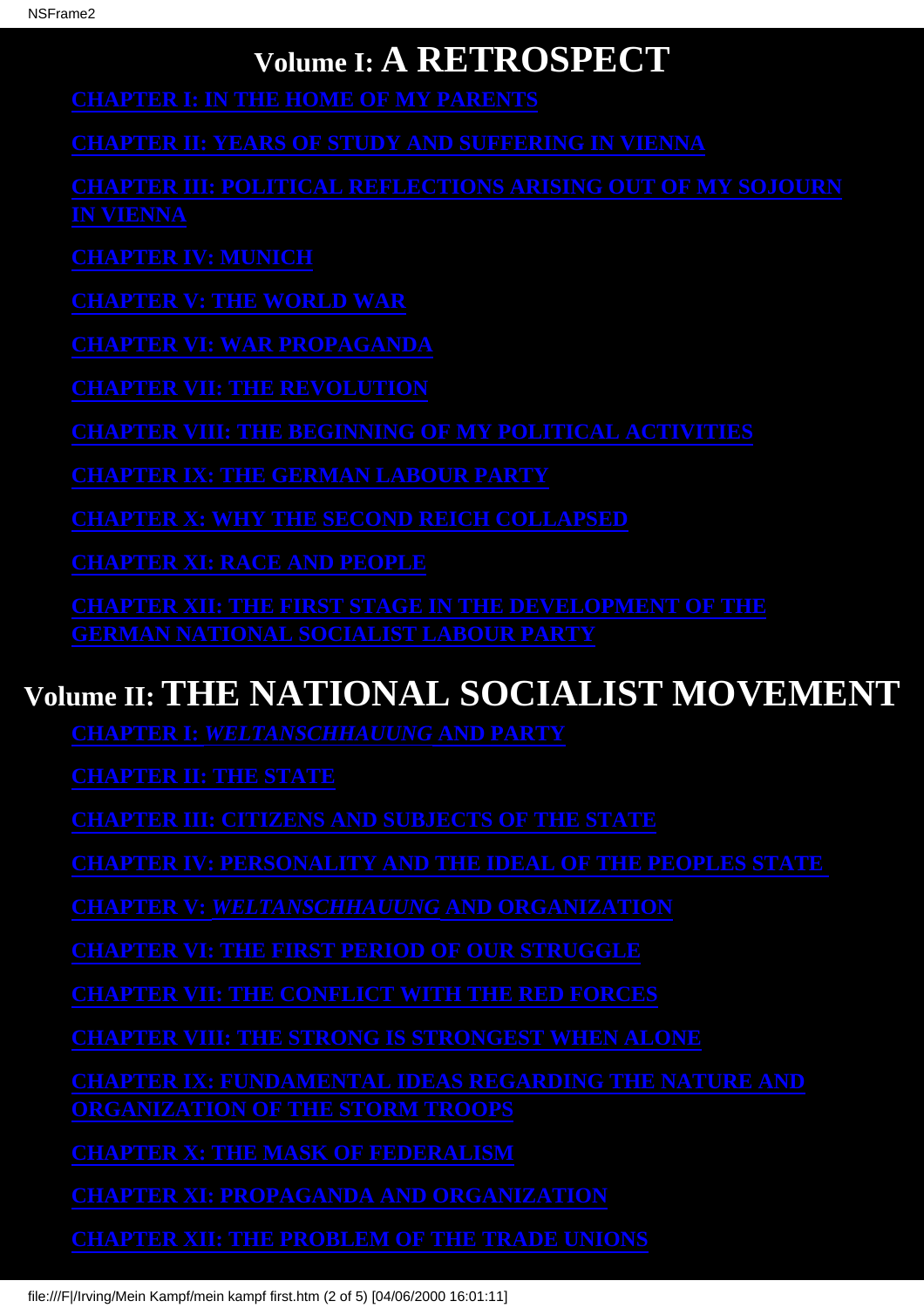## **[EPILOGUE](file:///F|/Irving/Mein Kampf/mein%20kampf%202%20epilogue.htm)**

#### *Foot Notes:*

1) In order to understand the reference here, and similar references in later portions of Mein Kampf, the following must be borne in mind:

From 1792 to 1814 the French Revolutionary Armies overran Germany. In 1800 Bavaria shared in the Austrian defeat at Hohenlinden and the French occupied Munich. In 1805 the Bavarian Elector was made King of Bavaria by Napoleon and stipulated to back up Napoleon in all his wars with a force of 30,000 men. Thus Bavaria became the absolute vassal of the French. This was The Time of Germany s Deepest Humiliation, Which is referred to again and again by Hitler.

In 1806 a pamphlet entitled Germanys Deepest Humiliation was published in South Germany. Amnng those who helped to circulate the pamphlet was the Nürnberg bookseller, Johannes Philipp Palm. He was denounced to the French by a Bavarian police agent. At his trial he refused to disclose the name of the author. By Napoleon s orders, he was shot at Braunau-on-the-Inn on August 26th, 1806. A monument erected to him on the site of the execution was one of the first public objects that made an impression on Hitler as a little boy.

Leo Schlageter s case was in many respects parallel to that of Johannes Palm. Schlageter was a German theological student who volunteered for service in 1914. He became an artillery officer and won the Iron Cross of both classes. When the French occupied the Ruhr in 1923 Schlageter helped to organize the passive resistance on the German side. He and his companions blew up a railway bridge for the purpose of making the transport of coal to France more difficult.

Those who took part in the affair were denounced to the French by a German informer. Schlageter took the whole responsibility on his own shoulders and was condemned to death, his companions being sentenced to various terms of imprisonment and penal servitude by the French Court. Schlageter refused to disclose the identity of those who issued the order to blow up the railway bridge and he would not plead for mercy before a French Court. He was shot by a French firing-squad on May 26th, 1923. Severing was at that time German Minister of the Interior. It is said that representations were made, to him on Schlageter s behalf and that he refused to interfere.

Schlageter has become the chief martyr of the German resistancc to the French occupation of the Ruhr and also one of the great heroes of the National Socialist Movement. He had joined the Movement at a very early stage, his card of membership bearing the number 61.

2) Non-classical secondary school. The Lyceum and Gymnasium were classical or semiclassical secondary schools.

3) See Translator s Introduction.

4) When Francis II had laid down his title as Emperor of the Holy Roman Empire of the German Nation, which he did at the command of Napoleon, the Crown and Mace, as the Imperial Insignia,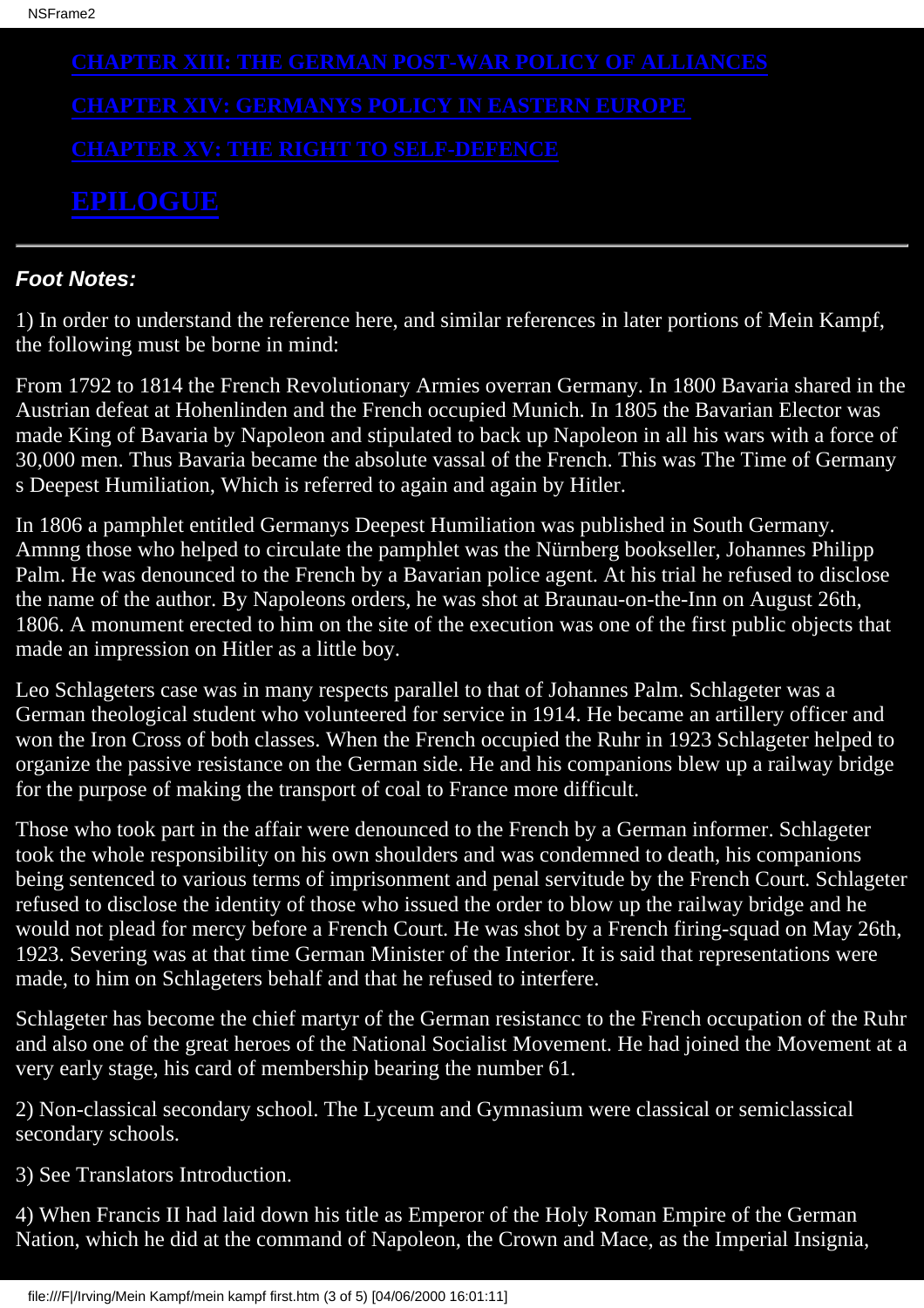were kept in Vienna. After the German Empire was refounded, in 1871, under William I, there were many demands to have the Insignia transferred to Berlin. But these went unheeded. Hitler had them brought to Germany after the Austrian Anschluss and displayed at Nuremberg during the Party Congress in September 1938.

5) The Phaecians were a legendary people, mentioned in Homers Odyssey. They were supposed to live on some unknown island in the Eastern Mediterranean, sometimes suggested to be Corcyra, the modern Corfu. They loved good living more than work, and so the name Phaecian has come to be a synonym for parasite.

6) *Spottgeburt von Dreck und Feuer*. This is the epithet that Faust hurls at Mephistopheles as the latter intrudes on the conversation between Faust and Martha in the garden: Mephistopheles: Thou, full of sensual, super-sensual desire, A girl by the nose is leading thee. Faust: Abortion, thou of filth and fire.

7) Herodotus (Book VII, 213218) tells the story of how a Greek traitor, Ephialtes, helped the Persian invaders at the Battle of Thermopylae (480 B.C.) When the Persian King, Xerxes, had begun to despair of being able to break through the Greek defence, Ephialtes came to him and, on being promised a definite payment, told the King of a pathway over the shoulder of the mountain to the Greek end of the Pass. The bargain being clinched, Ephialtes led a detachment of the Persian troops under General Hydarnes over the mountain pathway. Thus taken in the rear, the Greek defenders, under Leonidas, King of Sparta, had to fight in two opposite directions within the narrow pass. Terrible slaughter ensued and Leonidas fell in the thick of the fighting.

The bravery of Leonidas and the treason of Ephialtes impressed Hitler, as it does almost every schoolboy. The incident is referred to again in Mein Kampf (Chap. VIII, Vol. I), where Hitler compares the German troops that fell in France and Flanders to the Greeks at Thermopylae, the treachery of Ephialtes being suggested as the prototype of the defeatist policy of the German politicians towards the end of the Great War.

8) German Austria was the East Mark on the South and East Prussia was the East Mark on the North.

9) Carlyle explains the epithet thus: "First then, let no one from the title Gehoernte (Horned, Behorned), fancy that our brave Siegfried, who was the loveliest as well as the bravest of men, was actually cornuted, and had horns on his brow, though like Michael Angelos Moses; or even that his skin, to which the epithet Behorned refers, was hard like a crocodiles, and not softer than the softest shamey, for the truth is, his Hornedness means only an Invulnerability, like that of Achilles&"

10) Lines quoted from the Song of the Curassiers in Schiller s Wallenstein.

11) The Second Infantry Bavarian Regiment, in which Hitler served as a volunteer.

12) Schwabing is the artistic quarter in Munich where artists have their studios and litterateurs, especially of the Bohemian class, foregather.

13) Here again we have the defenders of Thermopylæ recalled as the prototype of German valour in the Great War. Hitler s quotation is a German variant of the couplet inscribed on the monument erected at Thermopylæ to the memory of Leonidas and his Spartan soldiers who fell defending the Pass. As given by Herodotus, who claims that he saw the inscription himself, the original text may be literally translated thus:

*Go, tell the Spartans, thou who passeth by, That here, obedient to their laws, we lie.*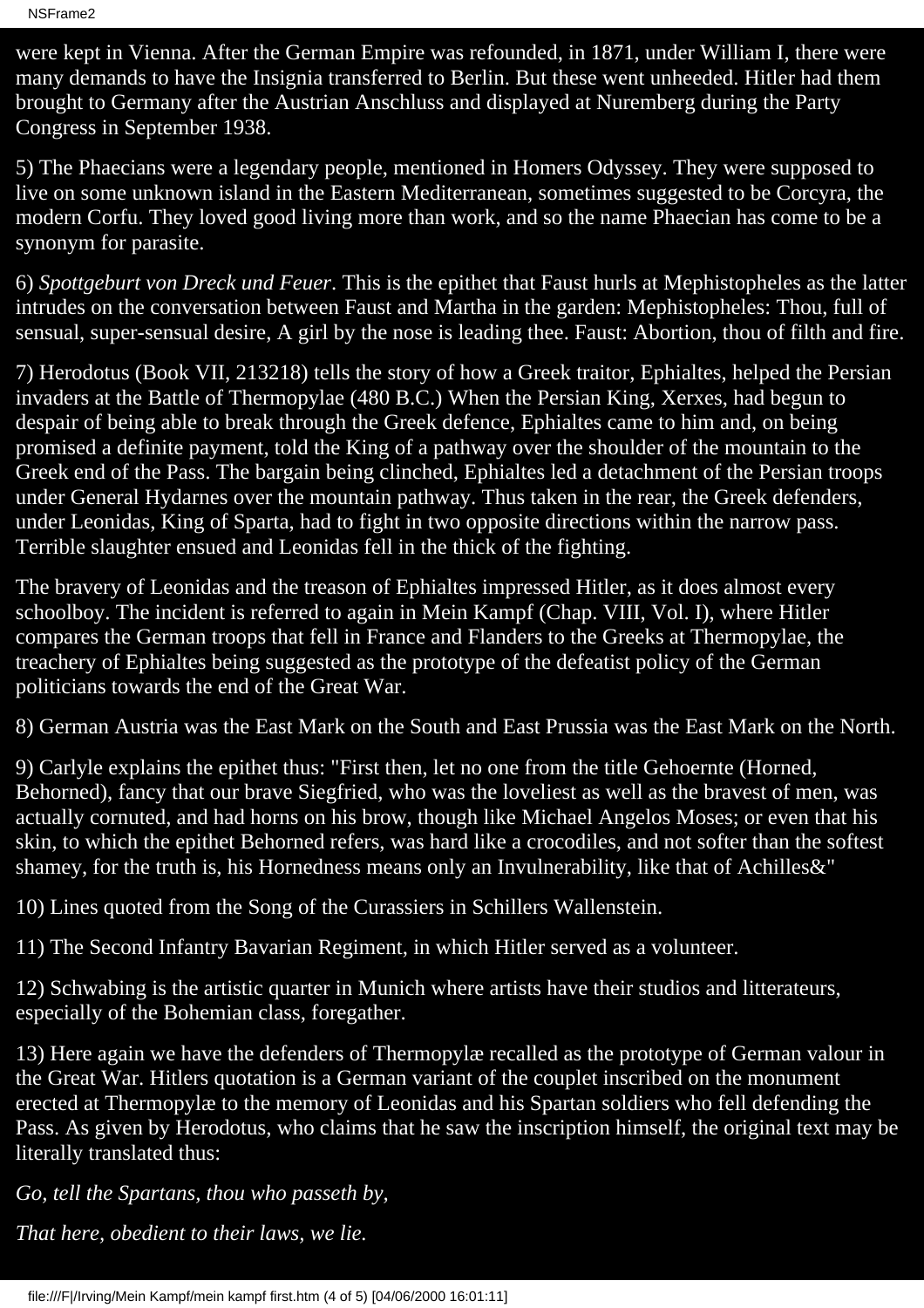14)Swedish Chancellor who took over the reins of Government after the death of Gustavus Adolphus

15) When Mephistopheles first appears to Faust, in the latters study, Faust inquires: "What is thy name?" To which Mephistopheles replies: "A part of the Power which always wills the Bad and always works the Good." And when Faust asks him what is meant by this riddle and why he should call himself a part, the gist of Mephistopheles reply is that he is the Spirit of Negation and exists through opposition to the positive Truth and Order and Beauty which proceed from the never-ending creative energy of the Deity. In the Prologue to Faust the Lord declares that mans active nature would grow sluggish in working the good and that therefore he has to be aroused by the Spirit of Opposition. This Spirit wills the Bad, but of itself it can do nothing positive, and by its opposition always works the opposite of what it wills.

16) The last and most famous of the medieval alchemists. He was born at Basle about the year 1490 and died at Salzburg in 1541. He taught that all metals could be transmuted through the action of one primary element common to them all. This element he called Alcahest. If it could be found it would prove to be at once the philosopher s stone, the universal medicine and the irresistible solvent. There are many aspects of his teaching which are now looked upon as by no means so fantastic as they were considered in his own time.

17) The Battle of Leipzig (1813), where the Germans inflicted an overwhelming defeat on Napoleon, was the decisive event which put an end to the French occupation of Germany.

The occupation had lasted about twenty years. After the Great War, and the partial occupation of Germany once again by French forces, the Germans used to celebrate the anniversary of the Battle of Leipzig as a symbol of their yearning.

18) The flag of the German Empire, founded in 1871, was Black-White-Red. This was discarded in 1918 and Black-Red-Gold was chosen as the flag of the German Republic founded at Weimar in 1919. The flag designed by Hitler red with a white disc in the centre, bearing the black swastika is now the national flag.

19) After the debacle of 1918 several semi-military associations were formed by demobilized officers who had fought at the Front. These were semi-clandestine associations and were known as Freikorps (Volunteer corps). Their principal purpose was to act as rallying centres for the old nationalist elements.

20) Schiller, who wrote the famous drama of William Tell.

21) The reference here is to those who gave information to the Allied Commissions about hidden stores of arms in Germany.

22) Before 1918 Germany was a federal Empire, composed of twenty-five federal states.

23) Probably the author has two separate incidents in mind. The first happened in 390 B.C., when, as the victorious Gauls descended on Rome, the Senators ordered their ivory chairs to be placed in the Forum before the Temples of the Gods. There, clad in their robes of state, they awaited the invader, hoping to save the city by sacrificing themselves. This noble gesture failed for the time being; but it had an inspiring influence on subsequent generations. The second incident, which has more historical authenticity, occurred after the Roman defeat at Cannae in 216 B.C. On that occasion Varro, the Roman commander, who, though in great part responsible for the disaster, made an effort to carry on the struggle, was, on his return to Rome, met by the citizens of all ranks and publicly thanked because he had not despaired of the Republic. The consequence was that the Republic refused to make peace with the victorious Carthagenians.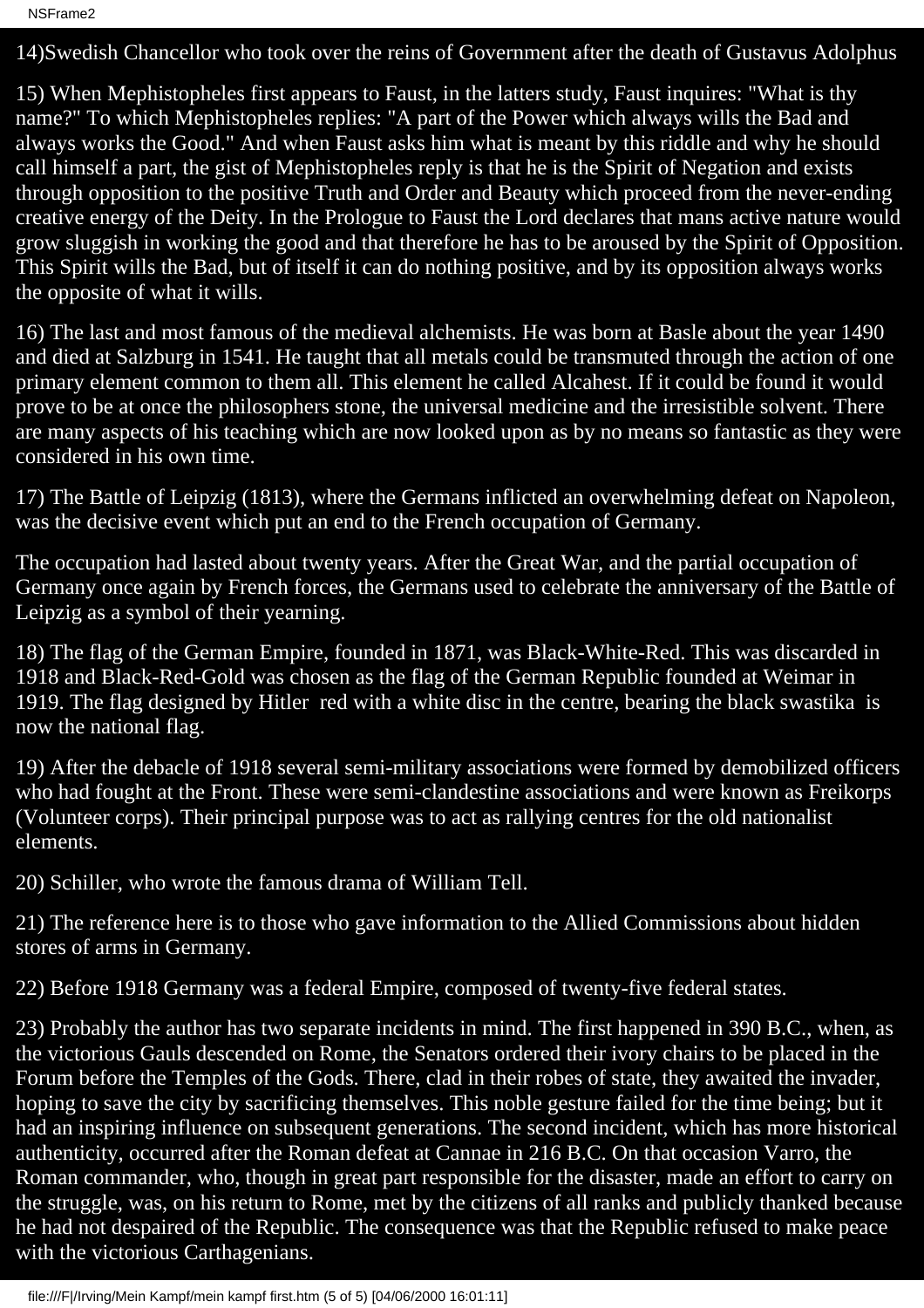# <span id="page-5-0"></span>**INTRODUCTION**

### **AUTHORS PREFACE**

On April 1st, 1924, I began to serve my sentence of detention in the Fortress of Landsberg am Lech, following the verdict of the Munich Peoples Court of that time.

After years of uninterrupted labour it was now possible for the first time to begin a work which many had asked for and which I myself felt would be profitable for the Movement. So I decided to devote two volumes to a description not only of the aims of our Movement but also of its development. There is more to be learned from this than from any purely doctrinaire treatise.

This has also given me the opportunity of describing my own development in so far as such a description is necessary to the understanding of the first as well as the second volume and to destroy the legendary fabrications which the Jewish Press have circulated about me.

In this work I turn not to strangers but to those followers of the Movement whose hearts belong to it and who wish to study it more profoundly. I know that fewer people are won over by the written word than by the spoken word and that every great movement on this earth owes its growth to great speakers and not to great writers.

Nevertheless, in order to produce more equality and uniformity in the defence of any doctrine, its fundamental principles must be committed to writing. May these two volumes therefore serve as the building stones which I contribute to the joint work.

The Fortress, Landsberg am Lech.

At half-past twelve in the afternoon of November 9th, 1923, those whose names are given below fell in front of the Feldherrnhalle and in the forecourt of the former War Ministry in Munich for their loyal faith in the resurrection of their people:

> **Alfarth, Felix, Merchant, born July 5th, 1901 Bauriedl, Andreas, Hatmaker, born May 4th, 1879 Casella, Theodor, Bank Official, born August 8th, 1900 Ehrlich, Wilhelm, Bank Official, born August 19th, 1894 Faust, Martin, Bank Official, born January 27th, 1901 Hechenberger, Anton, Locksmith, born September 28th, 1902 Koerner, Oskar, Merchant, born January 4th, 1875 Kuhn, Karl, Head Waiter, born July 25th, 1897 Laforce, Karl, Student of Engineering, born October 28th, 1904 Neubauer, Kurt, Waiter, born March 27th, 1899**

**Pape, Claus von, Merchant, born August 16th, 1904**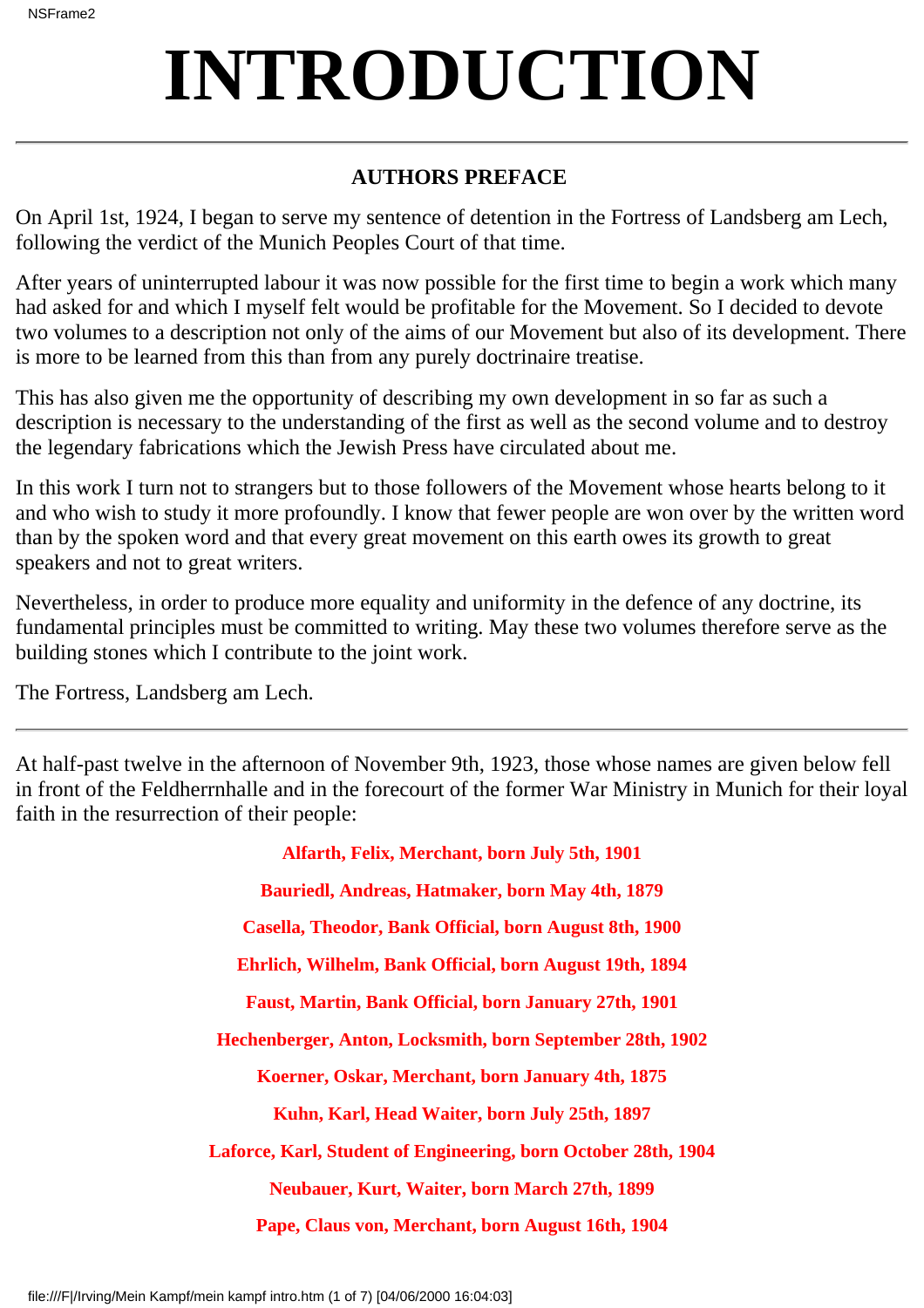**Pfordten, Theodor von der, Councillor to the Superior Provincial Court, born May 14th, 1873**

**Rickmers, Johann, retired Cavalry Captain, born May 7th, 1881**

**Scheubner-Richter, Max Erwin von, Dr. of Engineering, born January 9th, 1884**

**Stransky, Lorenz Ritter von, Engineer, born March 14th, 1899**

**Wolf, Wilhelm, Merchant, born October 19th, 1898**

So-called national officials refused to allow the dead heroes a common burial. So I dedicate the first volume of this work to them as a common memorial, that the memory of those martyrs may be a permanent source of light for the followers of our Movement.

**The Fortress, Landsberg a/L.,**

**October 16th, 1924**

### **TRANSLATORS INTRODUCTION**

In placing before the reader this unabridged translation of Adolf Hitler s book, Mein Kampf, I feel it my duty to call attention to certain historical facts which must be borne in mind if the reader would form a fair judgment of what is written in this extraordinary work.

The first volume of Mein Kampf was written while the author was imprisoned in a Bavarian fortress. How did he get there and why? The answer to that question is important, because the book deals with the events which brought the author into this plight and because he wrote under the emotional stress caused by the historical happenings of the time. It was the hour of Germanys deepest humiliation, somewhat parallel to that of a little over a century before, when Napoleon had dismembered the old German Empire and French soldiers occupied almost the whole of Germany.

In the beginning of 1923 the French invaded Germany, occupied the Ruhr district and seized several German towns in the Rhineland. This was a flagrant breach of international law and was protested against by every section of British political opinion at that time. The Germans could not effectively defend themselves, as they had been already disarmed under the provisions of the Versailles Treaty. To make the situation more fraught with disaster for Germany, and therefore more appalling in its prospect, the French carried on an intensive propaganda for the separation of the Rhineland from the German Republic and the establishment of an independent Rhenania. Money was poured out lavishly to bribe agitators to carry on this work, and some of the most insidious elements of the German population became active in the pay of the invader. At the same time a vigorous movement was being carried on in Bavaria for the secession of that country and the establishment of an independent Catholic monarchy there, under vassalage to France, as Napoleon had done when he made Maximilian the first King of Bavaria in 1805.

The separatist movement in the Rhineland went so far that some leading German politicians came out in favour of it, suggesting that if the Rhineland were thus ceded it might be possible for the German Republic to strike a bargain with the French in regard to Reparations. But in Bavaria the movement went even farther. And it was more far-reaching in its implications; for, if an independent Catholic monarchy could be set up in Bavaria, the next move would have been a union with Catholic German-Austria. possibly under a Habsburg King. Thus a Catholic bloc would have been created which would extend from the Rhineland through Bavaria and Austria into the Danube Valley and would have been at least under the moral and military, if not the full political, hegemony of France. The dream seems fantastic now, but it was considered quite a practical thing in those fantastic times.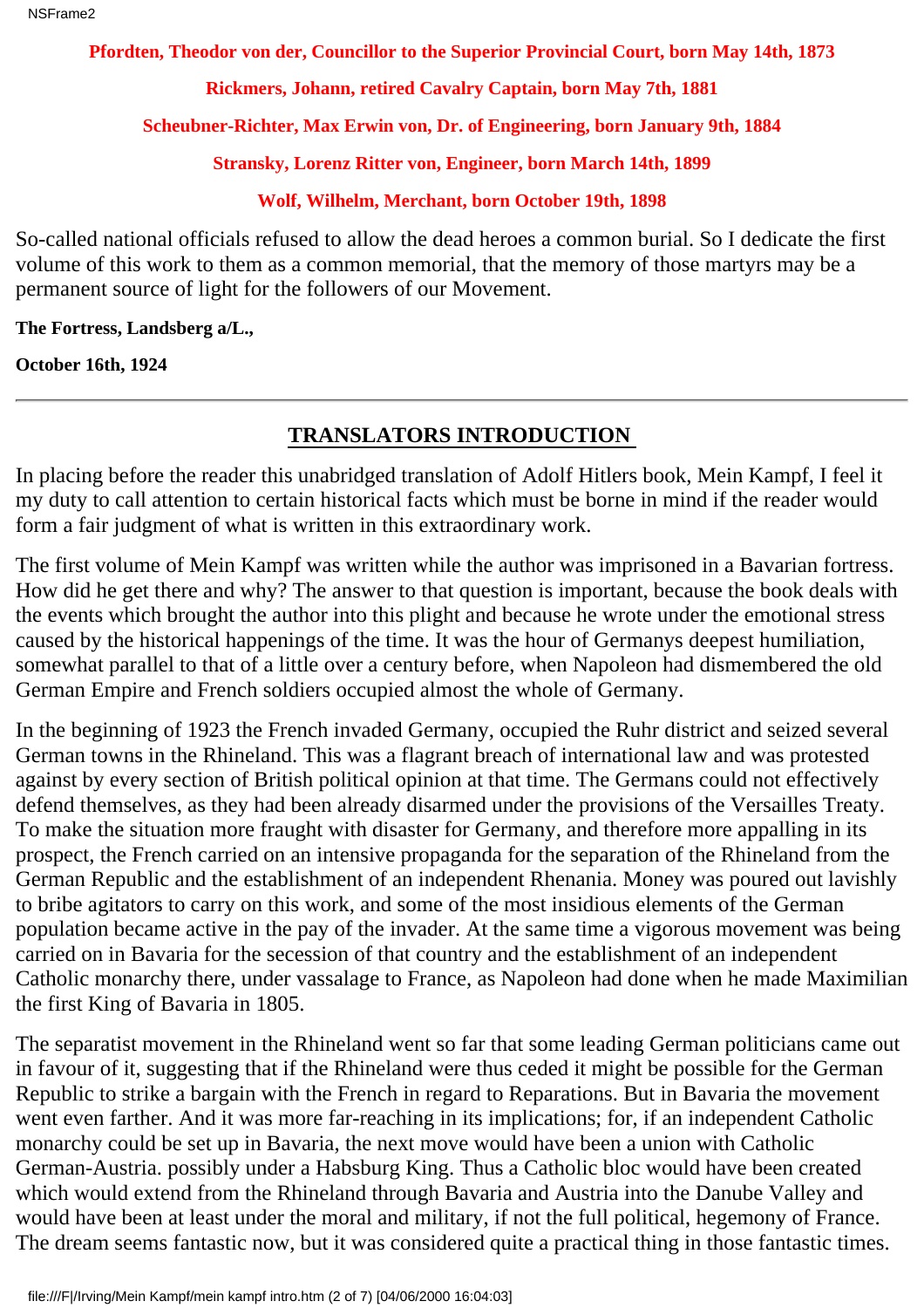NSFrame2

The effect of putting such a plan into action would have meant the complete dismemberment of Germany; and that is what French diplomacy aimed at. Of course such an aim no longer exists. And I should not recall what must now seem old, unhappy, far-off things to the modern generation, were it not that they were very near and actual at the time *Mein Kampf* was written and were more unhappy then than we can even imagine now.

By the autumn of 1923 the separatist movement in Bavaria was on the point of becoming an accomplished fact. General von Lossow, the Bavarian chief of the Reichswehr no longer took orders from Berlin. The flag of the German Republic was rarely to be seen, Finally, the Bavarian Prime Minister decided to proclaim an independent Bavaria and its secession from the German Republic. This was to have taken place on the eve of the Fifth Anniversary of the establishment of the German Republic (November 9th, 1918.)

Hitler staged a counter-stroke. For several days he had been mobilizing his storm battalions in the neighbourhood of Munich, intending to make a national demonstration and hoping that the *Reichswehr* would stand by him to prevent secession. Ludendorff was with him. And he thought that the prestige of the great German Commander in the World War would be sufficient to win the allegiance of the professional army.

A meeting had been announced to take place in the Bürgerbräu Keller on the night of November 8th. The Bavarian patriotic societies were gathered there, and the Prime Minister, Dr. von Kahr, started to read his official pronunciamento, which practically amounted to a proclamation of Bavarian independence and secession from the Republic. While von Kahr was speaking Hitler entered the hall, followed by Ludendorff. And the meeting was broken up.

Next day the Nazi battalions took the street for the purpose of making a mass demonstration in favour of national union. They marched in massed formation, led by Hitler and Ludendorff. As they reached one of the central squares of the city the army opened fire on them. Sixteen of the marchers were instantly killed, and two died of their wounds in the local barracks of the *Reichswehr*. Several others were wounded also. Hitler fell on the pavement and broke a collar-bone. Ludendorff marched straight up to the soldiers who were firing from the barricade, but not a man dared draw a trigger on his old Commander.

Hitler was arrested with several of his comrades and imprisoned in the fortress of Landsberg on the River Lech. On February 26th, 1924, he was brought to trial before the Volksgericht, or Peoples Court in Munich. He was sentenced to detention in a fortress for five years. With several companions, who had been also sentenced to various periods of imprisonment, he returned to Landsberg am Lech and remained there until the 20th of the following December, when he was released. In all he spent about thirteen months in prison. It was during this period that he wrote the first volume of *Mein Kampf*.

If we bear all this in mind we can account for the emotional stress under which Mein Kampf was written. Hitler was naturally incensed against the Bavarian government authorities, against the footling patriotic societies who were pawns in the French game, though often unconsciously so, and of course against the French. That he should write harshly of the French was only natural in the circumstances. At that time there was no exaggeration whatsoever in calling France the implacable and mortal enemy of Germany. Such language was being used by even the pacifists themselves, not only in Germany but abroad. And even though the second volume of *Mein Kampf* was written after Hitler s release from prison and was published after the French had left the Ruhr, the tramp of the invading armies still echoed in German ears, and the terrible ravages that had been wrought in the industrial and financial life of Germany, as a consequence of the French invasion, had plunged the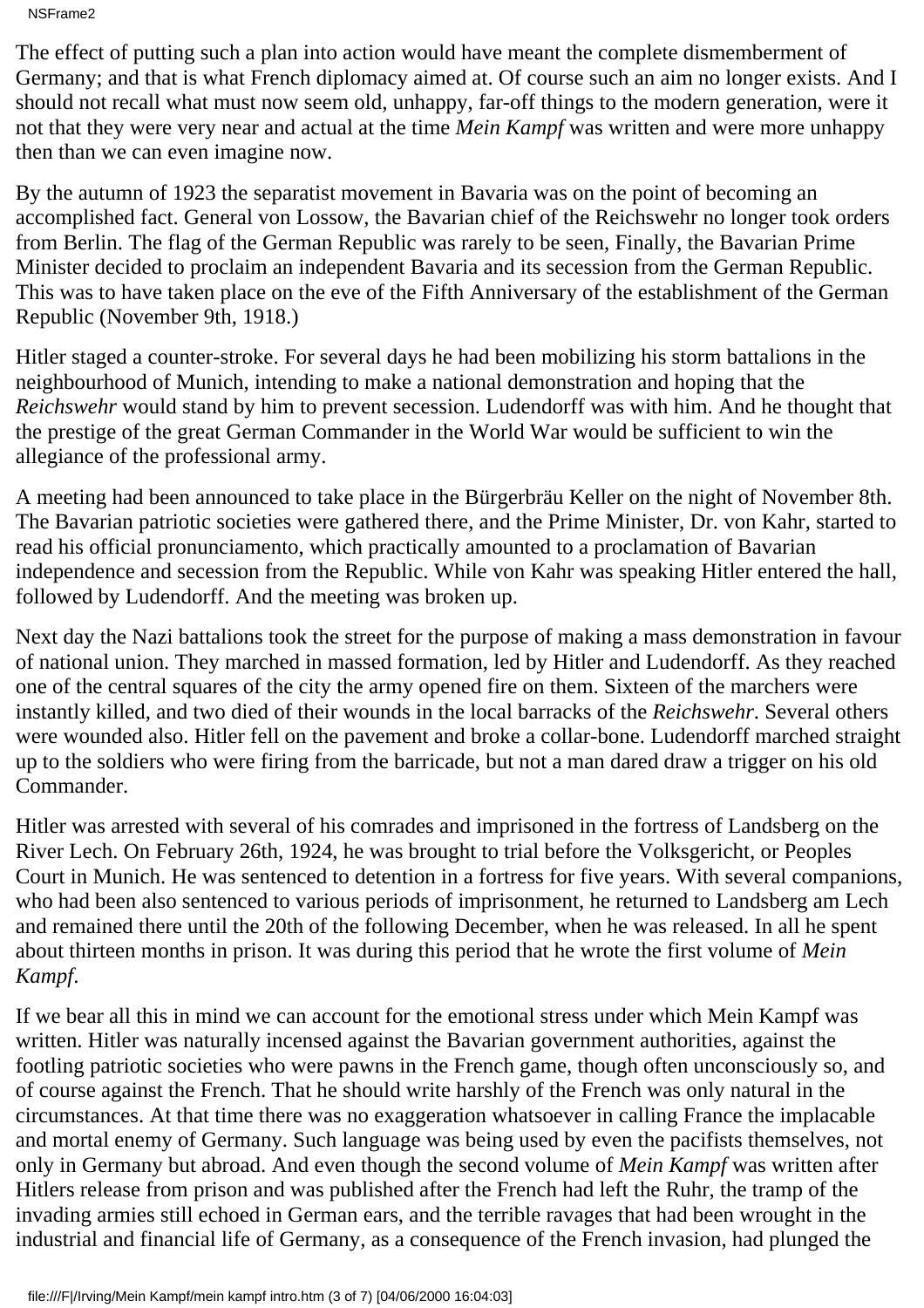NSFrame2

country into a state of social and economic chaos. In France itself the franc fell to fifty per cent of its previous value. Indeed, the whole of Europe had been brought to the brink of ruin, following the French invasion of the Ruhr and Rhineland.

But, as those things belong to the limbo of a dead past that nobody wishes to have remembered now, it is often asked: Why doesn t Hitler revise Mein Kampf? The answer, as I think, which would immediately come into the mind of an impartial critic is that *Mein Kampf* is an historical document which bears the imprint of its own time. To revise it would involve taking it out of its historical context. Moreover Hitler has declared that his acts and public statements constitute a partial revision of his book and are to be taken as such. This refers especially to the statements in *Mein Kampf* regarding France and those German kinsfolk that have not yet been incorporated in the Reich. On behalf of Germany he has definitely acknowledged the German portion of South Tyrol as permanently belonging to Italy and, in regard to France, he has again and again declared that no grounds now exist for a conflict of political interests between Germany and France and that Germany has no territorial claims against France. Finally, I may note here that Hitler has also declared that, as he was only a political leader and not yet a statesman in a position of official responsibility, when he wrote this book, what he stated in *Mein Kampf* does not implicate him as Chancellor of the Reich.

I now come to some references in the text which are frequently recurring and which may not always be clear to every reader. For instance, Hitler speaks indiscriminately of the German *Reich*. Sometimes he means to refer to the first *Reich*, or Empire, and sometimes to the German Empire as founded under William I in 1871. Incidentally the regime which he inaugurated in 1933 is generally known as the *Third Reich*, though this expression is not used in Mein Kampf. Hitler also speaks of the Austrian *Reich* and the East Mark, without always explicitly distinguishing between the Habsburg Empire and Austria proper. If the reader will bear the following historical outline in mind, he will understand the references as they occur.

The word *Reich*, which is a German form of the Latin word *Regnum*, does not mean Kingdom or Empire or Republic. It is a sort of basic word that may apply to any form of Constitution. Perhaps our word, Realm, would be the best translation, though the word Empire can be used when the Reich was actually an Empire. The forerunner of the first German Empire was the Holy Roman Empire which Charlemagne founded in A.D. 800. Charlemagne was King of the Franks, a group of Germanic tribes that subsequently became Romanized. In the tenth century Charlemagnes Empire passed into German hands when Otto I (936 973) became Emperor. As the Holy Roman Empire of the German Nation, its formal appellation, it continued to exist under German Emperors until Napoleon overran and dismembered Germany during the first decade of the last century. On August 6th, 1806, the last Emperor, Francis II, formally resigned the German crown. In the following October Napoleon entered Berlin in triumph, after the Battle of Jena.

After the fall of Napoleon a movement set in for the reunion of the German states in one Empire. But the first decisive step towards that end was the foundation of the Second German Empire in 1871, after the Franco-Prussian War. This Empire, however, did not include the German lands which remained under the Habsburg Crown. These were known as German Austria. It was Bismarck s dream to unite German Austria with the German Empire; but it remained only a dream until Hitler turned it into a reality in 1938. It is well to bear that point in mind, because this dream of reuniting all the German states in one Reich has been a dominant feature of German patriotism and statesmanship for over a century and has been one of Hitler s ideals since his childhood.

In *Mein Kampf* Hitler often speaks of the East Mark. This East Mark i.e. eastern frontier land was founded by Charlemagne as the eastern bulwark of the Empire. It was inhabited principally by Germano-Celtic tribes called Bajuvari and stood for centuries as the firm bulwark of Western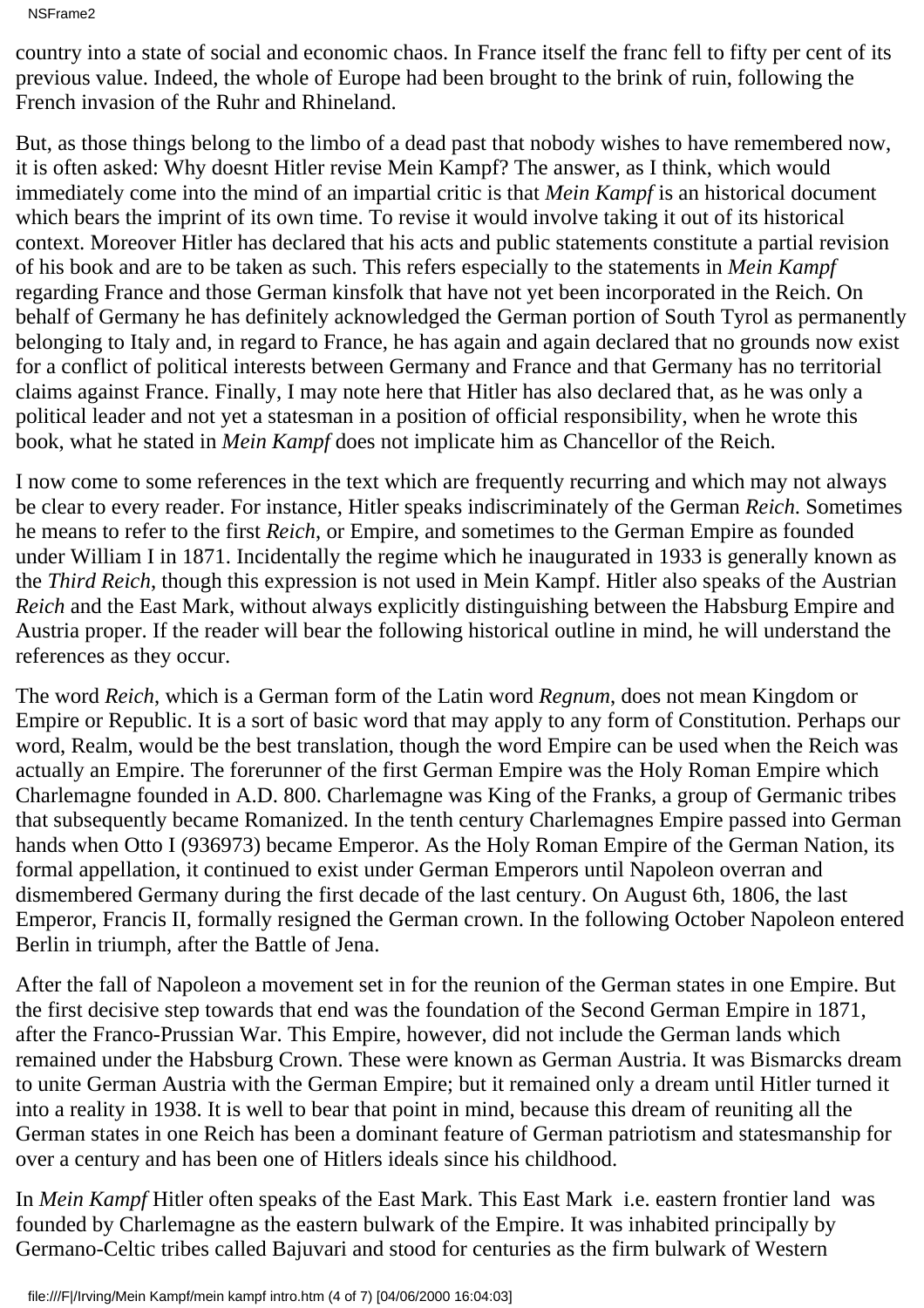NSFrame2

Christendom against invasion from the East, especially against the Turks. Geographically it was almost identical with German Austria.

There are a few points more that I wish to mention in this introductory note. For instance, I have let the word *Weltanschhauung* stand in its original form very often. We have no one English word to convey the same meaning as the German word, and it would have burdened the text too much if I were to use a circumlocution each time the word occurs. *Weltanschhauung* literally means Outlook-on-the World. But as generally used in German this outlook on the world means a whole system of ideas associated together in an organic unity ideas of human life, human values, cultural and religious ideas, politics, economics, etc., in fact a totalitarian view of human existence. Thus Christianity could be called a *Weltanschhauung*, and Mohammedanism could be called a *Weltanschhauung*, and Socialism could be called a Weltanschhauung, especially as preached in Russia. National Socialism claims definitely to be a *Weltanschhauung*.

Another word I have often left standing in the original is *völkisch*. The basic word here is *Volk*, which is sometimes translated as *People*; but the German word, *Volk*, means the whole body of the people without any distinction of class or caste. It is a primary word also that suggests what might be called the basic national stock. Now, after the defeat in 1918, the downfall of the Monarchy and the destruction of the aristocracy and the upper classes, the concept of *Das Volk* came into prominence as the unifying co-efficient which would embrace the whole German people. Hence the large number of *völkisch* societies that arose after the war and hence also the National Socialist concept of unification which is expressed by the word *Volksgemeinschaft*, or folk community. This is used in contradistinction to the Socialist concept of the nation as being divided into classes. Hitler s ideal is the *Völkischer Staat*, which I have translated as the Peoples State.

Finally, I would point out that the term Social Democracy may be misleading in English, as it has not a democratic connotation in our sense. It was the name given to the Socialist Party in Germany. And that Party was purely Marxist; but it adopted the name Social Democrat in order to appeal to the democratic sections of the German people.

### **JAMES MURPHY.**

#### **Abbots Langley, February, 1939**

#### **Excerpts:**

"What soon gave me cause for very serious consideration were the activities of the Jews in certain branches of life, into the mystery of which I penetrated little by little. Was there any shady undertaking, any form of foulness, especially in cultural life, in which at least one Jew did not participate? On putting the probing knife carefully to that kind of abscess one immediately discovered, like a maggot in a putrescent body, a little Jew who was often blinded by the sudden light." (p.42)

"And so I believe to-day that my conduct is in accordance with the will of the Almighty Creator. In standing guard against the Jew I am defending the handiwork of the Lord." (p.46)

"The yoke of slavery is and always will remain the most unpleasant experience that mankind can endure. Do the Schwabing decadents look upon Germanys lot to-day as aesthetic? Of course, one doesnt discuss such a question with the Jews, because they are the modern inventors of this cultural perfume. Their very existence is an incarnate denial of the beauty of God s image in His creation." (p.107)

"What we have to fight for is the necessary security for the existence and increase of our race and people, the subsistence of its children and the maintenance of our racial stock unmixed, the freedom and independence of the Fatherland; so that our people may be enabled to fulfil the mission assigned to it by the Creator." (p.125)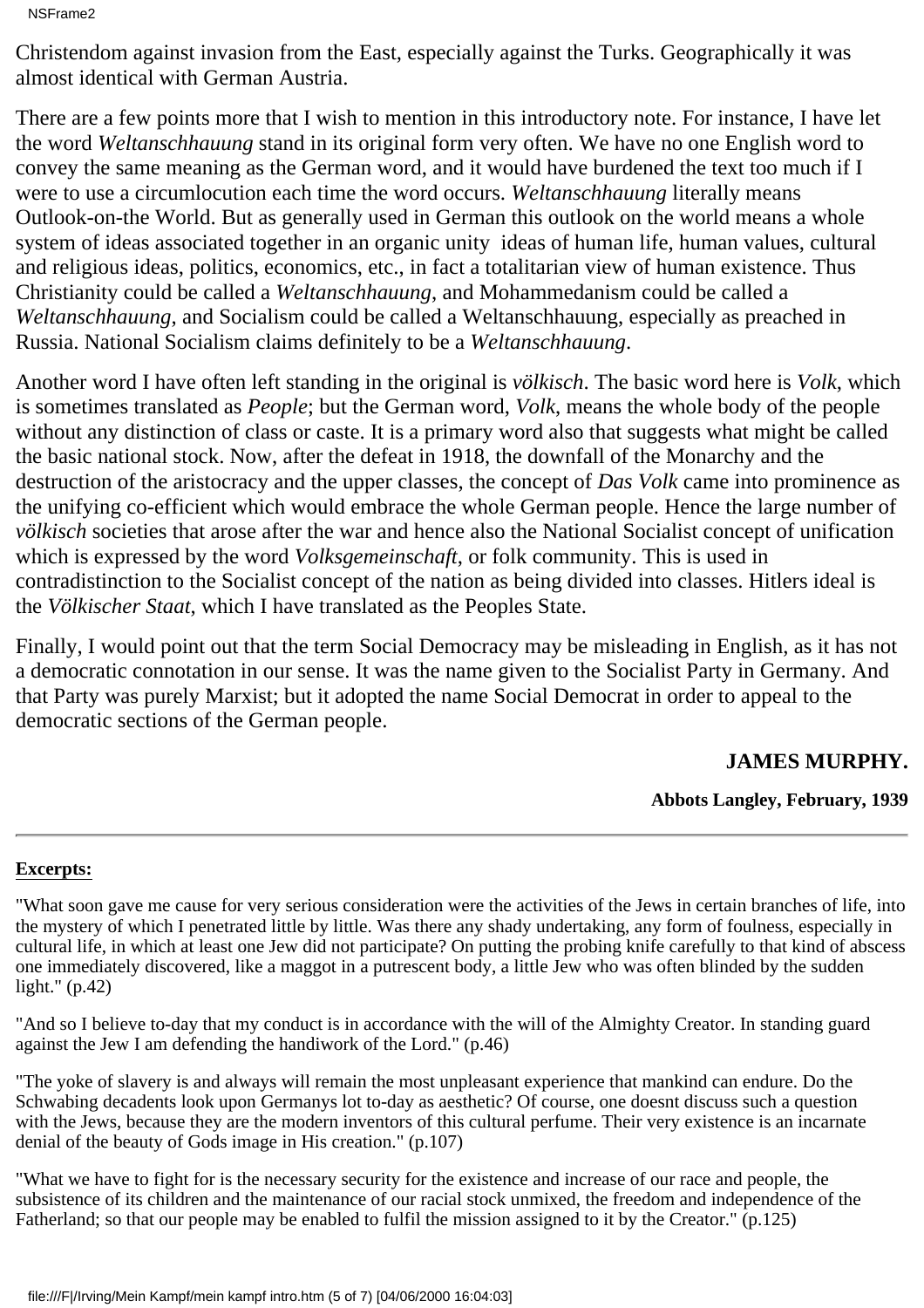"From time immemorial, however, the Jews have known better than any others how falsehood and calumny can be exploited. Is not their very existence founded on one great lie, namely, that they are a religious community, whereas in reality they are a race? And what a race! One of the greatest thinkers that mankind has produced has branded the Jews for all time with a statement which is profoundly and exactly true. He (Schopenhauer) called the Jew The Great Master of Lies. Those who do not realize the truth of that statement, or do not wish to believe it, will never be able to lend a hand in helping Truth to prevail." (p.134)

"In short, the results of miscegenation are always the following:

#### **(a) The level of the superior race becomes lowered;**

#### **(b) physical and mental degeneration sets in, thus leading slowly but steadily towards a progressive drying up of the vital sap.**

The act which brings about such a development is a sin against the will of the Eternal Creator. And as a sin this act will be avenged. Mans effort to build up something that contradicts the iron logic of Nature brings him into conflict with those principles to which he himself exclusively owes his own existence. By acting against the laws of Nature he prepares the way that leads to his ruin." (p.162)

"It is just at those junctures when the idealistic attitude threatens to disappear that we notice a weakening of this force which is a necessary constituent in the founding and maintenance of the community and is thereby a necessary condition of civilization. As soon as the spirit of egotism begins to prevail among a people then the bonds of the social order break and man, by seeking his own personal happiness, veritably tumbles out of heaven and falls into hell." (p.160)

"In times of distress a wave of public anger has usually arisen against the Jew; the masses have taken the law into their own hands; they have seized Jewish property and ruined the Jew in their urge to protect themselves against what they consider to be a scourge of God. Having come to know the Jew intimately through the course of centuries, in times of distress they looked upon his presence among them as a public danger comparable only to the plague." (p.174)

"He will stop at nothing. His utterly low-down conduct is so appalling that one really cannot be surprised if in the imagination of our people the Jew is pictured as the incarnation of Satan and the symbol of evil. The ignorance of the broad masses as regards the inner character of the Jew, and the lack of instinct and insight that our upper classes display, are some of the reasons which explain how it is that so many people fall an easy prey to the systematic campaign of falsehood which the Jew carries on. While the upper classes, with their innate cowardliness, turn away from anyone whom the Jew thus attacks with lies and calumny, the common people are credulous of everything, whether because of their ignorance or their simple-mindedness. Government authorities wrap themselves up in a robe of silence, but more frequently they persecute the victims of Jewish attacks in order to stop the campaign in the Jewish Press." (p.184)

"How devoid of ideals and how ignoble is the whole contemporary system! The fact that the churches join in committing this sin against the image of God, even though they continue to emphasize the dignity of that image, is quite in keeping with their present activities. They talk about the Spirit, but they allow man, as the embodiment of the Spirit, to degenerate to the proletarian level. Then they look on with amazement when they realize how small is the influence of the Christian Faith in their own country and how depraved and ungodly is this riff-raff which is physically degenerate and therefore morally degenerate also. To balance this state of affairs they try to convert the Hottentots and the Zulus and the Kaffirs and to bestow on them the blessings of the Church. While our European people, God be praised and thanked, are left to become the victims of moral depravity, the pious missionary goes out to Central Africa and establishes missionary stations for negroes. Finally, sound and healthy though primitive and backward people will be transformed, under the name of our higher civilization, into a motley of lazy and brutalized mongrels." (p.226)

"Look at the ravages from which our people are suffering daily as a result of being contaminated with Jewish blood. Bear in mind the fact that this poisonous contamination can be eliminated from the national body only after centuries, or perhaps never. Think further of how the process of racial decomposition is debasing and in some cases even destroying the fundamental Aryan qualities of our German people, so that our cultural creativeness as a nation is gradually becoming impotent and we are running the danger, at least in our great cities, of falling to the level where Southern Italy is to-day. This pestilential adulteration of the blood, of which hundreds of thousands of our people take no account, is being systematically practised by the Jew to-day. Systematically these negroid parasites in our national body corrupt our innocent fair-haired girls and thus destroy something which can no longer be replaced in this world.

The two Christian denominations look on with indifference at the profanation and destruction of a noble and unique creature who was given to the world as a gift of Gods grace. For the future of the world, however, it does not matter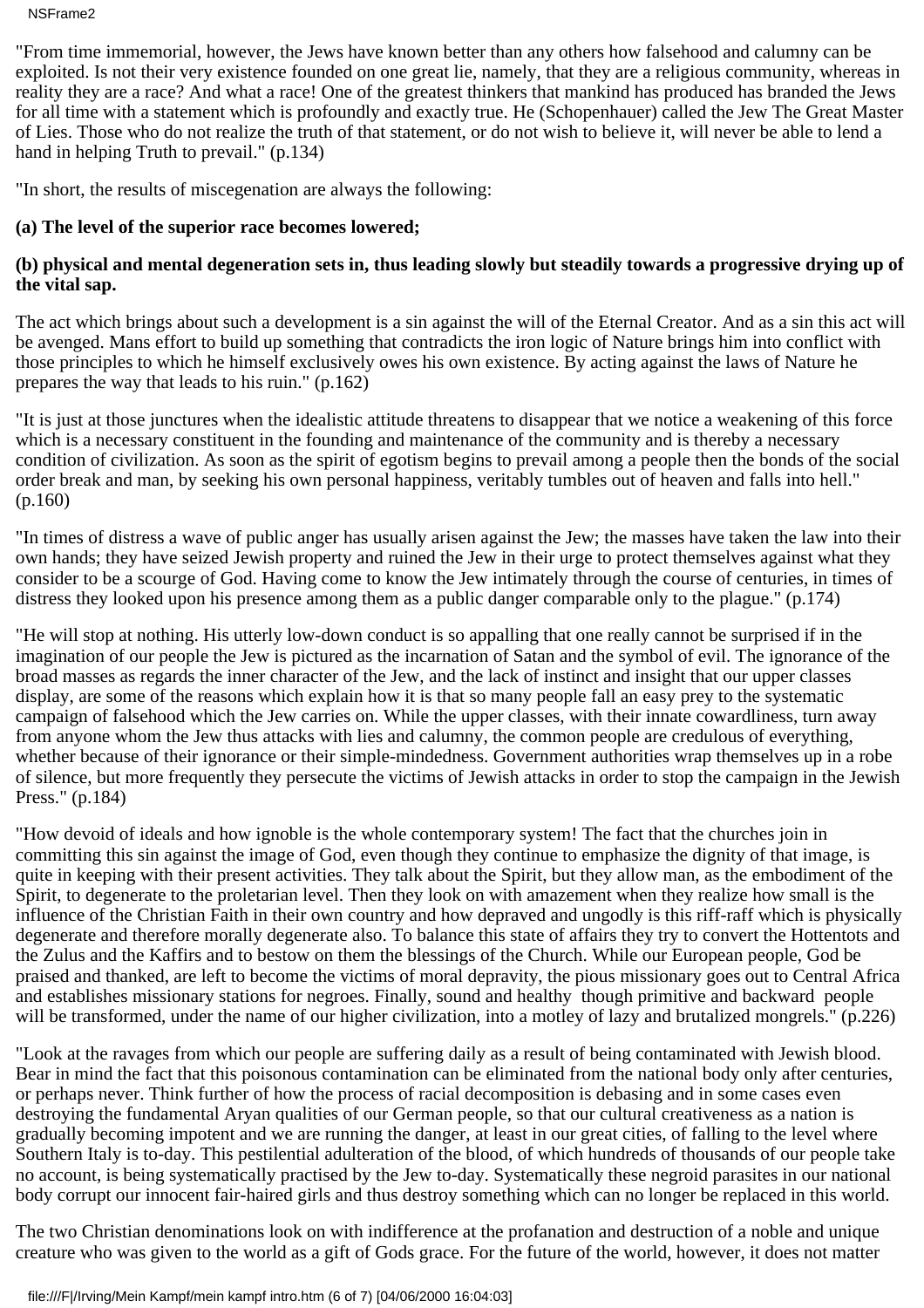#### NSFrame2

which of the two triumphs over the other, the Catholic or the Protestant. But it does matter whether Aryan humanity survives or perishes. And yet the two Christian denominations are not contending against the destroyer of Aryan humanity but are trying to destroy one another. Everybody who has the right kind of feeling for his country is solemnly bound, each within his own denomination, to see to it that he is not constantly talking about the Will of God merely from the lips but that in actual fact he fulfils the Will of God and does not allow God s handiwork to be debased. For it was by the Will of God that men were made of a certain bodily shape, were given their natures and their faculties. Whoever destroys His work wages war against God s Creation and God s Will." (p.310)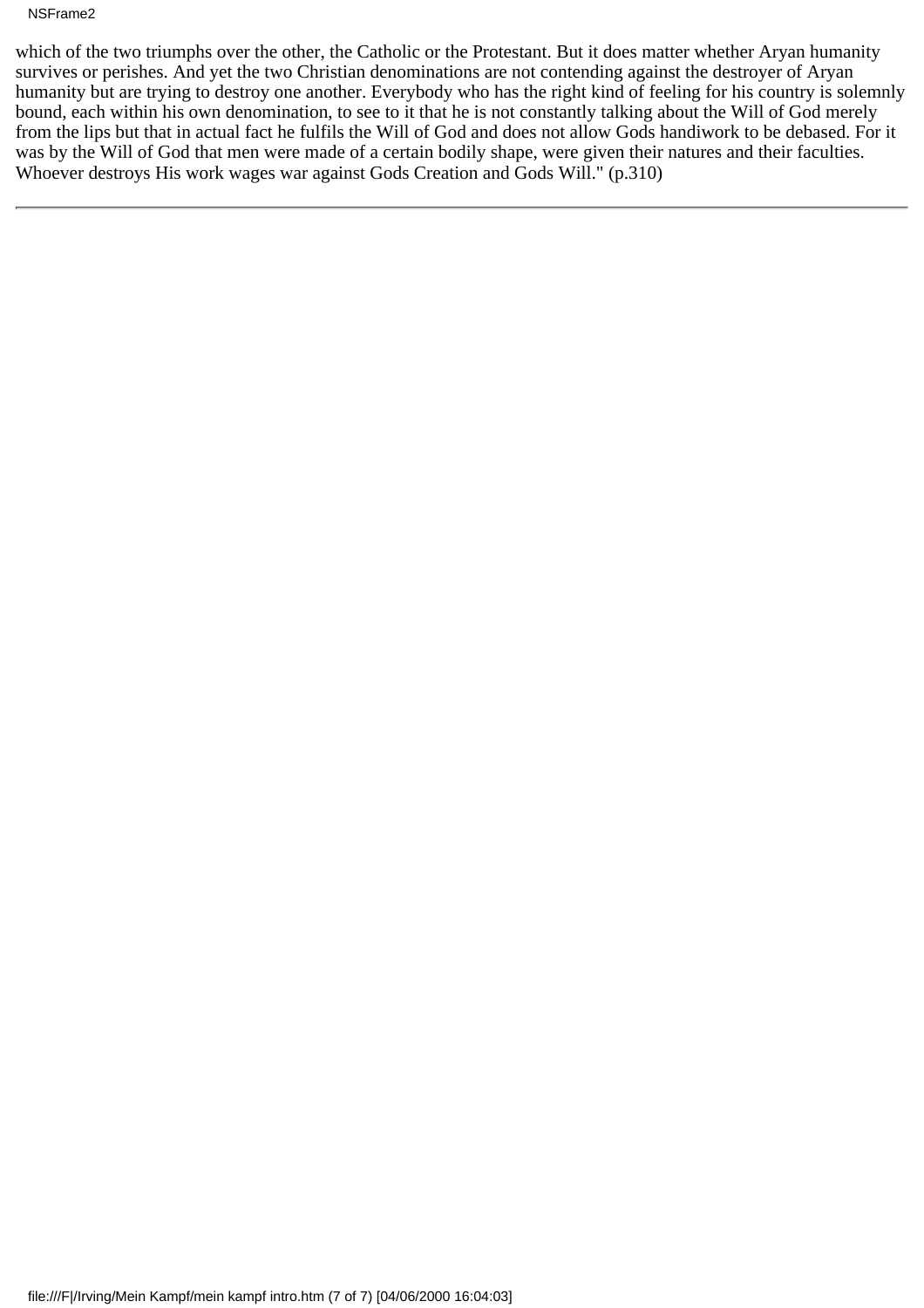# <span id="page-12-0"></span>**CHAPTER I IN THE HOME OF MY PARENTS**

It has turned out fortunate for me to-day that destiny appointed Braunau-on-the-Inn to be my birthplace. For that little town is situated just on the frontier between those two States the reunion of which seems, at least to us of the younger generation, a task to which we should devote our lives and in the pursuit of which every possible means should be employed.

German-Austria must be restored to the great German Motherland. And not indeed on any grounds of economic calculation whatsoever. No, no. Even if the union were a matter of economic indifference, and even if it were to be disadvantageous from the economic standpoint, still it ought to take place. People of the same blood should be in the same Reich. The German people will have no right to engage in a colonial policy until they shall have brought all their children together in the one State. When the territory of the Reich embraces all the Germans and finds itself unable to assure them a livelihood, only then can the moral right arise, from the need of the people to acquire foreign territory. The plough is then the sword; and the tears of war will produce the daily bread for the generations to come.

And so this little frontier town appeared to me as the symbol of a great task. But in another regard also it points to a lesson that is applicable to our day. Over a hundred years ago this sequestered spot was the scene of a tragic calamity which affected the whole German nation and will be remembered for ever, at least in the annals of German history. At the time of our Fatherland s deepest humiliation a bookseller, Johannes Palm, uncompromising nationalist and enemy of the French, was put to death here because he had the misfortune to have loved Germany well. He obstinately refused to disclose the names of his associates, or rather the principals who were chiefly responsible for the affair. Just as it happened with Leo Schlageter. The former, like the latter, was denounced to the French by a Government agent. It was a director of police from Augsburg who won an ignoble renown on that occasion and set the example which was to be copied at a later date by the neo-German officials of the Reich under Herr Severing s regime <sup>1</sup>.

In this little town on the Inn, haloed by the memory of a German martyr, a town that was Bavarian by blood but under the rule of the Austrian State, my parents were domiciled towards the end of the last century. My father was a civil servant who fulfilled his duties very conscientiously. My mother looked after the household and lovingly devoted herself to the care of her children. From that period I have not retained very much in my memory; because after a few years my father had to leave that frontier town which I had come to love so much and take up a new post farther down the Inn valley, at Passau, therefore actually in Germany itself.

In those days it was the usual lot of an Austrian civil servant to be transferred periodically from one post to another. Not long after coming to Passau my father was transferred to Linz, and while there he retired finally to live on his pension. But this did not mean that the old gentleman would now rest from his labours.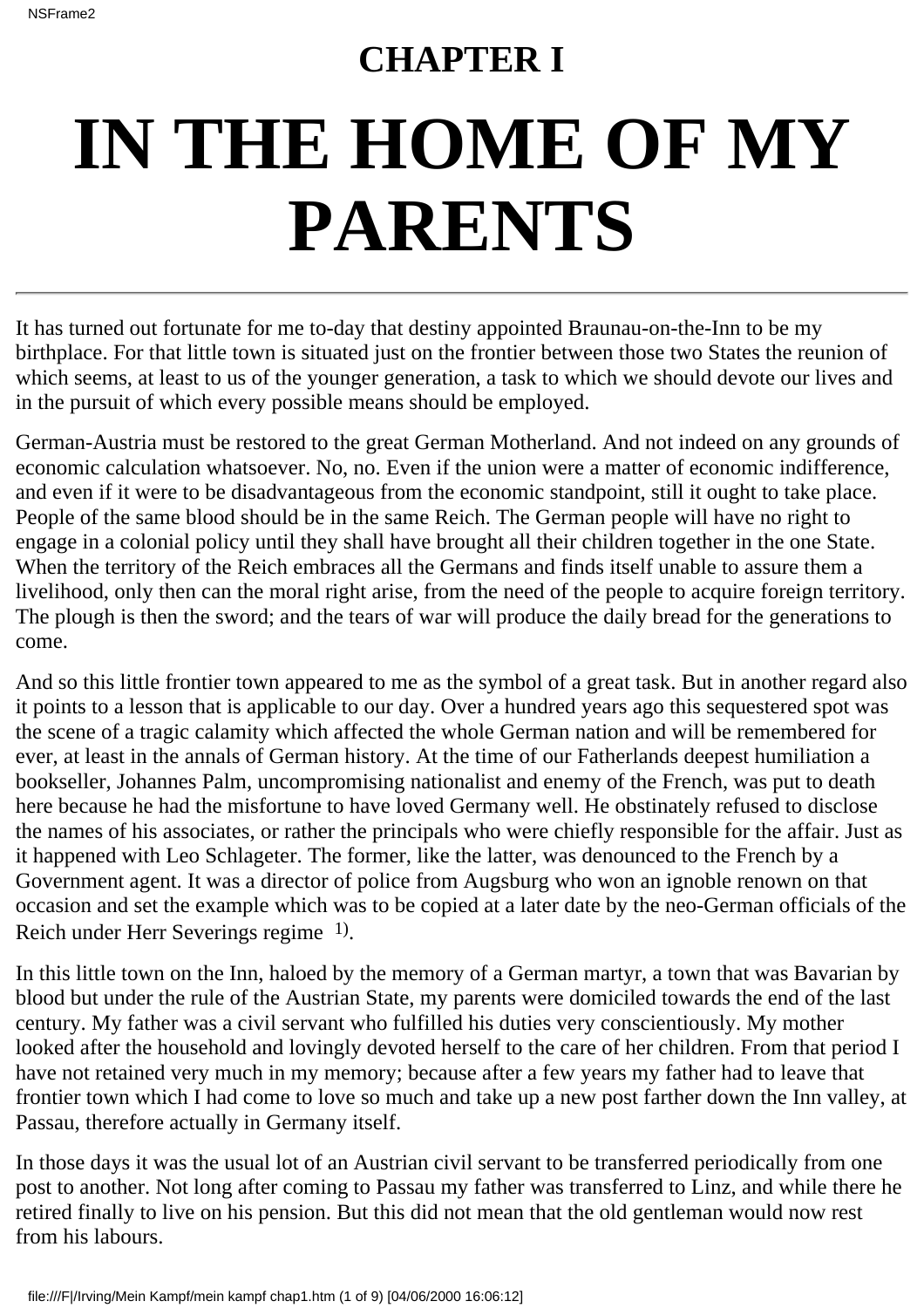He was the son of a poor cottager, and while still a boy he grew restless and left home. When he was barely thirteen years old he buckled on his satchel and set forth from his native woodland parish. Despite the dissuasion of villagers who could speak from experience, he went to Vienna to learn a trade there. This was in the fiftieth year of the last century. It was a sore trial, that of deciding to leave home and face the unknown, with three gulden in his pocket. By when the boy of thirteen was a lad of seventeen and had passed his apprenticeship examination as a craftsman he was not content. Quite the contrary. The persistent economic depression of that period and the constant want and misery strengthened his resolution to give up working at a trade and strive for something higher. As a boy it had seemed to him that the position of the parish priest in his native village was the highest in the scale of human attainment; but now that the big city had enlarged his outlook the young man looked up to the dignity of a State official as the highest of all. With the tenacity of one whom misery and trouble had already made old when only half-way through his youth the young man of seventeen obstinately set out on his new project and stuck to it until he won through. He became a civil servant. He was about twenty-three years old, I think, when he succeeded in making himself what he had resolved to become. Thus he was able to fulfil the promise he had made as a poor boy not to return to his native village until he was somebody.

He had gained his end. But in the village there was nobody who had remembered him as a little boy, and the village itself had become strange to him.

Now at last, when he was fifty-six years old, he gave up his active career; but he could not bear to be idle for a single day. On the outskirts of the small market town of Lambach in Upper Austria he bought a farm and tilled it himself. Thus, at the end of a long and hard-working career, he came back to the life which his father had led.

It was at this period that I first began to have ideals of my own. I spent a good deal of time scampering about in the open, on the long road from school, and mixing up with some of the roughest of the boys, which caused my mother many anxious moments. All this tended to make me something quite the reverse of a stay-at-home. I gave scarcely any serious thought to the question of choosing a vocation in life; but I was certainly quite out of sympathy with the kind of career which my father had followed. I think that an inborn talent for speaking now began to develop and take shape during the more or less strenuous arguments which I used to have with my comrades. I had become a juvenile ringleader who learned well and easily at school but was rather difficult to manage. In my freetime I practised singing in the choir of the monastery church at Lambach, and thus it happened that I was placed in a very favourable position to be emotionally impressed again and again by the magnificent splendour of ecclesiastical ceremonial. What could be more natural for me than to look upon the Abbot as representing the highest human ideal worth striving for, just as the position of the humble village priest had appeared to my father in his own boyhood days? At least, that was my idea for a while. But the juvenile disputes I had with my father did not lead him to appreciate his son s oratorical gifts in such a way as to see in them a favourable promise for such a career, and so he naturally could not understand the boyish ideas I had in my head at that time. This contradiction in my character made him feel somewhat anxious.

As a matter of fact, that transitory yearning after such a vocation soon gave way to hopes that were better suited to my temperament. Browsing through my father s books, I chanced to come across some publications that dealt with military subjects. One of these publications was a popular history of the Franco-German War of 1870 71. It consisted of two volumes of an illustrated periodical dating from those years. These became my favourite reading. In a little while that great and heroic conflict began to take first place in my mind. And from that time onwards I became more and more enthusiastic about everything that was in any way connected with war or military affairs.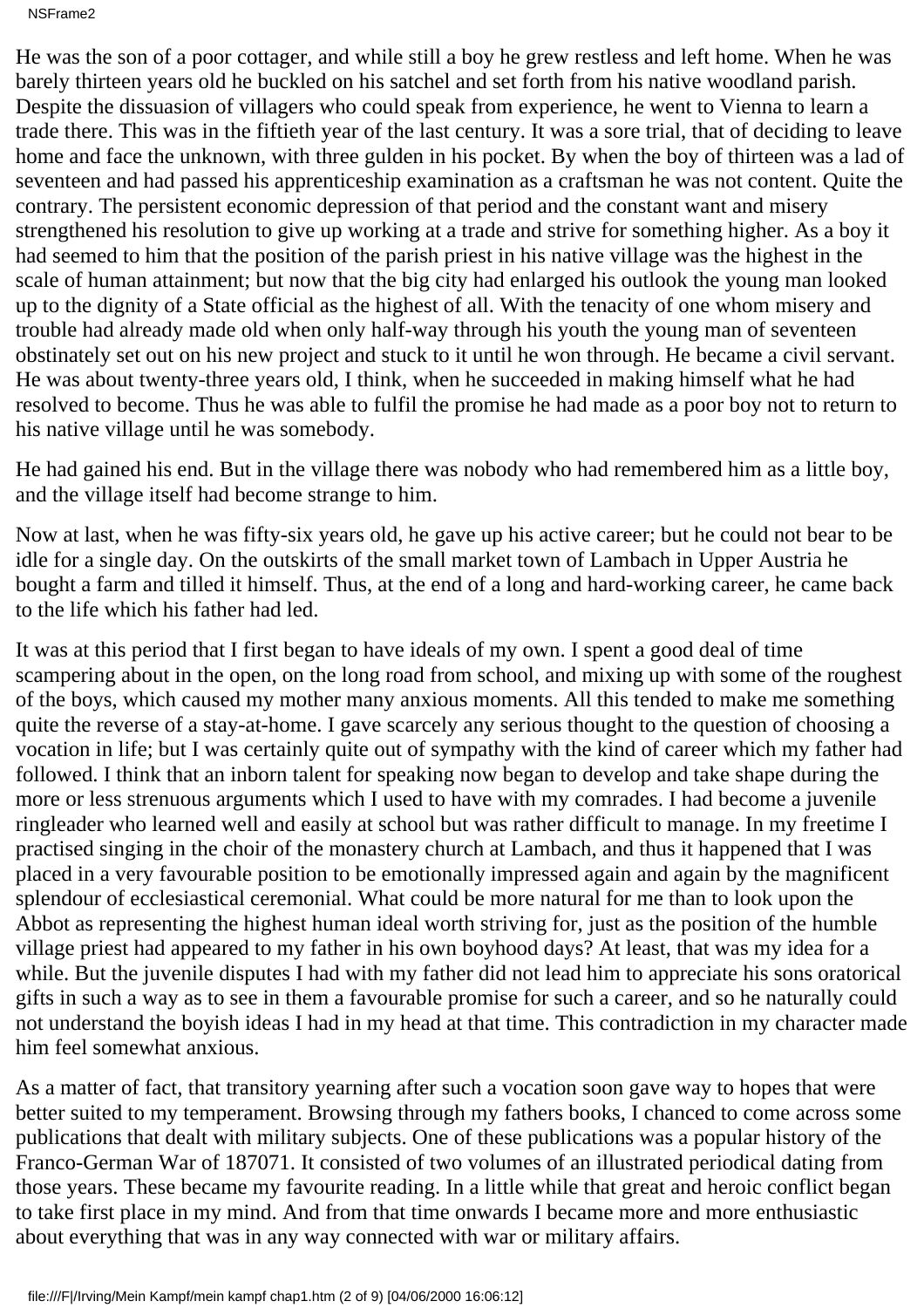NSFrame2

But this story of the Franco-German War had a special significance for me on other grounds also. For the first time, and as yet only in quite a vague way, the question began to present itself: Is there a difference and if there be, what is it between the Germans who fought that war and the other Germans? Why did not Austria also take part in it? Why did not my father and all the others fight in that struggle? Are we not the same as the other Germans? Do we not all belong together?

That was the first time that this problem began to agitate my small brain. And from the replies that were given to the questions which I asked very tentatively, I was forced to accept the fact, though with a secret envy, that not all Germans had the good luck to belong to Bismarck s Empire. This was something that I could not understand.

It was decided that I should study. Considering my character as a whole, and especially my temperament, my father decided that the classical subjects studied at the Lyceum were not suited to my natural talents. He thought that the Realschule 2) would suit me better. My obvious talent for drawing confirmed him in that view; for in his opinion drawing was a subject too much neglected in the Austrian Gymnasium. Probably also the memory of the hard road which he himself had travelled contributed to make him look upon classical studies as unpractical and accordingly to set little value on them. At the back of his mind he had the idea that his son also should become an official of the Government. Indeed he had decided on that career for me. The difficulties through which he had to struggle in making his own career led him to overestimate what he had achieved, because this was exclusively the result of his own indefatigable industry and energy. The characteristic pride of the self-made man urged him towards the idea that his son should follow the same calling and if possible rise to a higher position in it. Moreover, this idea was strengthened by the consideration that the results of his own life s industry had placed him in a position to facilitate his son s advancement in the same career.

He was simply incapable of imagining that I might reject what had meant everything in life to him. My father s decision was simple, definite, clear and, in his eyes, it was something to be taken for granted. A man of such a nature who had become an autocrat by reason of his own hard struggle for existence, could not think of allowing inexperienced and irresponsible young fellows to choose their own careers. To act in such a way, where the future of his own son was concerned, would have been a grave and reprehensible weakness in the exercise of parental authority and responsibility, something utterly incompatible with his characteristic sense of duty.

And yet it had to be otherwise.

For the first time in my life I was then eleven years old I felt myself forced into open opposition. No matter how hard and determined my father might be about putting his own plans and opinions into action, his son was no less obstinate in refusing to accept ideas on which he set little or no value.

I would not become a civil servant.

No amount of persuasion and no amount of grave warnings could break down that opposition. I would not become a State official, not on any account. All the attempts which my father made to arouse in me a love or liking for that profession, by picturing his own career for me, had only the opposite effect. It nauseated me to think that one day I might be fettered to an office stool, that I could not dispose of my own time but would be forced to spend the whole of my life filling out forms.

One can imagine what kind of thoughts such a prospect awakened in the mind of a young fellow who was by no means what is called a good boy in the current sense of that term. The ridiculously easy school tasks which we were given made it possible for me to spend far more time in the open air than at home. To-day, when my political opponents pry into my life with diligent scrutiny, as far back as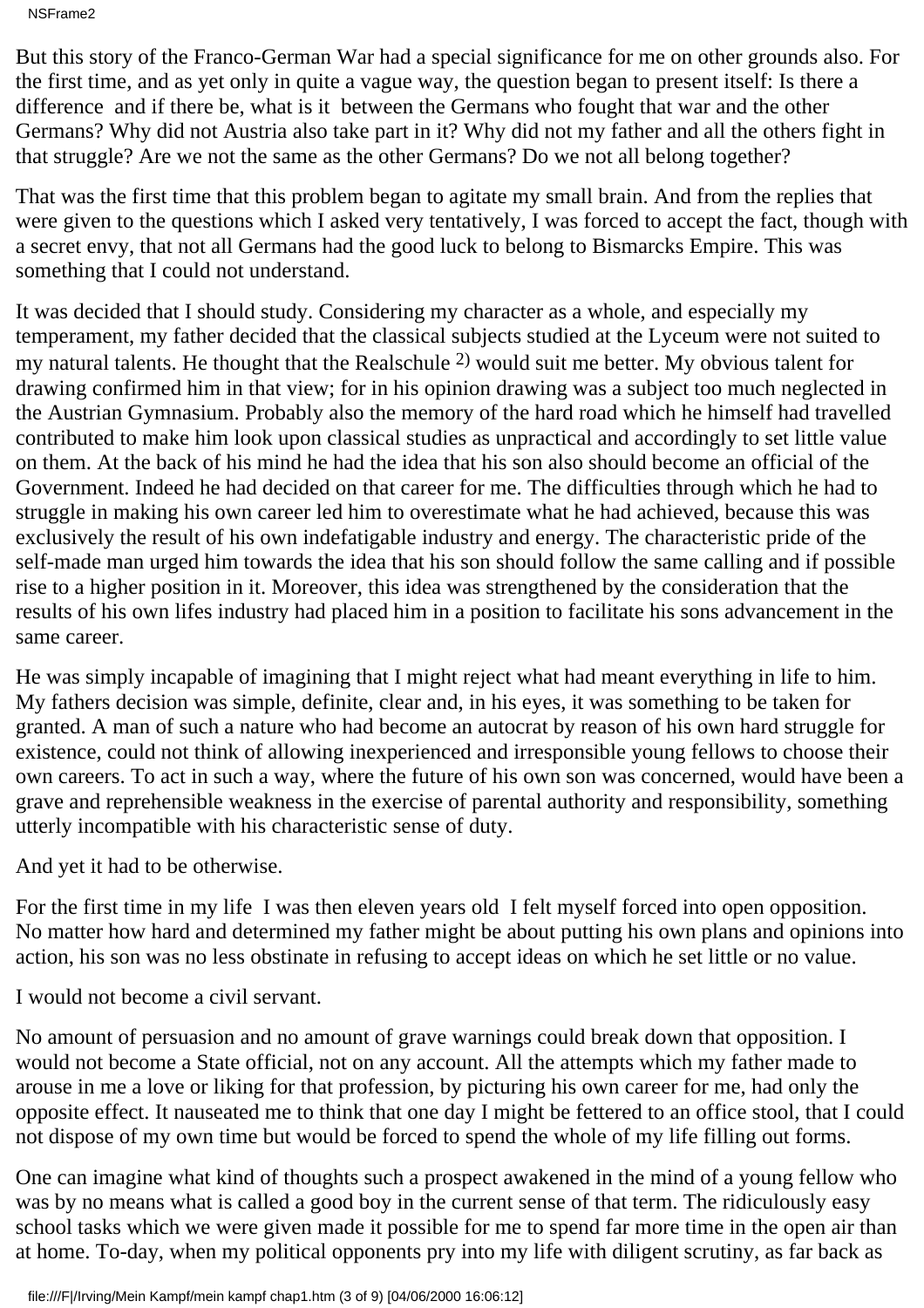NSFrame2

the days of my boyhood, so as finally to be able to prove what disreputable tricks this Hitler was accustomed to in his young days, I thank heaven that I can look back to those happy days and find the memory of them helpful. The fields and the woods were then the terrain on which all disputes were fought out.

Even attendance at the Realschule could not alter my way of spending my time. But I had now another battle to fight.

So long as the paternal plan to make a State functionary contradicted my own inclinations only in the abstract, the conflict was easy to bear. I could be discreet about expressing my personal views and thus avoid constantly recurrent disputes. My own resolution not to become a Government official was sufficient for the time being to put my mind completely at rest. I held on to that resolution inexorably. But the situation became more difficult once I had a positive plan of my own which I might present to my father as a counter-suggestion. This happened when I was twelve years old. How it came about I cannot exactly say now; but one day it became clear to me that I would be a painter I mean an artist. That I had an aptitude for drawing was an admitted fact. It was even one of the reasons why my father had sent me to the Realschule; but he had never thought of having that talent developed in such a way that I could take up painting as a professional career. Quite the contrary. When, as a result of my renewed refusal to adopt his favourite plan, my father asked me for the first time what I myself really wished to be, the resolution that I had already formed expressed itself almost automatically. For a while my father was speechless. "A painter? An artist-painter?" he exclaimed.

He wondered whether I was in a sound state of mind. He thought that he might not have caught my words rightly, or that he had misunderstood what I meant. But when I had explained my ideas to him and he saw how seriously I took them, he opposed them with that full determination which was characteristic of him. His decision was exceedingly simple and could not be deflected from its course by any consideration of what my own natural qualifications really were.

"Artist! Not as long as I live, never." As the son had inherited some of the father s obstinacy, besides having other qualities of his own, my reply was equally energetic. But it stated something quite the contrary.

At that our struggle became stalemate. The father would not abandon his Never, and I became all the more consolidated in my Nevertheless.

Naturally the resulting situation was not pleasant. The old gentleman was bitterly annoyed; and indeed so was I, although I really loved him. My father forbade me to entertain any hopes of taking up the art of painting as a profession. I went a step further and declared that I would not study anything else. With such declarations the situation became still more strained, so that the old gentleman irrevocably decided to assert his parental authority at all costs. That led me to adopt an attitude of circumspect silence, but I put my threat into execution. I thought that, once it became clear to my father that I was making no progress at the Realschule, for weal or for woe, he would be forced to allow me to follow the happy career I had dreamed of.

I do not know whether I calculated rightly or not. Certainly my failure to make progress became quite visible in the school. I studied just the subjects that appealed to me, especially those which I thought might be of advantage to me later on as a painter. What did not appear to have any importance from this point of view, or what did not otherwise appeal to me favourably, I completely sabotaged. My school reports of that time were always in the extremes of good or bad, according to the subject and the interest it had for me. In one column my qualification read very good or excellent. In another it read average or even below average. By far my best subjects were geography and, even more so,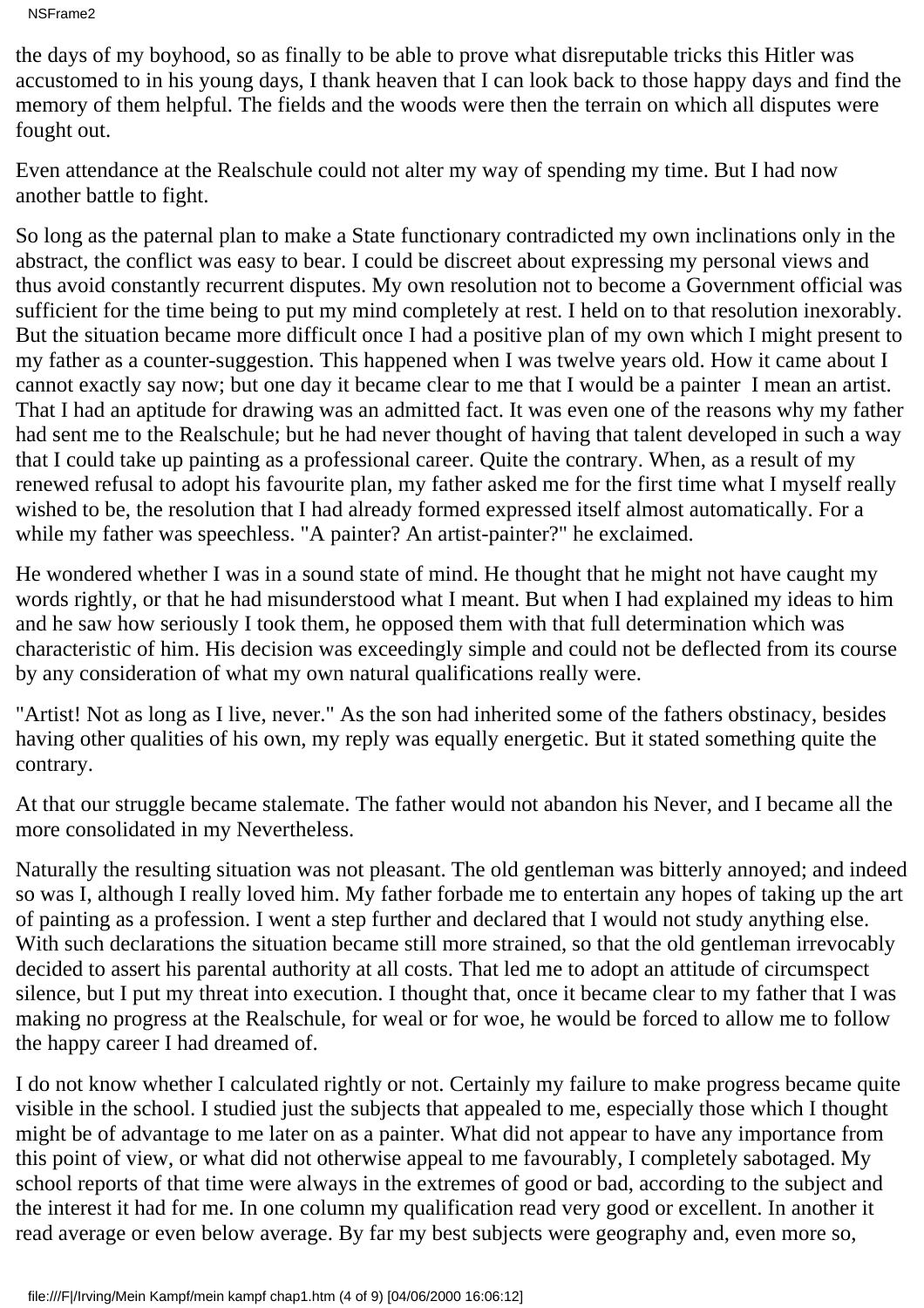NSFrame2

general history. These were my two favourite subjects, and I led the class in them.

When I look back over so many years and try to judge the results of that experience I find two very significant facts standing out clearly before my mind.

First, I became a nationalist.

Second, I learned to understand and grasp the true meaning of history.

The old Austria was a multi-national State. In those days at least the citizens of the German Empire, taken through and through, could not understand what that fact meant in the everyday life of the individuals within such a State. After the magnificent triumphant march of the victorious armies in the Franco-German War the Germans in the Reich became steadily more and more estranged from the Germans beyond their frontiers, partly because they did not deign to appreciate those other Germans at their true value or simply because they were incapable of doing so.

The Germans of the Reich did not realize that if the Germans in Austria had not been of the best racial stock they could never have given the stamp of their own character to an Empire of 52 millions, so definitely that in Germany itself the idea arose though quite an erroneous one that Austria was a German State. That was an error which led to dire consequences; but all the same it was a magnificent testimony to the character of the ten million Germans in that East Mark. 3) Only very few of the Germans in the Reich itself had an idea of the bitter struggle which those Eastern Germans had to carry on daily for the preservation of their German language, their German schools and their German character. Only to-day, when a tragic fate has torn several millions of our kinsfolk away from the Reich and has forced them to live under the rule of the stranger, dreaming of that common fatherland towards which all their yearnings are directed and struggling to uphold at least the sacred right of using their mother tongue only now have the wider circles of the German population come to realize what it means to have to fight for the traditions of ones race. And so at last perhaps there are people here and there who can assess the greatness of that German spirit which animated the old East Mark and enabled those people, left entirely dependent on their own resources, to defend the Empire against the Orient for several centuries and subsequently to hold fast the frontiers of the German language through a guerilla warfare of attrition, at a time when the German Empire was sedulously cultivating an interest for colonies but not for its own flesh and blood before the threshold of its own door.

What has happened always and everywhere, in every kind of struggle, happened also in the language fight which was carried on in the old Austria. There were three groups the fighters, the hedgers and the traitors. Even in the schools this sifting already began to take place. And it is worth noting that the struggle for the language was waged perhaps in its bitterest form around the school; because this was the nursery where the seeds had to be watered which were to spring up and form the future generation. The tactical objective of the fight was the winning over of the child, and it was to the child that the first rallying cry was addressed:

"German youth, do not forget that you are a German," and "Remember, little girl, that one day you must be a German mother."

Those who know something of the juvenile spirit can understand how youth will always lend a glad ear to such a rallying cry. Under many forms the young people led the struggle, fighting in their own way and with their own weapons. They refused to sing non-German songs. The greater the efforts made to win them away from their German allegiance, the more they exalted the glory of their German heroes. They stinted themselves in buying things to eat, so that they might spare their pennies to help the war chest of their elders. They were incredibly alert in the significance of what the non-German teachers said and they contradicted in unison. They wore the forbidden emblems of their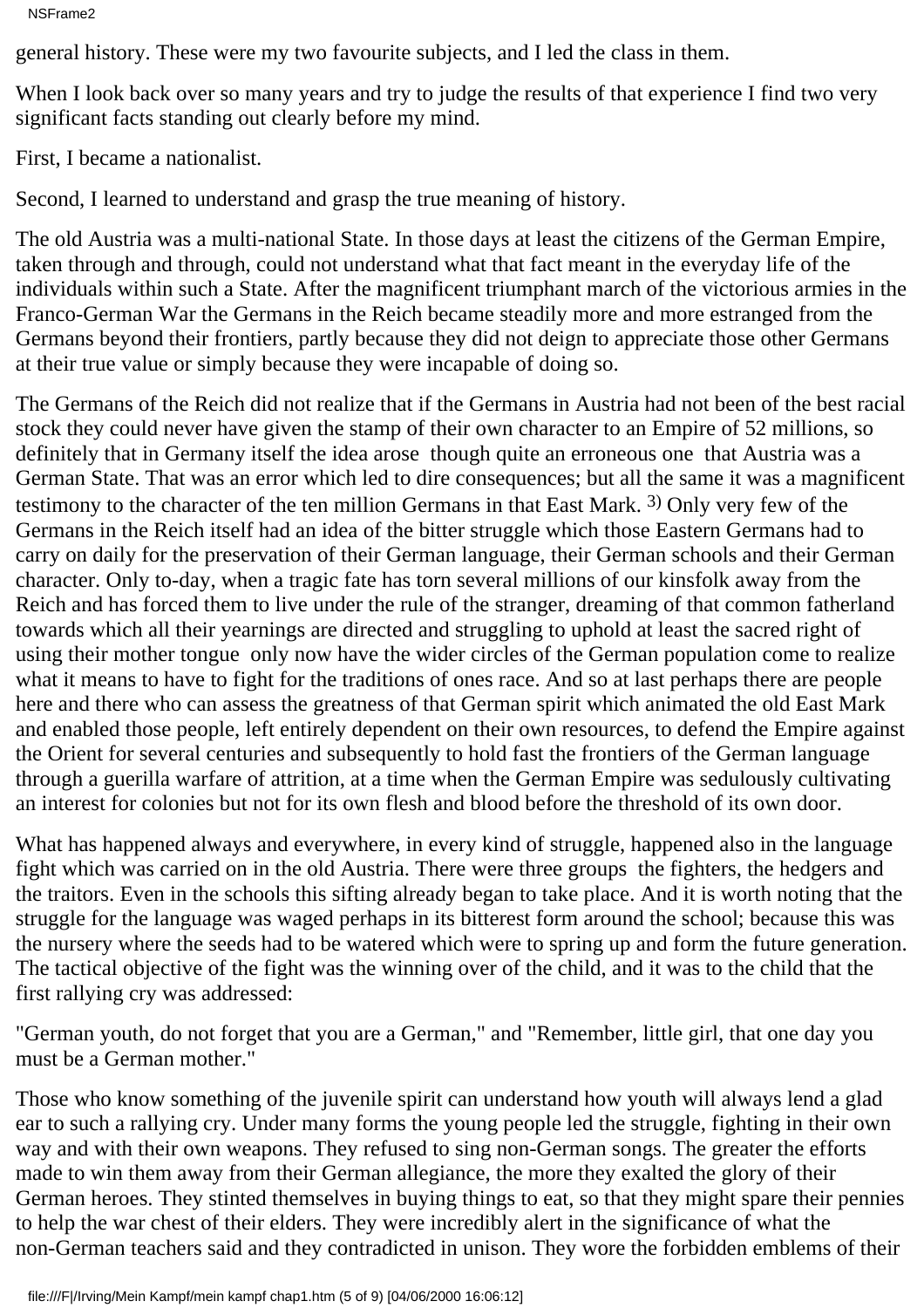NSFrame2

own kinsfolk and were happy when penalised for doing so, or even physically punished. In miniature they were mirrors of loyalty from which the older people might learn a lesson.

And thus it was that at a comparatively early age I took part in the struggle which the nationalities were waging against one another in the old Austria. When meetings were held for the South Mark German League and the School League we wore cornflowers and black-red-gold colours to express our loyalty. We greeted one another with Heil! and instead of the Austrian anthem we sang our own Deutschland über Alles, despite warnings and penalties. Thus the youth were educated politically at a time when the citizens of a so-called national State for the most part knew little of their own nationality except the language. Of course, I did not belong to the hedgers. Within a little while I had become an ardent German National, which has a different meaning from the party significance attached to that phrase to-day.

I developed very rapidly in the nationalist direction, and by the time I was 15 years old I had come to understand the distinction between dynastic patriotism and nationalism based on the concept of folk, or people, my inclination being entirely in favour of the latter.

Such a preference may not perhaps be clearly intelligible to those who have never taken the trouble to study the internal conditions that prevailed under the Habsburg Monarchy.

Among historical studies universal history was the subject almost exclusively taught in the Austrian schools, for of specific Austrian history there was only very little. The fate of this State was closely bound up with the existence and development of Germany as a whole; so a division of history into German history and Austrian history would be practically inconceivable. And indeed it was only when the German people came to be divided between two States that this division of German history began to take place.

The insignia 4) of a former imperial sovereignty which were still preserved in Vienna appeared to act as magical relics rather than as the visible guarantee of an everlasting bond of union.

When the Habsburg State crumbled to pieces in 1918 the Austrian Germans instinctively raised an outcry for union with their German fatherland. That was the voice of a unanimous yearning in the hearts of the whole people for a return to the unforgotten home of their fathers. But such a general yearning could not be explained except by attributing the cause of it to the historical training through which the individual Austrian Germans had passed. Therein lay a spring that never dried up. Especially in times of distraction and forgetfulness its quiet voice was a reminder of the past, bidding the people to look out beyond the mere welfare of the moment to a new future.

The teaching of universal history in what are called the middle schools is still very unsatisfactory. Few teachers realize that the purpose of teaching history is not the memorizing of some dates and facts, that the student is not interested in knowing the exact date of a battle or the birthday of some marshal or other, and not at all or at least only very insignificantly interested in knowing when the crown of his fathers was placed on the brow of some monarch. These are certainly not looked upon as important matters.

To study history means to search for and discover the forces that are the causes of those results which appear before our eyes as historical events. The art of reading and studying consists in remembering the essentials and forgetting what is not essential.

Probably my whole future life was determined by the fact that I had a professor of history who understood, as few others understand, how to make this viewpoint prevail in teaching and in examining. This teacher was Dr. Leopold Poetsch, of the Realschule at Linz. He was the ideal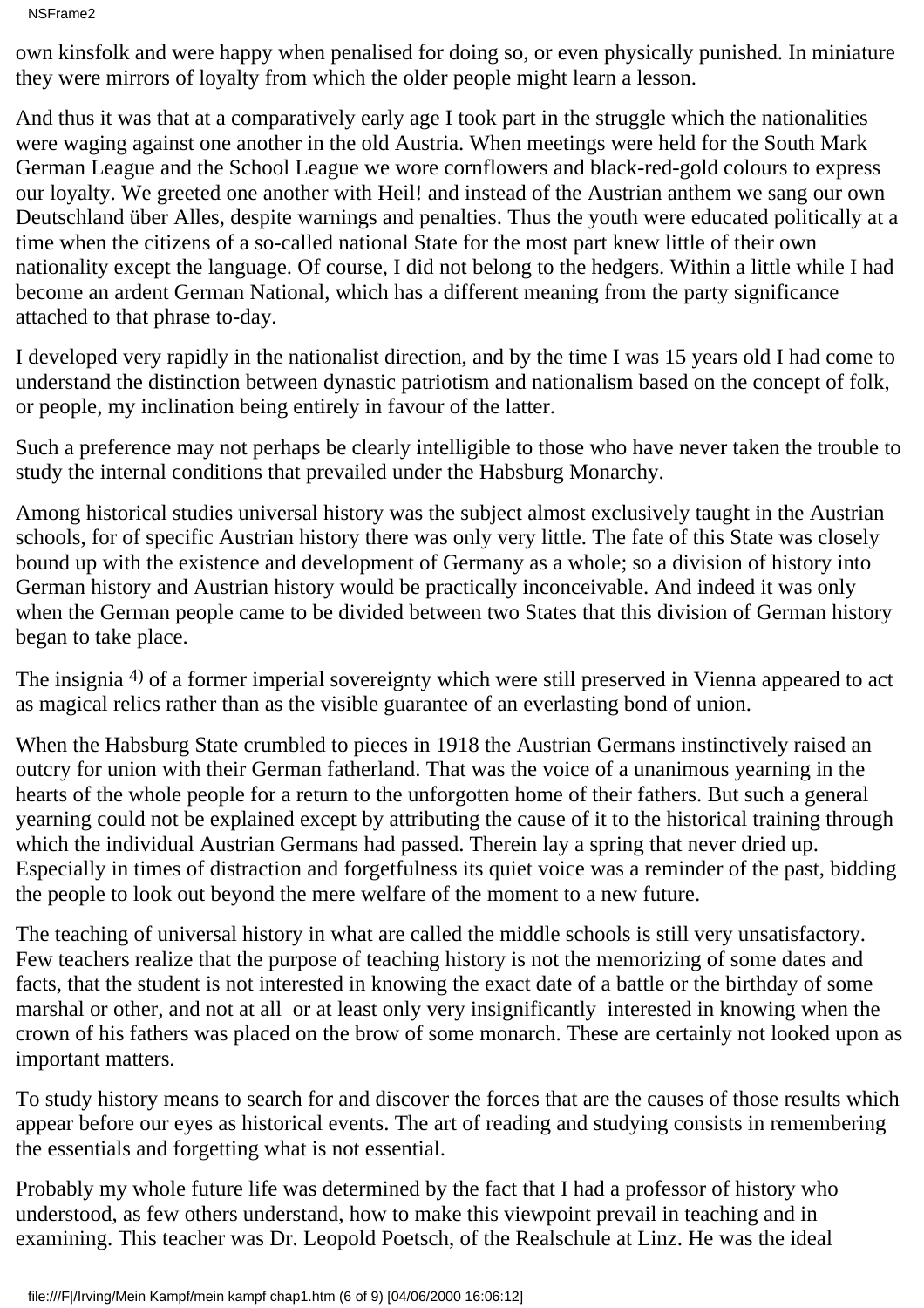NSFrame2

personification of the qualities necessary to a teacher of history in the sense I have mentioned above. An elderly gentleman with a decisive manner but a kindly heart, he was a very attractive speaker and was able to inspire us with his own enthusiasm. Even to-day I cannot recall without emotion that venerable personality whose enthusiastic exposition of history so often made us entirely forget the present and allow ourselves to be transported as if by magic into the past. He penetrated through the dim mist of thousands of years and transformed the historical memory of the dead past into a living reality. When we listened to him we became afire with enthusiasm and we were sometimes moved even to tears.

It was still more fortunate that this professor was able not only to illustrate the past by examples from the present but from the past he was also able to draw a lesson for the present. He understood better than any other the everyday problems that were then agitating our minds. The national fervour which we felt in our own small way was utilized by him as an instrument of our education, inasmuch as he often appealed to our national sense of honour; for in that way he maintained order and held our attention much more easily than he could have done by any other means. It was because I had such a professor that history became my favourite subject. As a natural consequence, but without the conscious connivance of my professor, I then and there became a young rebel. But who could have studied German history under such a teacher and not become an enemy of that State whose rulers exercised such a disastrous influence on the destinies of the German nation? Finally, how could one remain the faithful subject of the House of Habsburg, whose past history and present conduct proved it to be ready ever and always to betray the interests of the German people for the sake of paltry personal interests? Did not we as youngsters fully realize that the House of Habsburg did not, and could not, have any love for us Germans?

What history taught us about the policy followed by the House of Habsburg was corroborated by our own everyday experiences. In the north and in the south the poison of foreign races was eating into the body of our people, and even Vienna was steadily becoming more and more a non-German city. The Imperial House favoured the Czechs on every possible occasion. Indeed it was the hand of the goddess of eternal justice and inexorable retribution that caused the most deadly enemy of Germanism in Austria, the Archduke Franz Ferdinand, to fall by the very bullets which he himself had helped to cast. Working from above downwards, he was the chief patron of the movement to make Austria a Slav State.

The burdens laid on the shoulders of the German people were enormous and the sacrifices of money and blood which they had to make were incredibly heavy.

Yet anybody who was not quite blind must have seen that it was all in vain. What affected us most bitterly was the consciousness of the fact that this whole system was morally shielded by the alliance with Germany, whereby the slow extirpation of Germanism in the old Austrian Monarchy seemed in some way to be more or less sanctioned by Germany herself. Habsburg hypocrisy, which endeavoured outwardly to make the people believe that Austria still remained a German State, increased the feeling of hatred against the Imperial House and at the same time aroused a spirit of rebellion and contempt.

But in the German Empire itself those who were then its rulers saw nothing of what all this meant. As if struck blind, they stood beside a corpse and in the very symptoms of decomposition they believed that they recognized the signs of a renewed vitality. In that unhappy alliance between the young German Empire and the illusory Austrian State lay the germ of the World War and also of the final collapse.

In the subsequent pages of this book I shall go to the root of the problem. Suffice it to say here that in the very early years of my youth I came to certain conclusions which I have never abandoned. Indeed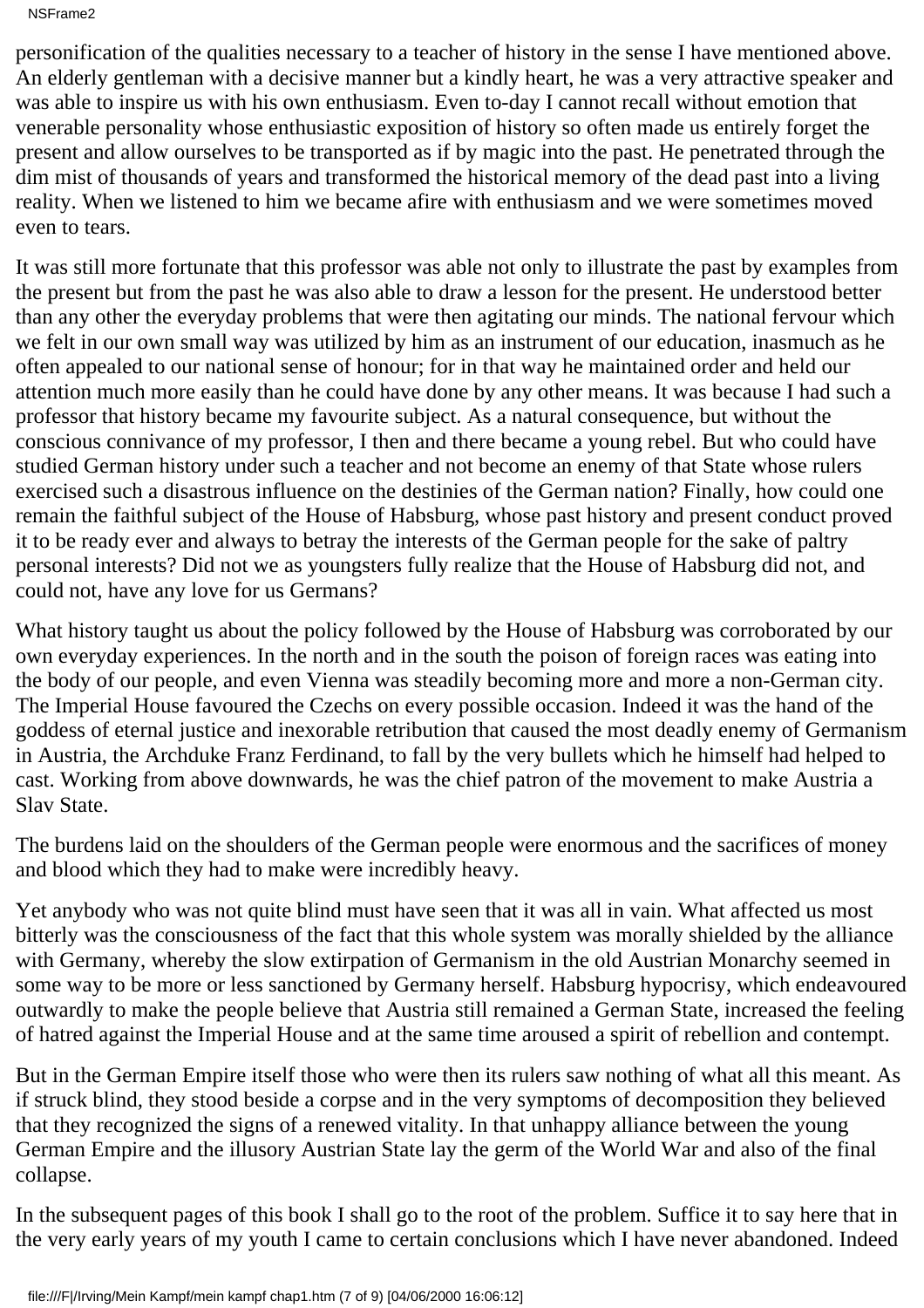NSFrame2

I became more profoundly convinced of them as the years passed. They were: That the dissolution of the Austrian Empire is a preliminary condition for the defence of Germany; further, that national feeling is by no means identical with dynastic patriotism; finally, and above all, that the House of Habsburg was destined to bring misfortune to the German nation.

As a logical consequence of these convictions, there arose in me a feeling of intense love for my German-Austrian home and a profound hatred for the Austrian State.

That kind of historical thinking which was developed in me through my study of history at school never left me afterwards. World history became more and more an inexhaustible source for the understanding of contemporary historical events, which means politics. Therefore I will not "learn" politics but let politics teach me.

A precocious revolutionary in politics I was no less a precocious revolutionary in art. At that time the provincial capital of Upper Austria had a theatre which, relatively speaking, was not bad. Almost everything was played there. When I was twelve years old I saw William Tell performed. That was my first experience of the theatre. Some months later I attended a performance of Lohengrin, the first opera I had ever heard. I was fascinated at once. My youthful enthusiasm for the Bayreuth Master knew no limits. Again and again I was drawn to hear his operas; and to-day I consider it a great piece of luck that these modest productions in the little provincial city prepared the way and made it possible for me to appreciate the better productions later on.

But all this helped to intensify my profound aversion for the career that my father had chosen for me; and this dislike became especially strong as the rough corners of youthful boorishness became worn off, a process which in my case caused a good deal of pain. I became more and more convinced that I should never be happy as a State official. And now that the Realschule had recognized and acknowledged my aptitude for drawing, my own resolution became all the stronger. Imprecations and threats had no longer any chance of changing it. I wanted to become a painter and no power in the world could force me to become a civil servant. The only peculiar feature of the situation now was that as I grew bigger I became more and more interested in architecture. I considered this fact as a natural development of my flair for painting and I rejoiced inwardly that the sphere of my artistic interests was thus enlarged. I had no notion that one day it would have to be otherwise.

The question of my career was decided much sooner than I could have expected.

When I was in my thirteenth year my father was suddenly taken from us. He was still in robust health when a stroke of apoplexy painlessly ended his earthly wanderings and left us all deeply bereaved. His most ardent longing was to be able to help his son to advance in a career and thus save me from the harsh ordeal that he himself had to go through. But it appeared to him then as if that longing were all in vain. And yet, though he himself was not conscious of it, he had sown the seeds of a future which neither of us foresaw at that time.

At first nothing changed outwardly.

My mother felt it her duty to continue my education in accordance with my father s wishes, which meant that she would have me study for the civil service. For my own part I was even more firmly determined than ever before that under no circumstances would I become an official of the State. The curriculum and teaching methods followed in the middle school were so far removed from my ideals that I became profoundly indifferent. Illness suddenly came to my assistance. Within a few weeks it decided my future and put an end to the long-standing family conflict. My lungs became so seriously affected that the doctor advised my mother very strongly not under any circumstances to allow me to take up a career which would necessitate working in an office. He ordered that I should give up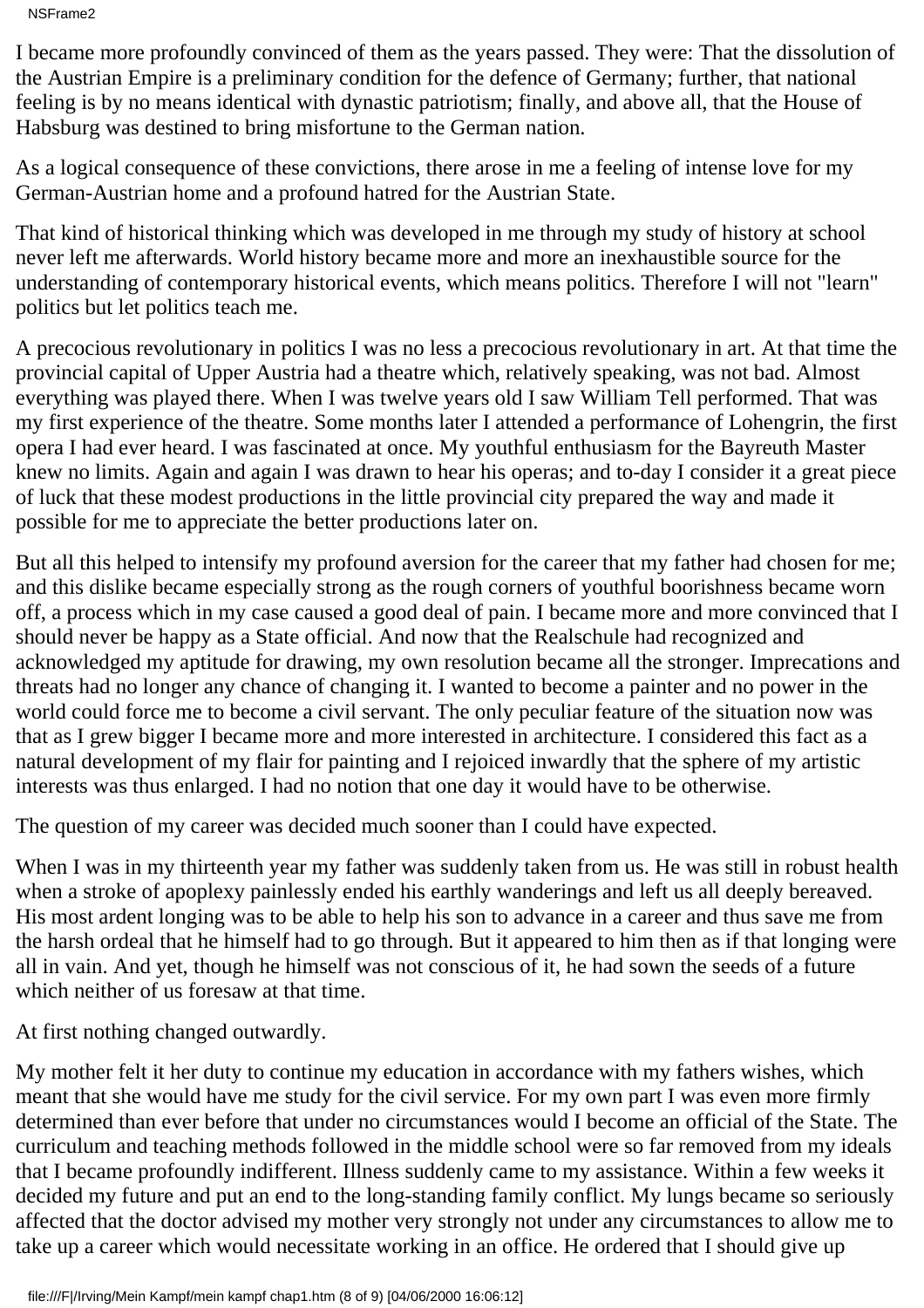NSFrame2

attendance at the Realschule for a year at least. What I had secretly desired for such a long time, and had persistently fought for, now became a reality almost at one stroke.

Influenced by my illness, my mother agreed that I should leave the Realschule and attend the Academy.

Those were happy days, which appeared to me almost as a dream; but they were bound to remain only a dream. Two years later my mother s death put a brutal end to all my fine projects. She succumbed to a long and painful illness which from the very beginning permitted little hope of recovery. Though expected, her death came as a terrible blow to me. I respected my father, but I loved my mother.

Poverty and stern reality forced me to decide promptly.

The meagre resources of the family had been almost entirely used up through my mother s severe illness. The allowance which came to me as an orphan was not enough for the bare necessities of life. Somehow or other I would have to earn my own bread.

With my clothes and linen packed in a valise and with an indomitable resolution in my heart, I left for Vienna. I hoped to forestall fate, as my father had done fifty years before. I was determined to become something but certainly not a civil servant.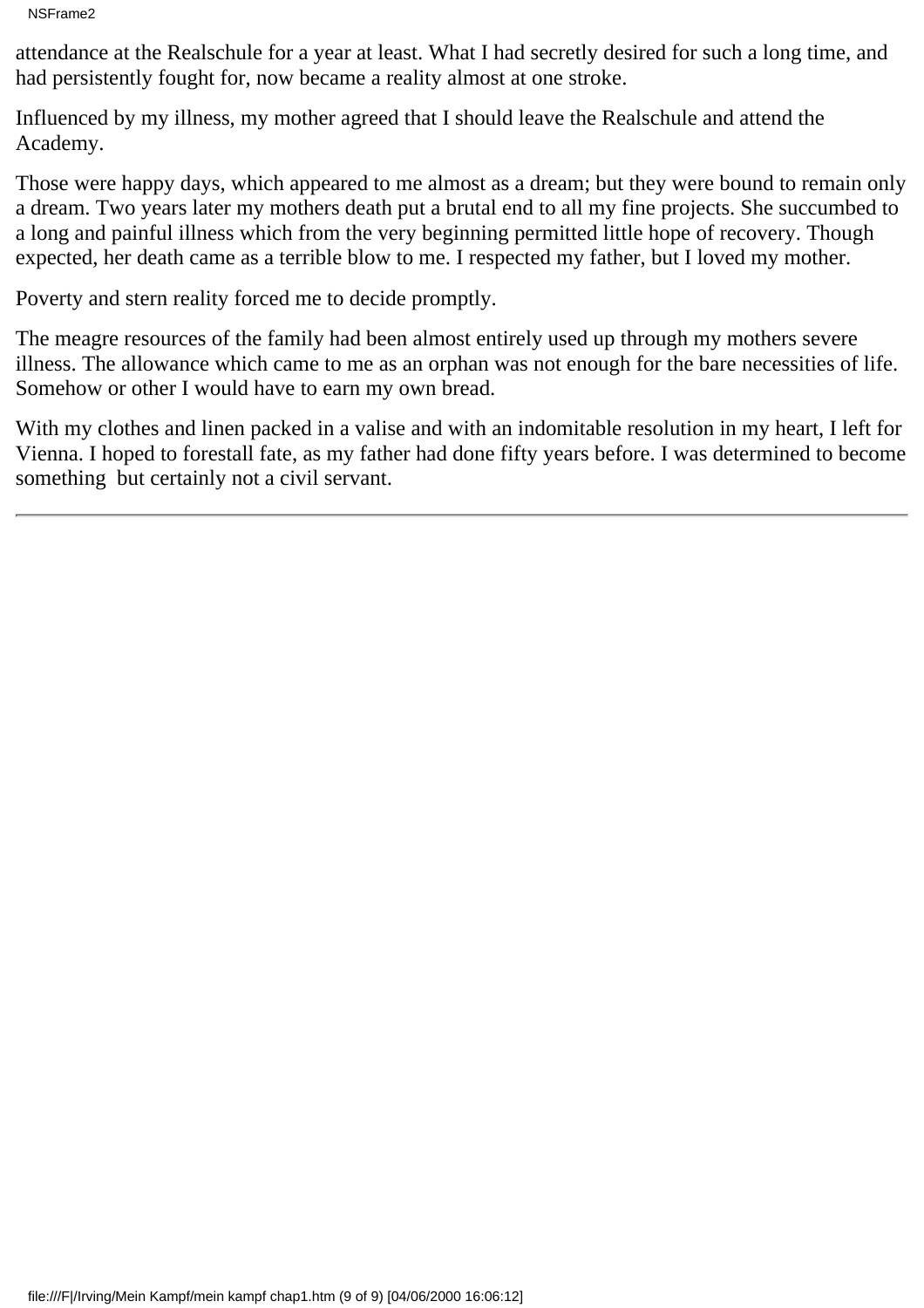# **CHAPTER II**

# <span id="page-21-0"></span>**YEARS OF STUDY AND SUFFERING IN VIENNA**

When my mother died my fate had already been decided in one respect. During the last months of her illness I went to Vienna to take the entrance examination for the Academy of Fine Arts. Armed with a bulky packet of sketches, I felt convinced that I should pass the examination quite easily. At the Realschule I was by far the best student in the drawing class, and since that time I had made more than ordinary progress in the practice of drawing. Therefore I was pleased with myself and was proud and happy at the prospect of what I considered an assured success.

But there was one misgiving: It seemed to me that I was better qualified for drawing than for painting, especially in the various branches of architectural drawing. At the same time my interest in architecture was constantly increasing. And I advanced in this direction at a still more rapid pace after my first visit to Vienna, which lasted two weeks. I was not yet sixteen years old. I went to the Hof Museum to study the paintings in the art gallery there; but the building itself captured almost all my interest, from early morning until late at night I spent all my time visiting the various public buildings. And it was the buildings themselves that were always the principal attraction for me. For hours and hours I could stand in wonderment before the Opera and the Parliament. The whole Ring Strasse had a magic effect upon me, as if it were a scene from the Thousand-and-one-Nights.

And now I was here for the second time in this beautiful city, impatiently waiting to hear the result of the entrance examination but proudly confident that I had got through. I was so convinced of my success that when the news that I had failed to pass was brought to me it struck me like a bolt from the skies. Yet the fact was that I had failed. I went to see the Rector and asked him to explain the reasons why they refused to accept me as a student in the general School of Painting, which was part of the Academy. He said that the sketches which I had brought with me unquestionably showed that painting was not what I was suited for but that the same sketches gave clear indications of my aptitude for architectural designing. Therefore the School of Painting did not come into question for me but rather the School of Architecture, which also formed part of the Academy. At first it was impossible to understand how this could be so, seeing that I had never been to a school for architecture and had never received any instruction in architectural designing.

When I left the Hansen Palace, on the Schiller Platz, I was quite crestfallen. I felt out of sorts with myself for the first time in my young life. For what I had heard about my capabilities now appeared to me as a lightning flash which clearly revealed a dualism under which I had been suffering for a long time, but hitherto I could give no clear account whatsoever of the why and wherefore.

Within a few days I myself also knew that I ought to become an architect. But of course the way was very difficult. I was now forced bitterly to rue my former conduct in neglecting and despising certain subjects at the Realschule. Before taking up the courses at the School of Architecture in the Academy it was necessary to attend the Technical Building School; but a necessary qualification for entrance into this school was a Leaving Certificate from the Middle School. And this I simply did not have.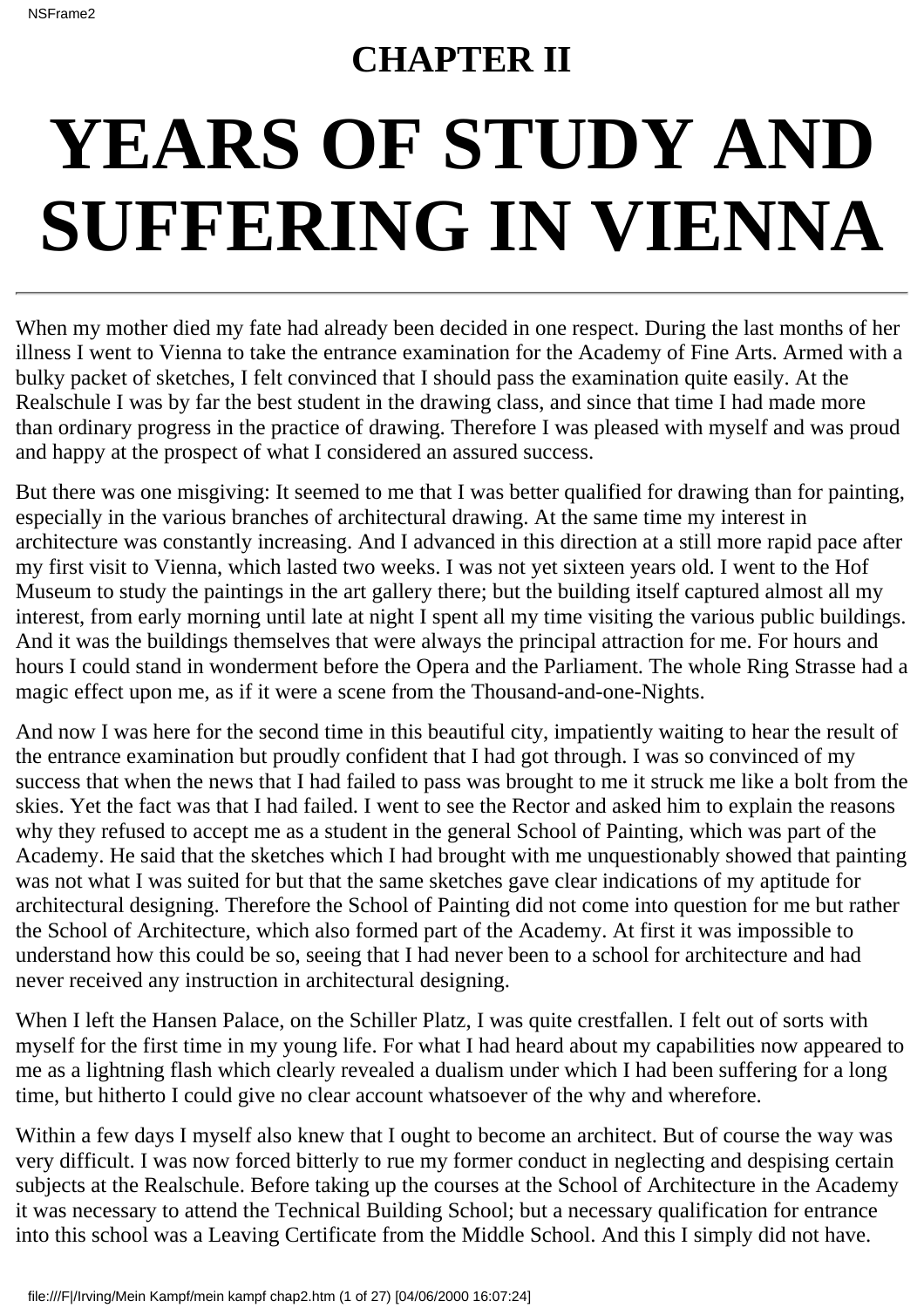```
NSFrame2
```
According to the human measure of things my dream of following an artistic calling seemed beyond the limits of possibility.

After the death of my mother I came to Vienna for the third time. This visit was destined to last several years. Since I had been there before I had recovered my old calm and resoluteness. The former self-assurance had come back, and I had my eyes steadily fixed on the goal. I would be an architect. Obstacles are placed across our path in life, not to be boggled at but to be surmounted. And I was fully determined to surmount these obstacles, having the picture of my father constantly before my mind, who had raised himself by his own efforts to the position of a civil servant though he was the poor son of a village shoemaker. I had a better start, and the possibilities of struggling through were better. At that time my lot in life seemed to me a harsh one; but to-day I see in it the wise workings of Providence. The Goddess of Fate clutched me in her hands and often threatened to smash me; but the will grew stronger as the obstacles increased, and finally the will triumphed.

I am thankful for that period of my life, because it hardened me and enabled me to be as tough as I now am. And I am even more thankful because I appreciate the fact that I was thus saved from the emptiness of a life of ease and that a mother s darling was taken from tender arms and handed over to Adversity as to a new mother. Though I then rebelled against it as too hard a fate, I am grateful that I was thrown into a world of misery and poverty and thus came to know the people for whom I was afterwards to fight.

It was during this period that my eyes were opened to two perils, the names of which I scarcely knew hitherto and had no notion whatsoever of their terrible significance for the existence of the German people. These two perils were Marxism and Judaism.

For many people the name of Vienna signifies innocent jollity, a festive place for happy mortals. For me, alas, it is a living memory of the saddest period in my life. Even to-day the mention of that city arouses only gloomy thoughts in my mind. Five years of poverty in that Phaecian 5) town. Five years in which, first as a casual labourer and then as a painter of little trifles, I had to earn my daily bread. And a meagre morsel indeed it was, not even sufficient to still the hunger which I constantly felt. That hunger was the faithful guardian which never left me but took part in everything I did. Every book that I bought meant renewed hunger, and every visit I paid to the opera meant the intrusion of that inalienabl companion during the following days. I was always struggling with my unsympathic friend. And yet during that time I learned more than I had ever learned before. Outside my architectural studies and rare visits to the opera, for which I had to deny myself food, I had no other pleasure in life except my books.

I read a great deal then, and I pondered deeply over what I read. All the free time after work was devoted exclusively to study. Thus within a few years I was able to acquire a stock of knowledge which I find useful even to-day.

But more than that. During those years a view of life and a definite outlook on the world took shape in my mind. These became the granite basis of my conduct at that time. Since then I have extended that foundation only very little, and I have changed nothing in it.

On the contrary: I am firmly convinced to-day that, generally speaking, it is in youth that men lay the essential groundwork of their creative thought, wherever that creative thought exists. I make a distinction between the wisdom of age which can only arise from the greater profundity and foresight that are based on the experiences of a long life and the creative genius of youth, which blossoms out in thought and ideas with inexhaustible fertility, without being able to put these into practice immediately, because of their very superabundance. These furnish the building materials and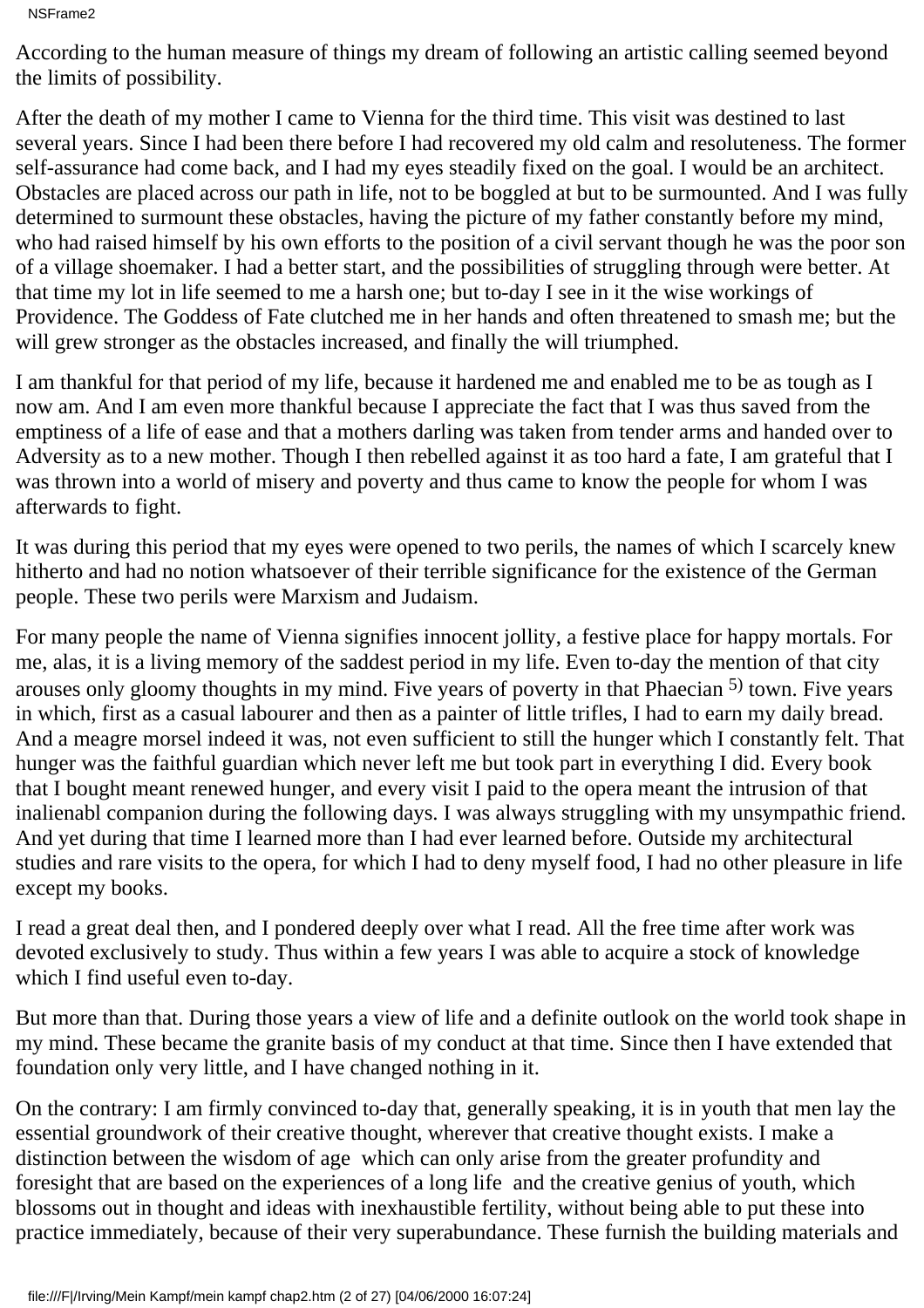NSFrame2

plans for the future; and it is from them that age takes the stones and builds the edifice, unless the so-called wisdom of the years may have smothered the creative genius of youth.

The life which I had hitherto led at home with my parents differed in little or nothing from that of all the others. I looked forward without apprehension to the morrow, and there was no such thing as a social problem to be faced. Those among whom I passed my young days belonged to the small bourgeois class. Therefore it was a world that had very little contact with the world of genuine manual labourers. For, though at first this may appear astonishing, the ditch which separates that class, which is by no means economically well-off; from the manual labouring class is often deeper than people think. The reason for this division, which we may almost call enmity, lies in the fear that dominates a social group which has only just risen above the level of the manual labourer a fear lest it may fall back into its old condition or at least be classed with the labourers. Moreover, there is something repulsive in remembering the cultural indigence of that lower class and their rough manners with one another; so that people who are only on the first rung of the social ladder find it unbearable to be forced to have any contact with the cultural level and standard of living out of which they have passed.

And so it happens that very often those who belong to what can really be called the upper classes find it much easier than do the upstarts to descend to and intermingle with their fellow beings on the lowest social level. For by the word upstart I mean everyone who has raised himself through his own efforts to a social level higher than that to which he formerly belonged. In the case of such a person the hard struggle through which he passes often destroys his normal human sympathy. His own fight for existence kills his sensibility for the misery of those who have been left behind.

From this point of view fate had been kind to me. Circumstances forced me to return to that world of poverty and economic insecurity above which my father had raised himself in his early days; and thus the blinkers of a narrow petit bourgeois education were torn from my eyes. Now for the first time I learned to know men and I learned to distinguish between empty appearances or brutal manners and the real inner nature of the people who outwardly appeared thus.

At the beginning of the century Vienna had already taken rank among those cities where social conditions are iniquitous. Dazzling riches and loathsome destitution were intermingled in violent contrast. In the centre and in the Inner City one felt the pulse-beat of an Empire which had a population of fiity-two millions, with all the perilous charm of a State made up of multiple nationalities. The dazzling splendour of the Court acted like a magnet on the wealth and intelligence of the whole Empire. And this attraction was further strengthened by the dynastic policy of the Habsburg Monarchy in centralizing everything in itself and for itself.

This centralizing policy was necessary in order to hold together that hotchpotch of heterogeneous nationalities. But the result of it was an extraordinary concentration of higher officials in the city, which was at one and the same time the metropolis and imperial residence.

But Vienna was not merely the political and intellectual centre of the Danubian Monarchy; it was also the commercial centre. Besides the horde of military officers of high rank, State officials, artists and scientists, there was the still vaster horde of workers. Abject poverty confronted the wealth of the aristocracy and the merchant class face to face. Thousands of unemployed loitered in front of the palaces on the Ring Strasse; and below that Via Triumphalis of the old Austria the homeless huddled together in the murk and filth of the canals.

There was hardly any other German city in which the social problem could be studied better than in Vienna. But here I must utter a warning against the illusion that this problem can be studied from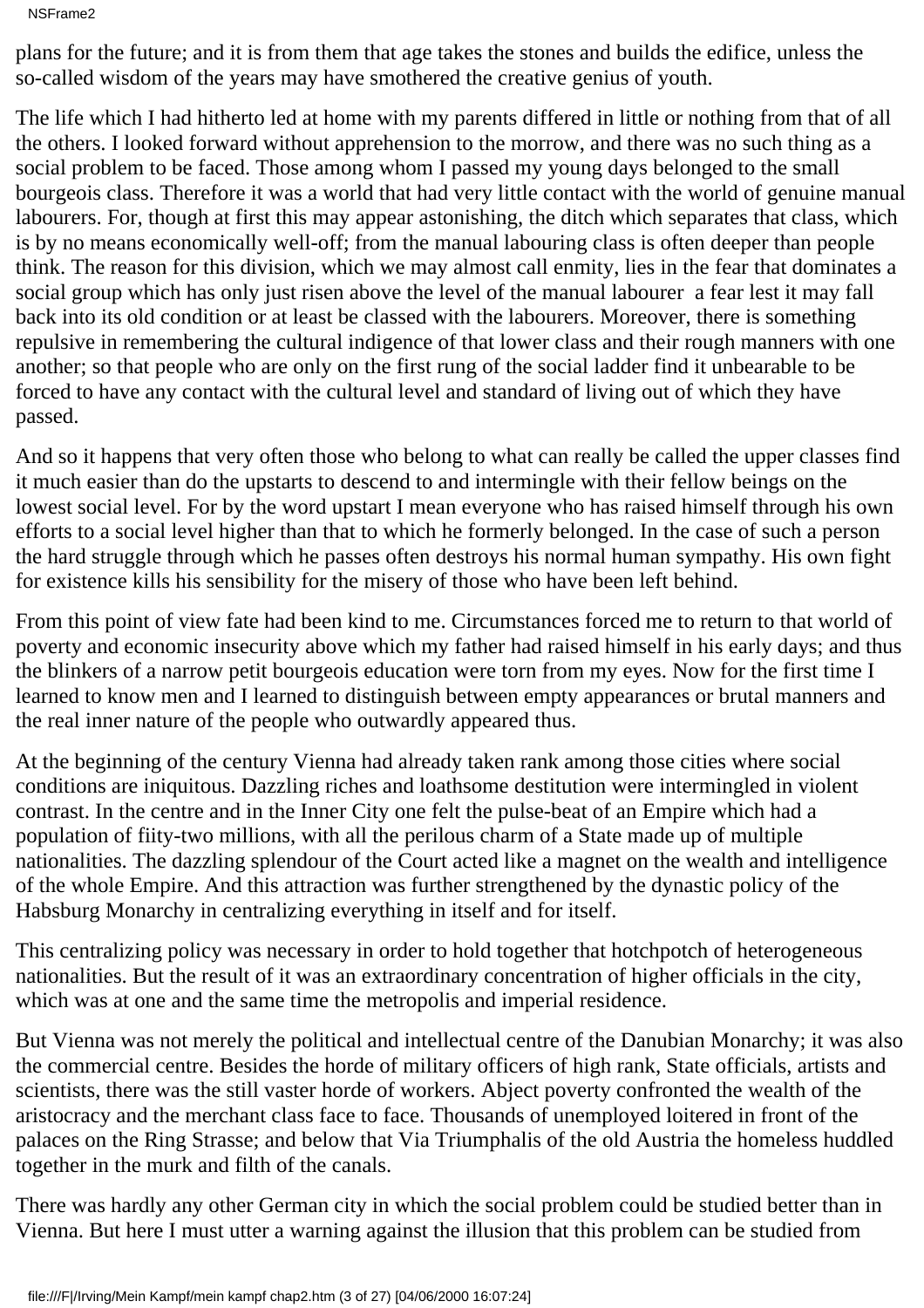NSFrame2

above downwards. The man who has never been in the clutches of that crushing viper can never know what its poison is. An attempt to study it in any other way will result only in superficial talk and sentimental delusions. Both are harmful. The first because it can never go to the root of the question, the second because it evades the question entirely. I do not know which is the more nefarious: to ignore social distress, as do the majority of those who have been favoured by fortune and those who have risen in the social scale through their own routine labour, or the equally supercilious and often tactless but always genteel condescension displayed by people who make a fad of being charitable and who plume themselves on sympathising with the people. Of course such persons sin more than they can imagine from lack of instinctive understanding. And thus they are astonished to find that the social conscience on which they pride themselves never produces any results, but often causes their good intentions to be resented; and then they talk of the ingratitude of the people.

Such persons are slow to learn that here there is no place for merely social activities and that there can be no expectation of gratitude; for in this connection there is no question at all of distributing favours but essentially a matter of retributive justice. I was protected against the temptation to study the social question in the way just mentioned, for the simple reason that I was forced to live in the midst of poverty-stricken people. Therefore it was not a question of studying the problem objectively, but rather one of testing its effects on myself. Though the rabbit came through the ordeal of the experiment, this must not be taken as evidence of its harmlessness.

When I try to-day to recall the succession of impressions received during that time I find that I can do so only with approximate completeness. Here I shall describe only the more essential impressions and those which personally affected me and often staggered me. And I shall mention the few lessons I then learned from this experience.

At that time it was for the most part not very difficult to find work, because I had to seek work not as a skilled tradesman but as a so-called extra-hand ready to take any job that turned up by chance, just for the sake of earning my daily bread.

Thus I found myself in the same situation as all those emigrants who shake the dust of Europe from their feet, with the cast-iron determination to lay the foundations of a new existence in the New World and acquire for themselves a new home. Liberated from all the paralysing prejudices of class and calling, environment and tradition, they enter any service that opens its doors to them, accepting any work that comes their way, filled more and more with the idea that honest work never disgraced anybody, no matter what kind it may be. And so I was resolved to set both feet in what was for me a new world and push forward on my own road.

I soon found out that there was some kind of work always to be got, but I also learned that it could just as quickly and easily be lost. The uncertainty of being able to earn a regular daily livelihood soon appeared to me as the gloomiest feature in this new life that I had entered.

Although the skilled worker was not so frequently thrown idle on the streets as the unskilled worker, yet the former was by no means protected against the same fate; because though he may not have to face hunger as a result of unemployment due to the lack of demand in the labour market, the lock-out and the strike deprived the skilled worker of the chance to earn his bread. Here the element of uncertainty in steadily earning ones daily bread was the bitterest feature of the whole social-economic system itself.

The country lad who migrates to the big city feels attracted by what has been described as easy work which it may be in reality and few working hours. He is especially entranced by the magic glimmer spread over the big cities. Accustomed in the country to earn a steady wage, he has been taught not to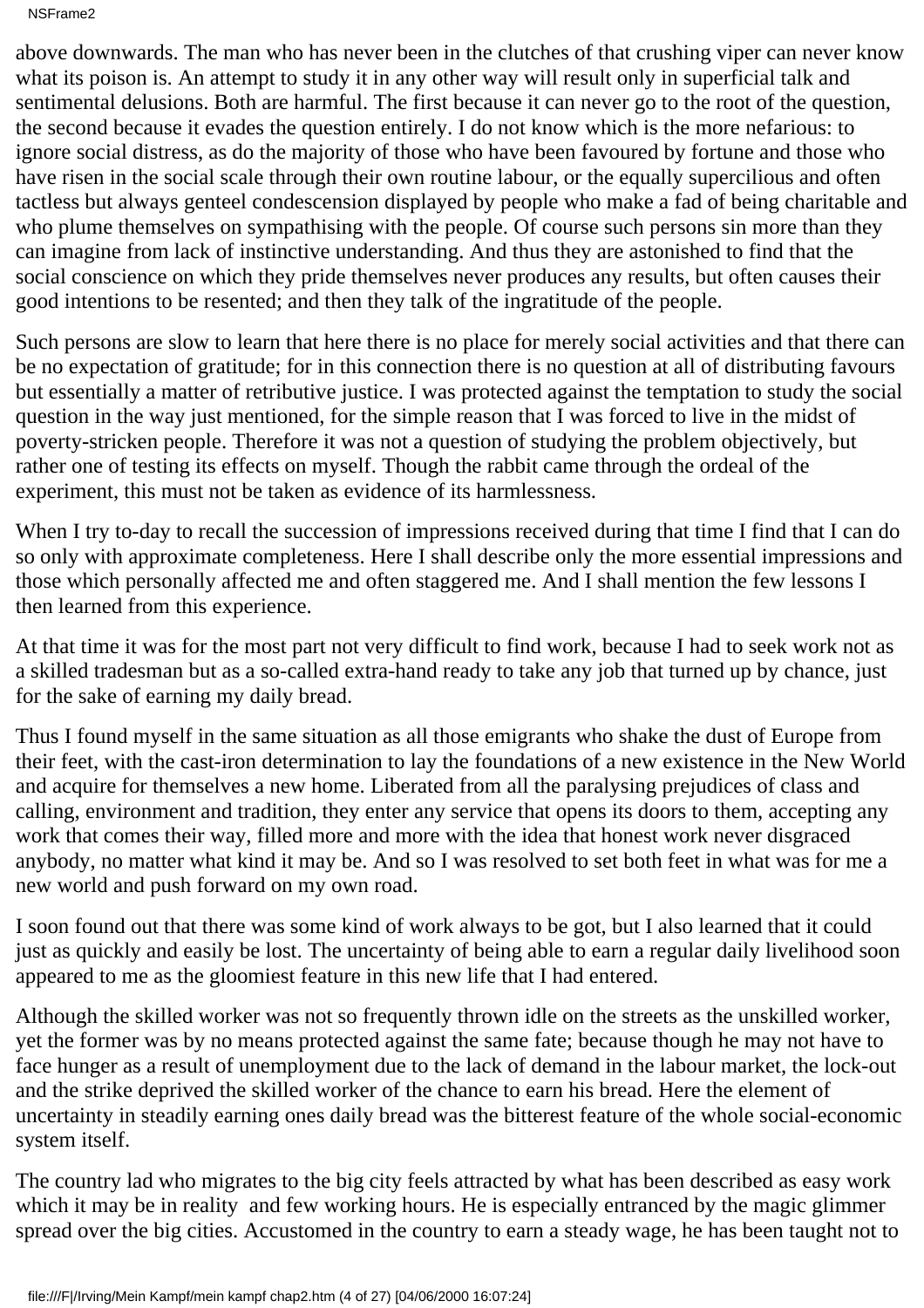#### NSFrame2

quit his former post until a new one is at least in sight. As there is a great scarcity of agricultural labour, the probability of long unemployment in the country has been very small. It is a mistake to presume that the lad who leaves the countryside for the town is not made of such sound material as those who remain at home to work on the land. On the contrary, experience shows that it is the more healthy and more vigorous that emigrate, and not the reverse. Among these emigrants I include not merely those who emigrate to America, but also the servant boy in the country who decides to leave his native village and migrate to the big city where he will be a stranger. He is ready to take the risk of an uncertain fate. In most cases he comes to town with a little money in his pocket and for the first few days he is not discouraged if he should not have the good fortune to find work. But if he finds a job and then loses it in a little while, the case is much worse. To find work anew, especially in winter, is often difficult and indeed sometimes impossible. For the first few weeks life is still bearable He receives his out-of-work money from his trade union and is thus enabled to carry on. But when the last of his own money is gone and his trade union ceases to pay out because of the prolonged unemployment, then comes the real distress. He now loiters about and is hungry. Often he pawns or sells the last of his belongings. His clothes begin to get shabby and with the increasing poverty of his outward appearance he descends to a lower social level and mixes up with a class of human beings through whom his mind is now poisoned, in addition to his physical misery. Then he has nowhere to sleep and if that happens in winter, which is very often the case, he is in dire distress. Finally he gets work. But the old story repeats itself. A second time the same thing happens. Then a third time; and now it is probably much worse. Little by little he becomes indifferent to this everlasting insecurity. Finally he grows used to the repetition. Thus even a man who is normally of industrious habits grows careless in his whole attitude towards life and gradually becomes an instrument in the hands of unscrupulous people who exploit him for the sake of their own ignoble aims. He has been so often thrown out of employment through no fault of his own that he is now more or less indifferent whether the strike in which he takes part be for the purpose of securing his economic rights or be aimed at the destruction of the State, the whole social order and even civilization itself. Though the idea of going on strike may not be to his natural liking, yet he joins in it out of sheer indifference.

I saw this process exemplified before my eyes in thousands of cases. And the longer I observed it the greater became my dislike for that mammoth city which greedily attracts men to its bosom, in order to break them mercilessly in the end. When they came they still felt themselves in communion with their own people at home; if they remained that tie was broken.

I was thrown about so much in the life of the metropolis that I experienced the workings of this fate in my own person and felt the effects of it in my own soul. One thing stood out clearly before my eyes: It was the sudden changes from work to idleness and vice versa; so that the constant fluctuations thus caused by earnings and expenditure finally destroyed the sense of thrift for many people and also the habit of regulating expenditure in an intelligent way. The body appeared to grow accustomed to the vicissitudes of food and hunger, eating heartily in good times and going hungry in bad. Indeed hunger shatters all plans for rationing expenditure on a regular scale in better times when employment is again found. The reason for this is that the deprivations which the unemployed worker has to endure must be compensated for psychologically by a persistent mental mirage in which he imagines himself eating heartily once again. And this dream develops into such a longing that it turns into a morbid impulse to cast off all self-restraint when work and wages turn up again. Therefore the moment work is found anew he forgets to regulate the expenditure of his earnings but spends them to the full without thinking of to-morrow. This leads to confusion in the little weekly housekeeping budget, because the expenditure is not rationally planned. When the phenomenon which I have mentioned first happens, the earnings will last perhaps for five days instead of seven; on subsequent occasions they will last only for three days; as the habit recurs, the earnings will last scarcely for a day; and finally they will disappear in one night of feasting.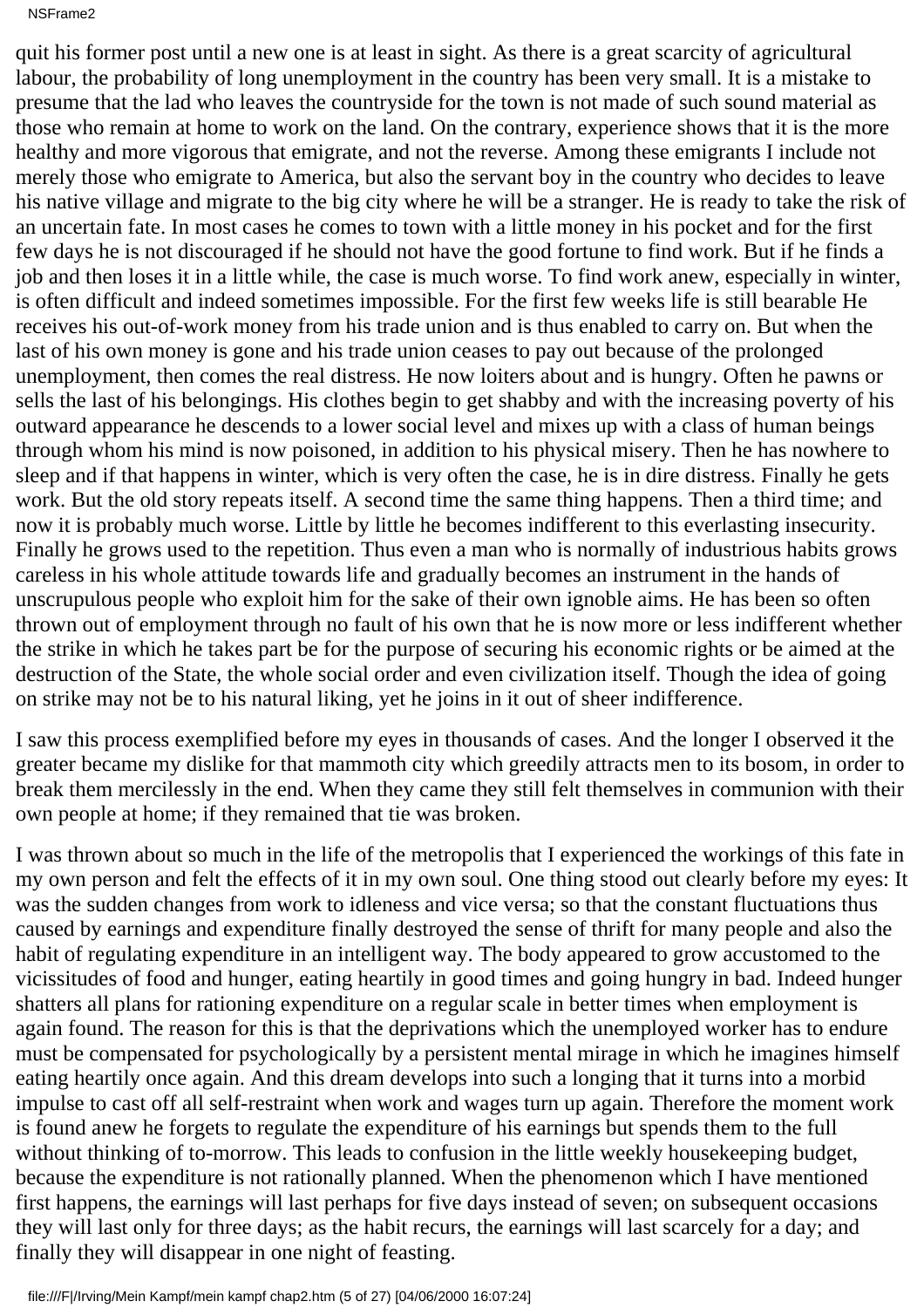NSFrame2

Often there are wife and children at home. And in many cases it happens that these become infected by such a way of living, especially if the husband is good to them and wants to do the best he can for them and loves them in his own way and according to his own lights. Then the week s earnings are spent in common at home within two or three days. The family eat and drink together as long as the money lasts and at the end of the week they hunger together. Then the wife wanders about furtively in the neighbourhood, borrows a little, and runs up small debts with the shopkeepers in an effort to pull through the lean days towards the end of the week. They sit down together to the midday meal with only meagre fare on the table, and often even nothing to eat. They wait for the coming payday, talking of it and making plans; and while they are thus hungry they dream of the plenty that is to come. And so the little children become acquainted with misery in their early years.

But the evil culminates when the husband goes his own way from the beginning of the week and the wife protests, simply out of love for the children. Then there are quarrels and bad feeling and the husband takes to drink according as he becomes estranged from his wife. He now becomes drunk every Saturday. Fighting for her own existence and that of the children, the wife has to hound him along the road from the factory to the tavern in order to get a few shillings from him on payday. Then when he finally comes home, maybe on the Sunday or the Monday, having parted with his last shillings and pence, pitiable scenes follow, scenes that cry out for God s mercy.

I have had actual experience of all this in hundreds of cases. At first I was disgusted and indignant; but later on I came to recognize the whole tragedy of their misfortune and to understand the profound causes of it. They were the unhappy victims of evil circumstances.

Housing conditions were very bad at that time. The Vienna manual labourers lived in surroundings of appalling misery. I shudder even to-day when I think of the woeful dens in which people dwelt, the night shelters and the slums, and all the tenebrous spectacles of ordure, loathsome filth and wickedness.

What will happen one day when hordes of emancipated slaves come forth from these dens of misery to swoop down on their unsuspecting fellow men? For this other world does not think about such a possibility. They have allowed these things to go on without caring and even without suspecting in their total lack of instinctive understanding that sooner or later destiny will take its vengeance unless it will have been appeased in time.

To-day I fervidly thank Providence for having sent me to such a school. There I could not refuse to take an interest in matters that did not please me. This school soon taught me a profound lesson.

In order not to despair completely of the people among whom I then lived I had to set on one side the outward appearances of their lives and on the other the reasons why they had developed in that way. Then I could hear everything without discouragement; for those who emerged from all this misfortune and misery, from this filth and outward degradation, were not human beings as such but rather lamentable results of lamentable laws. In my own life similar hardships prevented me from giving way to a pitying sentimentality at the sight of these degraded products which had finally resulted from the pressure of circumstances. No, the sentimental attitude would be the wrong one to adopt.

Even in those days I already saw that there was a two-fold method by which alone it would be possible to bring about an amelioration of these conditions. This method is: first, to create better fundamental conditions of social development by establishing a profound feeling for social responsibilities among the public; second, to combine this feeling for social responsibilities with a ruthless determination to prune away all excrescences which are incapable of being improved.

Just as Nature concentrates its greatest attention, not to the maintenance of what already exists but on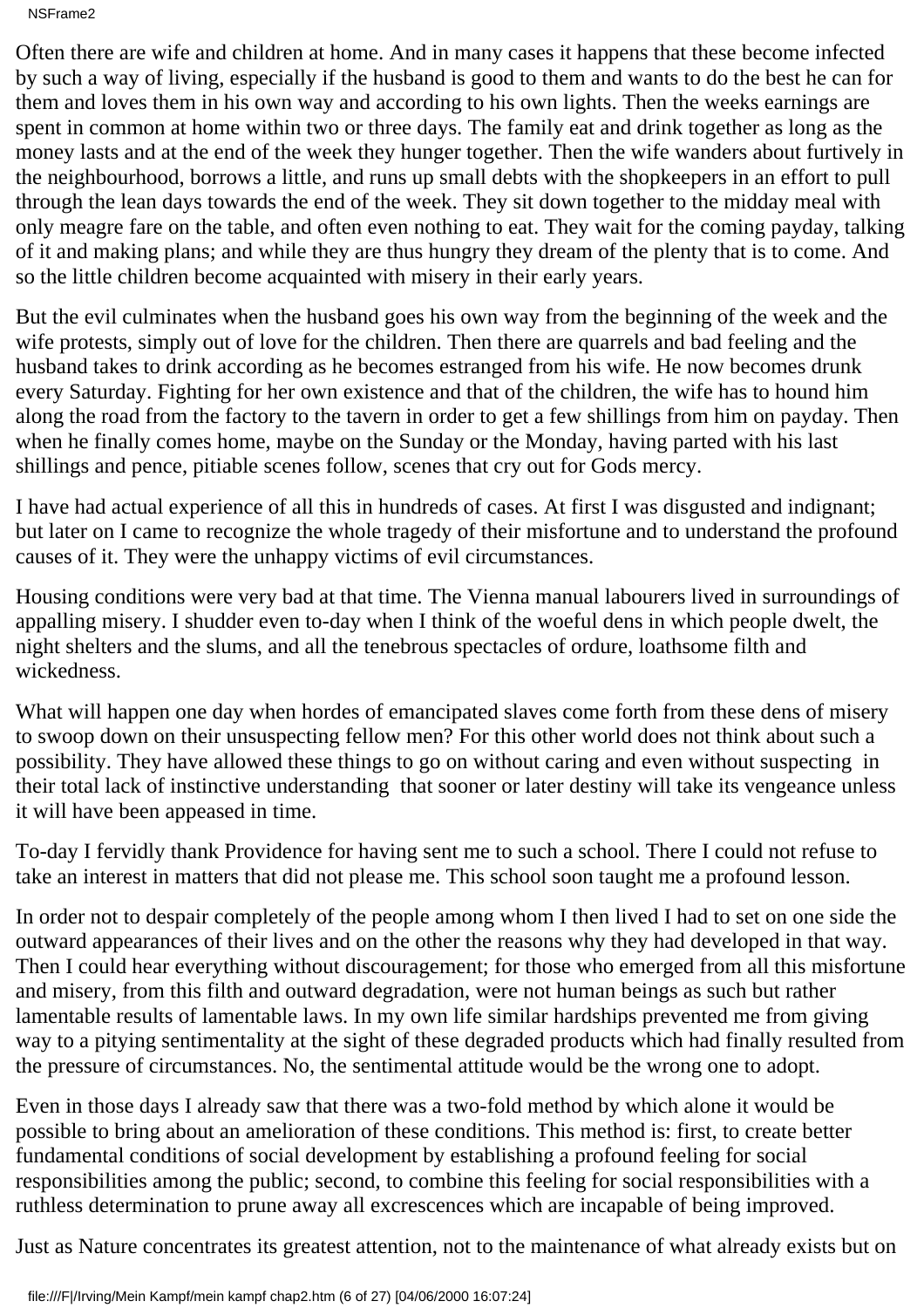NSFrame2

the selective breeding of offspring in order to carry on the species, so in human life also it is less a matter of artificially improving the existing generation which, owing to human characteristics, is impossible in ninety-nine cases out of a hundred and more a matter of securing from the very start a better road for future development.

During my struggle for existence in Vienna I perceived very clearly that the aim of all social activity must never be merely charitable relief, which is ridiculous and useless, but it must rather be a means to find a way of eliminating the fundamental deficiencies in our economic and cultural life deficiencies which necessarily bring about the degradation of the individual or at least lead him towards such degradation. The difficulty of employing every means, even the most drastic, to eradicate the hostility prevailing among the working classes towards the State is largely due to an attitude of uncertainty in deciding upon the inner motives and causes of this contemporary phenomenon. The grounds of this uncertainty are to be found exclusively in the sense of guilt which each individual feels for having permitted this tragedy of degradation. For that feeling paralyses every effort at making a serious and firm decision to act. And thus because the people whom it concerns are vacillating they are timid and half-hearted in putting into effect even the measures which are indispensable for self-preservation. When the individual is no longer burdened with his own consciousness of blame in this regard, then and only then will he have that inner tranquillity and outer force to cut off drastically and ruthlessly all the parasite growth and root out the weeds.

But because the Austrian State had almost no sense of social rights or social legislation its inability to abolish those evil excrescences was manifest.

I do not know what it was that appalled me most at that time: the economic misery of those who were then my companions, their crude customs and morals, or the low level of their intellectual culture.

How often our bourgeoisie rises up in moral indignation on hearing from the mouth of some pitiable tramp that it is all the same to him whether he be a German or not and that he will find himself at home wherever he can get enough to keep body and soul together. They protest sternly against such a lack of national pride and strongly express their horror at such sentiments.

But how many people really ask themselves why it is that their own sentiments are better? How many of them understand that their natural pride in being members of so favoured a nation arises from the innumerable succession of instances they have encountered which remind them of the greatness of the Fatherland and the Nation in all spheres of artistic and cultural life? How many of them realize that pride in the Fatherland is largely dependent on knowledge of its greatness in all those spheres? Do our bourgeois circles ever think what a ridiculously meagre share the people have in that knowledge which is a necessary prerequisite for the feeling of pride in one s fatherland?

It cannot be objected here that in other countries similar conditions exist and that nevertheless the working classes in those countries have remained patriotic. Even if that were so, it would be no excuse for our negligent attitude. But it is not so. What we call chauvinistic education in the case of the French people, for example is only the excessive exaltation of the greatness of France in all spheres of culture or, as the French say, civilization. The French boy is not educated on purely objective principles. Wherever the importance of the political and cultural greatness of his country is concerned he is taught in the most subjective way that one can imagine.

This education will always have to be confined to general ideas in a large perspective and these ought to be deeply engraven, by constant repetition if necessary, on the memories and feelings of the people.

In our case, however, we are not merely guilty of negative sins of omission but also of positively perverting the little which some individuals had the luck to learn at school. The rats that poison our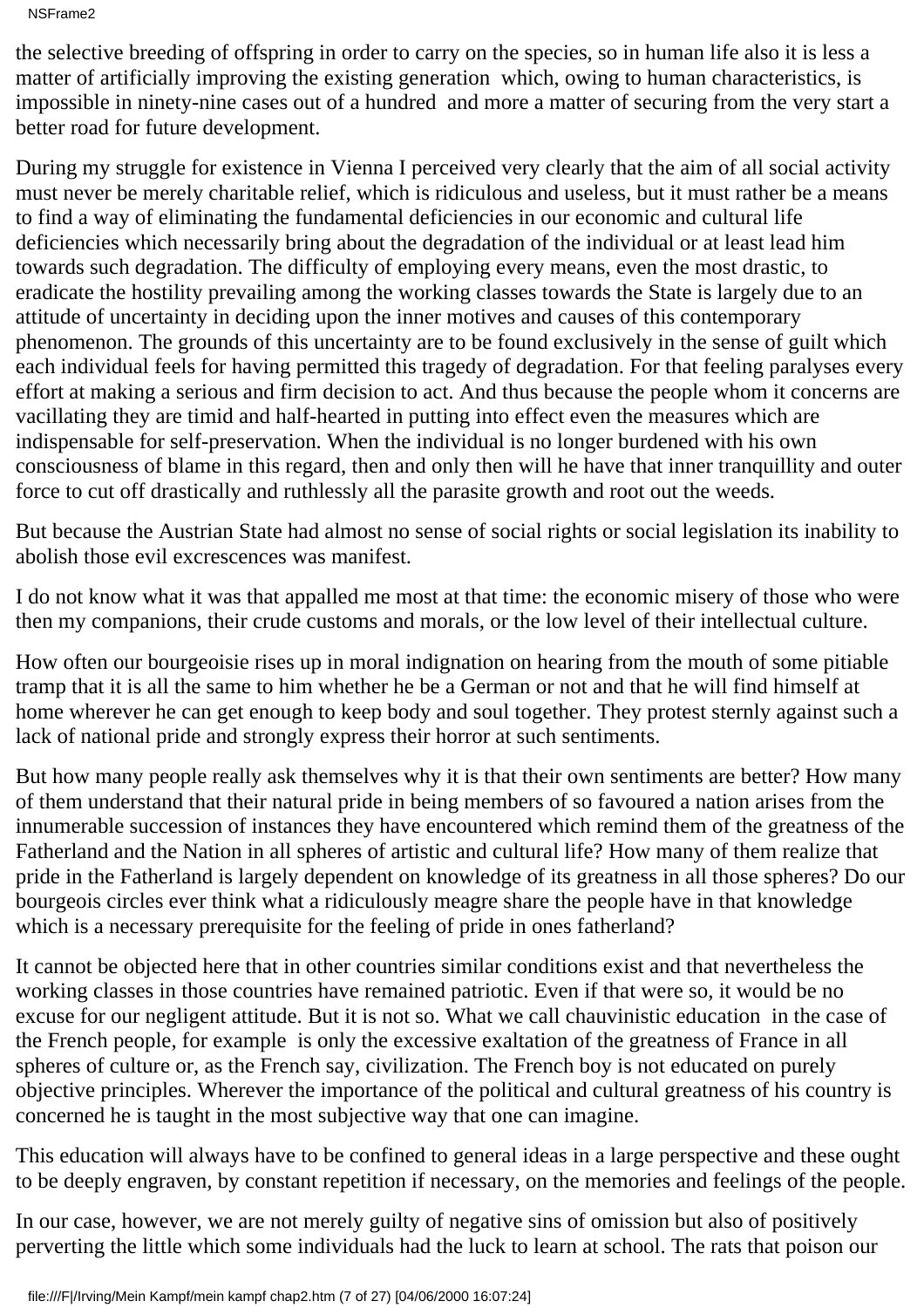#### NSFrame2

body-politic gnaw from the hearts and memories of the broad masses even that little which distress and misery have left.

Let the reader try to picture the following:

There is a lodging in a cellar and this lodging consists of two damp rooms. In these rooms a workman and his family live seven people in all. Let us assume that one of the children is a boy of three years. That is the age at which children first become conscious of the impressions which they receive. In the case of highly gifted people traces of the impressions received in those early years last in the memory up to an advanced age. Now the narrowness and congestion of those living quarters do not conduce to pleasant inter-relations. Thus quarrels and fits of mutual anger arise. These people can hardly be said to live with one another, but rather down on top of one another. The small misunderstandings which disappear of themselves in a home where there is enough space for people to go apart from one another for a while, here become the source of chronic disputes. As far as the children are concerned the situation is tolerable from this point of view. In such conditions they are constantly quarrelling with one another, but the quarrels are quickly and entirely forgotten. But when the parents fall out with one another these daily bickerings often descend to rudeness such as cannot be adequately imagined. The results of such experiences must become apparent later on in the children. One must have practical experience of such a milieu so as to be able to picture the state of affairs that arises from these mutual recriminations when the father physically assaults the mother and maltreats her in a fit of drunken rage. At the age of six the child can no longer ignore those sordid details which even an adult would find revolting. Infected with moral poison, bodily undernourished, and the poor little head filled with vermin, the young citizen goes to the primary school. With difficulty he barely learns to read and write. There is no possibility of learning any lessons at home. Quite the contrary. The father and mother themselves talk before the children in the most disparaging way about the teacher and the school and they are much more inclined to insult the teachers than to put their offspring across the knee and knock sound reason into him. What the little fellow hears at home does not tend to increase respect for his human surroundings. Here nothing good is said of human nature as a whole and every institution, from the school to the government, is reviled. Whether religion and morals are concerned or the State and the social order, it is all the same; they are all scoffed at. When the young lad leaves school, at the age of fourteen, it would be difficult to say what are the most striking features of his character, incredible ignorance in so far as real knowledge is concerned or cynical impudence combined with an attitude towards morality which is really startling at so young an age.

What station in life can such a person fill, to whom nothing is sacred, who has never experienced anything noble but, on the contrary, has been intimately acquainted with the lowest kind of human existence? This child of three has got into the habit of reviling all authority by the time he is fifteen. He has been acquainted only with moral filth and vileness, everything being excluded that might stimulate his thought towards higher things. And now this young specimen of humanity enters the school of life.

He leads the same kind of life which was exemplified for him by his father during his childhood. He loiters about and comes home at all hours. He now even black-guards that broken-hearted being who gave him birth. He curses God and the world and finally ends up in a House of Correction for young people. There he gets the final polish.

And his bourgeois contemporaries are astonished at the lack of patriotic enthusiasm which this young citizen manifests.

Day after day the bourgeois world are witnesses to the phenomenon of spreading poison among the people through the instrumentality of the theatre and the cinema, gutter journalism and obscene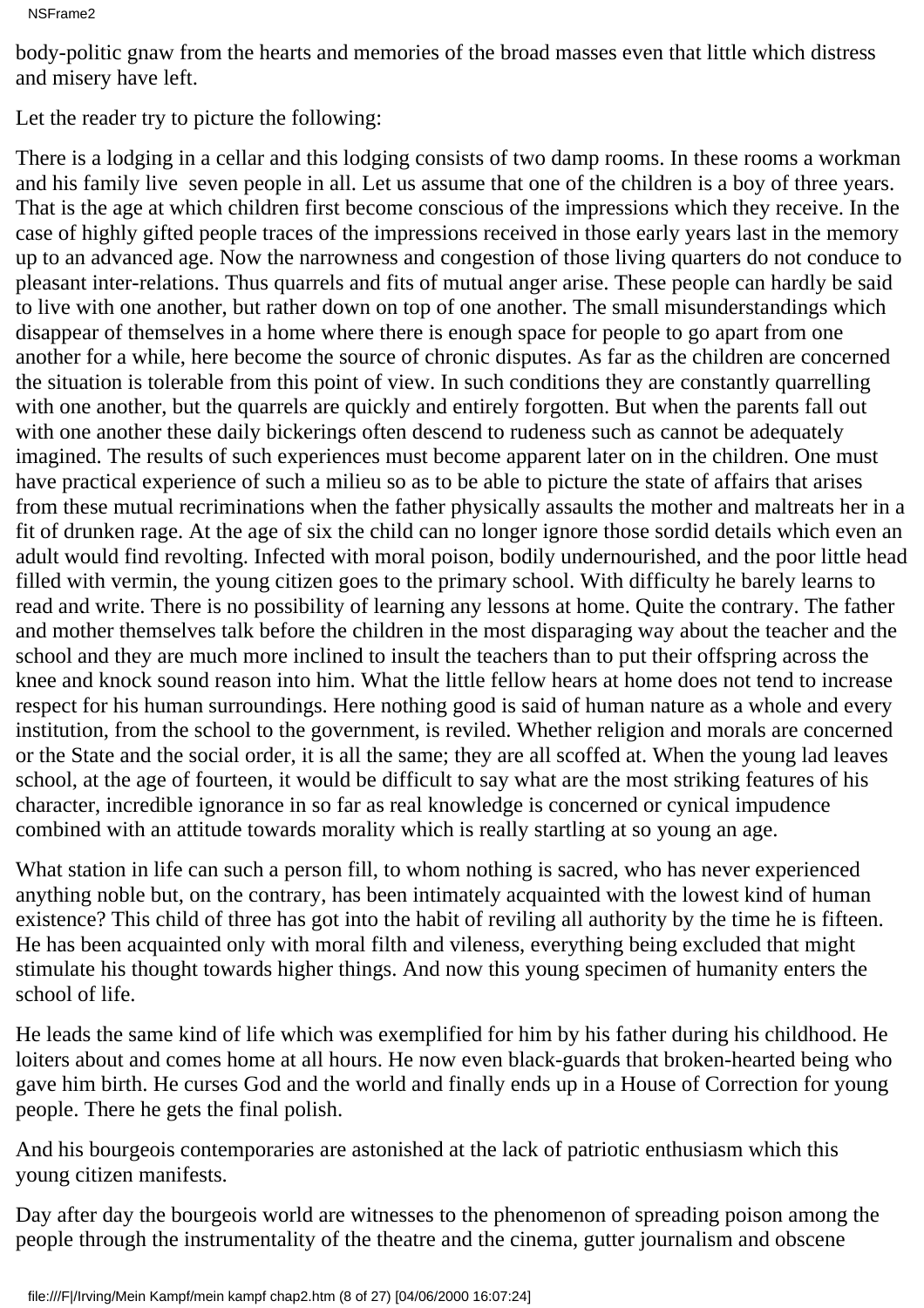NSFrame2

books; and yet they are astonished at the deplorable moral standards and national indifference of the masses. As if the cinema bilge and the gutter press and suchlike could inculcate knowledge of the greatness of ones country, apart entirely from the earlier education of the individual.

I then came to understand, quickly and thoroughly, what I had never been aware of before. It was the following:

The question of nationalizing a people is first and foremost one of establishing healthy social conditions which will furnish the grounds that are necessary for the education of the individual. For only when family upbringing and school education have inculcated in the individual a knowledge of the cultural and economic and, above all, the political greatness of his own country then, and then only, will it be possible for him to feel proud of being a citizen of such a country. I can fight only for something that I love. I can love only what I respect. And in order to respect a thing I must at least have some knowledge of it.

As soon as my interest in social questions was once awakened I began to study them in a fundamental way. A new and hitherto unknown world was thus revealed to me.

In the years 1909 10 I had so far improved my, position that I no longer had to earn my daily bread as a manual labourer. I was now working independently as draughtsman, and painter in water colours. This métier was a poor one indeed as far as earnings were concerned; for these were only sufficient to meet the bare exigencies of life. Yet it had an interest for me in view of the profession to which I aspired. Moreover, when I came home in the evenings I was now no longer dead-tired as formerly, when I used to be unable to look into a book without falling asleep almost immediately. My present occupation therefore was in line with the profession I aimed at for the future. Moreover, I was master of my own time and could distribute my working-hours now better than formerly. I painted in order to earn my bread, and I studied because I liked it.

Thus I was able to acquire that theoretical knowledge of the social problem which was a necessary complement to what I was learning through actual experience. I studied all the books which I could find that dealt with this question and I thought deeply on what I read. I think that the milieu in which I then lived considered me an eccentric person.

Besides my interest in the social question I naturally devoted myself with enthusiasm to the study of architecture. Side by side with music, I considered it queen of the arts. To study it was for me not work but pleasure. I could read or draw until the small hours of the morning without ever getting tired. And I became more and more confident that my dream of a brilliant future would become true, even though I should have to wait long years for its fulfilment. I was firmly convinced that one day I should make a name for myself as an architect.

The fact that, side by side with my professional studies, I took the greatest interest in everything that had to do with politics did not seem to me to signify anything of great importance. On the contrary: I looked upon this practical interest in politics merely as part of an elementary obligation that devolves on every thinking man. Those who have no understanding of the political world around them have no right to criticize or complain. On political questions therefore I still continued to read and study a great deal. But reading had probably a different significance for me from that which it has for the average run of our so-called intellectuals.

I know people who read interminably, book after book, from page to page, and yet I should not call them well-read people. Of course they know an immense amount; but their brain seems incapable of assorting and classifying the material which they have gathered from books. They have not the faculty of distinguishing between what is useful and useless in a book; so that they may retain the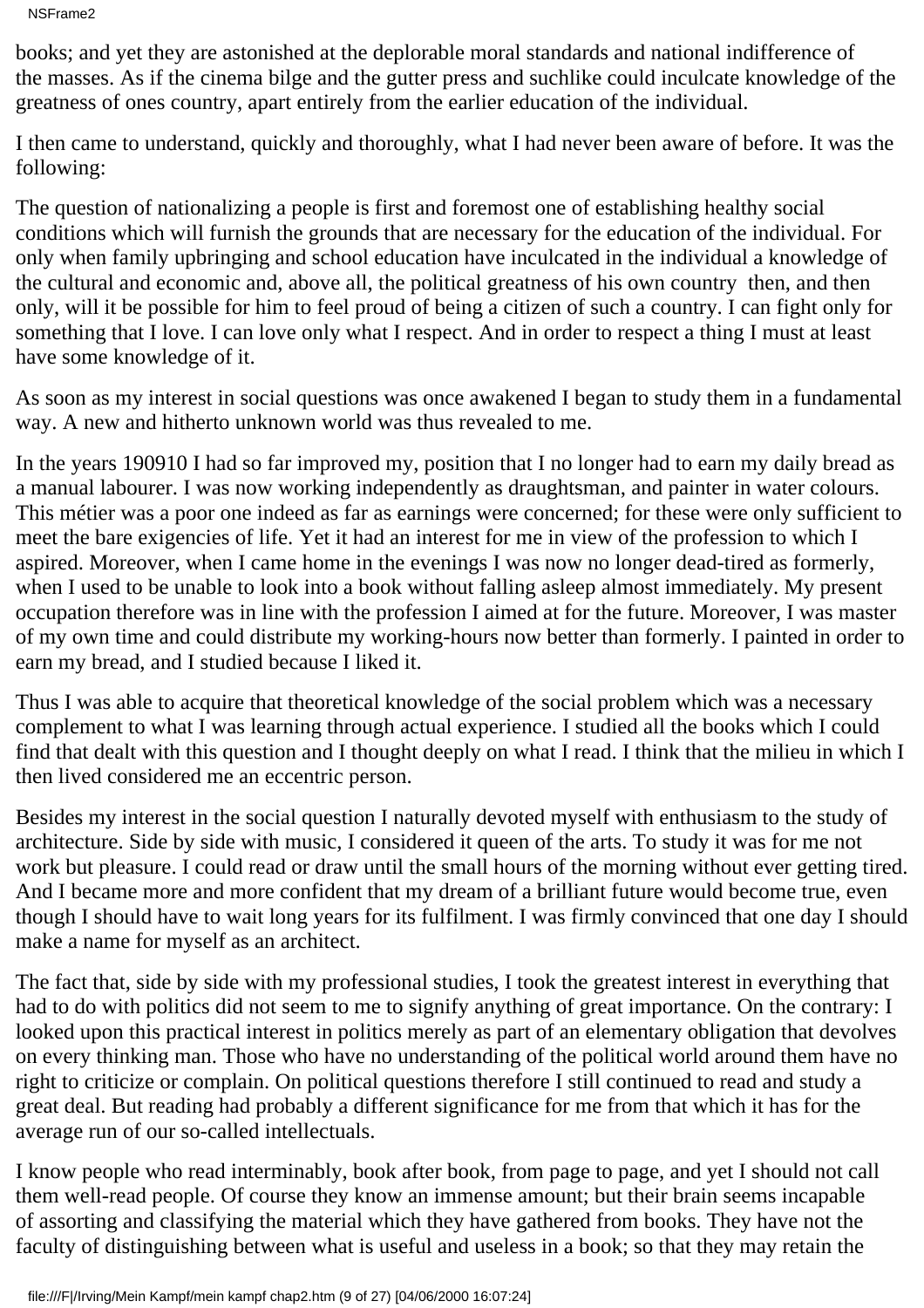NSFrame2

former in their minds and if possible skip over the latter while reading it, if that be not possible, then when once read throw it overboard as useless ballast. Reading is not an end in itself, but a means to an end. Its chief purpose is to help towards filling in the framework which is made up of the talents and capabilities that each individual possesses. Thus each one procures for himself the implements and materials necessary for the fulfilment of his calling in life, no matter whether this be the elementary task of earning ones daily bread or a calling that responds to higher human aspirations. Such is the first purpose of reading. And the second purpose is to give a general knowledge of the world in which we live. In both cases, however, the material which one has acquired through reading must not be stored up in the memory on a plan that corresponds to the successive chapters of the book; but each little piece of knowledge thus gained must be treated as if it were a little stone to be inserted into a mosaic, so that it finds its proper place among all the other pieces and particles that help to form a general world-picture in the brain of the reader. Otherwise only a confused jumble of chaotic notions will result from all this reading. That jumble is not merely useless, but it also tends to make the unfortunate possessor of it conceited. For he seriously considers himself a well-educated person and thinks that he understands something of life. He believes that he has acquired knowledge, whereas the truth is that every increase in such knowledge draws him more and more away from real life, until he finally ends up in some sanatorium or takes to politics and becomes a parliamentary deputy.

Such a person never succeeds in turning his knowledge to practical account when the opportune moment arrives; for his mental equipment is not ordered with a view to meeting the demands of everyday life. His knowledge is stored in his brain as a literal transcript of the books he has read and the order of succession in which he has read them. And if Fate should one day call upon him to use some of his book-knowledge for certain practical ends in life that very call will have to name the book and give the number of the page; for the poor noodle himself would never be able to find the spot where he gathered the information now called for. But if the page is not mentioned at the critical moment the widely-read intellectual will find himself in a state of hopeless embarrassment. In a high state of agitation he searches for analogous cases and it is almost a dead certainty that he will finally deliver the wrong prescription.

If that is not a correct description, then how can we explain the political achievements of our Parliamentary heroes who hold the highest positions in the government of the country? Otherwise we should have to attribute the doings of such political leaders, not to pathological conditions but simply to malice and chicanery.

On the other hand, one who has cultivated the art of reading will instantly discern, in a book or journal or pamphlet, what ought to be remembered because it meets ones personal needs or is of value as general knowledge. What he thus learns is incorporated in his mental analogue of this or that problem or thing, further correcting the mental picture or enlarging it so that it becomes more exact and precise. Should some practical problem suddenly demand examination or solution, memory will immediately select the opportune information from the mass that has been acquired through years of reading and will place this information at the service of ones powers of judgment so as to get a new and clearer view of the problem in question or produce a definitive solution.

Only thus can reading have any meaning or be worth while.

The speaker, for example, who has not the sources of information ready to hand which are necessary to a proper treatment of his subject is unable to defend his opinions against an opponent, even though those opinions be perfectly sound and true. In every discussion his memory will leave him shamefully in the lurch. He cannot summon up arguments to support his statements or to refute his opponent. So long as the speaker has only to defend himself on his own personal account, the situation is not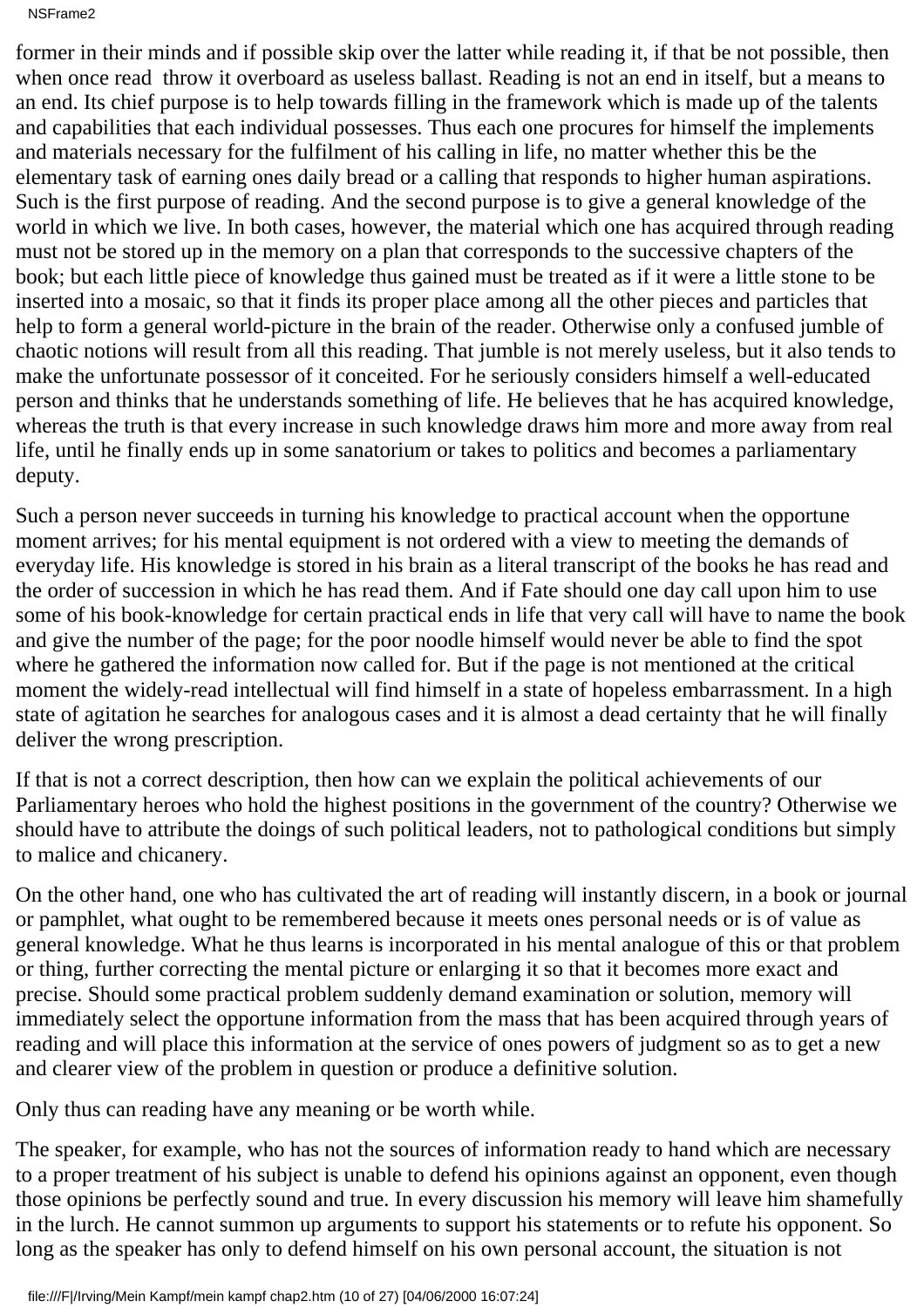serious; but the evil comes when Chance places at the head of public affairs such a soi-disant know-it-all, who in reality knows nothing.

From early youth I endeavoured to read books in the right way and I was fortunate in having a good memory and intelligence to assist me. From that point of view my sojourn in Vienna was particularly useful and profitable. My experiences of everyday life there were a constant stimulus to study the most diverse problems from new angles. Inasmuch as I was in a position to put theory to the test of reality and reality to the test of theory, I was safe from the danger of pedantic theorizing on the one hand and, on the other, from being too impressed by the superficial aspects of reality.

The experience of everyday life at that time determined me to make a fundamental theoretical study of two most important questions outside of the social question.

It is impossible to say when I might have started to make a thorough study of the doctrine and characteristics of Marxism were it not for the fact that I then literally ran head foremost into the problem.

What I knew of Social Democracy in my youth was precious little and that little was for the most part wrong. The fact that it led the struggle for universal suffrage and the secret ballot gave me an inner satisfaction; for my reason then told me that this would weaken the Habsburg regime, which I so thoroughly detested. I was convinced that even if it should sacrifice the German element the Danubian State could not continue to exist. Even at the price of a long and slow Slaviz-ation of the Austrian Germans the State would secure no guarantee of a really durable Empire; because it was very questionable if and how far the Slavs possessed the necessary capacity for constructive politics. Therefore I welcomed every movement that might lead towards the final disruption of that impossible State which had decreed that it would stamp out the German character in ten millions of people. The more this babel of tongues wrought discord and disruption, even in the Parliament, the nearer the hour approached for the dissolution of this Babylonian Empire. That would mean the liberation of my German Austrian people, and only then would it become possible for them to be re-united to the Motherland.

Accordingly I had no feelings of antipathy towards the actual policy of the Social Democrats. That its avowed purpose was to raise the level of the working classes which in my ignorance I then foolishly believed was a further reason why I should speak in favour of Social Democracy rather than against it. But the features that contributed most to estrange me from the Social Democratic movement was its hostile attitude towards the struggle for the conservation of Germanism in Austria, its lamentable cocotting with the Slav comrades, who received these approaches favourably as long as any practical advantages were forthcoming but otherwise maintained a haughty reserve, thus giving the importunate mendicants the sort of answer their behaviour deserved.

And so at the age of seventeen the word Marxism was very little known to me, while I looked on Social Democracy and Socialism as synonymous expressions. It was only as the result of a sudden blow from the rough hand of Fate that my eyes were opened to the nature of this unparalleled system for duping the public.

Hitherto my acquaintance with the Social Democratic Party was only that of a mere spectator at some of their mass meetings. I had not the slightest idea of the social-democratic teaching or the mentality of its partisans. All of a sudden I was brought face to face with the products of their teaching and what they called their *Weltanschhauung*. In this way a few months sufficed for me to learn something which under other circumstances might have necessitated decades of study namely, that under the cloak of social virtue and love of ones neighbour a veritable pestilence was spreading abroad and that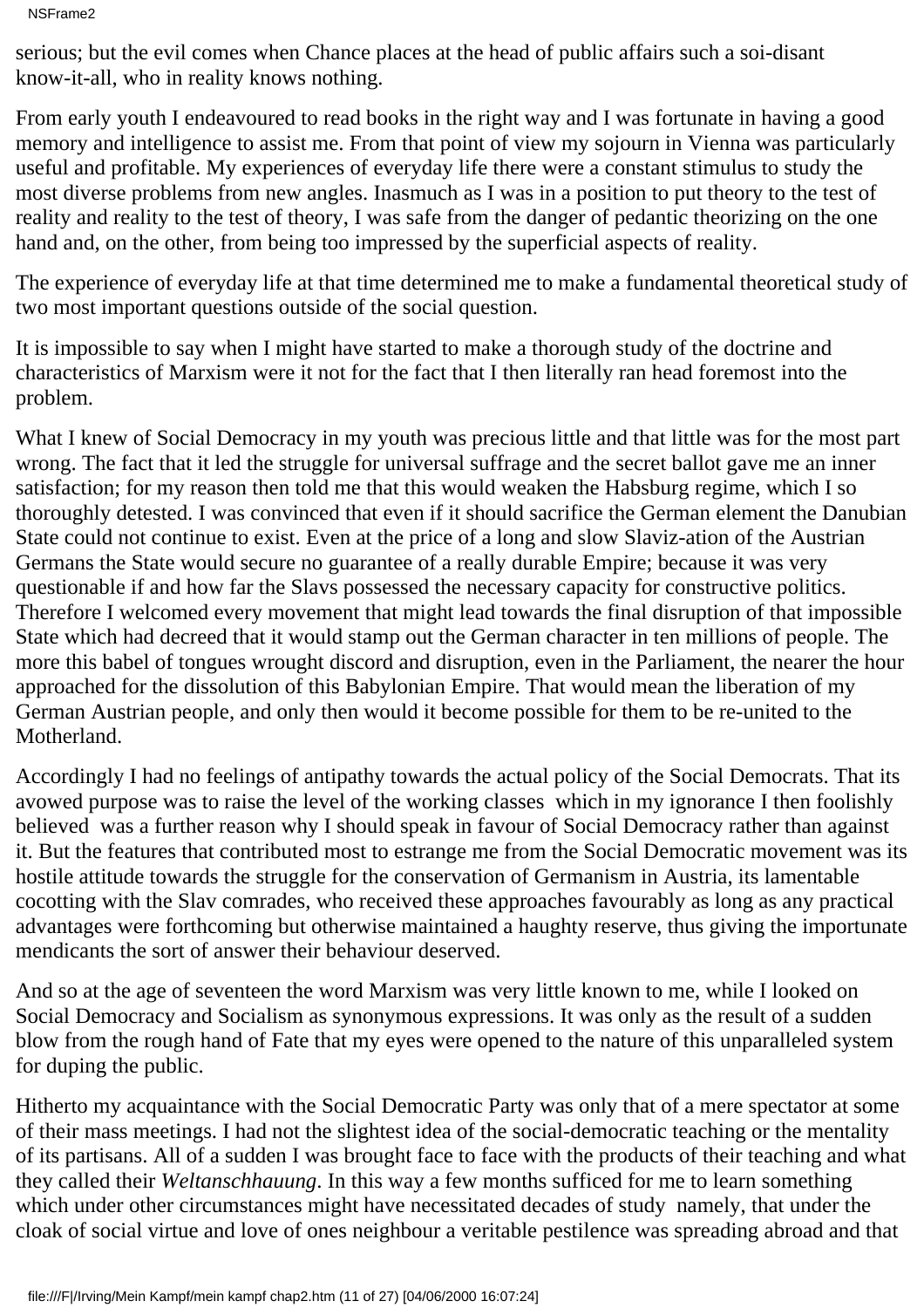NSFrame2

if this pestilence be not stamped out of the world without delay it may eventually succeed in exterminating the human race.

I first came into contact with the Social Democrats while working in the building trade.

From the very time that I started work the situation was not very pleasant for me. My clothes were still rather decent. I was careful of my speech and I was reserved in manner. I was so occupied with thinking of my own present lot and future possibilities that I did not take much of an interest in my immediate surroundings. I had sought work so that I shouldn t starve and at the same time so as to be able to make further headway with my studies, though this headway might be slow. Possibly I should not have bothered to be interested in my companions were it not that on the third or fourth day an event occurred which forced me to take a definite stand. I was ordered to join the trade union.

At that time I knew nothing about the trades unions. I had had no opportunity of forming an opinion on their utility or inutility, as the case might be. But when I was told that I must join the union I refused. The grounds which I gave for my refusal were simply that I knew nothing about the matter and that anyhow I would not allow myself to be forced into anything. Probably the former reason saved me from being thrown out right away. They probably thought that within a few days I might be converted and become more docile. But if they thought that they were profoundly mistaken. After two weeks I found it utterly impossible for me to take such a step, even if I had been willing to take it at first. During those fourteen days I came to know my fellow workmen better, and no power in the world could have moved me to join an organization whose representatives had meanwhile shown themselves in a light which I found so unfavourable.

During the first days my resentment was aroused.

At midday some of my fellow workers used to adjourn to the nearest tavern, while the others remained on the building premises and there ate their midday meal, which in most cases was a very scanty one. These were married men. Their wives brought them the midday soup in dilapidated vessels. Towards the end of the week there was a gradual increase in the number of those who remained to eat their midday meal on the building premises. I understood the reason for this afterwards. They now talked politics.

I drank my bottle of milk and ate my morsel of bread somewhere on the outskirts, while I circumspectly studied my environment or else fell to meditating on my own harsh lot. Yet I heard more than enough. And I often thought that some of what they said was meant for my ears, in the hope of bringing me to a decision. But all that I heard had the effect of arousing the strongest antagonism in me. Everything was disparaged the nation, because it was held to be an invention of the capitalist class (how often I had to listen to that phrase!); the Fatherland, because it was held to be an instrument in the hands of the bourgeoisie for the exploitation of the working masses; the authority of the law, because that was a means of holding down the proletariat; religion, as a means of doping the people, so as to exploit them afterwards; morality, as a badge of stupid and sheepish docility. There was nothing that they did not drag in the mud.

At first I remained silent; but that could not last very long. Then I began to take part in the discussion and to reply to their statements. I had to recognize, however, that this was bound to be entirely fruitless, as long as I did not have at least a certain amount of definite information about the questions that were discussed. So I decided to consult the source from which my interlocutors claimed to have drawn their so-called wisdom. I devoured book after book, pamphlet after pamphlet.

Meanwhile, we argued with one another on the building premises. From day to day I was becoming better informed than my companions in the subjects on which they claimed to be experts. Then a day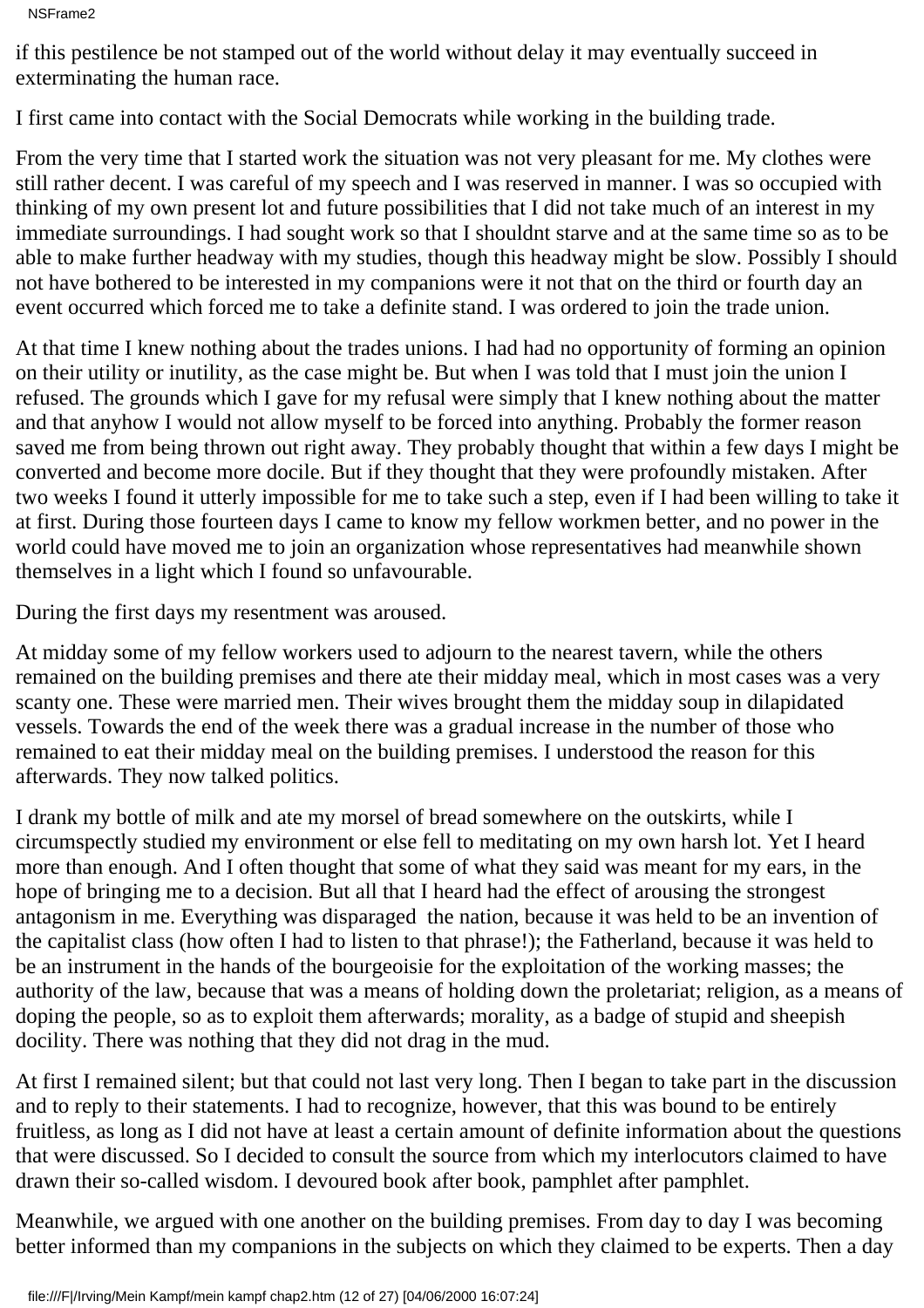NSFrame2

came when the more redoubtable of my adversaries resorted to the most effective weapon they had to replace the force of reason. This was intimidation and physical force. Some of the leaders among my adversaries ordered me to leave the building or else get flung down from the scaffolding. As I was quite alone I could not put up any physical resistance; so I chose the first alternative and departed, richer however by an experience.

I went away full of disgust; but at the same time so deeply moved that it was quite impossible for me to turn my back on the whole situation and think no more about it. When my anger began to calm down the spirit of obstinacy got the upper hand and I decided that at all costs I would get back to work again in the building trade. This decision became all the stronger a few weeks later, when my little savings had entirely run out and hunger clutched me once again in its merciless arms. No alternative was left to me. I got work again and had to leave it for the same reasons as before.

Then I asked myself: Are these men worthy of belonging to a great people? The question was profoundly disturbing; for if the answer were Yes, then the struggle to defend ones nationality is no longer worth all the trouble and sacrifice we demand of our best elements if it be in the interests of such a rabble. On the other hand, if the answer had to be No these men are not worthy of the nation, then our nation is poor indeed in men. During those days of mental anguish and deep meditation I saw before my mind the ever-increasing and menacing army of people who could no longer be reckoned as belonging to their own nation.

It was with quite a different feeling, some days later, that I gazed on the interminable ranks, four abreast, of Viennese workmen parading at a mass demonstration. I stood dumbfounded for almost two hours, watching that enormous human dragon which slowly uncoiled itself there before me. When I finally left the square and wandered in the direction of my lodgings I felt dismayed and depressed. On my way I noticed the Arbeiterzeitung (The Workmans Journal) in a tobacco shop. This was the chief press-organ of the old Austrian Social Democracy. In a cheap café, where the common people used to foregather and where I often went to read the papers, the Arbeiterzeitung was also displayed. But hitherto I could not bring myself to do more than glance at the wretched thing for a couple of minutes: for its whole tone was a sort of mental vitriol to me. Under the depressing influence of the demonstration I had witnessed, some interior voice urged me to buy the paper in that tobacco shop and read it through. So I brought it home with me and spent the whole evening reading it, despite the steadily mounting rage provoked by this ceaseless outpouring of falsehoods.

I now found that in the social democratic daily papers I could study the inner character of this politico-philosophic system much better than in all their theoretical literature.

For there was a striking discrepancy between the two. In the literary effusions which dealt with the theory of Social Democracy there was a display of high-sounding phraseology about liberty and human dignity and beauty, all promulgated with an air of profound wisdom and serene prophetic assurance; a meticulously-woven glitter of words to dazzle and mislead the reader. On the other hand, the daily Press inculcated this new doctrine of human redemption in the most brutal fashion. No means were too base, provided they could be exploited in the campaign of slander. These journalists were real virtuosos in the art of twisting facts and presenting them in a deceptive form. The theoretical literature was intended for the simpletons of the soi-disant intellectuals belonging to the middle and, naturally, the upper classes. The newspaper propaganda was intended for the masses.

This probing into books and newspapers and studying the teachings of Social Democracy reawakened my love for my own people. And thus what at first seemed an impassable chasm became the occasion of a closer affection.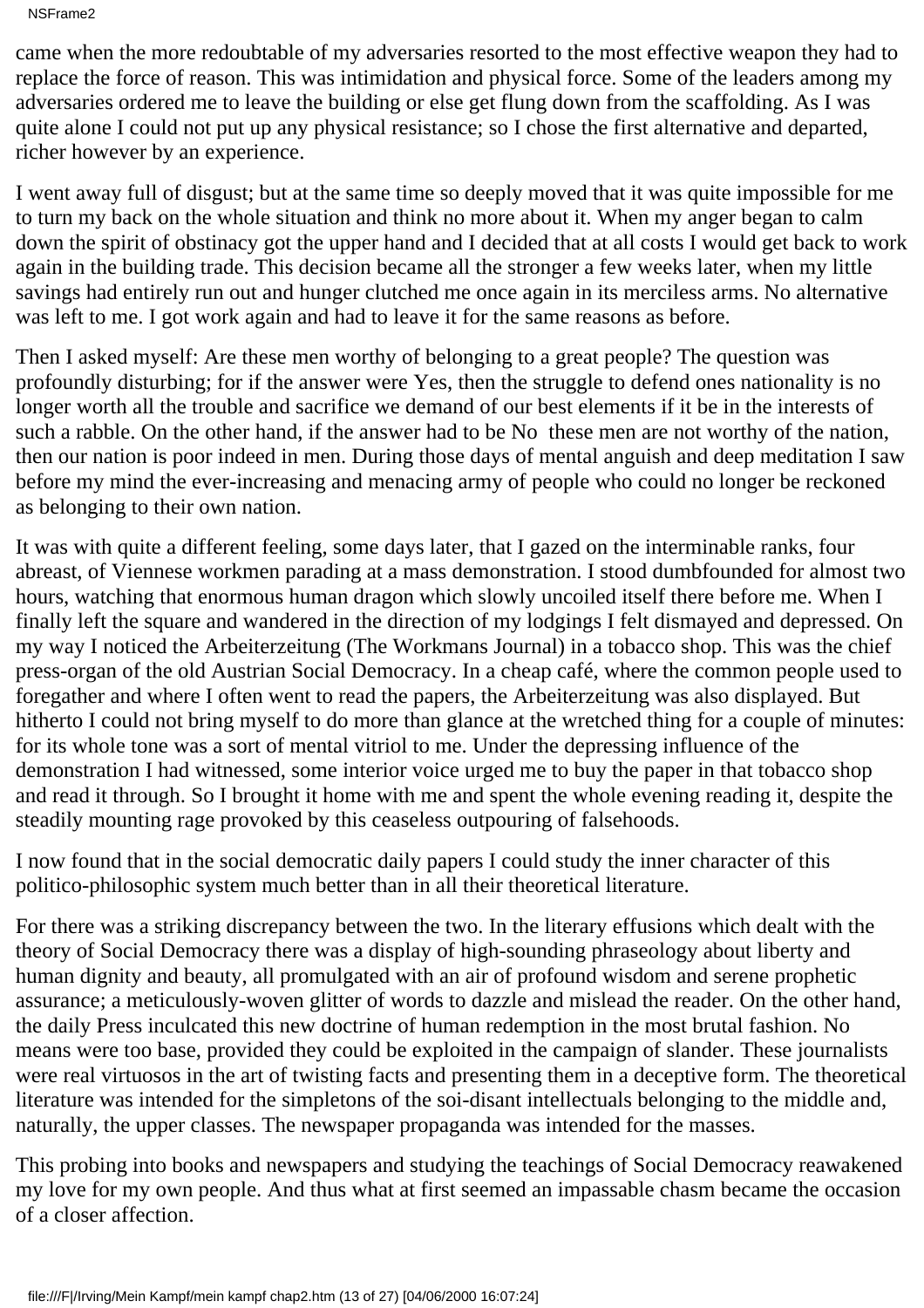NSFrame2

Having once understood the working of the colossal system for poisoning the popular mind, only a fool could blame the victims of it. During the years that followed I became more independent and, as I did so, I became better able to understand the inner cause of the success achieved by this Social Democratic gospel. I now realized the meaning and purpose of those brutal orders which prohibited the reading of all books and newspapers that were not red and at the same time demanded that only the red meetings should be attended. In the clear light of brutal reality I was able to see what must have been the inevitable consequences of that intolerant teaching.

The psyche of the broad masses is accessible only to what is strong and uncompromising. Like a woman whose inner sensibilities are not so much under the sway of abstract reasoning but are always subject to the influence of a vague emotional longing for the strength that completes her being, and who would rather bow to the strong man than dominate the weakling in like manner the masses of the people prefer the ruler to the suppliant and are filled with a stronger sense of mental security by a teaching that brooks no rival than by a teaching which offers them a liberal choice. They have very little idea of how to make such a choice and thus they are prone to feel that they have been abandoned. They feel very little shame at being terrorized intellectually and they are scarcely conscious of the fact that their freedom as human beings is impudently abused; and thus they have not the slightest suspicion of the intrinsic fallacy of the whole doctrine. They see only the ruthless force and brutality of its determined utterances, to which they always submit.

If Social Democracy should be opposed by a more truthful teaching, then even, though the struggle be of the bitterest kind, this truthful teaching will finally prevail provided it be enforced with equal ruthlessness.

Within less than two years I had gained a clear understanding of Social Democracy, in its teaching and the technique of its operations.

I recognized the infamy of that technique whereby the movement carried on a campaign of mental terrorism against the bourgeoisie, who are neither morally nor spiritually equipped to withstand such attacks. The tactics of Social Democracy consisted in opening, at a given signal, a veritable drum-fire of lies and calumnies against the man whom they believed to be the most redoubtable of their adversaries, until the nerves of the latter gave way and they sacrificed the man who was attacked, simply in the hope of being allowed to live in peace. But the hope proved always to be a foolish one, for they were never left in peace.

The same tactics are repeated again and again, until fear of these mad dogs exercises, through suggestion, a paralysing effect on their Victims.

Through its own experience Social Democracy learned the value of strength, and for that reason it attacks mostly those in whom it scents stuff of the more stalwart kind, which is indeed a very rare possession. On the other hand it praises every weakling among its adversaries, more or less cautiously, according to the measure of his mental qualities known or presumed. They have less fear of a man of genius who lacks will-power than of a vigorous character with mediocre intelligence and at the same time they highly commend those who are devoid of intelligence and will-power.

The Social Democrats know how to create the impression that they alone are the protectors of peace. In this way, acting very circumspectly but never losing sight of their ultimate goal, they conquer one position after another, at one time by methods of quiet intimidation and at another time by sheer daylight robbery, employing these latter tactics at those moments when public attention is turned towards other matters from which it does not wish to be diverted, or when the public considers an incident too trivial to create a scandal about it and thus provoke the anger of a malignant opponent.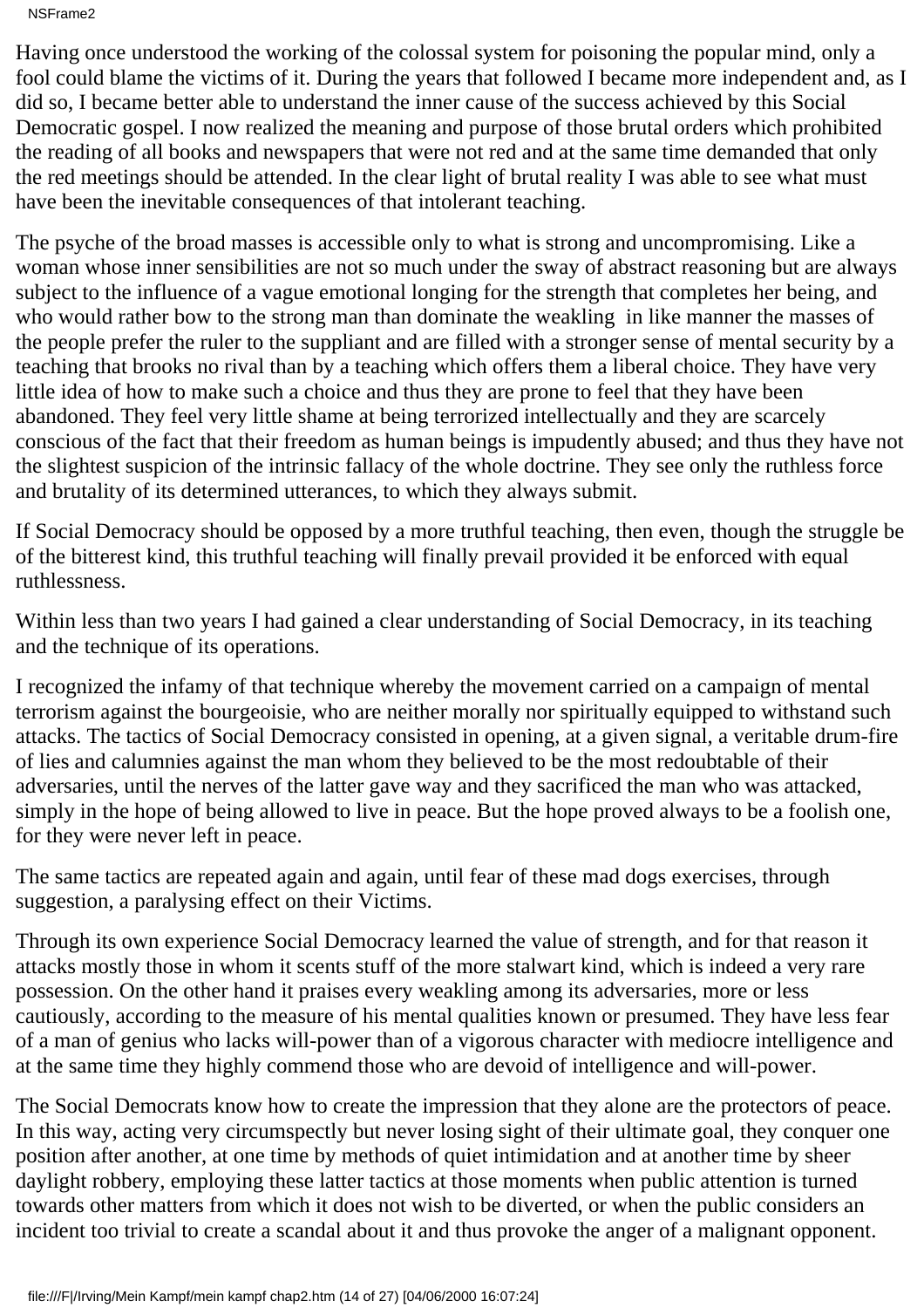NSFrame2

These tactics are based on an accurate estimation of human frailties and must lead to success, with almost mathematical certainty, unless the other side also learns how to fight poison gas with poison gas. The weaker natures must be told that here it is a case of to be or not to be.

I also came to understand that physical intimidation has its significance for the mass as well as for the individual. Here again the Socialists had calculated accurately on the psychological effect.

Intimidation in workshops and in factories, in assembly halls and at mass demonstrations, will always meet with success as long as it does not have to encounter the same kind of terror in a stronger form.

Then of course the Party will raise a horrified outcry, yelling blue murder and appealing to the authority of the State, which they have just repudiated. In doing this their aim generally is to add to the general confusion, so that they may have a better opportunity of reaching their own goal unobserved. Their idea is to find among the higher government officials some bovine creature who, in the stupid hope that he may win the good graces of these awe-inspiring opponents so that they may remember him in case of future eventualities, will help them now to break all those who may oppose this world pest.

The impression which such successful tactics make on the minds of the broad masses, whether they be adherents or opponents, can be estimated only by one who knows the popular mind, not from books but from practical life. For the successes which are thus obtained are taken by the adherents of Social Democracy as a triumphant symbol of the righteousness of their own cause; on the other hand the beaten opponent very often loses faith in the effectiveness of any further resistance.

The more I understood the methods of physical intimidation that were employed, the more sympathy I had for the multitude that had succumbed to it.

I am thankful now for the ordeal which I had to go through at that time; for it was the means of bringing me to think kindly again of my own people, inasmuch as the experience enabled me to distinguish between the false leaders and the victims who have been led astray.

We must look upon the latter simply as victims. I have just now tried to depict a few traits which express the mentality of those on the lowest rung of the social ladder; but my picture would be disproportionate if I do not add that amid the social depths I still found light; for I experienced a rare spirit of self-sacrifice and loyal comradeship among those men, who demanded little from life and were content amid their modest surroundings. This was true especially of the older generation of workmen. And although these qualities were disappearing more and more in the younger generation, owing to the all-pervading influence of the big city, yet among the younger generation also there were many who were sound at the core and who were able to maintain themselves uncontaminated amid the sordid surroundings of their everyday existence. If these men, who in many cases meant well and were upright in themselves, gave the support to the political activities carried on by the common enemies of our people, that was because those decent workpeople did not and could not grasp the downright infamy of the doctrine taught by the socialist agitators. Furthermore, it was because no other section of the community bothered itself about the lot of the working classes. Finally, the social conditions became such that men who otherwise would have acted differently were forced to submit to them, even though unwillingly at first. A day came when poverty gained the upper hand and drove those workmen into the Social Democratic ranks.

On innumerable occasions the bourgeoisie took a definite stand against even the most legitimate human demands of the working classes. That conduct was ill-judged and indeed immoral and could bring no gain whatsoever to the bourgeois class. The result was that the honest workman abandoned the original concept of the trades union organization and was dragged into politics.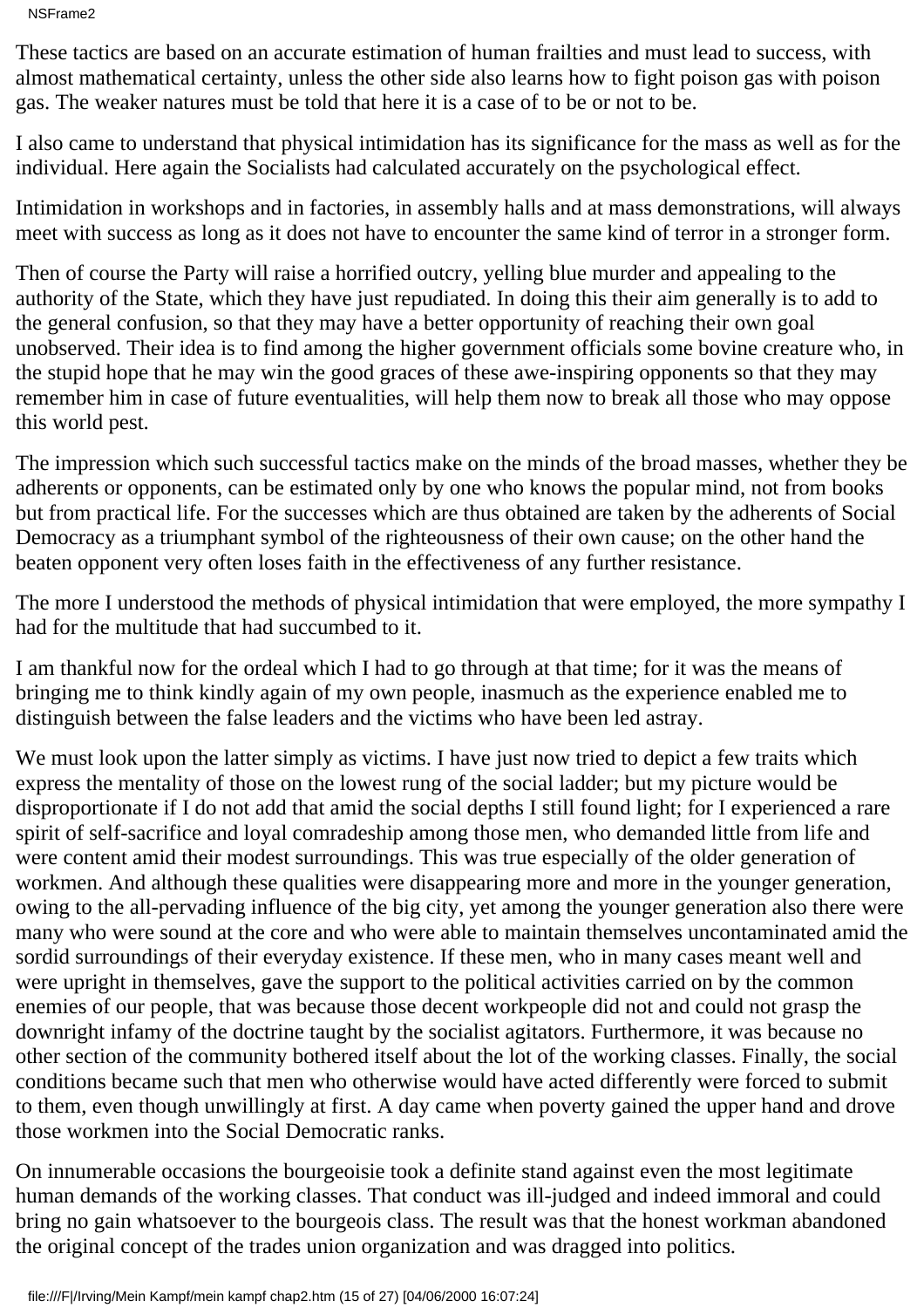NSFrame2

There were millions and millions of workmen who began by being hostile to the Social Democratic Party; but their defences were repeatedly stormed and finally they had to surrender. Yet this defeat was due to the stupidity of the bourgeois parties, who had opposed every social demand put forward by the working class. The short-sighted refusal to make an effort towards improving labour conditions, the refusal to adopt measures which would insure the workman in case of accidents in the factories, the refusal to forbid child labour, the refusal to consider protective measures for female workers, especially expectant mothers all this was of assistance to the Social Democratic leaders, who were thankful for every opportunity which they could exploit for forcing the masses into their net. Our bourgeois parties can never repair the damage that resulted from the mistake they then made. For they sowed the seeds of hatred when they opposed all efforts at social reform. And thus they gave, at least, apparent grounds to justify the claim put forward by the Social Democrats namely, that they alone stand up for the interests of the working class.

And this became the principal ground for the moral justification of the actual existence of the Trades Unions, so that the labour organization became from that time onwards the chief political recruiting ground to swell the ranks of the Social Democratic Party.

While thus studying the social conditions around me I was forced, whether I liked it or not, to decide on the attitude I should take towards the Trades Unions. Because I looked upon them as inseparable from the Social Democratic Party, my decision was hasty and mistaken. I repudiated them as a matter of course. But on this essential question also Fate intervened and gave me a lesson, with the result that I changed the opinion which I had first formed.

When I was twenty years old I had learned to distinguish between the Trades Union as a means of defending the social rights of the employees and fighting for better living conditions for them and, on the other hand, the Trades Union as a political instrument used by the Party in the class struggle.

The Social Democrats understood the enormous importance of the Trades Union movement. They appropriated it as an instrument and used it with success, while the bourgeois parties failed to understand it and thus lost their political prestige. They thought that their own arrogant Veto would arrest the logical development of the movement and force it into an illogical position. But it is absurd and also untrue to say that the Trades Union movement is in itself hostile to the nation. The opposite is the more correct view. If the activities of the Trades Union are directed towards improving the condition of a class, and succeed in doing so, such activities are not against the Fatherland or the State but are, in the truest sense of the word, national. In that way the trades union organization helps to create the social conditions which are indispensable in a general system of national education. It deserves high recognition when it destroys the psychological and physical germs of social disease and thus fosters the general welfare of the nation.

It is superfluous to ask whether the Trades Union is indispensable.

So long as there are employers who attack social understanding and have wrong ideas of justice and fair play it is not only the right but also the duty of their employees who are, after all, an integral part of our people to protect the general interests against the greed and unreason of the individual. For to safeguard the loyalty and confidence of the people is as much in the interests of the nation as to safeguard public health.

Both are seriously menaced by dishonourable employers who are not conscious of their duty as members of the national community. Their personal avidity or irresponsibility sows the seeds of future trouble. To eliminate the causes of such a development is an action that surely deserves well of the country.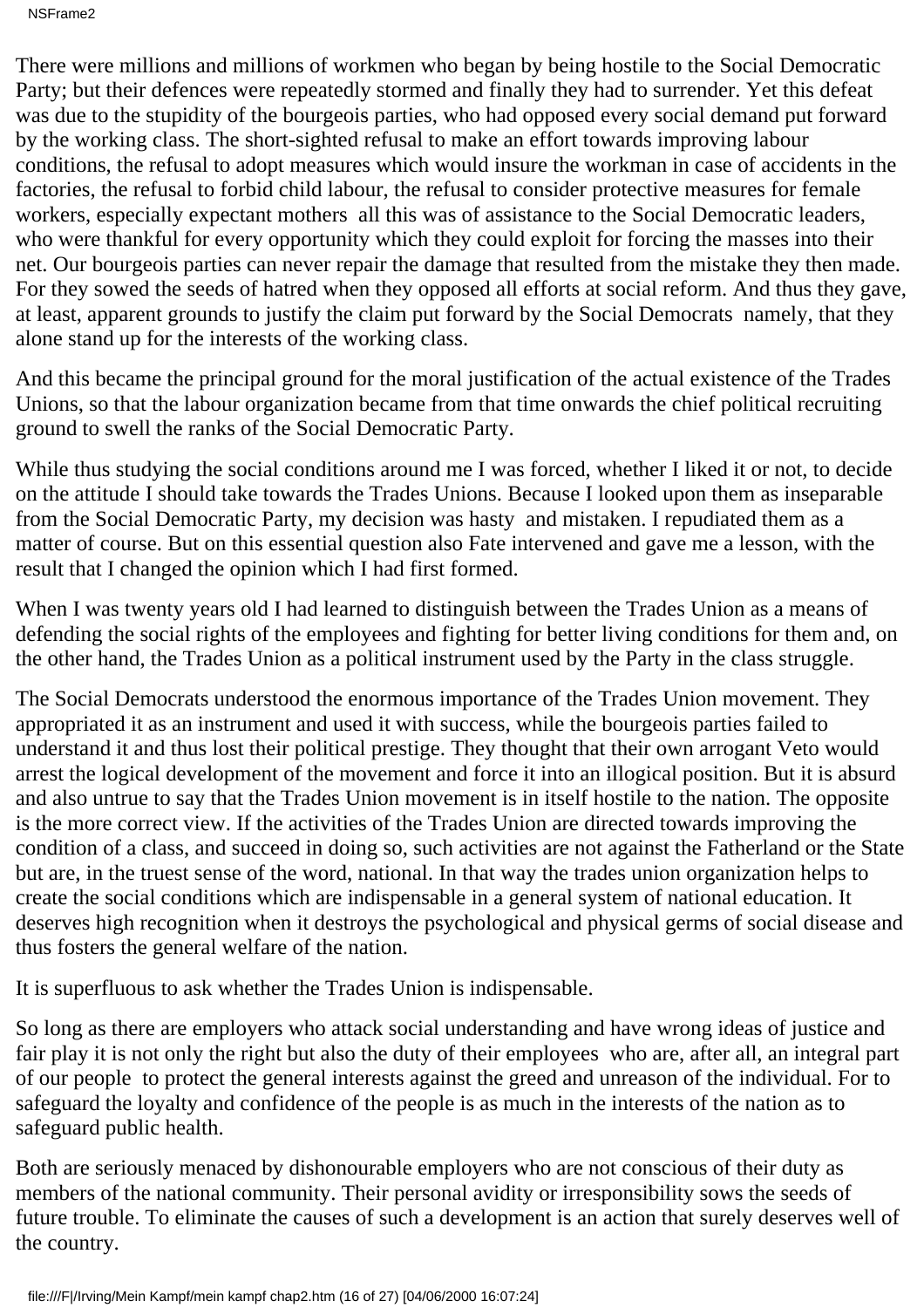It must not be answered here that the individual workman is free at any time to escape from the consequences of an injustice which he has actually suffered at the hands of an employer, or which he thinks he has suffered in other words, he can leave. No. That argument is only a ruse to detract attention from the question at issue. Is it, or is it not, in the interests of the nation to remove the causes of social unrest? If it is, then the fight must be carried on with the only weapons that promise success. But the individual workman is never in a position to stand up against the might of the big employer; for the question here is not one that concerns the triumph of right. If in such a relation right had been recognized as the guiding principle, then the conflict could not have arisen at all. But here it is a question of who is the stronger. If the case were otherwise, the sentiment of justice alone would solve the dispute in an honourable way; or, to put the case more correctly, matters would not have come to such a dispute at all.

No. If unsocial and dishonourable treatment of men provokes resistance, then the stronger party can impose its decision in the conflict until the constitutional legislative authorities do away with the evil through legislation. Therefore it is evident that if the individual workman is to have any chance at all of winning through in the struggle he must be grouped with his fellow workmen and present a united front before the individual employer, who incorporates in his own person the massed strength of the vested interests in the industrial or commercial undertaking which he conducts.

Thus the trades unions can hope to inculcate and strengthen a sense of social responsibility in workaday life and open the road to practical results. In doing this they tend to remove those causes of friction which are a continual source of discontent and complaint.

Blame for the fact that the trades unions do not fulfil this much-desired function must be laid at the doors of those who barred the road to legislative social reform, or rendered such a reform ineffective by sabotaging it through their political influence.

The political bourgeoisie failed to understand or, rather, they did not wish to understand the importance of the trades union movement. The Social Democrats accordingly seized the advantage offered them by this mistaken policy and took the labour movement under their exclusive protection, without any protest from the other side. In this way they established for themselves a solid bulwark behind which they could safely retire whenever the struggle assumed a critical aspect. Thus the genuine purpose of the movement gradually fell into oblivion, and was replaced by new objectives. For the Social Democrats never troubled themselves to respect and uphold the original purpose for which the trade unionist movement was founded. They simply took over the Movement, lock, stock and barrel, to serve their own political ends.

Within a few decades the Trades Union Movement was transformed, by the expert hand of Social Democracy, from an instrument which had been originally fashioned for the defence of human rights into an instrument for the destruction of the national economic structure. The interests of the working class were not allowed for a moment to cross the path of this purpose; for in politics the application of economic pressure is always possible if the one side be sufficiently unscrupulous and the other sufficiently inert and docile. In this case both conditions were fulfilled.

By the beginning of the present century the Trades Unionist Movement had already ceased to recognize the purpose for which it had been founded. From year to year it fell more and more under the political control of the Social Democrats, until it finally came to be used as a battering-ram in the class struggle. The plan was to shatter, by means of constantly repeated blows, the economic edifice in the building of which so much time and care had been expended. Once this objective had been reached, the destruction of the State would become a matter of course, because the State would already have been deprived of its economic foundations. Attention to the real interests of the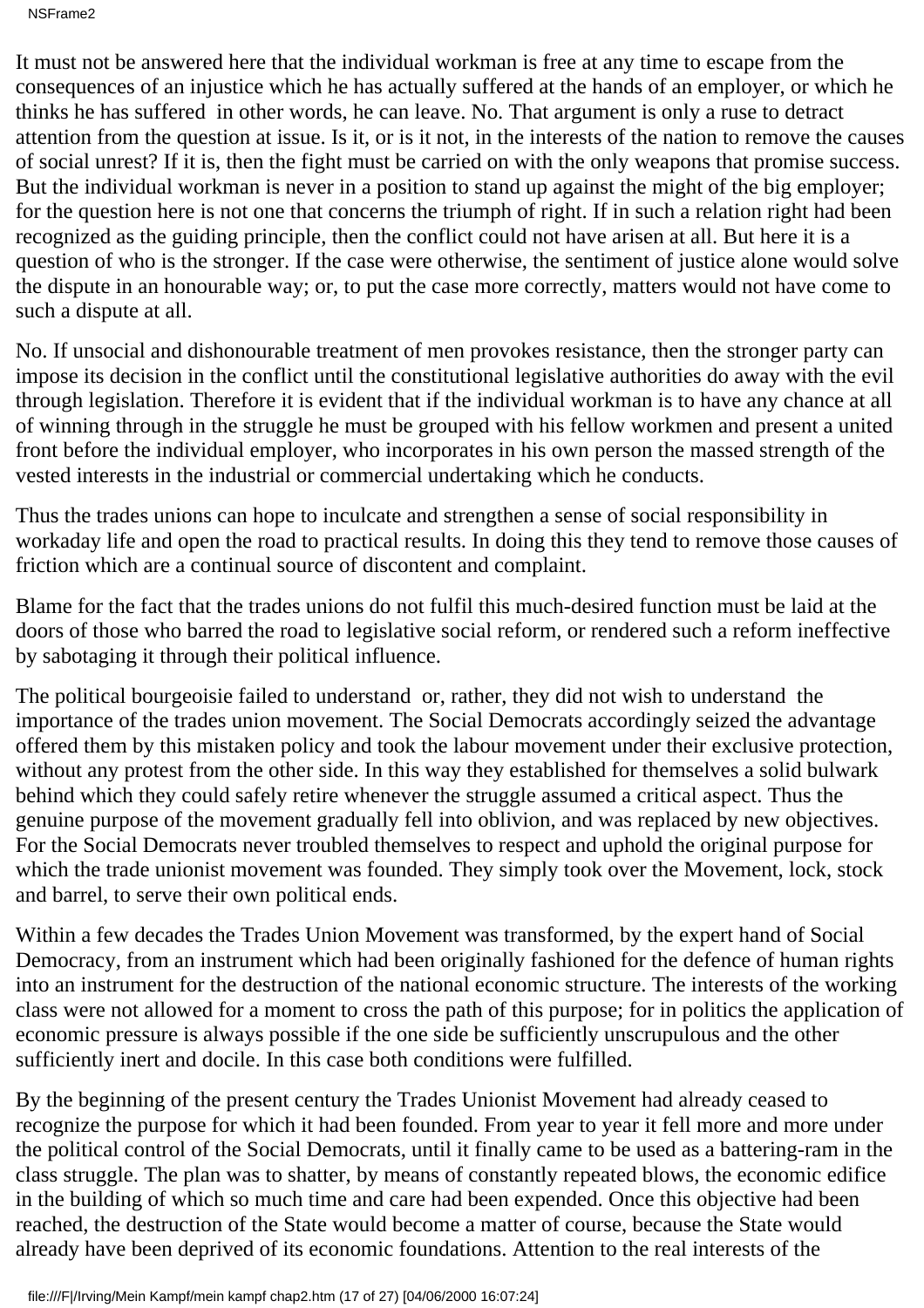NSFrame2

working-classes, on the part of the Social Democrats, steadily decreased until the cunning leaders saw that it would be in their immediate political interests if the social and cultural demands of the broad masses remained unheeded; for there was a danger that if these masses once felt content they could no longer be employed as mere passive material in the political struggle.

The gloomy prospect which presented itself to the eyes of the condottieri of the class warfare, if the discontent of the masses were no longer available as a war weapon, created so much anxiety among them that they suppressed and opposed even the most elementary measures of social reform. And conditions were such that those leaders did not have to trouble about attempting to justify such an illogical policy.

As the masses were taught to increase and heighten their demands the possibility of satisfying them dwindled and whatever ameliorative measures were taken became less and less significant; so that it was at that time possible to persuade the masses that this ridiculous measure in which the most sacred claims of the working-classes were being granted represented a diabolical plan to weaken their fighting power in this easy way and, if possible, to paralyse it. One will not be astonished at the success of these allegations if one remembers what a small measure of thinking power the broad masses possess.

In the bourgeois camp there was high indignation over the bad faith of the Social Democratic tactics; but nothing was done to draw a practical conclusion and organize a counter attack from the bourgeois side. The fear of the Social Democrats, to improve the miserable conditions of the working-classes ought to have induced the bourgeois parties to make the most energetic efforts in this direction and thus snatch from the hands of the class-warfare leaders their most important weapon; but nothing of this kind happened.

Instead of attacking the position of their adversaries the bourgeoisie allowed itself to be pressed and harried. Finally it adopted means that were so tardy and so insignificant that they were ineffective and were repudiated. So the whole situation remained just as it had been before the bourgeois intervention; but the discontent had thereby become more serious.

Like a threatening storm, the Free Trades Union hovered above the political horizon and above the life of each individual. It was one of the most frightful instruments of terror that threatened the security and independence of the national economic structure, the foundations of the State and the liberty of the individual. Above all, it was the Free Trades Union that turned democracy into a ridiculous and scorned phrase, insulted the ideal of liberty and stigmatized that of fraternity with the slogan If you will not become our comrade we shall crack your skull.

It was thus that I then came to know this friend of humanity. During the years that followed my knowledge of it became wider and deeper; but I have never changed anything in that regard.

The more I became acquainted with the external forms of Social Democracy, the greater became my desire to understand the inner nature of its doctrines.

For this purpose the official literature of the Party could not help very much. In discussing economic questions its statements were false and its proofs unsound. In treating of political aims its attitude was insincere. Furthermore, its modern methods of chicanery in the presentation of its arguments were profoundly repugnant to me. Its flamboyant sentences, its obscure and incomprehensible phrases, pretended to contain great thoughts, but they were devoid of thought, and meaningless. One would have to be a decadent Bohemian in one of our modern cities in order to feel at home in that labyrinth of mental aberration, so that he might discover intimate experiences amid the stinking fumes of this literary Dadism. These writers were obviously counting on the proverbial humility of a certain section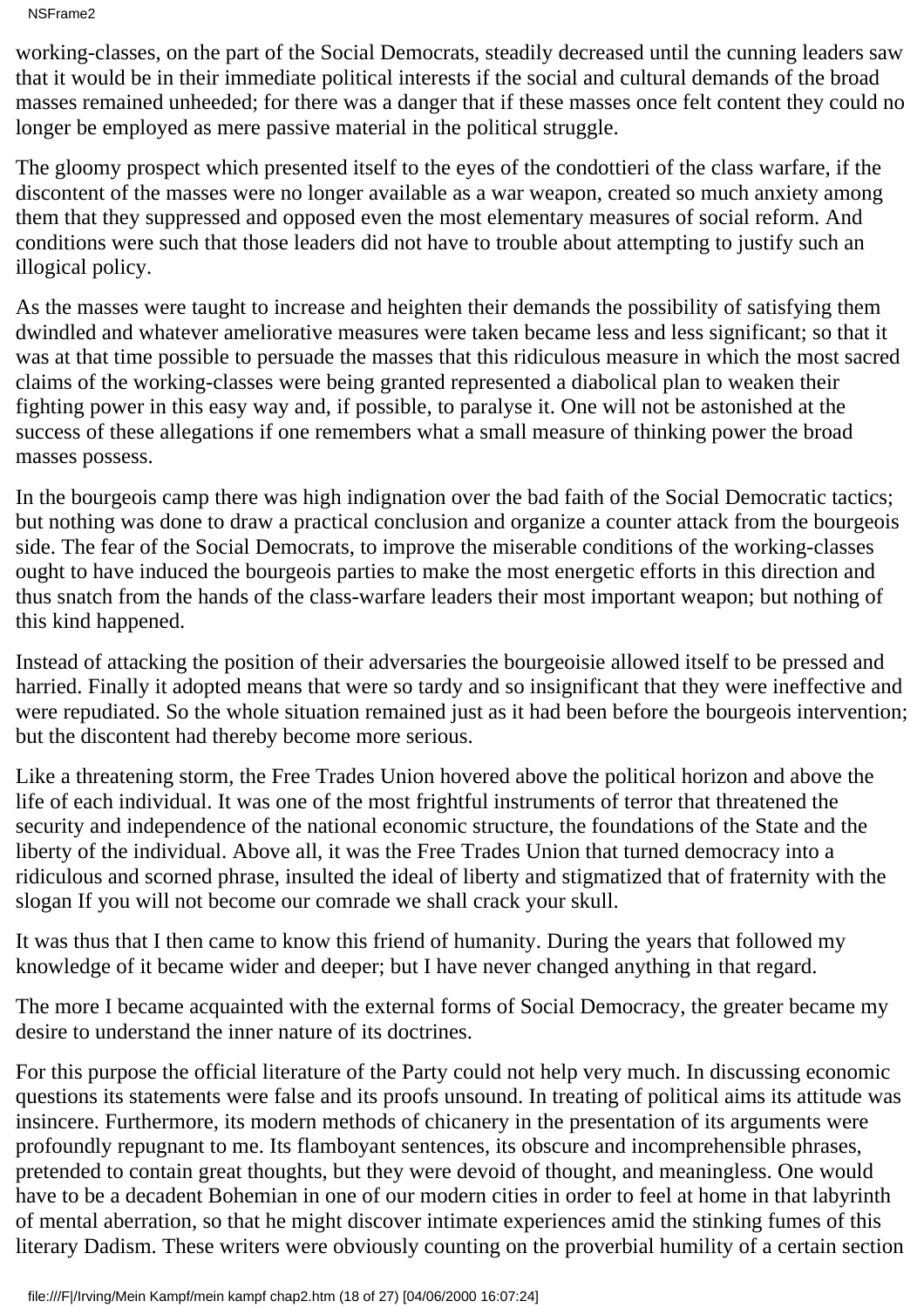of our people, who believe that a person who is incomprehensible must be profoundly wise.

In confronting the theoretical falsity and absurdity of that doctrine with the reality of its external manifestations, I gradually came to have a clear idea of the ends at which it aimed.

During such moments I had dark presentiments and feared something evil. I had before me a teaching inspired by egoism and hatred, mathematically calculated to win its victory, but the triumph of which would be a mortal blow to humanity.

Meanwhile I had discovered the relations existing between this destructive teaching and the specific character of a people, who up to that time had been to me almost unknown.

Knowledge of the Jews is the only key whereby one may understand the inner nature and therefore the real aims of Social Democracy.

The man who has come to know this race has succeeded in removing from his eyes the veil through which he had seen the aims and meaning of his Party in a false light; and then, out of the murk and fog of social phrases rises the grimacing figure of Marxism.

To-day it is hard and almost impossible for me to say when the word Jew first began to raise any particular thought in my mind. I do not remember even having heard the word at home during my father s lifetime. If this name were mentioned in a derogatory sense I think the old gentleman would just have considered those who used it in this way as being uneducated reactionaries. In the course of his career he had come to be more or less a cosmopolitan, with strong views on nationalism, which had its effect on me as well. In school, too, I found no reason to alter the picture of things I had formed at home.

At the Realschule I knew one Jewish boy. We were all on our guard in our relations with him, but only because his reticence and certain actions of his warned us to be discreet. Beyond that my companions and myself formed no particular opinions in regard to him.

It was not until I was fourteen or fifteen years old that I frequently ran up against the word Jew, partly in connection with political controversies. These references aroused a slight aversion in me, and I could not avoid an uncomfortable feeling which always came over me when I had to listen to religious disputes. But at that time I had no other feelings about the Jewish question.

There were very few Jews in Linz. In the course of centuries the Jews who lived there had become Europeanized in external appearance and were so much like other human beings that I even looked upon them as Germans. The reason why I did not then perceive the absurdity of such an illusion was that the only external mark which I recognized as distinguishing them from us was the practice of their strange religion. As I thought that they were persecuted on account of their Faith my aversion to hearing remarks against them grew almost into a feeling of abhorrence. I did not in the least suspect that there could be such a thing as a systematic anti-Semitism.

Then I came to Vienna.

Confused by the mass of impressions I received from the architectural surroundings and depressed by my own troubles, I did not at first distinguish between the different social strata of which the population of that mammoth city was composed. Although Vienna then had about two hundred thousand Jews among its population of two millions, I did not notice them. During the first weeks of my sojourn my eyes and my mind were unable to cope with the onrush of new ideas and values. Not until I gradually settled down to my surroundings, and the confused picture began to grow clearer, did I acquire a more discriminating view of my new world. And with that I came up against the Jewish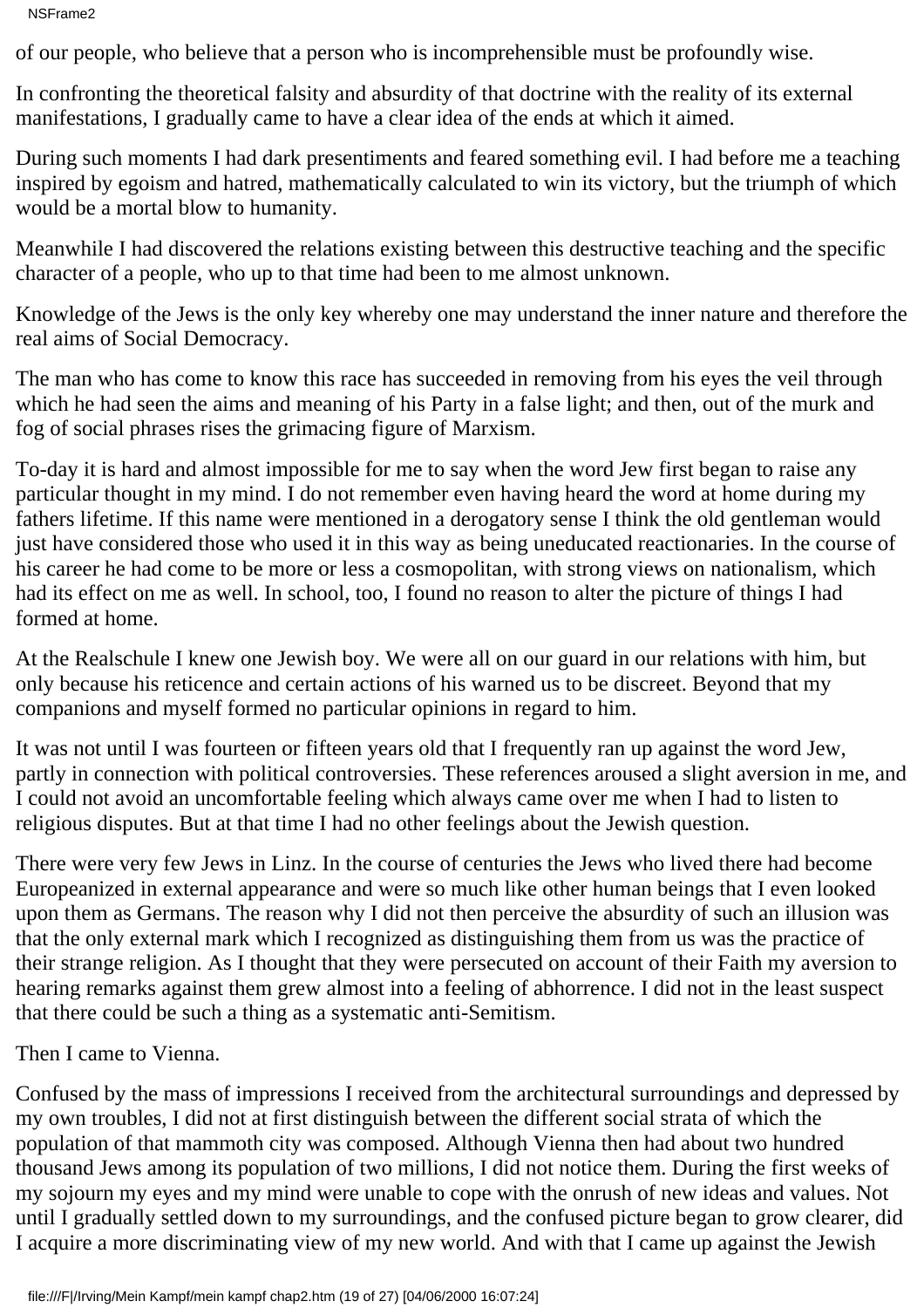NSFrame2

# problem.

I will not say that the manner in which I first became acquainted with it was particularly unpleasant for me. In the Jew I still saw only a man who was of a different religion, and therefore, on grounds of human tolerance, I was against the idea that he should be attacked because he had a different faith. And so I considered that the tone adopted by the anti-Semitic Press in Vienna was unworthy of the cultural traditions of a great people. The memory of certain events which happened in the middle ages came into my mind, and I felt that I should not like to see them repeated. Generally speaking, these anti-Semitic newspapers did not belong to the first rank but I did not then understand the reason of this and so I regarded them more as the products of jealousy and envy rather than the expression of a sincere, though wrong-headed, feeling.

My own opinions were confirmed by what I considered to be the infinitely more dignified manner in which the really great Press replied to those attacks or simply ignored them, which latter seemed to me the most respectable way.

I diligently read what was generally called the World Press Neue Freie Presse, Wiener Tageblatt, etc. and I was astonished by the abundance of information they gave their readers and the impartial way in which they presented particular problems. I appreciated their dignified tone; but sometimes the flamboyancy of the style was unconvincing, and I did not like it. But I attributed all this to the overpowering influence of the world metropolis.

Since I considered Vienna at that time as such a world metropolis, I thought this constituted sufficient grounds to excuse these shortcomings of the Press. But I was frequently disgusted by the grovelling way in which the Vienna Press played lackey to the Court. Scarcely a move took place at the Hofburg which was not presented in glorified colours to the readers. It was a foolish practice, which, especially when it had to do with The Wisest Monarch of all Times, reminded one almost of the dance which the mountain cock performs at pairing time to woo his mate. It was all empty nonsense. And I thought that such a policy was a stain on the ideal of liberal democracy. I thought that this way of currying favour at the Court was unworthy of the people. And that was the first blot that fell on my appreciation of the great Vienna Press.

While in Vienna I continued to follow with a vivid interest all the events that were taking place in Germany, whether connected with political or cultural question. I had a feeling of pride and admiration when I compared the rise of the young German Empire with the decline of the Austrian State. But, although the foreign policy of that Empire was a source of real pleasure on the whole, the internal political happenings were not always so satisfactory. I did not approve of the campaign which at that time was being carried on against William II. I looked upon him not only as the German Emperor but, above all, as the creator of the German Navy. The fact that the Emperor was prohibited from speaking in the Reichstag made me very angry, because the prohibition came from a side which in my eyes had no authority to make it. For at a single sitting those same parliamentary ganders did more cackling together than the whole dynasty of Emperors, comprising even the weakest, had done in the course of centuries.

It annoyed me to have to acknowledge that in a nation where any half-witted fellow could claim for himself the right to criticize and might even be let loose on the people as a Legislator in the Reichstag, the bearer of the Imperial Crown could be the subject of a reprimand on the part of the most miserable assembly of drivellers that had ever existed.

I was even more disgusted at the way in which this same Vienna Press salaamed obsequiously before the meanest steed belonging to the Habsburg royal equipage and went off into wild ecstacies of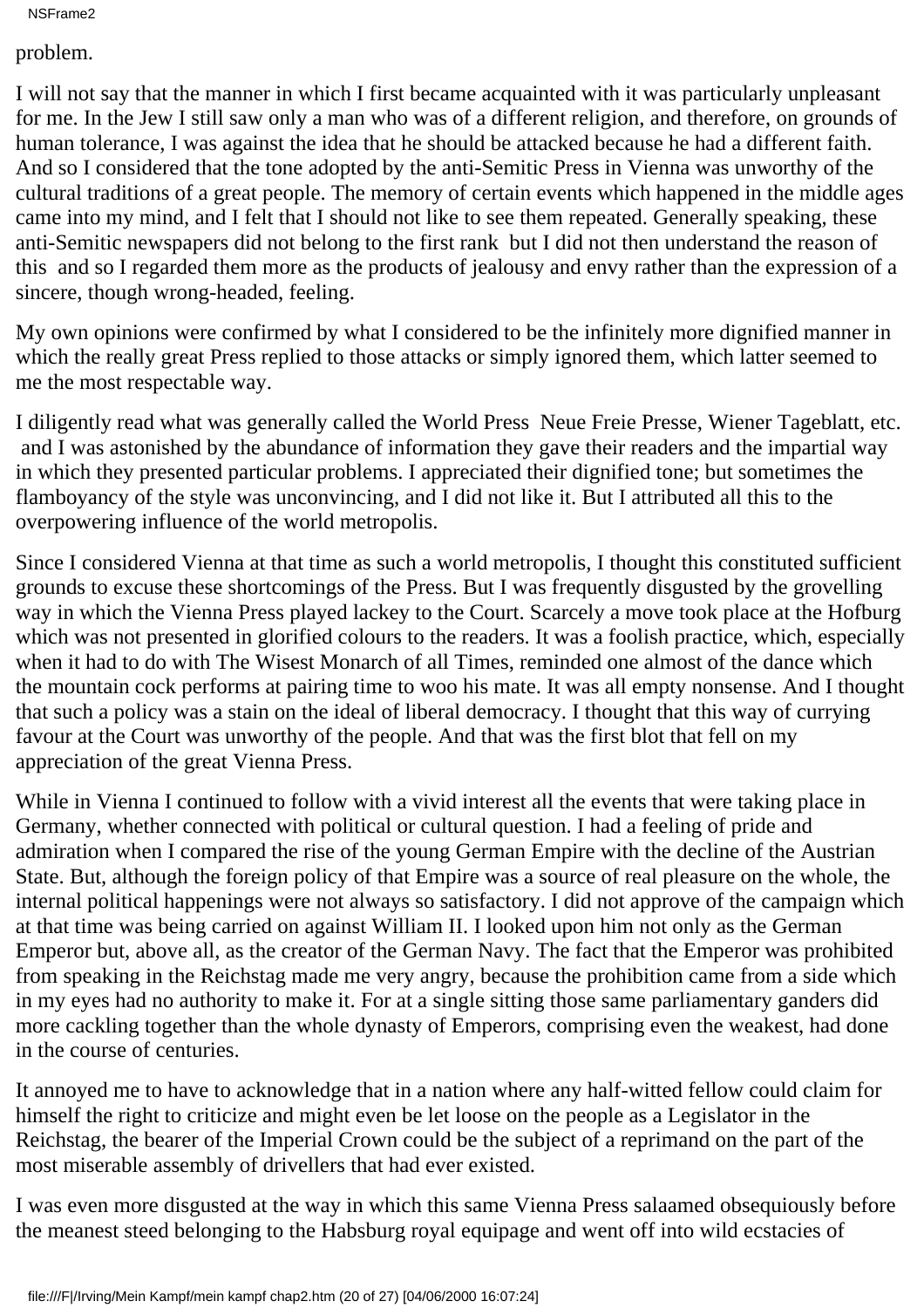NSFrame2

delight if the nag wagged its tail in response. And at the same time these newspapers took up an attitude of anxiety in matters that concerned the German Emperor, trying to cloak their enmity by the serious air they gave themselves. But in my eyes that enmity appeared to be only poorly cloaked. Naturally they protested that they had no intention of mixing in Germanys internal affairs God forbid! They pretended that by touching a delicate spot in such a friendly way they were fulfilling a duty that devolved upon them by reason of the mutual alliance between the two countries and at the same time discharging their obligations of journalistic truthfulness. Having thus excused themselves about tenderly touching a sore spot, they bored with the finger ruthlessly into the wound.

That sort of thing made my blood boil. And now I began to be more and more on my guard when reading the great Vienna Press.

I had to acknowledge, however, that on such subjects one of the anti-Semitic papers the Deutsche Volksblatt acted more decently.

What got still more on my nerves was the repugnant manner in which the big newspapers cultivated admiration for France. One really had to feel ashamed of being a German when confronted by those mellifluous hymns of praise for the great culture-nation. This wretched Gallomania more often than once made me throw away one of those world newspapers. I now often turned to the Volksblatt, which was much smaller in size but which treated such subjects more decently. I was not in accord with its sharp anti-Semitic tone; but again and again I found that its arguments gave me grounds for serious thought.

Anyhow, it was as a result of such reading that I came to know the man and the movement which then determined the fate of Vienna. These were Dr. Karl Lueger and the Christian Socialist Movement. At the time I came to Vienna I felt opposed to both. I looked on the man and the movement as reactionary.

But even an elementary sense of justice enforced me to change my opinion when I had the opportunity of knowing the man and his work, and slowly that opinion grew into outspoken admiration when I had better grounds for forming a judgment. To-day, as well as then, I hold Dr. Karl Lueger as the most eminent type of German Burgermeister. How many prejudices were thrown over through such a change in my attitude towards the Christian-Socialist Movement!

My ideas about anti-Semitism changed also in the course of time, but that was the change which I found most difficult. It cost me a greater internal conflict with myself, and it was only after a struggle between reason and sentiment that victory began to be decided in favour of the former. Two years later sentiment rallied to the side of reasons and became a faithful guardian and counsellor.

At the time of this bitter struggle, between calm reason and the sentiments in which I had been brought up, the lessons that I learned on the streets of Vienna rendered me invaluable assistance. A time came when I no longer passed blindly along the street of the mighty city, as I had done in the early days, but now with my eyes open not only to study the buildings but also the human beings.

Once, when passing through the inner City, I suddenly encountered a phenomenon in a long caftan and wearing black side-locks. My first thought was: Is this a Jew? They certainly did not have this appearance in Linz. I watched the man stealthily and cautiously; but the longer I gazed at the strange countenance and examined it feature by feature, the more the question shaped itself in my brain: Is this a German?

As was always my habit with such experiences, I turned to books for help in removing my doubts. For the first time in my life I bought myself some anti-Semitic pamphlets for a few pence. But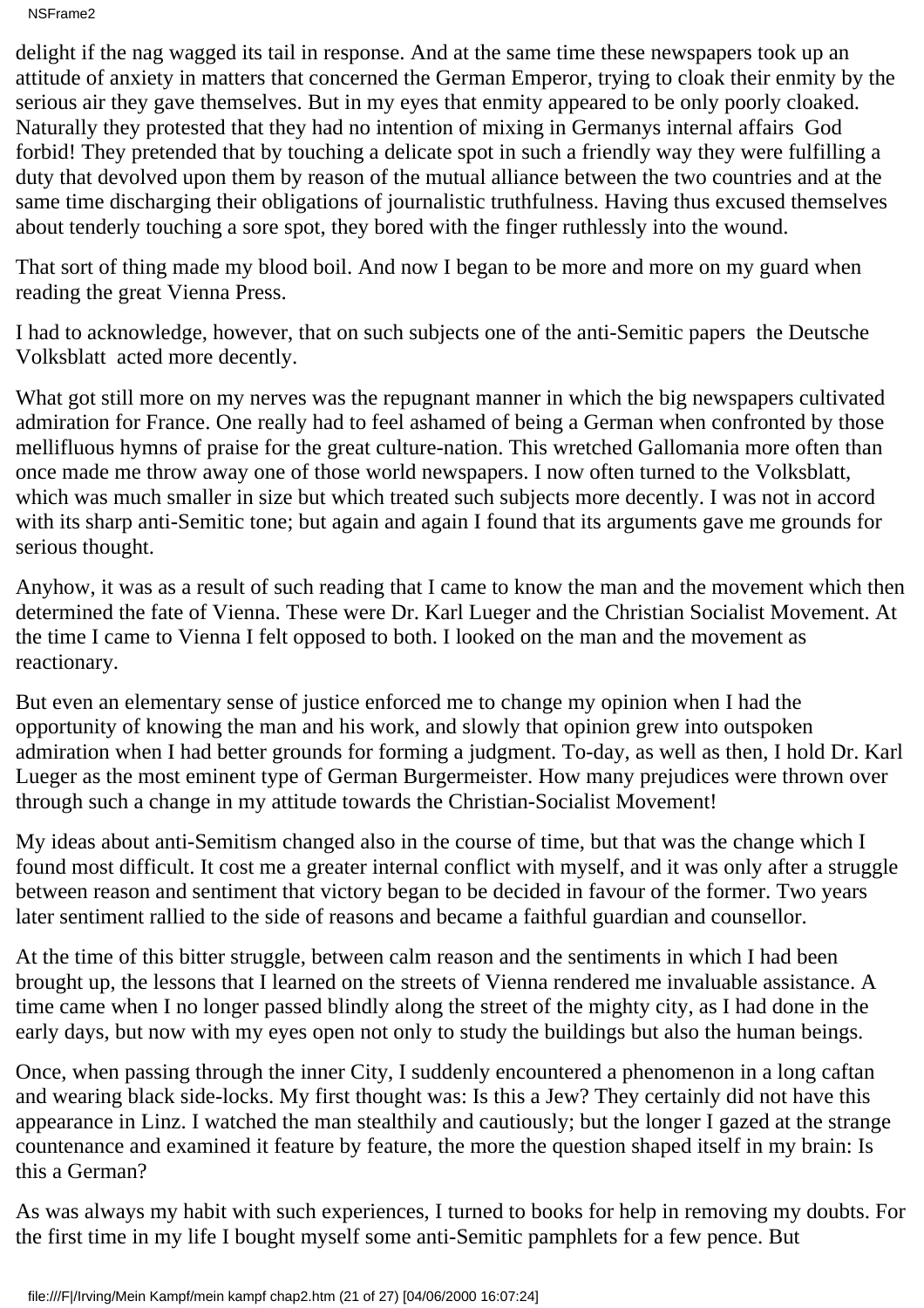NSFrame2

unfortunately they all began with the assumption that in principle the reader had at least a certain degree of information on the Jewish question or was even familiar with it. Moreover, the tone of most of these pamphlets was such that I became doubtful again, because the statements made were partly superficial and the proofs extraordinarily unscientific. For weeks, and indeed for months, I returned to my old way of thinking. The subject appeared so enormous and the accusations were so far-reaching that I was afraid of dealing with it unjustly and so I became again anxious and uncertain.

Naturally I could no longer doubt that here there was not a question of Germans who happened to be of a different religion but rather that there was question of an entirely different people. For as soon as I began to investigate the matter and observe the Jews, then Vienna appeared to me in a different light. Wherever I now went I saw Jews, and the more I saw of them the more strikingly and clearly they stood out as a different people from the other citizens. Especially the Inner City and the district northwards from the Danube Canal swarmed with a people who, even in outer appearance, bore no similarity to the Germans.

But any indecision which I may still have felt about that point was finally removed by the activities of a certain section of the Jews themselves. A great movement, called Zionism, arose among them. Its aim was to assert the national character of Judaism, and the movement was strongly represented in Vienna.

To outward appearances it seemed as if only one group of Jews championed this movement, while the great majority disapproved of it, or even repudiated it. But an investigation of the situation showed that those outward appearances were purposely misleading. These outward appearances emerged from a mist of theories which had been produced for reasons of expediency, if not for purposes of downright deception. For that part of Jewry which was styled Liberal did not disown the Zionists as if they were not members of their race but rather as brother Jews who publicly professed their faith in an unpractical way, so as to create a danger for Jewry itself.

Thus there was no real rift in their internal solidarity.

This fictitious conflict between the Zionists and the Liberal Jews soon disgusted me; for it was false through and through and in direct contradiction to the moral dignity and immaculate character on which that race had always prided itself.

Cleanliness, whether moral or of another kind, had its own peculiar meaning for these people. That they were water-shy was obvious on looking at them and, unfortunately, very often also when not looking at them at all. The odour of those people in caftans often used to make me feel ill. Beyond that there were the unkempt clothes and the ignoble exterior.

All these details were certainly not attractive; but the revolting feature was that beneath their unclean exterior one suddenly perceived the moral mildew of the chosen race.

What soon gave me cause for very serious consideration were the activities of the Jews in certain branches of life, into the mystery of which I penetrated little by little. Was there any shady undertaking, any form of foulness, especially in cultural life, in which at least one Jew did not participate? On putting the probing knife carefully to that kind of abscess one immediately discovered, like a maggot in a putrescent body, a little Jew who was often blinded by the sudden light.

In my eyes the charge against Judaism became a grave one the moment I discovered the Jewish activities in the Press, in art, in literature and the theatre. All unctuous protests were now more or less futile. One needed only to look at the posters announcing the hideous productions of the cinema and theatre, and study the names of the authors who were highly lauded there in order to become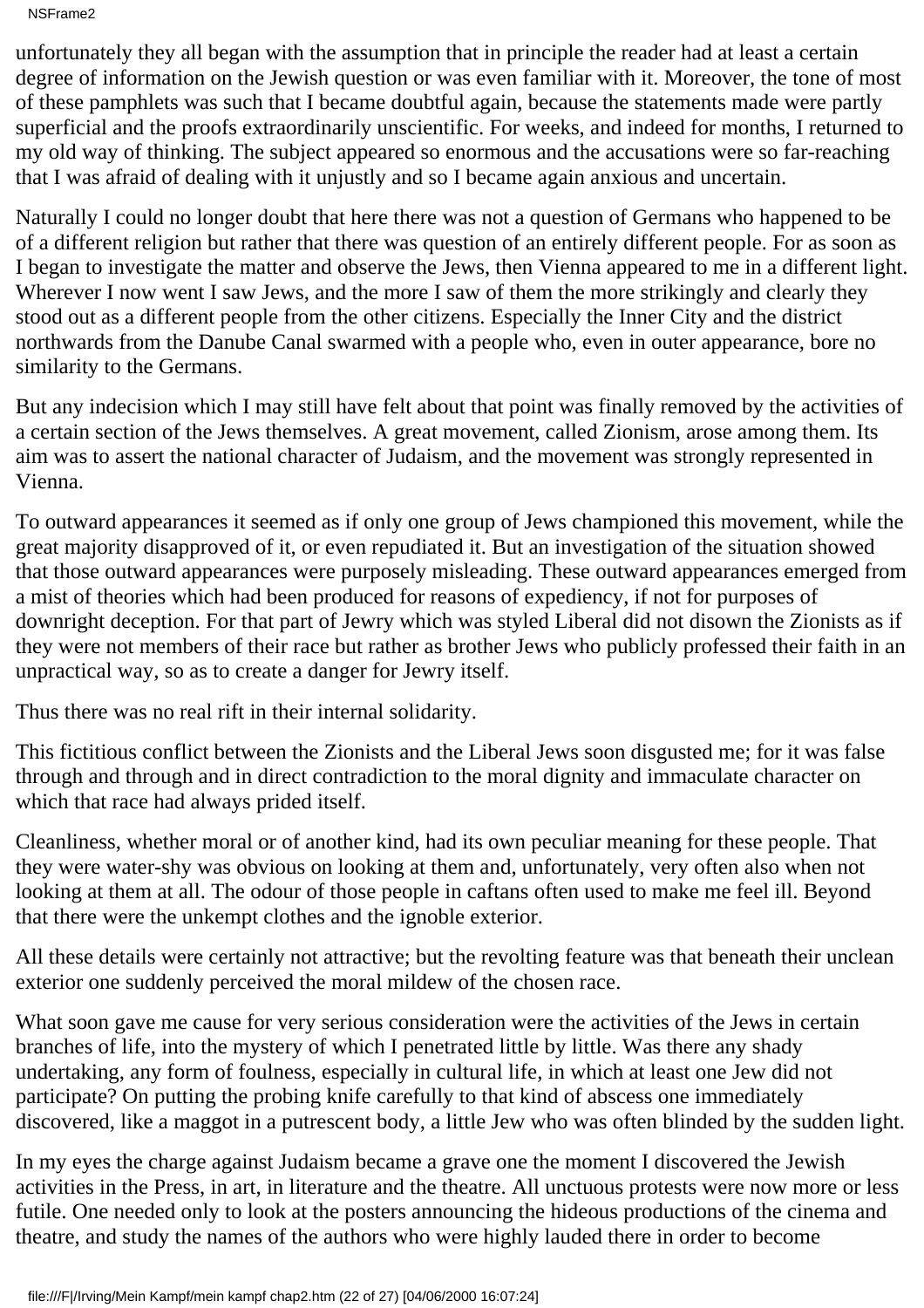permanently adamant on Jewish questions. Here was a pestilence, a moral pestilence, with which the public was being infected. It was worse than the Black Plague of long ago. And in what mighty doses this poison was manufactured and distributed. Naturally, the lower the moral and intellectual level of such an author of artistic products the more inexhaustible his fecundity. Sometimes it went so far that one of these fellows, acting like a sewage pump, would shoot his filth directly in the face of other members of the human race. In this connection we must remember there is no limit to the number of such people. One ought to realize that for one, Goethe, Nature may bring into existence ten thousand such despoilers who act as the worst kind of germ-carriers in poisoning human souls. It was a terrible thought, and yet it could not be avoided, that the greater number of the Jews seemed specially destined by Nature to play this shameful part.

And is it for this reason that they can be called the chosen people?

I began then to investigate carefully the names of all the fabricators of these unclean products in public cultural life. The result of that inquiry was still more disfavourable to the attitude which I had hitherto held in regard to the Jews. Though my feelings might rebel a thousand time, reason now had to draw its own conclusions.

The fact that nine-tenths of all the smutty literature, artistic tripe and theatrical banalities, had to be charged to the account of people who formed scarcely one per cent. of the nation that fact could not be gainsaid. It was there, and had to be admitted. Then I began to examine my favourite World Press, with that fact before my mind.

The deeper my soundings went the lesser grew my respect for that Press which I formerly admired. Its style became still more repellent and I was forced to reject its ideas as entirely shallow and superficial. To claim that in the presentation of facts and views its attitude was impartial seemed to me to contain more falsehood than truth. The writers were Jews.

Thousands of details that I had scarcely noticed before seemed to me now to deserve attention. I began to grasp and understand things which I had formerly looked at in a different light.

I saw the Liberal policy of that Press in another light. Its dignified tone in replying to the attacks of its adversaries and its dead silence in other cases now became clear to me as part of a cunning and despicable way of deceiving the readers. Its brilliant theatrical criticisms always praised the Jewish authors and its adverse, criticism was reserved exclusively for the Germans.

The light pin-pricks against William II showed the persistency of its policy, just as did its systematic commendation of French culture and civilization. The subject matter of the feuilletons was trivial and often pornographic. The language of this Press as a whole had the accent of a foreign people. The general tone was openly derogatory to the Germans and this must have been definitely intentional.

What were the interests that urged the Vienna Press to adopt such a policy? Or did they do so merely by chance? In attempting to find an answer to those questions I gradually became more and more dubious.

Then something happened which helped me to come to an early decision. I began to see through the meaning of a whole series of events that were taking place in other branches of Viennese life. All these were inspired by a general concept of manners and morals which was openly put into practice by a large section of the Jews and could be established as attributable to them. Here, again, the life which I observed on the streets taught me what evil really is.

The part which the Jews played in the social phenomenon of prostitution, and more especially in the white slave traffic, could be studied here better than in any other West-European city, with the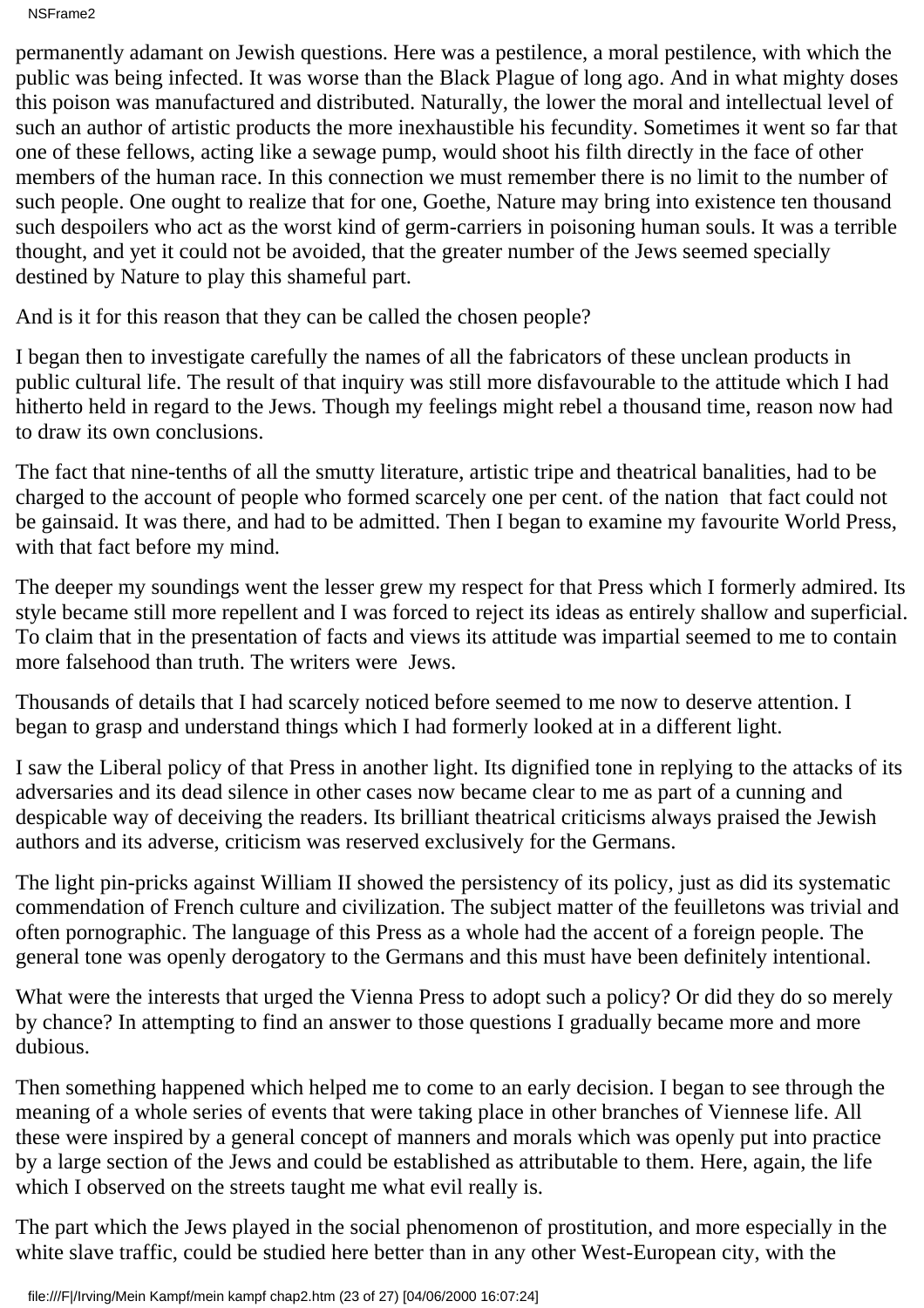NSFrame2

possible exception of certain ports in Southern France. Walking by night along the streets of the Leopoldstadt, almost at every turn whether one wished it or not, one witnessed certain happenings of whose existence the Germans knew nothing until the War made it possible and indeed inevitable for the soldiers to see such things on the Eastern front.

A cold shiver ran down my spine when I first ascertained that it was the same kind of cold-blooded, thick-skinned and shameless Jew who showed his consummate skill in conducting that revolting exploitation of the dregs of the big city. Then I became fired with wrath.

I had now no more hesitation about bringing the Jewish problem to light in all its details. No. Henceforth I was determined to do so. But as I learned to track down the Jew in all the different spheres of cultural and artistic life, and in the various manifestations of this life everywhere, I suddenly came upon him in a position where I had least expected to find him. I now realized that the Jews were the leaders of Social Democracy. In face of that revelation the scales fell from my eyes. My long inner struggle was at an end.

In my relations with my fellow workmen I was often astonished to find how easily and often they changed their opinions on the same questions, sometimes within a few days and sometimes even within the course of a few hours. I found it difficult to understand how men who always had reasonable ideas when they spoke as individuals with one another suddenly lost this reasonableness the moment they acted in the mass. That phenomenon often tempted one almost to despair. I used to dispute with them for hours and when I succeeded in bringing them to what I considered a reasonable way of thinking I rejoiced at my success. But next day I would find that it had been all in vain. It was saddening to think I had to begin it all over again. Like a pendulum in its eternal sway, they would fall back into their absurd opinions.

I was able to understand their position fully. They were dissatisfied with their lot and cursed the fate which had hit them so hard. They hated their employers, whom they looked upon as the heartless administrators of their cruel destiny. Often they used abusive language against the public officials, whom they accused of having no sympathy with the situation of the working people. They made public protests against the cost of living and paraded through the streets in defence of their claims. At least all this could be explained on reasonable grounds. But what was impossible to understand was the boundless hatred they expressed against their own fellow citizens, how they disparaged their own nation, mocked at its greatness, reviled its history and dragged the names of its most illustrious men in the gutter.

This hostility towards their own kith and kin, their own native land and home was as irrational as it was incomprehensible. It was against Nature.

One could cure that malady temporarily, but only for some days or at least some weeks. But on meeting those whom one believed to have been converted one found that they had become as they were before. That malady against Nature held them once again in its clutches.

I gradually discovered that the Social Democratic Press was predominantly controlled by Jews. But I did not attach special importance to this circumstance, for the same state of affairs existed also in other newspapers. But there was one striking fact in this connection. It was that there was not a single newspaper with which Jews were connected that could be spoken of as National, in the meaning that my education and convictions attached to that word.

Making an effort to overcome my natural reluctance, I tried to read articles of this nature published in the Marxist Press; but in doing so my aversion increased all the more. And then I set about learning something of the people who wrote and published this mischievous stuff. From the publisher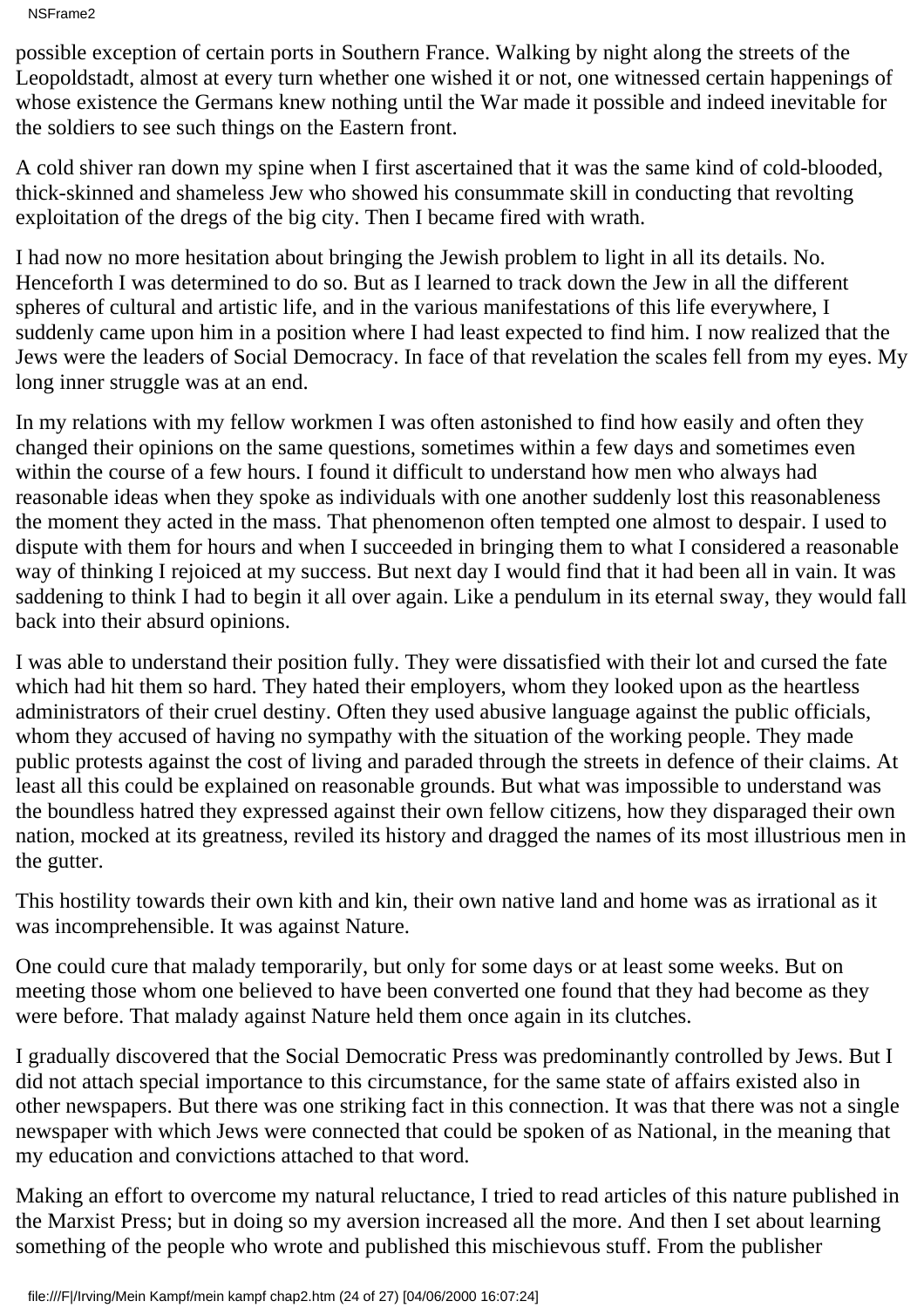NSFrame2

downwards, all of them were Jews. I recalled to mind the names of the public leaders of Marxism, and then I realized that most of them belonged to the Chosen Race the Social Democratic representatives in the Imperial Cabinet as well as the secretaries of the Trades Unions and the street agitators. Everywhere the same sinister picture presented itself. I shall never forget the row of names Austerlitz, David, Adler, Ellenbogen, and others. One fact became quite evident to me. It was that this alien race held in its hands the leadership of that Social Democratic Party with whose minor representatives I had been disputing for months past. I was happy at last to know for certain that the Jew is not a German.

Thus I finally discovered who were the evil spirits leading our people astray. The sojourn in Vienna for one year had proved long enough to convince me that no worker is so rooted in his preconceived notions that he will not surrender them in face of better and clearer arguments and explanations. Gradually I became an expert in the doctrine of the Marxists and used this knowledge as an instrument to drive home my own firm convictions. I was successful in nearly every case. The great masses can be rescued, but a lot of time and a large share of human patience must be devoted to such work.

But a Jew can never be rescued from his fixed notions.

It was then simple enough to attempt to show them the absurdity of their teaching. Within my small circle I talked to them until my throat ached and my voice grew hoarse. I believed that I could finally convince them of the danger inherent in the Marxist follies. But I only achieved the contrary result. It seemed to me that immediately the disastrous effects of the Marxist Theory and its application in practice became evident, the stronger became their obstinacy.

The more I debated with them the more familiar I became with their argumentative tactics. At the outset they counted upon the stupidity of their opponents, but when they got so entangled that they could not find a way out they played the trick of acting as innocent simpletons. Should they fail, in spite of their tricks of logic, they acted as if they could not understand the counter arguments and bolted away to another field of discussion. They would lay down truisms and platitudes; and, if you accepted these, then they were applied to other problems and matters of an essentially different nature from the original theme. If you faced them with this point they would escape again, and you could not bring them to make any precise statement. Whenever one tried to get a firm grip on any of these apostles ones hand grasped only jelly and slime which slipped through the fingers and combined again into a solid mass a moment afterwards. If your adversary felt forced to give in to your argument, on account of the observers present, and if you then thought that at last you had gained ground, a surprise was in store for you on the following day. The Jew would be utterly oblivious to what had happened the day before, and he would start once again by repeating his former absurdities, as if nothing had happened. Should you become indignant and remind him of yesterdays defeat, he pretended astonishment and could not remember anything, except that on the previous day he had proved that his statements were correct. Sometimes I was dumbfounded. I do not know what amazed me the more the abundance of their verbiage or the artful way in which they dressed up their falsehoods. I gradually came to hate them.

Yet all this had its good side; because the more I came to know the individual leaders, or at least the propagandists, of Social Democracy, my love for my own people increased correspondingly. Considering the Satanic skill which these evil counsellors displayed, how could their unfortunate victims be blamed? Indeed, I found it extremely difficult myself to be a match for the dialectical perfidy of that race. How futile it was to try to win over such people with argument, seeing that their very mouths distorted the truth, disowning the very words they had just used and adopting them again a few moments afterwards to serve their own ends in the argument! No. The more I came to know the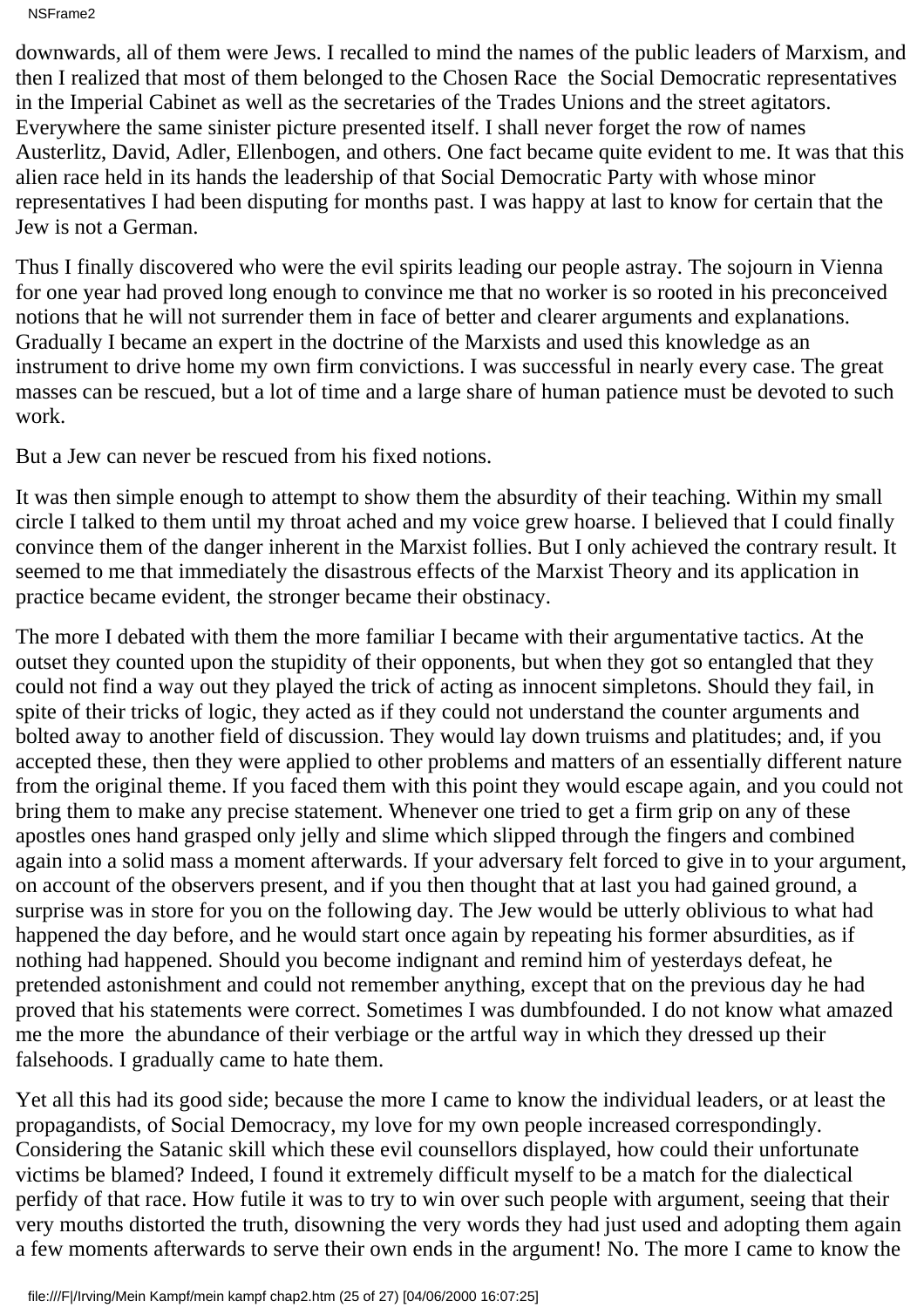NSFrame2

Jew, the easier it was to excuse the workers.

In my opinion the most culpable were not to be found among the workers but rather among those who did not think it worth while to take the trouble to sympathize with their own kinsfolk and give to the hard-working son of the national family what was his by the iron logic of justice, while at the same time placing his seducer and corrupter against the wall.

Urged by my own daily experiences, I now began to investigate more thoroughly the sources of the Marxist teaching itself. Its effects were well known to me in detail. As a result of careful observation, its daily progress had become obvious to me. And one needed only a little imagination in order to be able to forecast the consequences which must result from it. The only question now was: Did the founders foresee the effects of their work in the form which those effects have shown themselves to-day, or were the founders themselves the victims of an error? To my mind both alternatives were possible.

If the second question must be answered in the affirmative, then it was the duty of every thinking person to oppose this sinister movement with a view to preventing it from producing its worst results. But if the first question must be answered in the affirmative, then it must be admitted that the original authors of this evil which has infected the nations were devils incarnate. For only in the brain of a monster, and not that of a man, could the plan of this organization take shape whose workings must finally bring about the collapse of human civilization and turn this world into a desert waste.

Such being the case the only alternative left was to fight, and in that fight to employ all the weapons which the human spirit and intellect and will could furnish leaving it to Fate to decide in whose favour the balance should fall.

And so I began to gather information about the authors of this teaching, with a view to studying the principles of the movement. The fact that I attained my object sooner than I could have anticipated was due to the deeper insight into the Jewish question which I then gained, my knowledge of this question being hitherto rather superficial. This newly acquired knowledge alone enabled me to make a practical comparison between the real content and the theoretical pretentiousness of the teaching laid down by the apostolic founders of Social Democracy; because I now understood the language of the Jew. I realized that the Jew uses language for the purpose of dissimulating his thought or at least veiling it, so that his real aim cannot be discovered by what he says but rather by reading between the lines. This knowledge was the occasion of the greatest inner revolution that I had yet experienced. From being a soft-hearted cosmopolitan I became an out-and-out anti-Semite.

Only on one further occasion, and that for the last time, did I give way to oppressing thoughts which caused me some moments of profound anxiety.

As I critically reviewed the activities of the Jewish people throughout long periods of history I became anxious and asked myself whether for some inscrutable reasons beyond the comprehension of poor mortals such as ourselves, Destiny may not have irrevocably decreed that the final victory must go to this small nation? May it not be that this people which has lived only for the earth has been promised the earth as a recompense? is our right to struggle for our own self-preservation based on reality, or is it a merely subjective thing? Fate answered the question for me inasmuch as it led me to make a detached and exhaustive inquiry into the Marxist teaching and the activities of the Jewish people in connection with it.

The Jewish doctrine of Marxism repudiates the aristocratic principle of Nature and substitutes for it the eternal privilege of force and energy, numerical mass and its dead weight. Thus it denies the individual worth of the human personality, impugns the teaching that nationhood and race have a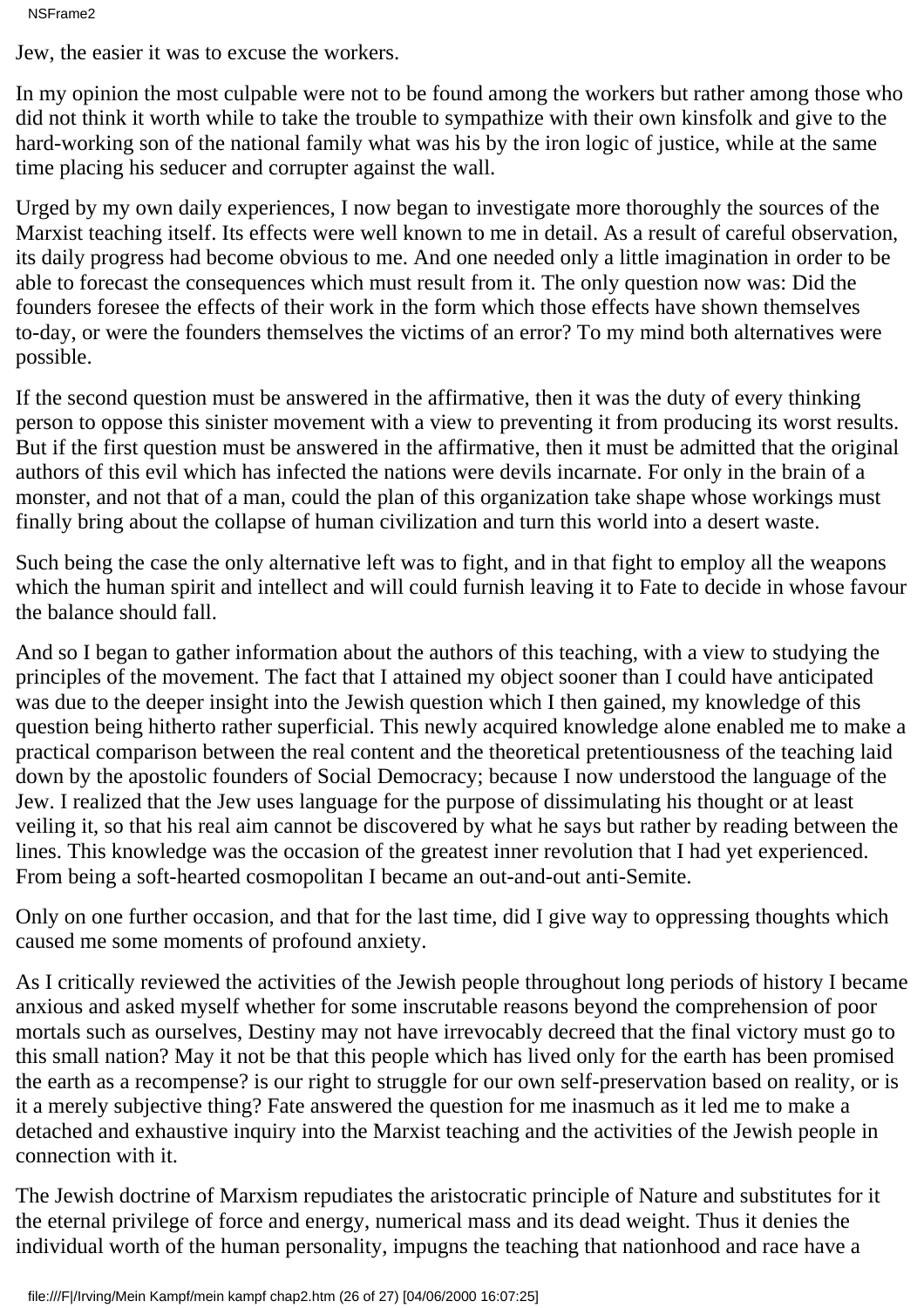NSFrame2

primary significance, and by doing this it takes away the very foundations of human existence and human civilization. If the Marxist teaching were to be accepted as the foundation of the life of the universe, it would lead to the disappearance of all order that is conceivable to the human mind. And thus the adoption of such a law would provoke chaos in the structure of the greatest organism that we know, with the result that the inhabitants of this earthly planet would finally disappear.

Should the Jew, with the aid of his Marxist creed, triumph over the people of this world, his Crown will be the funeral wreath of mankind, and this planet will once again follow its orbit through ether, without any human life on its surface, as it did millions of years ago.

And so I believe to-day that my conduct is in accordance with the will of the Almighty Creator. In standing guard against the Jew I am defending the handiwork of the Lord.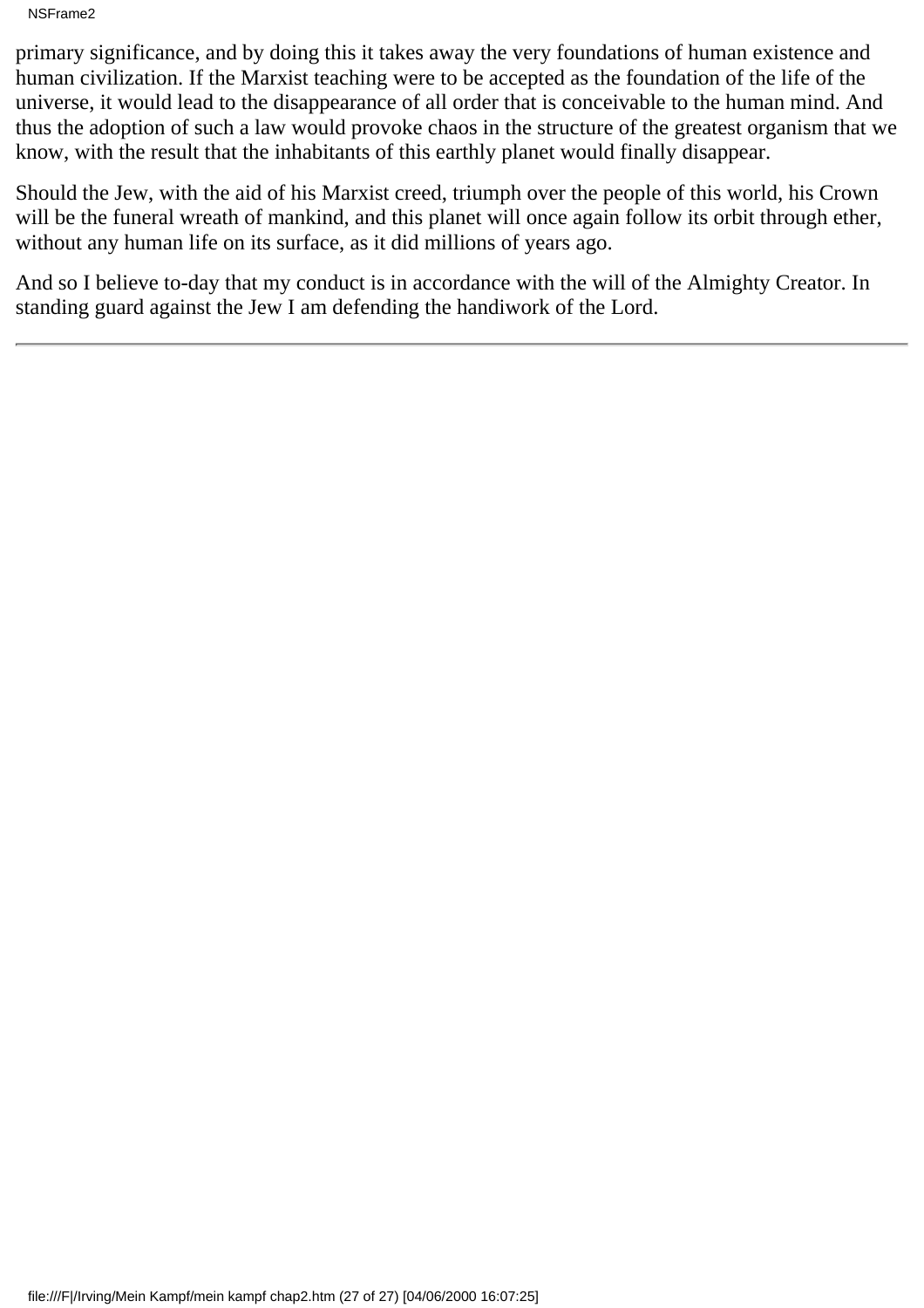# **CHAPTER III POLITICAL REFLECTIONS ARISING OUT OF MY SOJOURN IN VIENNA**

Generally speaking a man should not publicly take part in politics before he has reached the age of thirty, though, of course, exceptions must be made in the case of those who are naturally gifted with extraordinary political abilities. That at least is my opinion to-day. And the reason for it is that until he reaches his thirtieth year or thereabouts a mans mental development will mostly consist in acquiring and sifting such knowledge as is necessary for the groundwork of a general platform from which he can examine the different political problems that arise from day to day and be able to adopt a definite attitude towards each. A man must first acquire a fund of general ideas and fit them together so as to form an organic structure of personal thought or outlook on life a *Weltanschhauung*. Then he will have that mental equipment without which he cannot form his own judgments on particular questions of the day, and he will have acquired those qualities that are necessary for consistency and steadfastness in the formation of political opinions. Such a man is now qualified, at least subjectively, to take his part in the political conduct of public affairs.

If these pre-requisite conditions are not fulfilled, and if a man should enter political life without this equipment, he will run a twofold risk. In the first place, he may find during the course of events that the stand which he originally took in regard to some essential question was wrong. He will now have to abandon his former position or else stick to it against his better knowledge and riper wisdom and after his reason and convictions have already proved it untenable. If he adopt the former line of action he will find himself in a difficult personal situation; because in giving up a position hitherto maintained he will appear inconsistent and will have no right to expect his followers to remain as loyal to his leadership as they were before. And, as regards the followers themselves, they may easily look upon their leader s change of policy as showing a lack of judgment inherent in his character. Moreover, the change must cause in them a certain feeling of discomfiture vis-à-vis those whom the leader formerly opposed.

If he adopts the second alternative which so very frequently happens to-day then public pronouncements of the leader have no longer his personal persuasion to support them. And the more that is the case the defence of his cause will be all the more hollow and superficial. He now descends to the adoption of vulgar means in his defence. While he himself no longer dreams seriously of standing by his political protestations to the last for no man will die in defence of something in which he does not believe he makes increasing demands on his followers. Indeed, the greater be the measure of his own insincerity, the more unfortunate and inconsiderate become his claims on his party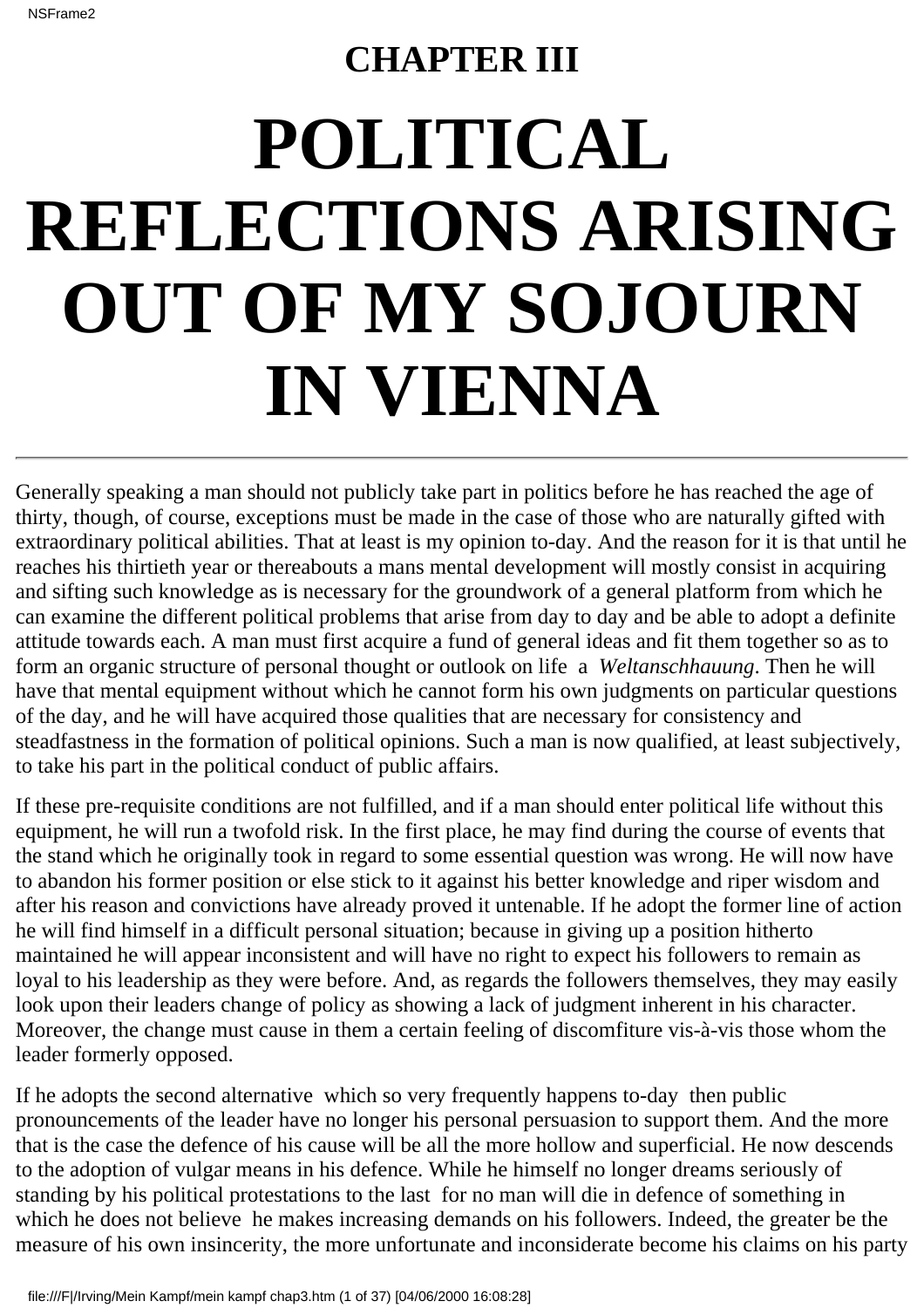NSFrame2

adherents. Finally, he throws aside the last vestiges of true leadership and begins to play politics. This means that he becomes one of those whose only consistency is their inconsistency, associated with overbearing insolence and oftentimes an artful mendacity developed to a shamelessly high degree.

Should such a person, to the misfortune of all decent people, succeed in becoming a parliamentary deputy it will be clear from the outset that for him the essence of political activity consists in a heroic struggle to keep permanent hold on this milk-bottle as a source of livelihood for himself and his family. The more his wife and children are dependent on him, the more stubbornly will he fight to maintain for himself the representation of his parliamentary constituency. For that reason any other person who gives evidence of political capacity is his personal enemy. In every new movement he will apprehend the possible beginning of his own downfall. And everyone who is a better man than himself will appear to him in the light of a menace.

I shall subsequently deal more fully with the problem to which this kind of parliamentary vermin give rise.

When a man has reached his thirtieth year he has still a great deal to learn. That is obvious. But henceforward what he learns will principally be an amplification of his basic ideas; it will be fitted in with them organically so as to fill up the framework of the fundamental *Weltanschhauung* which he already possesses. What he learns anew will not imply the abandonment of principles already held, but rather a deeper knowledge of those principles. And thus his colleagues will never have the discomforting feeling that they have been hitherto falsely led by him. On the contrary, their confidence is increased when they perceive that their leader s qualities are steadily developing along the lines of an organic growth which results from the constant assimilation of new ideas; so that the followers look upon this process as signifying an enrichment of the doctrines in which they themselves believe, in their eyes every such development is a new witness to the correctness of that whole body of opinion which has hitherto been held.

A leader who has to abandon the platform founded on his general principles, because he recognizes the foundation as false, can act with honour only when he declares his readiness to accept the final consequences of his erroneous views. In such a case he ought to refrain from taking public part in any further political activity. Having once gone astray on essential things he may possibly go astray a second time. But, anyhow, he has no right whatsoever to expect or demand that his fellow citizens should continue to give him their support.

How little such a line of conduct commends itself to our public leaders nowadays is proved by the general corruption prevalent among the cabal which at the present moment feels itself called to political leadership. In the whole cabal there is scarcely one who is properly equipped for this task.

Although in those days I used to give more time than most others to the consideration of political question, yet I carefully refrained from taking an open part in politics. Only to a small circle did I speak of those things which agitated my mind or were the cause of constant preoccupation for me. The habit of discussing matters within such a restricted group had many advantages in itself. Rather than talk at them, I learned to feel my way into the modes of thought and views of those men around me. Oftentimes such ways of thinking and such views were quite primitive. Thus I took every possible occasion to increase my knowledge of men.

Nowhere among the German people was the opportunity for making such a study so favourable as in Vienna.

In the old Danubian Monarchy political thought was wider in its range and had a richer variety of interests than in the Germany of that epoch excepting certain parts of Prussia, Hamburg and the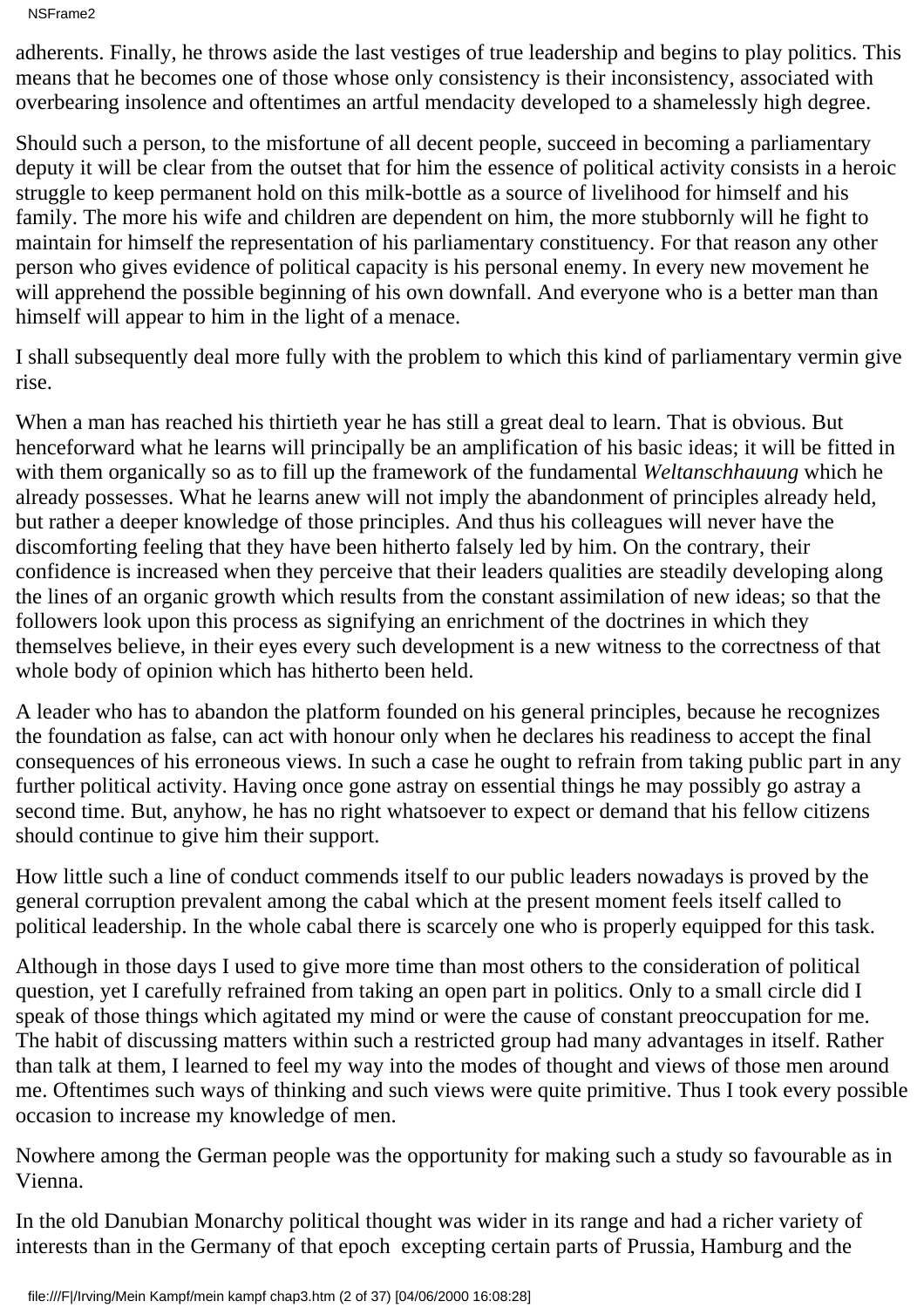NSFrame2

districts bordering on the North Sea. When I speak of Austria here I mean that part of the great Habsburg Empire which, by reason of its German population, furnished not only the historic basis for the formation of this State but whose population was for several centuries also the exclusive source of cultural life in that political system whose structure was so artificial. As time went on the stability of the Austrian State and the guarantee of its continued existence depended more and more on the maintenance of this germ-cell of that Habsburg Empire.

The hereditary imperial provinces constituted the heart of the Empire. And it was this heart that constantly sent the blood of life pulsating through the whole political and cultural system. Corresponding to the heart of the Empire, Vienna signified the brain and the will. At that time Vienna presented an appearance which made one think of her as an enthroned queen whose authoritative sway united the conglomeration of heterogenous nationalities that lived under the Habsburg sceptre. The radiant beauty of the capital city made one forget the sad symptoms of senile decay which the State manifested as a whole.

Though the Empire was internally rickety because of the terrific conflict going on between the various nationalities, the outside world and Germany in particular saw only that lovely picture of the city. The illusion was all the greater because at that time Vienna seemed to have risen to its highest pitch of splendour. Under a Mayor, who had the true stamp of administrative genius, the venerable residential City of the Emperors of the old Empire seemed to have the glory of its youth renewed. The last great German who sprang from the ranks of the people that had colonized the East Mark was not a statesman, in the official sense. This Dr. Luegar, however, in his rôle as Mayor of the Imperial Capital and Residential City, had achieved so much in almost all spheres of municipal activity, whether economic or cultural, that the heart of the whole Empire throbbed with renewed vigour. He thus proved himself a much greater statesman than the so-called diplomats of that period.

The fact that this political system of heterogeneous races called Austria, finally broke down is no evidence whatsoever of political incapacity on the part of the German element in the old East Mark. The collapse was the inevitable result of an impossible situation. Ten million people cannot permanently hold together a State of fifty millions, composed of different and convicting nationalities, unless certain definite pre-requisite conditions are at hand while there is still time to avail of them.

The German-Austrian had very big ways of thinking. Accustomed to live in a great Empire, he had a keen sense of the obligations incumbent on him in such a situation. He was the only member of the Austrian State who looked beyond the borders of the narrow lands belonging to the Crown and took in all the frontiers of the Empire in the sweep of his mind. Indeed when destiny severed him from the common Fatherland he tried to master the tremendous task which was set before him as a consequence. This task was to maintain for the German-Austrians that patrimony which, through innumerable struggles, their ancestors had originally wrested from the East. It must be remembered that the German-Austrians could not put their undivided strength into this effort, because the hearts and minds of the best among them were constantly turning back towards their kinsfolk in the Motherland, so that only a fraction of their energy remained to be employed at home.

The mental horizon of the German-Austrian was comparatively broad. His commercial interests comprised almost every section of the heterogeneous Empire. The conduct of almost all important undertakings was in his hands. He provided the State, for the most part, with its leading technical experts and civil servants. He was responsible for carrying on the foreign trade of the country, as far as that sphere of activity was not under Jewish control, The German-Austrian exclusively represented the political cement that held the State together. His military duties carried him far beyond the narrow frontiers of his homeland. Though the recruit might join a regiment made up of the German element, the regiment itself might be stationed in Herzegovina as well as in Vienna or Galicia. The officers in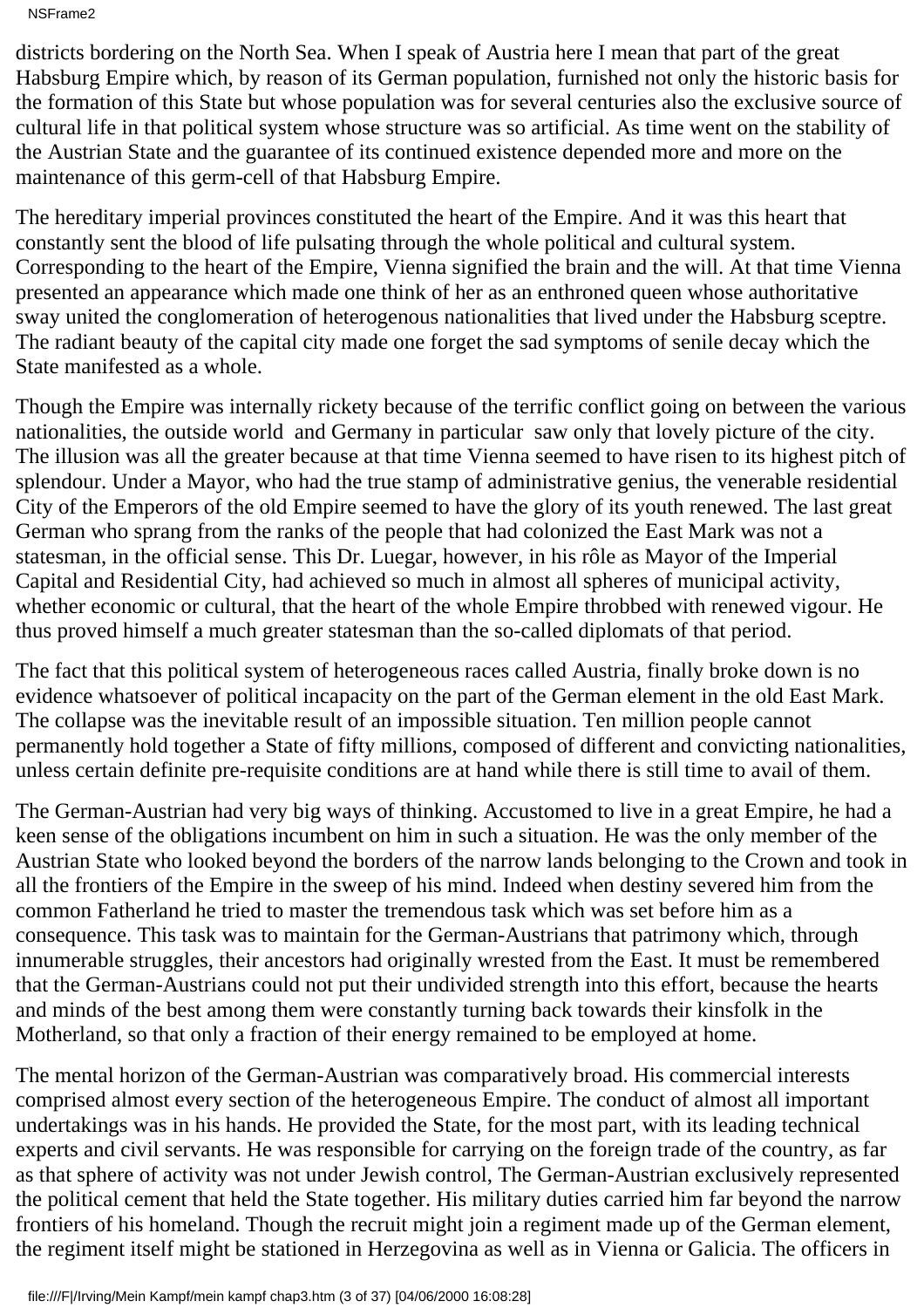NSFrame2

the Habsburg armies were still Germans and so was the predominating element in the higher branches of the civil service. Art and science were in German hands. Apart from the new artistic trash, which might easily have been produced by a negro tribe, all genuine artistic inspiration came from the German section of the population. In music, architecture, sculpture and painting, Vienna abundantly supplied the entire Dual Monarchy. And the source never seemed to show signs of a possible exhaustion. Finally, it was the German element that determined the conduct of foreign policy, though a small number of Hungarians were also active in that field.

All efforts, however, to save the unity of the State were doomed to end in failure, because the essential pre-requisites were missing.

There was only one possible way to control and hold in check the centrifugal forces of the different and differing nationalities. This way was: to govern the Austrian State and organize it internally on the principle of centralization. In no other way imaginable could the existence of that State be assured.

Now and again there were lucid intervals in the higher ruling quarters when this truth was recognized. But it was soon forgotten again, or else deliberately ignored, because of the difficulties to be overcome in putting it into practice. Every project which aimed at giving the Empire a more federal shape was bound to be ineffective because there was no strong central authority which could exercise sufficient power within the State to hold the federal elements together. It must be remembered in this connection that conditions in Austria were quite different from those which characterized the German State as founded by Bismarck. Germany was faced with only one difficulty, which was that of transforming the purely political traditions, because throughout the whole of Bismarcks Germany there was a common cultural basis. The German Empire contained only members of one and the same racial or national stock, with the exception of a few minor foreign fragments.

Demographic conditions in Austria were quite the reverse. With the exception of Hungary there was no political tradition, coming down from a great past, in any of the various affiliated countries. If there had been, time had either wiped out all traces of it, or at least, rendered them obscure. Moreover, this was the epoch when the principle of nationality began to be in ascendant; and that phenomenon awakened the national instincts in the various countries affiliated under the Habsburg sceptre. It was difficult to control the action of these newly awakened national forces; because, adjacent to the frontiers of the Dual Monarchy, new national States were springing up whose people were of the same or kindred racial stock as the respective nationalities that constituted the Habsburg Empire. These new States were able to exercise a greater influence than the German element.

Even Vienna could not hold out for a lengthy period in this conflict. When Budapest had developed into a metropolis a rival had grown up whose mission was, not to help in holding together the various divergent parts of the Empire, but rather to strengthen one part. Within a short time Prague followed the example of Budapest; and later on came Lemberg, Laibach and others. By raising these places which had formerly been provincial towns to the rank of national cities, rallying centres were provided for an independent cultural life. Through this the local national instincts acquired a spiritual foundation and therewith gained a more profound hold on the people. The time was bound to come when the particularist interests of those various countries would become stronger than their common imperial interests. Once that stage had been reached, Austrias doom was sealed.

The course of this development was clearly perceptible since the death of Joseph II. Its rapidity depended on a number of factors, some of which had their source in the Monarchy itself; while others resulted from the position which the Empire had taken in foreign politics.

It was impossible to make anything like a successful effort for the permanent consolidation of the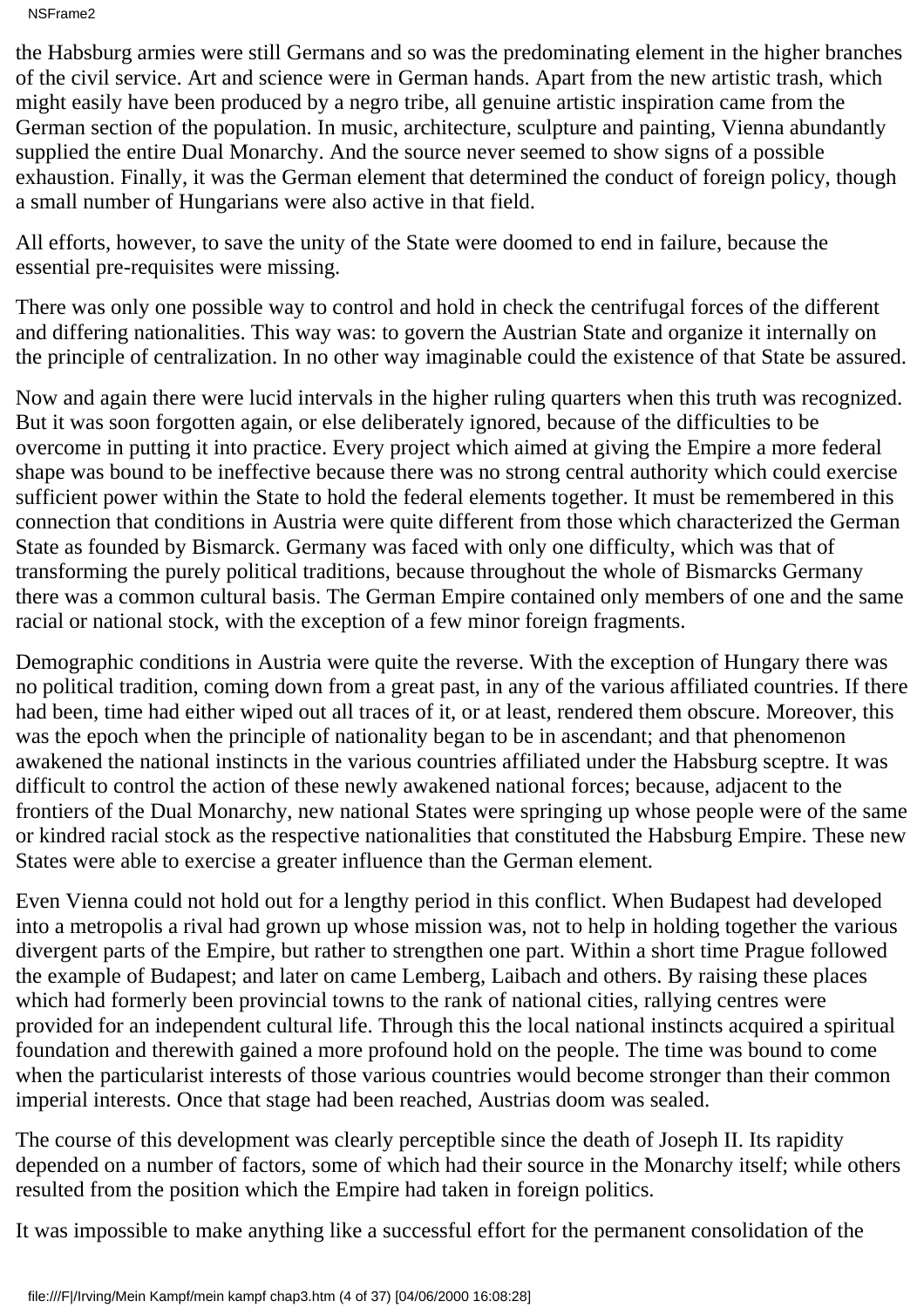#### NSFrame2

Austrian State unless a firm and persistent policy of centralization were put into force. Before everything else the principle should have been adopted that only one common language could be used as the official language of the State. Thus it would be possible to emphasize the formal unity of that imperial commonwealth. And thus the administration would have in its hands a technical instrument without which the State could not endure as a political unity. In the same way the school and other forms of education should have been used to inculcate a feeling of common citizenship. Such an objective could not be reached within ten or twenty years. The effort would have to be envisaged in terms of centuries; just as in all problems of colonization, steady perseverance is a far more important element than the output of energetic effort at the moment.

It goes without saying that in such circumstances the country must be governed and administered by strictly adhering to the principle of uniformity.

For me it was quite instructive to discover why this did not take place, or rather why it was not done. Those who were guilty of the omission must be held responsible for the break-up of the Habsburg Empire.

More than any other State, the existence of the old Austria depended on a strong and capable Government. The Habsburg Empire lacked ethnical uniformity, which constitutes the fundamental basis of a national State and will preserve the existence of such a State even though the ruling power should be grossly inefficient. When a State is composed of a homogeneous population, the natural inertia of such a population will hold the Stage together and maintain its existence through astonishingly long periods of misgovernment and maladministration. It may often seem as if the principle of life had died out in such a body-politic; but a time comes when the apparent corpse rises up and displays before the world an astonishing manifestation of its indestructible vitality.

But the situation is utterly different in a country where the population is not homogeneous, where there is no bond of common blood but only that of one ruling hand. Should the ruling hand show signs of weakness in such a State the result will not be to cause a kind of hibernation of the State but rather to awaken the individualist instincts which are slumbering in the ethnological groups. These instincts do not make themselves felt as long as these groups are dominated by a strong central will-to-govern. The danger which exists in these slumbering separatist instincts can be rendered more or less innocuous only through centuries of common education, common traditions and common interests. The younger such States are, the more their existence will depend on the ability and strength of the central government. If their foundation was due only to the work of a strong personality or a leader who is a man of genius, in many cases they will break up as soon as the founder disappears; because, though great, he stood alone. But even after centuries of a common education and experiences these separatist instincts I have spoken of are not always completely overcome. They may be only dormant and may suddenly awaken when the central government shows weakness and the force of a common education as well as the prestige of a common tradition prove unable to withstand the vital energies of separatist nationalities forging ahead towards the shaping of their own individual existence.

The failure to see the truth of all this constituted what may be called the tragic crime of the Habsburg rulers.

Only before the eyes of one Habsburg ruler, and that for the last time, did the hand of Destiny hold aloft the torch that threw light on the future of his country. But the torch was then extinguished for ever.

Joseph II, Roman Emperor of the German nation, was filled with a growing anxiety when he realized the fact that his House was removed to an outlying frontier of his Empire and that the time would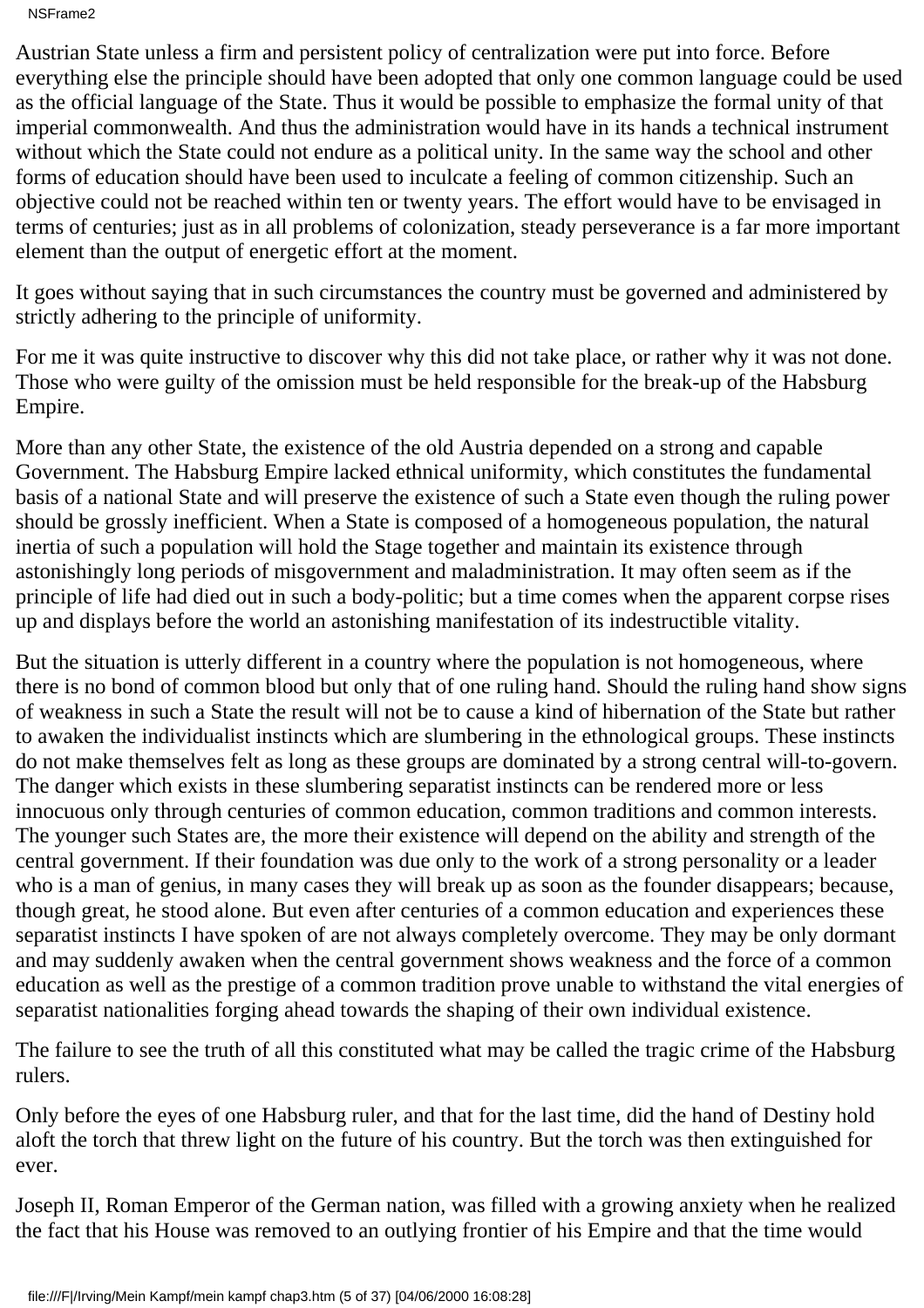soon be at hand when it would be overturned and engulfed in the whirlpool caused by that Babylon of nationalities, unless something was done at the eleventh hour to overcome the dire consequences resulting from the negligence of his ancestors. With superhuman energy this Friend of Mankind made every possible effort to counteract the effects of the carelessness and thoughtlessness of his predecessors. Within one decade he strove to repair the damage that had been done through centuries. If Destiny had only granted him forty years for his labours, and if only two generations had carried on the work which he had started, the miracle might have been performed. But when he died, broken in body and spirit after ten years of rulership, his work sank with him into the grave and rests with him there in the Capucin Crypt, sleeping its eternal sleep, having never again showed signs of awakening.

His successors had neither the ability nor the will-power necessary for the task they had to face.

When the first signs of a new revolutionary epoch appeared in Europe they gradually scattered the fire throughout Austria. And when the fire began to glow steadily it was fed and fanned not by the social or political conditions but by forces that had their origin in the nationalist yearnings of the various ethnic groups.

The European revolutionary movement of 1848 primarily took the form of a class conflict in almost every other country, but in Austria it took the form of a new racial struggle. In so far as the German-Austrians there forgot the origins of the movement, or perhaps had failed to recognize them at the start and consequently took part in the revolutionary uprising, they sealed their own fate. For they thus helped to awaken the spirit of Western Democracy which, within a short while, shattered the foundations of their own existence.

The setting up of a representative parliamentary body, without insisting on the preliminary that only one language should be used in all public intercourse under the State, was the first great blow to the predominance of the German element in the Dual Monarchy. From that moment the State was also doomed to collapse sooner or later. All that followed was nothing but the historical liquidation of an Empire.

To watch that process of progressive disintegration was a tragic and at the same time an instructive experience. The execution of history s decree was carried out in thousands of details. The fact that great numbers of people went about blindfolded amid the manifest signs of dissolution only proves that the gods had decreed the destruction of Austria.

I do not wish to dwell on details because that would lie outside the scope of this book. I want to treat in detail only those events which are typical among the causes that lead to the decline of nations and States and which are therefore of importance to our present age. Moreover, the study of these events helped to furnish the basis of my own political outlook.

Among the institutions which most clearly manifested unmistakable signs of decay, even to the weak-sighted Philistine, was that which, of all the institutions of State, ought to have been the most firmly founded I mean the Parliament, or the Reichsrat (Imperial Council) as it was called in Austria.

The pattern for this corporate body was obviously that which existed in England, the land of classic democracy. The whole of that excellent organization was bodily transferred to Austria with as little alteration as possible.

As the Austrian counterpart to the British two-chamber system a Chamber of Deputies and a House of Lords (Herrenhaus) were established in Vienna. The Houses themselves, considered as buildings were somewhat different. When Barry built his palaces, or, as we say the Houses of Parliament, on the shore of the Thames, he could look to the history of the British Empire for the inspiration of his work.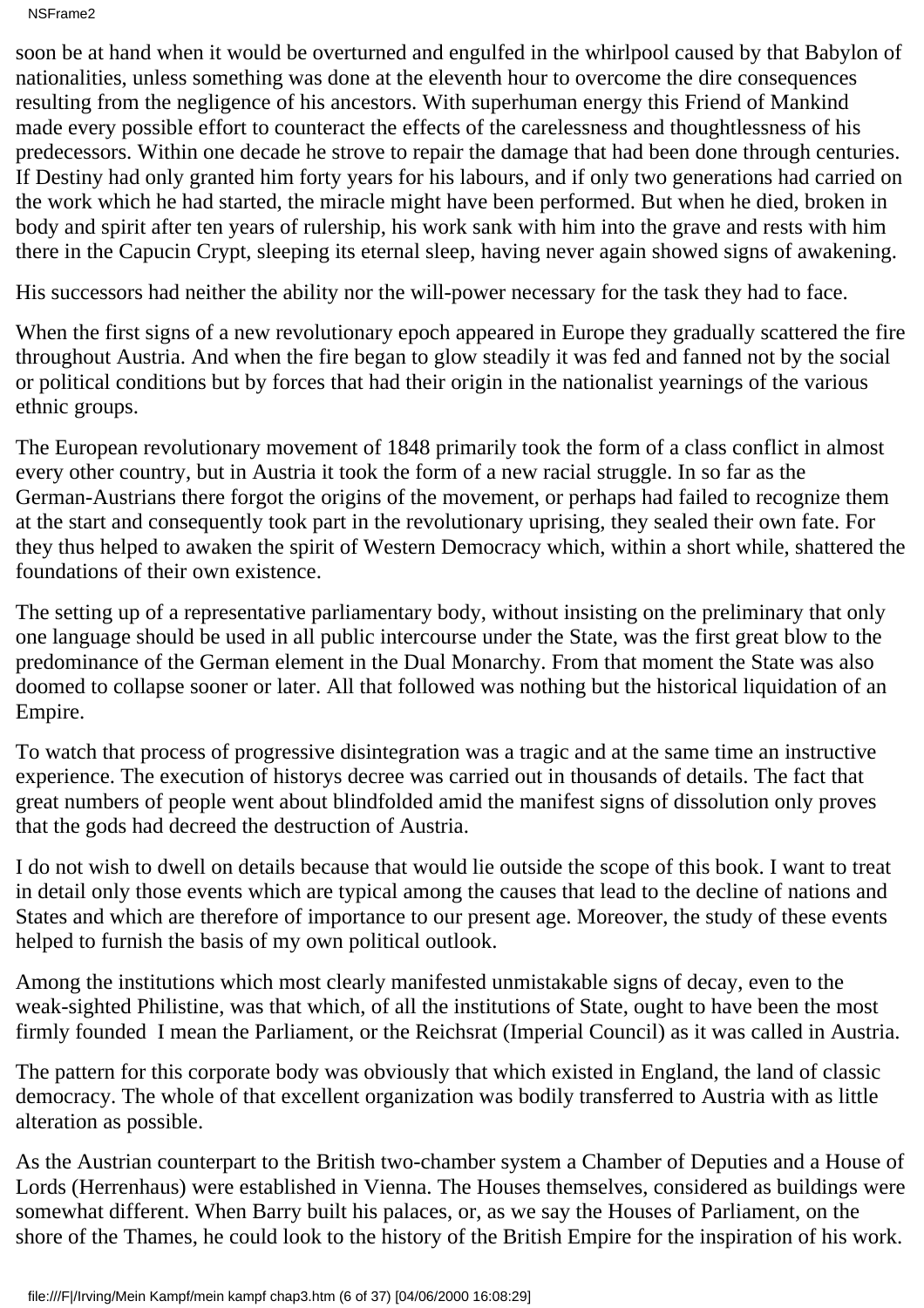NSFrame2

In that history he found sufficient material to fill and decorate the 1,200 niches, brackets, and pillars of his magnificent edifice. His statues and paintings made the House of Lords and the House of Commons temples dedicated to the glory of the nation.

There it was that Vienna encountered the first difficulty. When Hansen, the Danish architect, had completed the last gable of the marble palace in which the new body of popular representatives was to be housed he had to turn to the ancient classical world for subjects to fill out his decorative plan. This theatrical shrine of Western Democracy was adorned with the statues and portraits of Greek and Roman statesmen and philosophers. As if it were meant for a symbol of irony, the horses of the quadriga that surmounts the two Houses are pulling apart from one another towards all four quarters of the globe. There could be no better symbol for the kind of activity going on within the walls of that same building.

The nationalities were opposed to any kind of glorification of Austrian history in the decoration of this building, insisting that such would constitute an offence to them and a provocation. Much the same happened in Germany, where the Reich-stag, built by Wallot, was not dedicated to the German people until the cannons were thundering in the World War. And then it was dedicated by an inscription.

I was not yet twenty years of age when I first entered the Palace on the Franzens-ring to watch and listen in the Chamber of Deputies. That first experience aroused in me a profound feeling of repugnance.

I had always hated the Parliament, but not as an institution in itself. Quite the contrary. As one who cherished ideals of political freedom I could not even imagine any other form of government. In the light of my attitude towards the House of Habsburg I should then have considered it a crime against liberty and reason to think of any kind of dictatorship as a possible form of government.

A certain admiration which I had for the British Parliament contributed towards the formation of this opinion. I became imbued with that feeling of admiration almost without my being conscious of the effect of it through so much reading of newspapers while I was yet quite young. I could not discard that admiration all in a moment. The dignified way in which the British House of Commons fulfilled its function impressed me greatly, thanks largely to the glowing terms in which the Austrian Press reported these events. I used to ask myself whether there could be any nobler form of government than self-government by the people.

But these considerations furnished the very motives of my hostility to the Austrian Parliament. The form in which parliamentary government was here represented seemed unworthy of its great prototype. The following considerations also influenced my attitude:

The fate of the German element in the Austrian State depended on its position in Parliament. Up to the time that universal suffrage by secret ballot was introduced the German representatives had a majority in the Parliament, though that majority was not a very substantial one. This situation gave cause for anxiety because the Social-Democratic fraction of the German element could not be relied upon when national questions were at stake. In matters that were of critical concern for the German element, the Social-Democrats always took up an anti-German stand because they were afraid of losing their followers among the other national groups. Already at that time before the introduction of universal suffrage the Social-Democratic Party could no longer be considered as a German Party. The introduction of universal suffrage put an end even to the purely numerical predominance of the German element. The way was now clear for the further de-Germanization of the Austrian State.

The national instinct of self-preservation made it impossible for me to welcome a representative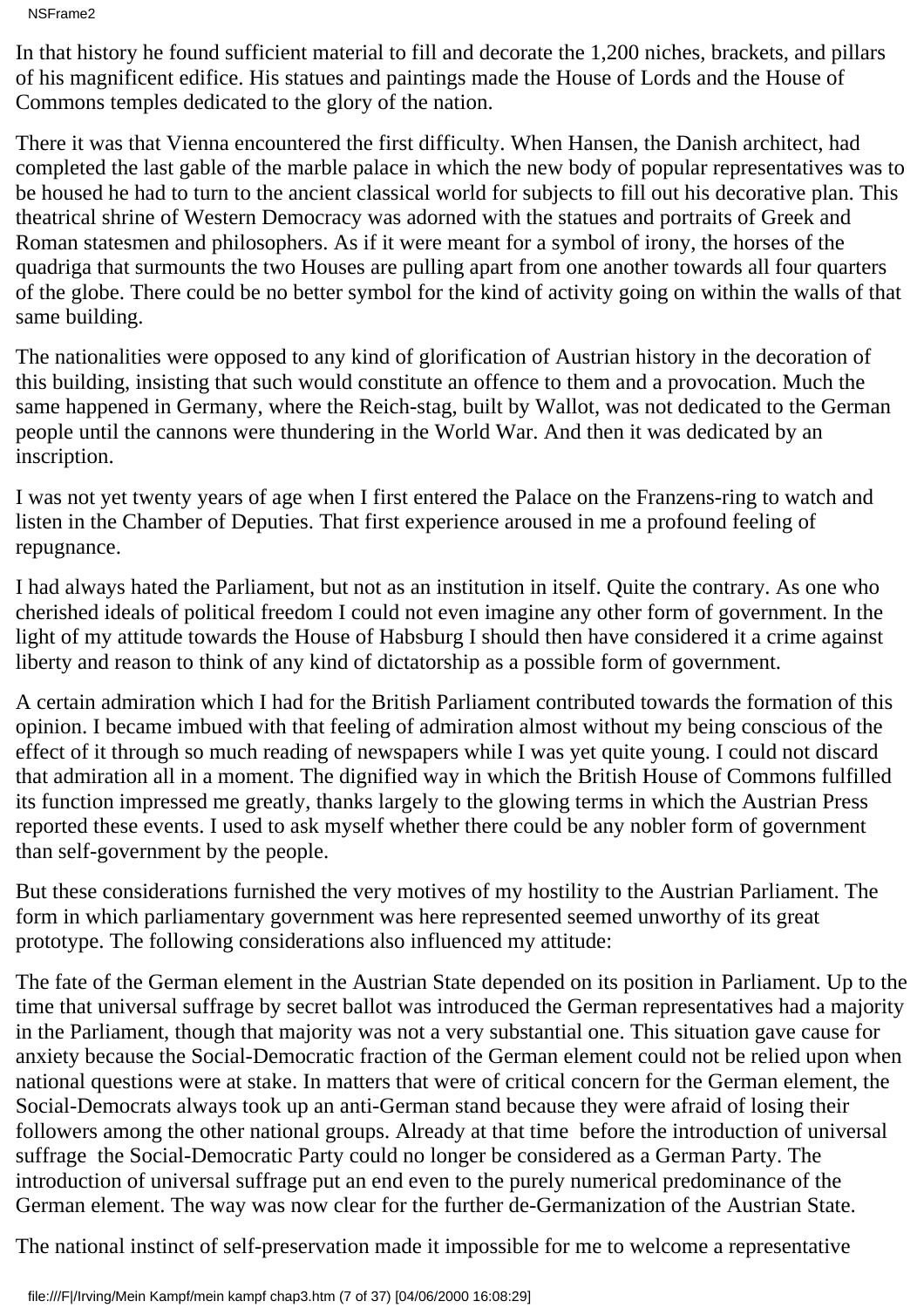NSFrame2

system in which the German element was not really represented as such, but always betrayed by the Social-Democratic fraction. Yet all these, and many others, were defects which could not be attributed to the parliamentary system as such, but rather to the Austrian State in particular. I still believed that if the German majority could be restored in the representative body there would be no occasion to oppose such a system as long as the old Austrian State continued to exist.

Such was my general attitude at the time when I first entered those sacred and contentious halls. For me they were sacred only because of the radiant beauty of that majestic edifice. A Greek wonder on German soil.

But I soon became enraged by the hideous spectacle that met my eyes. Several hundred representatives were there to discuss a problem of great economical importance and each representative had the right to have his say.

That experience of a day was enough to supply me with food for thought during several weeks afterwards.

The intellectual level of the debate was quite low. Some times the debaters did not make themselves intelligible at all. Several of those present did not speak German but only their Slav vernaculars or dialects. Thus I had the opportunity of hearing with my own ears what I had been hitherto acquainted with only through reading the newspapers. A turbulent mass of people, all gesticulating and bawling against one another, with a pathetic old man shaking his bell and making frantic efforts to call the House to a sense of its dignity by friendly appeals, exhortations, and grave warnings.

I could not refrain from laughing.

Several weeks later I paid a second visit. This time the House presented an entirely different picture, so much so that one could hardly recognize it as the same place. The hall was practically empty. They were sleeping in the other rooms below. Only a few deputies were in their places, yawning in each other s faces. One was speechifying. A deputy speaker was in the chair. When he looked round it was quite plain that he felt bored.

Then I began to reflect seriously on the whole thing. I went to the Parliament whenever I had any time to spare and watched the spectacle silently but attentively. I listened to the debates, as far as they could be understood, and I studied the more or less intelligent features of those elect representatives of the various nationalities which composed that motley State. Gradually I formed my own ideas about what I saw.

A year of such quiet observation was sufficient to transform or completely destroy my former convictions as to the character of this parliamentary institution. I no longer opposed merely the perverted form which the principle of parliamentary representation had assumed in Austria. No. It had become impossible for me to accept the system in itself. Up to that time I had believed that the disastrous deficiencies of the Austrian Parliament were due to the lack of a German majority, but now I recognized that the institution itself was wrong in its very essence and form.

A number of problems presented themselves before my mind. I studied more closely the democratic principle of decision by the majority vote, and I scrutinized no less carefully the intellectual and moral worth of the gentlemen who, as the chosen representatives of the nation, were entrusted with the task of making this institution function.

Thus it happened that at one and the same time I came to know the institution itself and those of whom it was composed. And it was thus that, within the course of a few years, I came to form a clear and vivid picture of the average type of that most lightly worshipped phenomenon of our time the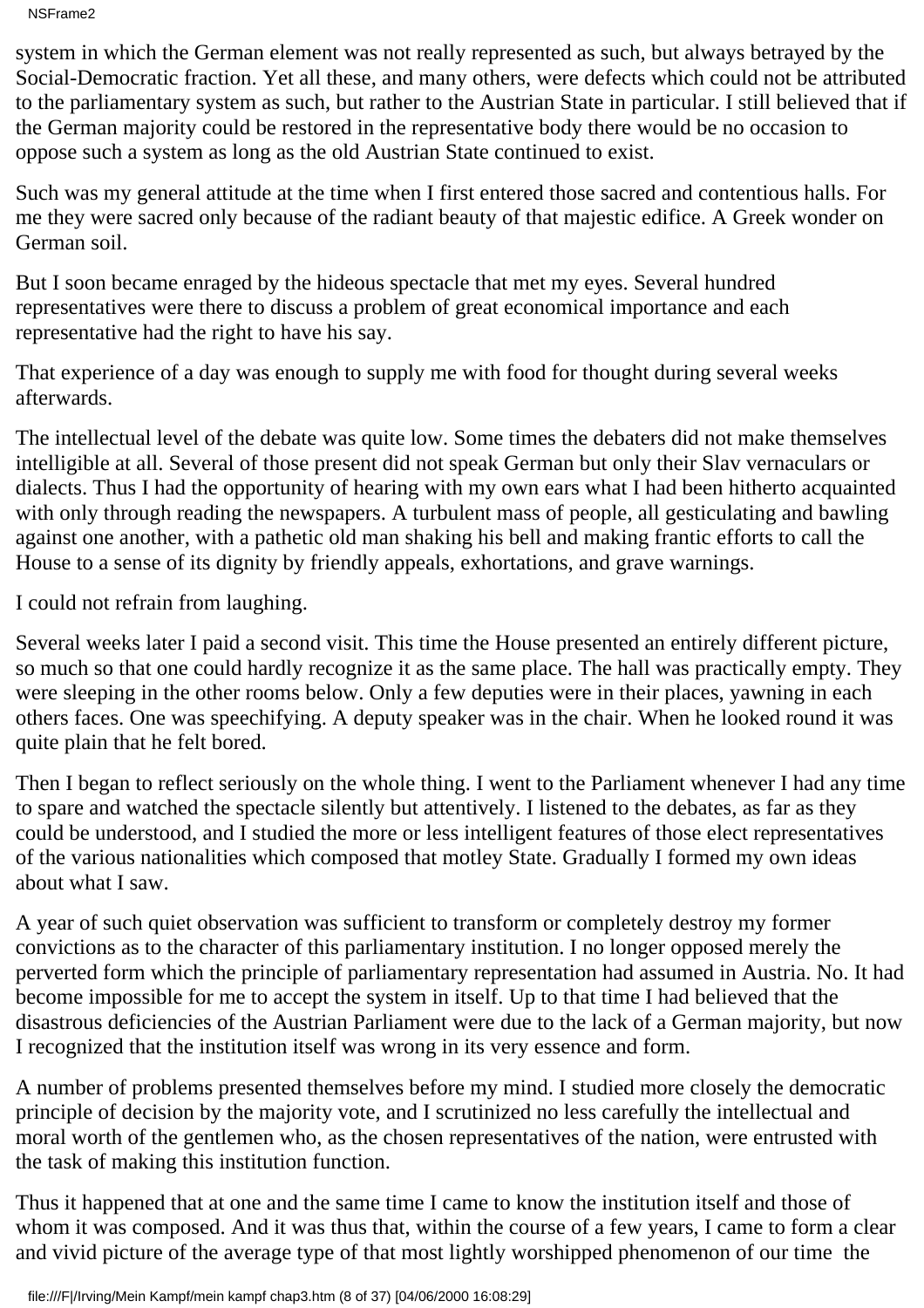NSFrame2

parliamentary deputy. The picture of him which I then formed became deeply engraved on my mind and I have never altered it since, at least as far as essentials go.

Once again these object-lessons taken from real life saved me from getting firmly entangled by a theory which at first sight seems so alluring to many people, though that theory itself is a symptom of human decadence.

Democracy, as practised in Western Europe to-day, is the fore-runner of Marxism. In fact, the latter would not be conceivable without the former. Democracy is the breeding-ground in which the bacilli of the Marxist world pest can grow and spread. By the introduction of parliamentarianism, democracy produced an abortion of filth and fire 6), the creative fire of which, however, seems to have died out.

I am more than grateful to Fate that this problem came to my notice when I was still in Vienna; for if I had been in Germany at that time I might easily have found only a superficial solution. If I had been in Berlin when I first discovered what an illogical thing this institution is which we call Parliament, I might easily have gone to the other extreme and believed as many people believed, and apparently not without good reason that the salvation of the people and the Empire could be secured only by restrengthening the principle of imperial authority. Those who had this belief did not discern the tendencies of their time and were blind to the aspirations of the people.

In Austria one could not be so easily misled. There it was impossible to fall from one error into another. If the Parliament were worthless, the Habsburgs were worse; or at least not in the slightest degree better. The problem was not solved by rejecting the parliamentary system. Immediately the question arose: What then? To repudiate and abolish the Vienna Parliament would have resulted in leaving all power in the hands of the Habsburgs. For me, especially, that idea was impossible.

Since this problem was specially difficult in regard to Austria, I was forced while still quite young to go into the essentials of the whole question more thoroughly than I otherwise should have done.

The aspect of the situation that first made the most striking impression on me and gave me grounds for serious reflection was the manifest lack of any individual responsibility in the representative body.

The parliament passes some acts or decree which may have the most devastating consequences, yet nobody bears the responsibility for it. Nobody can be called to account. For surely one cannot say that a Cabinet discharges its responsibility when it retires after having brought about a catastrophe. Or can we say that the responsibility is fully discharged when a new coalition is formed or parliament dissolved? Can the principle of responsibility mean anything else than the responsibility of a definite person?

Is it at all possible actually to call to account the leaders of a parliamentary government for any kind of action which originated in the wishes of the whole multitude of deputies and was carried out under their orders or sanction? Instead of developing constructive ideas and plans, does the business of a statesman consist in the art of making a whole pack of blockheads understand his projects? Is it his business to entreat and coach them so that they will grant him their generous consent?

Is it an indispensable quality in a statesman that he should possess a gift of persuasion commensurate with the statesman s ability to conceive great political measures and carry them through into practice?

Does it really prove that a statesman is incompetent if he should fail to win over a majority of votes to support his policy in an assembly which has been called together as the chance result of an electoral system that is not always honestly administered.

Has there ever been a case where such an assembly has worthily appraised a great political concept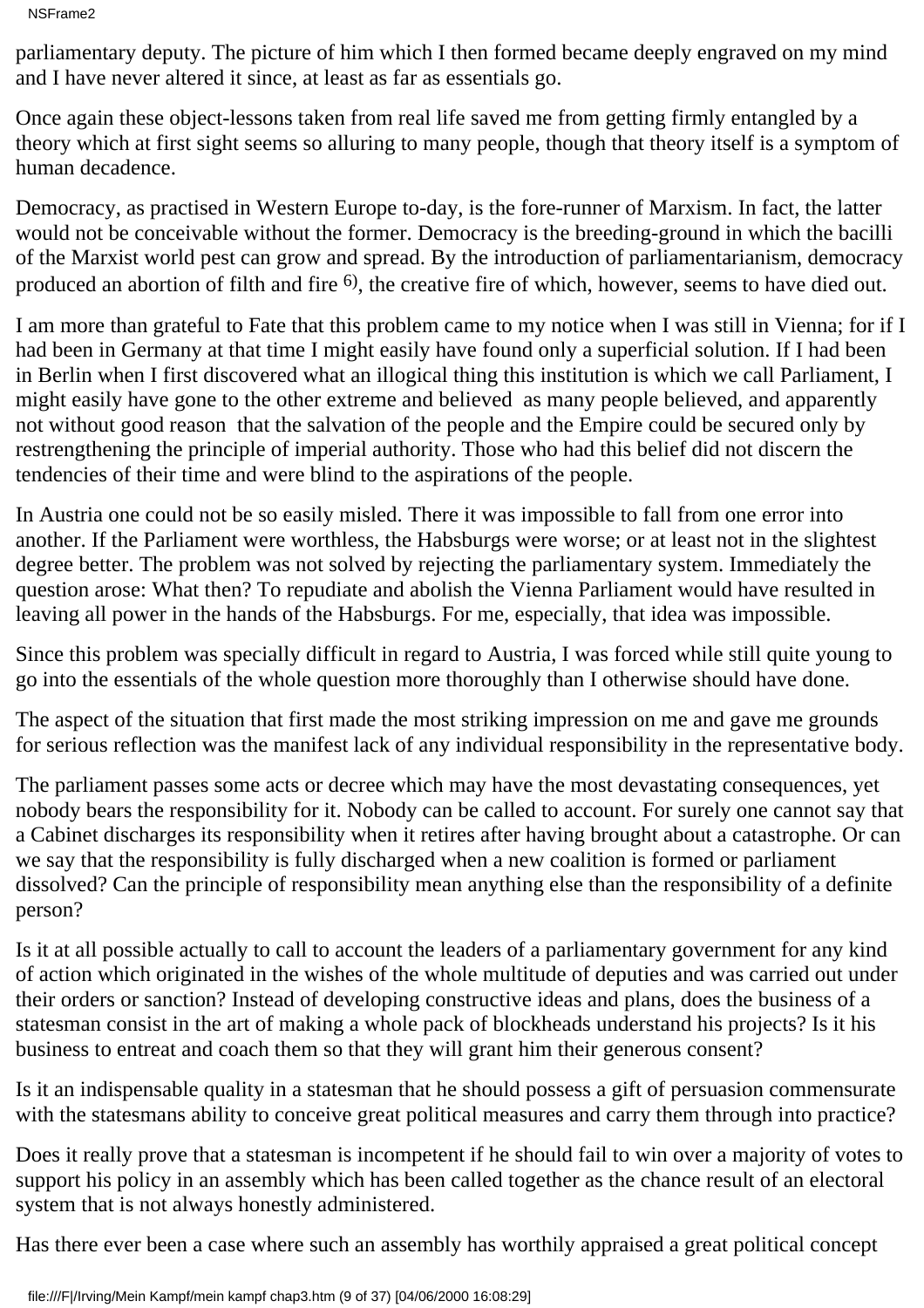## NSFrame2

before that concept was put into practice and its greatness openly demonstrated through its success?

In this world is not the creative act of the genius always a protest against the inertia of the mass?

What shall the statesman do if he does not succeed in coaxing the parliamentary multitude to give its consent to his policy? Shall he purchase that consent for some sort of consideration?

Or, when confronted with the obstinate stupidity of his fellow citizens, should he then refrain from pushing forward the measures which he deems to be of vital necessity to the life of the nation? Should he retire or remain in power?

In such circumstances does not a man of character find himself face to face with an insoluble contradiction between his own political insight on the one hand and, on the other, his moral integrity, or, better still, his sense of honesty?

Where can we draw the line between public duty and personal honour?

Must not every genuine leader renounce the idea of degrading himself to the level of a political jobber?

And, on the other hand, does not every jobber feel the itch to play politics, seeing that the final responsibility will never rest with him personally but with an anonymous mass which can never be called to account for their deeds?

Must not our parliamentary principle of government by numerical majority necessarily lead to the destruction of the principle of leadership?

Does anybody honestly believe that human progress originates in the composite brain of the majority and not in the brain of the individual personality?

Or may it be presumed that for the future human civilization will be able to dispense with this as a condition of its existence?

But may it not be that, to-day, more than ever before, the creative brain of the individual is indispensable?

The parliamentary principle of vesting legislative power in the decision of the majority rejects the authority of the individual and puts a numerical quota of anonymous heads in its place. In doing so it contradicts the aristrocratic principle, which is a fundamental law of nature; but, of course, we must remember that in this decadent era of ours the aristrocratic principle need not be thought of as incorporated in the upper ten thousand.

The devastating influence of this parliamentary institution might not easily be recognized by those who read the Jewish Press, unless the reader has learned how to think independently and examine the facts for himself. This institution is primarily responsible for the crowded inrush of mediocre people into the field of politics. Confronted with such a phenomenon, a man who is endowed with real qualities of leadership will be tempted to refrain from taking part in political life; because under these circumstances the situation does not call for a man who has a capacity for constructive statesmanship but rather for a man who is capable of bargaining for the favour of the majority. Thus the situation will appeal to small minds and will attract them accordingly.

The narrower the mental outlook and the more meagre the amount of knowledge in a political jobber, the more accurate is his estimate of his own political stock, and thus he will be all the more inclined to appreciate a system which does not demand creative genius or even high-class talent; but rather that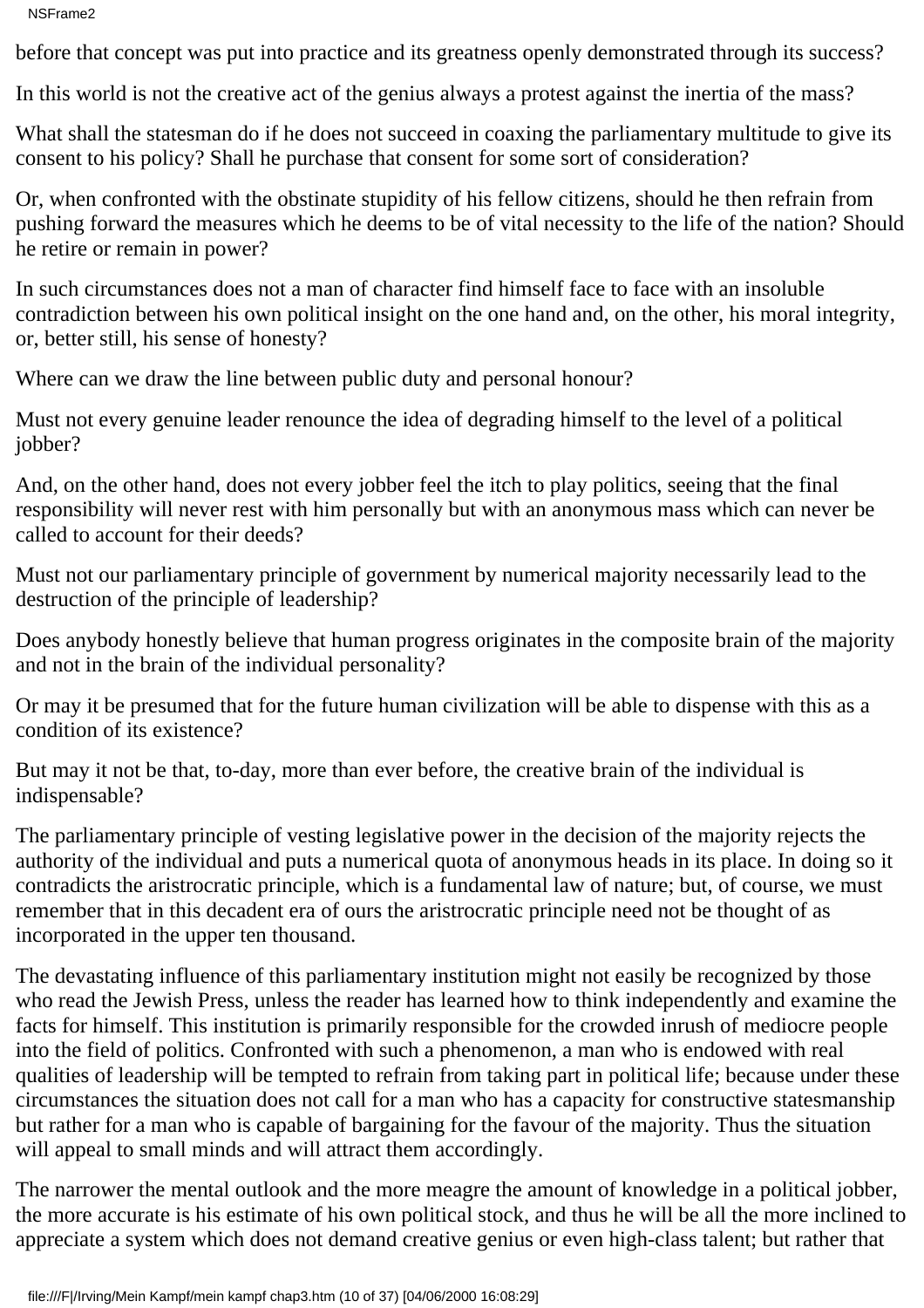crafty kind of sagacity which makes an efficient town clerk. Indeed, he values this kind of small craftiness more than the political genius of a Pericles. Such a mediocrity does not even have to worry about responsibility for what he does. From the beginning he knows that whatever be the results of his statesmanship his end is already prescribed by the stars; he will one day have to clear out and make room for another who is of similar mental calibre. For it is another sign of our decadent times that the number of eminent statesmen grows according as the calibre of individual personality dwindles. That calibre will become smaller and smaller the more the individual politician has to depend upon parliamentary majorities. A man of real political ability will refuse to be the beadle for a bevy of footling cacklers; and they in their turn, being the representatives of the majority which means the dunder-headed multitude hate nothing so much as a superior brain.

For footling deputies it is always quite a consolation to be led by a person whose intellectual stature is on a level with their own. Thus each one may have the opportunity to shine in debate among such compeers and, above all, each one feels that he may one day rise to the top. If Peter be boss to-day, then why not Paul tomorrow ?

This new invention of democracy is very closely connected with a peculiar phenomenon which has recently spread to a pernicious extent, namely the cowardice of a large section of our so-called political leaders. Whenever important decisions have to be made they always find themselves fortunate in being able to hide behind the backs of what they call the majority.

In observing one of these political manipulators one notices how he wheedles the majority in order to get their sanction for whatever action he takes. He has to have accomplices in order to be able to shift responsibility to other shoulders whenever it is opportune to do so. That is the main reason why this kind of political activity is abhorrent to men of character and courage, while at the same time it attracts inferior types; for a person who is not willing to accept responsibility for his own actions, but is always seeking to be covered by something, must be classed among the knaves and the rascals. If a national leader should come from that lower class of politicians the evil consequences will soon manifest themselves. Nobody will then have the courage to take a decisive step. They will submit to abuse and defamation rather than pluck up courage to take a definite stand. And thus nobody is left who is willing to risk his position and his career, if needs be, in support of a determined line of policy.

One truth which must always be borne in mind is that the majority can never replace the man. The majority represents not only ignorance but also cowardice. And just as a hundred blockheads do not equal one man of wisdom, so a hundred poltroons are incapable of any political line of action that requires moral strength and fortitude.

The lighter the burden of responsibility on each individual leader, the greater will be the number of those who, in spite of their sorry mediocrity, will feel the call to place their immortal energies at the disposal of the nation. They are so much on the tip-toe of expectation that they find it hard to wait their turn. They stand in a long queue, painfully and sadly counting the number of those ahead of them and calculating the hours until they may eventually come forward. They watch every change that takes place in the personnel of the office towards which their hopes are directed, and they are grateful for every scandal which removes one of the aspirants waiting ahead of them in the queue. If somebody sticks too long to his office stool they consider this as almost a breach of a sacred understanding based on their mutual solidarity. They grow furious and give no peace until that inconsiderate person is finally driven out and forced to hand over his cosy berth for public disposal. After that he will have little chance of getting another opportunity. Usually those placemen who have been forced to give up their posts push themselves again into the waiting queue unless they are hounded away by the protestations of the other aspirants.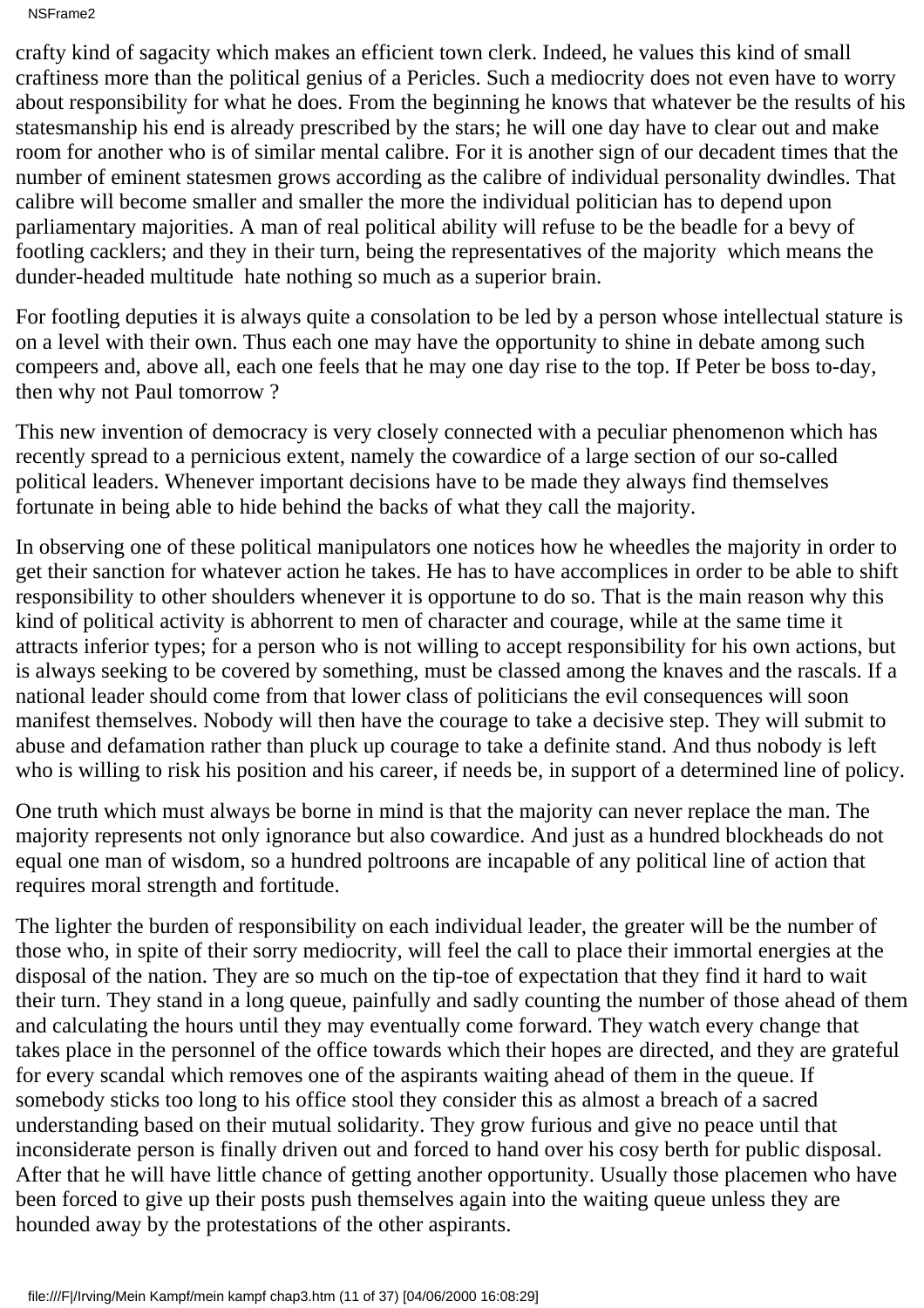NSFrame2

The result of all this is that, in such a State, the succession of sudden changes in public positions and public offices has a very disquieting effect in general, which may easily lead to disaster when an adverse crisis arises. It is not only the ignorant and the incompetent person who may fall victim to those parliamentary conditions, for the genuine leader may be affected just as much as the others, if not more so, whenever Fate has chanced to place a capable man in the position of leader. Let the superior quality of such a leader be once recognized and the result will be that a joint front will be organized against him, particularly if that leader, though not coming from their ranks, should fall into the habit of intermingling with these illustrious nincompoops on their own level. They want to have only their own company and will quickly take a hostile attitude towards any man who might show himself obviously above and beyond them when he mingles in their ranks. Their instinct, which is so blind in other directions, is very sharp in this particular.

The inevitable result is that the intellectual level of the ruling class sinks steadily. One can easily forecast how much the nation and State are bound to suffer from such a condition of affairs, provided one does not belong to that same class of leaders.

The parliamentary régime in the old Austria was the very archetype of the institution as I have described it.

Though the Austrian Prime Minister was appointed by the King-Emperor, this act of appointment merely gave practical effect to the will of the parliament. The huckstering and bargaining that went on in regard to every ministerial position showed all the typical marks of Western Democracy. The results that followed were in keeping with the principles applied. The intervals between the replacement of one person by another gradually became shorter, finally ending up in a wild relay chase. With each change the quality of the statesman in question deteriorated, until finally only the petty type of political huckster remained. In such people the qualities of statesmanship were measured and valued according to the adroitness with which they pieced together one coalition after another; in other words, their craftiness in manipulating the pettiest political transactions, which is the only kind of practical activity suited to the aptitudes of these representatives.

In this sphere Vienna was the school which offered the most impressive examples.

Another feature that engaged my attention quite as much as the features I have already spoken of was the contrast between the talents and knowledge of these representatives of the people on the one hand and, on the other, the nature of the tasks they had to face. Willingly or unwillingly, one could not help thinking seriously of the narrow intellectual outlook of these chosen representatives of the various constituent nationalities, and one could not avoid pondering on the methods through which these noble figures in our public life were first discovered.

It was worth while to make a thorough study and examination of the way in which the real talents of these gentlemen were devoted to the service of their country; in other words, to analyse thoroughly the technical procedure of their activities.

The whole spectacle of parliamentary life became more and more desolate the more one penetrated into its intimate structure and studied the persons and principles of the system in a spirit of ruthless objectivity. Indeed, it is very necessary to be strictly objective in the study of the institution whose sponsors talk of objectivity in every other sentence as the only fair basis of examination and judgment. If one studied these gentlemen and the laws of their strenuous existence the results were surprising.

There is no other principle which turns out to be quite so ill-conceived as the parliamentary principle, if we examine it objectively.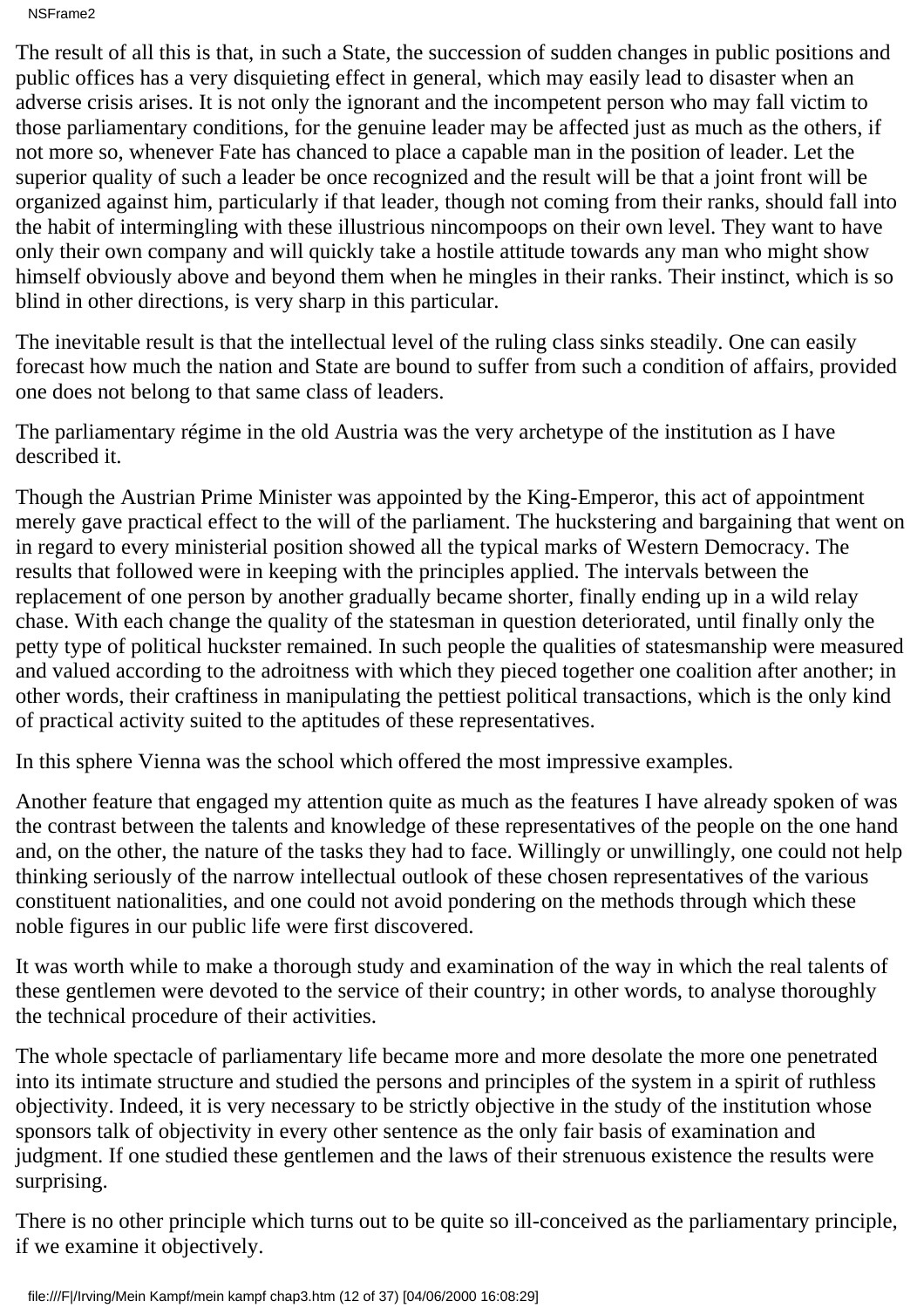In our examination of it we may pass over the methods according to which the election of the representatives takes place, as well as the ways which bring them into office and bestow new titles on them. It is quite evident that only to a tiny degree are public wishes or public necessities satisfied by the manner in which an election takes place; for everybody who properly estimates the political intelligence of the masses can easily see that this is not sufficiently developed to enable them to form general political judgments on their own account, or to select the men who might be competent to carry out their ideas in practice.

Whatever definition we may give of the term public opinion, only a very small part of it originates from personal experience or individual insight. The greater portion of it results from the manner in which public matters have been presented to the people through an overwhelmingly impressive and persistent system of information.

In the religious sphere the profession of a denominational belief is largely the result of education, while the religious yearning itself slumbers in the soul; so too the political opinions of the masses are the final result of influences systematically operating on human sentiment and intelligence in virtue of a method which is applied sometimes with almost-incredible thoroughness and perseverance.

By far the most effective branch of political education, which in this connection is best expressed by the word propaganda, is carried on by the Press. The Press is the chief means employed in the process of political enlightenment. It represents a kind of school for adults. This educational activity, however, is not in the hands of the State but in the clutches of powers which are partly of a very inferior character. While still a young man in Vienna I had excellent opportunities for coming to know the men who owned this machine for mass instruction, as well as those who supplied it with the ideas it distributed. At first I was quite surprised when I realized how little time was necessary for this dangerous Great Power within the State to produce a certain belief among the public; and in doing so the genuine will and convictions of the public were often completely misconstrued. It took the Press only a few days to transform some ridiculously trivial matter into an issue of national importance, while vital problems were completely ignored or filched and hidden away from public attention.

The Press succeeded in the magical art of producing names from nowhere within the course of a few weeks. They made it appear that the great hopes of the masses were bound up with those names. And so they made those names more popular than any man of real ability could ever hope to be in a long lifetime. All this was done, despite the fact that such names were utterly unknown and indeed had never been heard of even up to a month before the Press publicly emblazoned them. At the same time old and tried figures in the political and other spheres of life quickly faded from the public memory and were forgotten as if they were dead, though still healthy and in the enjoyment of their full viguour. Or sometimes such men were so vilely abused that it looked as if their names would soon stand as permanent symbols of the worst kind of baseness. In order to estimate properly the really pernicious influence which the Press can exercise one had to study this infamous Jewish method whereby honourable and decent people were besmirched with mud and filth, in the form of low abuse and slander, from hundreds and hundreds of quarters simultaneously, as if commanded by some magic formula.

These highway robbers would grab at anything which might serve their evil ends.

They would poke their noses into the most intimate family affairs and would not rest until they had sniffed out some petty item which could be used to destroy the reputation of their victim. But if the result of all this sniffing should be that nothing derogatory was discovered in the private or public life of the victim, they continued to hurl abuse at him, in the belief that some of their animadversions would stick even though refuted a thousand times. In most cases it finally turned out impossible for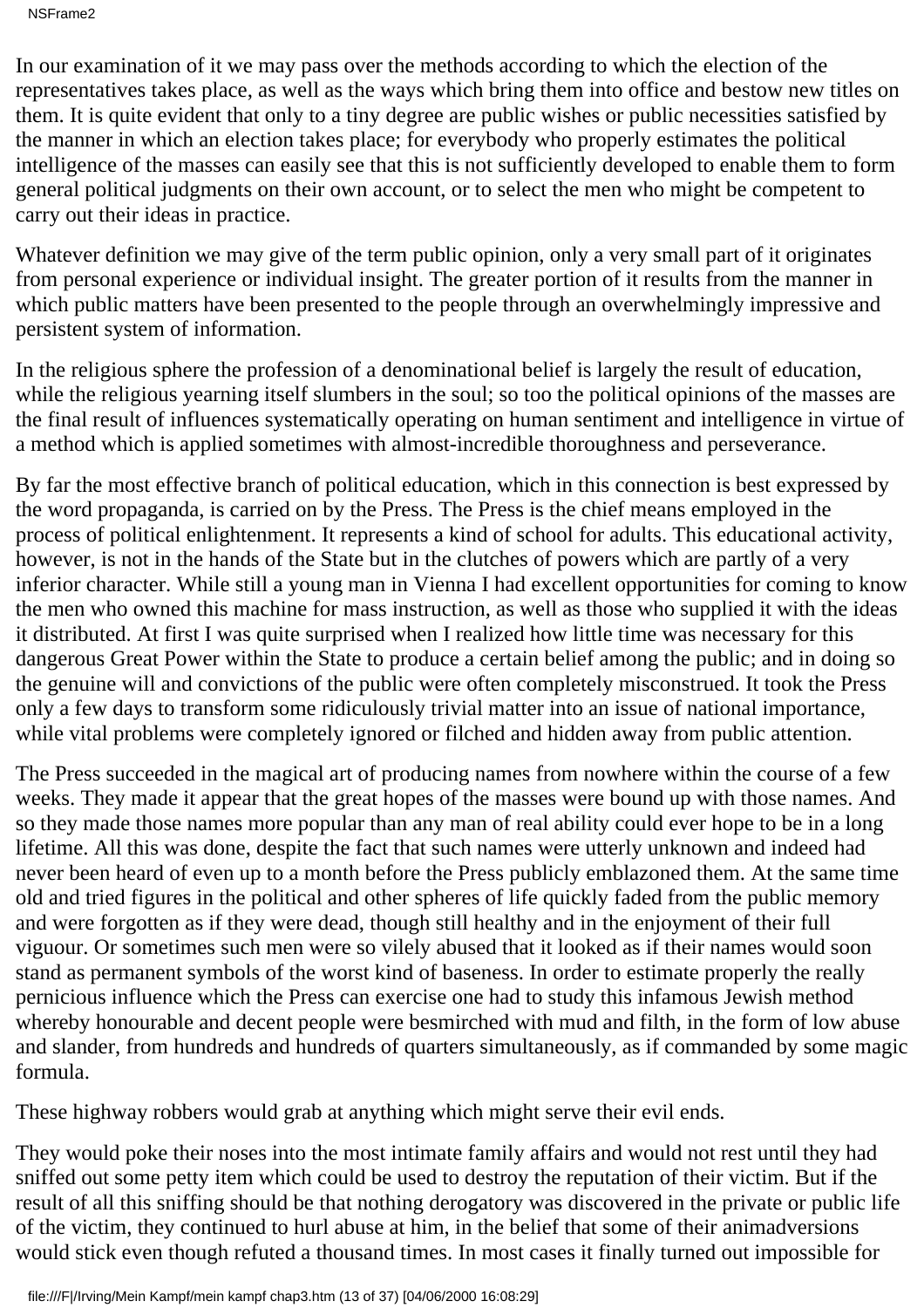#### NSFrame2

the victim to continue his defence, because the accuser worked together with so many accomplices that his slanders were re-echoed interminably. But these slanderers would never own that they were acting from motives which influence the common run of humanity or are understood by them. Oh, no. The scoundrel who defamed his contemporaries in this villainous way would crown himself with a halo of heroic probity fashioned of unctuous phraseology and twaddle about his duties as a journalist and other mouldy nonsense of that kind. When these cuttle-fishes gathered together in large shoals at meetings and congresses they would give out a lot of slimy talk about a special kind of honour which they called the professional honour of the journalist. Then the assembled species would bow their respects to one another.

These are the kind of beings that fabricate more than two-thirds of what is called public opinion, from the foam of which the parliamentary Aphrodite eventually arises.

Several volumes would be needed if one were to give an adequate account of the whole procedure and fully describe all its hollow fallacies. But if we pass over the details and look at the product itself while it is in operation I think this alone will be sufficient to open the eyes of even the most innocent and credulous person, so that he may recognize the absurdity of this institution by looking at it objectively.

In order to realize how this human aberration is as harmful as it is absurd, the test and easiest method is to compare democratic parliamentarianism with a genuine German democracy.

The remarkable characteristic of the parliamentary form of democracy is the fact that a number of persons, let us say five hundred including, in recent time, women also are elected to parliament and invested with authority to give final judgment on anything and everything. In practice they alone are the governing body; for although they may appoint a Cabinet, which seems outwardly to direct the affairs of state, this Cabinet has not a real existence of its own. In reality the so-called Government cannot do anything against the will of the assembly. It can never be called to account for anything, since the right of decision is not vested in the Cabinet but in the parliamentary majority. The Cabinet always functions only as the executor of the will of the majority. Its political ability can be judged only according to how far it succeeds in adjusting itself to the will of the majority or in persuading the majority to agree to its proposals. But this means that it must descend from the level of a real governing power to that of a mendicant who has to beg the approval of a majority that may be got together for the time being. Indeed, the chief preoccupation of the Cabinet must be to secure for itself, in the case of each individual measure, the favour of the majority then in power or, failing that, to form a new majority that will be more favourably disposed. If it should succeed in either of these efforts it may go on governing for a little while. If it should fail to win or form a majority it must retire. The question whether its policy as such has been right or wrong does not matter at all.

Thereby all responsibility is abolished in practice. To what consequences such a state of affairs can lead may easily be understood from the following simple considerations:

Those five hundred deputies who have been elected by the people come from various dissimilar callings in life and show very varying degrees of political capacity, with the result that the whole combination is disjointed and sometimes presents quite a sorry picture. Surely nobody believes that these chosen representatives of the nation are the choice spirits or first-class intellects. Nobody, I hope, is foolish enough to pretend that hundreds of statesmen can emerge from papers placed in the ballot box by electors who are anything else but averagely intelligent. The absurd notion that men of genius are born out of universal suffrage cannot be too strongly repudiated. In the first place, those times may be really called blessed when one genuine statesman makes his appearance among a people. Such statesmen do not appear all at once in hundreds or more. Secondly, among the broad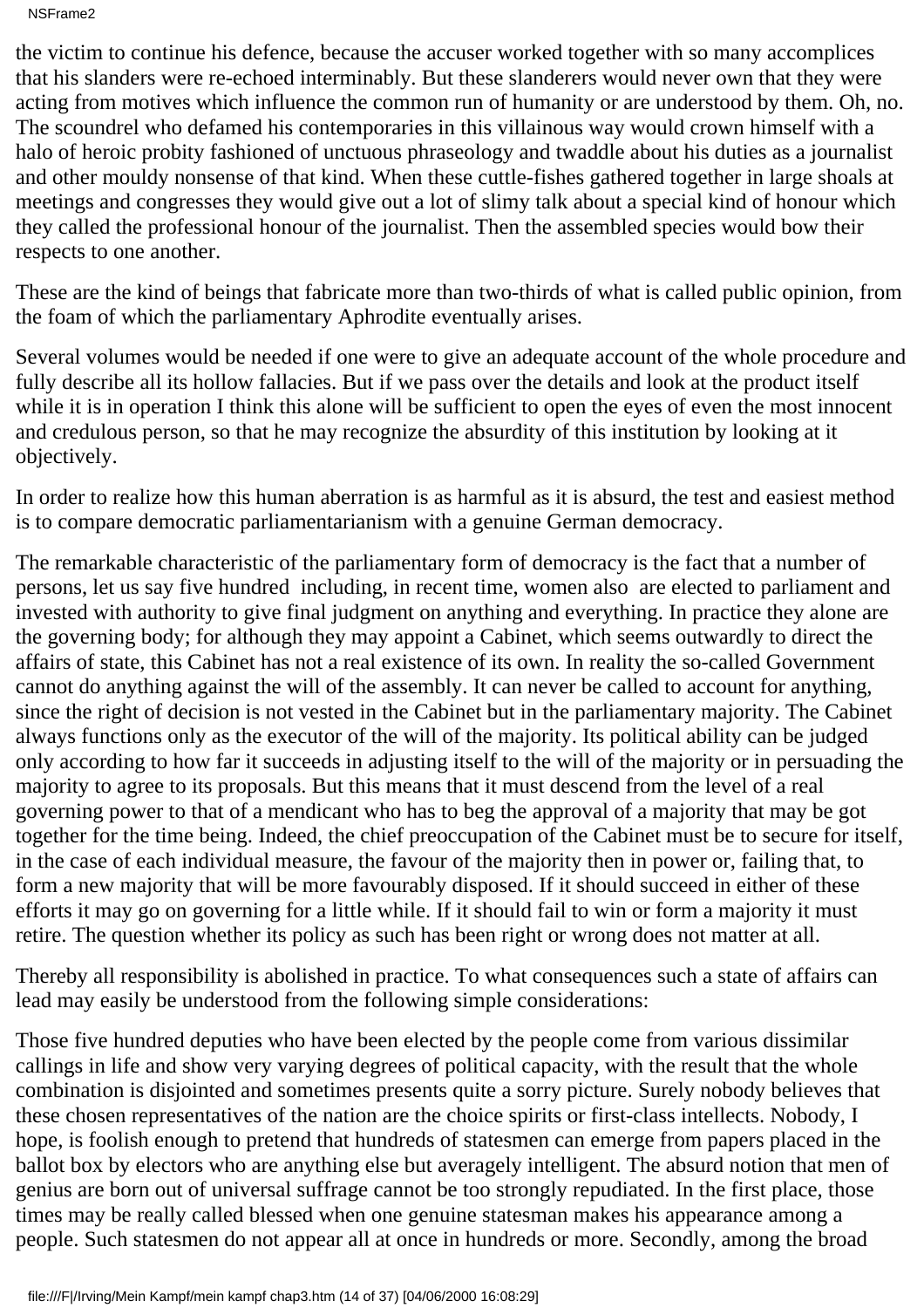masses there is instinctively a definite antipathy towards every outstanding genius. There is a better chance of seeing a camel pass through the eye of a needle than of seeing a really great man discovered through an election.

Whatever has happened in history above the level of the average of the broad public has mostly been due to the driving force of an individual personality.

But here five hundred persons of less than modest intellectual qualities pass judgment on the most important problems affecting the nation. They form governments which in turn learn to win the approval of the illustrious assembly for every legislative step that may be taken, which means that the policy to be carried out is actually the policy of the five hundred.

And indeed, generally speaking, the policy bears the stamp of its origin.

But let us pass over the intellectual qualities of these representatives and ask what is the nature of the task set before them. If we consider the fact that the problems which have to be discussed and solved belong to the most varied and diverse fields we can very well realize how inefficient a governing system must be which entrusts the right of decision to a mass assembly in which only very few possess the knowledge and experience such as would qualify them to deal with the matters that have to be settled. The most important economic measures are submitted to a tribunal in which not more than one-tenth of the members have studied the elements of economics. This means that final authority is vested in men who are utterly devoid of any preparatory training which might make them competent to decide on the questions at issue.

The same holds true of every other problem. It is always a majority of ignorant and incompetent people who decide on each measure; for the composition of the institution does not vary, while the problems to be dealt with come from the most varied spheres of public life. An intelligent judgment would be possible only if different deputies had the authority to deal with different issues. It is out of the question to think that the same people are fitted to decide on transport questions as well as, let us say, on questions of foreign policy, unless each of them be a universal genius. But scarcely more than one genius appears in a century. Here we are scarcely ever dealing with real brains, but only with dilettanti who are as narrow-minded as they are conceited and arrogant, intellectual demi-mondes of the worst kind. This is why these honourable gentlemen show such astonishing levity in discussing and deciding on matters that would demand the most painstaking consideration even from great minds. Measures of momentous importance for the future existence of the State are framed and discussed in an atmosphere more suited to the card-table. Indeed the latter suggests a much more fitting occupation for these gentlemen than that of deciding the destinies of a people.

Of course it would be unfair to assume that each member in such a parliament was endowed by nature with such a small sense of responsibility. That is out of the question.

But this system, by forcing the individual to pass judgment on questions for which he is not competent gradually debases his moral character. Nobody will have the courage to say: "Gentlemen, I am afraid we know nothing about what we are talking about. I for one have no competency in the matter at all." Anyhow if such a declaration were made it would not change matters very much; for such outspoken honesty would not be understood. The person who made the declaration would be deemed an honourable ass who ought not to be allowed to spoil the game. Those who have a knowledge of human nature know that nobody likes to be considered a fool among his associates; and in certain circles honesty is taken as an index of stupidity.

Thus it happens that a naturally upright man, once he finds himself elected to parliament, may eventually be induced by the force of circumstances to acquiesce in a general line of conduct which is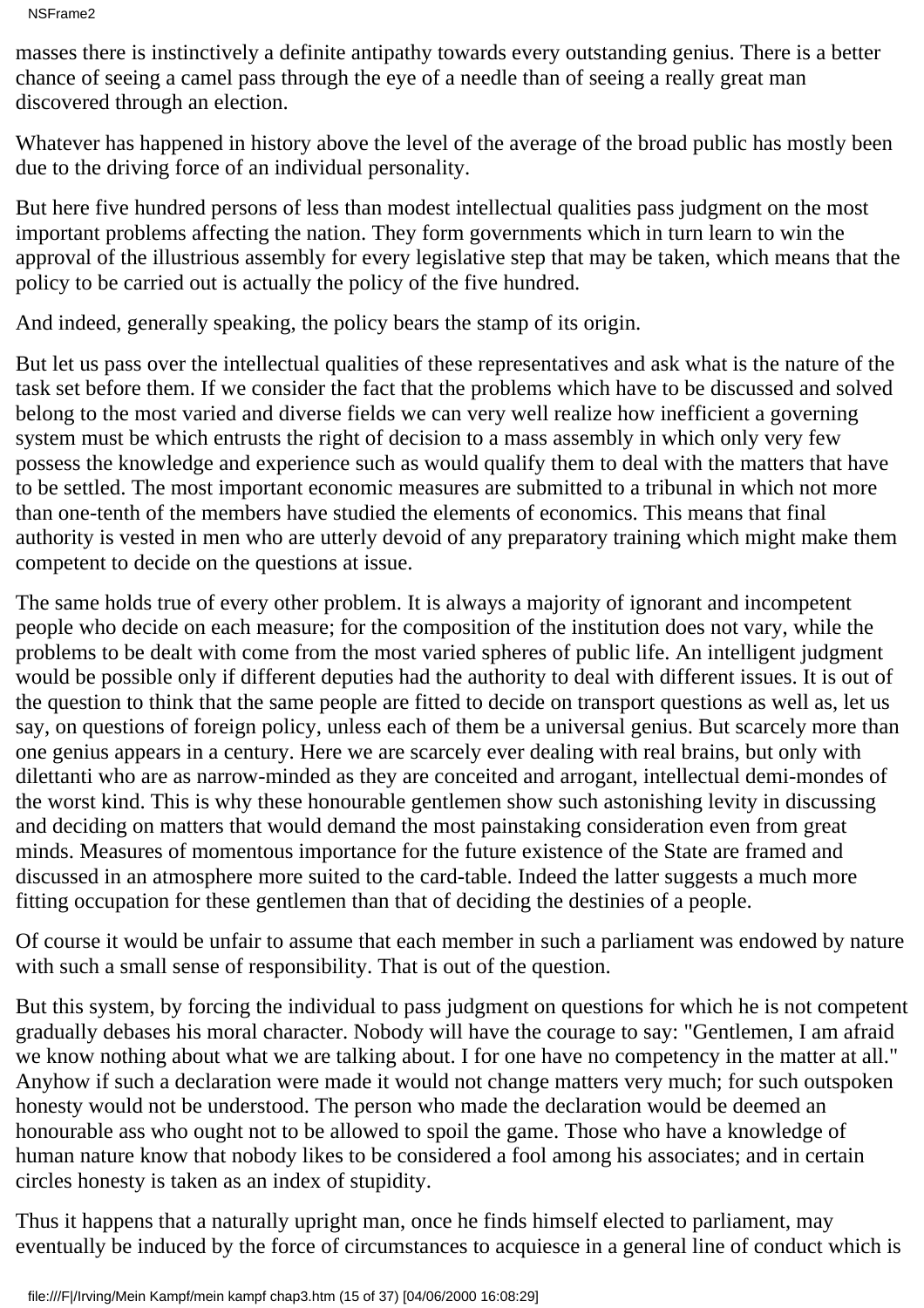NSFrame2

base in itself and amounts to a betrayal of the public trust. That feeling that if the individual refrained from taking part in a certain decision his attitude would not alter the situation in the least, destroys every real sense of honour which might occasionally arouse the conscience of one person or another. Finally, the otherwise upright deputy will succeed in persuading himself that he is by no means the worst of the lot and that by taking part in a certain line of action he may prevent something worse from happening.

A counter argument may be put forward here. It may be said that of course the individual member may not have the knowledge which is requisite for the treatment of this or that question, yet his attitude towards it is taken on the advice of his Party as the guiding authority in each political matter; and it may further be said that the Party sets up special committees of experts who have even more than the requisite knowledge for dealing with the questions placed before them.

At first sight, that argument seems sound. But then another question arises namely, why are five hundred persons elected if only a few have the wisdom which is required to deal with the more important problems?

It is not the aim of our modern democratic parliamentary system to bring together an assembly of intelligent and well-informed deputies. Not at all. The aim rather is to bring together a group of nonentities who are dependent on others for their views and who can be all the more easily led, the narrower the mental outlook of each individual is. That is the only way in which a party policy, according to the evil meaning it has to-day, can be put into effect. And by this method alone it is possible for the wirepuller, who exercises the real control, to remain in the dark, so that personally he can never be brought to account for his actions. For under such circumstances none of the decisions taken, no matter how disastrous they may turn out for the nation as a whole, can be laid at the door of the individual whom everybody knows to be the evil genius responsible for the whole affair. All responsibility is shifted to the shoulders of the Party as a whole.

In practice no actual responsibility remains. For responsibility arises only from personal duty and not from the obligations that rest with a parliamentary assembly of empty talkers.

The parliamentary institution attracts people of the badger type, who do not like the open light. No upright man, who is ready to accept personal responsibility for his acts, will be attracted to such an institution.

That is the reason why this brand of democracy has become a tool in the hand of that race which, because of the inner purposes it wishes to attain, must shun the open light, as it has always done and always will do. Only a Jew can praise an institution which is as corrupt and false as himself.

As a contrast to this kind of democracy we have the German democracy, which is a true democracy; for here the leader is freely chosen and is obliged to accept full responsibility for all his actions and omissions. The problems to be dealt with are not put to the vote of the majority; but they are decided upon by the individual, and as a guarantee of responsibility for those decisions he pledges all he has in the world and even his life.

The objection may be raised here that under such conditions it would be very difficult to find a man who would be ready to devote himself to so fateful a task. The answer to that objection is as follows:

We thank God that the inner spirit of our German democracy will of itself prevent the chance careerist, who may be intellectually worthless and a moral twister, from coming by devious ways to a position in which he may govern his fellow-citizens. The fear of undertaking such far-reaching responsibilities, under German democracy, will scare off the ignorant and the feckless.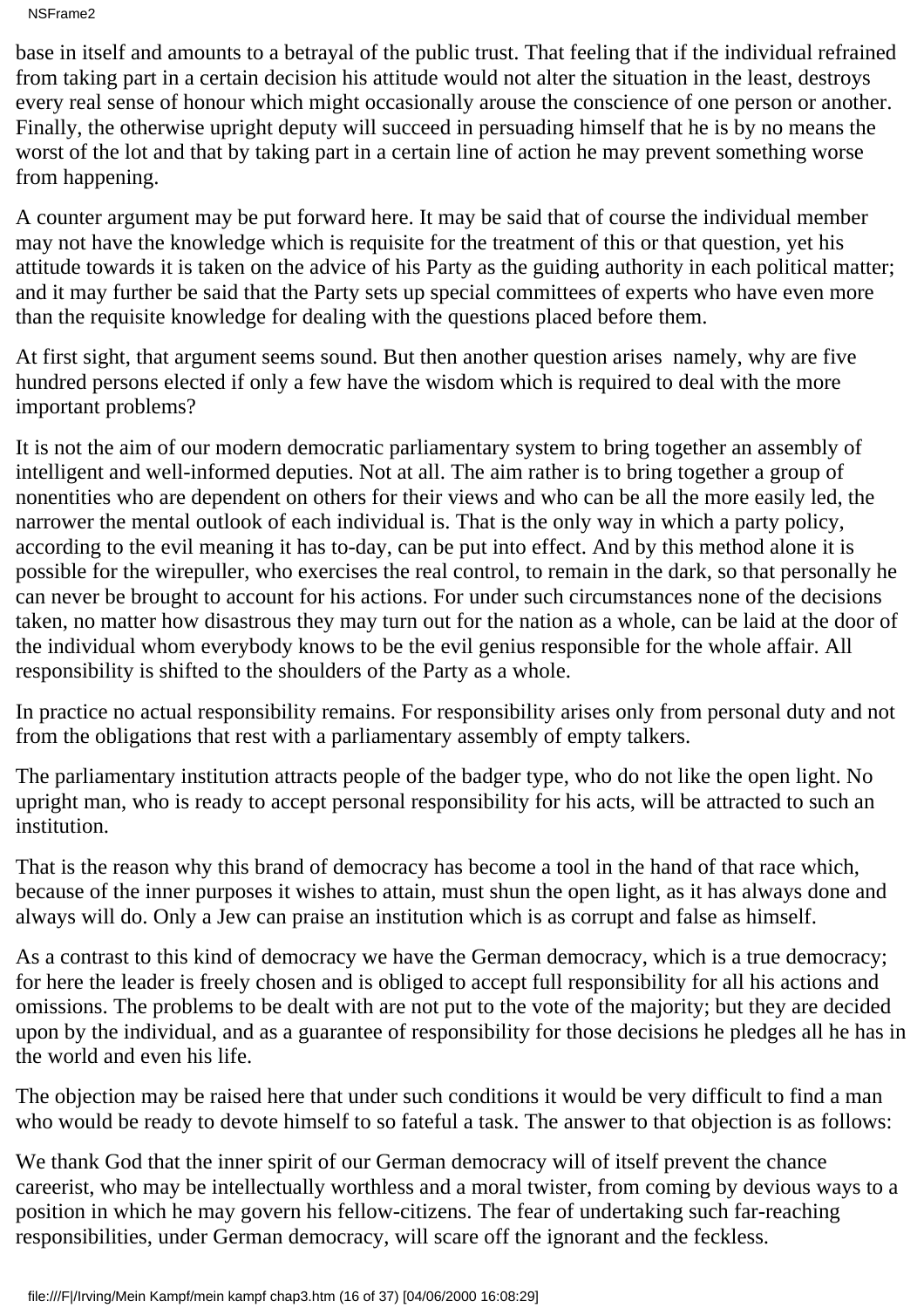NSFrame2

But should it happen that such a person might creep in surreptitiously it will be easy enough to identify him and apostrophize him ruthlessly. somewhat thus: "Be off, you scoundrel. Don t soil these steps with your feet; because these are the steps that lead to the portals of the Pantheon of History, and they are not meant for place-hunters but for men of noble character."

Such were the views I formed after two years of attendance at the sessions of the Viennese Parliament. Then I went there no more.

The parliamentary regime became one of the causes why the strength of the Habsburg State steadily declined during the last years of its existence. The more the predominance of the German element was whittled away through parliamentary procedure, the more prominent became the system of playing off one of the various constituent nationalities against the other. In the Imperial Parliament it was always the German element that suffered through the system, which meant that the results were detrimental to the Empire as a whole; for at the close of the century even the most simple-minded people could recognize that the cohesive forces within the Dual Monarchy no longer sufficed to counterbalance the separatist tendencies of the provincial nationalities. On the contrary!

The measures which the State adopted for its own maintenance became more and more mean spirited and in a like degree the general disrespect for the State increased. Not only Hungary but also the various Slav provinces gradually ceased to identify themselves with the monarchy which embraced them all, and accordingly they did not feel its weakness as in any way detrimental to themselves. They rather welcomed those manifestations of senile decay. They looked forward to the final dissolution of the State, and not to its recovery.

The complete collapse was still forestalled in Parliament by the humiliating concessions that were made to every kind of importunate demands, at the cost of the German element. Throughout the country the defence of the State rested on playing off the various nationalities against one another. But the general trend of this development was directed against the Germans. Especially since the right of succession to the throne conferred certain influence on the Archduke Franz Ferdinand, the policy of increasing the power of the Czechs was carried out systematically from the upper grades of the administration down to the lower. With all the means at his command the heir to the Dual Monarchy personally furthered the policy that aimed at eliminating the influence of the German element, or at least he acted as protector of that policy. By the use of State officials as tools, purely German districts were gradually but decisively brought within the danger zone of the mixed languages. Even in Lower Austria this process began to make headway with a constantly increasing tempo and Vienna was looked upon by the Czechs as their biggest city.

In the family circle of this new Habsburger the Czech language was favoured. The wife of the Archduke had formerly been a Czech Countess and was wedded to the Prince by a morganatic marriage. She came from an environment where hostility to the Germans had been traditional. The leading idea in the mind of the Archduke was to establish a Slav State in Central Europe, which was to be constructed on a purely Catholic basis, so as to serve as a bulwark against Orthodox Russia.

As had happened often in Habsburg history, religion was thus exploited to serve a purely political policy, and in this case a fatal policy, at least as far as German interests were concerned. The result was lamentable in many respects.

Neither the House of Habsburg nor the Catholic Church received the reward which they expected. Habsburg lost the throne and the Church lost a great State. By employing religious motives in the service of politics, a spirit was aroused which the instigators of that policy had never thought possible.

From the attempt to exterminate Germanism in the old monarchy by every available means arose the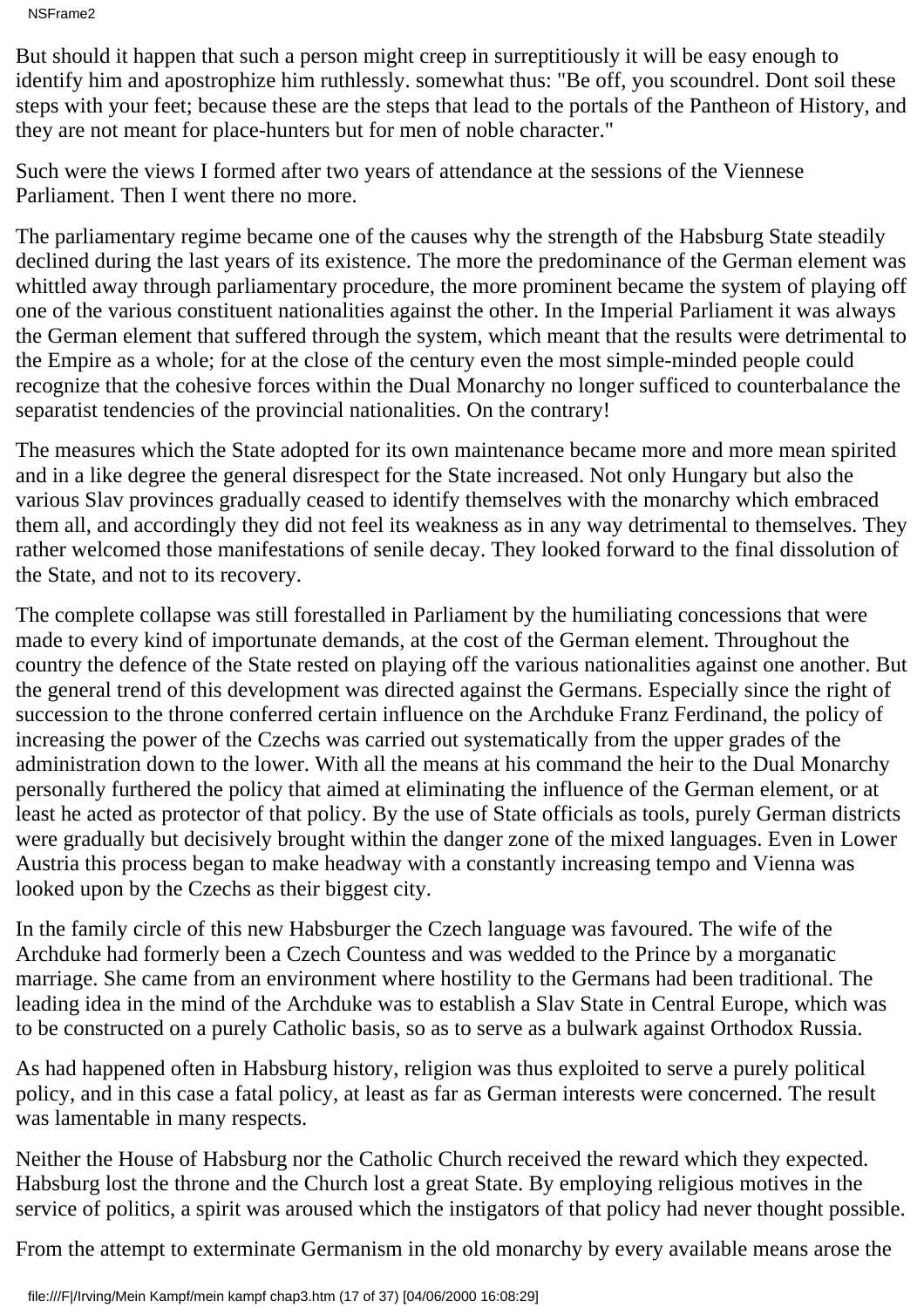NSFrame2

Pan-German Movement in Austria, as a response.

In the eighties of the last century Manchester Liberalism, which was Jewish in its fundamental ideas, had reached the zenith of its influence in the Dual Monarchy, or had already passed that point. The reaction which set in did not arise from social but from nationalistic tendencies, as was always the case in the old Austria. The instinct of self-preservation drove the German element to defend itself energetically. Economic considerations only slowly began to gain an important influence; but they were of secondary concern. But of the general political chaos two party organizations emerged. The one was more of a national, and the other more of a social, character; but both were highly interesting and instructive for the future.

After the war of 1866, which had resulted in the humiliation of Austria, the House of Habsburg contemplated a revanche on the battlefield. Only the tragic end of the Emperor Maximilian of Mexico prevented a still closer collaboration with France. The chief blame for Maximilian s disastrous expedition was attributed to Napoleon III and the fact that the Frenchman left him in the lurch aroused a general feeling of indignation. Yet the Habsburgs were still lying in wait for their opportunity. If the war of 187071 had not been such a singular triumph, the Viennese Court might have chanced the game of blood in order to get its revenge for Sadowa. But when the first reports arrived from the Franco-German battlefield, which, though true, seemed miraculous and almost incredible, the most wise of all monarchs recognized that the moment was inopportune and tried to accept the unfavourable situation with as good a grace as possible.

The heroic conflict of those two years (187071) produced a still greater miracle; for with the Habsburgs the change of attitude never came from an inner heartfelt urge but only from the pressure of circumstances. The German people of the East Mark, however, were entranced by the triumphant glory of the newly established German Empire and were profoundly moved when they saw the dream of their fathers resurgent in a magnificent reality.

For let us make no mistake about it the true German-Austrian realized from this time onward, that Königgrätz was the tragic, though necessary, pre-condition for the re-establishment of an Empire which should no longer be burdened with the palsy of the old alliance and which indeed had no share in that morbid decay. Above all, the German-Austrian had come to feel in the very depths of his own being that the historical mission of the House of Habsburg had come to an end and that the new Empire could choose only an Emperor who was of heroic mould and was therefore worthy to wear the Crown of the Rhine. It was right and just that Destiny should be praised for having chosen a scion of that House of which Frederick the Great had in past times given the nation an elevated and resplendent symbol for all time to come.

After the great war of 1870 71 the House of Habsburg set to work with all its determination to exterminate the dangerous German element about whose inner feelings and attitude there could be no doubt slowly but deliberately. I use the word exterminate, because that alone expresses what must have been the final result of the Slavophile policy. Then it was that the fire of rebellion blazed up among the people whose extermination had been decreed. That fire was such as had never been witnessed in modern German history.

For the first time nationalists and patriots were transformed into rebels.

Not rebels against the nation or the State as such but rebels against that form of government which they were convinced, would inevitably bring about the ruin of their own people. For the first time in modern history the traditional dynastic patriotism and national love of fatherland and people were in open conflict.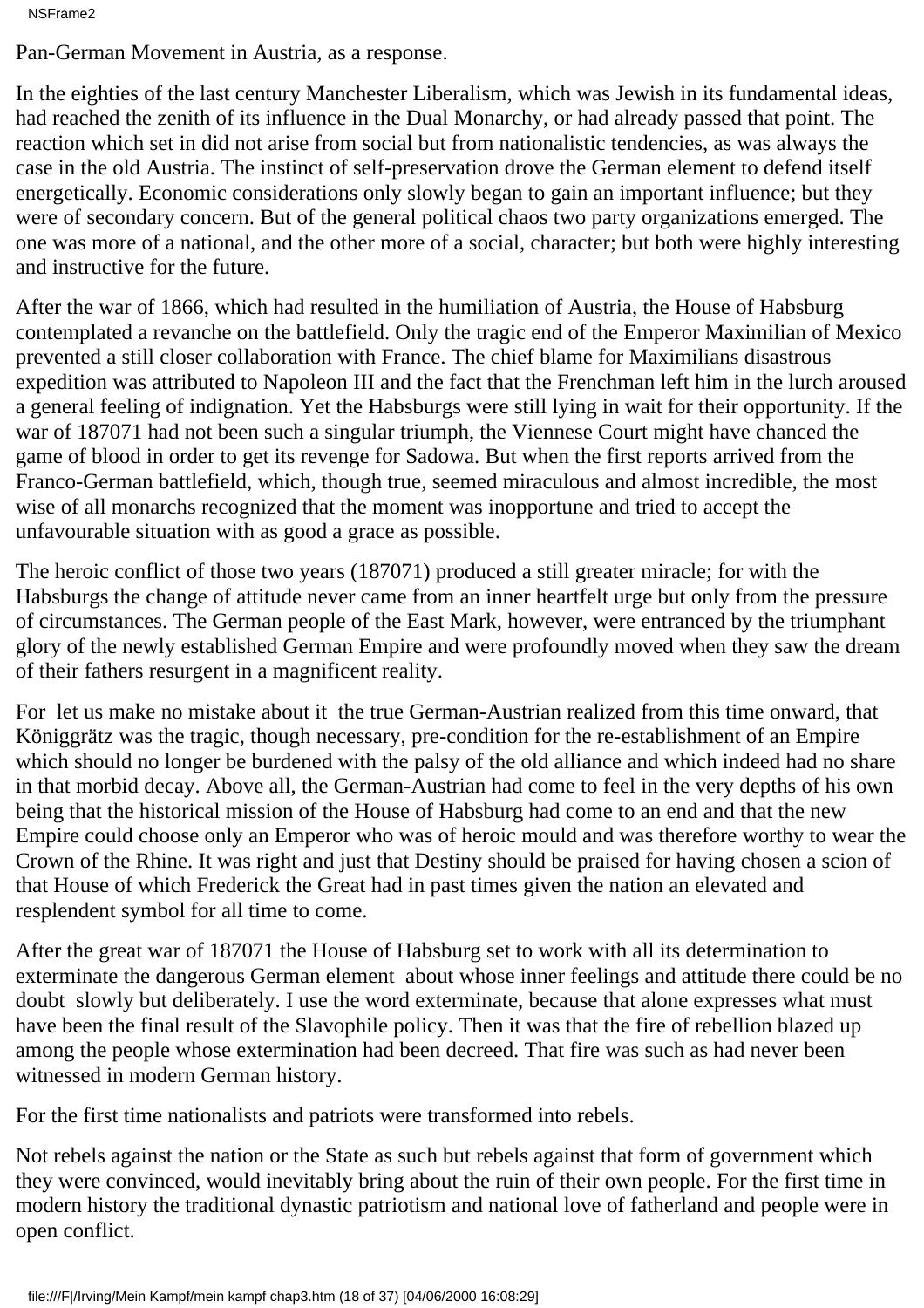It was to the merit of the Pan-German movement in Austria during the closing decade of the last century that it pointed out clearly and unequivocally that a State is entitled to demand respect and protection for its authority only when such authority is administered in accordance with the interests of the nation, or at least not in a manner detrimental to those interests.

The authority of the State can never be an end in itself; for, if that were so, any kind of tyranny would be inviolable and sacred.

If a government uses the instruments of power in its hands for the purpose of leading a people to ruin, then rebellion is not only the right but also the duty of every individual citizen.

The question of whether and when such a situation exists cannot be answered by theoretical dissertations but only by the exercise of force, and it is success that decides the issue.

Every government, even though it may be the worst possible and even though it may have betrayed the nation s trust in thousands of ways, will claim that its duty is to uphold the authority of the State. Its adversaries, who are fighting for national self-preservation, must use the same weapons which the government uses if they are to prevail against such a rule and secure their own freedom and independence. Therefore the conflict will be fought out with legal means as long as the power which is to be overthrown uses them; but the insurgents will not hesitate to apply illegal means if the oppressor himself employs them.

Generally speaking, we must not forget that the highest aim of human existence is not the maintenance of a State of Government but rather the conservation of the race.

If the race is in danger of being oppressed or even exterminated the question of legality is only of secondary importance. The established power may in such a case employ only those means which are recognized as legal. yet the instinct of self-preservation on the part of the oppressed will always justify, to the highest degree, the employment of all possible resources.

Only on the recognition of this principle was it possible for those struggles to be carried through, of which history furnishes magnificent examples in abundance, against foreign bondage or oppression at home.

Human rights are above the rights of the State. But if a people be defeated in the struggle for its human rights this means that its weight has proved too light in the scale of Destiny to have the luck of being able to endure in this terrestrial world.

The world is not there to be possessed by the faint-hearted races.

Austria affords a very clear and striking example of how easy it is for tyranny to hide its head under the cloak of what is called legality.

The legal exercise of power in the Habsburg State was then based on the anti-German attitude of the parliament, with its non-German majorities, and on the dynastic House, which was also hostile to the German element. The whole authority of the State was incorporated in these two factors. To attempt to alter the lot of the German element through these two factors would have been senseless. Those who advised the legal way as the only possible way, and also obedience to the State authority, could offer no resistance; because a policy of resistance could not have been put into effect through legal measures. To follow the advice of the legalist counsellors would have meant the inevitable ruin of the German element within the Monarchy, and this disaster would not have taken long to come. The German element has actually been saved only because the State as such collapsed.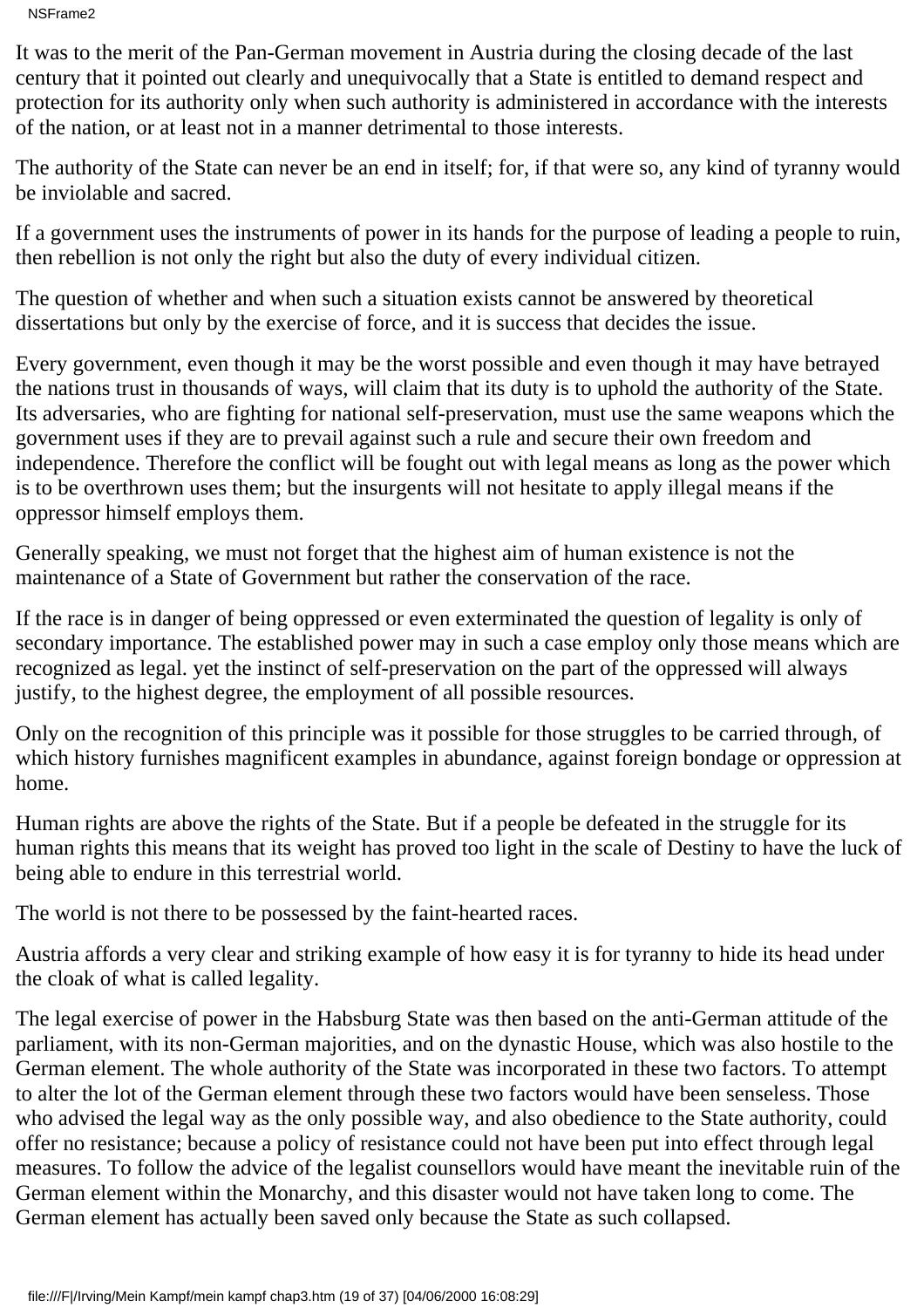## NSFrame2

The spectacled theorist would have given his life for his doctrine rather than for his people.

Because man has made laws he subsequently comes to think that he exists for the sake of the laws.

A great service rendered by the pan-German movement then was that it abolished all such nonsense, though the doctrinaire theorists and other fetish worshippers were shocked.

When the Habsburgs attempted to come to close quarters with the German element, by the employment of all the means of attack which they had at their command, the Pan-German Party hit out ruthlessly against the illustrious dynasty. This Party was the first to probe into and expose the corrupt condition of the State; and in doing so they opened the eyes of hundreds of thousands. To have liberated the high ideal of love for ones country from the embrace of this deplorable dynasty was one of the great services rendered by the Pan-German movement.

When that Party first made its appearance it secured a large following indeed, the movement threatened to become almost an avalanche. But the first successes were not maintained. At the time I came to Vienna the pan-German Party had been eclipsed by the Christian-Socialist Party, which had come into power in the meantime. Indeed, the Pan-German Party had sunk to a level of almost complete insignificance.

The rise and decline of the Pan-German movement on the one hand and the marvellous progress of the Christian-Socialist Party on the other, became a classic object of study for me, and as such they played an important part in the development of my own views.

When I came to Vienna all my sympathies were exclusively with the Pan-German Movement.

I was just as much impressed by the fact that they had the courage to shout Heil Hohenzollern as I rejoiced at their determination to consider themselves an integral part of the German Empire, from which they were separated only provisionally. They never missed an opportunity to explain their attitude in public, which raised my enthusiasm and confidence. To avow ones principles publicly on every problem that concerned Germanism, and never to make any compromises, seemed to me the only way of saving our people. What I could not understand was how this movement broke down so soon after such a magnificent start; and it was no less incomprehensible that the Christian-Socialists should gain such tremendous power within such a short time. They had just reached the pinnacle of their popularity.

When I began to compare those two movements Fate placed before me the best means of understanding the causes of this puzzling problem. The action of Fate in this case was hastened by my own straitened circumstances.

I shall begin my analysis with an account of the two men who must be regarded as the founders and leaders of the two movements. These were George von Schönerer and Dr. Karl Lueger.

As far as personality goes, both were far above the level and stature of the so-called parliamentary figures. They lived lives of immaculate and irreproachable probity amidst the miasma of all-round political corruption. Personally I first liked the Pan-German representative, Schönerer, and it was only afterwards and gradually that I felt an equal liking for the Christian-Socialist leader.

When I compared their respective abilities Schönerer seemed to me a better and more profound thinker on fundamental problems. He foresaw the inevitable downfall of the Austrian State more clearly and accurately than anyone else. If this warning in regard to the Habsburg Empire had been heeded in Germany the disastrous world war, which involved Germany against the whole of Europe, would never have taken place.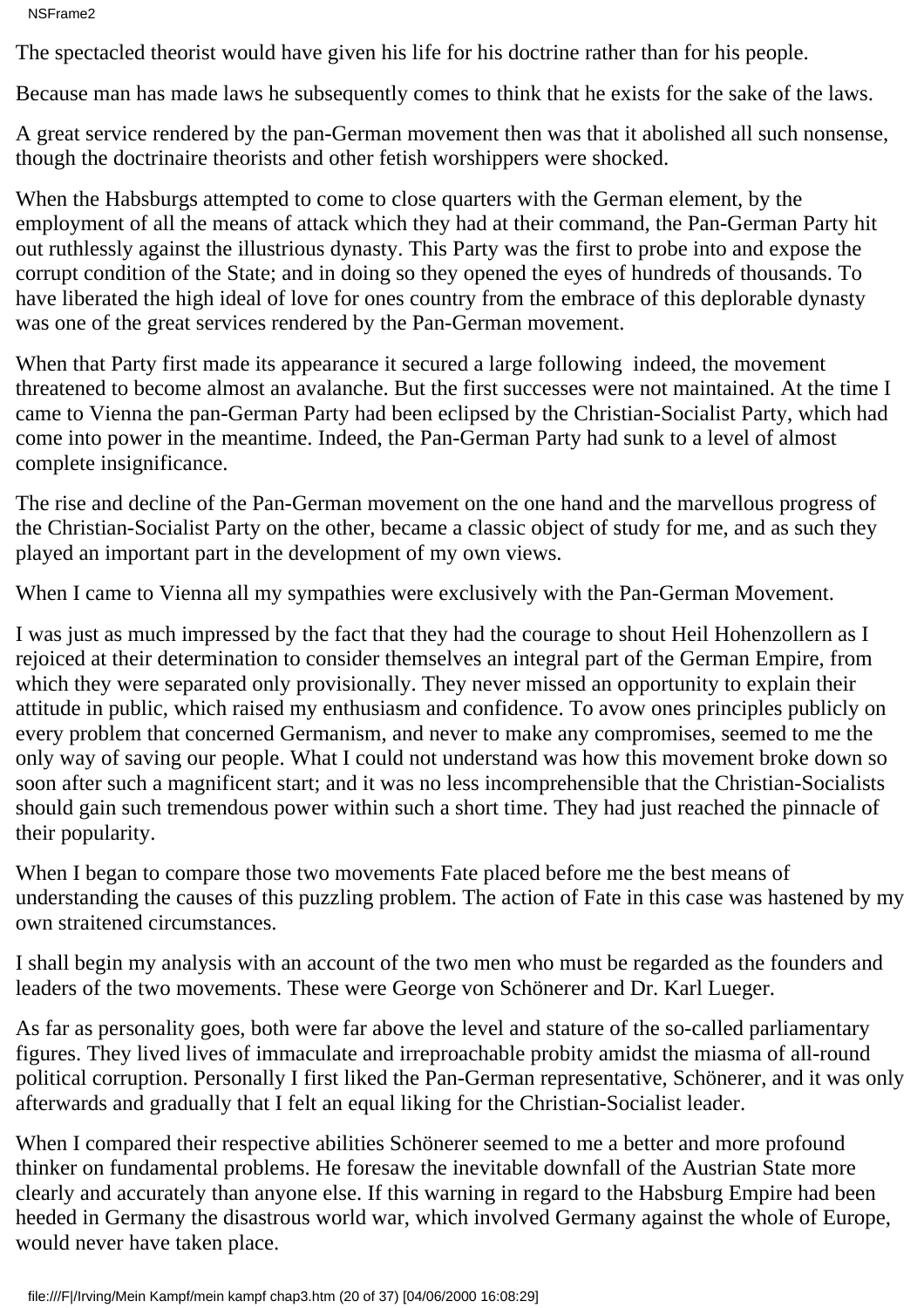But though Schönerer succeeded in penetrating to the essentials of a problem he was very often much mistaken in his judgment of men.

And herein lay Dr. Lueger s special talent. He had a rare gift of insight into human nature and he was very careful not to take men as something better than they were in reality. He based his plans on the practical possibilities which human life offered him, whereas Schönerer had only little discrimination in that respect. All ideas that this Pan-German had were right in the abstract, but he did not have the forcefulness or understanding necessary to put his ideas across to the broad masses. He was not able to formulate them so that they could be easily grasped by the masses, whose powers of comprehension are limited and will always remain so. Therefore all Schönerer s knowledge was only the wisdom of a prophet and he never could succeed in having it put into practice.

This lack of insight into human nature led him to form a wrong estimate of the forces behind certain movements and the inherent strength of old institutions.

Schönerer indeed realized that the problems he had to deal with were in the nature of a *Weltanschhauung*; but he did not understand that only the broad masses of a nation can make such convictions prevail, which are almost of a religious nature.

Unfortunately he understood only very imperfectly how feeble is the fighting spirit of the so-called bourgeoisie. That weakness is due to their business interests, which individuals are too much afraid of risking and which therefore deter them from taking action. And, generally speaking, a *Weltanschhauung* can have no prospect of success unless the broad masses declare themselves ready to act as its standard-bearers and to fight on its behalf wherever and to whatever extent that may be necessary.

This failure to understand the importance of the lower strata of the population resulted in a very inadequate concept of the social problem.

In all this Dr. Lueger was the opposite of Schönerer. His profound knowledge of human nature enabled him to form a correct estimate of the various social forces and it saved him from under-rating the power of existing institutions. And it was perhaps this very quality which enabled him to utilize those institutions as a means to serve the purposes of his policy.

He saw only too clearly that, in our epoch, the political fighting power of the upper classes is quite insignificant and not at all capable of fighting for a great new movement until the triumph of that movement be secured. Thus he devoted the greatest part of his political activity to the task of winning over those sections of the population whose existence was in danger and fostering the militant spirit in them rather than attempting to paralyse it. He was also quick to adopt all available means for winning the support of long-established institutions, so as to be able to derive the greatest possible advantage for his movement from those old sources of power.

Thus it was that, first of all, he chose as the social basis of his new Party that middle class which was threatened with extinction. In this way he secured a solid following which was willing to make great sacrifices and had good fighting stamina. His extremely wise attitude towards the Catholic Church rapidly won over the younger clergy in such large numbers that the old Clerical Party was forced to retire from the field of action or else, which was the wiser course, join the new Party, in the hope of gradually winning back one position after another.

But it would be a serious injustice to the man if we were to regard this as his essential characteristic. For he possessed the qualities of an able tactician, and had the true genius of a great reformer; but all these were limited by his exact perception of the possibilities at hand and also of his own capabilities.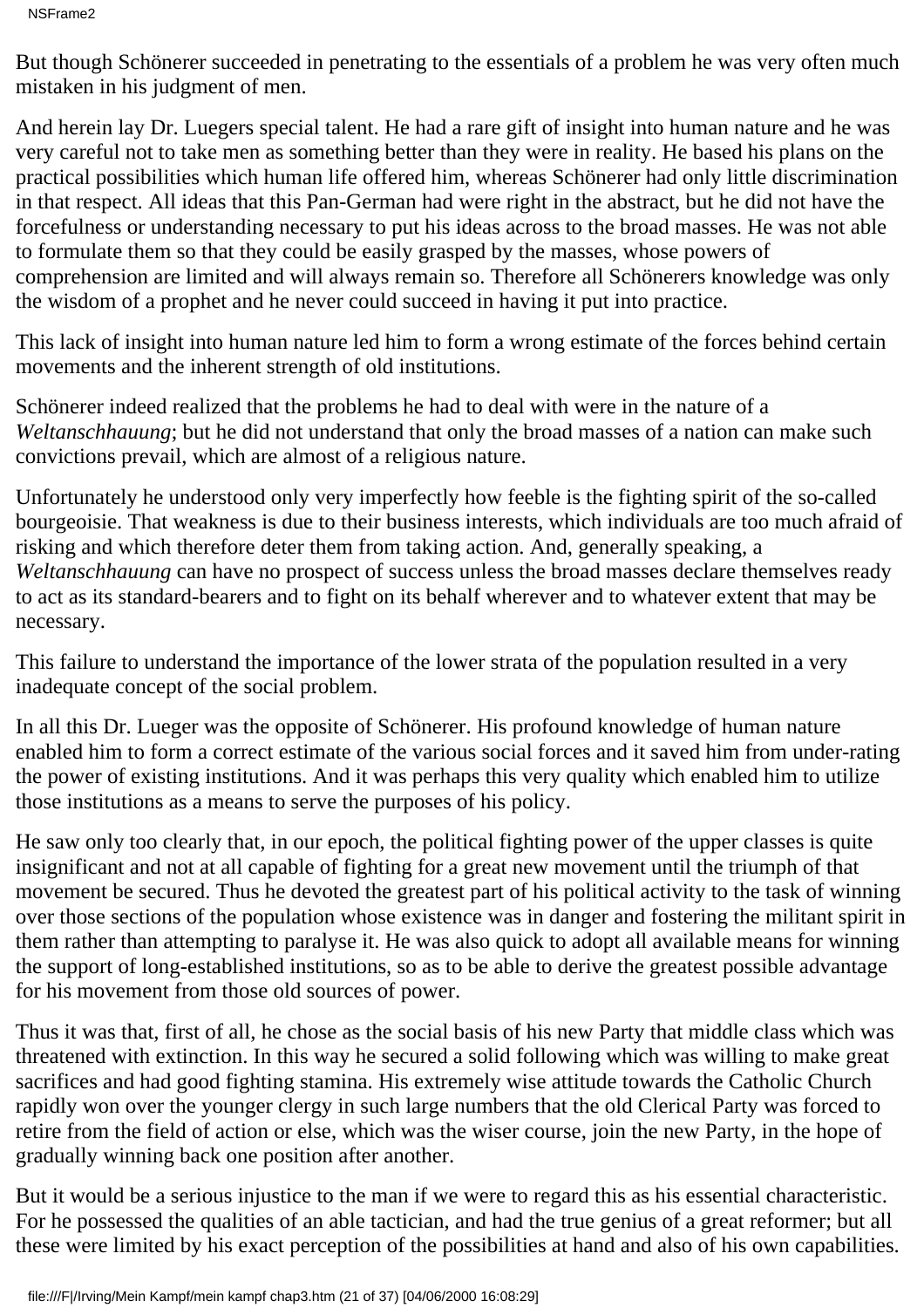NSFrame2

The aims which this really eminent man decided to pursue were intensely practical. He wished to conquer Vienna, the heart of the Monarchy. It was from Vienna that the last pulses of life beat through the diseased and worn-out body of the decrepit Empire. If the heart could be made healthier the others parts of the body were bound to revive. That idea was correct in principle; but the time within which it could be applied in practice was strictly limited. And that was the mans weak point.

His achievements as Burgomaster of the City of Vienna are immortal, in the best sense of the word. But all that could not save the Monarchy. It came too late.

His rival, Schönerer, saw this more clearly. What Dr. Lueger undertook to put into practice turned out marvellously successful. But the results which he expected to follow these achievements did not come. Schönerer did not attain the ends he had proposed to himself; but his fears were realized, alas, in a terrible fashion. Thus both these men failed to attain their further objectives. Lueger could not save Austria and Schönerer could not prevent the downfall of the German people in Austria.

To study the causes of failure in the case of these two parties is to learn a lesson that is highly instructive for our own epoch. This is specially useful for my friends, because in many points the circumstances of our own day are similar to those of that time. Therefore such a lesson may help us to guard against the mistakes which brought one of those movements to an end and rendered the other barren of results.

In my opinion, the wreck of the Pan-German Movement in Austria must be attributed to three causes.

The first of these consisted in the fact that the leaders did not have a clear concept of the importance of the social problem, particularly for a new movement which had an essentially revolutionary character. Schönerer and his followers directed their attention principally to the bourgeois classes. For that reason their movement was bound to turn out mediocre and tame. The German bourgeoisie, especially in its upper circles, is pacifist even to the point of complete self-abnegation though the individual may not be aware of this wherever the internal affairs of the nation or State are concerned. In good times, which in this case means times of good government, such a psychological attitude makes this social layer extraordinarily valuable to the State. But when there is a bad government, such a quality has a destructive effect. In order to assure the possibility of carrying through a really strenuous struggle, the Pan-German Movement should have devoted its efforts to winning over the masses. The failure to do this left the movement from the very beginning without the elementary impulse which such a wave needs if it is not to ebb within a short while.

In failing to see the truth of this principle clearly at the very outset of the movement and in neglecting to put it into practice the new Party made an initial mistake which could not possibly be rectified afterwards. For the numerous moderate bourgeois elements admitted into the movements increasingly determined its internal orientation and thus forestalled all further prospects of gaining any appreciable support among the masses of the people. Under such conditions such a movement could not get beyond mere discussion and criticism. Quasi-religious faith and the spirit of sacrifice were not to be found in the movement any more. Their place was taken by the effort towards positive collaboration, which in this case meant the acknowledgment of the existing state of affairs, gradually whittling away the rough corners of the questions in dispute, and ending up with the making of a dishonourable peace.

Such was the fate of the Pan-German Movement, because at the start the leaders did not realize that the most important condition of success was that they should recruit their following from the broad masses of the people. The Movement thus became bourgeois and respectable and radical only in moderation.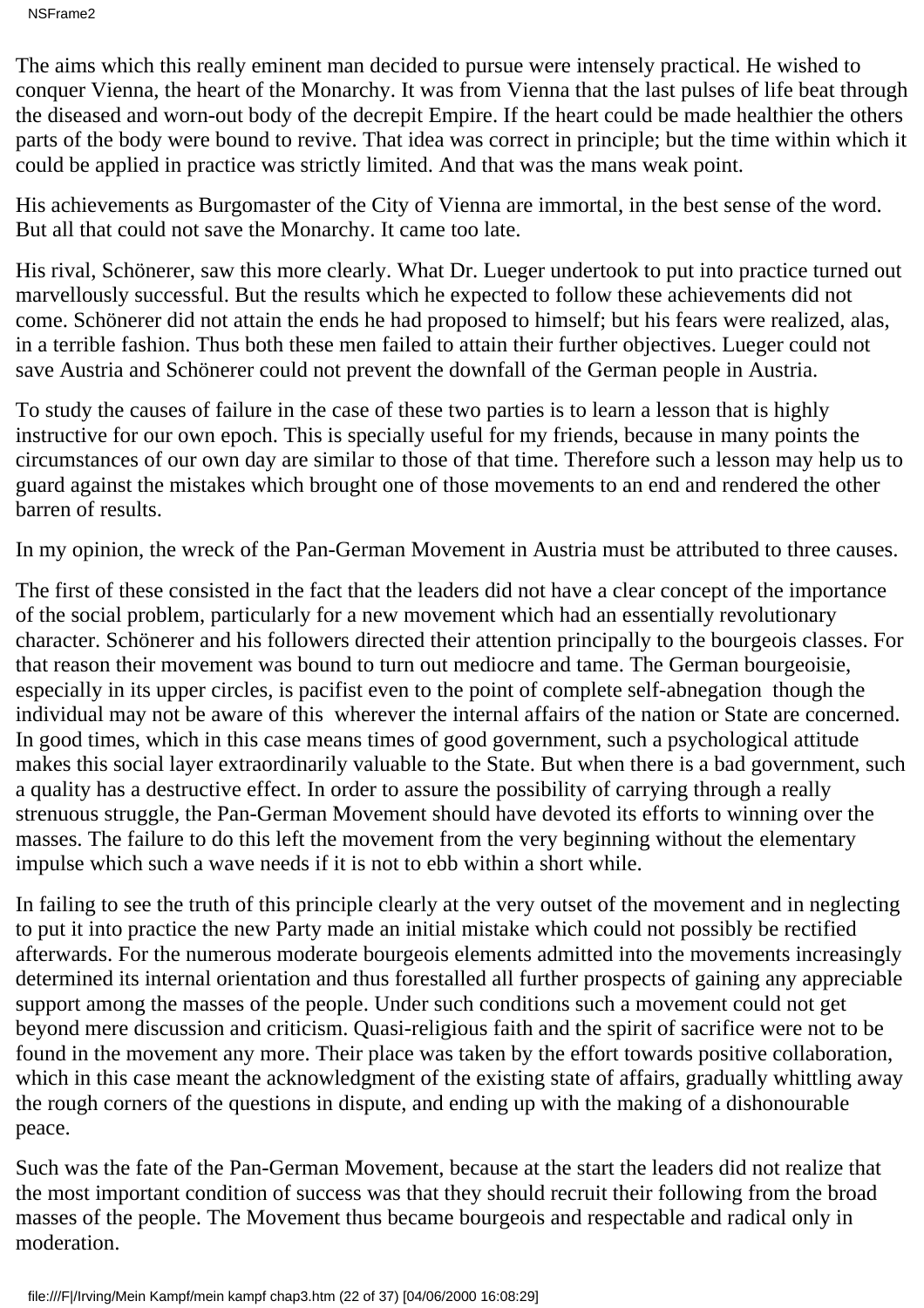From this failure resulted the second cause of its rapid decline.

The position of the Germans in Austria was already desperate when Pan-Germanism arose. Year after year Parliament was being used more and more as an instrument for the gradual extinction of the German-Austrian population. The only hope for any eleventh-hour effort to save it lay in the overthrow of the parliamentary system; but there was very little prospect of this happening.

Therewith the Pan-German Movement was confronted with a question of primary importance.

To overthrow the Parliament, should the Pan-Germanists have entered it to undermine it from within, as the current phrase was? Or should they have assailed the institution as such from the outside?

They entered the Parliament and came out defeated. But they had found themselves obliged to enter.

For in order to wage an effective war against such a power from the outside, indomitable courage and a ready spirit of sacrifice were necessary weapons. In such cases the bull must be seized by the horns. Furious drives may bring the assailant to the ground again and again; but if he has a stout heart he will stand up, even though some bones may be broken, and only after a long and tough struggle will he achieve his triumph. New champions are attracted to a cause by the appeal of great sacrifices made for its sake, until that indomitable spirit is finally crowned with success.

For such a result, however, the children of the people from the great masses are necessary. They alone have the requisite determination and tenacity to fight a sanguinary issue through to the end. But the Pan-German Movement did not have these broad masses as its champions, and so no other means of solution could be tried out except that of entering Parliamcnt.

It would be a mistake to think that this decision resulted from a long series of internal hesitations of a moral kind, or that it was the outcome of careful calculation. No. They did not even think of another solution. Those who participated in this blunder were actuated by general considerations and vague notions as to what would be the significance and effect of taking part in such a special way in that institution which they had condemned on principle. In general they hoped that they would thus have the means of expounding their cause to the great masses of the people, because they would be able to speak before the forum of the whole nation. Also, it seemed reasonable to believe that by attacking the evil in the root they would be more effective than if the attack came from outside. They believed that, if protected by the immunity of Parliament, the position of the individual protagonists would be strengthened and that thus the force of their attacks would be enhanced.

In reality everything turned out quite otherwise.

The Forum before which the Pan-German representatives spoke had not grown greater, but had actually become smaller; for each spoke only to the circle that was ready to listen to him or could read the report of his speech in the newspapers.

But the greater forum of immediate listeners is not the parliamentary auditorium: it is the large public meeting. For here alone will there be thousands of men who have come simply to hear what a speaker has to say, whereas in the parliamentary sittings only a few hundred are present; and for the most part these are there only to earn their daily allowance for attendance and not to be enlightened by the wisdom of one or other of the representatives of the people.

The most important consideration is that the same public is always present and that this public does not wish to learn anything new; because, setting aside the question of its intelligence, it lacks even that modest quantum of will-power which is necessary for the effort of learning.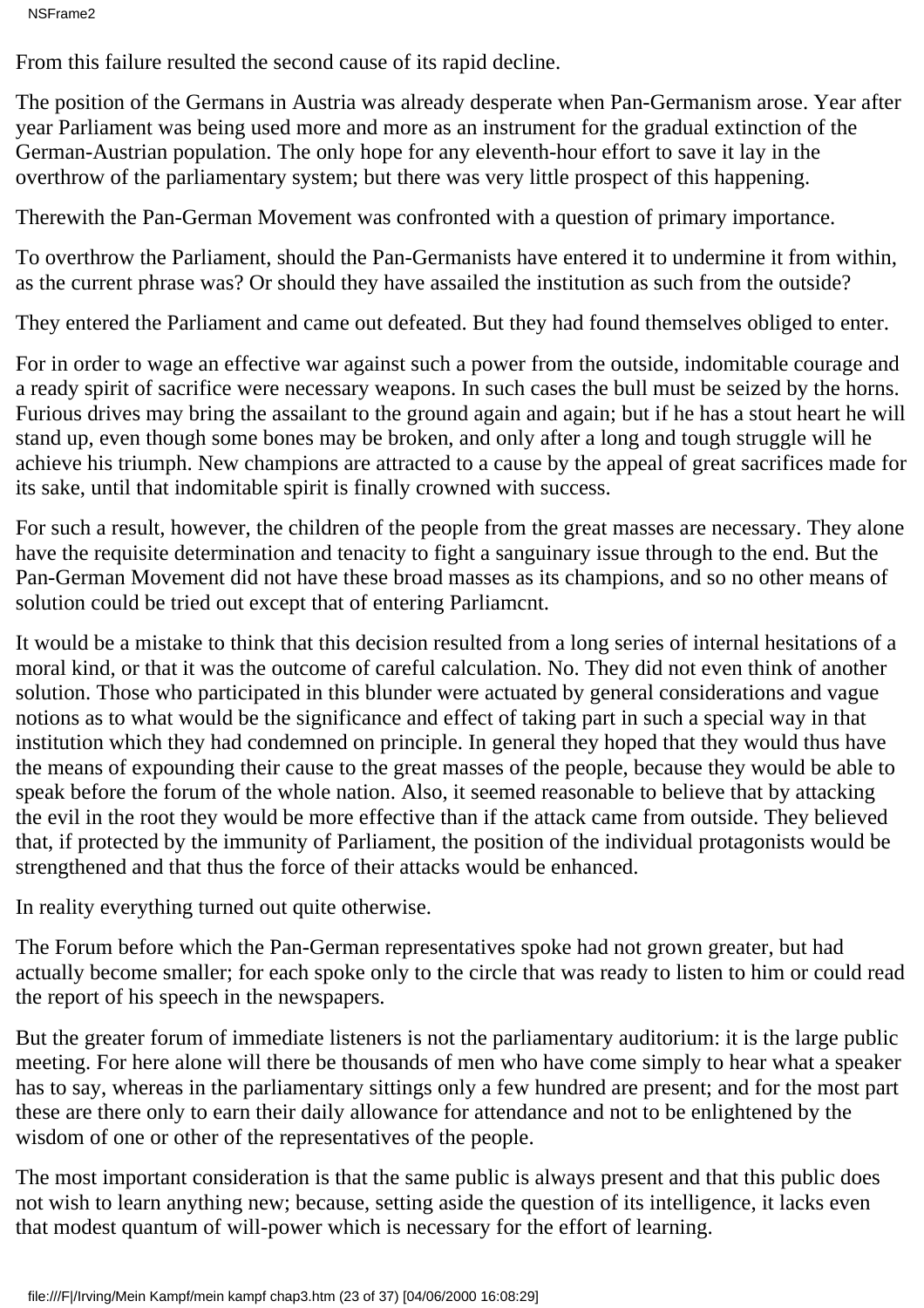NSFrame2

Not one of the representatives of the people will pay homage to a superior truth and devote himself to its service. No. Not one of these gentry will act thus, except he has grounds for hoping that by such a conversion he may be able to retain the representation of his constituency in the coming legislature. Therefore, only when it becomes quite clear that the old party is likely to have a bad time of it at the forthcoming elections only then will those models of manly virtue set out in search of a new party or a new policy which may have better electoral prospects; but of course this change of position will be accompanied by a veritable deluge of high moral motives to justify it. And thus it always happens that when an existing Party has incurred such general disfavour among the public that it is threatened with the probability of a crushing defeat, then a great migration commences. The parliamentary rats leave the Party ship.

All this happens not because the individuals in the case have become better informed on the questions at issue and have resolved to act accordingly. These changes of front are evidence only of that gift of clairvoyance which warns the parliamentary flea at the right moment and enables him to hop into another warm Party bed.

To speak before such a forum signifies casting pearls before certain animals.

Verily it does not repay the pains taken; for the result must always be negative.

And that is actually what happened. The Pan-German representatives might have talked themselves hoarse, but to no effect whatsoever.

The Press either ignored them totally or so mutilated their speeches that the logical consistency was destroyed or the meaning twisted round in such a way that the public got only a very wrong impression regarding the aims of the new movement. What the individual members said was not of importance. The important matter was what people read as coming from them. This consisted of mere extracts which had been torn out of the context of the speeches and gave an impression of incoherent nonsense, which indeed was purposely meant. Thus the only public before which they really spoke consisted merely of five hundred parliamentarians; and that says enough.

The worst was the following:

The Pan-German Movement could hope for success only if the leaders realized from the very first moment that here there was no question so much of a new Party as of a new *Weltanschhauung*. This alone could arouse the inner moral forces that were necessary for such a gigantic struggle. And for this struggle the leaders must be men of first-class brains and indomitable courage. If the struggle on behalf of a *Weltanschhauung* is not conducted by men of heroic spirit who are ready to sacrifice, everything, within a short while it will become impossible to find real fighting followers who are ready to lay down their lives for the cause. A man who fights only for his own existence has not much left over for the service of the community.

In order to secure the conditions that are necessary for success, everybody concerned must be made to understand that the new movement looks to posterity for its honour and glory but that it has no recompense to offer to the present-day members. If a movement should offer a large number of positions and offices that are easily accessible the number of unworthy candidates admitted to membership will be constantly on the increase and eventually a day will come when there will be such a preponderance of political profiteers among the membership of a successful Party that the combatants who bore the brunt of the battle in the earlier stages of the movement can now scarcely recognize their own Party and may be ejected by the later arrivals as unwanted ballast. Therewith the movement will no longer have a mission to fulfil.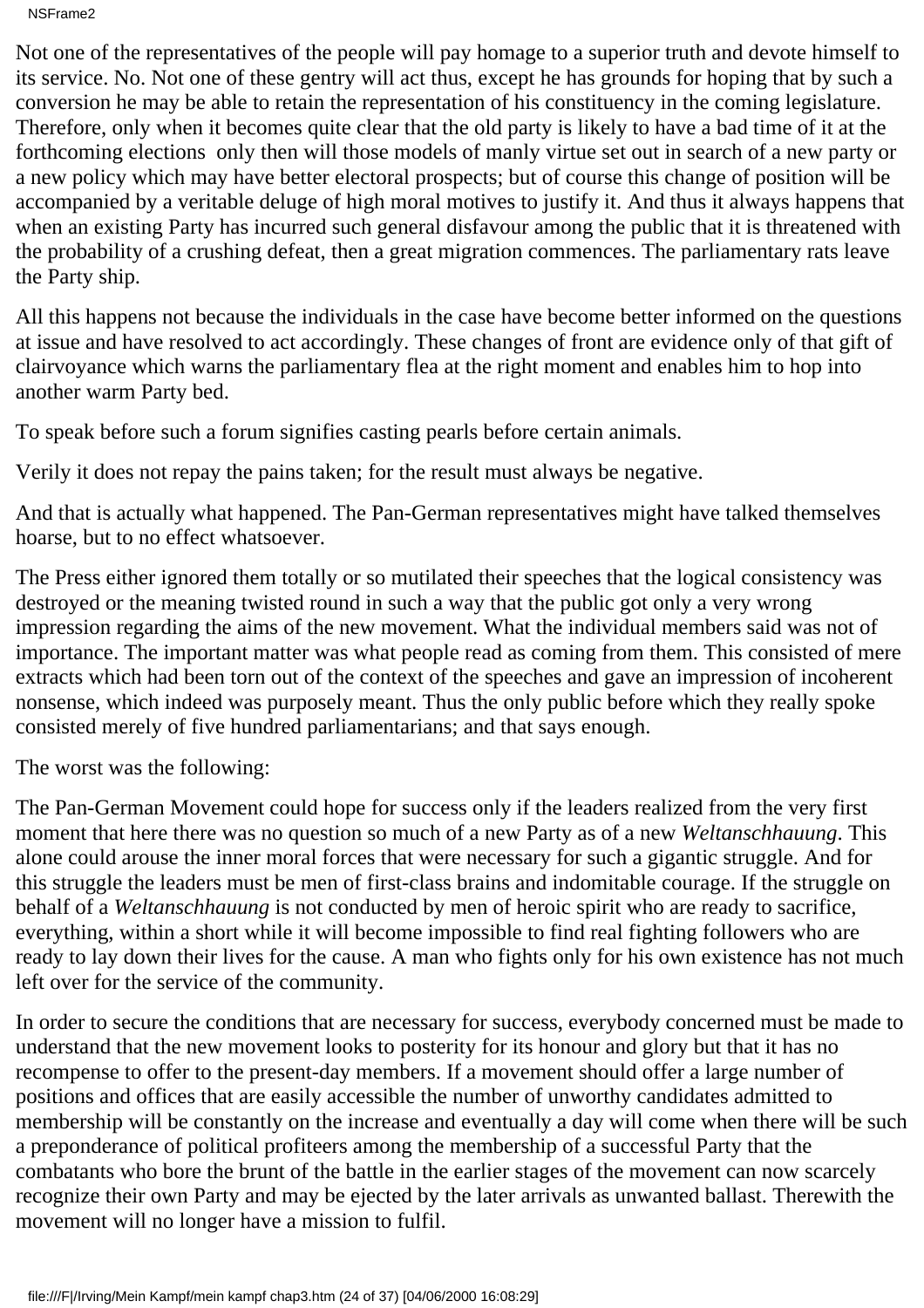NSFrame2

Once the Pan-Germanists decided to collaborate with Parliament they were no longer leaders and combatants in a popular movement, but merely parliamentarians. Thus the Movement sank to the common political party level of the day and no longer had the strength to face a hostile fate and defy the risk of martyrdom. Instead of fighting, the Pan-German leaders fell into the habit of talking and negotiating. The new parliamentarians soon found that it was a more satisfactory, because less risky, way of fulfilling their task if they would defend the new *Weltanschhauung* with the spiritual weapon of parliamentary rhetoric rather than take up a fight in which they placed their lives in danger, the outcome of which also was uncertain and even at the best could offer no prospect of personal gain for themselves.

When they had taken their seats in Parliament their adherents outside hoped and waited for miracles to happen. Naturally no such miracles happened or could happen. Whereupon the adherents of the movement soon grew impatient, because reports they read about their own deputies did not in the least come up to what had been expected when they voted for these deputies at the elections. The reason for this was not far to seek. It was due to the fact that an unfriendly Press refrained from giving a true account of what the Pan-German representatives of the people were actually doing.

According as the new deputies got to like this mild form of revolutionary struggle in Parliament and in the provincial diets they gradually became reluctant to resume the more hazardous work of expounding the principles of the movement before the broad masses of the people.

Mass meetings in public became more and more rare, though these are the only means of exercising a really effective influence on the people; because here the influence comes from direct personal contact and in this way the support of large sections of the people can be obtained.

When the tables on which the speakers used to stand in the great beer-halls, addressing an assembly of thousands, were deserted for the parliamentary tribune and the speeches were no longer addressed to the people directly but to the so-called chosen representatives, the Pan-German Movement lost its popular character and in a little while degenerated to the level of a more or less serious club where problems of the day are discussed academically.

The wrong impression created by the Press was no longer corrected by personal contact with the people through public meetings, whereby the individual representatives might have given a true account of their activities. The final result of this neglect was that the word Pan-German came to have an unpleasant sound in the ears of the masses.

The knights of the pen and the literary snobs of to-day should be made to realize that the great transformations which have taken place in this world were never conducted by a goosequill. No. The task of the pen must always be that of presenting the theoretical concepts which motivate such changes. The force which has ever and always set in motion great historical avalanches of religious and political movements is the magic power of the spoken word.

The broad masses of a population are more amenable to the appeal of rhetoric than to any other force. All great movements are popular movements. They are the volcanic eruptions of human passions and emotions, stirred into activity by the ruthless Goddess of Distress or by the torch of the spoken word cast into the midst of the people. In no case have great movements been set afoot by the syrupy effusions of æsthetic littérateurs and drawing-room heroes.

The doom of a nation can be averted only by a storm of glowing passion; but only those who are passionate themselves can arouse passion in others. It is only through the capacity for passionate feeling that chosen leaders can wield the power of the word which, like hammer blows, will open the door to the hearts of the people.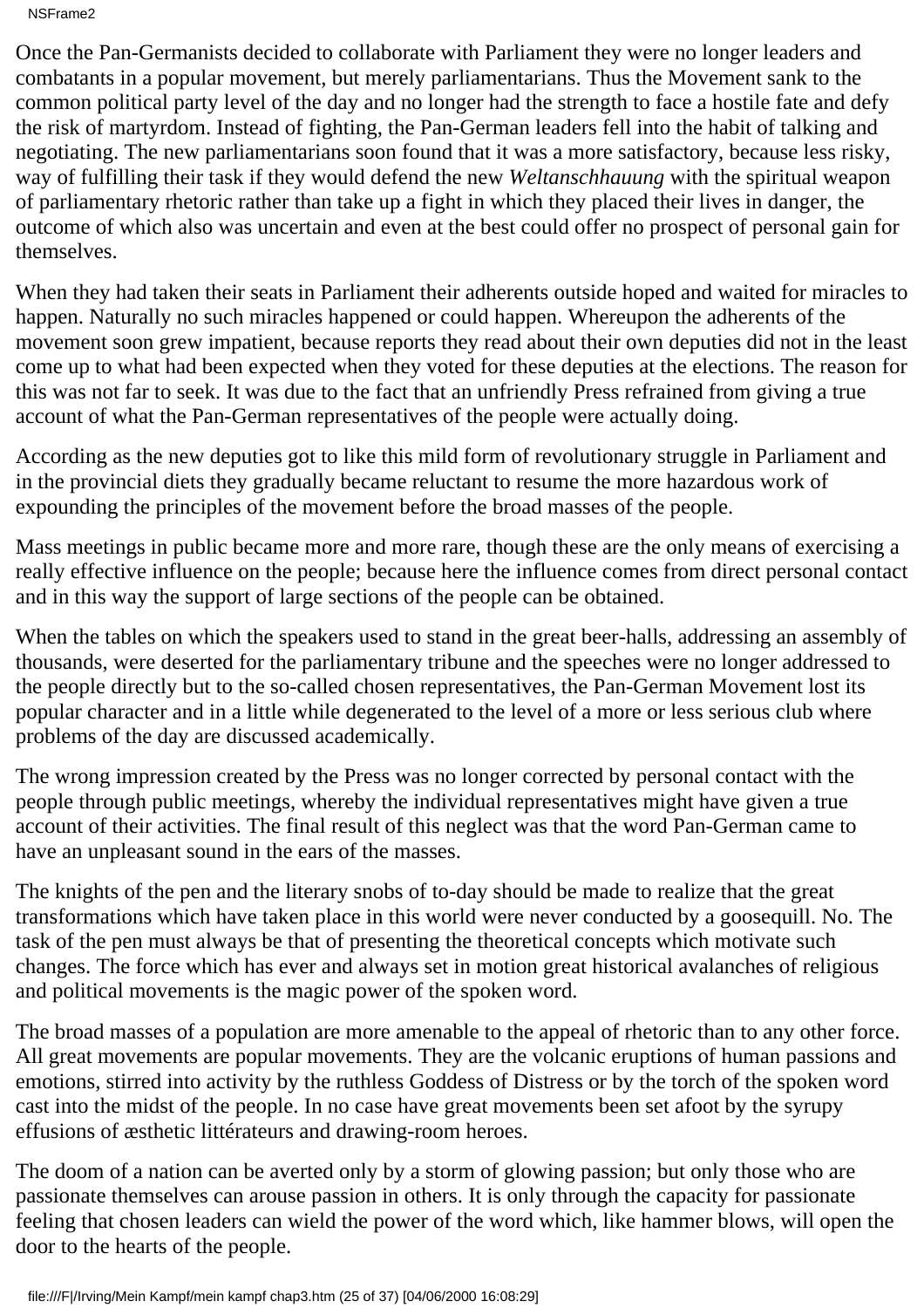NSFrame2

He who is not capable of passionate feeling and speech was never chosen by Providence to be the herald of its will. Therefore a writer should stick to his ink-bottle and busy himself with theoretical questions if he has the requisite ability and knowledge. He has not been born or chosen to be a leader.

A movement which has great ends to achieve must carefully guard against the danger of losing contact with the masses of the people. Every problem encountered must be examined from this viewpoint first of all and the decision to be made must always be in harmony with this principle.

The movement must avoid everything which might lessen or weaken its power of influencing the masses; not from demagogical motives but because of the simple fact that no great idea, no matter how sublime and exalted it may appear, can be realized in practice without the effective power which resides in the popular masses. Stern reality alone must mark the way to the goal. To be unwilling to walk the road of hardship means, only too often in this world, the total renunciation of our aims and purposes, whether that renunciation be consciously willed or not.

The moment the Pan-German leaders, in virtue of their acceptance of the parliamentary principle, moved the centre of their activities away from the people and into Parliament, in that moment they sacrificed the future for the sake of a cheap momentary success. They chose the easier way in the struggle and in doing so rendered themselves unworthy of the final victory.

While in Vienna I used to ponder seriously over these two questions, and I saw that the main reason for the collapse of the Pan-German Movement lay in the fact that these very questions were not rightly appreciated. To my mind at that time the Movement seemed chosen to take in its hands the leadership of the German element in Austria.

These first two blunders which led to the downfall of the Pan-German Movement were very closely connected with one another. Faulty recognition of the inner driving forces that urge great movements forward led to an inadequate appreciation of the part which the broad masses play in bringing about such changes. The result was that too little attention was given to the social problem and that the attempts made by the movement to capture the minds of the lower classes were too few and too weak. Another result was the acceptance of the parliamentary policy, which had a similar effect in regard to the importance of the masses.

If there had been a proper appreciation of the tremendous powers of endurance always shown by the masses in revolutionary movements a different attitude towards the social problem would have been taken, and also a different policy in the matter of propaganda. Then the centre of gravity of the movement would not have been transferred to the Parliament but would have remained in the workshops and in the streets.

There was a third mistake, which also had its roots in the failure to understand the worth of the masses. The masses are first set in motion, along a definite direction, by men of superior talents; but then these masses once in motion are like a flywheel inasmuch as they sustain the momentum and steady balance of the offensive.

The policy of the Pan-German leaders in deciding to carry through a difficult fight against the Catholic Church can be explained only by attributing it to an inadequate understanding of the spiritual character of the people.

The reasons why the new Party engaged in a violent campaign against Rome were as follows:

As soon as the House of Habsburg had definitely decided to transform Austria into a Slav State all sorts of means were adopted which seemed in any way serviceable for that purpose. The Habsburg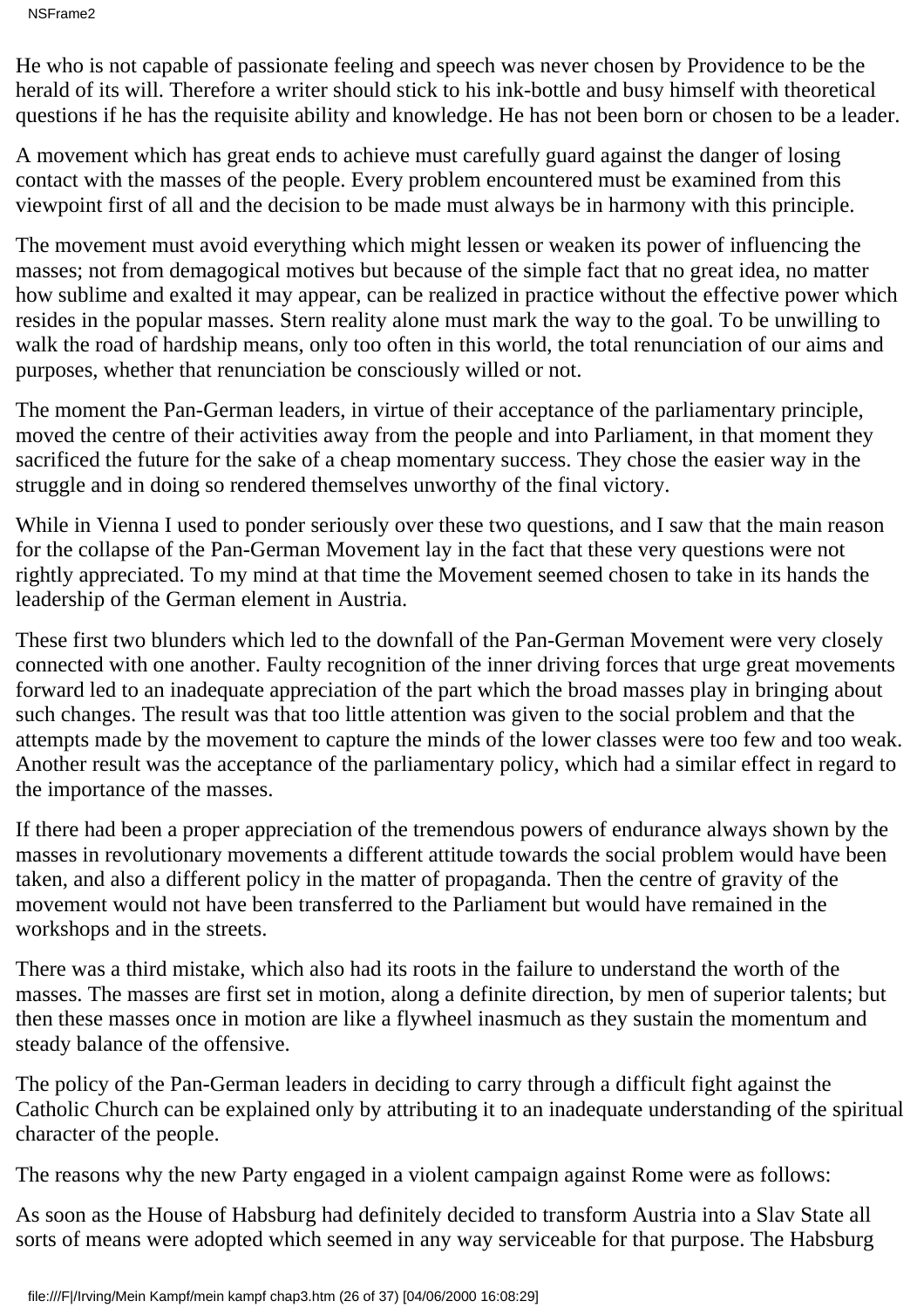NSFrame2

rulers had no scruples of conscience about exploiting even religious institutions in the service of this new State Idea. One of the many methods thus employed was the use of Czech parishes and their clergy as instruments for spreading Slav hegemony throughout Austria. This proceeding was carried out as follows:

Parish priests of Czech nationality were appointed in purely German districts. Gradually but steadily pushing forward the interests of the Czech people before those of the Church, the parishes and their priests became generative cells in the process of de-Germanization.

Unfortunately the German-Austrian clergy completely failed to counter this procedure. Not only were they incapable of taking a similar initiative on the German side, but they showed themselves unable to meet the Czech offensive with adequate resistance. The German element was accordingly pushed backwards, slowly but steadily, through the perversion of religious belief for political ends on the one side, and the Jack of proper resistance on the other side. Such were the tactics used in dealing with the smaller problems; but those used in dealing with the larger problems were not very different.

The anti-German aims pursued by the Habsburgs, especially through the instrumentality of the higher clergy, did not meet with any vigorous resistance, while the clerical representatives of the German interests withdrew completely to the rear. The general impression created could not be other than that the Catholic clergy as such were grossly neglecting the rights of the German population.

Therefore it looked as if the Catholic Church was not in sympathy with the German people but that it unjustly supported their adversaries. The root of the whole evil, especially according to Schönerers opinion, lay in the fact that the leadership of the Catholic Church was not in Germany, and that this fact alone was sufficient reason for the hostile attitude of the Church towards the demands of our people.

The so-called cultural problem receded almost completely into the background, as was generally the case everywhere throughout Austria at that time. In assuming a hostile attitude towards the Catholic Church, the Pan-German leaders were influenced not so much by the Church s position in questions of science but principally by the fact that the Church did not defend German rights, as it should have done, but always supported those who encroached on these rights, especially then Slavs.

George Schönerer was not a man who did things by halves. He went into battle against the Church because he was convinced that this was the only way in which the German people could be saved. The Los-von-Rom (Away from Rome) Movement seemed the most formidable, but at the same time most difficult, method of attacking and destroying the adversary s citadel. Schönerer believed that if this movement could be carried through successfully the unfortunate division between the two great religious denominations in Germany would be wiped out and that the inner forces of the German Empire and Nation would be enormously enhanced by such a victory.

But the premises as well as the conclusions in this case were both erroneous.

It was undoubtedly true that the national powers of resistance, in everything concerning Germanism as such, were much weaker among the German Catholic clergy than among their non-German confrères, especially the Czechs. And only an ignorant person could be unaware of the fact that it scarcely ever entered the mind of the German clergy to take the offensive on behalf of German interests.

But at the same time everybody who is not blind to facts must admit that all this should be attributed to a characteristic under which we Germans have all been doomed to suffer. This characteristic shows itself in our objective way of regarding our own nationality, as if it were something that lay outside of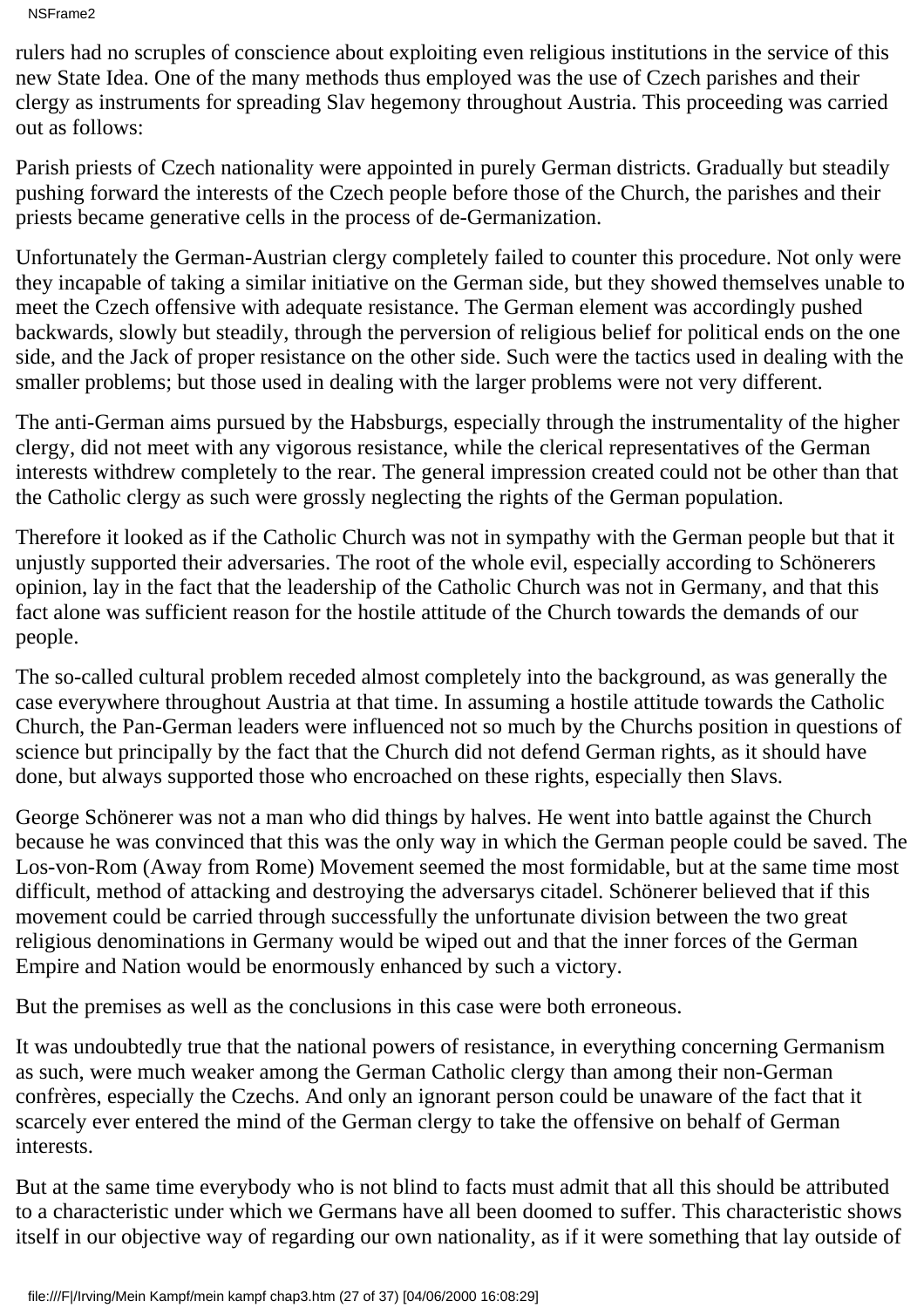NSFrame2

us.

While the Czech priest adopted a subjective attitude towards his own people and only an objective attitude towards the Church, the German parish priest showed a subjective devotion to his Church and remained objective in regard to his nation. It is a phenomenon which, unfortunately for us, can be observed occurring in exactly the same way in thousands of other cases.

It is by no means a peculiar inheritance from Catholicism; but it is something in us which does not take long to gnaw the vitals of almost every institution, especially institutions of State and those which have ideal aims. Take, for example, the attitude of our State officials in regard to the efforts made for bringing about a national resurgence and compare that attitude with the stand which the public officials of any other nation would have taken in such a case. Or is it to be believed that the military officers of any other country in the world would refuse to come forward on behalf of the national aspirations, but would rather hide behind the phrase Authority of the State, as has been the case in our country during the last five years and has even been deemed a meritorious attitude? Or let us take another example. In regard to the Jewish problem, do not the two Christian denominations take up a standpoint to-day which does not respond to the national exigencies or even the interests of religion? Consider the attitude of a Jewish Rabbi towards any question, even one of quite insignificant importance, concerning the Jews as a race, and compare his attitude with that of the majority of our clergy, whether Catholic or Protestant.

We observe the same phenomenon wherever it is a matter of standing up for some abstract idea.

Authority of the State, Democracy, Pacifism, International Solidarity, etc., all such notions become rigid, dogmatic concepts with us; and the more vital the general necessities of the nation, the more will they be judged exclusively in the light of those concepts.

This unfortunate habit of looking at all national demands from the viewpoint of a pre-conceived notion makes it impossible for us to see the subjective side of a thing which objectively contradicts ones own doctrine. It finally leads to a complete reversion in the relation of means to an end. Any attempt at a national revival will be opposed if the preliminary condition of such a revival be that a bad and pernicious regime must first of all be overthrown; because such an action will be considered as a violation of the Authority of the State. In the eyes of those who take that standpoint, the Authority of the State is not a means which is there to serve an end but rather, to the mind of the dogmatic believer in objectivity, it is an end in itself; and he looks upon that as sufficient apology for his own miserable existence. Such people would raise an outcry, if, for instance, anyone should attempt to set up a dictatorship, even though the man responsible for it were Frederick the Great and even though the politicians for the time being, who constituted the parliamentary majority, were small and incompetent men or maybe even on a lower grade of inferiority; because to such sticklers for abstract principles the law of democracy is more sacred than the welfare of the nation. In accordance with his principles, one of these gentry will defend the worst kind of tyranny, though it may be leading a people to ruin, because it is the fleeting embodiment of the Authority of the State, and another will reject even a highly beneficent government if it should happen not to be in accord with his notion of democracy.

In the same way our German pacifist will remain silent while the nation is groaning under an oppression which is being exercised by a sanguinary military power, when this state of affairs gives rise to active resistance; because such resistance means the employment of physical force, which is against the spirit of the pacifist associations. The German International Socialist may be rooked and plundered by his comrades in all the other countries of the world in the name of solidarity, but he responds with fraternal kindness and never thinks of trying to get his own back, or even of defending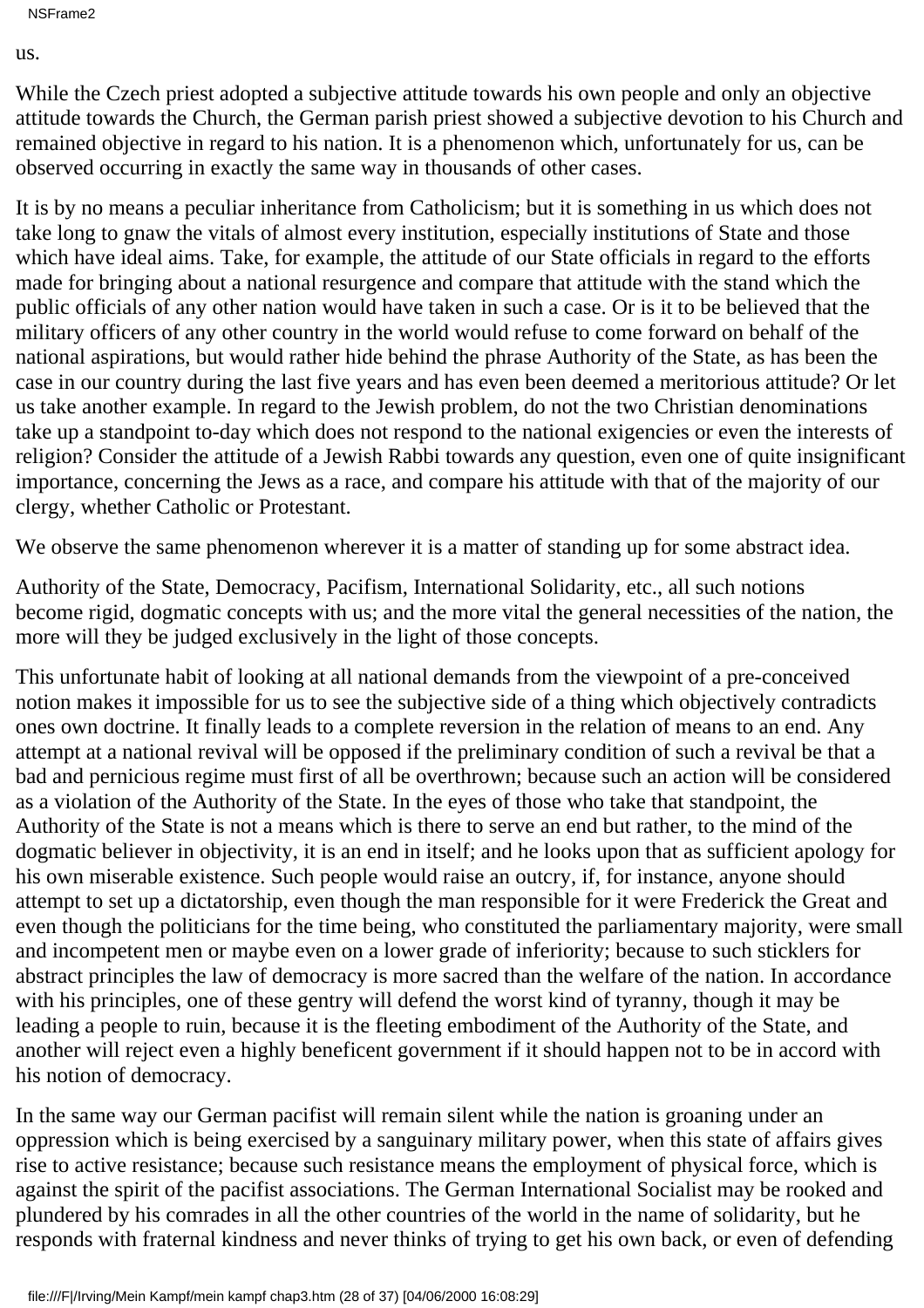himself. And why? Because he is a German.

It may be unpleasant to dwell on such truths, but if something is to be changed we must start by diagnosing the disease.

The phenomenon which I have just described also accounts for the feeble manner in which German interests are promoted and defended by a section of the clergy.

Such conduct is not the manifestation of a malicious intent, nor is it the outcome of orders given from above, as we say; but such a lack of national grit and determination is due to defects in our educational system. For, instead of inculcating in the youth a lively sense of their German nationality, the aim of the educational system is to make the youth prostrate themselves in homage to the idea, as if the idea were an idol.

The education which makes them the devotees of such abstract notions as Democracy, International Socialism, Pacifism, etc., is so hard-and-fast and exclusive and, operating as it does from within outwards, is so purely subjective that in forming their general picture of outside life as a whole they are fundamentally influenced by these a priori notions. But, on the other hand, the attitude towards their own German nationality has been very objective from youth upwards. The Pacifist in so far as he is a German who surrenders himself subjectively, body and soul, to the dictates of his dogmatic principles, will always first consider the objective right or wrong of a situation when danger threatens his own people, even though that danger be grave and unjustly wrought from outside. But he will never take his stand in the ranks of his own people and fight for and with them from the sheer instinct of self-preservation.

Another example may further illustrate how far this applies to the different religious denominations. In so far as its origin and tradition are based on German ideals, Protestantism of itself defends those ideals better. But it fails the moment it is called upon to defend national interests which do not belong to the sphere of its ideals and traditional development, or which, for some reason or other, may be rejected by that sphere.

Therefore Protestantism will always take its part in promoting German ideals as far as concerns moral integrity or national education, when the German spiritual being or language or spiritual freedom are to be defended: because these represent the principles on which Protestantism itself is grounded. But this same Protestantism violently opposes every attempt to rescue the nation from the clutches of its mortal enemy; because the Protestant attitude towards the Jews is more or less rigidly and dogmatically fixed. And yet this is the first problem which has to be solved, unless all attempts to bring about a German resurgence or to raise the level of the nation s standing are doomed to turn out nonsensical and impossible.

During my sojourn in Vienna I had ample leisure and opportunity to study this problem without allowing any prejudices to intervene; and in my daily intercourse with people I was able to establish the correctness of the opinion I formed by the test of thousands of instances.

In this focus where the greatest varieties of nationality had converged it was quite clear and open to everybody to see that the German pacifist was always and exclusively the one who tried to consider the interests of his own nation objectively; but you could never find a Jew who took a similar attitude towards his own race. Furthermore, I found that only the German Socialist is international in the sense that he feels himself obliged not to demand justice for his own people in any other manner than by whining and wailing to his international comrades. Nobody could ever reproach Czechs or Poles or other nations with such conduct. In short, even at that time, already I recognized that this evil is only partly a result of the doctrines taught by Socialism, Pacifism, etc., but mainly the result of our totally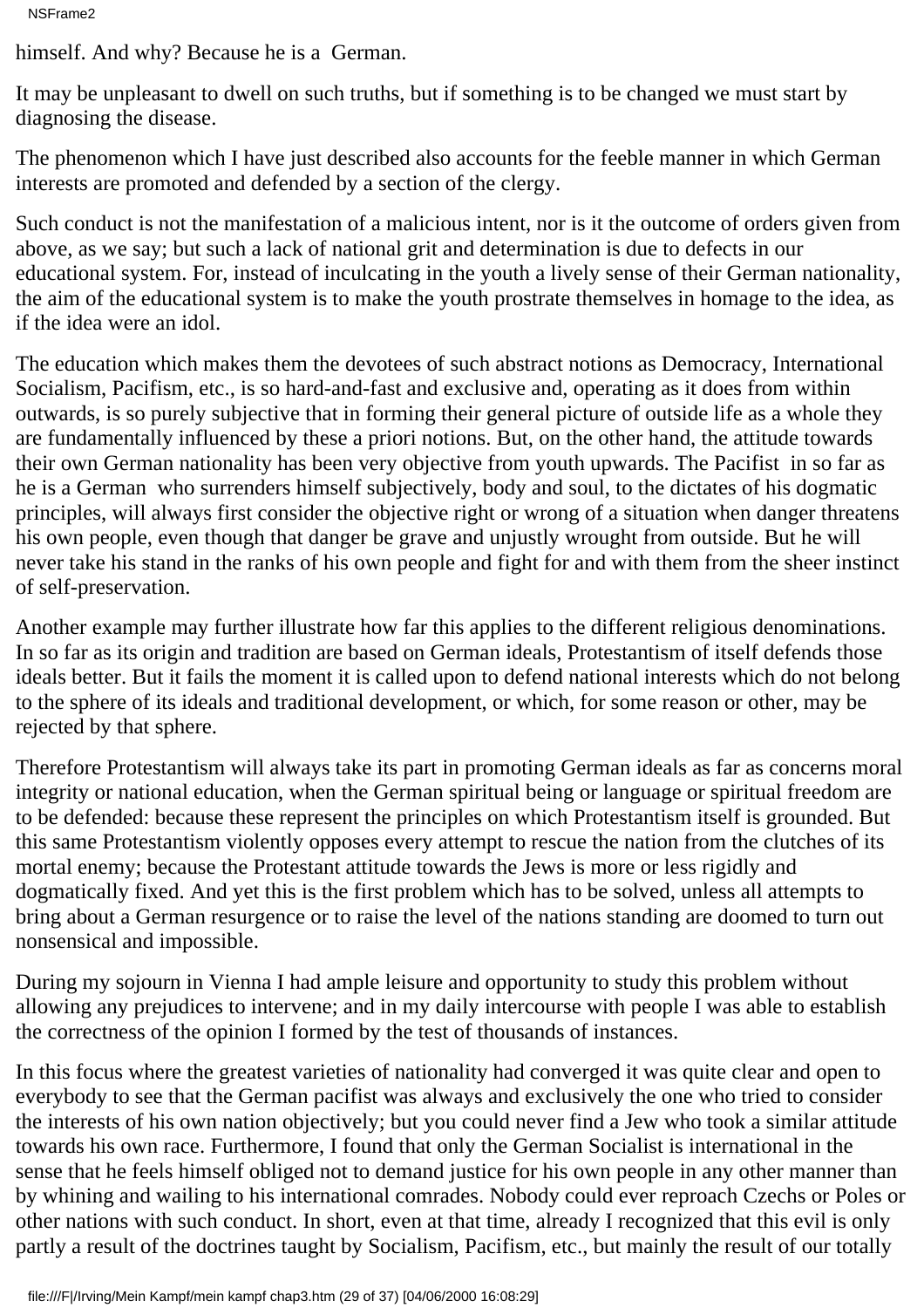inadequate system of education, the defects of which are responsible for the lack of devotion to our own national ideals.

Therefore the first theoretical argument advanced by the Pan-German leaders as the basis of their offensive against Catholicism was quite entenable.

The only way to remedy the evil I have been speaking of is to train the Germans from youth upwards to an absolute recognition of the rights of their own people, instead of poisoning their minds, while they are still only children, with the virus of this curbed objectivity, even in matters concerning the very maintenance of our own existence. The result of this would be that the Catholic in Germany, just as in Ireland, Poland or France, will be a German first and foremost. But all this presupposes a radical change in the national government.

The strongest proof in support of my contention is furnished by what took place at that historical juncture when our people were called for the last time before the tribunal of History to defend their own existence, in a life-or-death struggle.

As long as there was no lack of leadership in the higher circles, the people fulfilled their duty and obligations to an overwhelming extent. Whether Protestant pastor or Catholic priest, each did his very utmost in helping our powers of resistance to hold out, not only in the trenches but also, and even more so, at home. During those years, and especially during the first outburst of enthusiasm, in both religious camps there was one undivided and sacred German Empire for whose preservation and future existence they all prayed to Heaven.

The Pan-German Movement in Austria ought to have asked itself this one question: Is the maintenance of the German element in Austria possible or not, as long as that element remains within the fold of the Catholic Faith? If that question should have been answered in the affirmative, then the political Party should not have meddled in religious and denominational questions. But if the question had to be answered in the negative, then a religious reformation should have been started and not a political party movement.

Anyone who believes that a religious reformation can be achieved through the agency of a political organization shows that he has no idea of the development of religious conceptions and doctrines of faith and how these are given practical effect by the Church.

No man can serve two masters. And I hold that the foundation or overthrow of a religion has far greater consequences than the foundation or overthrow of a State, to say nothing of a Party.

It is no argument to the contrary to say that the attacks were only defensive measures against attacks from the other side.

Undoubtedly there have always been unscrupulous rogues who did not hesitate to degrade religion to the base uses of politics. Nearly always such a people had nothing else in their minds except to make a business of religions and politics. But on the other hand it would be wrong to hold religion itself, or a religious denomination, responsible for a number of rascals who exploit the Church for their own base interests just as they would exploit anything else in which they had a part.

Nothing could be more to the taste of one of these parliamentary loungers and tricksters than to be able to find a scapegoat for his political sharp-practice after the event, of course. The moment religion or a religious denomination is attacked and made responsible for his personal misdeeds this shrewd fellow will raise a row at once and call the world to witness how justified he was in acting as he did, proclaiming that he and his eloquence alone have saved religion and the Church. The public, which is mostly stupid and has a very short memory, is not capable of recognizing the real instigator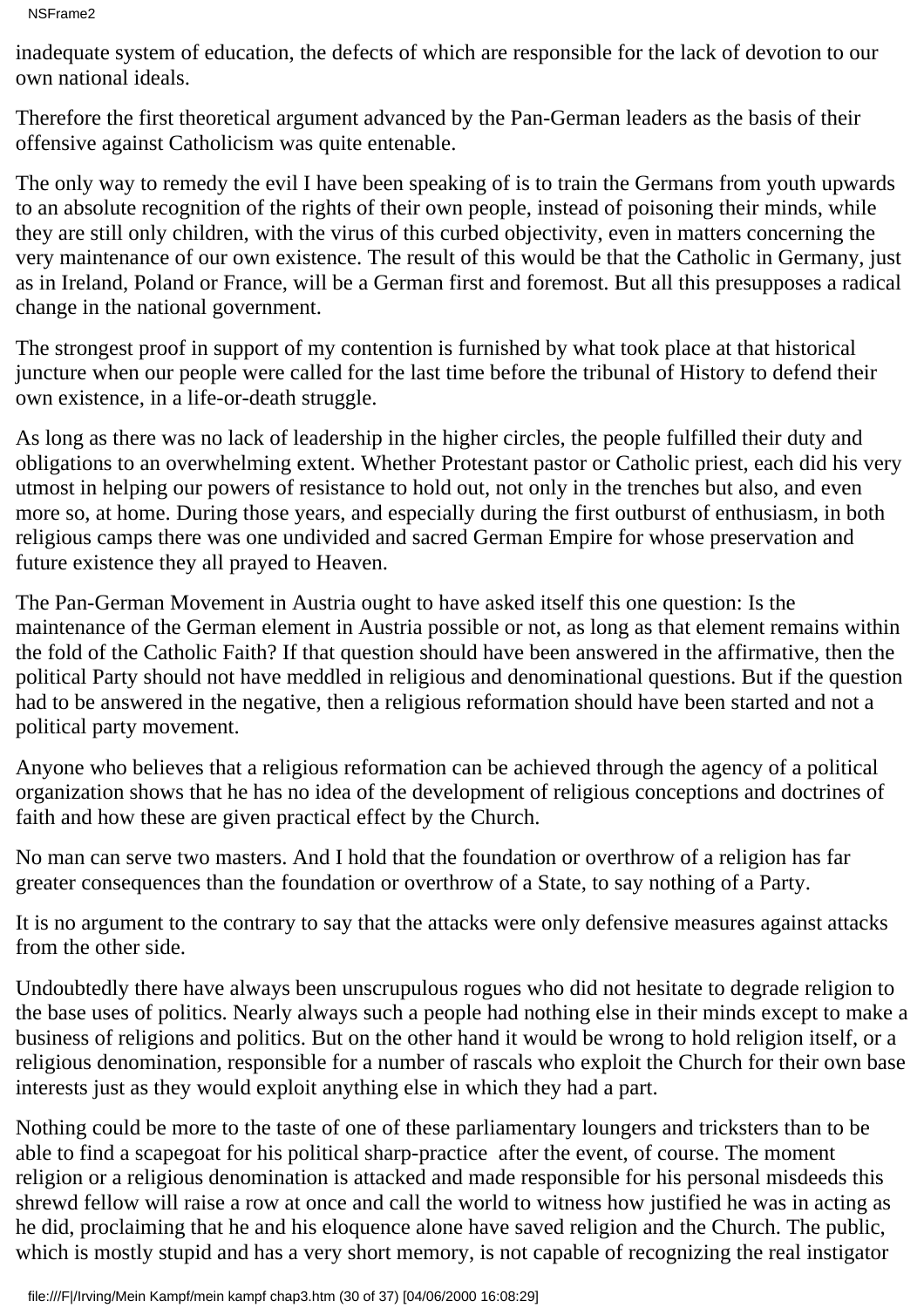NSFrame2

of the quarrel in the midst of the turmoil that has been raised. Frequently it does not remember the beginning of the fight and so the rogue gets by with his stunt.

A cunning fellow of that sort is quite well aware that his misdeeds have nothing to do with religion. And so he will laugh up his sleeve all the more heartily when his honest but artless adversary loses the game and, one day losing all faith in humanity, retires from the activities of public life.

But from another viewpoint also it would be wrong to make religion, or the Church as such, responsible for the misdeeds of individuals. If one compares the magnitude of the organization, as it stands visible to every eye, with the average weakness of human nature we shall have to admit that the proportion of good to bad is more favourable here than anywhere else. Among the priests there may, of course, be some who use their sacred calling to further their political ambitions. There are clergy who unfortunately forget that in the political mêlée they ought to be the paladins of the more sublime truths and not the abettors of falsehood and slander. But for each one of these unworthy specimens we can find a thousand or more who fulfil their mission nobly as the trustworthy guardians of souls and who tower above the level of our corrupt epoch, as little islands above the seaswamp.

I cannot condemn the Church as such, and I should feel quite as little justified in doing so if some depraved person in the robe of a priest commits some offence against the moral law. Nor should I for a moment think of blaming the Church if one of its innumerable members betrays and besmirches his compatriots, especially not in epochs when such conduct is quite common. We must not forget, particularly in our day, that for one such Ephialtes  $\frac{7}{1}$  there are a thousand whose hearts bleed in sympathy with their people during these years of misfortune and who, together with the best of our nation, yearn for the hour when fortune will smile on us again.

If it be objected that here we are concerned not with the petty problems of everyday life but principally with fundamental truths and questions of dogma, the only way of answering that objection is to ask a question:

Do you feel that Providence has called you to proclaim the Truth to the world? If so, then go and do it. But you ought to have the courage to do it directly and not use some political party as your mouthpiece; for in this way you shirk your vocation. In the place of something that now exists and is bad put something else that is better and will last into the future.

If you lack the requisite courage or if you yourself do not know clearly what your better substitute ought to be, leave the whole thing alone. But, whatever happens, do not try to reach the goal by the roundabout way of a political party if you are not brave enough to fight with your visor lifted.

Political parties have no right to meddle in religious questions except when these relate to something that is alien to the national well-being and thus calculated to undermine racial customs and morals.

If some ecclesiastical dignitaries should misuse religious ceremonies or religious teaching to injure their own nation their opponents ought never to take the same road and fight them with the same weapons.

To a political leader the religious teachings and practices of his people should be sacred and inviolable. Otherwise he should not be a statesman but a reformer, if he has the necessary qualities for such a mission.

Any other line of conduct will lead to disaster, especially in Germany.

In studying the Pan-German Movement and its conflict with Rome I was then firmly persuaded, and especially in the course of later years, that by their failure to understand the importance of the social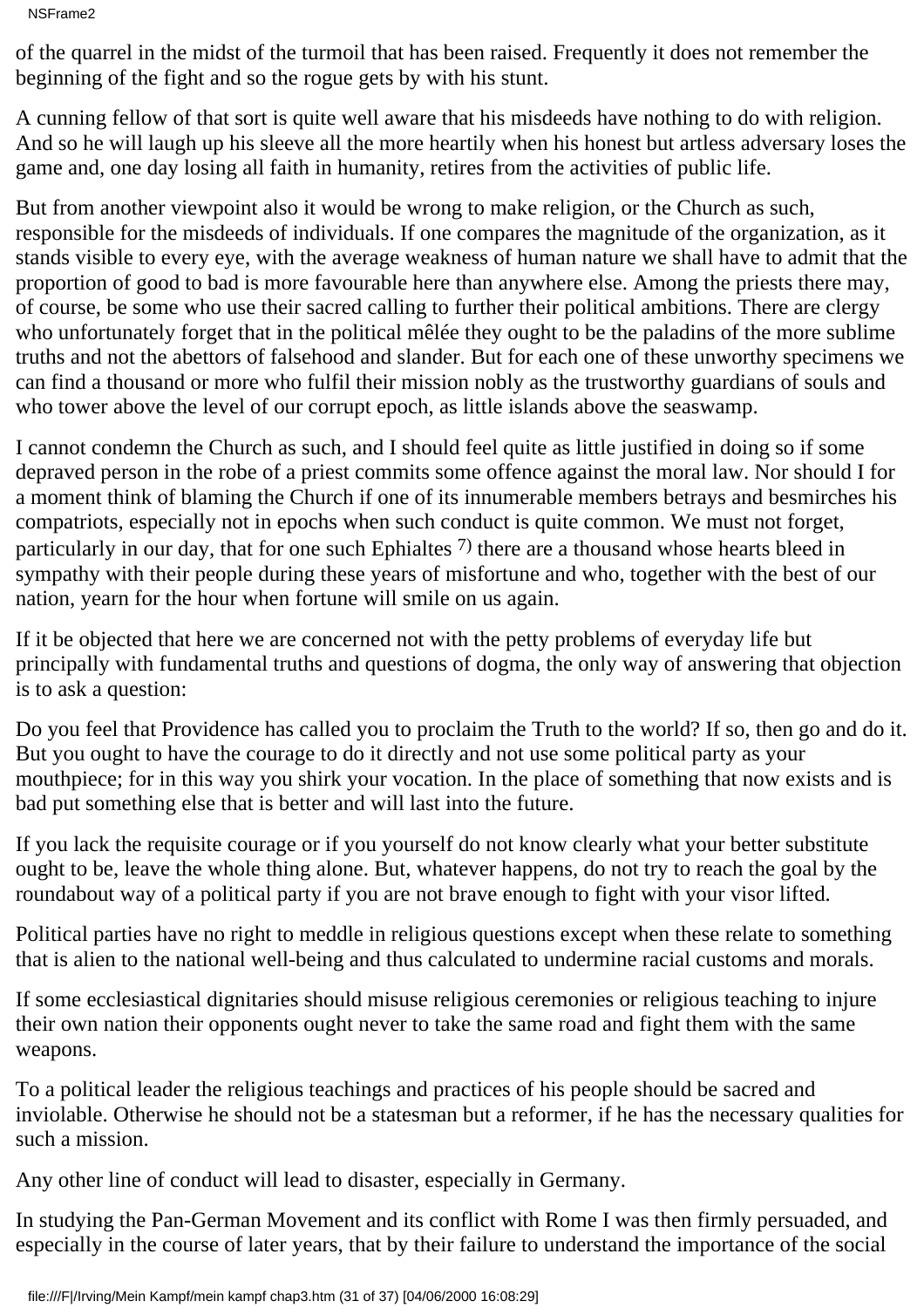NSFrame2

problem the Pan-Germanists lost the support of the broad masses, who are the indispensable combatants in such a movement. By entering Parliament the Pan-German leaders deprived themselves of the great driving force which resides in the masses and at the same time they laid on their own shoulders all the defects of the parliamentary institution. Their struggle against the Church made their position impossible in numerous circles of the lower and middle class, while at the same time it robbed them of innumerable high-class elements some of the best indeed that the nation possessed. The practical outcome of the Austrian Kulturkampf was negative.

Although they succeeded in winning 100,000 members away from the Church, that did not do much harm to the latter. The Church did not really need to shed any tears over these lost sheep, for it lost only those who had for a long time ceased to belong to it in their inner hearts. The difference between this new reformation and the great Reformation was that in the historic epoch of the great Reformation some of the best members left the Church because of religious convictions, whereas in this new reformation only those left who had been indifferent before and who were now influenced by political considerations. From the political point of view alone the result was as ridiculous as it was deplorable.

Once again a political movement which had promised so much for the German nation collapsed, because it was not conducted in a spirit of unflinching adherence to naked reality, but lost itself in fields where it was bound to get broken up.

The Pan-German Movement would never have made this mistake if it had properly understood the psyche of the broad masses. If the leaders had known that, for psychological reasons alone, it is not expedient to place two or more sets of adversaries before the masses since that leads to a complete splitting up of their fighting strength they would have concentrated the full and undivided force of their attack against a single adversary. Nothing in the policy of a political party is so fraught with danger as to allow its decisions to be directed by people who want to have their fingers in every pie though they do not know how to cook the simplest dish.

But even though there is much that can really be said against the various religious denominations, political leaders must not forget that the experience of history teaches us that no purely political party in similar circumstances ever succeeded in bringing about a religious reformation. One does not study history for the purpose of forgetting or mistrusting its lessons afterwards, when the time comes to apply these lessons in practice. It would be a mistake to believe that in this particular case things were different, so that the eternal truths of history were no longer applicable. One learns history in order to be able to apply its lessons to the present time and whoever fails to do this cannot pretend to be a political leader. In reality he is quite a superficial person or, as is mostly the case, a conceited simpleton whose good intentions cannot make up for his incompetence in practical affairs.

The art of leadership, as displayed by really great popular leaders in all ages, consists in consolidating the attention of the people against a single adversary and taking care that nothing will split up that attention into sections. The more the militant energies of the people are directed towards one objective the more will new recruits join the movement, attracted by the magnetism of its unified action, and thus the striking power will be all the more enhanced. The leader of genius must have the ability to make different opponents appear as if they belonged to the one category; for weak and wavering natures among a leader s following may easily begin to be dubious about the justice of their own cause if they have to face different enemies.

As soon as the vacillating masses find themselves facing an opposition that is made up of different groups of enemies their sense of objectivity will be aroused and they will ask how is it that all the others can be in the wrong and they themselves, and their movement, alone in the right.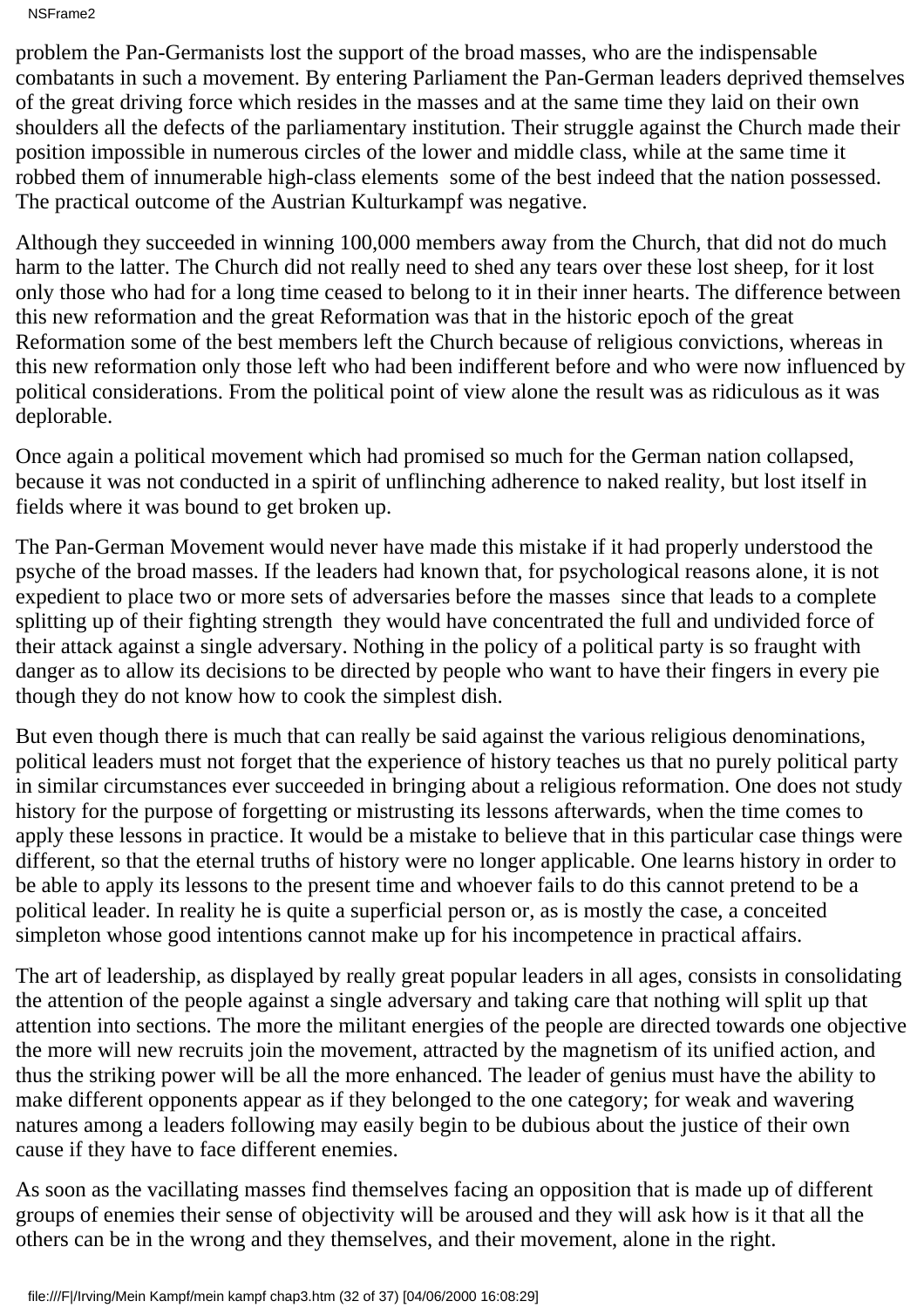NSFrame2

Such a feeling would be the first step towards a paralysis of their fighting vigour. Where there are various enemies who are split up into divergent groups it will be necessary to block them all together as forming one solid front, so that the mass of followers in a popular movement may see only one common enemy against whom they have to fight. Such uniformity intensifies their belief in the justice of their own cause and strengthens their feeling of hostility towards the opponent.

The Pan-German Movement was unsuccessful because the leaders did not grasp the significance of that truth. They saw the goal clearly and their intentions were right; but they took the wrong road. Their action may be compared to that of an Alpine climber who never loses sight of the peak he wants to reach, who has set out with the greatest determination and energy, but pays no attention to the road beneath his feet. With his eye always fixed firmly on the goal he does not think over or notice the nature of the ascent and finally he fails.

The manner in which the great rival of the Pan-German Party set out to attain its goal was quite different. The way it took was well and shrewdly chosen; but it did not have a clear vision of the goal. In almost all the questions where the Pan-German Movement failed, the policy of the Christian-Socialist Party was correct and systematic.

They assessed the importance of the masses correctly, and thus they gained the support of large numbers of the popular masses by emphasizing the social character of the Movement from the very start. By directing their appeal especially to the lower middle class and the artisans, they gained adherents who were faithful, persevering and self-sacrificing. The Christian-Socialist leaders took care to avoid all controversy with the institutions of religion and thus they secured the support of that mighty organization, the Catholic Church. Those leaders recognized the value of propaganda on a large scale and they were veritable virtuosos in working up the spiritual instincts of the broad masses of their adherents.

The failure of this Party to carry into effect the dream of saving Austria from dissolution must be attributed to two main defects in the means they employed and also the lack of a clear perception of the ends they wished to reach.

The anti-Semitism of the Christian-Socialists was based on religious instead of racial principles. The reason for this mistake gave rise to the second error also.

The founders of the Christian-Socialist Party were of the opinion that they could not base their position on the racial principle if they wished to save Austria, because they felt that a general disintegration of the State might quickly result from the adoption of such a policy. In the opinion of the Party chiefs the situation in Vienna demanded that all factors which tended to estrange the nationalities from one another should be carefully avoided and that all factors making for unity should be encouraged.

At that time Vienna was so honeycombed with foreign elements, especially the Czechs, that the greatest amount of tolerance was necessary if these elements were to be enlisted in the ranks of any party that was not anti-German on principle. If Austria was to be saved those elements were indispensable. And so attempts were made to win the support of the small traders, a great number of whom were Czechs, by combating the liberalism of the Manchester School; and they believed that by adopting this attitude they had found a slogan against Jewry which, because of its religious implications, would unite all the different nationalities which made up the population of the old Austria.

It was obvious, however, that this kind of anti-Semitism did not upset the Jews very much, simply because it had a purely religious foundation. If the worst came to the worst a few drops of baptismal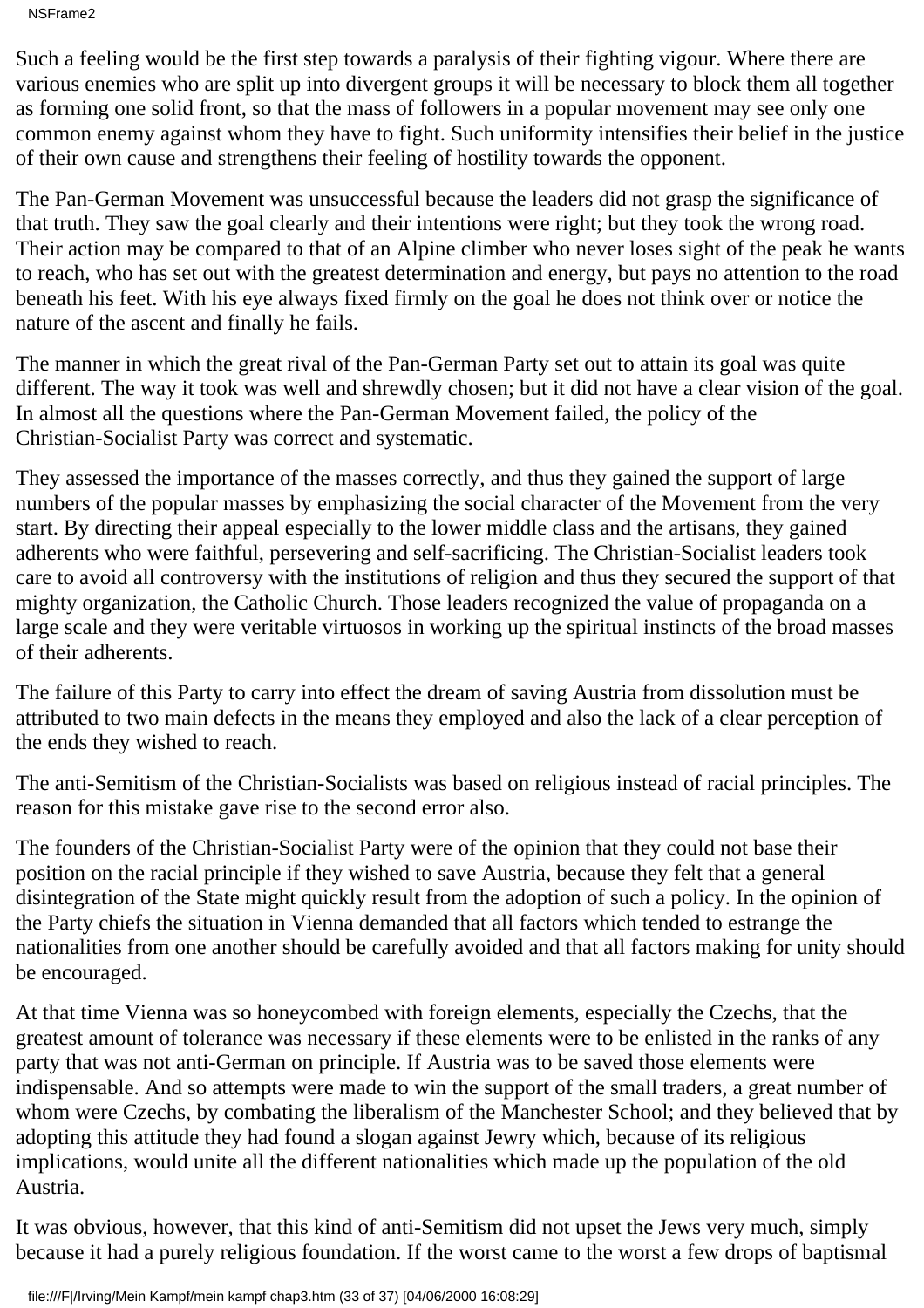water would settle the matter, hereupon the Jew could still carry on his business safely and at the same time retain his Jewish nationality.

On such superficial grounds it was impossible to deal with the whole problem in an earnest and rational way. The consequence was that many people could not understand this kind of anti-Semitism and therefore refused to take part in it.

The attractive force of the idea was thus restricted exclusively to narrow-minded circles, because the leaders failed to go beyond the mere emotional appeal and did not ground their position on a truly rational basis. The intellectuals were opposed to such a policy on principle. It looked more and more as if the whole movement was a new attempt to proselytize the Jews, or, on the other hand, as if it were merely organized from the wish to compete with other contemporary movements. Thus the struggle lost all traces of having been organized for a spiritual and sublime mission. Indeed, it seemed to some people and these were by no means worthless elements to be immoral and reprehensible. The movement failed to awaken a belief that here there was a problem of vital importance for the whole of humanity and on the solution of which the destiny of the whole Gentile world depended.

Through this shilly-shally way of dealing with the problem the anti-Semitism of the Christian-Socialists turned out to be quite ineffective.

It was anti-Semitic only in outward appearance. And this was worse than if it had made no pretences at all to anti-Semitism; for the pretence gave rise to a false sense of security among people who believed that the enemy had been taken by the ears; but, as a matter of fact, the people themselves were being led by the nose.

The Jew readily adjusted himself to this form of anti-Semitism and found its continuance more profitable to him than its abolition would be.

This whole movement led to great sacrifices being made for the sake of that State which was composed of many heterogeneous nationalities; but much greater sacrifices had to be made by the trustees of the German element.

One did not dare to be nationalist, even in Vienna, lest the ground should fall away from under ones feet. It was hoped that the Habsburg State might be saved by a silent evasion of the nationalist question; but this policy led that State to ruin. The same policy also led to the collapse of Christian Socialism, for thus the Movement was deprived of the only source of energy from which a political party can draw the necessary driving force.

During those years I carefully followed the two movements and observed how they developed, one because my heart was with it and the other because of my admiration for that remarkable man who then appeared to me as a bitter symbol of the whole German population in Austria.

When the imposing funeral cortège of the dead Burgomaster wound its way from the City Hall towards the Ring Strasse I stood among the hundreds of thousands who watched the solemn procession pass by. As I stood there I felt deeply moved, and my instinct clearly told me that the work of this man was all in vain, because a sinister Fate was inexorably leading this State to its downfall. If Dr. Karl Lueger had lived in Germany he would have been ranked among the great leaders of our people. It was a misfortune for his work and for himseif that he had to live in this impossible State.

When he died the fire had already been enkindled in the Balkans and was spreading month by month. Fate had been merciful in sparing him the sight of what, even to the last, he had hoped to prevent.

I endeavoured to analyse the cause which rendered one of those movements futile and wrecked the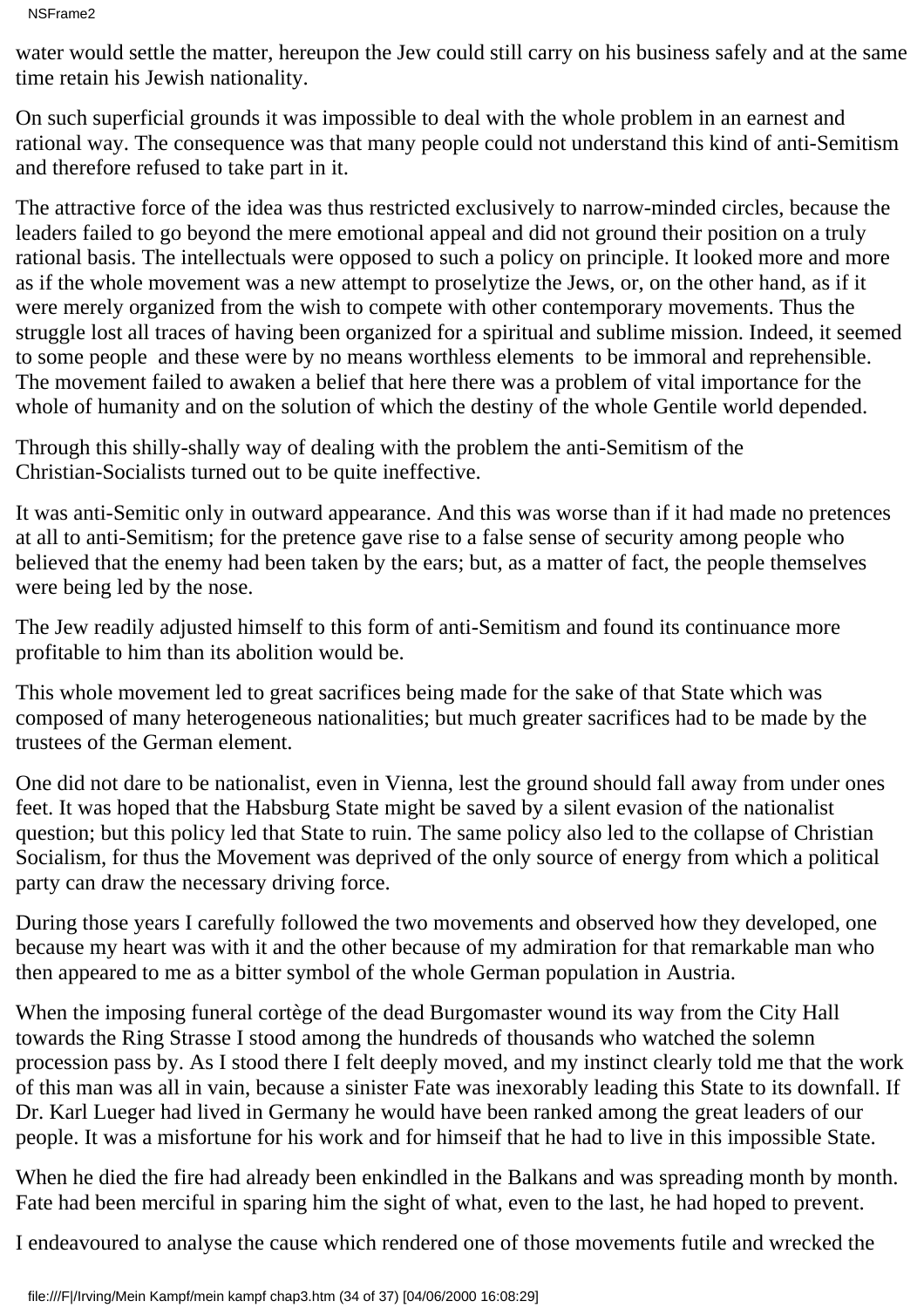progress of the other. The result of this investigation was the profound conviction that, apart from the inherent impossibility of consolidating the position of the State in the old Austria, the two parties made the following fatal mistake:

The Pan-German Party was perfectly right in its fundamental ideas regarding the aim of the Movement, which was to bring about a German restoration, but it was unfortunate in its choice of means. It was nationalist, but unfortunately it paid too little heed to the social problem, and thus it failed to gain the support of the masses. Its anti-Jewish policy, however, was grounded on a correct perception of the significance of the racial problem and not on religious principles. But it was mistaken in its assessment of facts and adopted the wrong tactics when it made war against one of the religious denominations.

The Christian-Socialist Movement had only a vague concept of a German revival as part of its object, but it was intelligent and fortunate in the choice of means to carry out its policy as a Party. The Christian-Socialists grasped the significance of the social question; but they adopted the wrong principles in their struggle against Jewry, and they utterly failed to appreciate the value of the national idea as a source of political energy.

If the Christian-Socialist Party, together with its shrewd judgment in regard to the worth of the popular masses, had only judged rightly also on the importance of the racial problem which was properly grasped by the Pan-German Movement and if this party had been really nationalist; or if the Pan-German leaders, on the other hand, in addition to their correct judgment of the Jewish problem and of the national idea, had adopted the practical wisdom of the Christian-Socialist Party, and particularly their attitude towards Socialism then a movement would have developed which, in my opinion, might at that time have successfully altered the course of German destiny.

If things did not turn out thus, the fault lay for the most part in the inherent nature of the Austrian State.

I did not find my own convictions upheld by any party then in existence, and so I could not bring myself to enlist as a member in any of the existing organizations or even lend a hand in their struggle. Even at that time all those organizations seemed to me to be already jaded in their energies and were therefore incapable of bringing about a national revival of the German people in a really profound way, not merely outwardly.

My inner aversion to the Habsburg State was increasing daily.

The more I paid special attention to questions of foreign policy, the more the conviction grew upon me that this phantom State would surely bring misfortune on the Germans. I realized more and more that the destiny of the German nation could not be decisively influenced from here but only in the German Empire itself. And this was true not only in regard to general political questions but also and in no less a degree in regard to the whole sphere of cultural life.

Here, also, in all matters affecting the national culture and art, the Austrian State showed all the signs of senile decrepitude, or at least it was ceasing to be of any consequence to the German nation, as far as these matters were concerned. This was especially true of its architecture. Modern architecture could not produce any great results in Austria because, since the building of the Ring Strasse at least in Vienna architectural activities had become insignificant when compared with the progressive plans which were being thought out in Germany.

And so I came more and more to lead what may be called a twofold existence. Reason and reality forced me to continue my harsh apprenticeship in Austria, though I must now say that this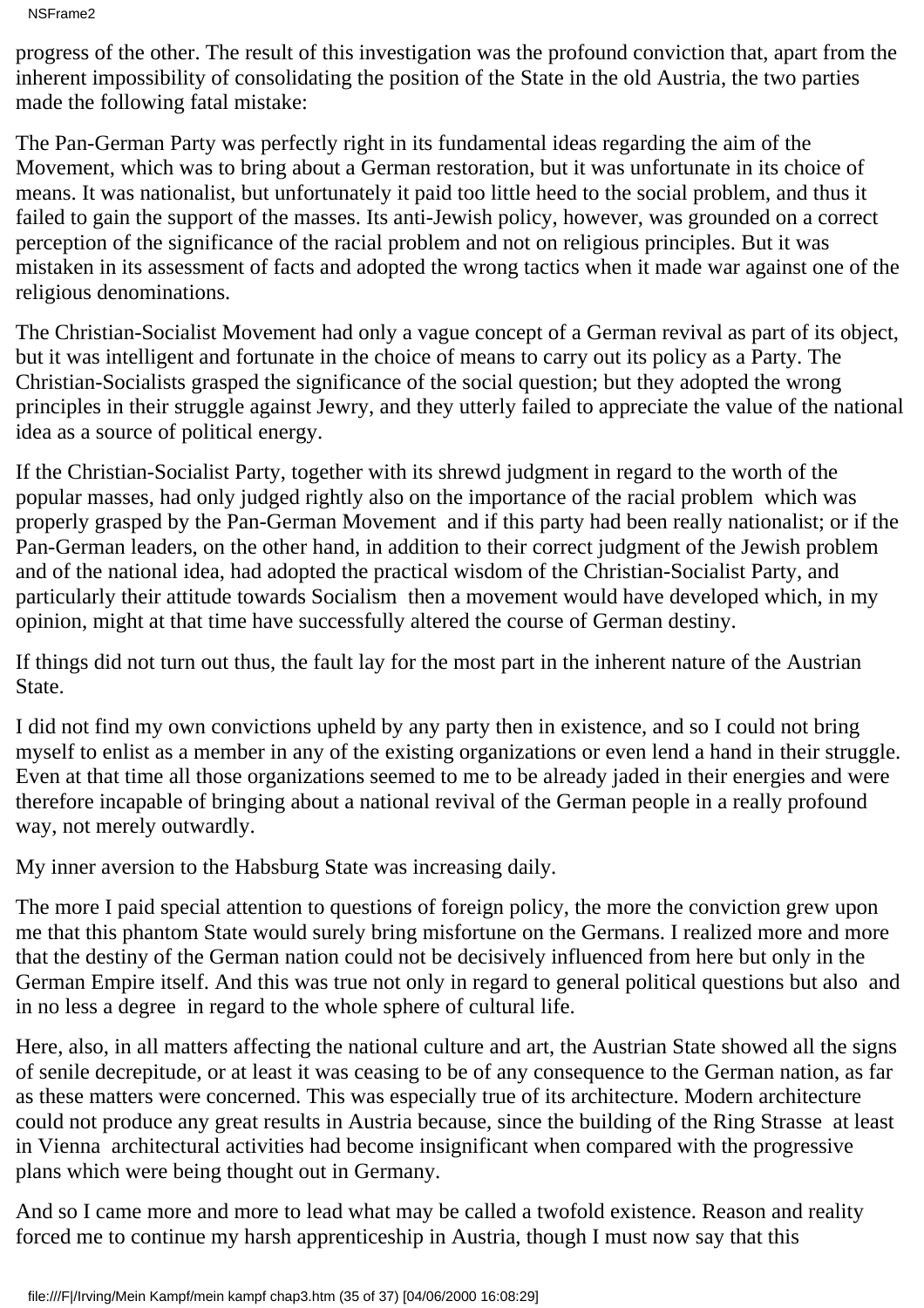NSFrame2

apprenticeship turned out fortunate in the end. But my heart was elsewhere.

A feeling of discontent grew upon me and made me depressed the more I came to realize the inside hollowness of this State and the impossibility of saving it from collapse. At the same time I felt perfectly certain that it would bring all kinds of misfortune to the German people.

I was convinced that the Habsburg State would balk and hinder every German who might show signs of real greatness, while at the same time it would aid and abet every non-German activity.

This conglomerate spectacle of heterogeneous races which the capital of the Dual Monarchy presented, this motley of Czechs, Poles, Hungarians, Ruthenians, Serbs and Croats, etc., and always that bacillus which is the solvent of human society, the Jew, here and there and everywhere the whole spectacle was repugnant to me. The gigantic city seemed to be the incarnation of mongrel depravity.

The German language, which I had spoken from the time of my boyhood, was the vernacular idiom of Lower Bavaria. I never forgot that particular style of speech, and I could never learn the Viennese dialect. The longer I lived in that city the stronger became my hatred for the promiscuous swarm of foreign peoples which had begun to batten on that old nursery ground of German culture. The idea that this State could maintain its further existence for any considerable time was quite absurd.

Austria was then like a piece of ancient mosaic in which the cohesive cement had dried up and become old and friable. As long as such a work of art remains untouched it may hold together and continue to exist; but the moment some blow is struck on it then it breaks up into thousands of fragments. Therefore it was now only a question of when the blow would come.

Because my heart was always with the German Empire and not with the Austrian Monarchy, the hour of Austrias dissolution as a State appeared to me only as the first step towards the emancipation of the German nation.

All these considerations intensified my yearning to depart for that country for which my heart had been secretly longing since the days of my youth.

I hoped that one day I might be able to make my mark as an architect and that I could devote my talents to the service of my country on a large or small scale, according to the will of Fate.

A final reason was that I longed to be among those who lived and worked in that land from which the movement should be launched, the object of which would be the fulfilment of what my heart had always longed for, namely, the union of the country in which I was born with our common fatherland, the German Empire.

There are many who may not understand how such a yearning can be so strong; but I appeal especially to two groups of people. The first includes all those who are still denied the happiness I have spoken of, and the second embraces those who once enjoyed that happiness but had it torn from them by a harsh fate. I turn to all those who have been torn from their motherland and who have to struggle for the preservation of their most sacred patrimony, their native language, persecuted and harried because of their loyalty and love for the homeland, yearning sadly for the hour when they will be allowed to return to the bosom of their father s household. To these I address my words, and I know that they will understand.

Only he who has experienced in his own inner life what it means to be German and yet to be denied the right of belonging to his fatherland can appreciate the profound nostalgia which that enforced exile causes. It is a perpetual heartache, and there is no place for joy and contentment until the doors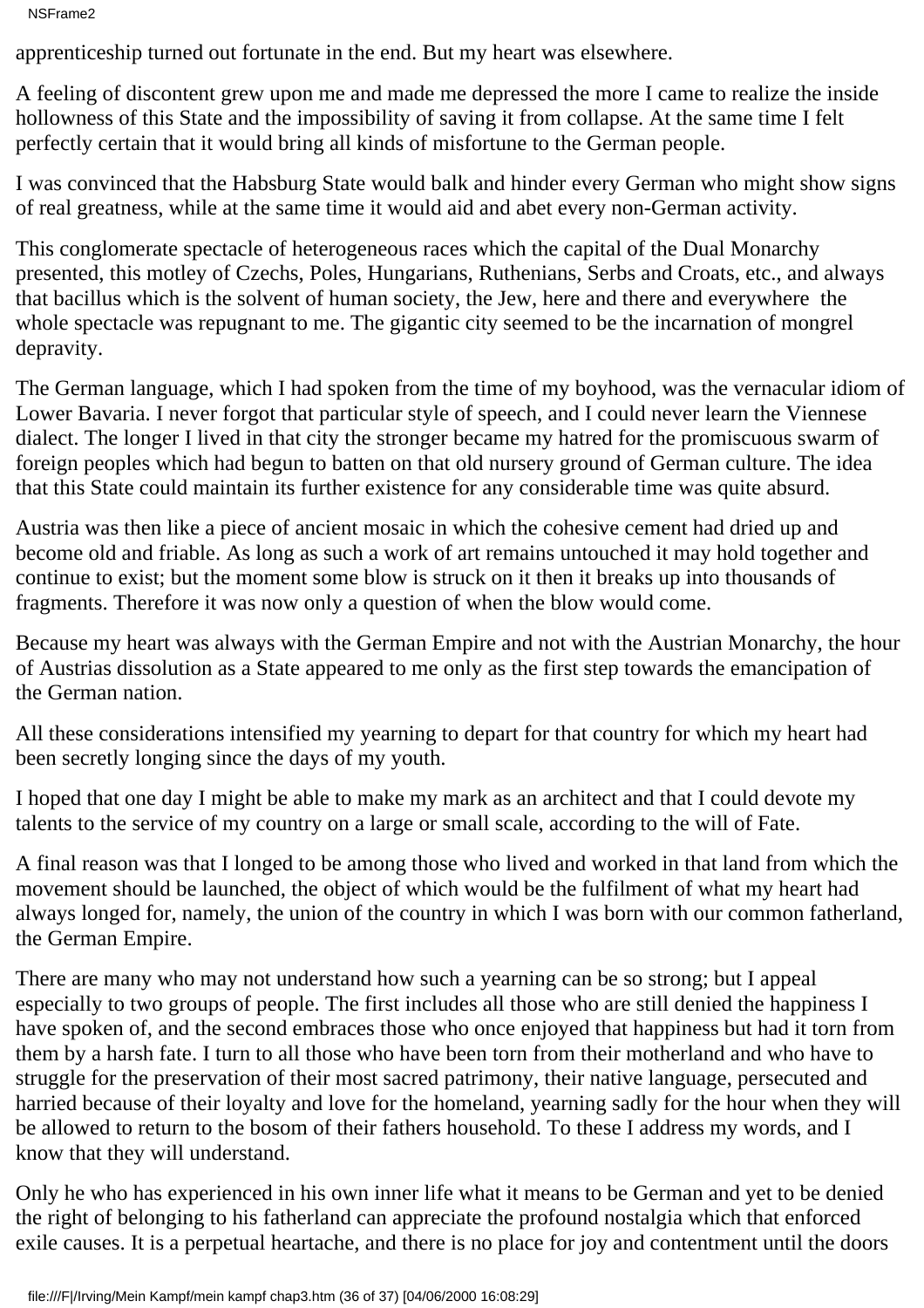NSFrame2

of paternal home are thrown open and all those through whose veins kindred blood is flowing will find peace and rest in their common Reich.

Vienna was a hard school for me; but it taught me the most profound lessons of my life. I was scarcely more than a boy when I came to live there, and when I left it I had grown to be a man of a grave and pensive nature. In Vienna I acquired the foundations of a *Weltanschhauung* in general and developed a faculty for analysing political questions in particular. That *Weltanschhauung* and the political ideas then formed have never been abandoned, though they were expanded later on in some directions. It is only now that I can fully appreciate how valuable those years of apprenticeship were for me.

That is why I have given a detailed account of this period. There, in Vienna, stark reality taught me the truths that now form the fundamental principles of the Party which within the course of five years has grown from modest beginnings to a great mass movement. I do not know what my attitude towards Jewry, Social-Democracy, or rather Marxism in general, to the social problem, etc., would be to-day if I had not acquired a stock of personal beliefs at such an early age, by dint of hard study and under the duress of Fate.

For, although the misfortunes of the Fatherland may have stimulated thousands and thousands to ponder over the inner causes of the collapse, that could not lead to such a thorough knowledge and deep insight as a man may develop who has fought a hard struggle for many years so that he might be master of his own fate.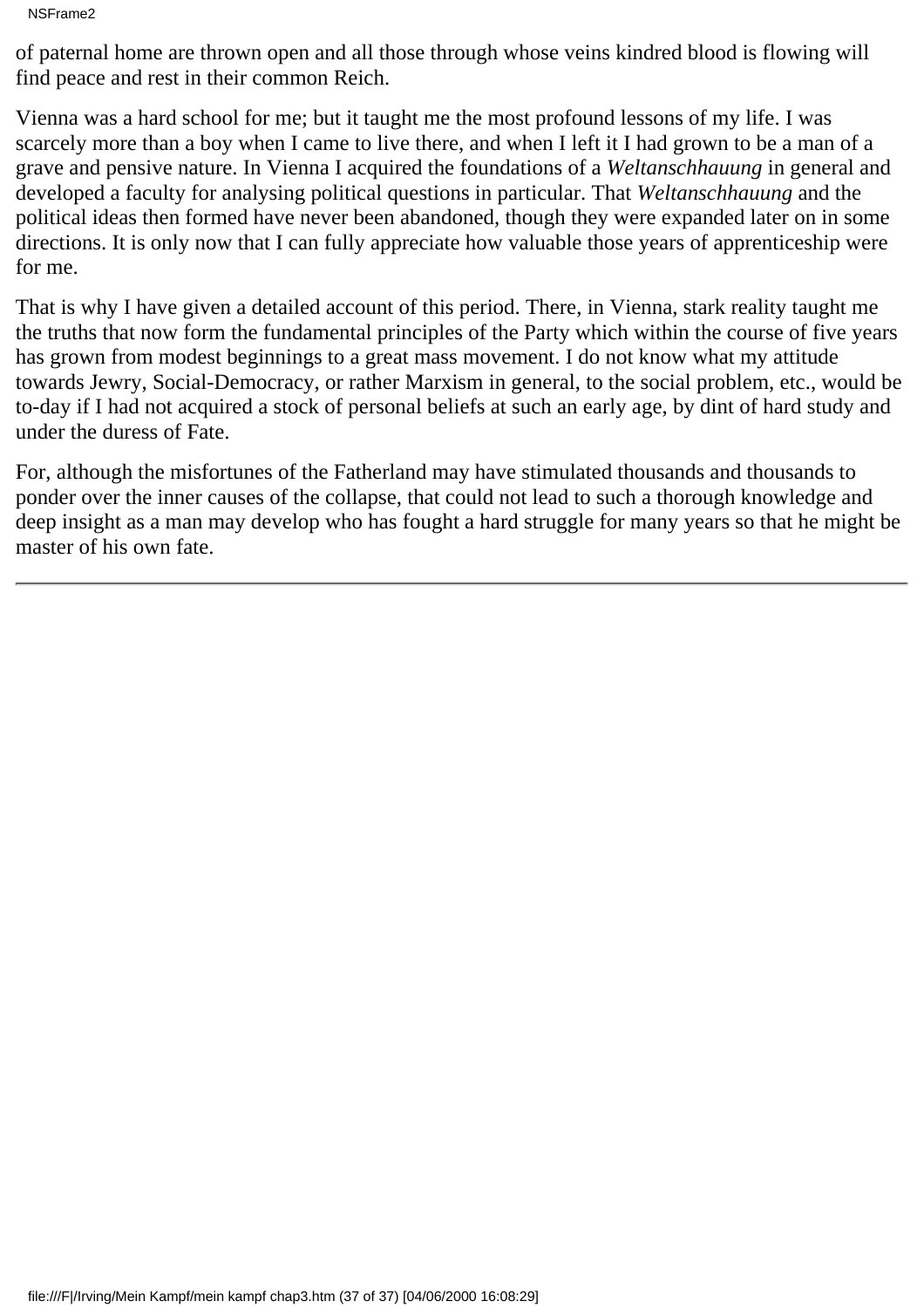## **CHAPTER IV MUNICH**

At last I came to Munich, in the spring of 1912.

The city itself was as familiar to me as if I had lived for years within its walls.

This was because my studies in architecture had been constantly turning my attention to the metropolis of German art. One must know Munich if one would know Germany, and it is impossible to acquire a knowledge of German art without seeing Munich.

All things considered, this pre-war sojourn was by far the happiest and most contented time of my life. My earnings were very slender; but after all I did not live for the sake of painting. I painted in order to get the bare necessities of existence while I continued my studies. I was firmly convinced that I should finally succeed in reaching the goal I had marked out for myself. And this conviction alone was strong enough to enable me to bear the petty hardships of everyday life without worrying very much about them.

Moreover, almost from the very first moment of my sojourn there I came to love that city more than any other place known to me. A German city! I said to myself. How different to Vienna. It was with a feeling of disgust that my imagination reverted to that Babylon of races. Another pleasant feature here was the way the people spoke German, which was much nearer my own way of speaking than the Viennese idiom. The Munich idiom recalled the days of my youth, especially when I spoke with those who had come to Munich from Lower Bavaria. There were a thousand or more things which I inwardly loved or which I came to love during the course of my stay. But what attracted me most was the marvellous wedlock of native folk-energy with the fine artistic spirit of the city, that unique harmony from the Hofbräuhaus to the Odeon, from the October Festival to the Pinakothek, etc. The reason why my heart s strings are entwined around this city as around no other spot in this world is probably because Munich is and will remain inseparably connected with the development of my own career; and the fact that from the beginning of my visit I felt inwardly happy and contented is to be attributed to the charm of the marvellous Wittelsbach Capital, which has attracted probably everybody who is blessed with a feeling for beauty instead of commercial instincts.

Apart from my professional work, I was most interested in the study of current political events, particularly those which were connected with foreign relations. I approached these by way of the German policy of alliances which, ever since my Austrian days, I had considered to be an utterly mistaken one. But in Vienna I had not yet seen quite clearly how far the German Empire had gone in the process of self-delusion. In Vienna I was inclined to assume, or probably I persuaded myself to do so in order to excuse the German mistake, that possibly the authorities in Berlin knew how weak and unreliable their ally would prove to be when brought face to face with realities, but that, for more or less mysterious reasons, they refrained from allowing their opinions on this point to be known in public. Their idea was that they should support the policy of alliances which Bismarck had initiated and the sudden discontinuance of which might be undesirable, if for no other reason than that it might arouse those foreign countries which were lying in wait for their chance or might alarm the Philistines at home.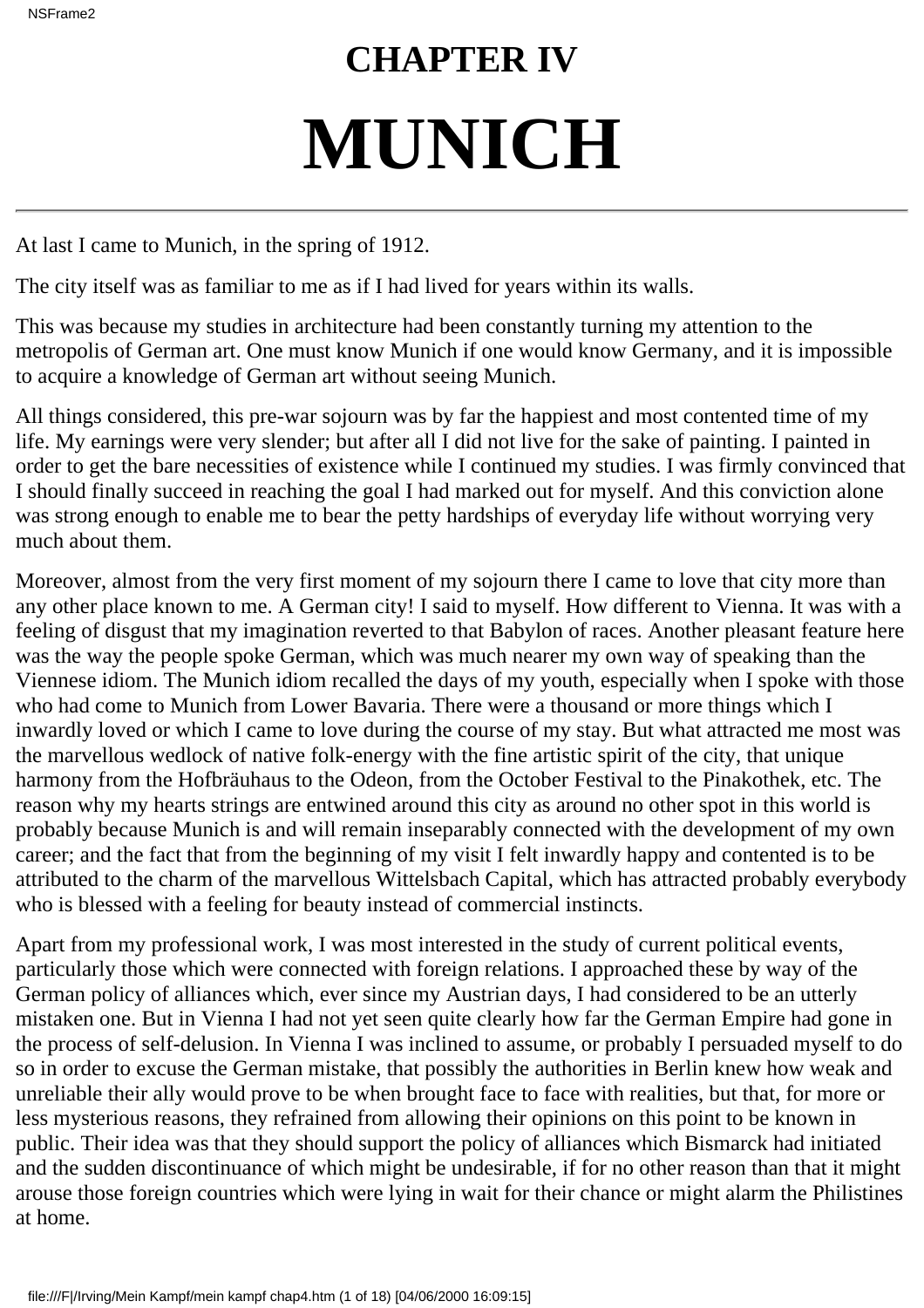NSFrame2

But my contact with the people soon taught me, to my horror, that my assumptions were wrong. I was amazed to find everywhere, even in circles otherwise well informed, that nobody had the slightest intimation of the real character of the Habsburg Monarchy. Among the common people in particular there was a prevalent illusion that the Austrian ally was a Power which would have to be seriously reckoned with and would rally its man-power in the hour of need. The mass of the people continued to look upon the Dual Monarchy as a German State and believed that it could be relied upon. They assumed that its strength could be measured by the millions of its subjects, as was the case in Germany. First of all, they did not realize that Austria had ceased to be a German State and, secondly, that the conditions prevailing within the Austrian Empire were steadily pushing it headlong to the brink of disaster.

At that time I knew the condition of affairs in the Austrian State better than the professional diplomats. Blindfolded, as nearly always, these diplomats stumbled along on their way to disaster. The opinions prevailing among the bulk of the people reflected only what had been drummed into them from official quarters above. And these higher authorities grovelled before the Ally, as the people of old bowed down before the Golden Calf. They probably thought that by being polite and amiable they might balance the lack of honesty on the other side. Thus they took every declaration at its full face value.

Even while in Vienna I used to be annoyed again and again by the discrepancy between the speeches of the official statesmen and the contents of the Viennese Press. And yet Vienna was still a German city, at least as far as appearances went. But one encountered an utterly different state of things on leaving Vienna, or rather German-Austria, and coming into the Slav provinces. It needed only a glance at the Prague newspapers in order to see how the whole exalted hocus-pocus of the Triple Alliance was judged from there. In Prague there was nothing but gibes and sneers for that masterpiece of statesmanship. Even in the piping times of peace, when the two emperors kissed each other on the brow in token of friendship, those papers did not cloak their belief that the alliance would be liquidated the moment a first attempt was made to bring it down from the shimmering glory of a Nibelungen ideal to the plane of practical affairs.

Great indignation was aroused a few years later, when the alliances were put to the first practical test. Italy not only withdrew from the Triple Alliance, leaving the other two members to march by themselves. but she even joined their enemies. That anybody should believe even for a moment in the possibility of such a miracle as that of Italy fighting on the same side as Austria would be simply incredible to anyone who did not suffer from the blindness of official diplomacy. And that was just how people felt in Austria also.

In Austria only the Habsburgs and the German-Austrians supported the alliance. The Habsburgs did so from shrewd calculation of their own interests and from necessity. The Germans did it out of good faith and political ignorance. They acted in good faith inasmuch as they believed that by establishing the Triple Alliance they were doing a great service to the German Empire and were thus helping to strengthen it and consolidate its defence. They showed their political ignorance, however, in holding such ideas, because, instead of helping the German Empire they really chained it to a moribund State which might bring its associate into the grave with itself; and, above all, by championing this alliance they fell more and more a prey to the Habsburg policy of de-Germanization. For the alliance gave the Habsburgs good grounds for believing that the German Empire would not interfere in their domestic affairs and thus they were in a position to carry into effect, with more ease and less risk, their domestic policy of gradually eliminating the German element. Not only could the objectiveness of the German Government be counted upon, and thus there need be no fear of protest from that quarter, but one could always remind the German-Austrians of the alliance and thus silence them in case they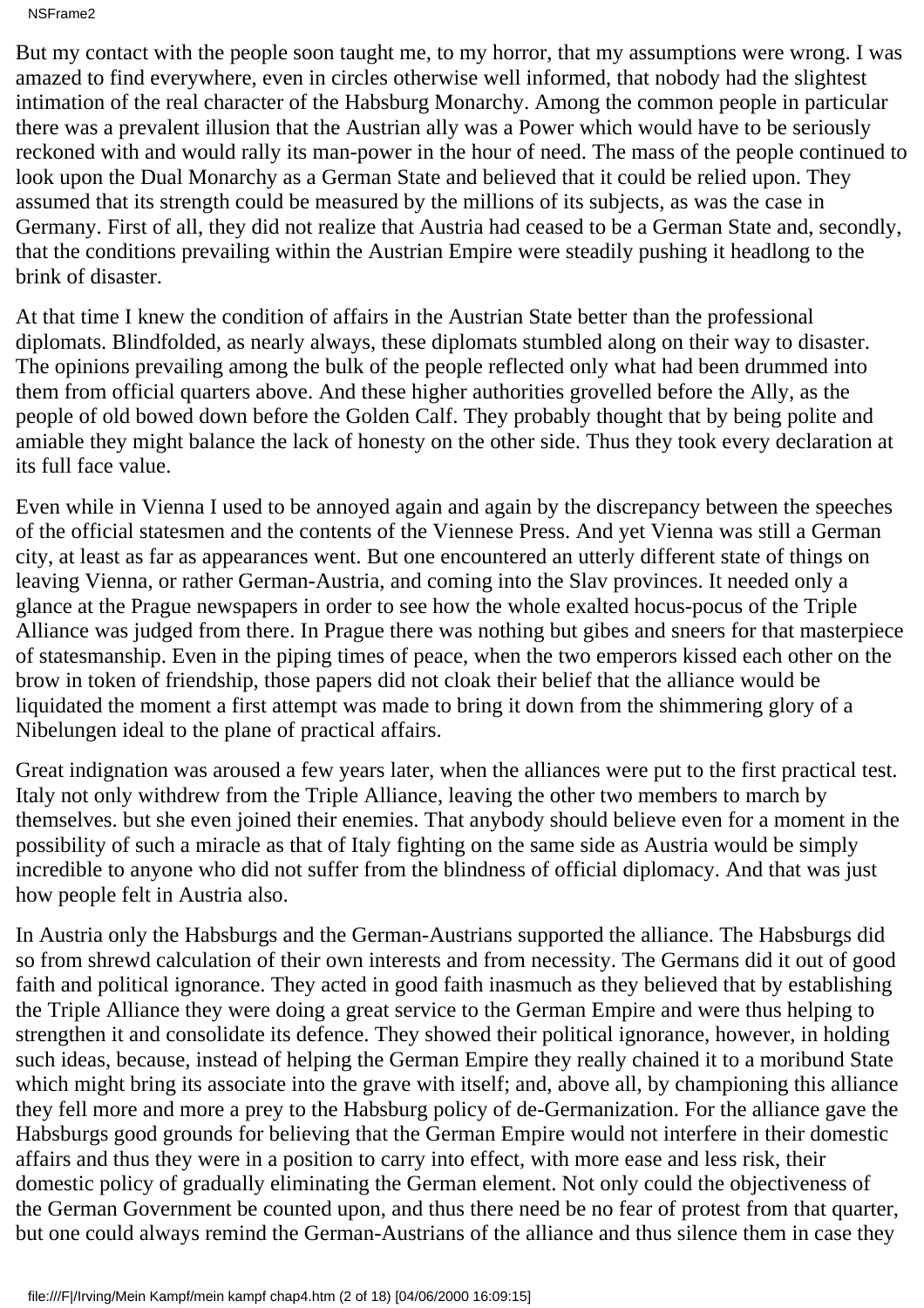should ever object to the reprehensible means that were being employed to establish a Slav hegemony in the Dual Monarchy.

What could the German-Austrians do, when the people of the German Empire itself had openly proclaimed their trust and confidence in the Habsburg régime?

Should they resist, and thus be branded openly before their kinsfolk in the Reich as traitors to their own national interests? They, who for so many decades had sacrificed so much for the sake of their German tradition!

Once the influence of the Germans in Austria had been wiped out, what then would be the value of the alliance? If the Triple Alliance were to be advantageous to Germany, was it not a necessary condition that the predominance of the German element in Austria should be maintained? Or did anyone really believe that Germany could continue to be the ally of a Habsburg Empire under the hegemony of the Slavs?

The official attitude of German diplomacy, as well as that of the general public towards internal problems affecting the Austrian nationalities was not merely stupid, it was insane. On the alliance, as on a solid foundation, they grounded the security and future existence of a nation of seventy millions, while at the same time they allowed their partner to continue his policy of undermining the sole foundation of that alliance methodically and resolutely, from year to year. A day must come when nothing but a formal contract with Viennese diplomats would be left. The alliance itself, as an effective support, would be lost to Germany.

As far as concerned Italy, such had been the case from the outset.

If people in Germany had studied history and the psychology of nations a little more carefully not one of them could have believed for a single hour that the Quirinal and the Viennese Hofburg could ever stand shoulder to shoulder on a common battle front. Italy would have exploded like a volcano if any Italian government had dared to send a single Italian soldier to fight for the Habsburg State. So fanatically hated was this State that the Italians could stand in no other relation to it on a battle front except as enemies. More than once in Vienna I have witnessed explosions of the contempt and profound hatred which allied the Italian to the Austrian State. The crimes which the House of Habsburg committed against Italian freedom and independence during several centuries were too grave to be forgiven, even with the best of goodwill. But this goodwill did not exist, either among the rank and file of the population or in the government. Therefore for Italy there were only two ways of co-existing with Austria alliance or war. By choosing the first it was possible to prepare leisurely for the second.

Especially since relations between Russia and Austria tended more and more towards the arbitrament of war, the German policy of alliances was as senseless as it was dangerous. Here was a classical instance which demonstrated the lack of any broad or logical lines of thought.

But what was the reason for forming the alliance at all? It could not have been other than the wish to secure the future of the Reich better than if it were to depend exclusively on its own resources. But the future of the Reich could not have meant anything else than the problem of securing the means of existence for the German people.

The only questions therefore were the following: What form shall the life of the nation assume in the near future that is to say within such a period as we can forecast? And by what means can the necessary foundation and security be guaranteed for this development within the framework of the general distribution of power among the European nations? A clear analysis of the principles on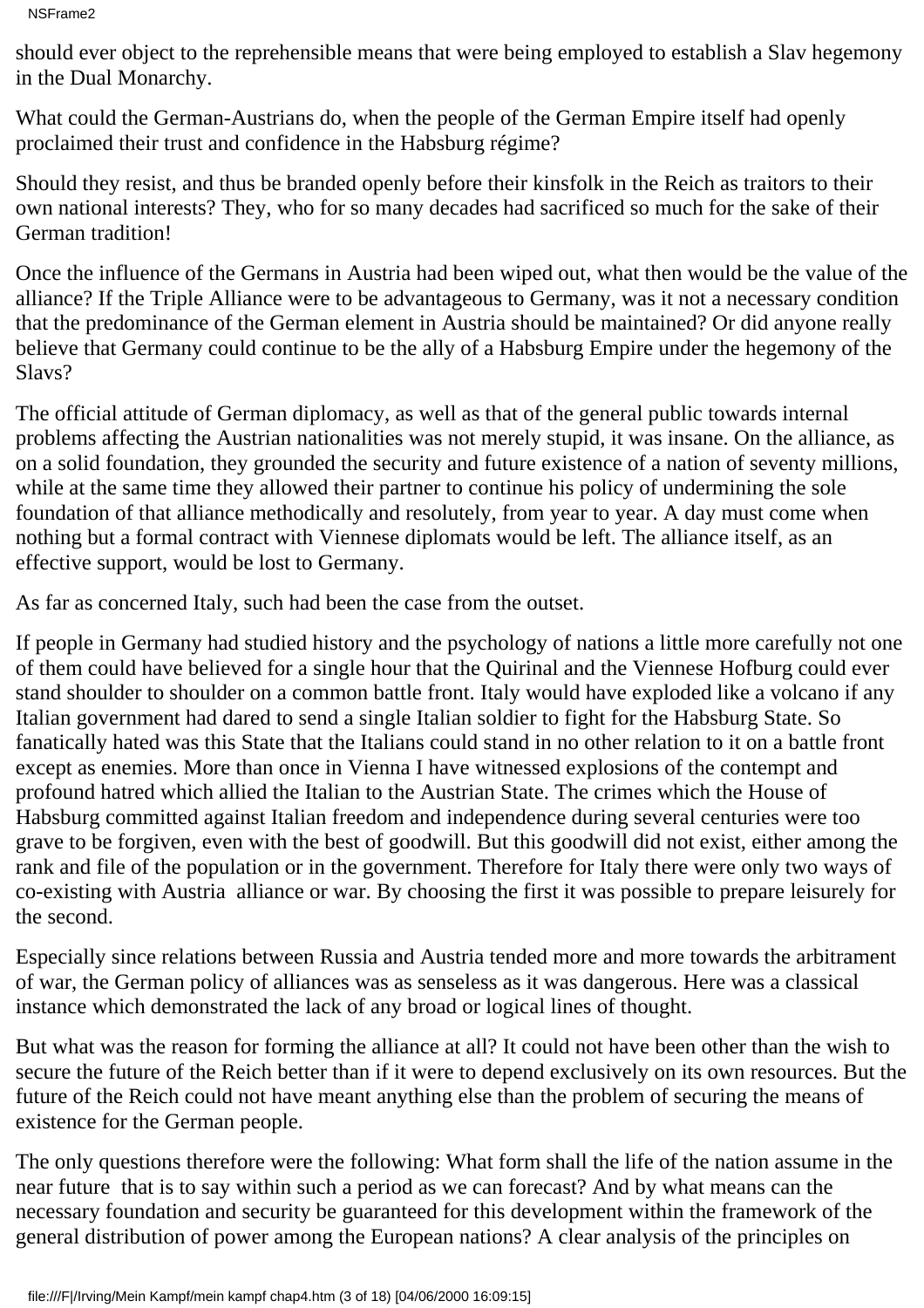NSFrame2

which the foreign policy of German statecraft were to be based should have led to the following conclusions:

The annual increase of population in Germany amounts to almost 900,000 souls. The difficulties of providing for this army of new citizens must grow from year to year and must finally lead to a catastrophe, unless ways and means are found which will forestall the danger of misery and hunger. There were four ways of providing against this terrible calamity:

(1) It was possible to adopt the French example and artificially restrict the number of births, thus avoiding an excess of population.

Under certain circumstances, in periods of distress or under bad climatic condition, or if the soil yields too poor a return, Nature herself tends to check the increase of population in some countries and among some races, but by a method which is quite as ruthless as it is wise. It does not impede the procreative faculty as such; but it does impede the further existence of the offspring by submitting it to such tests and privations that everything which is less strong or less healthy is forced to retreat into the bosom of tile unknown. Whatever survives these hardships of existence has been tested and tried a thousandfold, hardened and renders fit to continue the process of procreation; so that the same thorough selection will begin all over again. By thus dealing brutally with the individual and recalling him the very moment he shows that he is not fitted for the trials of life, Nature preserves the strength of the race and the species and raises it to the highest degree of efficiency.

The decrease in numbers therefore implies an increase of strength, as far as the individual is concerned, and this finally means the invigoration of the species.

But the case is different when man himself starts the process of numerical restriction. Man is not carved from Nature s wood. He is made of human material. He knows more than the ruthless Queen of Wisdom. He does not impede the preservation of the individual but prevents procreation itself. To the individual, who always sees only himself and not the race, this line of action seems more humane and just than the opposite way. But, unfortunately, the consequences are also the opposite.

By leaving the process of procreation unchecked and by submitting the individual to the hardest preparatory tests in life, Nature selects the best from an abundance of single elements and stamps them as fit to live and carry on the conservation of the species. But man restricts the procreative faculty and strives obstinately to keep alive at any cost whatever has once been born. This correction of the Divine Will seems to him to be wise and humane, and he rejoices at having trumped Natures card in one game at least and thus proved that she is not entirely reliable. The dear little ape of an all-mighty father is delighted to see and hear that he has succeeded in effecting a numerical restriction; but he would be very displeased if told that this, his system, brings about a degeneration in personal quality.

For as soon as the procreative faculty is thwarted and the number of births diminished, the natural struggle for existence which allows only healthy and strong individuals to survive is replaced by a sheer craze to save feeble and even diseased creatures at any cost. And thus the seeds are sown for a human progeny which will become more and more miserable from one generation to another, as long as Nature s will is scorned.

But if that policy be carried out the final results must be that such a nation will eventually terminate its own existence on this earth; for though man may defy the eternal laws of procreation during a certain period, vengeance will follow sooner or later. A stronger race will oust that which has grown weak; for the vital urge, in its ultimate form, will burst asunder all the absurd chains of this so-called humane consideration for the individual and will replace it with the humanity of Nature, which wipes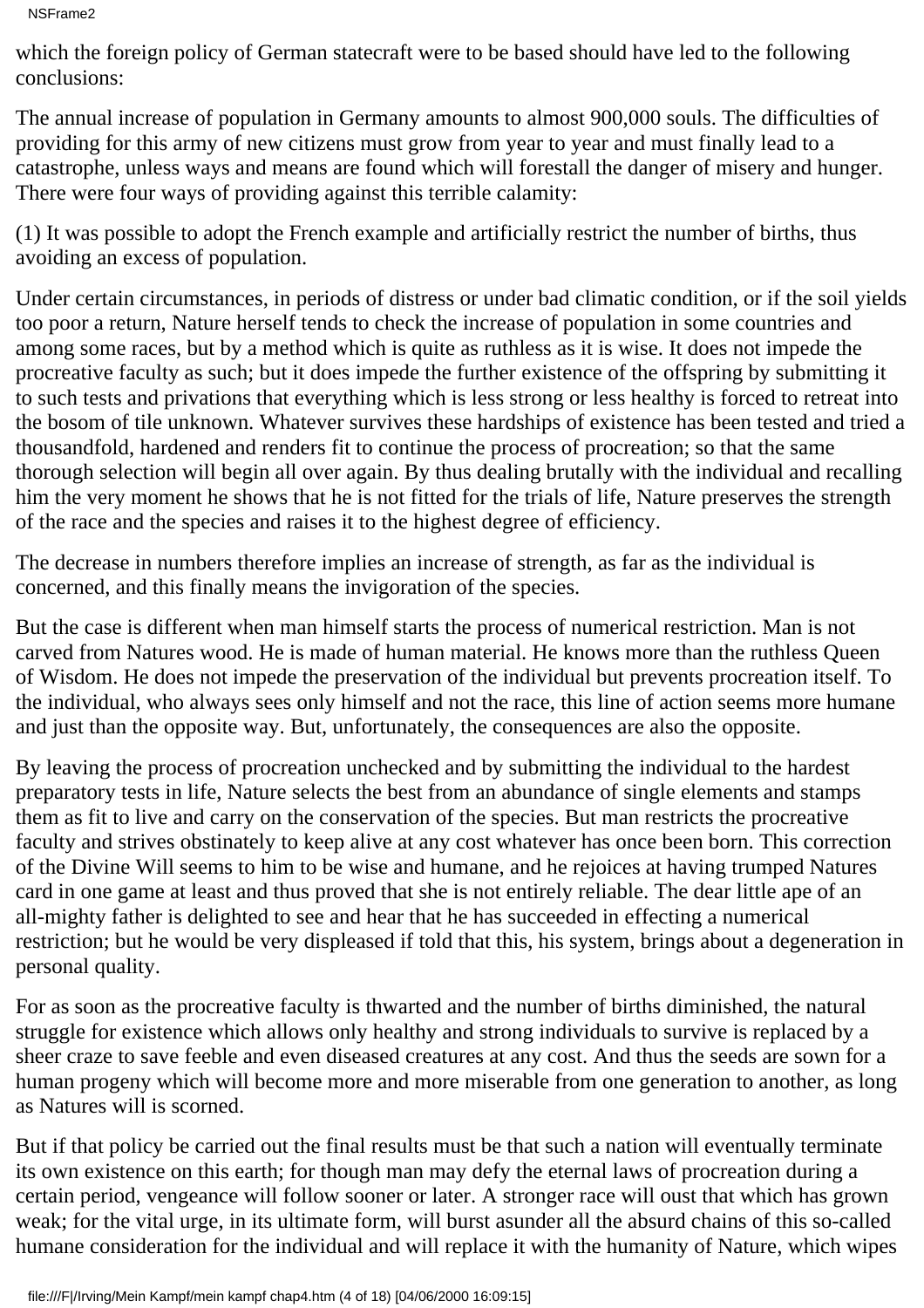```
NSFrame2
```
out what is weak in order to give place to the strong.

Any policy which aims at securing the existence of a nation by restricting the birth-rate robs that nation of its future.

(2) A second solution is that of internal colonization. This is a proposal which is frequently made in our own time and one hears it lauded a good deal. It is a suggestion that is well-meant but it is misunderstood by most people, so that it is the source of more mischief than can be imagined.

It is certainly true that the productivity of the soil can be increased within certain limits; but only within defined limits and not indefinitely. By increasing the productive powers of the soil it will be possible to balance the effect of a surplus birth-rate in Germany for a certain period of time, without running any danger of hunger. But we have to face the fact that the general standard of living is rising more quickly than even the birth rate. The requirements of food and clothing are becoming greater from year to year and are out of proportion to those of our ancestors of, let us say, a hundred years ago. It would, therefore, be a mistaken view that every increase in the productive powers of the soil will supply the requisite conditions for an increase in the population. No. That is true up to a certain point only, for at least a portion of the increased produce of the soil will be consumed by the margin of increased demands caused by the steady rise in the standard of living. But even if these demands were to be curtailed to the narrowest limits possible and if at the same time we were to use all our available energies in the intenser cultivation, we should here reach a definite limit which is conditioned by the inherent nature of the soil itself. No matter how industriously we may labour we cannot increase agricultural production beyond this limit. Therefore, though we may postpone the evil hour of distress for a certain time, it will arrive at last. The first phenomenon will be the recurrence of famine periods from time to time, after bad harvests, etc. The intervals between these famines will become shorter and shorter the more the population increases; and, finally, the famine times will disappear only in those rare years of plenty when the granaries are full. And a time will ultimately come when even in those years of plenty there will not be enough to go round; so that hunger will dog the footsteps of the nation. Nature must now step in once more and select those who are to survive, or else man will help himself by artificially preventing his own increase, with all the fatal consequences for the race and the species which have been already mentioned.

It may be objected here that, in one form or another, this future is in store for all mankind and that the individual nation or race cannot escape the general fate.

At first glance, that objection seems logical enough; but we have to take the following into account:

The day will certainly come when the whole of mankind will be forced to check the augmentation of the human species, because there will be no further possibility of adjusting the productivity of the soil to the perpetual increase in the population. Nature must then be allowed to use her own methods or man may possibly take the task of regulation into his own hands and establish the necessary equilibrium by the application of better means than we have at our disposal to-day. But then it will be a problem for mankind as a whole, whereas now only those races have to suffer from want which no longer have the strength and daring to acquire sufficient soil to fulfil their needs. For, as things stand to-day, vast spaces still lie uncultivated all over the surface of the globe. Those spaces are only waiting for the ploughshare. And it is quite certain that Nature did not set those territories apart as the exclusive pastures of any one nation or race to be held unutilized in reserve for the future. Such land awaits the people who have the strength to acquire it and the diligence to cultivate it.

Nature knows no political frontiers. She begins by establishing life on this globe and then watches the free play of forces. Those who show the greatest courage and industry are the children nearest to her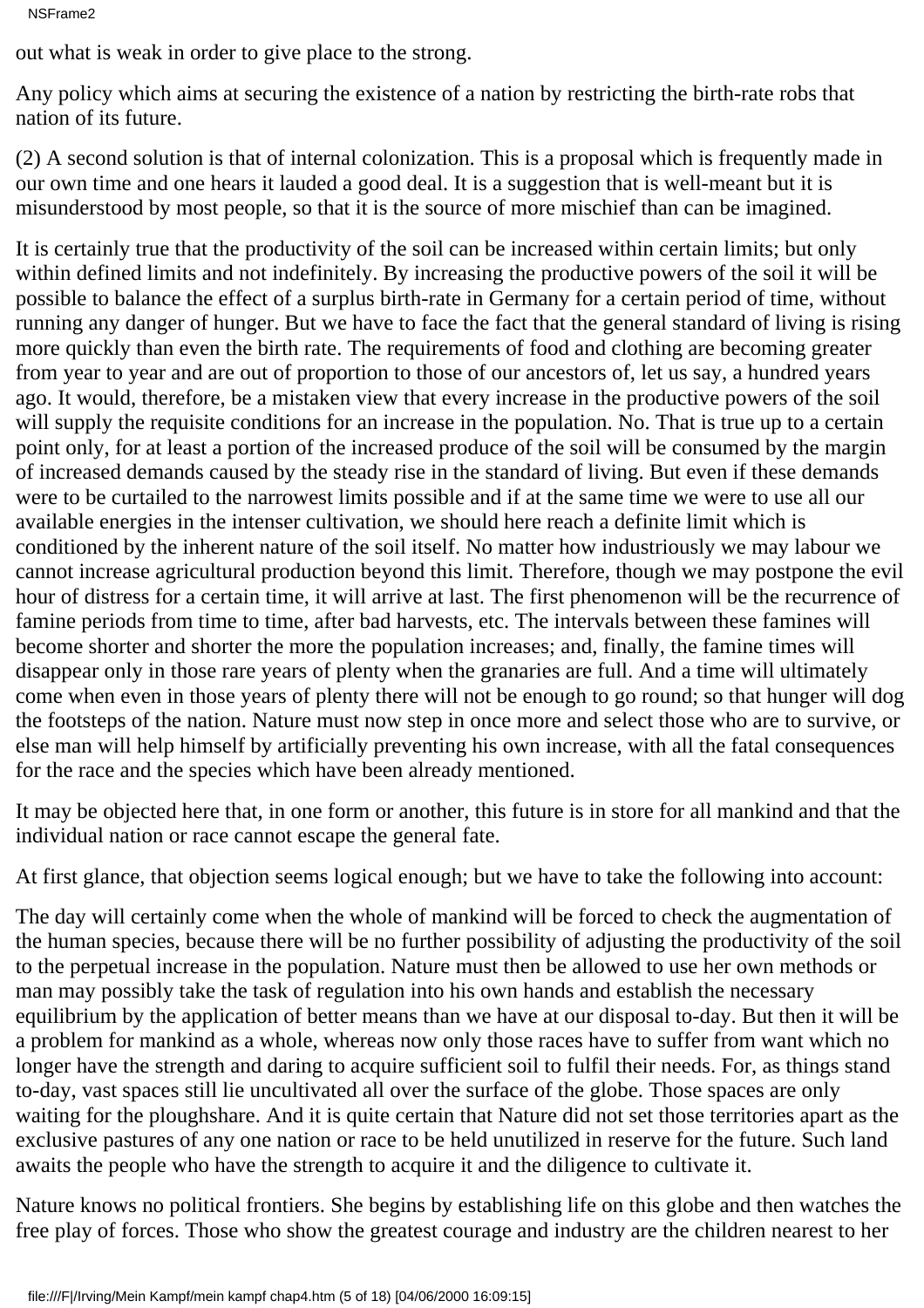```
NSFrame2
```
heart and they will be granted the sovereign right of existence.

If a nation confines itself to internal colonization while other races are perpetually increasing their territorial annexations all over the globe, that nation will be forced to restrict the numerical growth of its population at a time when the other nations are increasing theirs. This situation must eventually arrive. It will arrive soon if the territory which the nation has at its disposal be small. Now it is unfortunately true that only too often the best nations or, to speak more exactly, the only really cultured nations, who at the same time are the chief bearers of human progress have decided, in their blind pacifism, to refrain from the acquisition of new territory and to be content with internal colonization. But at the same time nations of inferior quality succeed in getting hold of large spaces for colonization all over the globe. The state of affairs which must result from this contrast is the following:

Races which are culturally superior but less ruthless would be forced to restrict their increase, because of insufficient territory to support the population, while less civilized races could increase indefinitely, owing to the vast territories at their disposal. In other words: should that state of affairs continue, then the world will one day be possessed by that portion of mankind which is culturally inferior but more active and energetic.

A time will come, even though in the distant future, when there can be only two alternatives: Either the world will be ruled according to our modern concept of democracy, and then every decision will be in favour of the numerically stronger races; or the world will be governed by the law of natural distribution of power, and then those nations will be victorious who are of more brutal will and are not the nations who have practised self-denial.

Nobody can doubt that this world will one day be the scene of dreadful struggles for existence on the part of mankind. In the end the instinct of self-preservation alone will triumph. Before its consuming fire this so-called humanitarianism, which connotes only a mixture of fatuous timidity and self-conceit, will melt away as under the March sunshine. Man has become great through perpetual struggle. In perpetual peace his greatness must decline.

For us Germans, the slogan of internal colonization is fatal, because it encourages the belief that we have discovered a means which is in accordance with our innate pacifism and which will enable us to work for our livelihood in a half slumbering existence. Such a teaching, once it were taken seriously by our people, would mean the end of all effort to acquire for ourselves that place in the world which we deserve. If. the average German were once convinced that by this measure he has the chance of ensuring his livelihood and guaranteeing his future, any attempt to take an active and profitable part in sustaining the vital demands of his country would be out of the question. Should the nation agree to such an attitude then any really useful foreign policy might be looked upon as dead and buried, together with all hope for the future of the German people.

Once we know what the consequences of this internal colonization theory would be we can no longer consider as a mere accident the fact that among those who inculcate this quite pernicious mentality among our people the Jew is always in the first line. He knows his softies only too well not to know that they are ready to be the grateful victims of every swindle which promises them a gold-block in the shape of a discovery that will enable them to outwit Nature and thus render superfluous the hard and inexorable struggle for existence; so that finally they may become lords of the planet partly by sheer dolce far niente and partly by working when a pleasing opportunity arises.

It cannot be too strongly emphasised that any German internal colonization must first of all be considered as suited only for the relief of social grievances. To carry out a system of internal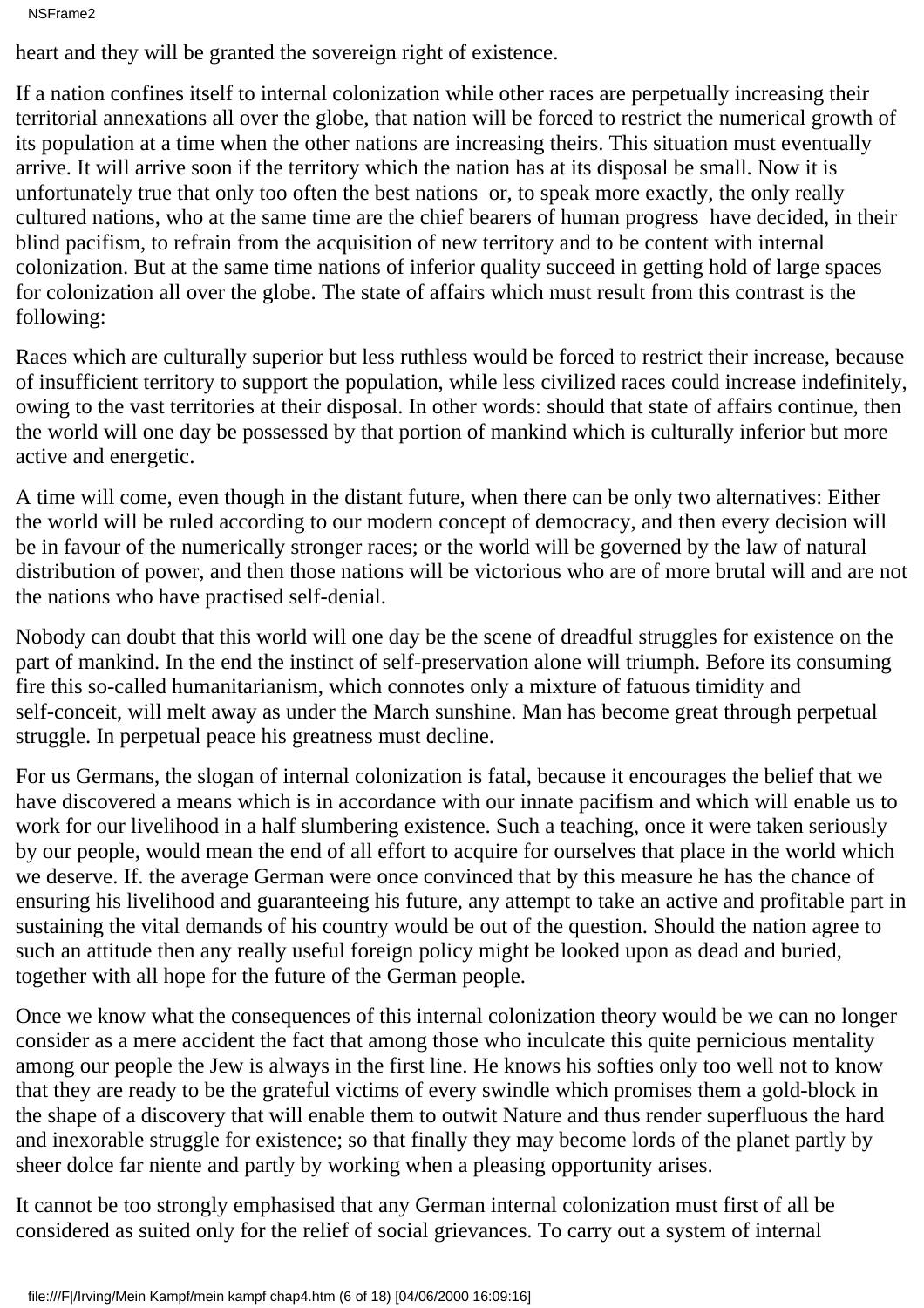colonization, the most important preliminary measure would be to free the soil from the grip of the speculator and assure that freedom. But such a system could never suffice to assure the future of the nation without the acquisition of new territory.

If we adopt a different plan we shall soon reach a point beyond which the resources of our soil can no longer be exploited, and at the same time we shall reach a point beyond which our man-power cannot develop.

In conclusion, the following must be said:

The fact that only up to a limited extent can internal colonization be practised in a national territory which is of definitely small area and the restriction of the procreative faculty which follows as a result of such conditions these two factors have a very unfavourable effect on the military and political standing of a nation.

The extent of the national territory is a determining factor in the external security of the nation. The larger the territory which a people has at its disposal the stronger are the national defences of that people. Military decisions are more quickly, more easily, more completely and more effectively gained against a people occupying a national territory which is restricted in area, than against States which have extensive territories. Moreover, the magnitude of a national territory is in itself a certain assurance that an outside Power will not hastily risk the adventure of an invasion; for in that case the struggle would have to be long and exhausting before victory could be hoped for. The risk being so great. there would have to be extraordinary reasons for such an aggressive adventure. Hence it is that the territorial magnitude of a State furnishes a basis whereon national liberty and independence can be maintained with relative ease; while, on the contrary, a State whose territory is small offers a natural temptation to the invader.

As a matter of fact, so-called national circles in the German Reich rejected those first two possibilities of establishing a balance between the constant numerical increase in the population and a national territory which could not expand proportionately. But the reasons given for that rejection were different from those which I have just expounded. It was mainly on the basis of certain moral sentiments that restriction of the birth-rate was objected to. Proposals for internal colonization were rejected indignantly because it was suspected that such a policy might mean an attack on the big landowners, and that this attack might be the forerunner of a general assault against the principle of private property as a whole. The form in which the latter solution internal colonization was recommended justified the misgivings of the big landowners.

But the form in which the colonization proposal was rejected was not very clever, as regards the impression which such rejection might be calculated to make on the mass of the people, and anyhow it did not go to the root of the problem at all.

Only two further ways were left open in which work and bread could be secured for the increasing population.

(3) It was possible to think of acquiring new territory on which a certain portion of the increasing population could be settled each year; or else

(4) Our industry and commerce had to be organized in such a manner as to secure an increase in the exports and thus be able to support our people by the increased purchasing power accruing from the profits made on foreign markets.

Therefore the problem was: A policy of territorial expansion or a colonial and commercial policy. Both policies were taken into consideration, examined, recommended and rejected, from various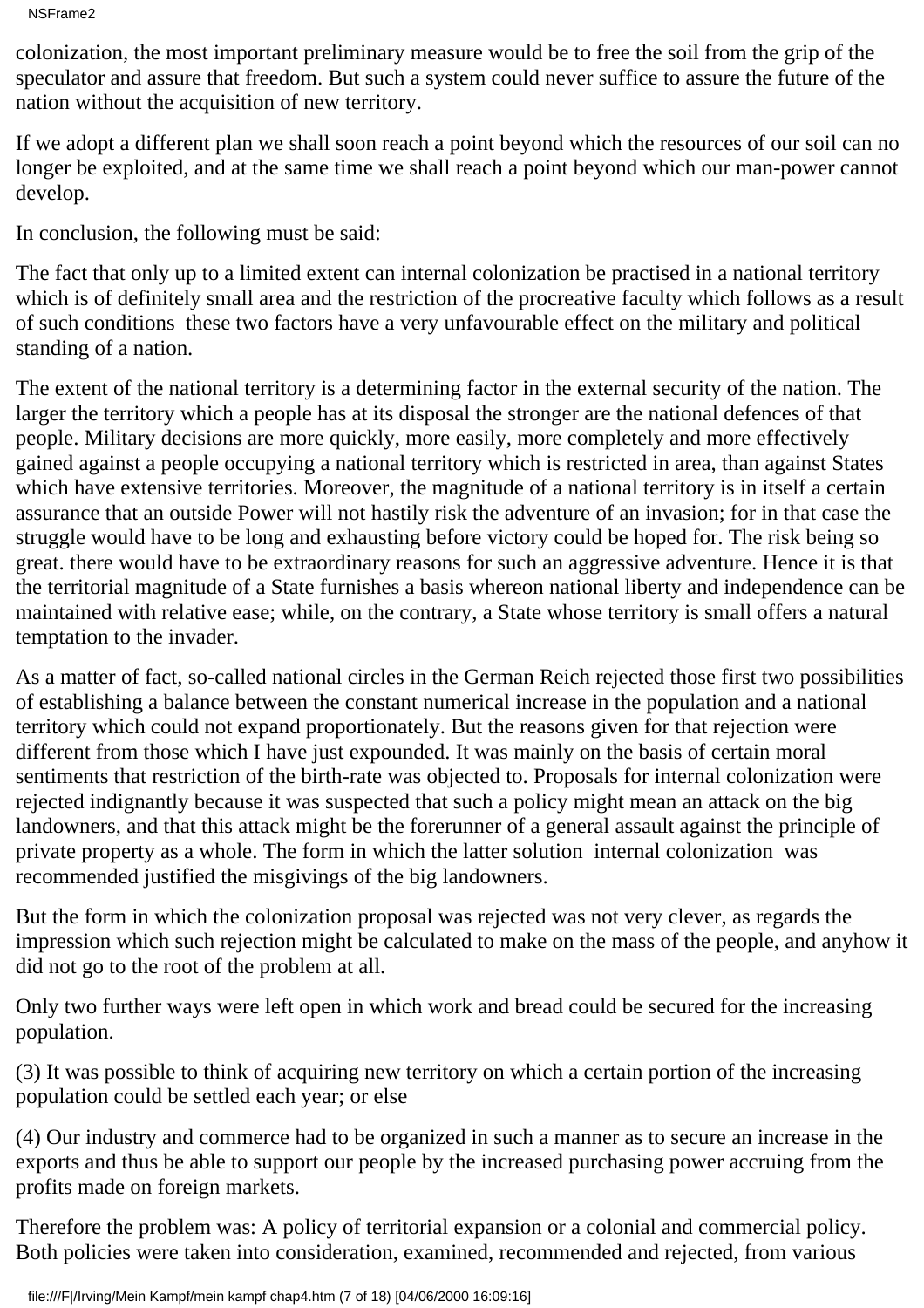NSFrame2

standpoints, with the result that the second alternative was finally adopted. The sounder alternative, however, was undoubtedly the first.

The principle of acquiring new territory, on which the surplus population could be settled, has many advantages to recommend it, especially if we take the future as well as the present into account.

In the first place, too much importance cannot be placed on the necessity for adopting a policy which will make it possible to maintain a healthy peasant class as the basis of the national community. Many of our present evils have their origin exclusively in the disproportion between the urban and rural portions of the population. A solid stock of small and medium farmers has at all times been the best protection which a nation could have against the social diseases that are prevalent to-day. Moreover, that is the only solution which guarantees the daily bread of a nation within the framework of its domestic national economy. With this condition once guaranteed, industry and commerce would retire from the unhealthy position of foremost importance which they hold to-day and would take their due place within the general scheme of national economy, adjusting the balance between demand and supply. Thus industry and commerce would no longer constitute the basis of the national subsistence, but would be auxiliary institutions. By fulfilling their proper function, which is to adjust the balance between national production and national consumption, they render the national subsistence more or less independent of foreign countries and thus assure the freedom and independence of the nation, especially at critical junctures in its history.

Such a territorial policy, however, cannot find its fulfilment in the Cameroons but almost exclusively here in Europe. One must calmly and squarely face the truth that it certainly cannot be part of the dispensation of Divine Providence to give a fifty times larger share of the soil of this world to one nation than to another. In considering this state of affairs to-day, one must not allow existing political frontiers to distract attention from what ought to exist on principles of strict justice. If this earth has sufficient room for all, then we ought to have that share of the soil which is absolutely necessary for our existence.

Of course people will not voluntarily make that accommodation. At this point the right of self-preservation comes into effect. And when attempts to settle the difficulty in an amicable way are rejected the clenched hand must take by force that which was refused to the open hand of friendship. If in the past our ancestors had based their political decisions on similar pacifist nonsense as our present generation does, we should not possess more than one-third of the national territory that we possess to-day and probably there would be no German nation to worry about its future in Europe. No. We owe the two Eastern Marks <sup>8)</sup> of the Empire to the natural determination of our forefathers in their struggle for existence, and thus it is to the same determined policy that we owe the inner strength which is based on the extent of our political and racial territories and which alone has made it possible for us to exist up to now.

And there is still another reason why that solution would have been the correct one:

Many contemporary European States are like pyramids standing on their apexes. The European territory which these States possess is ridiculously small when compared with the enormous overhead weight of their colonies, foreign trade, etc. It may be said that they have the apex in Europe and the base of the pyramid all over the world; quite different from the United States of America, which has its base on the American Continent and is in contact with the rest of the world only through its apex. Out of that situation arises the incomparable inner strength of the U.S.A. and the contrary situation is responsible for the weakness of most of the colonial European Powers.

England cannot be suggested as an argument against this assertion, though in glancing casually over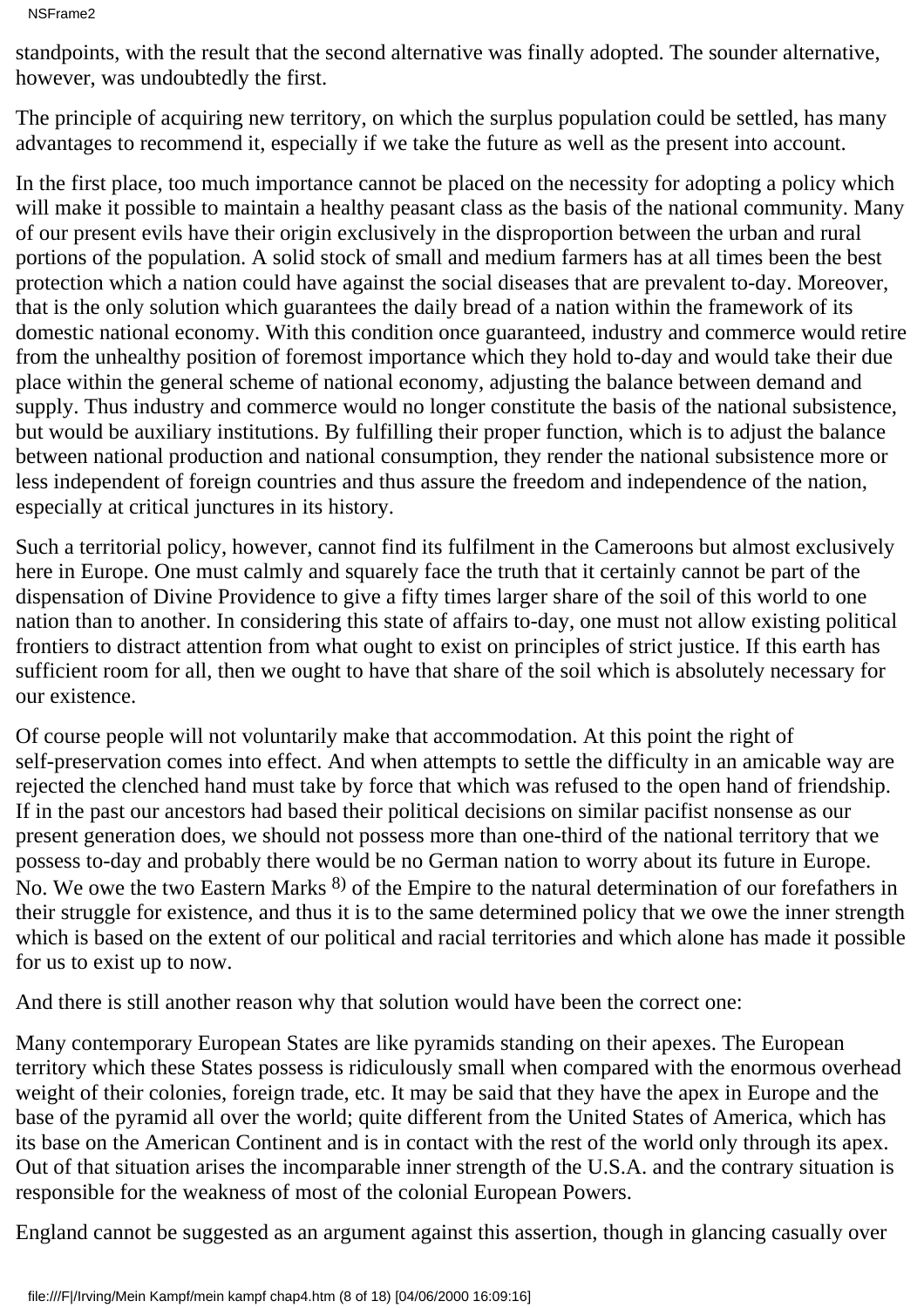NSFrame2

the map of the British Empire one is inclined easily to overlook the existence of a whole Anglo-Saxon world. England s position cannot be compared with that of any other State in Europe, since it forms a vast community of language and culture together with the U.S.A.

Therefore the only possibility which Germany had of carrying a sound territorial policy into effect was that of acquiring new territory in Europe itself. Colonies cannot serve this purpose as long as they are not suited for settlement by Europeans on a large scale. In the nineteenth century it was no longer possible to acquire such colonies by peaceful means. Therefore any attempt at such a colonial expansion would have meant an enormous military struggle. Consequently it would have been more practical to undertake that military struggle for new territory in Europe rather than to wage war for the acquisition of possessions abroad.

Such a decision naturally demanded that the nation s undivided energies should be devoted to it. A policy of that kind which requires for its fulfilment every ounce of available energy on the part of everybody concerned, cannot be carried into effect by half-measures or in a hesitating manner. The political leadership of the German Empire should then have been directed exclusively to this goal. No political step should have been taken in response to other considerations than this task and the means of accomplishing it. Germany should have been alive to the fact that such a goal could have been reached only by war, and the prospect of war should have been faced with calm and collected determination.

The whole system of alliances should have been envisaged and valued from that standpoint. If new territory were to be acquired in Europe it must have been mainly at Russias cost, and once again the new German Empire should have set out on its march along the same road as was formerly trodden by the Teutonic Knights, this time to acquire soil for the German plough by means of the German sword and thus provide the nation with its daily bread.

For such a policy, however, there was only one possible ally in Europe. That was England.

Only by alliance with England was it possible to safeguard the rear of the new German crusade. The justification for undertaking such an expedition was stronger than the justification which our forefathers had for setting out on theirs. Not one of our pacifists refuses to eat the bread made from the grain grown in the East; and yet the first plough here was that called the Sword.

No sacrifice should have been considered too great if it was a necessary means of gaining England s friendship. Colonial and naval ambitions should have been abandoned and attempts should not have been made to compete against British industries.

Only a clear and definite policy could lead to such an achievement. Such a policy would have demanded a renunciation of the endeavour to conquer the world s markets, also a renunciation of colonial intentions and naval power. All the means of power at the disposal of the State should have been concentrated in the military forces on land. This policy would have involved a period of temporary self-denial, for the sake of a great and powerful future.

There was a time when England might have entered into negotiations with us, on the grounds of that proposal. For England would have well understood that the problems arising from the steady increase in population were forcing Germany to look for a solution either in Europe with the help of England or, without England, in some other part of the world.

This outlook was probably the chief reason why London tried to draw nearer to Germany about the turn of the century. For the first time in Germany an attitude was then manifested which afterwards displayed itself in a most tragic way. People then gave expression to an unpleasant feeling that we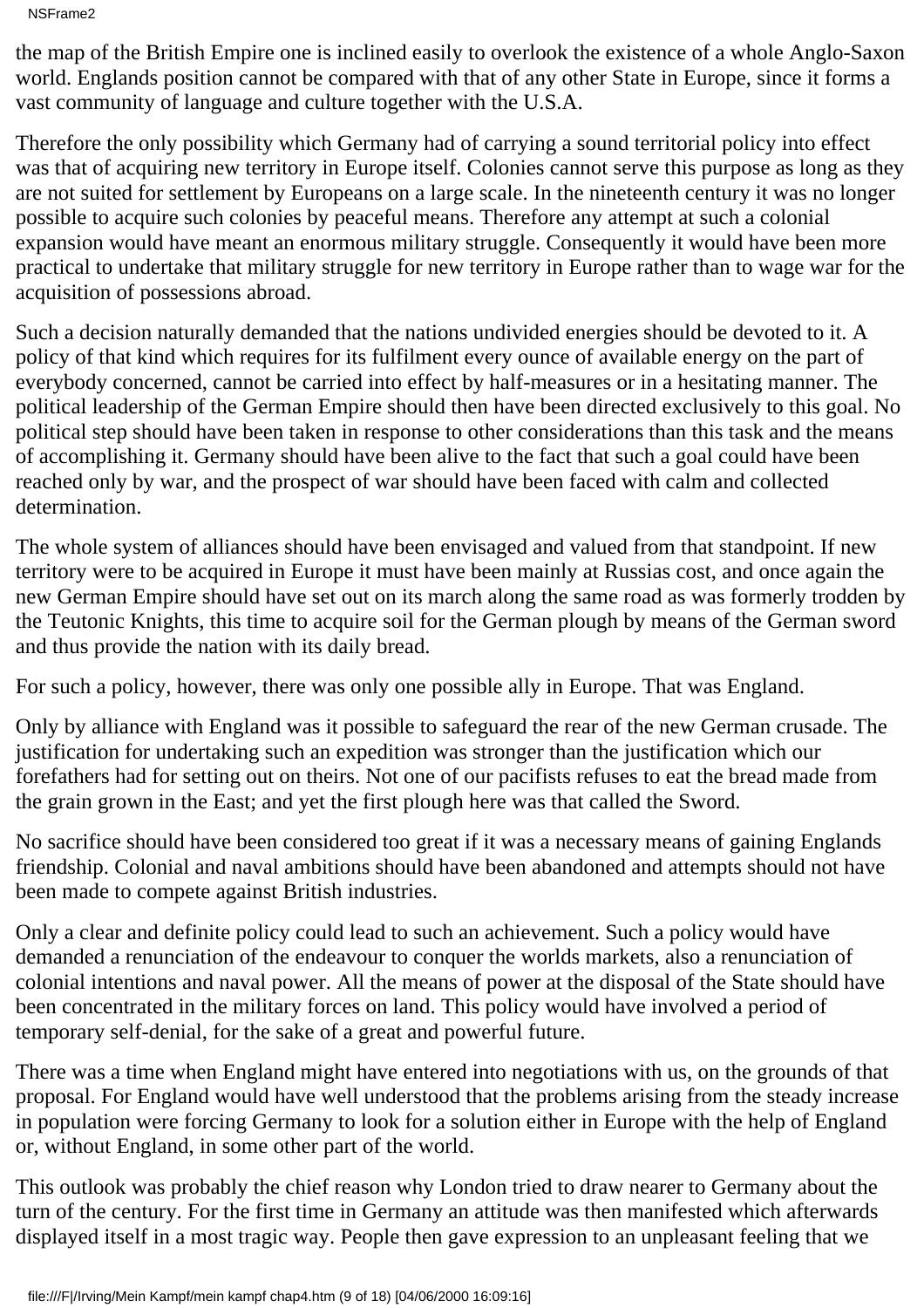might thus find ourselves obliged to pull England s chestnuts out of the fire. As if an alliance could be based on anything else than mutual give-and-take! And England would have become a party to such a mutual bargain. British diplomats were still wise enough to know that an equivalent must be forthcoming as a consideration for any services rendered.

Let us suppose that in 1904 our German foreign policy was managed astutely enough to enable us to take the part which Japan played. It is not easy to measure the greatness of the results that might have accrued to Germany from such a policy.

There would have been no world war. The blood which would have been shed in 1904 would not have been a tenth of that shed from 1914 to 1918. And what a position Germany would hold in the world to-day?

In any case the alliance with Austria was then an absurdity.

For this mummy of a State did not attach itself to Germany for the purpose of carrying through a war, but rather to maintain a perpetual state of peace which was meant to be exploited for the purpose of slowly but persistently exterminating the German element in the Dual Monarchy.

Another reason for the impossible character of this alliance was that nobody could expect such a State to take an active part in defending German national interests, seeing that it did not have sufficient strength and determination to put an end to the policy of de-Germanization within its own frontiers. If Germany herself was not moved by a sufficiently powerful national sentiment and was not sufficiently ruthless to take away from that absurd Habsburg State the right to decide the destinies of ten million inhabitants who were of the same nationality as the Germans themselves, surely it was out of the question to expect the Habsburg State to be a collaborating party in any great and courageous German undertaking. The attitude of the old Reich towards the Austrian question might have been taken as a test of its stamina for the struggle where the destinies of the whole nation were at stake.

In any case, the policy of oppression against the German population in Austria should not have been allowed to be carried on and to grow stronger from year to year; for the value of Austria as an ally could be assured only by upholding the German element there. But that course was not followed.

Nothing was dreaded so much as the possibility of an armed conflict; but finally, and at a most unfavourable moment, the conflict had to be faced and accepted. They thought to cut loose from the cords of destiny, but destiny held them fast.

They dreamt of maintaining a world peace and woke up to find themselves in a world war.

And that dream of peace was a most significant reason why the above-mentioned third alternative for the future development of Germany was not even taken into consideration. The fact was recognized that new territory could be gained only in the East; but this meant that there would be fighting ahead, whereas they wanted peace at any cost. The slogan of German foreign policy at one time used to be: The use of all possible means for the maintenance of the German nation. Now it was changed to: Maintenance of world peace by all possible means. We know what the result was. I shall resume the discussion of this point in detail later on.

There remained still another alternative, which we may call the fourth. This was: Industry and world trade, naval power and colonies.

Such a development might certainly have been attained more easily and more rapidly. To colonize a territory is a slow process, often extending over centuries. Yet this fact is the source of its inner strength, for it is not through a sudden burst of enthusiasm that it can be put into effect, but rather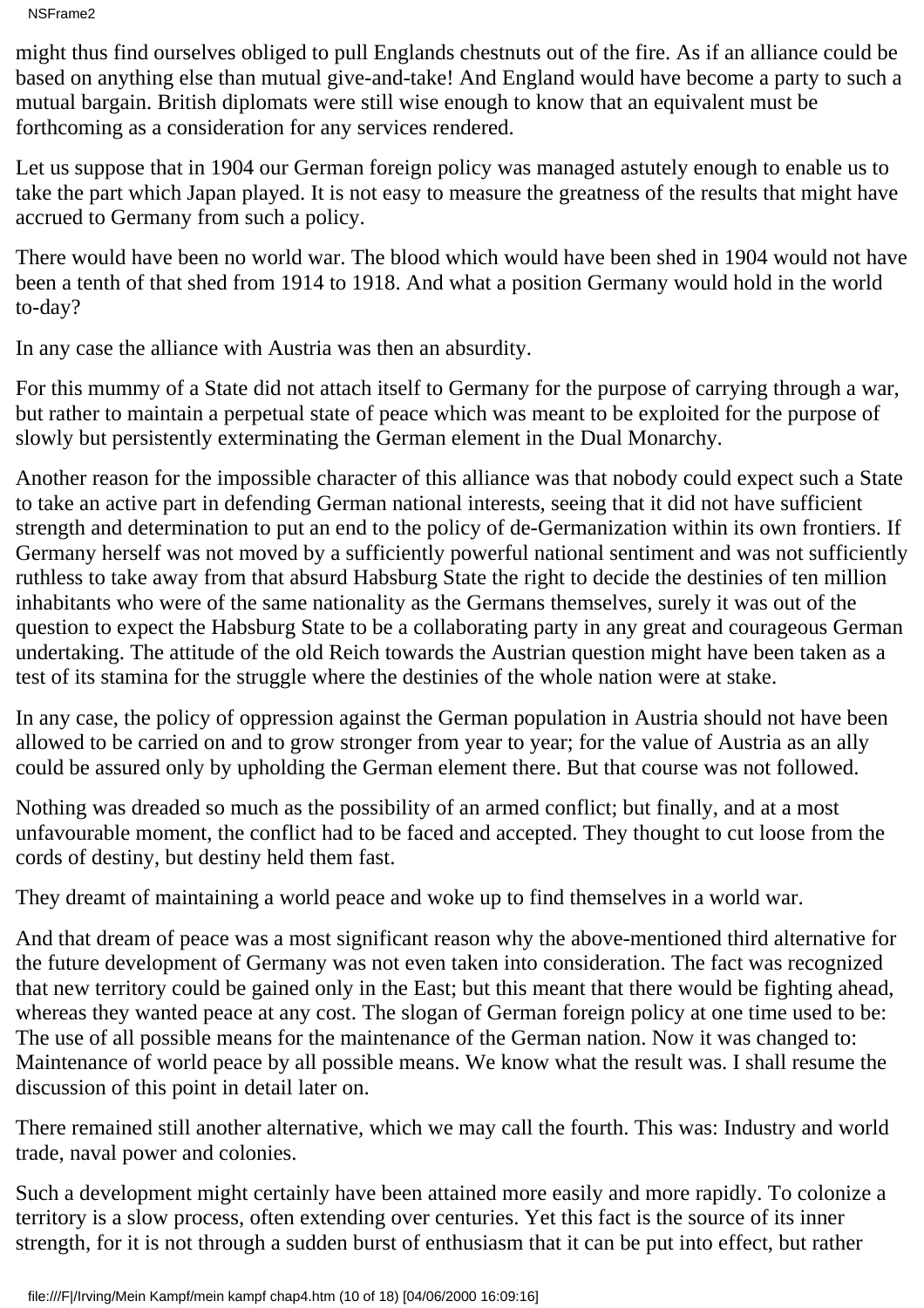## NSFrame2

through a gradual and enduring process of growth quite different from industrial progress, which can be urged on by advertisement within a few years. The result thus achieved, however, is not of lasting quality but something frail, like a soap-bubble. It is much easier to build quickly than to carry through the tough task of settling a territory with farmers and establishing farmsteads. But the former is more quickly destroyed than the latter.

In adopting such a course Germany must have known that to follow it out would necessarily mean war sooner or later. Only children could believe that sweet and unctuous expressions of goodness and persistent avowals of peaceful intentions could get them their bananas through this friendly competition between the nations, with the prospect of never having to fight for them.

No. Once we had taken this road, England was bound to be our enemy at some time or other to come. Of course it fitted in nicely with our innocent assumptions, but still it was absurd to grow indignant at the fact that a day came when the English took the liberty of opposing our peaceful penetration with the brutality of violent egoists.

Naturally, we on our side would never have done such a thing.

If a European territorial policy against Russia could have been put into practice only in case we had England as our ally, on the other hand a colonial and world-trade policy could have been carried into effect only against English interests and with the support of Russia. But then this policy should have been adopted in full consciousness of all the consequences it involved and, above all things, Austria should have been discarded as quickly as possible.

At the turn of the century the alliance with Austria had become a veritable absurdity from all points of view.

But nobody thought of forming an alliance with Russia against England, just as nobody thought of making England an ally against Russia; for in either case the final result would inevitably have meant war. And to avoid war was the very reason why a commercial and industrial policy was decided upon. It was believed that the peaceful conquest of the world by commercial means provided a method which would permanently supplant the policy of force. Occasionally, however, there were doubts about the efficiency of this principle, especially when some quite incomprehensible warnings came from England now and again. That was the reason why the fleet was built. It was not for the purpose of attacking or annihilating England but merely to defend the concept of world-peace, mentioned above, and also to protect the principle of conquering the world by peaceful means. Therefore this fleet was kept within modest limits, not only as regards the number and tonnage of the vessels but also in regard to their armament, the idea being to furnish new proofs of peaceful intentions.

The chatter about the peaceful conquest of the world by commercial means was probably the most completely nonsensical stuff ever raised to the dignity of a guiding principle in the policy of a State, This nonsense became even more foolish when England was pointed out as a typical example to prove how the thing could be put into practice. Our doctrinal way of regarding history and our professorial ideas in that domain have done irreparable harm and offer a striking proof of how people learn history without understanding anything of it. As a matter of fact, England ought to have been looked upon as a convincing argument against the theory of the pacific conquest of the world by commercial means. No nation prepared the way for its commercial conquests more brutally than England did by means of the sword, and no other nation has defended such conquests more ruthlessly. Is it not a characteristic quality of British statecraft that it knows how to use political power in order to gain economic advantages and, inversely, to turn economic conquests into political power? What an astounding error it was to believe that England would not have the courage to give its own blood for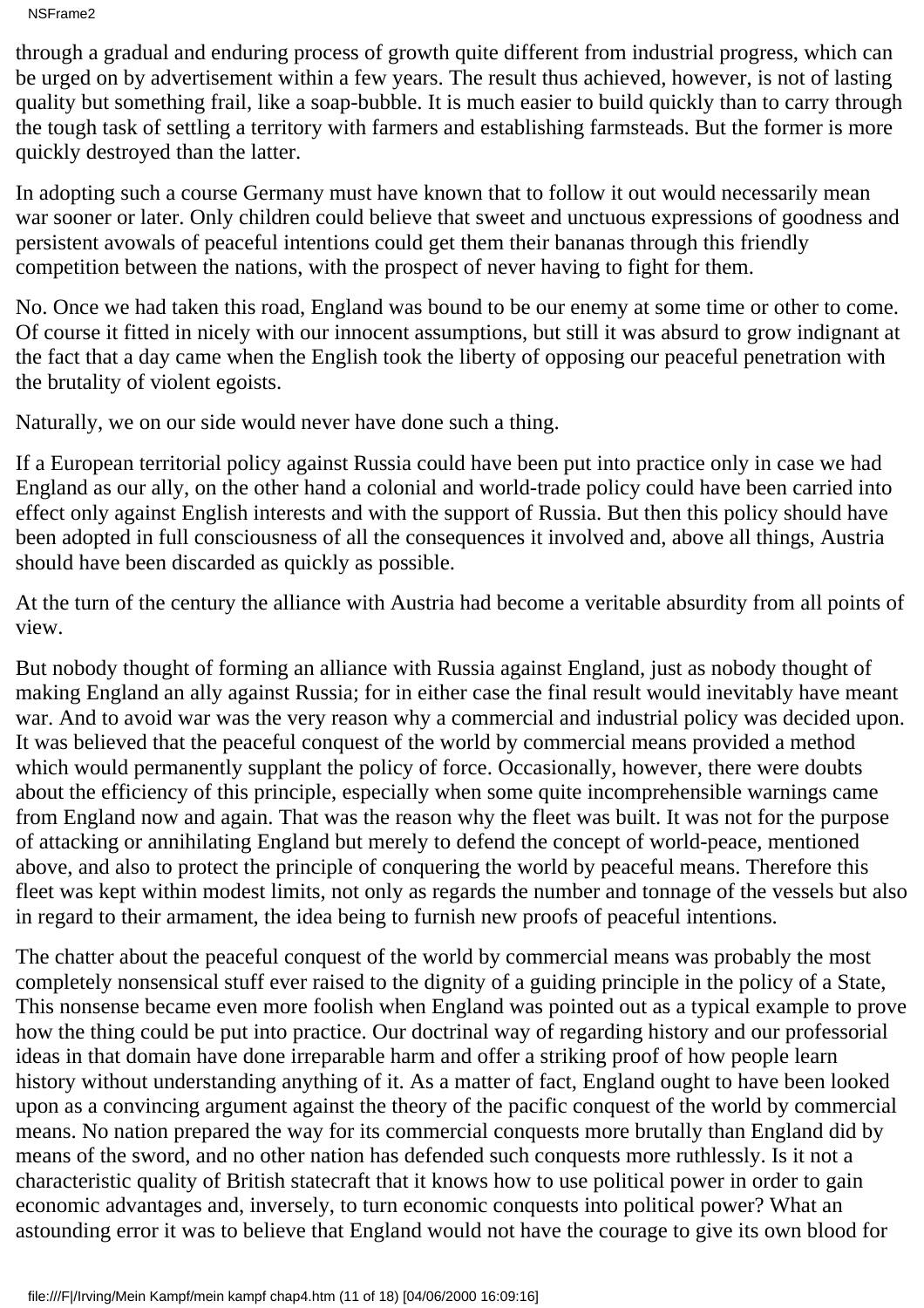NSFrame2

the purposes of its own economic expansion! The fact that England did not possess a national army proved nothing; for it is not the actual military structure of the moment that matters but rather the will and determination to use whatever military strength is available. England has always had the armament which she needed. She always fought with those weapons which were necessary for success. She sent mercenary troops, to fight as long as mercenaries sufficed; but she never hesitated to draw heavily and deeply from the best blood of the whole nation when victory could be obtained only by such a sacrifice. And in every case the fighting spirit, dogged determination, and use of brutal means in conducting military operations have always remained the same.

But in Germany, through the medium of the schools, the Press and the comic papers, an idea of the Englishman was gradually formed which was bound eventually to lead to the worst kind of self-deception. This absurdity slowly but persistently spread into every quarter of German life. The result was an undervaluation for which we have had to pay a heavy penalty. The delusion was so profound that the Englishman was looked upon as a shrewd business man, but personally a coward even to an incredible degree. Unfortunately our lofty teachers of professorial history did not bring home to the minds of their pupils the truth that it is not possible to build up such a mighty organization as the British Empire by mere swindle and fraud. The few who called attention to that truth were either ignored or silenced. I can vividly recall to mind the astonished looks of my comrades when they found themselves personally face to face for the first time with the Tommies in Flanders. After a few days of fighting the consciousness slowly dawned on our soldiers that those Scotsmen were not like the ones we had seen described and caricatured in the comic papers and mentioned in the communiqués.

It was then that I formed my first ideas of the efficiency of various forms of propaganda.

Such a falsification, however, served the purpose of those who had fabricated it. This caricature of the Englishman, though false, could be used to prove the possibility of conquering the world peacefully by commercial means. Where the Englishman succeeded we should also succeed. Our far greater honesty and our freedom from that specifically English perfidy would be assets on our side. Thereby it was hoped that the sympathy of the smaller nations and the confidence of the greater nations could be gained more easily.

We did not realize that our honesty was an object of profound aversion for other people because we ourselves believed in it. The rest of the world looked on our behaviour as the manifestation of a shrewd deceitfulness; but when the revolution came, then they were amazed at the deeper insight it gave them into our mentality, sincere even beyond the limits of stupidity.

Once we understand the part played by that absurd notion of conquering the world by peaceful commercial means we can clearly understand how that other absurdity, the Triple Alliance, came to exist. With what State then could an alliance have been made? In alliance with Austria we could not acquire new territory by military means, even in Europe. And this very fact was the real reason for the inner weakness of the Triple Alliance. A Bismarck could permit himself such a makeshift for the necessities of the moment, but certainly not any of his bungling successors, and least of all when the foundations no longer existed on which Bismarck had formed the Triple Alliance. In Bismarck s time Austria could still be looked upon as a German State; but the gradual introduction of universal suffrage turned the country into a parliamentary Babel, in which the German voice was scarcely audible.

From the viewpoint of racial policy, this alliance with Austria was simply disastrous. A new Slavic Great Power was allowed to grow up close to the frontiers of the German Empire. Later on this Power was bound to adopt towards Germany an attitude different from that of Russia, for example. The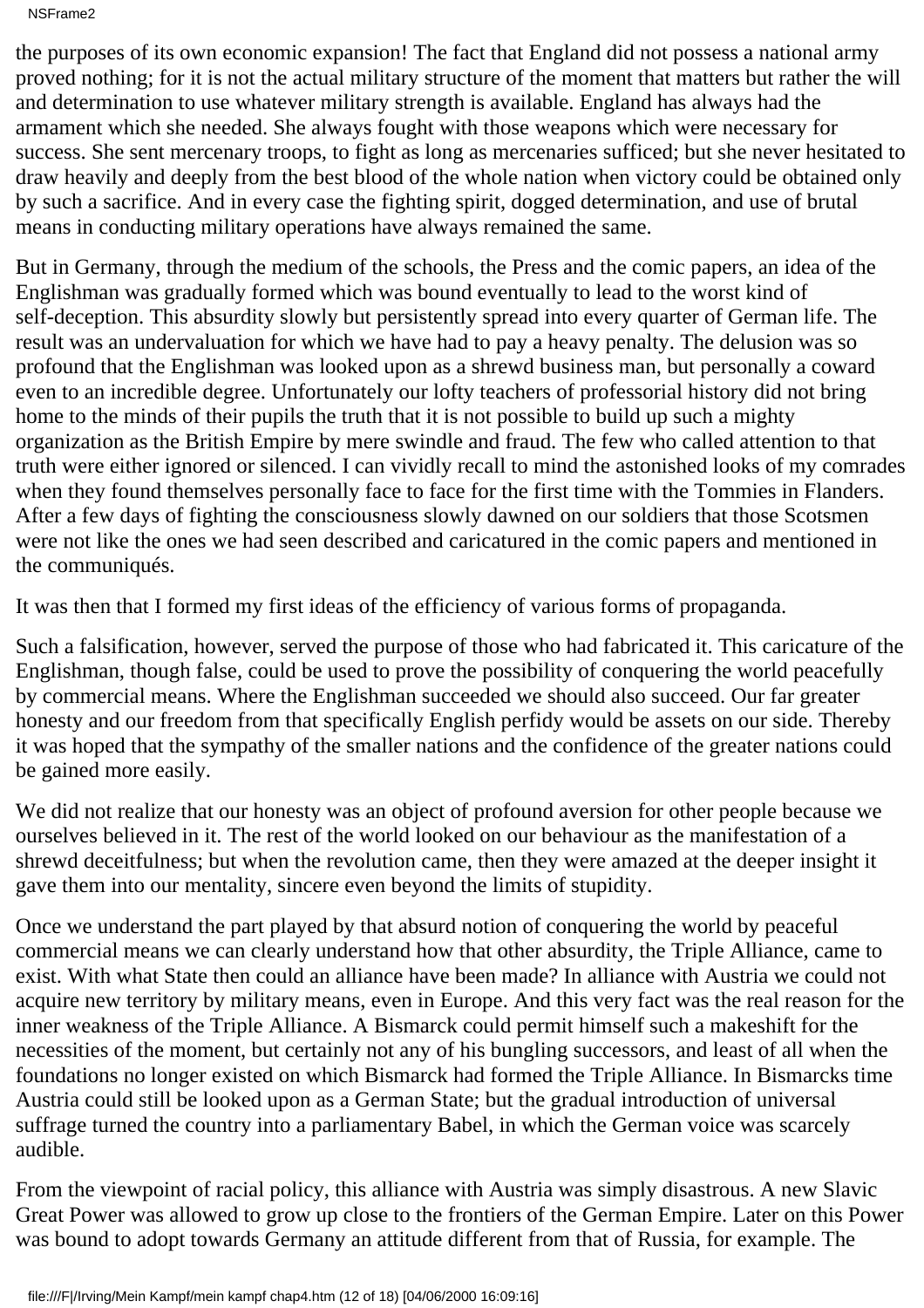NSFrame2

Alliance was thus bound to become more empty and more feeble, because the only supporters of it were losing their influence and were being systematically pushed out of the more important public offices.

About the year 1900 the Alliance with Austria had already entered the same phase as the Alliance between Austria and Italy.

Here also only one alternative was possible: Either to take the side of the Habsburg Monarchy or to raise a protest against the oppression of the German element in Austria. But, generally speaking, when one takes such a course it is bound eventually to lead to open conflict.

From the psychological point of view also, the Triple decreases according as such an alliance limits its object to the defence of the status quo. But, on the other hand, an alliance will increase its cohesive strength the more the parties concerned in it may hope to use it as a means of reaching some practical goal of expansion. Here, as everywhere else, strength does not lie in defence but in attack.

This truth was recognized in various quarters but, unfortunately, not by the so-called elected representatives of the people. As early as 1912 Ludendorff, who was then Colonel and an Officer of the General Staff, pointed out these weak features of the Alliance in a memorandum which he then drew up. But of course the statesmen did not attach any importance or value to that document. In general it would seem as if reason were a faculty that is active only in the case of ordinary mortals but that it is entirely absent when we come to deal with that branch of the species known as diplomats.

It was lucky for Germany that the war of 1914 broke out with Austria as its direct cause, for thus the Habsburgs were compelled to participate. Had the origin of the War been otherwise, Germany would have been left to her own resources. The Habsburg State would never have been ready or willing to take part in a war for the origin of which Germany was responsible. What was the object of so much obloquy later in the case of Italys decision would have taken place, only earlier, in the case of Austria. In other words, if Germany had been forced to go to war for some reason of its own, Austria would have remained neutral in order to safeguard the State against a revolution which might begin immediately after the war had started. The Slav element would have preferred to smash up the Dual Monarchy in 1914 rather than permit it to come to the assistance of Germany. But at that time there were only a few who understood all the dangers and aggravations which resulted from the alliance with the Danubian Monarchy.

In the first place, Austria had too many enemies who were eagerly looking forward to obtain the heritage of that decrepit State, so that these people gradually developed a certain animosity against Germany, because Germany was an obstacle to their desires inasmuch as it kept the Dual Monarchy from falling to pieces, a consummation that was hoped for and yearned for on all sides. The conviction developed that Vienna could be reached only by passing through Berlin.

In the second place, by adopting this policy Germany lost its best and most promising chances of other alliances. In place of these possibilities one now observed a growing tension in the relations with Russia and even with Italy. And this in spite of the fact that the general attitude in Rome was just as favourable to Germany as it was hostile to Austria, a hostility which lay dormant in the individual Italian and broke out violently on occasion.

Since a commercial and industrial policy had been adopted, no motive was left for waging war against Russia. Only the enemies of the two countries, Germany and Russia, could have an active interest in such a war under these circumstances. As a matter of fact, it was only the Jews and the Marxists who tried to stir up bad blood between the two States.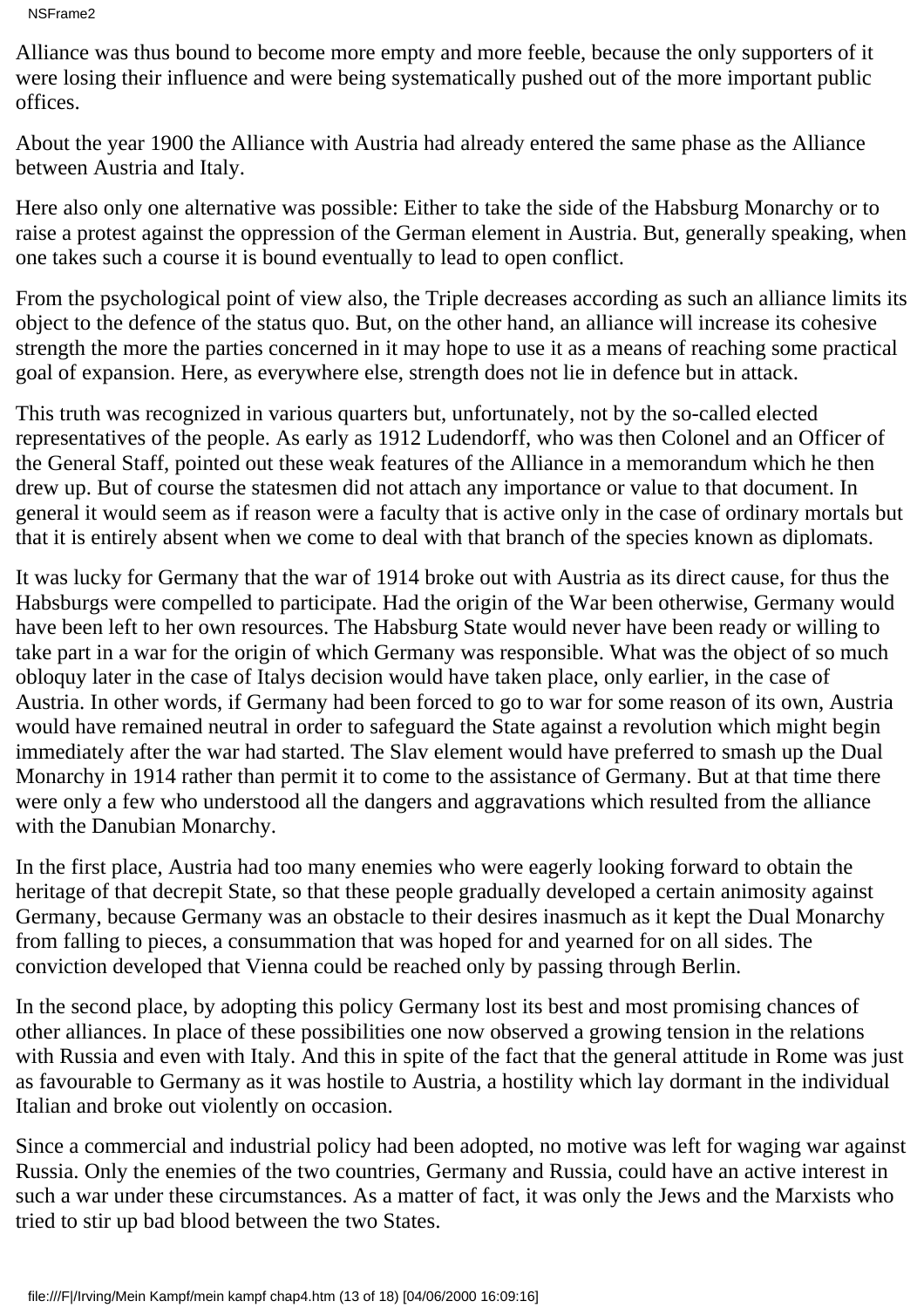NSFrame2

In the third place, the Alliance constituted a permanent danger to German security; for any great Power that was hostile to Bismarck s Empire could mobilize a whole lot of other States in a war against Germany by promising them tempting spoils at the expense of the Austrian ally.

It was possible to arouse the whole of Eastern Europe against Austria, especially Russia, and Italy also. The world coalition which had developed under the leadership of King Edward could never have become a reality if Germanys ally, Austria, had not offered such an alluring prospect of booty. It was this fact alone which made it possible to combine so many heterogeneous States with divergent interests into one common phalanx of attack. Every member could hope to enrich himself at the expense of Austria if he joined in the general attack against Germany. The fact that Turkey was also a tacit party to the unfortunate alliance with Austria augmented Germanys peril to an extraordinary degree.

Jewish international finance needed this bait of the Austrian heritage in order to carry out its plans of ruining Germany; for Germany had not yet surrendered to the general control which the international captains of finance and trade exercised over the other States. Thus it was possible to consolidate that coalition and make it strong enough and brave enough, through the sheer weight of numbers, to join in bodily conflict with the horned Siegfried.<sup>9)</sup>

The alliance with the Habsburg Monarchy, which I loathed while still in Austria, was the subject of grave concern on my part and caused me to meditate on it so persistently that finally I came to the conclusions which I have mentioned above.

In the small circles which I frequented at that time I did not conceal my conviction that this sinister agreement with a State doomed to collapse would also bring catastrophe to Germany if she did not free herself from it in time. I never for a moment wavered in that firm conviction, even when the tempest of the World War seemed to have made shipwreck of the reasoning faculty itself and had put blind enthusiasm in its place, even among those circles where the coolest and hardest objective thinking ought to have held sway. In the trenches I voiced and upheld my own opinion whenever these problems came under discussion. I held that to abandon the Habsburg Monarchy would involve no sacrifice if Germany could thereby reduce the number of her own enemies; for the millions of Germans who had donned the steel helmet had done so not to fight for the maintenance of a corrupt dynasty but rather for the salvation of the German people.

Before the War there were occasions on which it seemed that at least one section of the German public had some slight misgivings about the political wisdom of the alliance with Austria. From time to time German conservative circles issued warnings against being over-confident about the worth of that alliance; but, like every other reasonable suggestion made at that time, it was thrown to the winds. The general conviction was that the right measures had been adopted to conquer the world, that the success of these measures would be enormous and the sacrifices negligible.

Once again the uninitiated layman could do nothing but observe how the elect were marching straight ahead towards disaster and enticing their beloved people to follow them, as the rats followed the Pied Piper of Hamelin.

If we would look for the deeper grounds which made it possible to foist on the people this absurd notion of peacefully conquering the world through commercial penetration, and how it was possible to put forward the maintenance of world-peace as a national aim, we shall find that these grounds lay in a general morbid condition that had pervaded the whole body of German political thought.

The triumphant progress of technical science in Germany and the marvellous development of German industries and commerce led us to forget that a powerful State had been the necessary pre-requisite of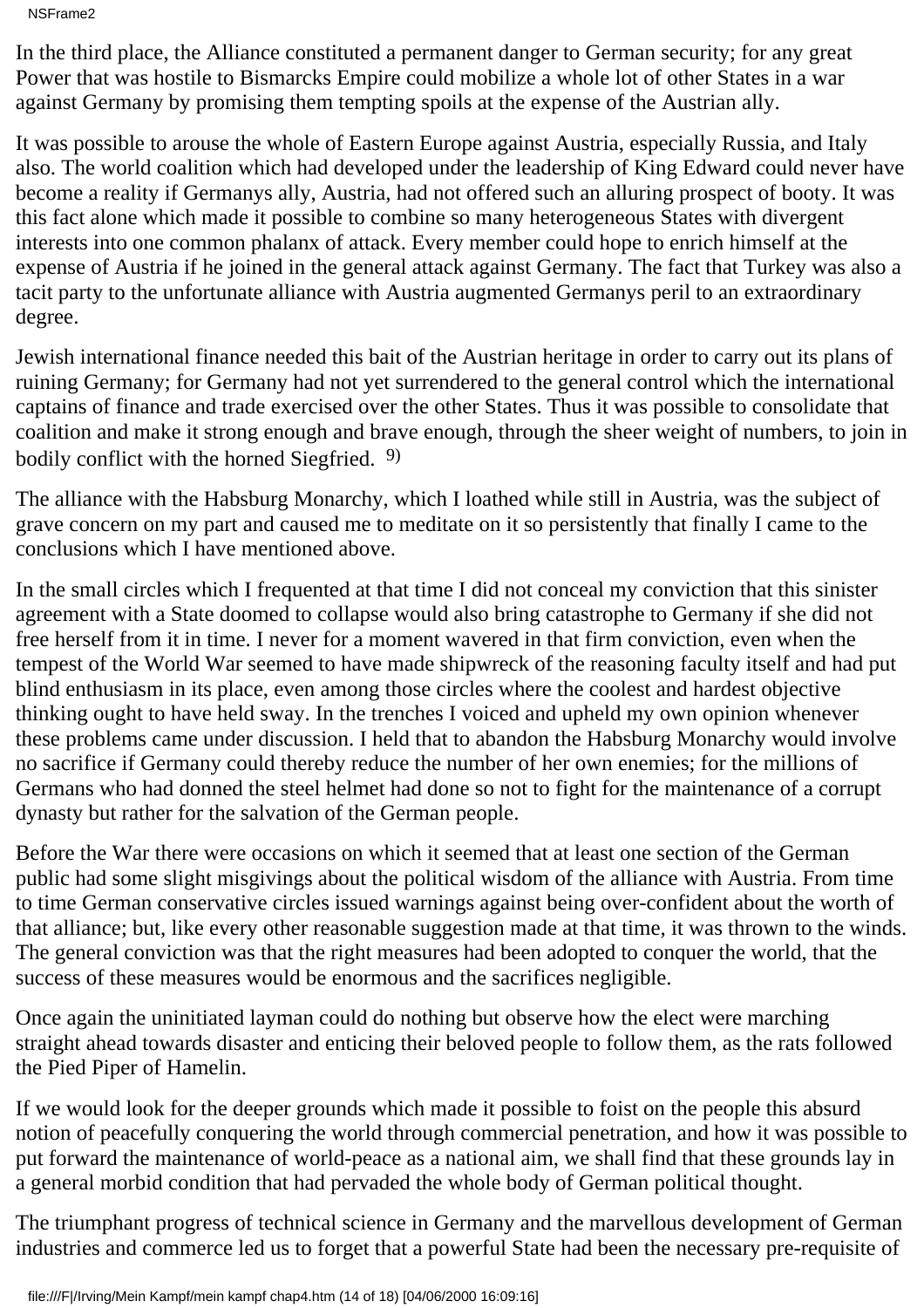NSFrame2

that success. On the contrary, certain circles went even so far as to give vent to the theory that the State owed its very existence to these phenomena; that it was, above all, an economic institution and should be constituted in accordance with economic interests. Therefore, it was held, the State was dependent on the economic structure. This condition of things was looked upon and glorified as the soundest and most normal arrangement.

Now, the truth is that the State in itself has nothing whatsoever to do with any definite economic concept or a definite economic development. It does not arise from a compact made between contracting parties, within a certain delimited territory, for the purpose of serving economic ends. The State is a community of living beings who have kindred physical and spiritual natures, organized for the purpose of assuring the conservation of their own kind and to help towards fulfilling those ends which Providence has assigned to that particular race or racial branch. Therein, and therein alone, lie the purpose and meaning of a State. Economic activity is one of the many auxiliary means which are necessary for the attainment of those aims. But economic activity is never the origin or purpose of a State, except where a State has been originally founded on a false and unnatural basis. And this alone explains why a State as such does not necessarily need a certain delimited territory as a condition of its establishment. This condition becomes a necessary pre-requisite only among those people who would provide and assure subsistence for their kinsfolk through their own industry, which means that they are ready to carry on the struggle for existence by means of their own work. People who can sneak their way, like parasites, into the human body politic and make others work for them under various pretences can form a State without possessing any definite delimited territory. This is chiefly applicable to that parasitic nation which, particularly at the present time preys upon the honest portion of mankind; I mean the Jews.

The Jewish State has never been delimited in space. It has been spread all over the world, without any frontiers whatsoever, and has always been constituted from the membership of one race exclusively. That is why the Jews have always formed a State within the State. One of the most ingenious tricks ever devised has been that of sailing the Jewish ship-of-state under the flag of Religion and thus securing that tolerance which Aryans are always ready to grant to different religious faiths. But the Mosaic Law is really nothing else than the doctrine of the preservation of the Jewish race. Therefore this Law takes in all spheres of sociological, political and economic science which have a bearing on the main end in view.

The instinct for the preservation of one s own species is the primary cause that leads to the formation of human communities. Hence the State is a racial organism, and not an economic organization. The difference between the two is so great as to be incomprehensible to our contemporary so-called statesmen. That is why they like to believe that the State may be constituted as an economic structure, whereas the truth is that it has always resulted from the exercise of those qualities which are part of the will to preserve the species and the race. But these qualities always exist and operate through the heroic virtues and have nothing to do with commercial egoism; for the conservation of the species always presupposes that the individual is ready to sacrifice himself. Such is the meaning of the poet s lines:

*Und setzet ihr nicht das Leben ein,*

*Nie wird euch das Leben gewonnen sein.*

(*And if you do not stake your life,*

*You will never win life for yourself*.) 10)

The sacrifice of the individual existence is necessary in order to assure the conservation of the race.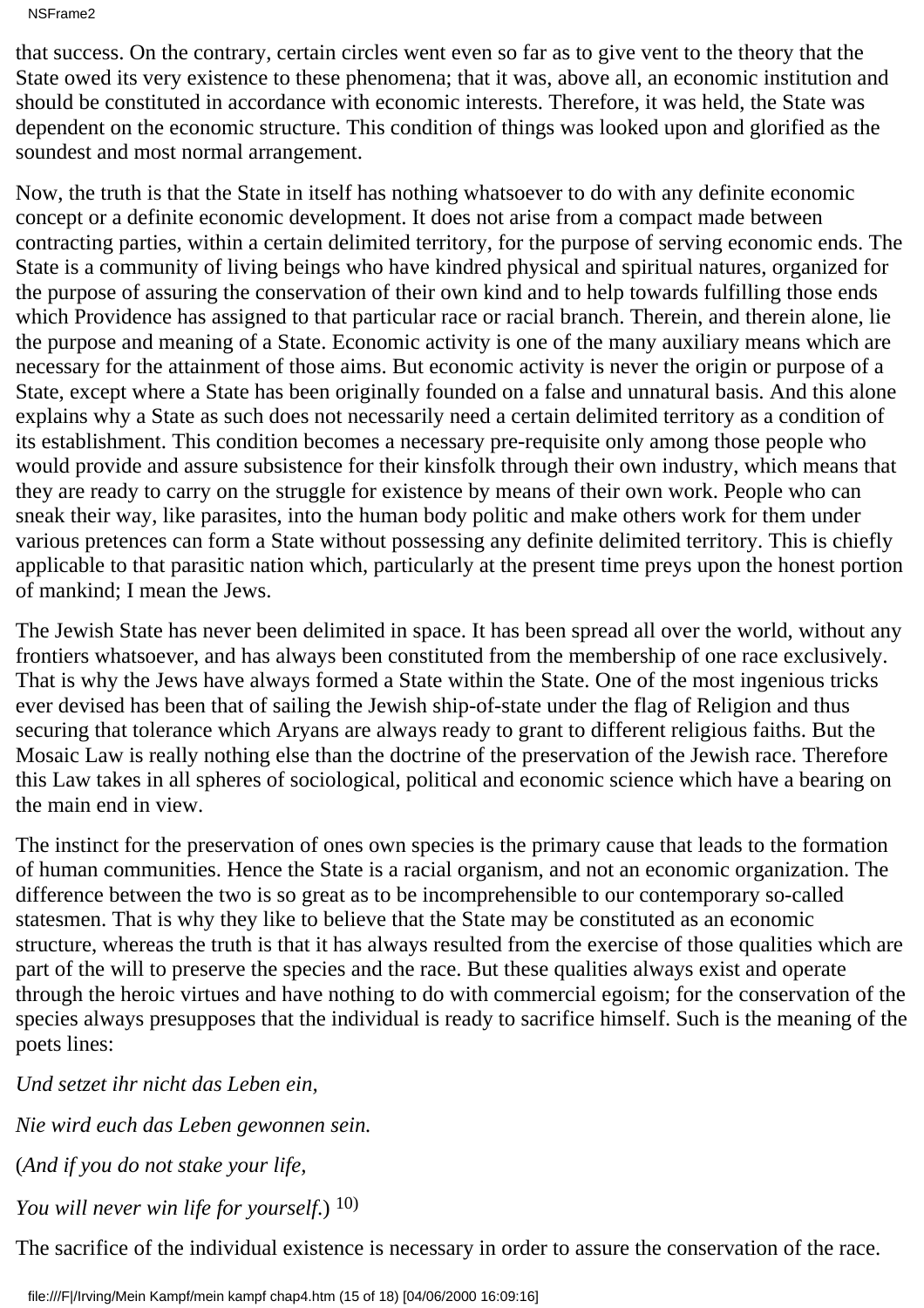## NSFrame2

Hence it is that the most essential condition for the establishment and maintenance of a State is a certain feeling of solidarity, wounded in an identity of character and race and in a resolute readiness to defend these at all costs. With people who live on their own territory this will result in a development of the heroic virtues; with a parasitic people it will develop the arts of subterfuge and gross perfidy unless we admit that these characteristics are innate and that the varying political forms through which the parasitic race expresses itself are only the outward manifestations of innate characteristics. At least in the beginning, the formation of a State can result only from a manifestation of the heroic qualities I have spoken of. And the people who fail in the struggle for existence, that is to say those, who become vassals and are thereby condemned to disappear entirely sooner or later, are those who do not display the heroic virtues in the struggle, or those who fall victims to the perfidy of the parasites. And even in this latter case the failure is not so much due to lack of intellectual powers, but rather to a lack of courage and determination. An attempt is made to conceal the real nature of this failing by saying that it is the humane feeling.

The qualities which are employed for the foundation and preservation of a State have accordingly little or nothing to do with the economic situation. And this is conspicuously demonstrated by the fact that the inner strength of a State only very rarely coincides with what is called its economic expansion. On the contrary, there are numerous examples to show that a period of economic prosperity indicates the approaching decline of a State. If it were correct to attribute the foundation of human communities to economic forces, then the power of the State as such would be at its highest pitch during periods of economic prosperity, and not vice versa.

It is specially difficult to understand how the belief that the State is brought into being and preserved by economic forces could gain currency in a country which has given proof of the opposite in every phase of its history. The history of Prussia shows in a manner particularly clear and distinct, that it is out of the moral virtues of the people and not from their economic circumstances that a State is formed. It is only under the protection of those virtues that economic activities can be developed and the latter will continue to flourish until a time comes when the creative political capacity declines. Therewith the economic structure will also break down, a phenomenon which is now happening in an alarming manner before our eyes. The material interest of mankind can prosper only in the shade of the heroic virtues. The moment they become the primary considerations of life they wreck the basis of their own existence.

Whenever the political power of Germany was specially strong the economic situation also improved. But whenever economic interests alone occupied the foremost place in the life of the people, and thrust transcendent ideals into the back.-ground, the State collapsed and economic ruin followed readily.

If we consider the question of what those forces actually are which are necessary to the creation and preservation of a State, we shall find that they are: The capacity and readiness to sacrifice the individual to the common welfare. That these qualities have nothing at all to do with economics can be proved by referring to the simple fact that man does not sacrifice himself for material interests. In other words, he will die for an ideal but not for a business. The marvellous gift for public psychology which the English have was never shown better than the way in which they presented their case in the World War. We were fighting for our bread; but the English declared that they were fighting for freedom, and not at all for their own freedom. Oh, no, but for the freedom of the small nations. German people laughed at that effrontery and were angered by it; but in doing so they showed how political thought had declined among our so-called diplomats in Germany even before the War. These diplomatists did not have the slightest notion of what that force was which brought men to face death of their own free will and determination.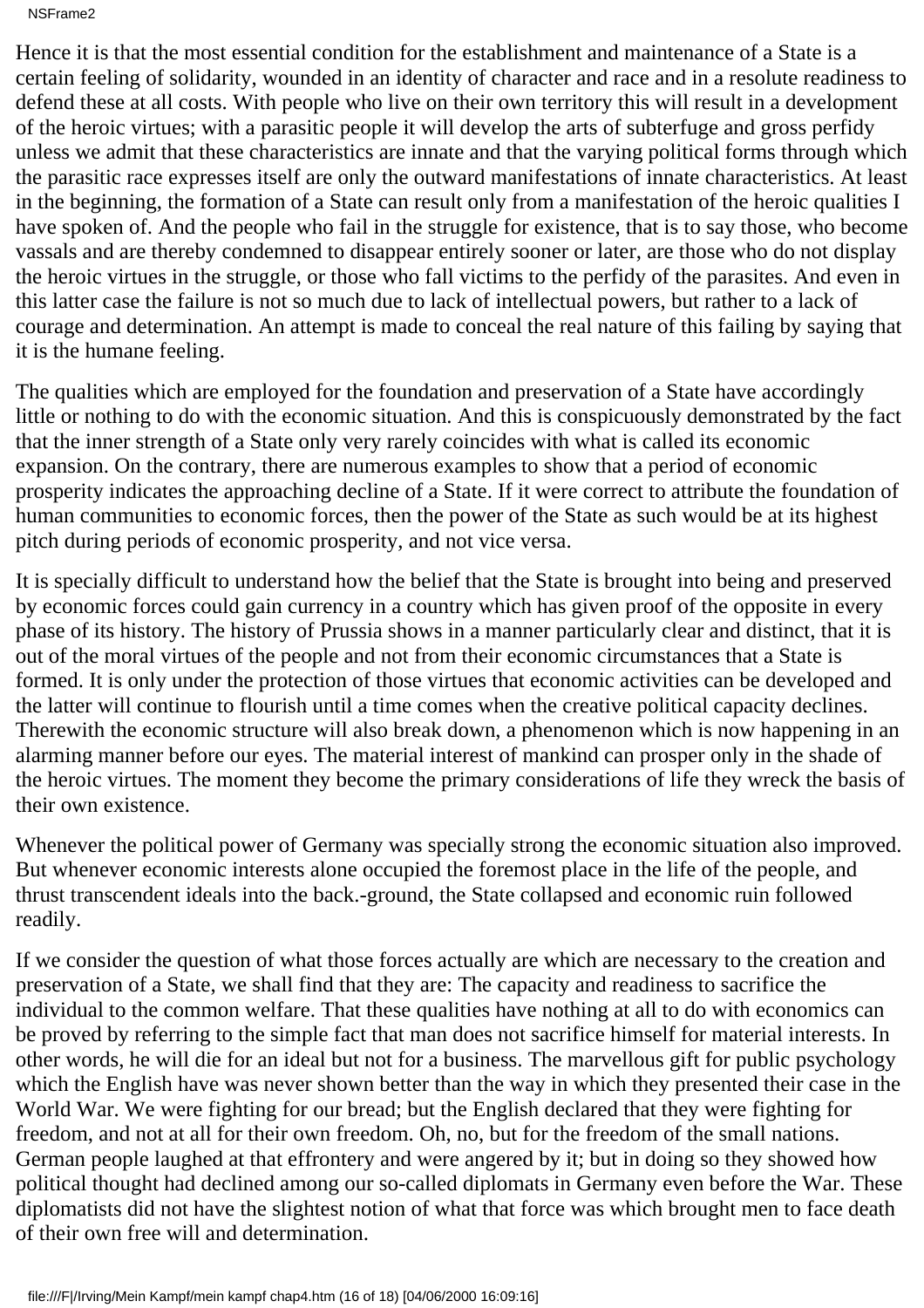As long as the German people, in the War of 1914, continued to believe that they were fighting for ideals they stood firm. As soon as they were told that they were fighting only for their daily bread they began to give up the struggle.

Our clever statesmen were greatly amazed at this change of feeling. They never understood that as soon as man is called upon to struggle for purely material causes he will avoid death as best he can; for death and the enjoyment of the material fruits of a victory are quite incompatible concepts. The frailest woman will become a heroine when the life of her own child is at stake. And only the will to save the race and native land or the State, which offers protection to the race, has in all ages been the urge which has forced men to face the weapons of their enemies.

The following may be proclaimed as a truth that always holds good:

A State has never arisen from commercial causes for the purpose of peacefully serving commercial ends; but States have always arisen from the instinct to maintain the racial group, whether this instinct manifest itself in the heroic sphere or in the sphere of cunning and chicanery. In the first case we have the Aryan States, based on the principles of work and cultural development. In the second case we have the Jewish parasitic colonies. But as soon as economic interests begin to predominate over the racial and cultural instincts in a people or a State, these economic interests unloose the causes that lead to subjugation and oppression.

The belief, which prevailed in Germany before the War, that the world could be opened up and even conquered for Germany through a system of peaceful commercial penetration and a colonial policy was a typical symptom which indicated the decline of those real qualities whereby States are created and preserved, and indicated also the decline of that insight, will-power and practical determination which belong to those qualities. The World War with its consequences, was the natural liquidation of that decline.

To anyone who had not thought over the matter deeply, this attitude of the German people which was quite general must have seemed an insoluble enigma. After all, Germany herself was a magnificent example of an empire that had been built up purely by a policy of power. Prussia, which was the generative cell of the German Empire, had been created by brilliant heroic deeds and not by a financial or commercial compact. And the Empire itself was but the magnificent recompense for a leadership that had been conducted on a policy of power and military valour.

How then did it happen that the political instincts of this very same German people became so degenerate? For it was not merely one isolated phenomenon which pointed to this decadence, but morbid symptoms which appeared in alarming numbers, now all over the body politic, or eating into the body of the nation like a gangrenous ulcer. It seemed as if some all-pervading poisonous fluid had been injected by some mysterious hand into the bloodstream of this once heroic body, bringing about a creeping paralysis that affected the reason and the elementary instinct of self-preservation.

During the years 1912 1914 I used to ponder perpetually on those problems which related to the policy of the Triple Alliance and the economic policy then being pursued by the German Empire. Once again I came to the conclusion that the only explanation of this enigma lay in the operation of that force which I had already become acquainted with in Vienna, though from a different angle of vision. The force to which I refer was the Marxist teaching and *Weltanschhauung* and its organized action throughout the nation.

For the second time in my life I plunged deep into the study of that destructive teaching. This time, however, I was not urged by the study of the question by the impressions and influences of my daily environment, but directed rather by the observation of general phenomena in the political life of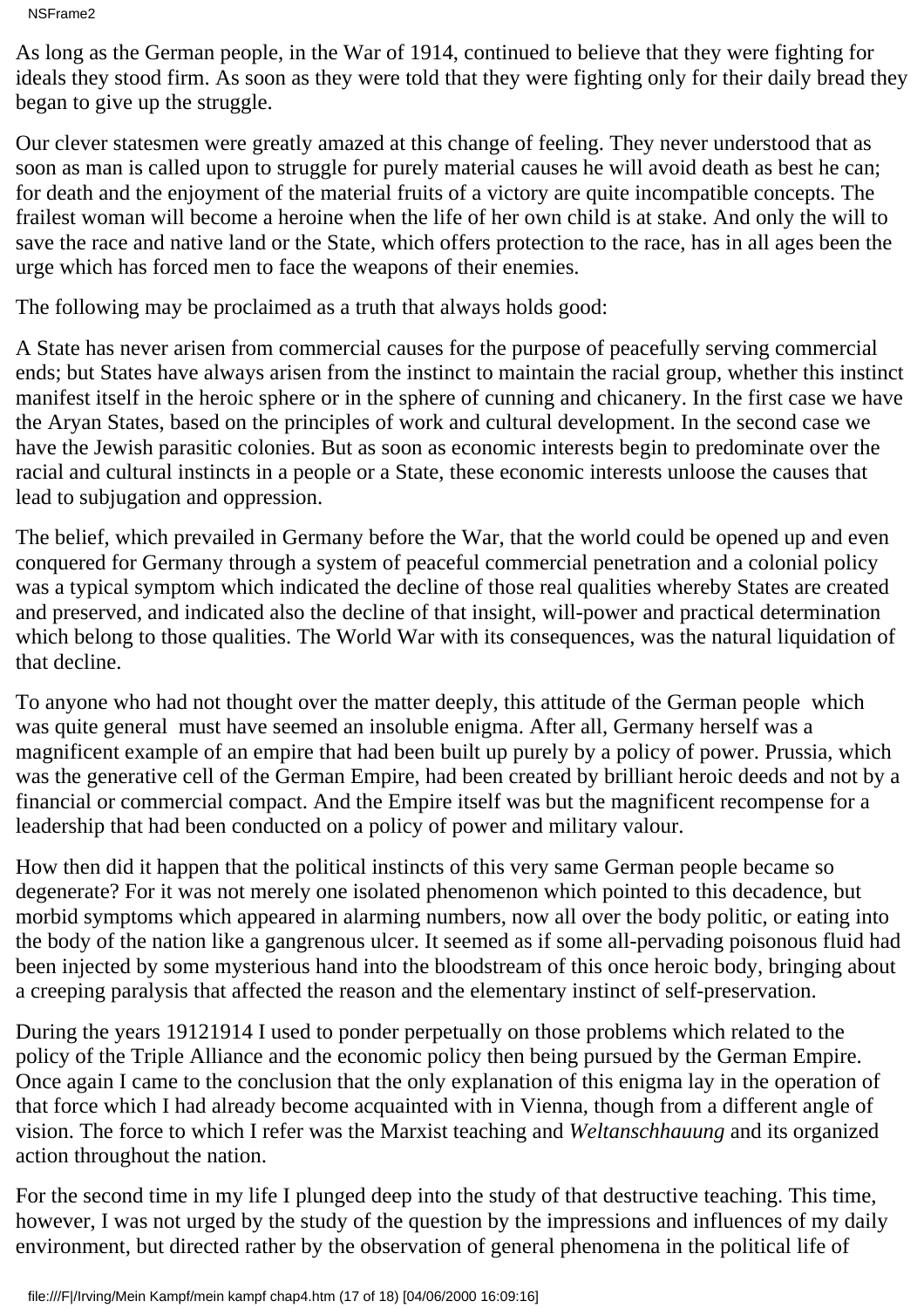NSFrame2

Germany. In delving again into the theoretical literature of this new world and endeavouring to get a clear view of the possible consequences of its teaching, I compared the theoretical principles of Marxism with the phenomena and happenings brought about by its activities in the political, cultural, and economic spheres.

For the first time in my life I now turned my attention to the efforts that were being made to subdue this universal pest.

I studied Bismarck s exceptional legislation in its original concept, its operation and its results. Gradually I formed a basis for my own opinions, which has proved as solid as a rock, so that never since have I had to change my attitude towards the general problem. I also made a further and more thorough analysis of the relations between Marxism and Jewry.

During my sojourn in Vienna I used to look upon Germany as an imperturbable colossus; but even then serious doubts and misgivings would often disturb me. In my own mind and in my conversation with my small circle of acquaintances I used to criticize Germany s foreign policy and the incredibly superficial way, according to my thinking, in which Marxism was dealt with, though it was then the most important problem in Germany. I could not understand how they could stumble blindfolded into the midst of this peril, the effects of which would be momentous if the openly declared aims of Marxism could be put into practice. Even as early as that time I warned people around me, just as I am warning a wider audience now, against that soothing slogan of all indolent and feckless nature: Nothing can happen to us. A similar mental contagion had already destroyed a mighty empire. Can Germany escape the operation of those laws to which all other human communities are subject?

In the years 1913 and 1914 I expressed my opinion for the first time in various circles, some of which are now members of the National Socialist Movement, that the problem of how the future of the German nation can be secured is the problem of how Marxism can be exterminated.

I considered the disastrous policy of the Triple Alliance as one of the consequences resulting from the disintegrating effects of the Marxist teaching; for the alarming feature was that this teaching was invisibly corrupting the foundations of a healthy political and economic outlook. Those who had been themselves contaminated frequently did not realise that their aims and actions sprang from this *Weltanschhauung*, which they otherwise openly repudiated.

Long before then the spiritual and moral decline of the German people had set in, though those who were affected by the morbid decadence were frequently unaware as often happens of the forces which were breaking up their very existence. Sometimes they tried to cure the disease by doctoring the symptoms, which were taken as the cause. But since nobody recognized, or wanted to recognize, the real cause of the disease this way of combating Marxism was no more effective than the application of some quack s ointment.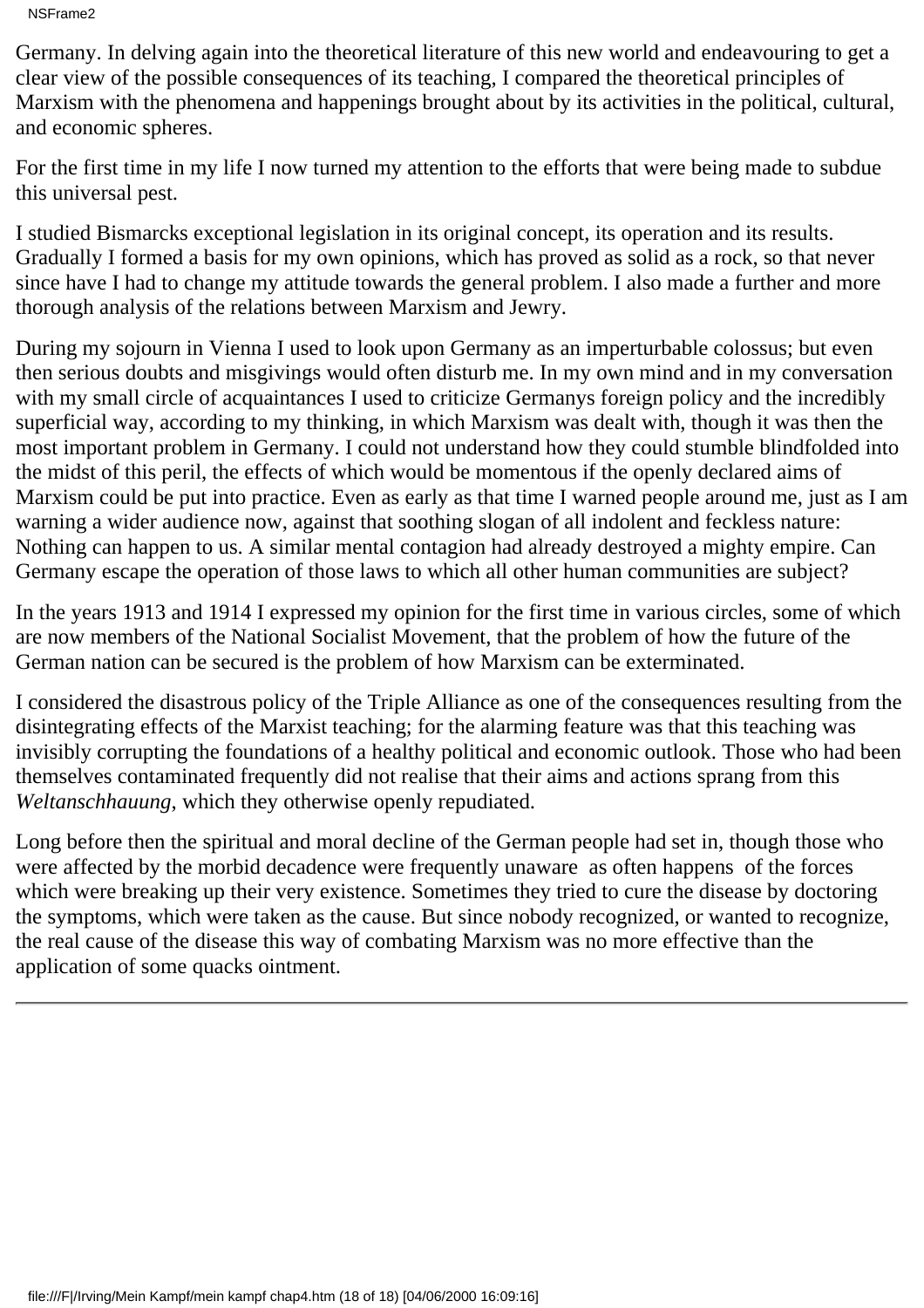## **CHAPTER V THE WORLD WAR**

During the boisterous years of my youth nothing used to damp my wild spirits so much as to think that I was born at a time when the world had manifestly decided not to erect any more temples of fame except in honour of business people and State officials. The tempest of historical achievements seemed to have permanently subsided, so much so that the future appeared to be irrevocably delivered over to what was called peaceful competition between the nations. This simply meant a system of mutual exploitation by fraudulent means, the principle of resorting to the use of force in self-defence being formally excluded. Individual countries increasingly assumed the appearance of commercial undertakings, grabbing territory and clients and concessions from each other under any and every kind of pretext. And it was all staged to an accompaniment of loud but innocuous shouting. This trend of affairs seemed destined to develop steadily and permanently. Having the support of public approbation, it seemed bound eventually to transform the world into a mammoth department store. In the vestibule of this emporium there would be rows of monumental busts which would confer immortality on those profiteers who had proved themselves the shrewdest at their trade and those administrative officials who had shown themselves the most innocuous. The salesmen could be represented by the English and the administrative functionaries by the Germans; whereas the Jews would be sacrificed to the unprofitable calling of proprietorship, for they are constantly avowing that they make no profits and are always being called upon to pay out. Moreover they have the advantage of being versed in the foreign languages.

Why could I not have been born a hundred years ago? I used to ask myself. Somewhere about the time of the Wars of Liberation, when a man was still of some value even though he had no business.

Thus I used to think it an ill-deserved stroke of bad luck that I had arrived too late on this terrestrial globe, and I felt chagrined at the idea that my life would have to run its course along peaceful and orderly lines. As a boy I was anything but a pacifist and all attempts to make me so turned out futile.

Then the Boer War came, like a glow of lightning on the far horizon. Day after day I used to gaze intently at the newspapers and I almost devoured the telegrams and communiques, overjoyed to think that I could witness that heroic struggle, even though from so great a distance.

When the Russo-Japanese War came I was older and better able to judge for myself. For national reasons I then took the side of the Japanese in our discussions. I looked upon the defeat of the Russians as a blow to Austrian Slavism.

Many years had passed between that time and my arrival in Munich. I now realized that what I formerly believed to be a morbid decadence was only the lull before the storm. During my Vienna days the Balkans were already in the grip of that sultry pause which presages the violent storm. Here and there a flash of lightning could be occasionally seen; but it rapidly disappeared in sinister gloom. Then the Balkan War broke out; and therewith the first gusts of the forthcoming tornado swept across a highly-strung Europe. In the supervening calm men felt the atmosphere oppressive and foreboding, so much so that the sense of an impending catastrophe became transformed into a feeling of impatient expectance. They wished that Heaven would give free rein to the fate which could now no longer be curbed. Then the first great bolt of lightning struck the earth. The storm broke and the thunder of the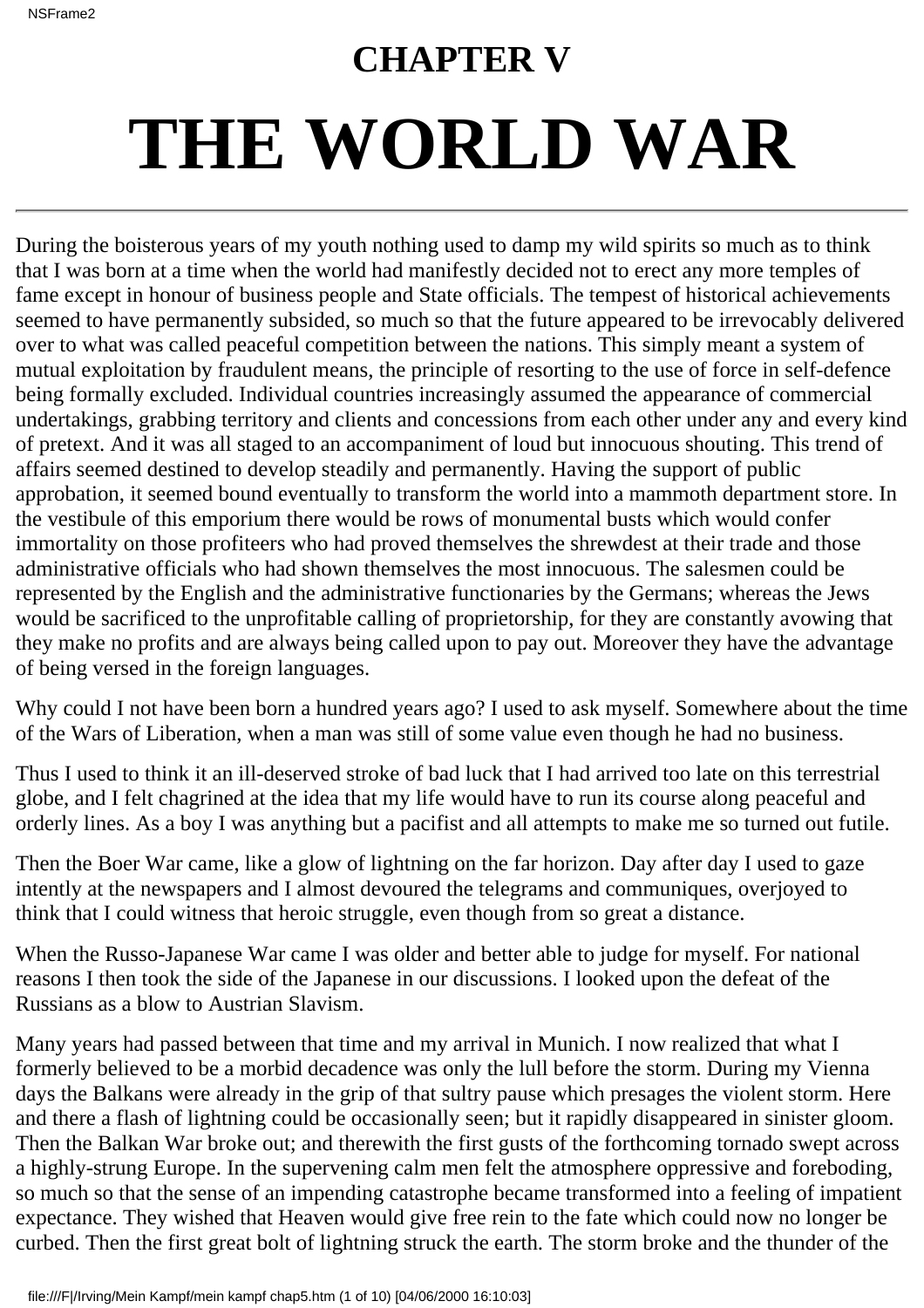NSFrame2

heavens intermingled with the roar of the cannons in the World War.

When the news came to Munich that the Archduke Franz Ferdinand had been murdered, I had been at home all day and did not get the particulars of how it happened. At first I feared that the shots may have been fired by some German-Austrian students who had been aroused to a state of furious indignation by the persistent pro-Slav activities of the Heir to the Habsburg Throne and therefore wished to liberate the German population from this internal enemy. It was quite easy to imagine what the result of such a mistake would have been. It would have brought on a new wave of persecution, the motives of which would have been justified before the whole world. But soon afterwards I heard the names of the presumed assassins and also that they were known to be Serbs. I felt somewhat dumbfounded in face of the inexorable vengeance which Destiny had wrought. The greatest friend of the Slavs had fallen a victim to the bullets of Slav patriots.

It is unjust to the Vienna government of that time to blame it now for the form and tenor of the ultimatum which was then presented. In a similar position and under similar circumstances, no other Power in the world would have acted otherwise. On her southern frontiers Austria had a relentless mortal foe who indulged in acts of provocation against the Dual Monarchy at intervals which were becoming more and more frequent. This persistent line of conduct would not have been relaxed until the arrival of the opportune moment for the destruction of the Empire. In Austria there was good reason to fear that, at the latest, this moment would come with the death of the old Emperor. Once that had taken place, it was quite possible that the Monarchy would not be able to offer any serious resistance. For some years past the State had been so completely identified with the personality of Francis Joseph that, in the eyes of the great mass of the people, the death of this venerable personification of the Empire would be tantamount to the death of the Empire itself. Indeed it was one of the clever artifices of Slav policy to foster the impression that the Austrian State owed its very existence exclusively to the prodigies and rare talents of that monarch. This kind of flattery was particularly welcomed at the Hofburg, all the more because it had no relation whatsoever to the services actually rendered by the Emperor. No effort whatsoever was made to locate the carefully prepared sting which lay hidden in this glorifying praise. One fact which was entirely overlooked, perhaps intentionally, was that the more the Empire remained dependent on the so-called administrative talents of the wisest Monarch of all times, the more catastrophic would be the situation when Fate came to knock at the door and demand its tribute.

Was it possible even to imagine the Austrian Empire without its venerable ruler? Would not the tragedy which befell Maria Theresa be repeated at once?

It is really unjust to the Vienna governmental circles to reproach them with having instigated a war which might have been prevented. The war was bound to come. Perhaps it might have been postponed for a year or two at the most. But it had always been the misfortune of German, as well as Austrian, diplomats that they endeavoured to put off the inevitable day of reckoning, with the result that they were finally compelled to deliver their blow at a most inopportune moment.

No. Those who did not wish this war ought to have had the courage to take the consequences of the refusal upon themselves. Those consequences must necessarily have meant the sacrifice of Austria. And even then war would have come, not as a war in which all the nations would have been banded against us but in the form of a dismemberment of the Habsburg Monarchy. In that case we should have had to decide whether we should come to the assistance of the Habsburg or stand aside as spectators, with our arms folded, and thus allow Fate to run its course.

Just those who are loudest in their imprecations to-day and make a great parade of wisdom in judging the causes of the war are the very same people whose collaboration was the most fatal factor in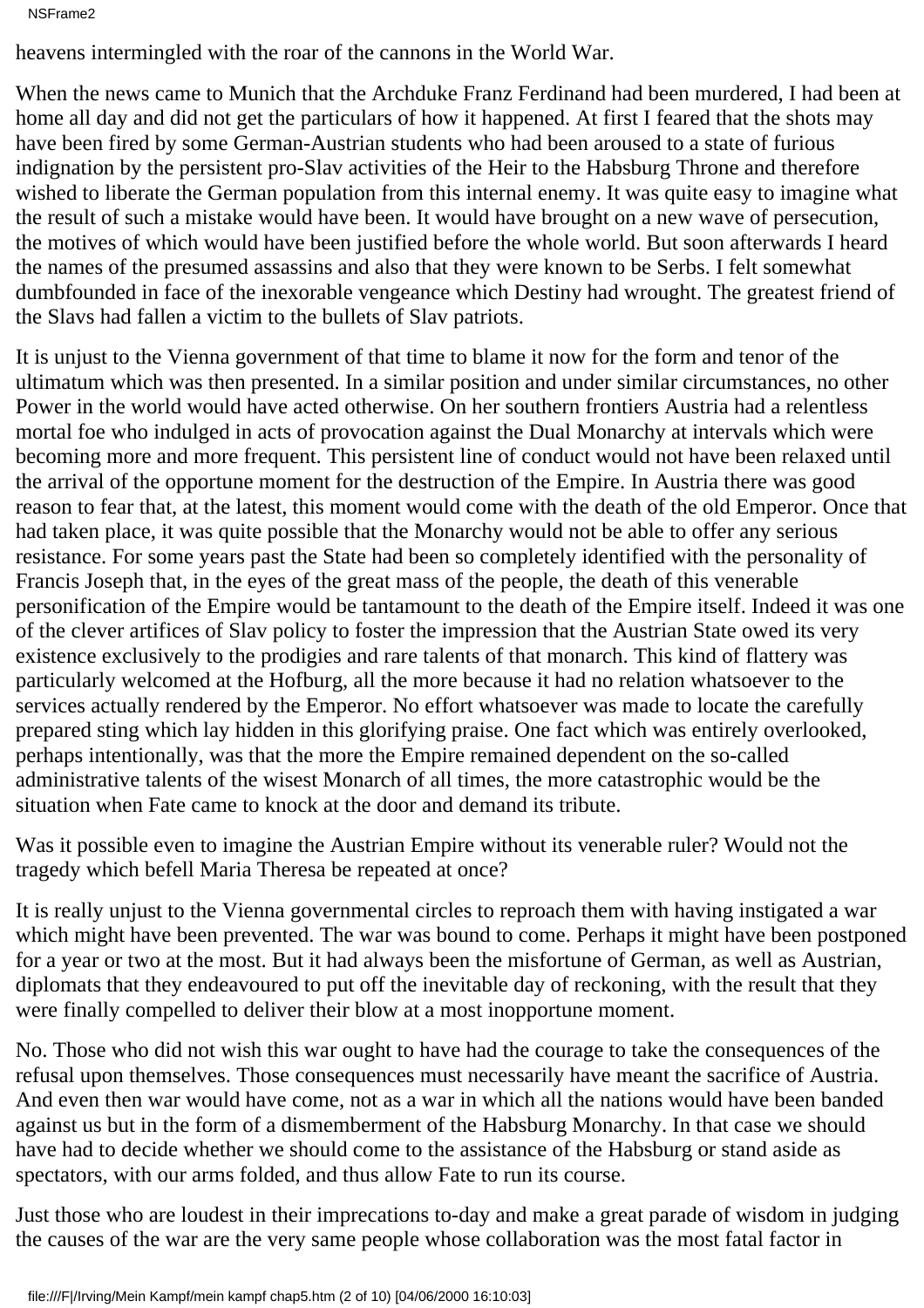NSFrame2

steering towards the war.

For several decades previously the German Social-Democrats had been agitating in an underhand and knavish way for war against Russia; whereas the German Centre Party, with religious ends in view, had worked to make the Austrian State the chief centre and turning-point of German policy. The consequences of this folly had now to be borne. What came was bound to come and under no circumstances could it have been avoided. The fault of the German Government lay in the fact that, merely for the sake of preserving peace at all costs, it continued to miss the occasions that were favourable for action, got entangled in an alliance for the purpose of preserving the peace of the world, and thus finally became the victim of a world coalition which opposed the German effort for the maintenance of peace and was determined to bring about the world war.

Had the Vienna Government of that time formulated its ultimatum in less drastic terms, that would not have altered the situation at all: but such a course might have aroused public indignation. For, in the eyes of the great masses, the ultimatum was too moderate and certainly not excessive or brutal. Those who would deny this to-day are either simpletons with feeble memories or else deliberate falsehood-mongers.

The War of 1914 was certainly not forced on the masses; it was even desired by the whole people.

There was a desire to bring the general feeling of uncertainty to an end once and for all. And it is only in the light of this fact that we can understand how more than two million German men and youths voluntarily joined the colours, ready to shed the last drop of their blood for the cause.

For me these hours came as a deliverance from the distress that had weighed upon me during the days of my youth. I am not ashamed to acknowledge to-day that I was carried away by the enthusiasm of the moment and that I sank down upon my knees and thanked Heaven out of the fullness of my heart for the favour of having been permitted to live in such a time.

The fight for freedom had broken out on an unparalleled scale in the history of the world. From the moment that Fate took the helm in hand the conviction grew among the mass of the people that now it was not a question of deciding the destinies of Austria or Serbia but that the very existence of the German nation itself was at stake.

At last, after many years of blindness, the people saw clearly into the future. Therefore, almost immediately after the gigantic struggle had begun, an excessive enthusiasm was replaced by a more earnest and more fitting undertone, because the exaltation of the popular spirit was not a mere passing frenzy. It was only too necessary that the gravity of the situation should be recognized. At that time there was, generally speaking, not the slightest presentiment or conception of how long the war might last. People dreamed of the soldiers being home by Christmas and that then they would resume their daily work in peace.

Whatever mankind desires, that it will hope for and believe in. The overwhelming majority of the people had long since grown weary of the perpetual insecurity in the general condition of public affairs. Hence it was only natural that no one believed that the Austro-Serbian conflict could be shelved. Therefore they looked forward to a radical settlement of accounts. I also belonged to the millions that desired this.

The moment the news of the Sarajevo outrage reached Munich two ideas came into my mind: First, that war was absolutely inevitable and, second, that the Habsburg State would now be forced to honour its signature to the alliance. For what I had feared most was that one day Germany herself, perhaps as a result of the Alliance, would become involved in a conflict the first direct cause of which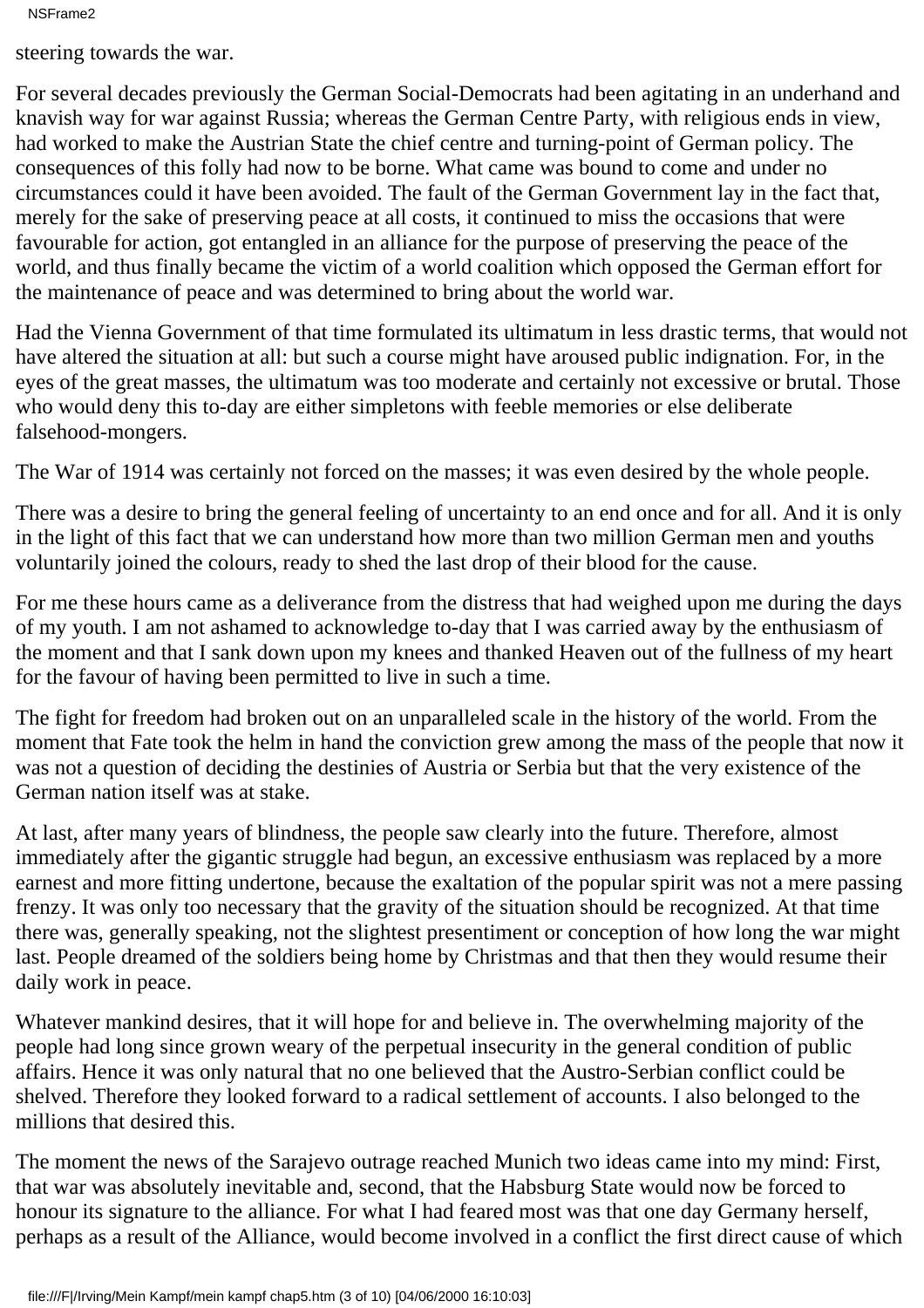NSFrame2

did not affect Austria. In such a contingency, I feared that the Austrian State, for domestic political reasons, would find itself unable to decide in favour of its ally. But now this danger was removed. The old State was compelled to fight, whether it wished to do so or not.

My own attitude towards the conflict was equally simple and clear. I believed that it was not a case of Austria fighting to get satisfaction from Serbia but rather a case of Germany fighting for her own existence the German nation for its own to-be-or-not-to-be, for its freedom and for its future. The work of Bismarck must now be carried on. Young Germany must show itself worthy of the blood shed by our fathers on so many heroic fields of battle, from Weissenburg to Sedan and Paris. And if this struggle should bring us victory our people will again rank foremost among the great nations. Only then could the German Empire assert itself as the mighty champion of peace, without the necessity of restricting the daily bread of its children for the sake of maintaining the peace.

As a boy and as a young man, I often longed for the occasion to prove that my national enthusiasm was not mere vapouring. Hurrahing sometimes seemed to me to be a kind of sinful indulgence, though I could not give any justification for that feeling; for, after all, who has the right to shout that triumphant word if he has not won the right to it there where there is no play-acting and where the hand of the Goddess of Destiny puts the truth and sincerity of nations and men through her inexorable test? Just as millions of others, I felt a proud joy in being permitted to go through this test. I had so often sung Deutschland über Alles and so often roared Heil that I now thought it was as a kind of retro-active grace that I was granted the right of appearing before the Court of Eternal Justice to testify to the truth of those sentiments.

One thing was clear to me from the very beginning, namely, that in the event of war, which now seemed inevitable, my books would have to be thrown aside forthwith. I also realized that my place would have to be there where the inner voice of conscience called me.

I had left Austria principally for political reasons. What therefore could be more rational than that I should put into practice the logical consequences of my political opinions, now that the war had begun. I had no desire to fight for the Habsburg cause, but I was prepared to die at any time for my own kinsfolk and the Empire to which they really belonged.

On August 3rd, 1914, I presented an urgent petition to His Majesty, King Ludwig III, requesting to be allowed to serve in a Bavarian regiment. In those days the Chancellery had its hands quite full and therefore I was all the more pleased when I received the answer a day later, that my request had been granted. I opened the document with trembling hands; and no words of mine could now describe the satisfaction I felt on reading that I was instructed to report to a Bavarian regiment. Within a few days I was wearing that uniform which I was not to put oft again for nearly six years.

For me, as for every German, the most memorable period of my life now began. Face to face with that mighty struggle, all the past fell away into oblivion. With a wistful pride I look back on those days, especially because we are now approaching the tenth anniversary of that memorable happening. I recall those early weeks of war when kind fortune permitted me to take my place in that heroic struggle among the nations.

As the scene unfolds itself before my mind, it seems only like yesterday. I see myself among my young comrades on our first parade drill, and so on until at last the day came on which we were to leave for the front.

In common with the others, I had one worry during those days. This was a fear that we might arrive too late for the fighting at the front. Time and again that thought disturbed me and every announcement of a victorious engagement left a bitter taste, which increased as the news of further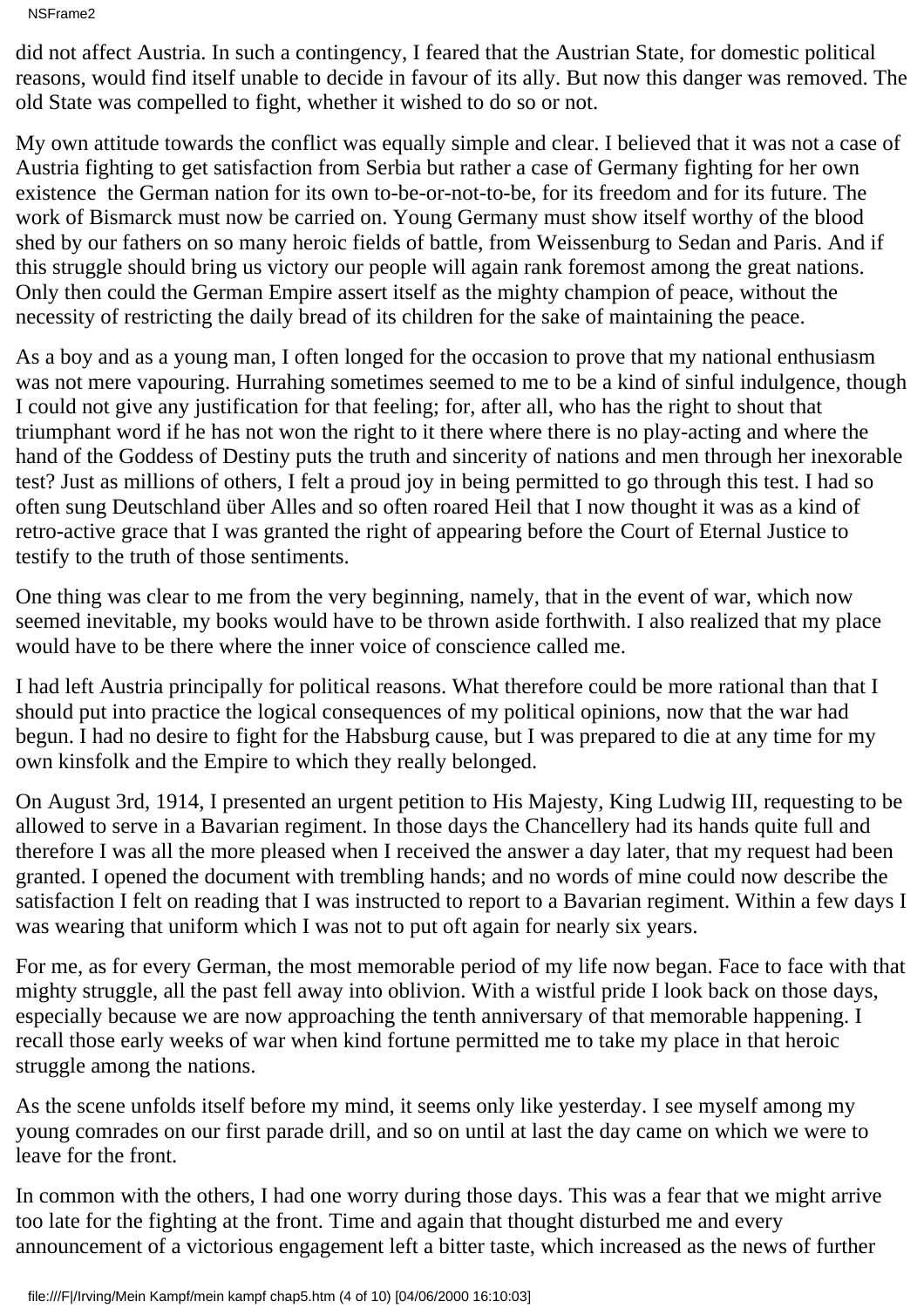NSFrame2

victories arrived.

At long last the day came when we left Munich on war service. For the first time in my life I saw the Rhine, as we journeyed westwards to stand guard before that historic German river against its traditional and grasping enemy. As the first soft rays of the morning sun broke through the light mist and disclosed to us the Niederwald Statue, with one accord the whole troop train broke into the strains of Die Wacht am Rhein. I then felt as if my heart could not contain its spirit.

And then followed a damp, cold night in Flanders. We marched in silence throughout the night and as the morning sun came through the mist an iron greeting suddenly burst above our heads. Shrapnel exploded in our midst and spluttered in the damp ground. But before the smoke of the explosion disappeared a wild Hurrah was shouted from two hundred throats, in response to this first greeting of Death. Then began the whistling of bullets and the booming of cannons, the shouting and singing of the combatants. With eyes straining feverishly, we pressed forward, quicker and quicker, until we finally came to close-quarter fighting, there beyond the beet-fields and the meadows. Soon the strains of a song reached us from afar. Nearer and nearer, from company to company, it came. And while Death began to make havoc in our ranks we passed the song on to those beside us: Deutschland, Deutschland über Alles, über Alles in der Welt.

After four days in the trenches we came back. Even our step was no longer what it had been. Boys of seventeen looked now like grown men. The rank and file of the List Regiment 11) had not been properly trained in the art of warfare, but they knew how to die like old soldiers.

That was the beginning. And thus we carried on from year to year. A feeling of horror replaced the romantic fighting spirit. Enthusiasm cooled down gradually and exuberant spirits were quelled by the fear of the ever-present Death. A time came when there arose within each one of us a conflict between the urge to self-preservation and the call of duty. And I had to go through that conflict too. As Death sought its prey everywhere and unrelentingly a nameless Something rebelled within the weak body and tried to introduce itself under the name of Common Sense; but in reality it was Fear, which had taken on this cloak in order to impose itself on the individual. But the more the voice which advised prudence increased its efforts and the more clear and persuasive became its appeal, resistance became all the stronger; until finally the internal strife was over and the call of duty was triumphant. Already in the winter of 1915 16 I had come through that inner struggle. The will had asserted its incontestable mastery. Whereas in the early days I went into the fight with a cheer and a laugh, I was now habitually calm and resolute. And that frame of mind endured. Fate might now put me through the final test without my nerves or reason giving way. The young volunteer had become an old soldier.

This same transformation took place throughout the whole army. Constant fighting had aged and toughened it and hardened it, so that it stood firm and dauntless against every assault.

Only now was it possible to judge that army. After two and three years of continuous fighting, having been thrown into one battle after another, standing up stoutly against superior numbers and superior armament, suffering hunger and privation, the time had come when one could assess the value of that singular fighting force.

For a thousand years to come nobody will dare to speak of heroism without recalling the German Army of the World War. And then from the dim past will emerge the immortal vision of those solid ranks of steel helmets that never flinched and never faltered. And as long as Germans live they will be proud to remember that these men were the sons of their forefathers.

I was then a soldier and did not wish to meddle in politics, all the more so because the time was inopportune. I still believe that the most modest stable-boy of those days served his country better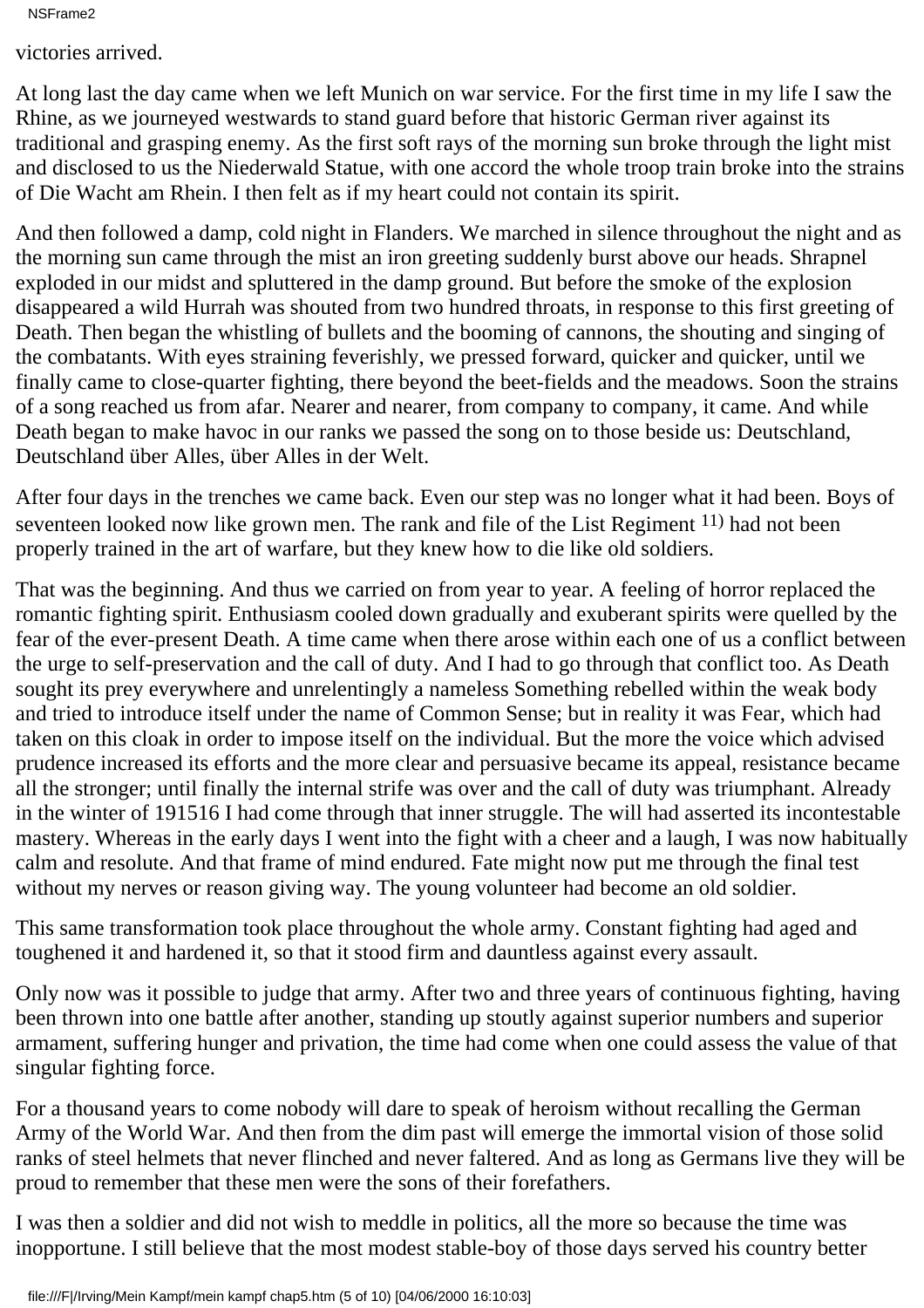than the best of, let us say, the parliamentary deputies. My hatred for those footlers was never greater than in those days when all decent men who had anything to say said it point-blank in the enemys face; or, failing this, kept their mouths shut and did their duty elsewhere. I despised those political fellows and if I had had my way I would have formed them into a Labour Battalion and given them the opportunity of babbling amongst themselves to their hearts content, without offence or harm to decent people.

In those days I cared nothing for politics; but I could not help forming an opinion on certain manifestations which affected not only the whole nation but also us soldiers in particular. There were two things which caused me the greatest anxiety at that time and which I had come to regard as detrimental to our interests.

Shortly after our first series of victories a certain section of the Press already began to throw cold water, drip by drip, on the enthusiasm of the public. At first this was not obvious to many people. It was done under the mask of good intentions and a spirit of anxious care. The public was told that big celebrations of victories were somewhat out of place and were not worthy expressions of the spirit of a great nation. The fortitude and valour of German soldiers were accepted facts which did not necessarily call for outbursts of celebration. Furthermore, it was asked, what would foreign opinion have to say about these manifestations? Would not foreign opinion react more favourably to a quiet and sober form of celebration rather than to all this wild jubilation? Surely the time had come so the Press declared for us Germans to remember that this war was not our work and that hence there need be no feeling of shame in declaring our willingness to do our share towards effecting an understanding among the nations. For this reason it would not be wise to sully the radiant deeds of our army with unbecoming jubilation; for the rest of the world would never understand this. Furthermore, nothing is more appreciated than the modesty with which a true hero quietly and unassumingly carries on and forgets. Such was the gist of their warning.

Instead of catching these fellows by their long ears and dragging them to some ditch and looping a cord around their necks, so that the victorious enthusiasm of the nation should no longer offend the aesthetic sensibilities of these knights of the pen, a general Press campaign was now allowed to go on against what was called unbecoming and undignified forms of victorious celebration.

No one seemed to have the faintest idea that when public enthusiasm is once damped, nothing can enkindle it again, when the necessity arises. This enthusiasm is an intoxication and must be kept up in that form. Without the support of this enthusiastic spirit how would it be possible to endure in a struggle which, according to human standards, made such immense demands on the spiritual stamina of the nation?

I was only too well acquainted with the psychology of the broad masses not to know that in such cases a magnaminous aestheticism cannot fan the fire which is needed to keep the iron hot. In my eyes it was even a mistake not to have tried to raise the pitch of public enthusiasm still higher. Therefore I could not at all understand why the contrary policy was adopted, that is to say, the policy of damping the public spirit.

Another thing which irritated me was the manner in which Marxism was regarded and accepted. I thought that all this proved how little they knew about the Marxist plague. It was believed in all seriousness that the abolition of party distinctions during the War had made Marxism a mild and moderate thing.

But here there was no question of party. There was question of a doctrine which was being expounded for the express purpose of leading humanity to its destruction. The purport of this doctrine was not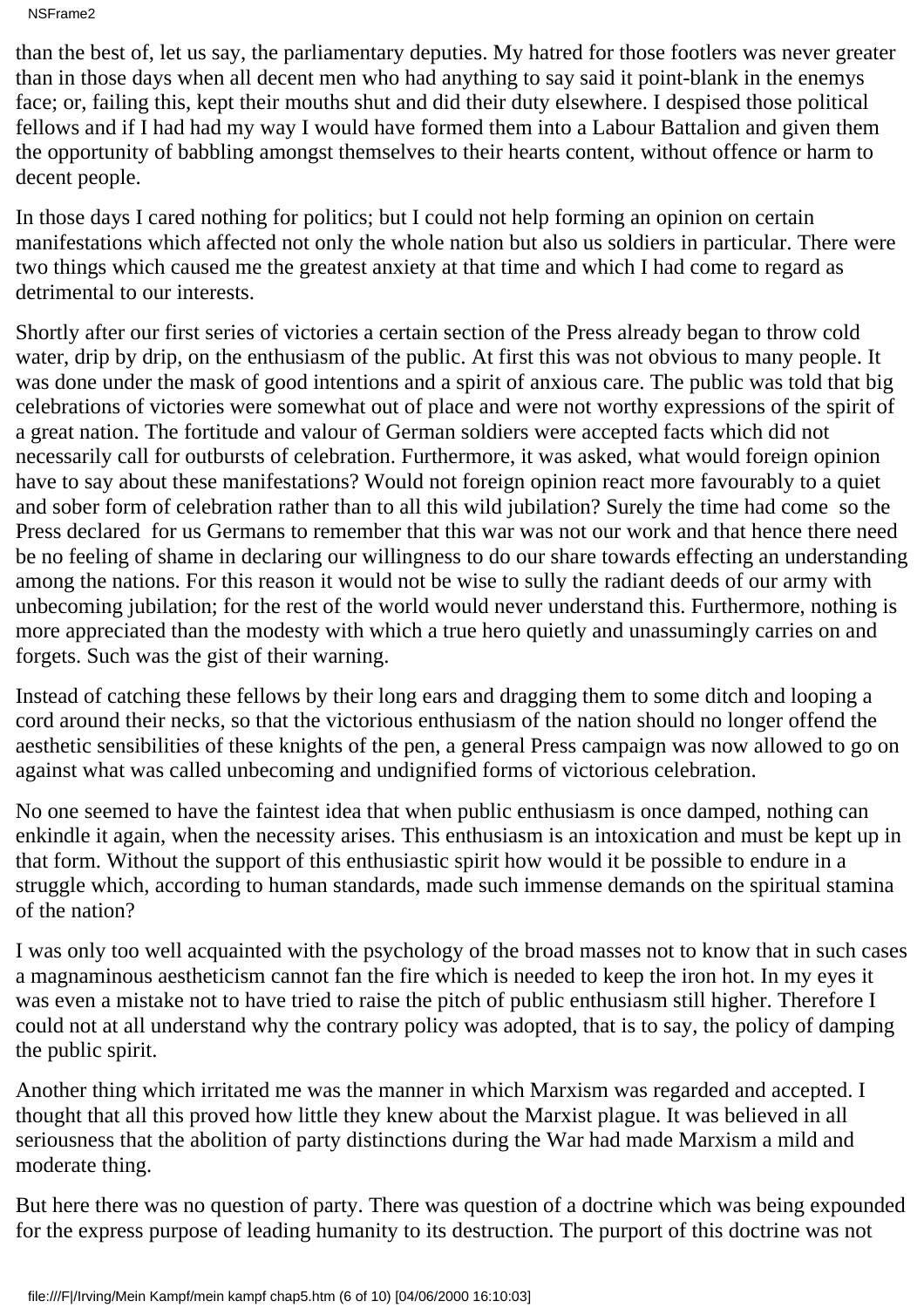NSFrame2

understood because nothing was said about that side of the question in our Jew-ridden universities and because our supercilious bureaucratic officials did not think it worth while to read up a subject which had not been prescribed in their university course. This mighty revolutionary trend was going on beside them; but those intellectuals would not deign to give it their attention. That is why State enterprise nearly always lags behind private enterprise. Of these gentry once can truly say that their maxim is: What we dont know wont bother us. In the August of 1914 the German worker was looked upon as an adherent of Marxist socialism. That was a gross error. When those fateful hours dawned the German worker shook off the poisonous clutches of that plague; otherwise he would not have been so willing and ready to fight. And people were stupid enough to imagine that Marxism had now become national, another apt illustration of the fact that those in authority had never taken the trouble to study the real tenor of the Marxist teaching. If they had done so, such foolish errors would not have been committed.

Marxism, whose final objective was and is and will continue to be the destruction of all non-Jewish national States, had to witness in those days of July 1914 how the German working classes, which it had been inveigling, were aroused by the national spirit and rapidly ranged themselves on the side of the Fatherland. Within a few days the deceptive smoke-screen of that infamous national betrayal had vanished into thin air and the Jewish bosses suddenly found themselves alone and deserted. It was as if not a vestige had been left of that folly and madness with which the masses of the German people had been inoculated for sixty years. That was indeed an evil day for the betrayers of German Labour. The moment, however, that the leaders realized the danger which threatened them they pulled the magic cap of deceit over their ears and, without being identified, played the part of mimes in the national reawakening.

The time seemed to have arrived for proceeding against the whole Jewish gang of public pests. Then it was that action should have been taken regardless of any consequent whining or protestation. At one stroke, in the August of 1914, all the empty nonsense about international solidarity was knocked out of the heads of the German working classes. A few weeks later, instead of this stupid talk sounding in their ears, they heard the noise of American-manufactured shrapnel bursting above the heads of the marching columns, as a symbol of international comradeship. Now that the German worker had rediscovered the road to nationhood, it ought to have been the duty of any Government which had the care of the people in its keeping, to take this opportunity of mercilessly rooting out everything that was opposed to the national spirit.

While the flower of the nation s manhood was dying at the front, there was time enough at home at least to exterminate this vermin. But, instead of doing so, His Majesty the Kaiser held out his hand to these hoary criminals, thus assuring them his protection and allowing them to regain their mental composure.

And so the viper could begin his work again. This time, however, more carefully than before, but still more destructively. While honest people dreamt of reconciliation these perjured criminals were making preparations for a revolution.

Naturally I was distressed at the half-measures which were adopted at that time; but I never thought it possible that the final consequences could have been so disastrous?

But what should have been done then? Throw the ringleaders into gaol, prosecute them and rid the nation of them? Uncompromising military measures should have been adopted to root out the evil. Parties should have been abolished and the Reichstag brought to its senses at the point of the bayonet, if necessary. It would have been still better if the Reichstag had been dissolved immediately. Just as the Republic to-day dissolves the parties when it wants to, so in those days there was even more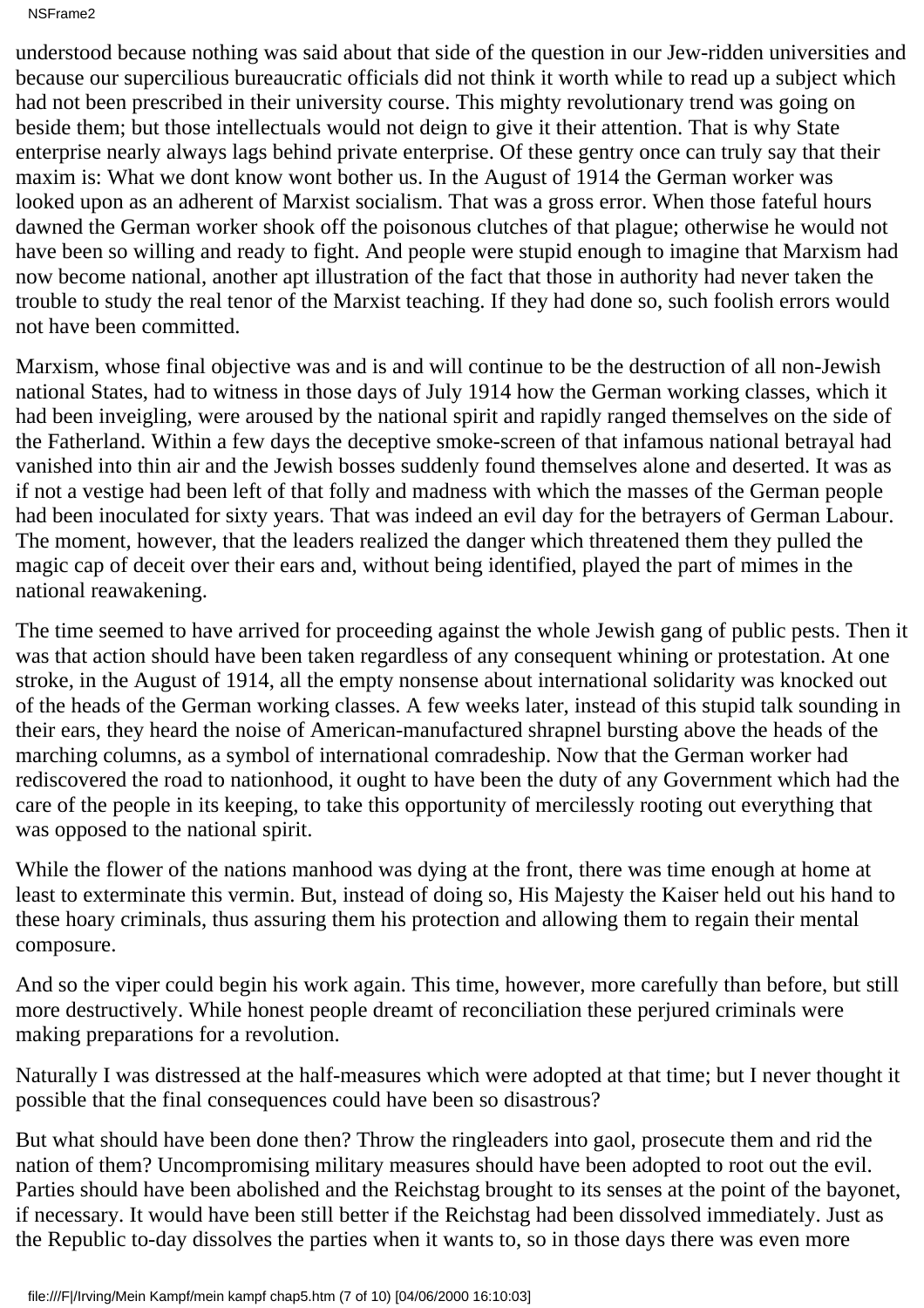NSFrame2

justification for applying that measure, seeing that the very existence of the nation was at stake. Of course this suggestion would give rise to the question: Is it possible to eradicate ideas by force of arms? Could a *Weltanschhauung* be attacked by means of physical force?

At that time I turned these questions over and over again in my mind. By studying analogous cases, exemplified in history, particularly those which had arisen from religious circumstances, I came to the following fundamental conclusion:

Ideas and philosophical systems as well as movements grounded on a definite spiritual foundation, whether true or not, can never be broken by the use of force after a certain stage, except on one condition: namely, that this use of force is in the service of a new idea or *Weltanschhauung* which burns with a new flame.

The application of force alone, without moral support based on a spiritual concept, can never bring about the destruction of an idea or arrest the propagation of it, unless one is ready and able ruthlessly to exterminate the last upholders of that idea even to a man, and also wipe out any tradition which it may tend to leave behind. Now in the majority of cases the result of such a course has been to exclude such a State, either temporarily or for ever, from the comity of States that are of political significance; but experience has also shown that such a sanguinary method of extirpation arouses the better section of the population under the persecuting power. As a matter of fact, every persecution which has no spiritual motives to support it is morally unjust and raises opposition among the best elements of the population; so much so that these are driven more and more to champion the ideas that are unjustly persecuted. With many individuals this arises from the sheer spirit of opposition to every attempt at suppressing spiritual things by brute force.

In this way the number of convinced adherents of the persecuted doctrine increases as the persecution progresses. Hence the total destruction of a new doctrine can be accomplished only by a vast plan of extermination; but this, in the final analysis, means the loss of some of the best blood in a nation or State. And that blood is then avenged, because such an internal and total clean-up brings about the collapse of the nation s strength. And such a procedure is always condemned to futility from the very start if the attacked doctrine should happen to have spread beyond a small circle.

That is why in this case, as with all other growths, the doctrine can be exterminated in its earliest stages. As time goes on its powers of resistance increase, until at the approach of age it gives way to younger elements, but under another form and from other motives.

The fact remains that nearly all attempts to exterminate a doctrine, without having some spiritual basis of attack against it, and also to wipe out all the organizations it has created, have led in many cases to the very opposite being achieved; and that for the following reasons:

When sheer force is used to combat the spread of a doctrine, then that force must be employed systematically and persistently. This means that the chances of success in the suppression of a doctrine lie only in the persistent and uniform application of the methods chosen. The moment hesitation is shown, and periods of tolerance alternate with the application of force, the doctrine against which these measures are directed will not only recover strength but every successive persecution will bring to its support new adherents who have been shocked by the oppressive methods employed. The old adherents will become more embittered and their allegiance will thereby be strengthened. Therefore when force is employed success is dependent on the consistent manner in which it is used. This persistence, however, is nothing less than the product of definite spiritual convictions. Every form of force that is not supported by a spiritual backing will be always indecisive and uncertain. Such a force lacks the stability that can be found only in a *Weltanschhauung* which has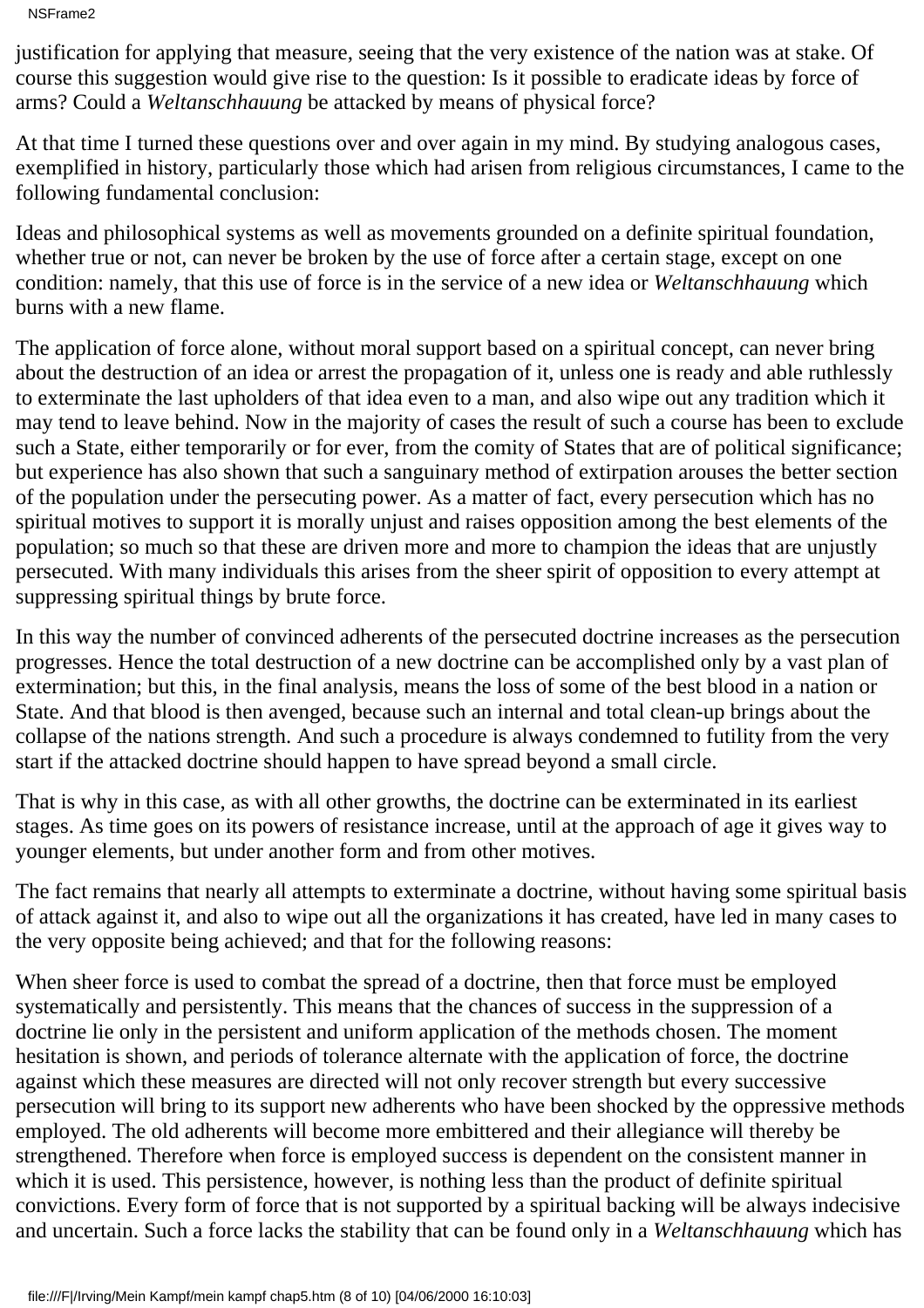NSFrame2

devoted champions. Such a force is the expression of the individual energies; therefore it is from time to time dependent on the change of persons in whose hands it is employed and also on their characters and capacities.

But there is something else to be said: Every *Weltanschhauung*, whether religious or political and it is sometimes difficult to say where the one ends and the other begins fights not so much for the negative destruction of the opposing world of ideas as for the positive realization of its own ideas. Thus its struggle lies in attack rather than in defence. It has the advantage of knowing where its objective lies, as this objective represents the realization of its own ideas. Inversely, it is difficult to say when the negative aim for the destruction of a hostile doctrine is reached and secured. For this reason alone a *Weltanschhauung* which is of an aggressive character is more definite in plan and more powerful and decisive in action than a *Weltanschhauung* which takes up a merely defensive attitude. If force be used to combat a spiritual power, that force remains a defensive measure only so long as the wielders of it are not the standard-bearers and apostles of a new spiritual doctrine.

To sum up, the following must be borne in mind: That every attempt to combat a *Weltanschhauung* by means of force will turn out futile in the end if the struggle fails to take the form of an offensive for the establishment of an entirely new spiritual order of things. It is only in the struggle between two Weltan-schauungen that physical force, consistently and ruthlessly applied, will eventually turn the scales in its own favour. It was here that the fight against Marxism had hitherto failed.

This was also the reason why Bismarck s anti-socialist legislation failed and was bound to fail in the long run, despite everything. It lacked the basis of a new *Weltanschhauung* for whose development and extension the struggle might have been taken up. To say that the serving up of drivel about a so-called State-Authority or Law-and-Order was an adequate foundation for the spiritual driving force in a life-or-death struggle is only what one would expect to hear from the wiseacres in high official positions.

It was because there were no adequate spiritual motives back of this offensive that Bismarck was compelled to hand over the administration of his socialist legislative measures to the judgment and approval of those circles which were themselves the product of the Marxist teaching. Thus a very ludicrous state of affairs prevailed when the Iron Chancellor surrendered the fate of his struggle against Marxism to the goodwill of the bourgeois democracy. He left the goat to take care of the garden. But this was only the necessary result of the failure to find a fundamentally new *Weltanschhauung* which would attract devoted champions to its cause and could be established on the ground from which Marxism had been driven out. And thus the result of the Bismarckian campaign was deplorable.

During the World War, or at the beginning of it, were the conditions any different? Unfortunately, they were not.

The more I then pondered over the necessity for a change in the attitude of the executive government towards Social-Democracy, as the incorporation of contemporary Marxism, the more I realized the want of a practical substitute for this doctrine. Supposing Social-Democracy were overthrown, what had one to offer the masses in its stead? Not a single movement existed which promised any success in attracting vast numbers of workers who would be now more or less without leaders, and holding these workers in its train. It is nonsensical to imagine that the international fanatic who has just severed his connection with a class party would forthwith join a bourgeois party, or, in other words, another class organization. For however unsatisfactory these various organizations may appear to be, it cannot be denied that bourgeois politicians look on the distinction between classes as a very important factor in social life, provided it does not turn out politically disadvantageous to them. If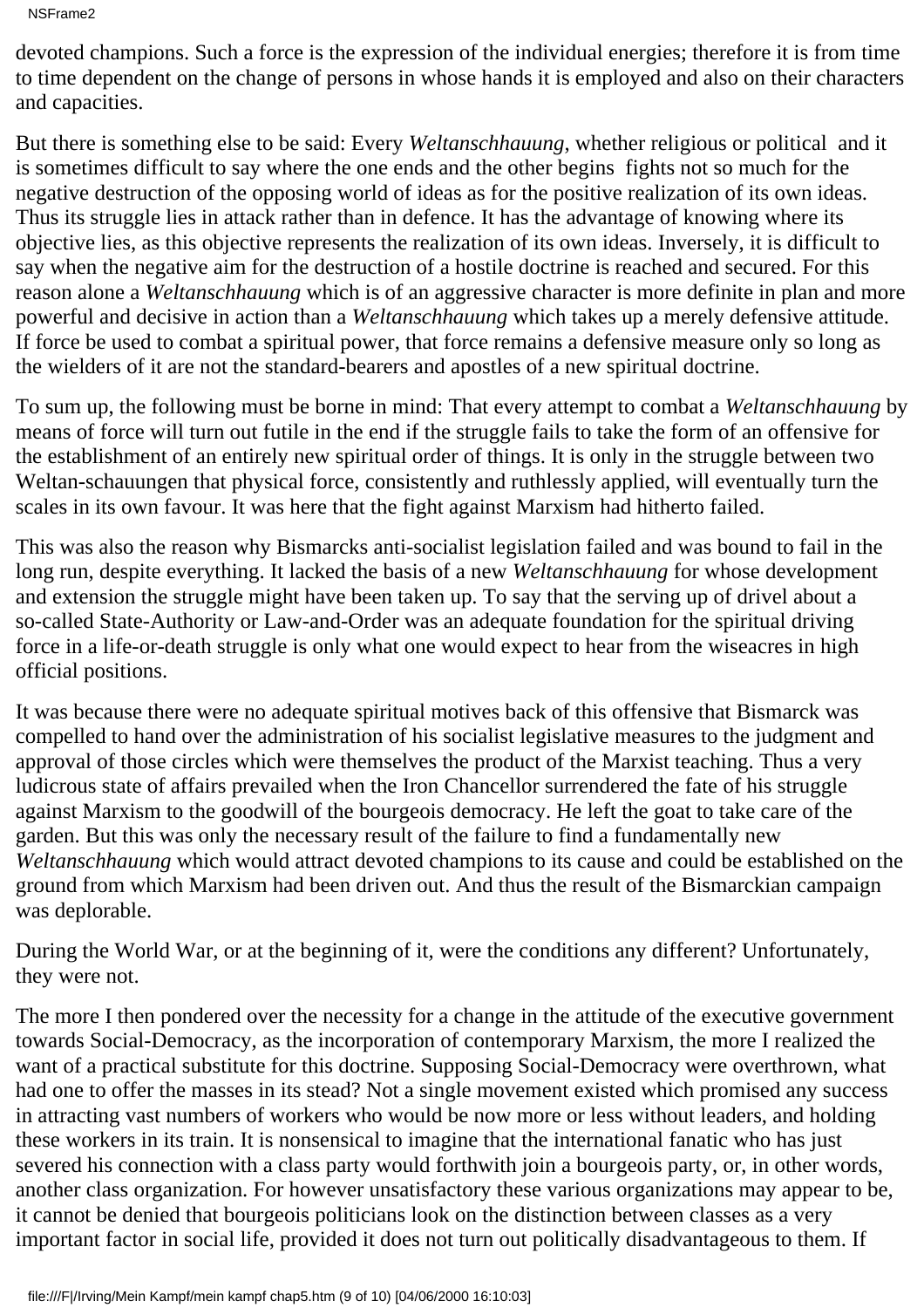NSFrame2

they deny this fact they show themselves not only impudent but also mendacious.

Generally speaking, one should guard against considering the broad masses more stupid than they really are. In political matters it frequently happens that feeling judges more correctly than intellect. But the opinion that this feeling on the part of the masses is sufficient proof of their stupid international attitude can be immediately and definitely refuted by the simple fact that pacifist democracy is no less fatuous, though it draws its supporters almost exclusively from bourgeois circles. As long as millions of citizens daily gulp down what the social-democratic Press tells them, it ill becomes the Masters to joke at the expense of the Comrades; for in the long run they all swallow the same hash, even though it be dished up with different spices. In both cases the cook is one and the same the Jew.

One should be careful about contradicting established facts. It is an undeniable fact that the class question has nothing to do with questions concerning ideals, though that dope is administered at election time. Class arrogance among a large section of our people, as well as a prevailing tendency to look down on the manual labourer, are obvious facts and not the fancies of some day-dreamer. Nevertheless it only illustrates the mentality of our so-called intellectual circles, that they have not yet grasped the fact that circumstances which are incapable of preventing the growth of such a plague as Marxism are certainly not capable of restoring what has been lost.

The bourgeois parties a name coined by themselves will never again be able to win over and hold the proletarian masses in their train. That is because two worlds stand opposed to one another here, in part naturally and in part artificially divided. These two camps have one leading thought, and that is that they must fight one another. But in such a fight the younger will come off victorious; and that is Marxism.

In 1914 a fight against Social-Democracy was indeed quite conceivable. But the lack of any practical substitute made it doubtful how long the fight could be kept up. In this respect there was a gaping void.

Long before the War I was of the same opinion and that was the reason why I could not decide to join any of the parties then existing. During the course of the World War my conviction was still further confirmed by the manifest impossibility of fighting Social-Democracy in anything like a thorough way: because for that purpose there should have been a movement that was something more than a mere parliamentary party, and there was none such.

I frequently discussed that want with my intimate comrades. And it was then that I first conceived the idea of taking up political work later on. As I have often assured my friends, it was just this that induced me to become active on the public hustings after the War, in addition to my professional work. And I am sure that this decision was arrived at after much earnest thought.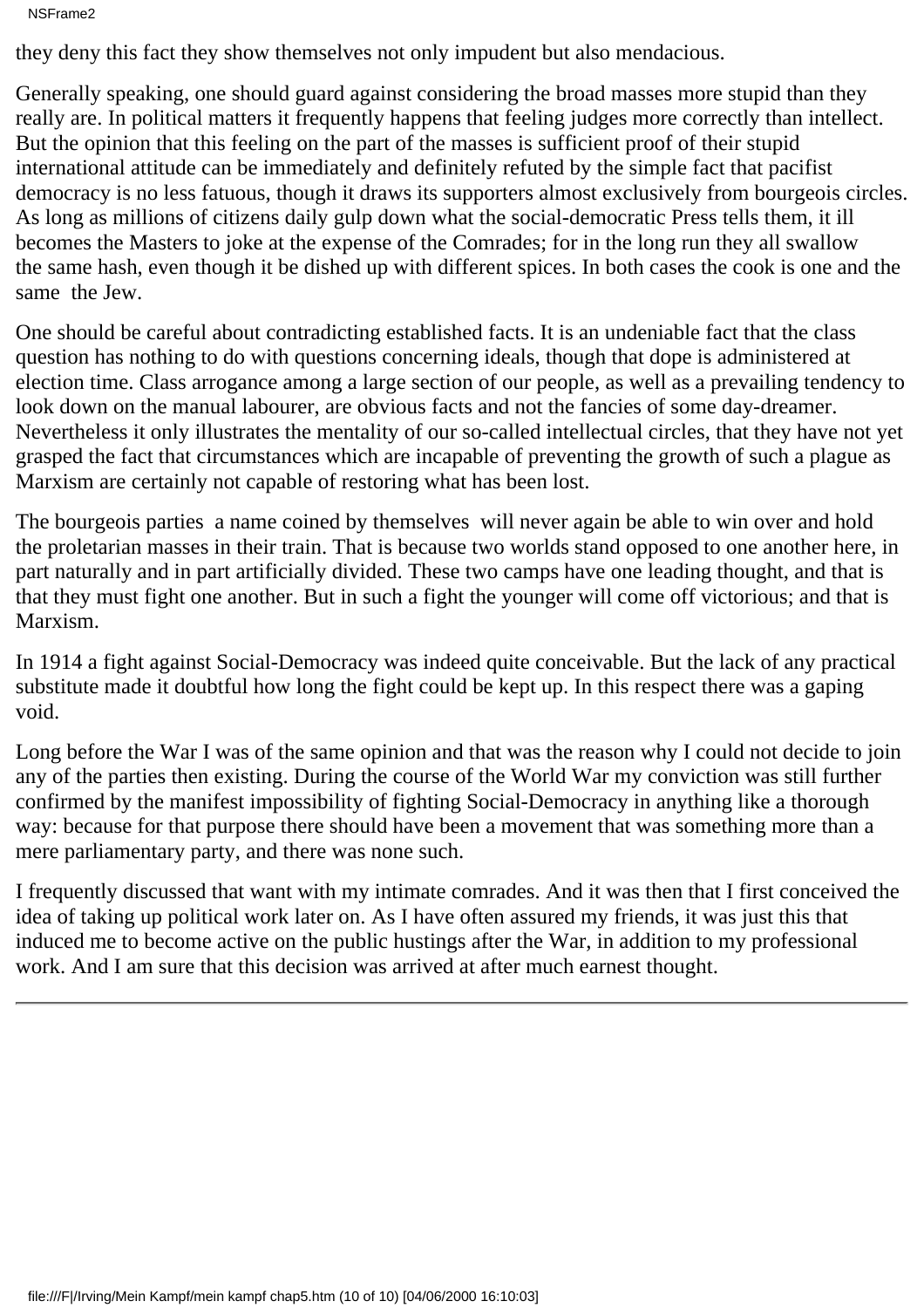### **CHAPTER VI**

# **WAR PROPAGANDA**

In watching the course of political events I was always struck by the active part which propaganda played in them. I saw that it was an instrument, which the Marxist Socialists knew how to handle in a masterly way and how to put it to practical uses. Thus I soon came to realize that the right use of propaganda was an art in itself and that this art was practically unknown to our bourgeois parties. The Christian-Socialist Party alone, especially in Luegers time, showed a certain efficiency in the employment of this instrument and owed much of their success to it.

It was during the War, however, that we had the best chance of estimating the tremendous results which could be obtained by a propagandist system properly carried out. Here again, unfortunately, everything was left to the other side, the work done on our side being worse than insignificant. It was the total failure of the whole German system of information a failure which was perfectly obvious to every soldier that urged me to consider the problem of propaganda in a comprehensive way. I had ample opportunity to learn a practical lesson in this matter; for unfortunately it was only too well taught us by the enemy. The lack on our side was exploited by the enemy in such an efficient manner that one could say it showed itself as a real work of genius. In that propaganda carried on by the enemy I found admirable sources of instruction. The lesson to be learned from this had unfortunately no attraction for the geniuses on our own side. They were simply above all such things, too clever to accept any teaching. Anyhow they did not honestly wish to learn anything.

Had we any propaganda at all? Alas, I can reply only in the negative. All that was undertaken in this direction was so utterly inadequate and misconceived from the very beginning that not only did it prove useless but at times harmful. In substance it was insufficient. Psychologically it was all wrong. Anybody who had carefully investigated the German propaganda must have formed that judgment of it. Our people did not seem to be clear even about the primary question itself: Whether propaganda is a means or an end?

Propaganda is a means and must, therefore, be judged in relation to the end it is intended to serve. It must be organized in such a way as to be capable of attaining its objective. And, as it is quite clear that the importance of the objective may vary from the standpoint of general necessity, the essential internal character of the propaganda must vary accordingly. The cause for which we fought during the War was the noblest and highest that man could strive for. We were fighting for the freedom and independence of our country, for the security of our future welfare and the honour of the nation. Despite all views to the contrary, this honour does actually exist, or rather it will have to exist; for a nation without honour will sooner or later lose its freedom and independence. This is in accordance with the ruling of a higher justice, for a generation of poltroons is not entitled to freedom. He who would be a slave cannot have honour; for such honour would soon become an object of general scorn.

Germany was waging war for its very existence. The purpose of its war propaganda should have been to strengthen the fighting spirit in that struggle and help it to victory.

But when nations are fighting for their existence on this earth, when the question of to be or not to be has to be answered, then all humane and æsthetic considerations must be set aside; for these ideals do not exist of themselves somewhere in the air but are the product of mans creative imagination and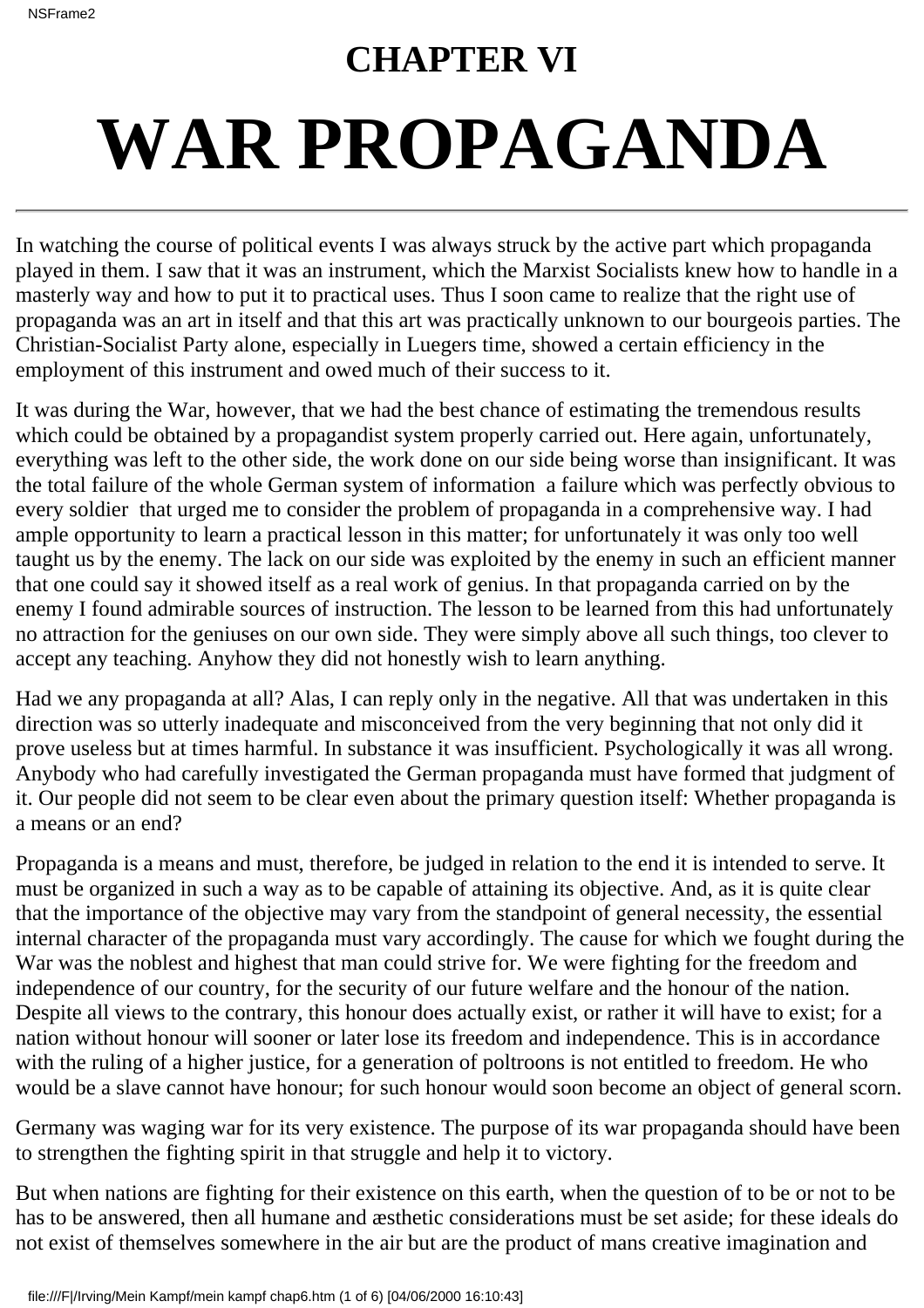NSFrame2

disappear when he disappears. Nature knows nothing of them. Moreover, they are characteristic of only a small number of nations, or rather of races, and their value depends on the measure in which they spring from the racial feeling of the latter. Humane and æsthetic ideals will disappear from the inhabited earth when those races disappear which are the creators and standard-bearers of them.

All such ideals are only of secondary importance when a nation is struggling for its existence. They must be prevented from entering into the struggle the moment they threaten to weaken the stamina of the nation that is waging war. That is always the only visible effect whereby their place in the struggle is to be judged.

In regard to the part played by humane feeling, Moltke stated that in time of war the essential thing is to get a decision as quickly as possible and that the most ruthless methods of fighting are at the same time the most humane. When people attempt to answer this reasoning by highfalutin talk about æsthetics, etc., only one answer can be given. It is that the vital questions involved in the struggle of a nation for its existence must not be subordinated to any æsthetic considerations. The yoke of slavery is and always will remain the most unpleasant experience that mankind can endure. Do the Schwabing 12) decadents look upon Germanys lot to-day as aesthetic? Of course, one doesnt discuss such a question with the Jews, because they are the modern inventors of this cultural perfume. Their very existence is an incarnate denial of the beauty of God s image in His creation.

Since these ideas of what is beautiful and humane have no place in warfare, they are not to be used as standards of war propaganda.

During the War, propaganda was a means to an end. And this end was the struggle for existence of the German nation. Propaganda, therefore, should have been regarded from the standpoint of its utility for that purpose. The most cruel weapons were then the most humane, provided they helped towards a speedier decision; and only those methods were good and beautiful which helped towards securing the dignity and freedom of the nation. Such was the only possible attitude to adopt towards war propaganda in the life-or-death struggle.

If those in what are called positions of authority had realized this there would have been no uncertainty about the form and employment of war propaganda as a weapon; for it is nothing but a weapon, and indeed a most terrifying weapon in the hands of those who know how to use it.

The second question of decisive importance is this: To whom should propaganda be made to appeal? To the educated intellectual classes? Or to the less intellectual?

Propaganda must always address itself to the broad masses of the people. For the intellectual classes, or what are called the intellectual classes to-day, propaganda is not suited, but only scientific exposition. Propaganda has as little to do with science as an advertisement poster has to do with art, as far as concerns the form in which it presents its message. The art of the advertisement poster consists in the ability of the designer to attract the attention of the crowd through the form and colours he chooses. The advertisement poster announcing an exhibition of art has no other aim than to convince the public of the importance of the exhibition. The better it does that, the better is the art of the poster as such. Being meant accordingly to impress upon the public the meaning of the exposition, the poster can never take the place of the artistic objects displayed in the exposition hall. They are something entirely different. Therefore. those who wish to study the artistic display must study something that is quite different from the poster; indeed for that purpose a mere wandering through the exhibition galleries is of no use. The student of art must carefully and thoroughly study each exhibit in order slowly to form a judicious opinion about it.

The situation is the same in regard to what we understand by the word, propaganda. The purpose of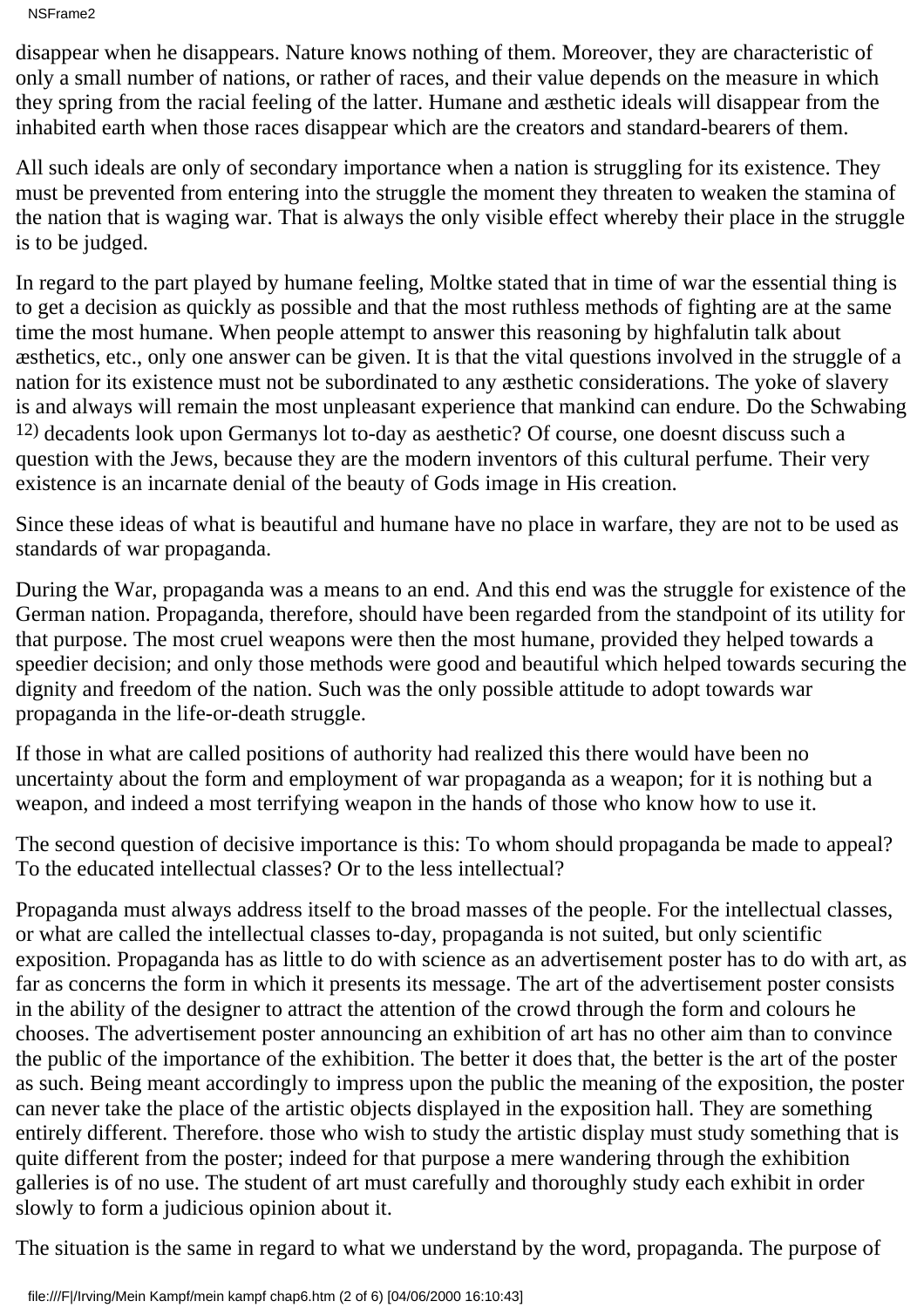NSFrame2

propaganda is not the personal instruction of the individual, but rather to attract public attention to certain things, the importance of which can be brought home to the masses only by this means.

Here the art of propaganda consists in putting a matter so clearly and forcibly before the minds of the people as to create a general conviction regarding the reality of a certain fact, the necessity of certain things and the just character of something that is essential. But as this art is not an end in itself and because its purpose must be exactly that of the advertisement poster, to attract the attention of the masses and not by any means to dispense individual instructions to those who already have an educated opinion on things or who wish to form such an opinion on grounds of objective study because that is not the purpose of propaganda, it must appeal to the feelings of the public rather than to their reasoning powers.

All propaganda must be presented in a popular form and must fix its intellectual level so as not to be above the heads of the least intellectual of those to whom it is directed. Thus its purely intellectual level will have to be that of the lowest mental common denominator among the public it is desired to reach. When there is question of bringing a whole nation within the circle of its influence, as happens in the case of war propaganda, then too much attention cannot be paid to the necessity of avoiding a high level, which presupposes a relatively high degree of intelligence among the public.

The more modest the scientific tenor of this propaganda and the more it is addressed exclusively to public sentiment, the more decisive will be its success. This is the best test of the value of a propaganda, and not the approbation of a small group of intellectuals or artistic people.

The art of propaganda consists precisely in being able to awaken the imagination of the public through an appeal to their feelings, in finding the appropriate psychological form that will arrest the attention and appeal to the hearts of the national masses. That this is not understood by those among us whose wits are supposed to have been sharpened to the highest pitch is only another proof of their vanity or mental inertia.

Once we have understood how necessary it is to concentrate the persuasive forces of propaganda on the broad masses of the people, the following lessons result therefrom:

That it is a mistake to organize the direct propaganda as if it were a manifold system of scientific instruction.

The receptive powers of the masses are very restricted, and their understanding is feeble. On the other hand, they quickly forget. Such being the case, all effective propaganda must be confined to a few bare essentials and those must be expressed as far as possible in stereotyped formulas. These slogans should be persistently repeated until the very last individual has come to grasp the idea that has been put forward. If this principle be forgotten and if an attempt be made to be abstract and general, the propaganda will turn out ineffective; for the public will not be able to digest or retain what is offered to them in this way. Therefore, the greater the scope of the message that has to be presented, the more necessary it is for the propaganda to discover that plan of action which is psychologically the most efficient.

It was, for example, a fundamental mistake to ridicule the worth of the enemy as the Austrian and German comic papers made a chief point of doing in their propaganda. The very principle here is a mistaken one; for, when they came face to face with the enemy, our soldiers had quite a different impression. Therefore, the mistake had disastrous results. Once the German soldier realised what a tough enemy he had to fight he felt that he had been deceived by the manufacturers of the information which had been given him. Therefore, instead of strengthening and stimulating his fighting spirit, this information had quite the contrary effect. Finally he lost heart.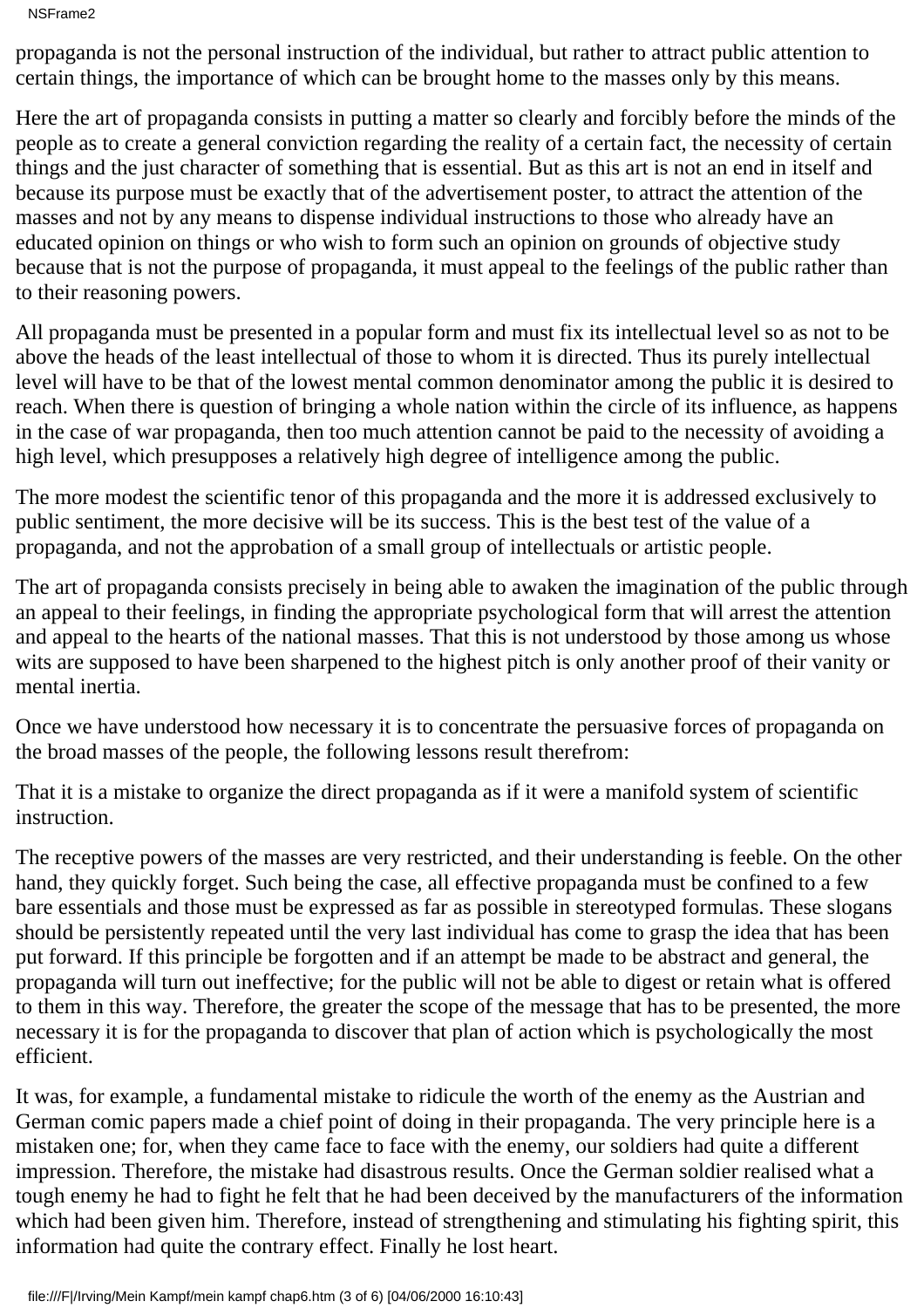On the other hand, British and American war propaganda was psychologically efficient. By picturing the Germans to their own people as Barbarians and Huns, they were preparing their soldiers for the horrors of war and safeguarding them against illusions. The most terrific weapons which those soldiers encountered in the field merely confirmed the information that they had already received and their belief in the truth of the assertions made by their respective governments was accordingly reinforced. Thus their rage and hatred against the infamous foe was increased. The terrible havoc caused by the German weapons of war was only another illustration of the Hunnish brutality of those barbarians; whereas on the side of the Entente no time was left the soldiers to meditate on the similar havoc which their own weapons were capable of. Thus the British soldier was never allowed to feel that the information which he received at home was untrue. Unfortunately the opposite was the case with the Germans, who finally wound up by rejecting everything from home as pure swindle and humbug. This result was made possible because at home they thought that the work of propaganda could be entrusted to the first ass that came along, braying of his own special talents, and they had no conception of the fact that propaganda demands the most skilled brains that can be found.

Thus the German war propaganda afforded us an incomparable example of how the work of enlightenment should not be done and how such an example was the result of an entire failure to take any psychological considerations whatsoever into account.

From the enemy, however, a fund of valuable knowledge could be gained by those who kept their eyes open, whose powers of perception had not yet become sclerotic, and who during four-and-a-half years had to experience the perpetual flood of enemy propaganda.

The worst of all was that our people did not understand the very first condition which has to be fulfilled in every kind of propaganda; namely, a systematically one-sided attitude towards every problem that has to be dealt with. In this regard so many errors were committed, even from the very beginning of the war, that it was justifiable to doubt whether so much folly could be attributed solely to the stupidity of people in higher quarters.

What, for example, should we say of a poster which purported to advertise some new brand of soap by insisting on the excellent qualities of the competitive brands? We should naturally shake our heads. And it ought to be just the same in a similar kind of political advertisement. The aim of propaganda is not to try to pass judgment on conflicting rights, giving each its due, but exclusively to emphasize the right which we are asserting. Propaganda must not investigate the truth objectively and, in so far as it is favourable to the other side, present it according to the theoretical rules of justice; yet it must present only that aspect of the truth which is favourable to its own side.

It was a fundamental mistake to discuss the question of who was responsible for the outbreak of the war and declare that the sole responsibility could not be attributed to Germany. The sole responsibility should have been laid on the shoulders of the enemy, without any discussion whatsoever.

And what was the consequence of these half-measures? The broad masses of the people are not made up of diplomats or professors of public jurisprudence nor simply of persons who are able to form reasoned judgment in given cases, but a vacillating crowd of human children who are constantly wavering between one idea and another. As soon as our own propaganda made the slightest suggestion that the enemy had a certain amount of justice on his side, then we laid down the basis on which the justice of our own cause could be questioned. The masses are not in a position to discern where the enemys fault ends and where our own begins. In such a case they become hesitant and distrustful, especially when the enemy does not make the same mistake but heaps all the blame on his adversary. Could there be any clearer proof of this than the fact that finally our own people believed what was said by the enemy s propaganda, which was uniform and consistent in its assertions, rather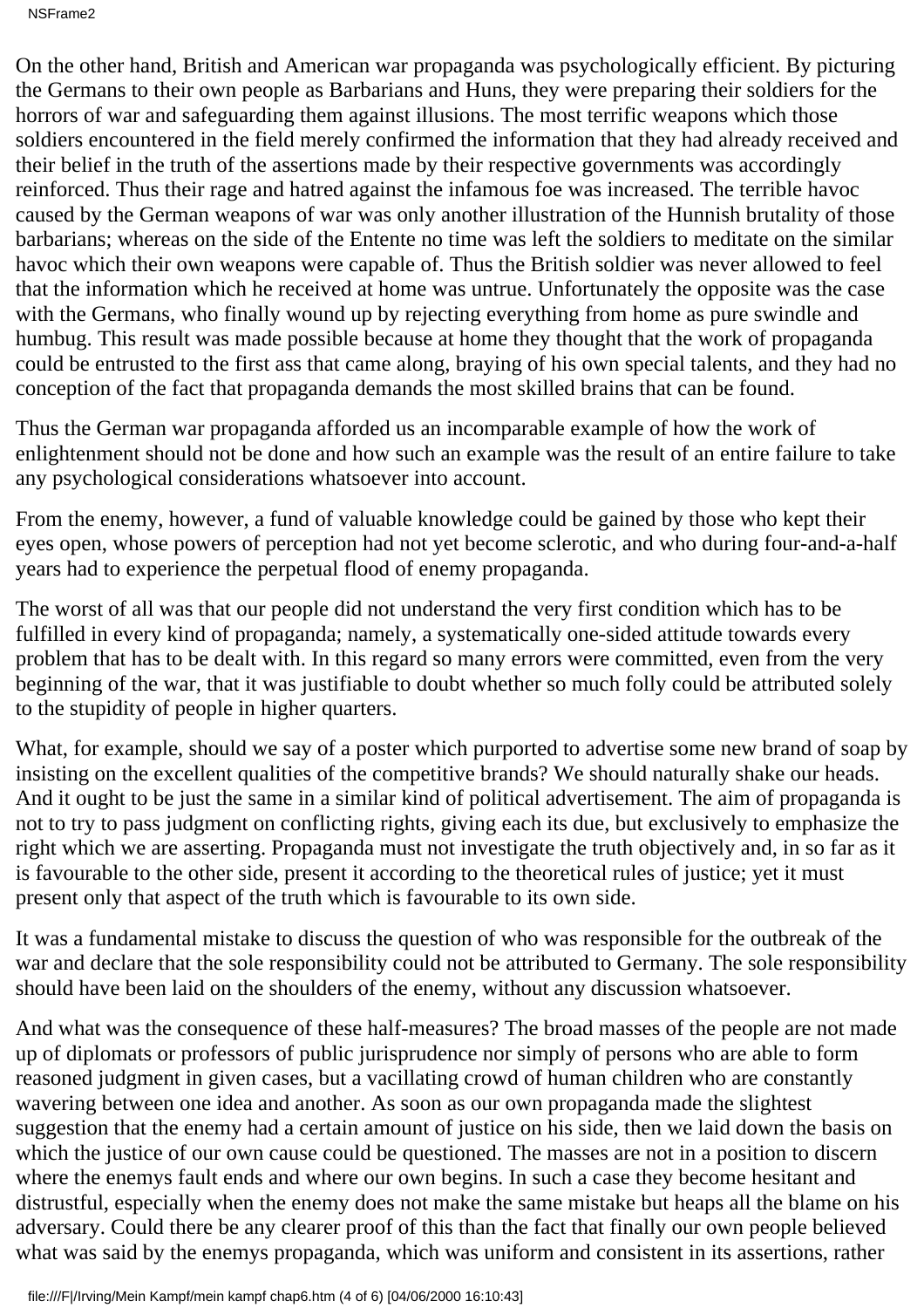NSFrame2

than what our own propaganda said? And that, of course, was increased by the mania for objectivity which addicts our people. Everybody began to be careful about doing an injustice to the enemy, even at the cost of seriously injuring, and even ruining his own people and State.

Naturally the masses were not conscious of the fact that those in authority had failed to study the subject from this angle.

The great majority of a nation is so feminine in its character and outlook that its thought and conduct are ruled by sentiment rather than by sober reasoning. This sentiment, however, is not complex, but simple and consistent. It is not highly differentiated, but has only the negative and positive notions of love and hatred, right and wrong, truth and falsehood. Its notions are never partly this and partly that. English propaganda especially understood this in a marvellous way and put what they understood into practice. They allowed no half-measures which might have given rise to some doubt.

Proof of how brilliantly they understood that the feeling of the masses is something primitive was shown in their policy of publishing tales of horror and outrages which fitted in with the real horrors of the time, thereby cleverly and ruthlessly preparing the ground for moral solidarity at the front, even in times of great defeats. Further, the way in which they pilloried the German enemy as solely responsible for the war which was a brutal and absolute falsehood and the way in which they proclaimed his guilt was excellently calculated to reach the masses, realizing that these are always extremist in their feelings. And thus it was that this atrocious lie was positively believed.

The effectiveness of this kind of propaganda is well illustrated by the fact that after four-and-a-half years, not only was the enemy still carrying on his propagandist work, but it was already undermining the stamina of our people at home.

That our propaganda did not achieve similar results is not to be wondered at, because it had the germs of inefficiency lodged in its very being by reason of its ambiguity. And because of the very nature of its content one could not expect it to make the necessary impression on the masses. Only our feckless statesmen could have imagined that on pacifists slops of such a kind the enthusiasm could be nourished which is necessary to enkindle that spirit which leads men to die for their country.

And so this product of ours was not only worthless but detrimental.

No matter what an amount of talent employed in the organization of propaganda, it will have no result if due account is not taken of these fundamental principles. Propaganda must be limited to a few simple themes and these must be represented again and again. Here, as in innumerable other cases, perseverance is the first and most important condition of success.

Particularly in the field of propaganda, placid æsthetes and blase intellectuals should never be allowed to take the lead. The former would readily transform the impressive character of real propaganda into something suitable only for literary tea parties. As to the second class of people, one must always beware of this pest; for, in consequence of their insensibility to normal impressions, they are constantly seeking new excitements.

Such people grow sick and tired of everything. They always long for change and will always be incapable of putting themselves in the position of picturing the wants of their less callous fellow-creatures in their immediate neighbourhood, let alone trying to understand them. The blase intellectuals are always the first to criticize propaganda, or rather its message, because this appears to them to be outmoded and trivial. They are always looking for something new, always yearning for change; and thus they become the mortal enemies of every effort that may be made to influence the masses in an effective way. The moment the organization and message of a propagandist movement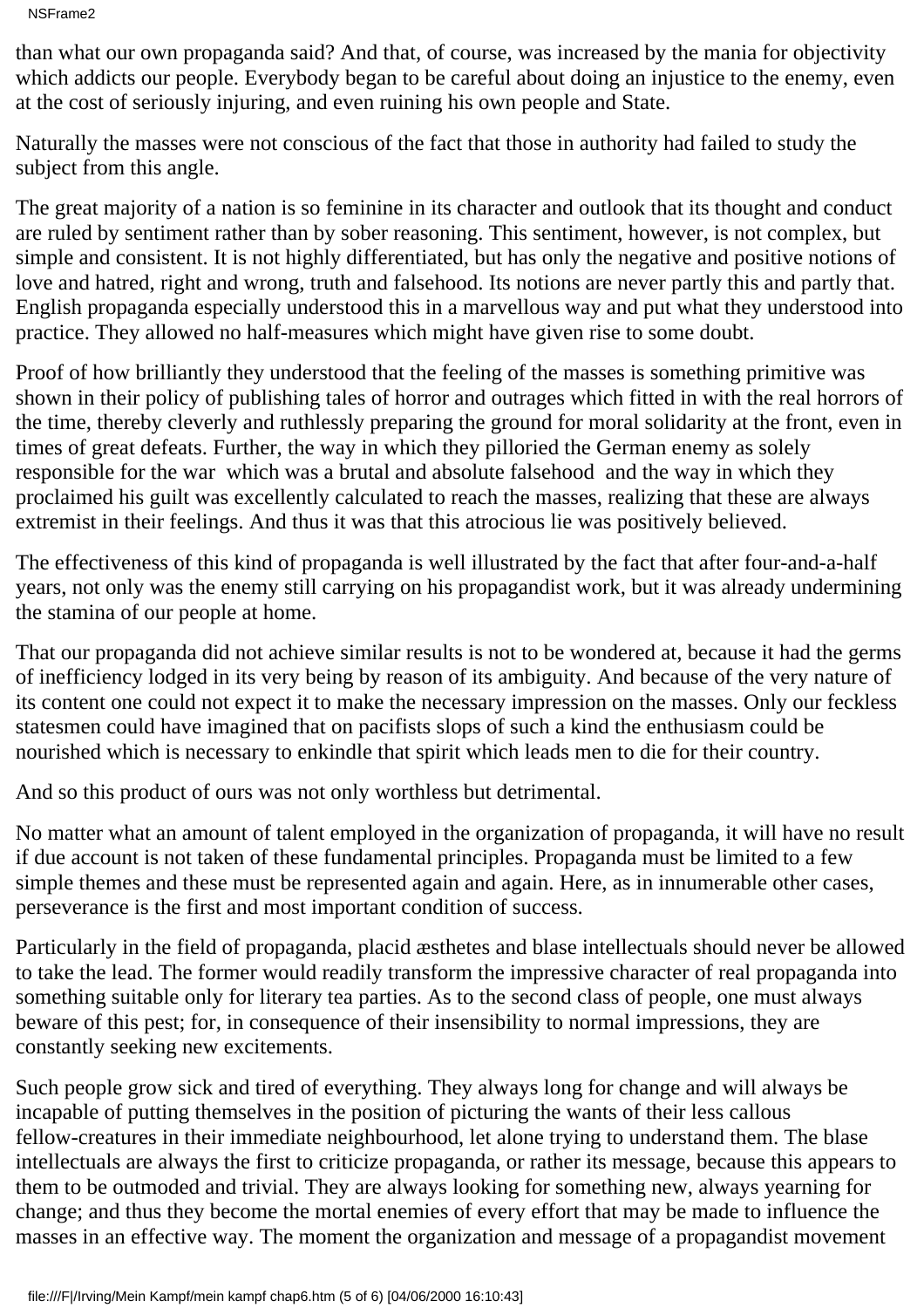NSFrame2

begins to be orientated according to their tastes it becomes incoherent and scattered.

It is not the purpose of propaganda to create a series of alterations in sentiment with a view to pleasing these blase gentry. Its chief function is to convince the masses, whose slowness of understanding needs to be given time in order that they may absorb information; and only constant repetition will finally succeed in imprinting an idea on the memory of the crowd.

Every change that is made in the subject of a propagandist message must always emphasize the same conclusion. The leading slogan must of course be illustrated in many ways and from several angles, but in the end one must always return to the assertion of the same formula. In this way alone can propaganda be consistent and dynamic in its effects.

Only by following these general lines and sticking to them steadfastly, with uniform and concise emphasis, can final success be reached. Then one will be rewarded by the surprising and almost incredible results that such a persistent policy secures.

The success of any advertisement, whether of a business or political nature, depends on the consistency and perseverance with which it is employed.

In this respect also the propaganda organized by our enemies set us an excellent example. It confined itself to a few themes, which were meant exclusively for mass consumption, and it repeated these themes with untiring perseverance. Once these fundamental themes and the manner of placing them before the world were recognized as effective, they adhered to them without the slightest alteration for the whole duration of the War. At first all of it appeared to be idiotic in its impudent assertiveness. Later on it was looked upon as disturbing, but finally it was believed.

But in England they came to understand something further: namely, that the possibility of success in the use of this spiritual weapon consists in the mass employment of it, and that when employed in this way it brings full returns for the large expenses incurred.

In England propaganda was regarded as a weapon of the first order, whereas with us it represented the last hope of a livelihood for our unemployed politicians and a snug job for shirkers of the modest hero type.

Taken all in all, its results were negative.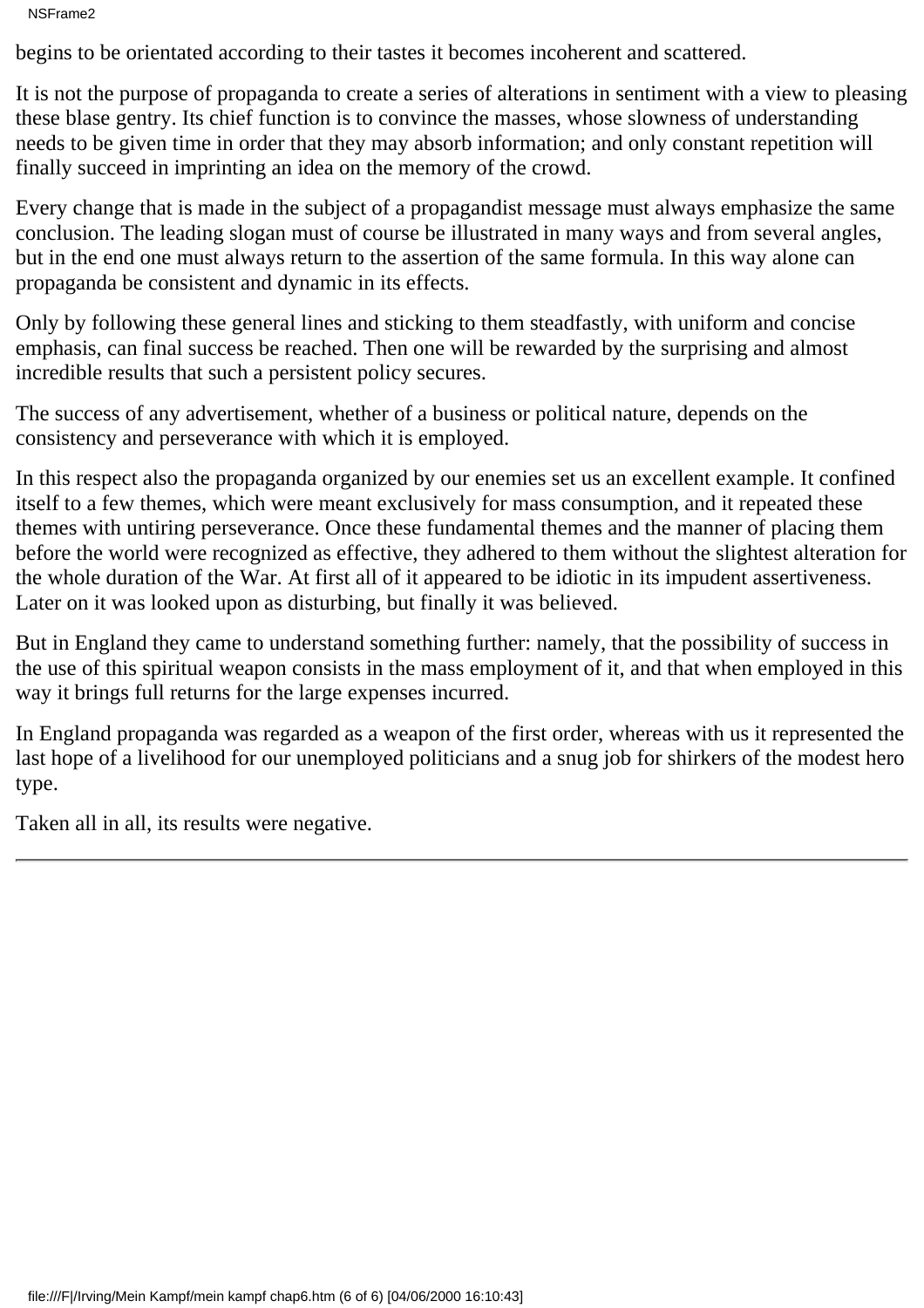## **CHAPTER VII THE REVOLUTION**

In 1915 the enemy started his propaganda among our soldiers. From 1916 onwards it steadily became more intensive, and at the beginning of 1918 it had swollen into a storm flood. One could now judge the effects of this proselytizing movement step by step. Gradually our soldiers began to think just in the way the enemy wished them to think. On the German side there was no counter-propaganda.

At that time the army authorities, under our able and resolute Commander, were willing and ready to take up the fight in the propaganda domain also, but unfortunately they did not have the necessary means to carry that intention into effect. Moreover, the army authorities would have made a psychological mistake had they undertaken this task of mental training. To be efficacious it had come from the home front. For only thus could it be successful among men who for nearly four years now had been performing immortal deeds of heroism and undergoing all sorts of privations for the sake of that home. But what were the people at home doing? Was their failure to act merely due to unintelligence or bad faith?

In the midsummer of 1918, after the evacuation of the southern bank of the hearne, the German Press adopted a policy which was so woefully inopportune, and even criminally stupid, that I used to ask myself a question which made me more and more furious day after day: Is it really true that we have nobody who will dare to put an end to this process of spiritual sabotage which is being carried on among our heroic troops?

What happened in France during those days of 1914, when our armies invaded that country and were marching in triumph from one victory to another? What happened in Italy when their armies collapsed on the Isonzo front? What happened in France again during the spring of 1918, when German divisions took the main French positions by storm and heavy long-distance artillery bombarded Paris?

How they whipped up the flagging courage of those troops who were retreating and fanned the fires of national enthusiasm among them! How their propaganda and their marvellous aptitude in the exercise of mass-influence reawakened the fighting spirit in that broken front and hammered into the heads of the soldiers a, firm belief in final victory!

Meanwhile, what were our people doing in this sphere? Nothing, or even worse than nothing. Again and again I used to become enraged and indignant as I read the latest papers and realized the nature of the mass-murder they were committing: through their influence on the minds of the people and the soldiers. More than once I was tormented by the thought that if Providence had put the conduct of German propaganda into my hands, instead of into the hands of those incompetent and even criminal ignoramuses and weaklings, the outcome of the struggle might have been different.

During those months I felt for the first time that Fate was dealing adversely with me in keeping me on the fighting front and in a position where any chance bullet from some nigger or other might finish me, whereas I could have done the Fatherland a real service in another sphere. For I was then presumptuous enough to believe that I would have been successful in managing the propaganda business.

But I was a being without a name, one among eight millions. Hence it was better for me to keep my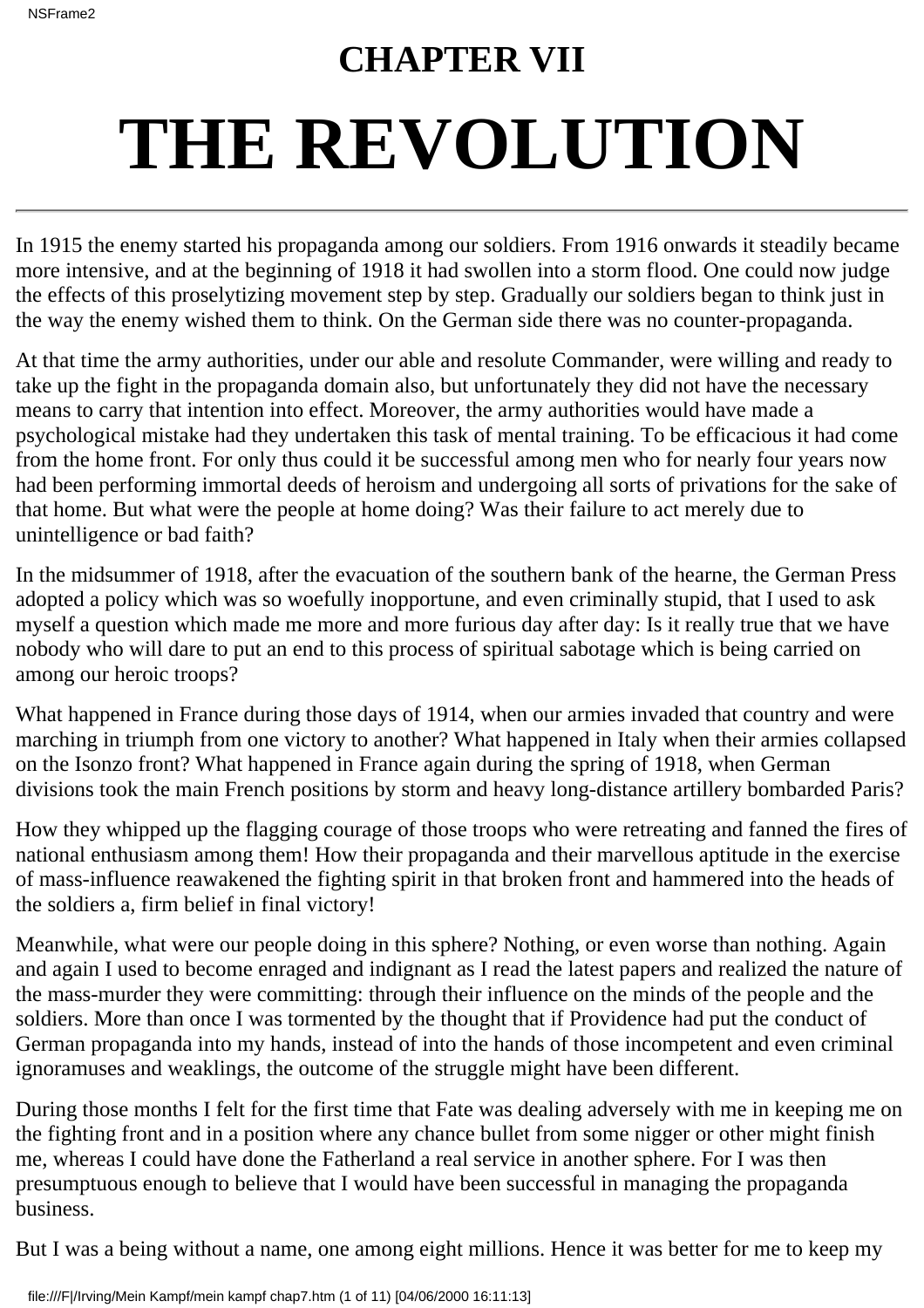NSFrame2

mouth shut and do my duty as well as I could in the position to which I had been assigned.

In the summer of 1915 the first enemy leaflets were dropped on our trenches. They all told more or less the same story, with some variations in the form of it. The story was that distress was steadily on the increase in Germany; that the War would last indefinitely; that the prospect of victory for us was becoming fainter day after day; that the people at home were yearning for peace, but that Militarism and the Kaiser would not permit it; that the world which knew this very well was not waging war against the German people but only against the man who was exclusively responsible, the Kaiser; that until this enemy of world-peace was removed there could be no end to the conflict; but that when the War was over the liberal and democratic nations would receive the Germans as colleagues in the League for World Peace. This would be done the moment Prussian Militarism had been finally destroyed.

To illustrate and substantiate all these statements, the leaflets very often contained Letters from Home , the contents of which appeared to confirm the enemys propagandist message.

Generally speaking, we only laughed at all these efforts. The leaflets were read, sent to base headquarters, then forgotten until a favourable wind once again blew a fresh contingent into the trenches. These were mostly dropped from æroplanes which were used specially for that purpose.

One feature of this propaganda was very striking. It was that in sections where Bavarian troops were stationed every effort was made by the enemy propagandists to stir up feeling against the Prussians, assuring the soldiers that Prussia and Prussia alone was the guilty party who was responsible for bringing on and continuing the War, and that there was no hostility whatsoever towards the Bavarians; but that there could be no possibility of coming to their assistance so long as they continued to serve Prussian interests and helped to pull the Prussian chestnuts out of the fire.

This persistent propaganda began to have a real influence on our soldiers in 1915. The feeling against Prussia grew quite noticeable among the Bavarian troops, but those in authority did nothing to counteract it. This was something more than a mere crime of omission; for sooner or later not only the Prussians were bound to have to atone severely for it but the whole German nation and consequently the Bavarians themselves also.

In this direction the enemy propaganda began to achieve undoubted success from 1916 onwards.

In a similar way letters coming directly from home had long since been exercising their effect. There was now no further necessity for the enemy to broadcast such letters in leaflet form. And also against this influence from home nothing was done except a few supremely stupid warnings uttered by the executive government. The whole front was drenched in this poison which thoughtless women at home sent out, without suspecting for a moment that the enemys chances of final victory were thus strengthened or that the sufferings of their own men at the front were thus being prolonged and rendered more severe. These stupid letters written by German women eventually cost the lives of hundreds of thousands of our men.

Thus in 1916 several distressing phenomena were already manifest. The whole front was complaining and grousing, discontented over many things and often justifiably so. While they were hungry and yet patient, and their relatives at home were in distress, in other quarters there was feasting and revelry. Yes; even on the front itself everything was not as it ought to have been in this regard.

Even in the early stages of the war the soldiers were sometimes prone to complain; but such criticism was confined to internal affairs. The man who at one moment groused and grumbled ceased his murmur after a few moments and went about his duty silently, as if everything were in order. The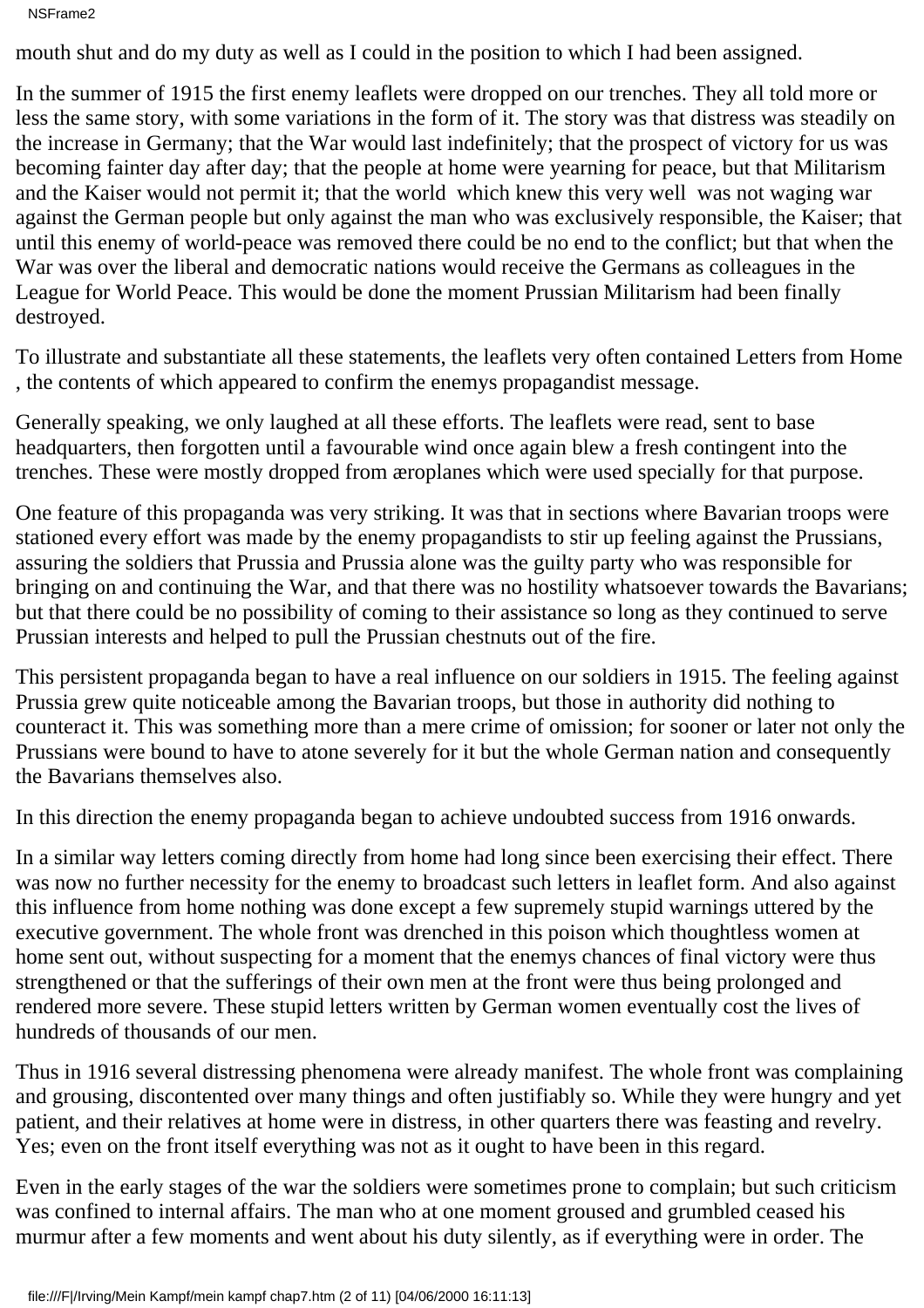company which had given signs of discontent a moment earlier hung on now to its bit of trench, defending it tooth and nail, as if Germanys fate depended on these few hundred yards of mud and shell-holes. The glorious old army was still at its post. A sudden change in my own fortunes soon placed me in a position where I had first-hand experience of the contrast between this old army and the home front. At the end of September 1916 my division was sent into the Battle of the Somme. For us this was the first of a series of heavy engagements, and the impression created was that of a veritable inferno, rather than war. Through weeks of incessant artillery bombardment we stood firm, at times ceding a little ground but then taking it back again, and never giving way. On October 7th, 1916, I was wounded but had the luck of being able to get back to our lines and was then ordered to be sent by ambulance train to Germany.

Two years had passed since I had left home, an almost endless period in such circumstances. I could hardly imagine what Germans looked like without uniforms. In the clearing hospital at Hermies I was startled when I suddenly heard the voice of a German woman who was acting as nursing sister and talking with one of the wounded men lying near me. Two years! And then this voice for the first time!

The nearer our ambulance train approached the German frontier the more restless each one of us became. En route we recognised all these places through which we passed two years before as young volunteers Brussels, Louvain, Liège and finally we thought we recognized the first German homestead, with its familiar high gables and picturesque window-shutters. Home!

What a change! From the mud of the Somme battlefields to the spotless white beds in this wonderful building. One hesitated at first before entering them. It was only by slow stages that one could grow accustomed to this new world again. But unfortunately there were certain other aspects also in which this new world was different.

The spirit of the army at the front appeared to be out of place here. For the first time I encountered something which up to then was unknown at the front: namely, boasting of ones own cowardice. For, though we certainly heard complaining and grousing at the front, this was never in the spirit of any agitation to insubordination and certainly not an attempt to glorify ones fear. No; there at the front a coward was a coward and nothing else, And the contempt which his weakness aroused in the others was quite general, just as the real hero was admired all round. But here in hospital the spirit was quite different in some respects. Loudmouthed agitators were busy here in heaping ridicule on the good soldier and painting the weak-kneed poltroon in glorious colours. A couple of miserable human specimens were the ringleaders in this process of defamation. One of them boasted of having intentionally injured his hand in barbed-wire entanglements in order to get sent to hospital. Although his wound was only a slight one, it appeared that he had been here for a very long time and would be here interminably. Some arrangement for him seemed to be worked by some sort of swindle, just as he got sent here in the ambulance train through a swindle. This pestilential specimen actually had the audacity to parade his knavery as the manifestation of a courage which was superior to that of the brave soldier who dies a hero s death. There were many who heard this talk in silence; but there were others who expressed their assent to what the fellow said.

Personally I was disgusted at the thought that a seditious agitator of this kind should be allowed to remain in such an institution. What could be done? The hospital authorities here must have known who and what he was; and actually they did know. But still they did nothing about it.

As soon as I was able to walk once again I obtained leave to visit Berlin.

Bitter want was in evidence everywhere. The metropolis, with its teeming millions, was suffering from hunger. The talk that was current in the various places of refreshment and hospices visited by the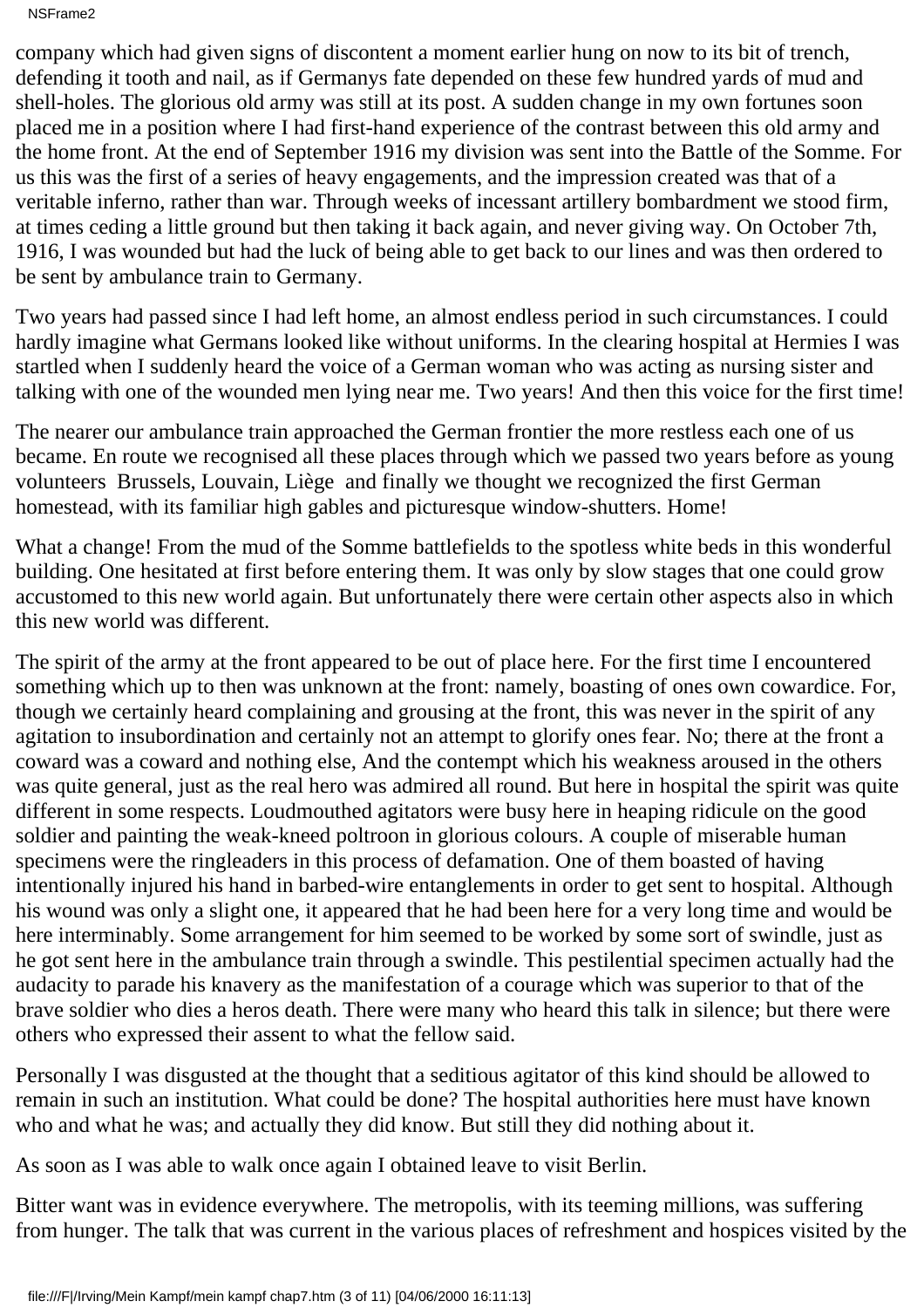NSFrame2

soldiers was much the same as that in our hospital. The impression given was that these agitators purposely singled out such places in order to spread their views.

But in Munich conditions were far worse. After my discharge from hospital, I was sent to a reserve battalion there. I felt as in some strange town. Anger, discontent, complaints met ones ears wherever one went. To a certain extent this was due to the infinitely maladroit manner in which the soldiers who had returned from the front were treated by the non-commissioned officers who had never seen a days active service and who on that account were partly incapable of adopting the proper attitude towards the old soldiers. Naturally those old soldiers displayed certain characteristics which had been developed from the experiences in the trenches. The officers of the reserve units could not understand these peculiarities, whereas the officer home from active service was at least in a position to understand them for himself. As a result he received more respect from the men than officers at the home headquarters. But, apart from all this, the general spirit was deplorable. The art of shirking was looked upon as almost a proof of higher intelligence, and devotion to duty was considered a sign of weakness or bigotry. Government offices were staffed by Jews. Almost every clerk was a Jew and every Jew was a clerk. I was amazed at this multitude of combatants who belonged to the chosen people and could not help comparing it with their slender numbers in the fighting lines.

In the business world the situation was even worse. Here the Jews had actually become indispensable . Like leeches, they were slowly sucking the blood from the pores of the national body. By means of newly floated War Companies an instrument had been discovered whereby all national trade was throttled so that no business could be carried on freely

Special emphasis was laid on the necessity for unhampered centralization. Hence as early as 191617 practically all production was under the control of Jewish finance.

But against whom was the anger of the people directed? It was then that I already saw the fateful day approaching which must finally bring the debacle, unless timely preventive measures were taken.

While Jewry was busy despoiling the nation and tightening the screws of its despotism, the work of inciting the people against the Prussians increased. And just as nothing was done at the front to put a stop to the venomous propaganda, so here at home no official steps were taken against it. Nobody seemed capable of understanding that the collapse of Prussia could never bring about the rise of Bavaria. On the contrary, the collapse of the one must necessarily drag the other down with it.

This kind of behaviour affected me very deeply. In it I could see only a clever Jewish trick for diverting public attention from themselves to others. While Prussians and Bavarians were squabbling, the Jews were taking away the sustenance of both from under their very noses. While Prussians were being abused in Bavaria the Jews organized the revolution and with one stroke smashed both Prussia and Bavaria.

I could not tolerate this execrable squabbling among people of the same German stock and preferred to be at the front once again. Therefore, just after my arrival in Munich I reported myself for service again. At the beginning of March 1917 I rejoined my old regiment at the front.

Towards the end of 1917 it seemed as if we had got over the worst phases of moral depression at the front. After the Russian collapse the whole army recovered its courage and hope, and all were gradually becoming more and more convinced that the struggle would end in our favour. We could sing once again. The ravens were ceasing to croak. Faith in the future of the Fatherland was once more in the ascendant.

The Italian collapse in the autumn of 1917 had a wonderful effect; for this victory proved that it was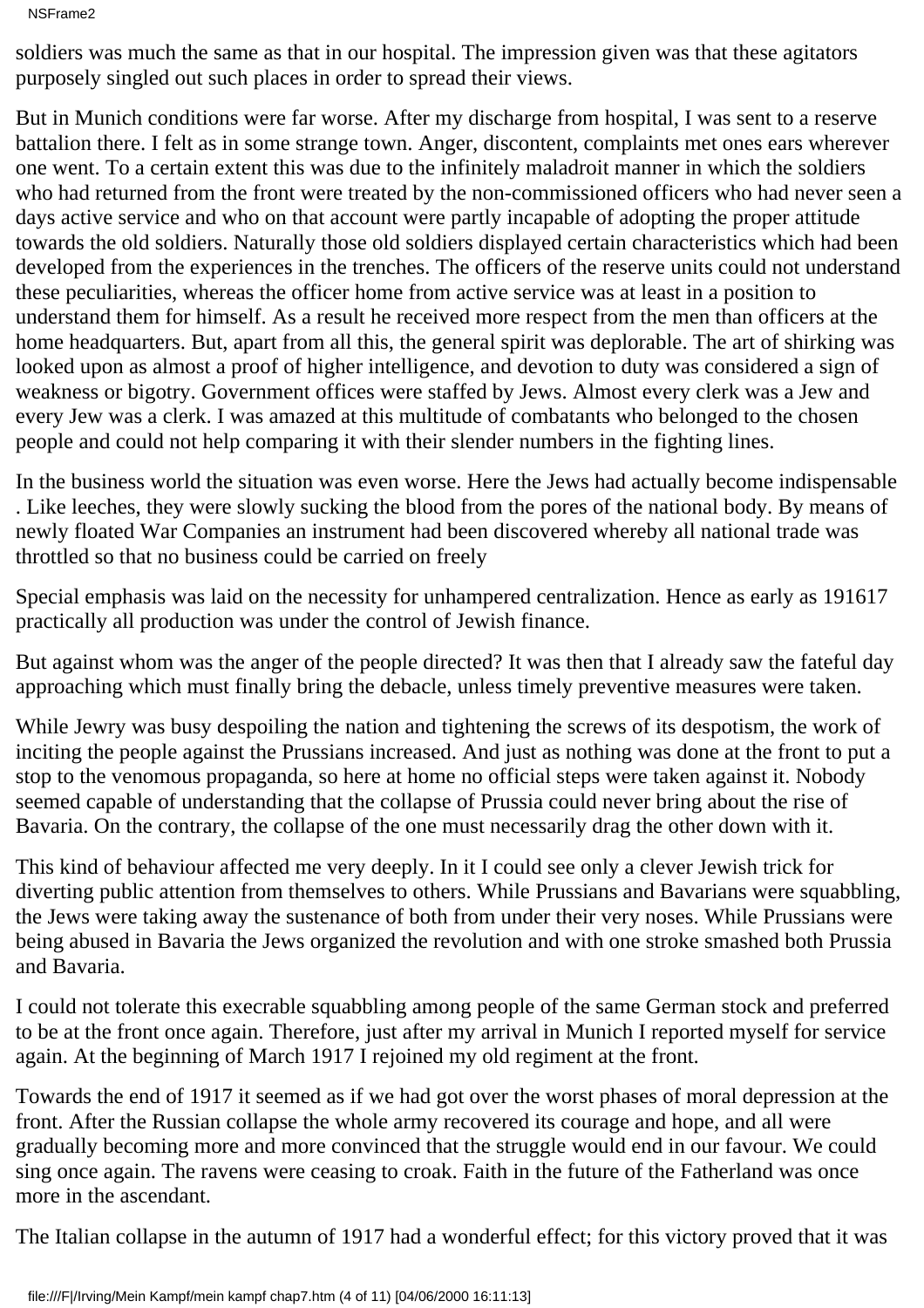NSFrame2

possible to break through another front besides the Russian. This inspiring thought now became dominant in the minds of millions at the front and encouraged them to look forward with confidence to the spring of 1918. It was quite obvious that the enemy was in a state of depression. During this winter the front was somewhat quieter than usual. But that was the calm before the storm.

Just when preparations were being made to launch a final offensive which would bring this seemingly eternal struggle to an end, while endless columns of transports were bringing men and munitions to the front, and while the men were being trained for that final onslaught, then it was that the greatest act of treachery during the whole War was accomplished in Germany.

Germany must not win the War. At that moment when victory seemed ready to alight on the German standards, a conspiracy was arranged for the purpose of striking at the heart of the German spring offensive with one blow from the rear and thus making victory impossible. A general strike in the munition factories was organized.

If this conspiracy could achieve its purpose the German front would have collapsed and the wishes of the Vorwärts (the organ of the Social-Democratic Party) that this time victory should not take the side of the German banners, would have been fulfilled. For want of munitions the front would be broken through within a few weeks, the offensive would be effectively stopped and the Entente saved. Then International Finance would assume control over Germany and the internal objective of the Marxist national betrayal would be achieved. That objective was the destruction of the national economic system and the establishment of international capitalistic domination in its stead. And this goal has really been reached, thanks to the stupid credulity of the one side and the unspeakable treachery of the other.

The munition strike, however, did not bring the final success that had been hoped for: namely, to starve the front of ammunition. It lasted too short a time for the lack of ammunitions as such to bring disaster to the army, as was originally planned. But the moral damage was much more terrible.

In the first place. what was the army fighting for if the people at home did not wish it to be victorious? For whom then were these enormous sacrifices and privations being made and endured? Must the soldiers fight for victory while the home front goes on strike against it?

In the second place, what effect did this move have on the enemy?

In the winter of 191718 dark clouds hovered in the firmament of the Entente. For nearly four years onslaught after onslaught has been made against the German giant, but they failed to bring him to the ground. He had to keep them at bay with one arm that held the defensive shield because his other arm had to be free to wield the sword against his enemies, now in the East and now in the South. But at last these enemies were overcome and his rear was now free for the conflict in the West. Rivers of blood had been shed for the accomplishment of that task; but now the sword was free to combine in battle with the shield on the Western Front. And since the enemy had hitherto failed to break the German defence here, the Germans themselves had now to launch the attack. The enemy feared and trembled before the prospect of this German victory.

At Paris and London conferences followed one another in unending series. Even the enemy propaganda encountered difficulties. It was no longer so easy to demonstrate that the prospect of a German victory was hopeless. A prudent silence reigned at the front, even among the troops of the Entente. The insolence of their masters had suddenly subsided. A disturbing truth began to dawn on them. Their opinion of the German soldier had changed. Hitherto they were able to picture him as a kind of fool whose end would be destruction; but now they found themselves face to face with the soldier who had overcome their Russian ally. The policy of restricting the offensive to the East, which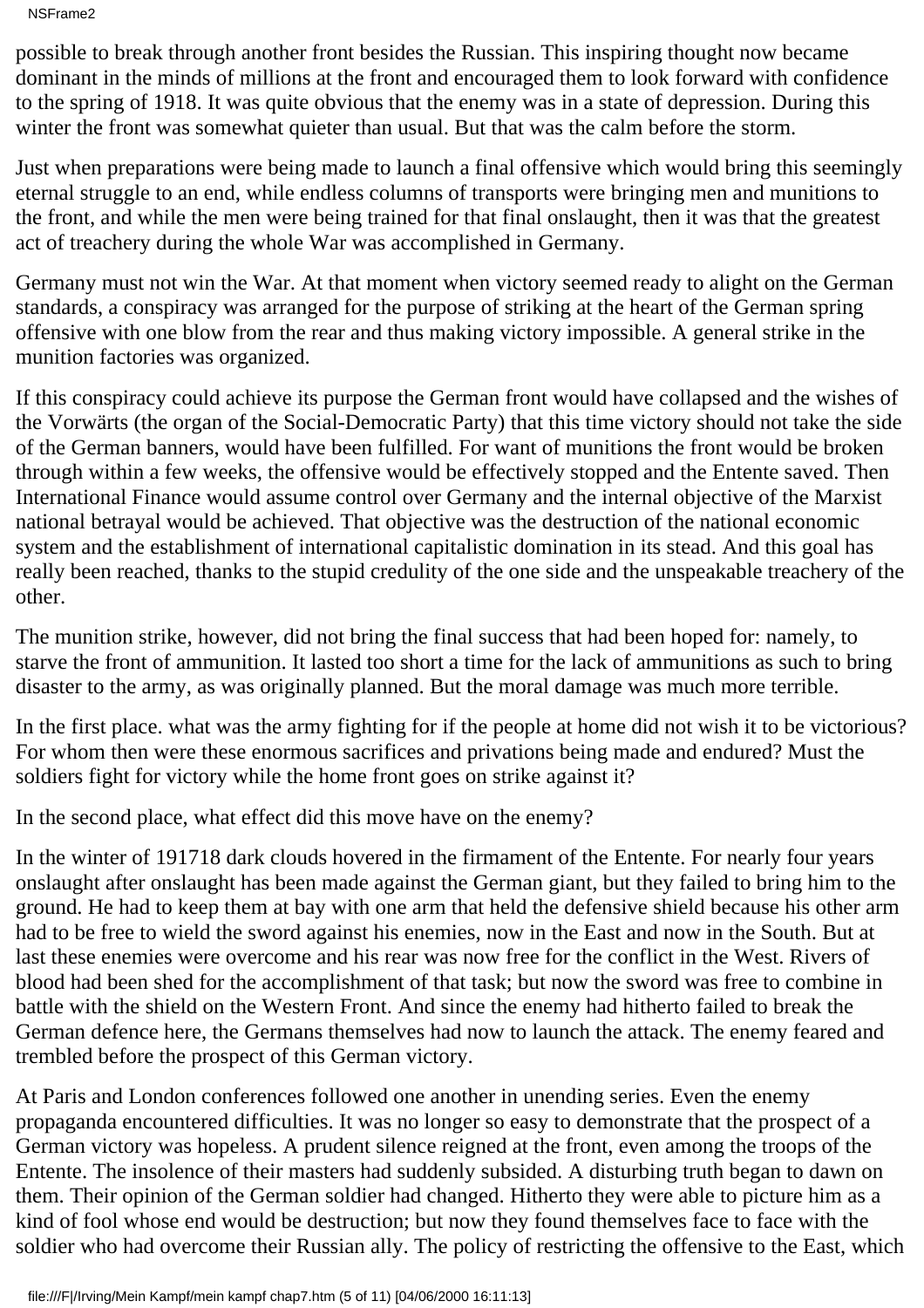NSFrame2

had been imposed on the German military authorities by the necessities of the situation, now seemed to the Entente as a tactical stroke of genius. For three years these Germans had been battering away at the Russian front without any apparent success at first. Those fruitless efforts were almost sneered at; for it was thought that in the long run the Russian giant would triumph through sheer force of numbers. Germany would be worn out through shedding so much blood. And facts appeared to confirm this hope.

Since the September days of 1914, when for the first time interminable columns of Russian war prisoners poured into Germany after the Battle of Tannenberg, it seemed as if the stream would never end but that as soon as one army was defeated and routed another would take its place. The supply of soldiers which the gigantic Empire placed at the disposal of the Czar seemed inexhaustible; new victims were always at hand for the holocaust of war. How long could Germany hold out in this competition? Would not the day finally have to come when, after the last victory which the Germans would achieve, there would still remain reserve armies in Russia to be mustered for the final battle? And what then? According to human standards a Russian victory over Germany might be delayed but it would have to come in the long run.

All the hopes that had been based on Russia were now lost. The Ally who had sacrificed the most blood on the altar of their mutual interests had come to the end of his resources and lay prostrate before his unrelenting foe. A feeling of terror and dismay came over the Entente soldiers who had hitherto been buoyed up by blind faith. They feared the coming spring. For, seeing that hitherto they had failed to break the Germans when the latter could concentrate only part of the fighting strength on the Western Front, how could they count on victory now that the undivided forces of that amazing land of heroes appeared to be gathered for a massed attack in the West?

The shadow of the events which had taken place in South Tyrol, the spectre of General Cadorna s defeated armies, were reflected in the gloomy faces of the Entente troops in Flanders. Faith in victory gave way to fear of defeat to come.

Then, on those cold nights, when one almost heard the tread of the German armies advancing to the great assault, and the decision was being awaited in fear and trembling, suddenly a lurid light was set aglow in Germany and sent its rays into the last shell-hole on the enemys front. At the very moment when the German divisions were receiving their final orders for the great offensive a general strike broke out in Germany.

At first the world was dumbfounded. Then the enemy propaganda began activities once again and pounced on this theme at the eleventh hour. All of a sudden a means had come which could be utilized to revive the sinking confidence of the Entente soldiers. The probabilities of victory could now be presented as certain, and the anxious foreboding in regard to coming events could now be transformed into a feeling of resolute assurance. The regiments that had to bear the brunt of the Greatest German onslaught in history could now be inspired with the conviction that the final decision in this war would not be won by the audacity of the German assault but rather by the powers of endurance on the side of the defence. Let the Germans now have whatever victories they liked, the revolution and not the victorious army was welcomed in the Fatherland.

British, French and American newspapers began to spread this belief among their readers while a very ably managed propaganda encouraged the morale of their troops at the front.

Germany Facing Revolution! An Allied Victory Inevitable! That was the best medicine to set the staggering Poilu and Tommy on their feet once again. Our rifles and machine-guns could now open fire once again; but instead of effecting a panic-stricken retreat they were now met with a determined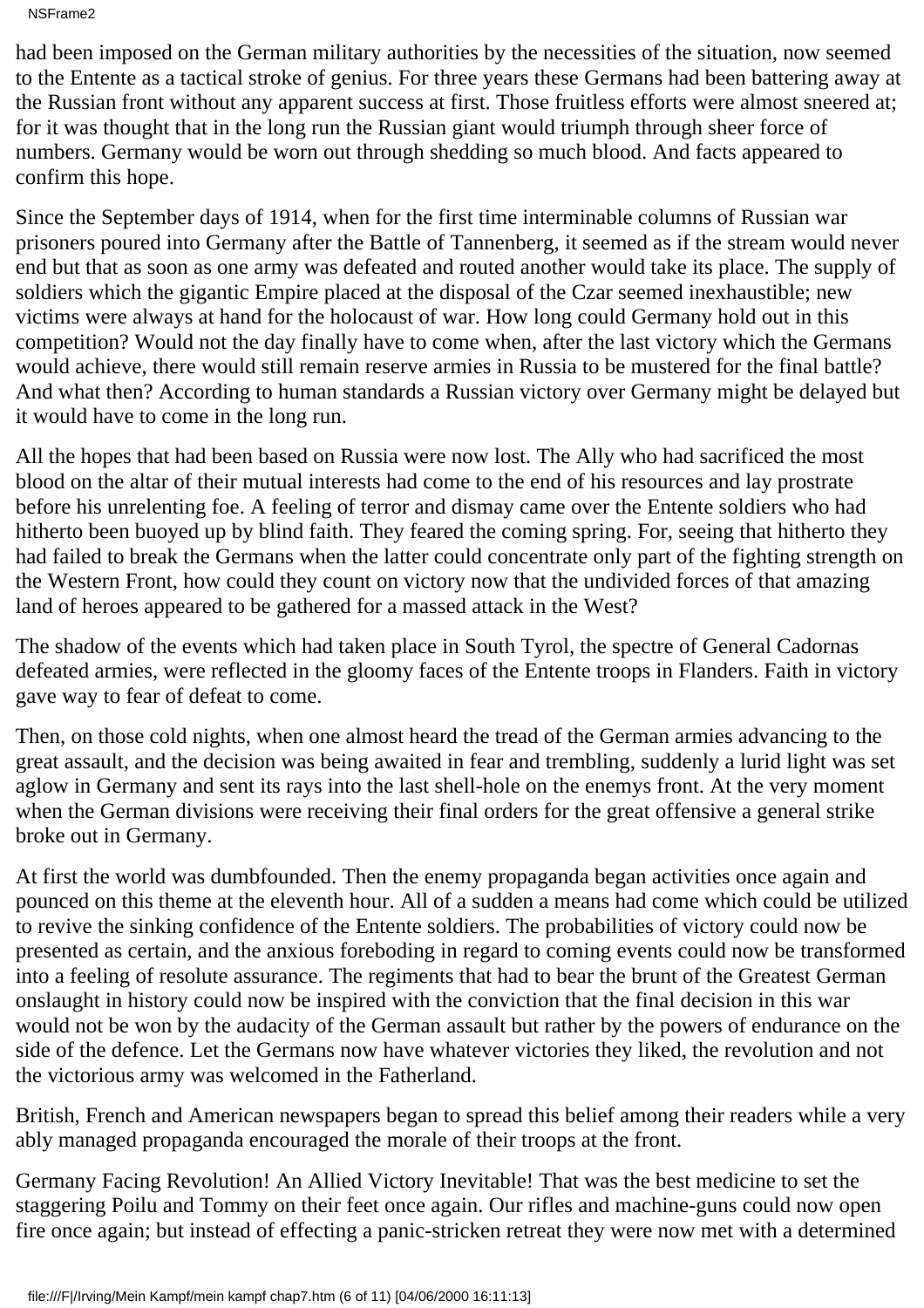NSFrame2

resistance that was full of confidence.

That was the result of the strike in the munitions factories. Throughout the enemy countries faith in victory was thus revived and strengthened, and that paralysing feeling of despair which had hitherto made itself felt on the Entente front was banished. Consequently the strike cost the lives of thousands of German soldiers. But the despicable instigators of that dastardly strike were candidates for the highest public positions in the Germany of the Revolution.

At first it was apparently possible to overcome the repercussion of these events on the German soldiers, but on the enemy s side they had a lasting effect. Here the resistance had lost all the character of an army fighting for a lost cause. In its place there was now a grim determination to struggle through to victory. For, according to all human rules of judgment, victory would now be assured if the Western front could hold out against the German offensive even for only a few months. The Allied parliaments recognized the possibilities of a better future and voted huge sums of money for the continuation of the propaganda which was employed for the purpose of breaking up the internal cohesion of Germany.

It was my luck that I was able to take part in the first two offensives and in the final offensive. These have left on me the most stupendous impressions of my life stupendous, because now for the last time the struggle lost its defensive character and assumed the character of an offensive, just as it was in 1914. A sigh of relief went up from the German trenches and dug-outs when finally, after three years of endurance in that inferno, the day for the settling of accounts had come. Once again the lusty cheering of victorious battalions was heard, as they hung the last crowns of the immortal laurel on the standards which they consecrated to Victory. Once again the strains of patriotic songs soared upwards to the heavens above the endless columns of marching troops, and for the last time the Lord smiled on his ungrateful children.

In the midsummer of 1918 a feeling of sultry oppression hung over the front. At home they were quarrelling. About what? We heard a great deal among various units at the front. The War was now a hopeless affair, and only the foolhardy could think of victory. It was not the people but the capitalists and the Monarchy who were interested in carrying on. Such were the ideas that came from home and were discussed at the front.

At first this gave rise to only very slight reaction. What did universal suffrage matter to us? Is this what we had been fighting for during four years? It was a dastardly piece of robbery thus to filch from the graves of our heroes the ideals for which they had fallen. It was not to the slogan, Long Live Universal Suffrage, that our troops in Flanders once faced certain death but with the cry, Deutschland über Alles in der Welt. A small but by no means an unimportant difference. And the majority of those who were shouting for this suffrage were absent when it came to fighting for it. All this political rabble were strangers to us at the front. During those days only a fraction of these parliamentarian gentry were to be seen where honest Germans foregathered.

The old soldiers who had fought at the front had little liking for those new war aims of Messrs. Ebert, Scheidemann, Barth, Liebknecht and others. We could not understand why, all of a sudden, the shirkers should abrogate all executive powers to themselves, without having any regard to the army.

From the very beginning I had my own definite personal views. I intensely loathed the whole gang of miserable party politicians who had betrayed the people. I had long ago realized that the interests of the nation played only a very small part with this disreputable crew and that what counted with them was the possibility of filling their own empty pockets. My opinion was that those people thoroughly deserved to be hanged, because they were ready to sacrifice the peace and if necessary allow Germany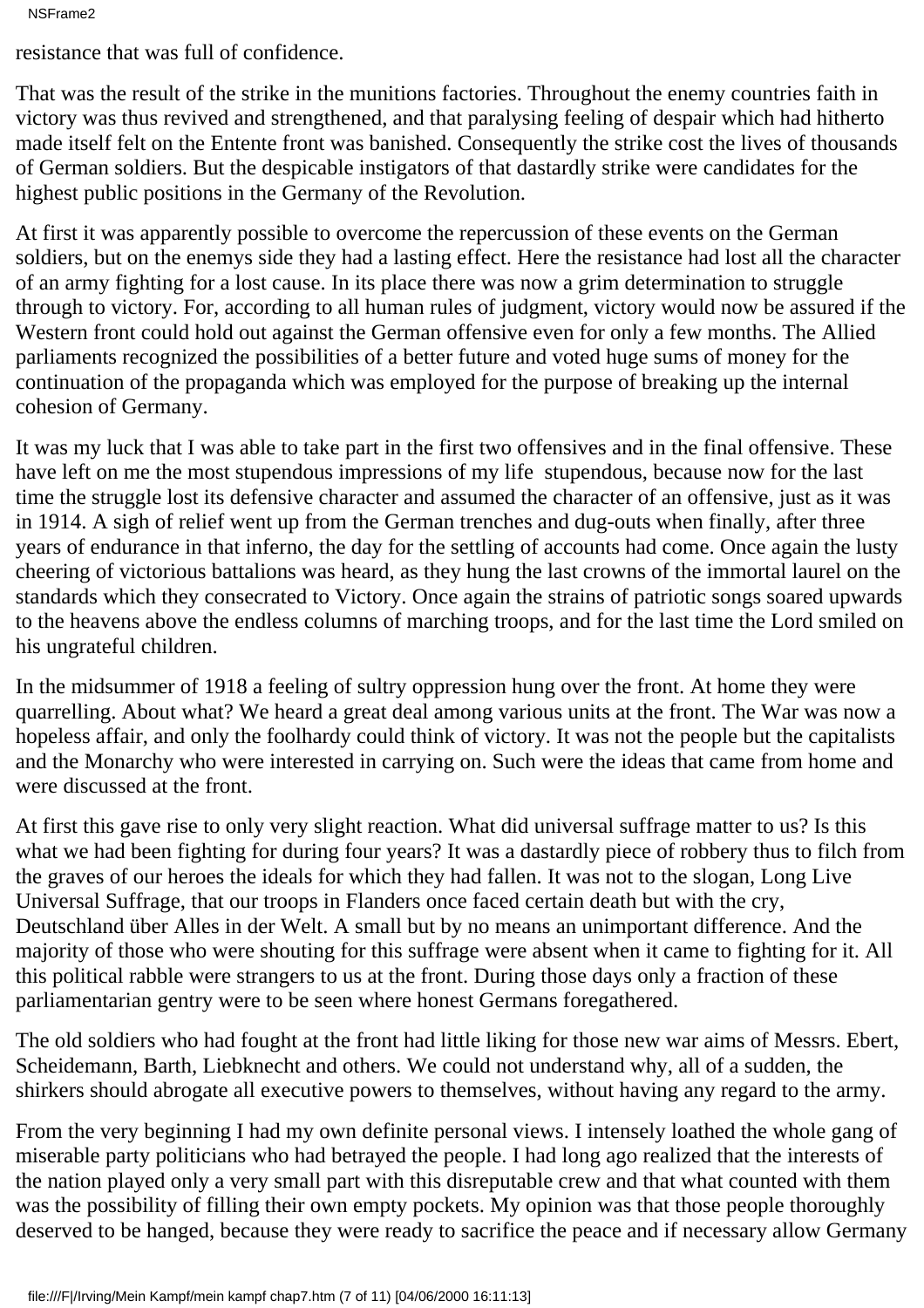to be defeated just to serve their own ends. To consider their wishes would mean to sacrifice the interests of the working classes for the benefit of a gang of thieves. To meet their wishes meant that one should agree to sacrifice Germany.

Such, too, was the opinion still held by the majority of the army. But the reinforcements which came from home were fast becoming worse and worse; so much so that their arrival was a source of weakness rather than of strength to our fighting forces. The young recruits in particular were for the most part useless. Sometimes it was hard to believe that they were sons of the same nation that sent its youth into the battles that were fought round Ypres.

In August and September the symptoms of moral disintegration increased more and more rapidly, although the enemys offensive was not at all comparable to the frightfulness of our own former defensive battles. In comparison with this offensive the battles fought on the Somme and in Flanders remained in our memories as the most terrible of all horrors.

At the end of September my division occupied, for the third time, those positions which we had once taken by storm as young volunteers. What a memory!

Here we had received our baptism of fire, in October and November 1914. With a burning love of the homeland in their hearts and a song on their lips, our young regiment went into action as if going to a dance. The dearest blood was given freely here in the belief that it was shed to protect the freedom and independence of the Fatherland.

In July 1917 we set foot for the second time on what we regarded as sacred soil. Were not our best comrades at rest here, some of them little more than boys the soldiers who had rushed into death for their countrys sake, their eyes glowing with enthusiastic love.

The older ones among us, who had been with the regiment from the beginning, were deeply moved as we stood on this sacred spot where we had sworn Loyalty and Duty unto Death. Three years ago the regiment had taken this position by storm; now it was called upon to defend it in a gruelling struggle.

With an artillery bombardment that lasted three weeks the English prepared for their great offensive in Flanders. There the spirits of the dead seemed to live again. The regiment dug itself into the mud, clung to its shell-holes and craters, neither flinching nor wavering, but growing smaller in numbers day after day. Finally the British launched their attack on July 31st, 1917.

We were relieved in the beginning of August. The regiment had dwindled down to a few companies, who staggered back, mud-crusted, more like phantoms than human beings. Besides a few hundred yards of shell-holes, death was the only reward which the English gained.

Now in the autumn of 1918 we stood for the third time on the ground we had stormed in 1914. The village of Comines, which formerly had served us as a base, was now within the fighting zone. Although little had changed in the surrounding district itself, yet the men had become different, somehow or other. They now talked politics. Like everywhere else, the poison from home was having its effect here also. The young drafts succumbed to it completely. They had come directly from home.

During the night of October 13th-14th, the British opened an attack with gas on the front south of Ypres. They used the yellow gas whose effect was unknown to us, at least from personal experience. I was destined to experience it that very night. On a hill south of Werwick, in the evening of October 13th, we were subjected for several hours to a heavy bombardment with gas bombs, which continued throughout the night with more or less intensity. About midnight a number of us were put out of action, some for ever. Towards morning I also began to feel pain. It increased with every quarter of an hour; and about seven o clock my eyes were scorching as I staggered back and delivered the last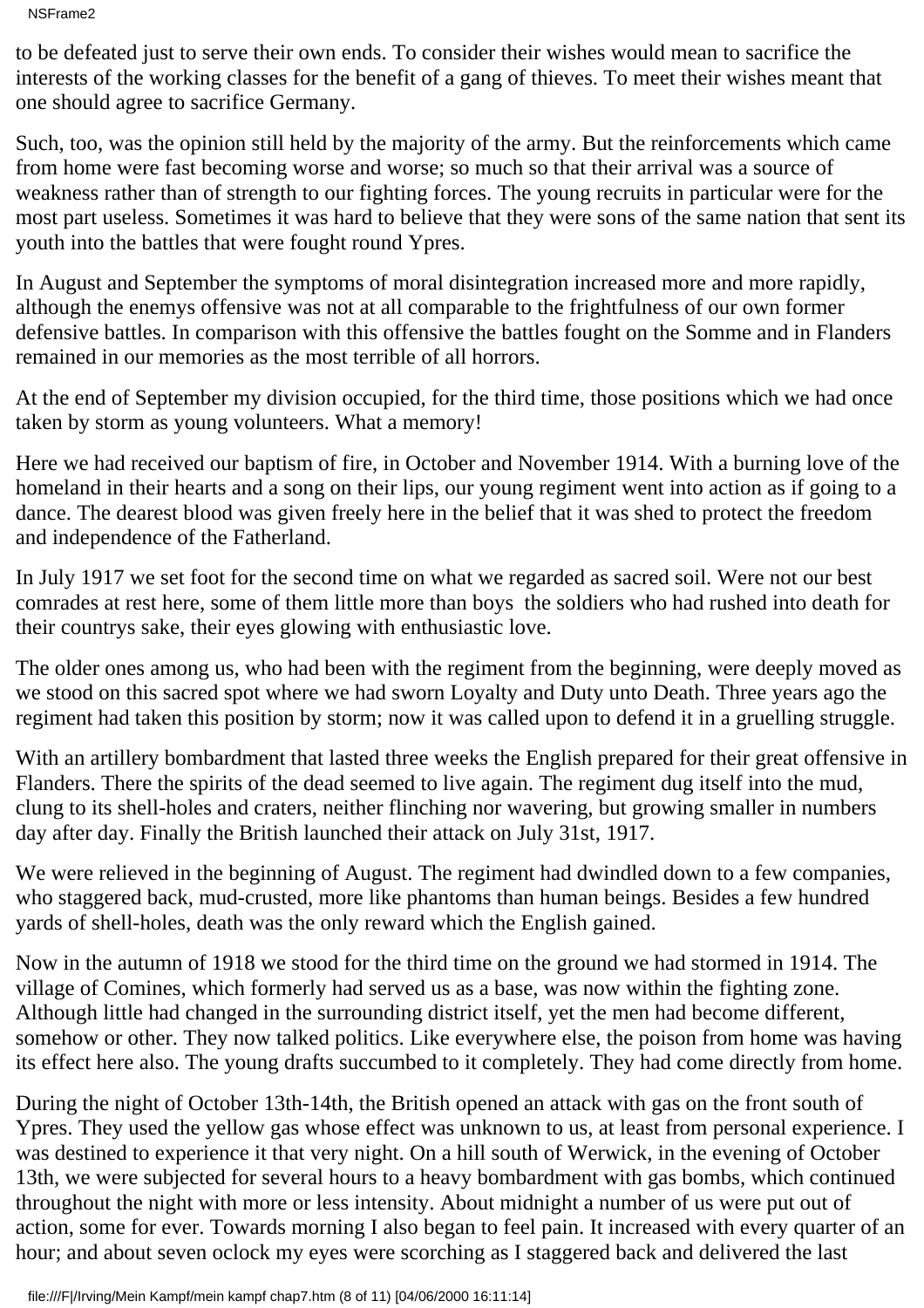dispatch I was destined to carry in this war. A few hours later my eyes were like glowing coals and all was darkness around me.

I was sent into hospital at Pasewalk in Pomerania, and there it was that I had to hear of the Revolution.

For a long time there had been something in the air which was indefinable and repulsive. People were saying that something was bound to happen within the next few weeks, although I could not imagine what this meant. In the first instance I thought of a strike similar to the one which had taken place in spring. Unfavourable rumours were constantly coming from the Navy, which was said to be in a state of ferment. But this seemed to be a fanciful creation of a few isolated young people. It is true that at the hospital they were all talking abut the end of the war and hoping that this was not far off, but nobody thought that the decision would come immediately. I was not able to read the newspapers.

In November the general tension increased. Then one day disaster broke in upon us suddenly and without warning. Sailors came in motor-lorries and called on us to rise in revolt. A few Jew-boys were the leaders in that combat for the Liberty, Beauty, and Dignity of our National Being. Not one of them had seen active service at the front. Through the medium of a hospital for venereal diseases these three Orientals had been sent back home. Now their red rags were being hoisted here.

During the last few days I had begun to feel somewhat better. The burning pain in the eye-sockets had become less severe. Gradually I was able to distinguish the general outlines of my immediate surroundings. And it was permissible to hope that at least I would recover my sight sufficiently to be able to take up some profession later on. That I would ever be able to draw or design once again was naturally out of the question. Thus I was on the way to recovery when the frightful hour came.

My first thought was that this outbreak of high treason was only a local affair. I tried to enforce this belief among my comrades. My Bavarian hospital mates, in particular, were readily responsive. Their inclinations were anything but revolutionary. I could not imagine this madness breaking out in Munich; for it seemed to me that loyalty to the House of Wittelsbach was, after all, stronger than the will of a few Jews. And so I could not help believing that this was merely a revolt in the Navy and that it would be suppressed within the next few days.

With the next few days came the most astounding information of my life. The rumours grew more and more persistent. I was told that what I had considered to be a local affair was in reality a general revolution. In addition to this, from the front came the shameful news that they wished to capitulate! What! Was such a thing possible?

On November 10th the local pastor visited the hospital for the purpose of delivering a short address. And that was how we came to know the whole story.

I was in a fever of excitement as I listened to the address. The reverend old gentleman seemed to be trembling when he informed us that the House of Hohen-zollern should no longer wear the Imperial Crown, that the Fatherland had become a Republic, that we should pray to the Almighty not to withhold His blessing from the new order of things and not to abandon our people in the days to come. In delivering this message he could not do more than briefly express appreciation of the Royal House, its services to Pomerania, to Prussia, indeed, to the whole of the German Fatherland, and here he began to weep. A feeling of profound dismay fell on the people in that assembly, and I do not think there was a single eye that withheld its tears. As for myself, I broke down completely when the old gentleman tried to resume his story by informing us that we must now end this long war, because the war was lost, he said, and we were at the mercy of the victor. The Fatherland would have to bear heavy burdens in the future. We were to accept the terms of the Armistice and trust to the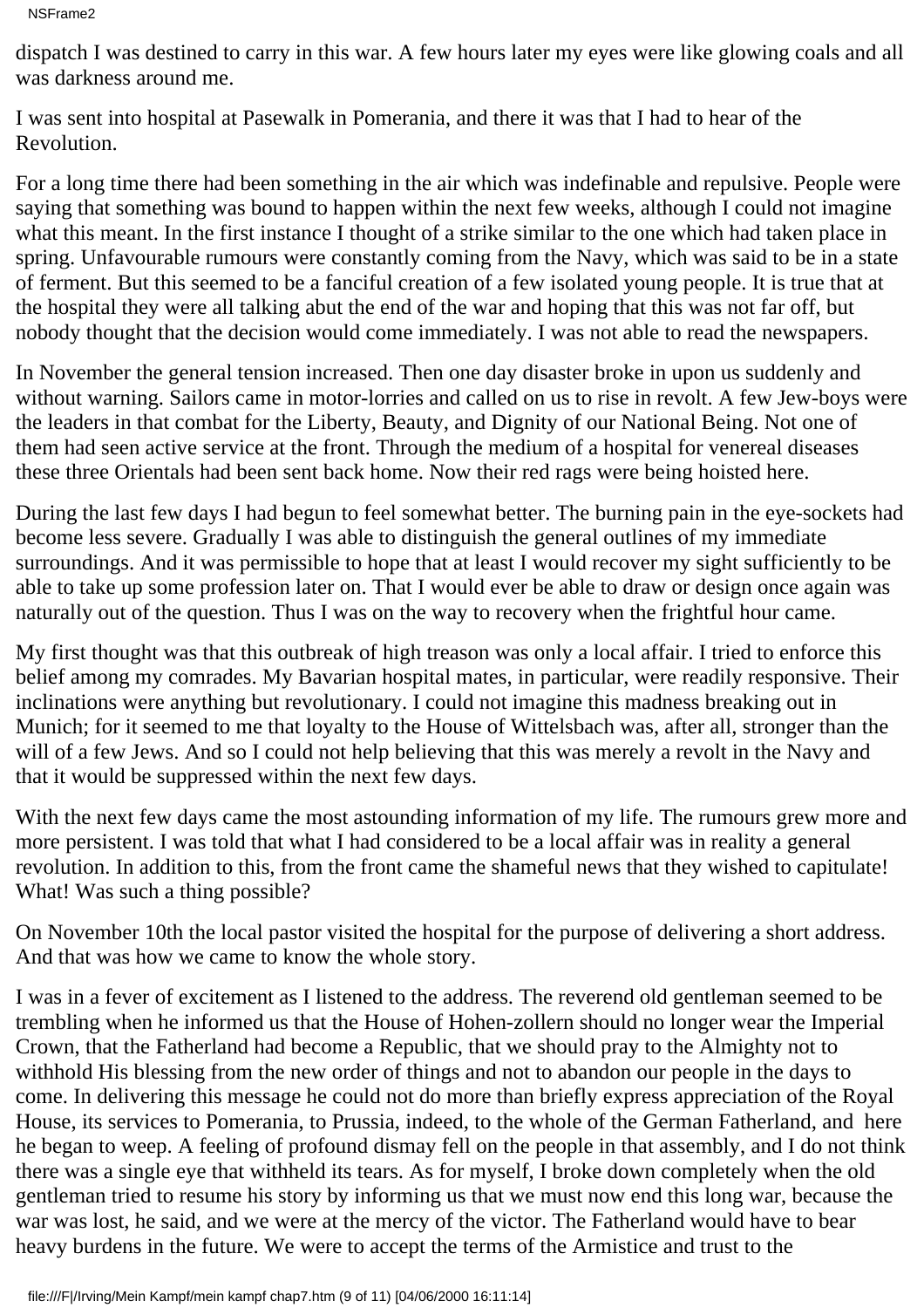NSFrame2

magnanimity of our former enemies. It was impossible for me to stay and listen any longer. Darkness surrounded me as I staggered and stumbled back to my ward and buried my aching head between the blankets and pillow.

I had not cried since the day that I stood beside my mother s grave. Whenever Fate dealt cruelly with me in my young days the spirit of determination within me grew stronger and stronger. During all those long years of war, when Death claimed many a true friend and comrade from our ranks, to me it would have appeared sinful to have uttered a word of complaint. Did they not die for Germany? And, finally, almost in the last few days of that titanic struggle, when the waves of poison gas enveloped me and began to penetrate my eyes, the thought of becoming permanently blind unnerved me; but the voice of conscience cried out immediately: Poor miserable fellow, will you start howling when there are thousands of others whose lot is a hundred times worse than yours? And so I accepted my misfortune in silence, realizing that this was the only thing to be done and that personal suffering was nothing when compared with the misfortune of ones country.

So all had been in vain. In vain all the sacrifices and privations, in vain the hunger and thirst for endless months, in vain those hours that we stuck to our posts though the fear of death gripped our souls, and in vain the deaths of two millions who fell in discharging this duty. Think of those hundreds of thousands who set out with hearts full of faith in their fatherland, and never returned; ought not their graves to open, so that the spirits of those heroes bespattered with mud and blood should come home and take vengeance on those who had so despicably betrayed the greatest sacrifice which a human being can make for his country? Was it for this that the soldiers died in August and September 1914, for this that the volunteer regiments followed the old comrades in the autumn of the same year? Was it for this that those boys of seventeen years of age were mingled with the earth of Flanders? Was this meant to be the fruits of the sacrifice which German mothers made for their Fatherland when, with heavy hearts, they said good-bye to their sons who never returned? Has all this been done in order to enable a gang of despicable criminals to lay hands on the Fatherland?

Was this then what the German soldier struggled for through sweltering heat and blinding snowstorm, enduring hunger and thirst and cold, fatigued from sleepless nights and endless marches? Was it for this that he lived through an inferno of artillery bombardments, lay gasping and choking during gas attacks, neither flinching nor faltering, but remaining staunch to the thought of defending the Fatherland against the enemy? Certainly these heroes also deserved the epitaph: Traveller, when you come to Germany, tell the Homeland that we lie here, true to the Fatherland and faithful to our duty.

And at Home? But was this the only sacrifice that we had to consider? Was the Germany of the past a country of little worth? Did she not owe a certain duty to her own history? Were we still worthy to partake in the glory of the past? How could we justify this act to future generations?

What a gang of despicable and depraved criminals!

The more I tried then to glean some definite information of the terrible events that had happened the more my head became afire with rage and shame. What was all the pain I suffered in my eyes compared with this tragedy?

The following days were terrible to bear, and the nights still worse. To depend on the mercy of the enemy was a precept which only fools or criminal liars could recommend. During those nights my hatred increased hatred for the orignators of this dastardly crime.

During the following days my own fate became clear to me. I was forced now to scoff at the thought of my personal future, which hitherto had been the cause of so much worry to me. Was it not ludicrous to think of building up anything on such a foundation? Finally, it also became clear to me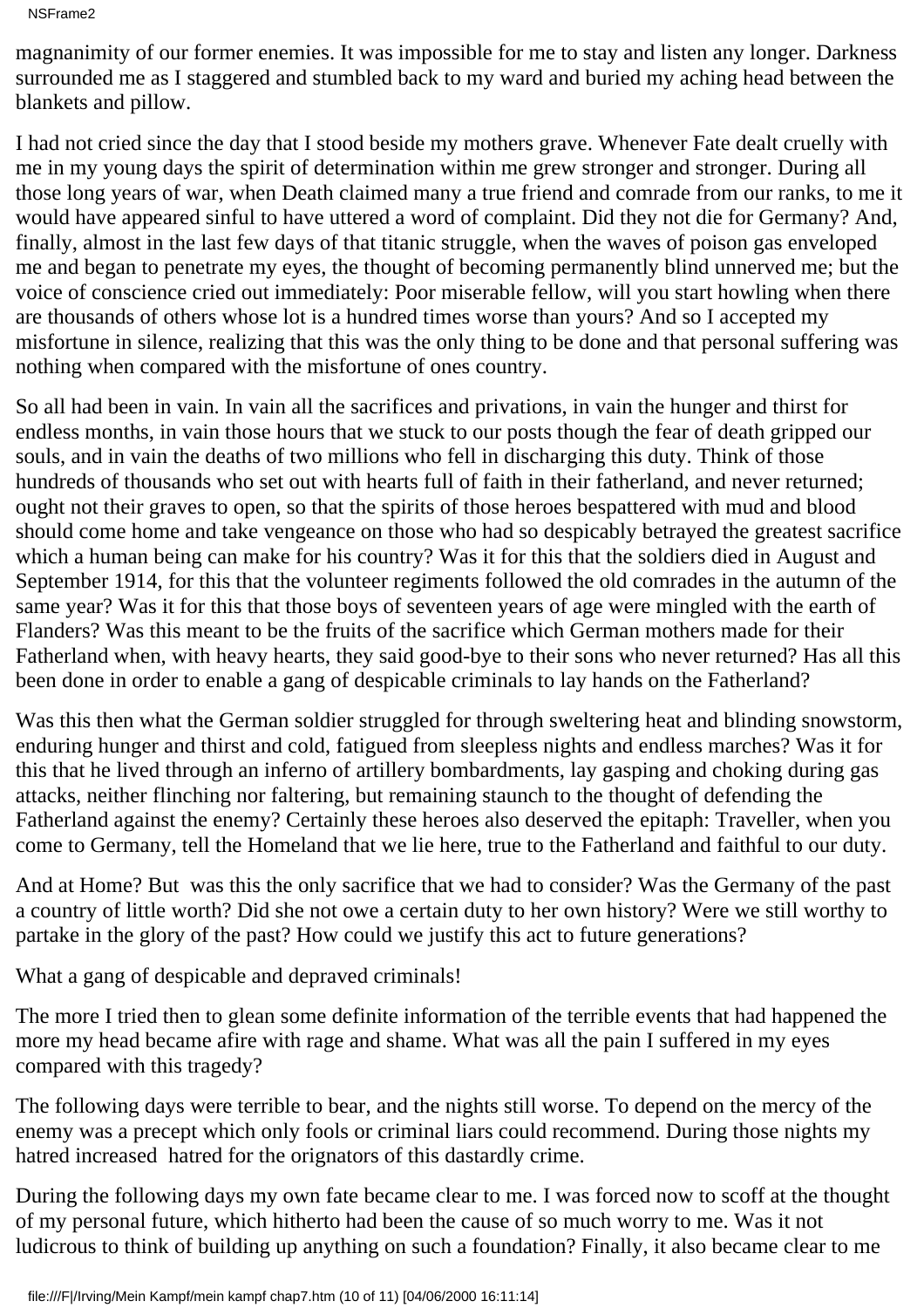that it was the inevitable that had happened, something which I had feared for a long time, though I really did not have the heart to believe it.

Emperor William II was the first German Emperor to offer the hand of friendship to the Marxist leaders, not suspecting that they were scoundrels without any sense of honour. While they held the imperial hand in theirs, the other hand was already feeling for the dagger.

There is no such thing as coming to an understanding with the Jews. It must be the hard-and-fast Either-Or.

For my part I then decided that I would take up political work.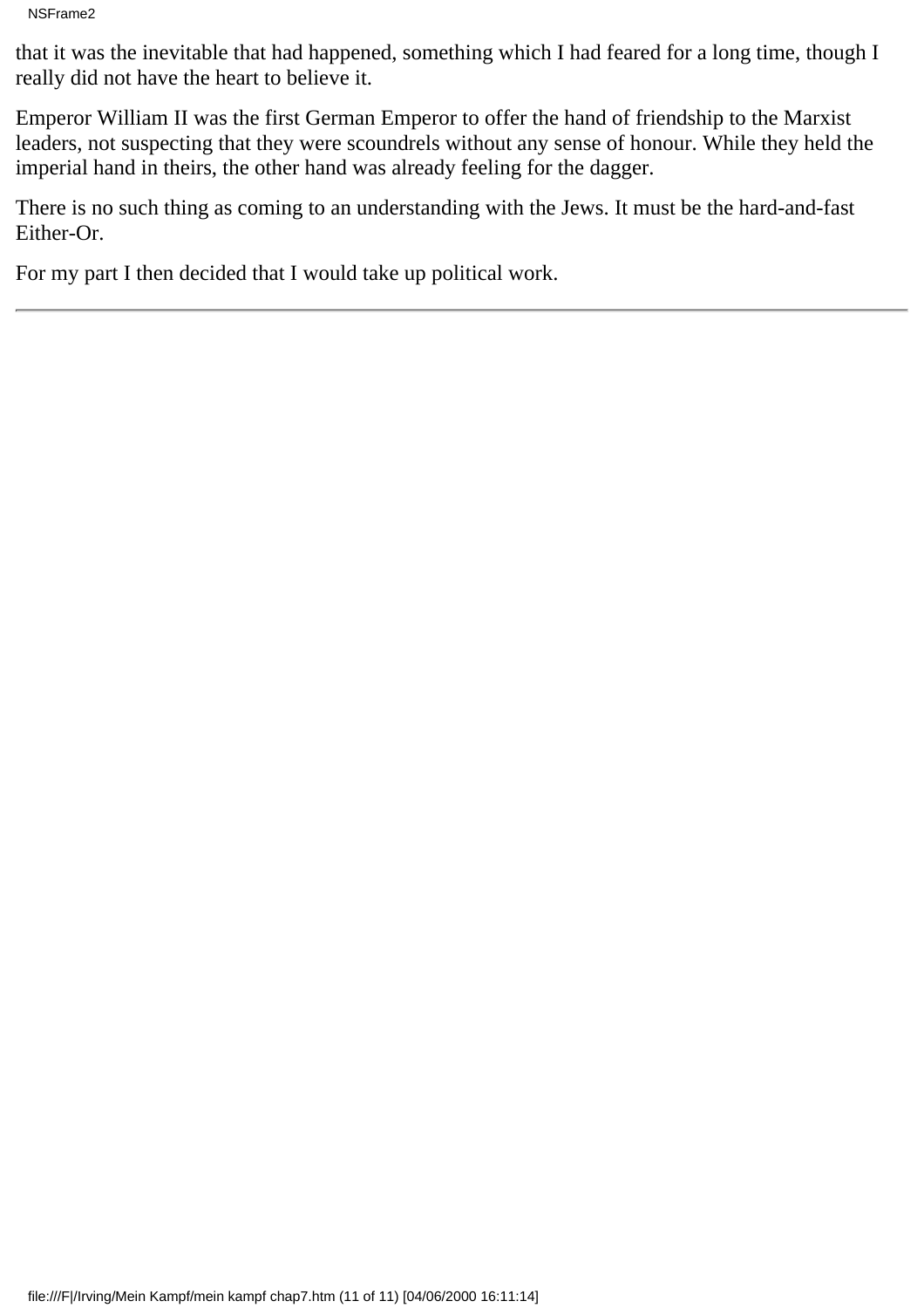#### **CHAPTER VIII**

# **THE BEGINNING OF MY POLITICAL ACTIVITIES**

Towards the end of November I returned to Munich. I went to the depot of my regiment, which was now in the hands of the Soldiers Councils. As the whole administration was quite repulsive to me, I decided to leave it as soon as I possibly could. With my faithful war-comrade, Ernst-Schmidt, I came to Traunstein and remained there until the camp was broken up. In March 1919 we were back again in Munich.

The situation there could not last as it was. It tended irresistibly to a further extension of the Revolution. Eisner s death served only to hasten this development and finally led to the dictatorship of the Councils or, to put it more correctly, to a Jewish hegemony, which turned out to be transitory but which was the original aim of those who had contrived the Revolution.

At that juncture innumerable plans took shape in my mind. I spent whole days pondering on the problem of what could be done, but unfortunately every project had to give way before the hard fact that I was quite unknown and therefore did not have even the first pre-requisite necessary for effective action. Later on I shall explain the reasons why I could not decide to join any of the parties then in existence.

As the new Soviet Revolution began to run its course in Munich my first activities drew upon me the ill-will of the Central Council. In the early morning of April 27th, 1919, I was to have been arrested; but the three fellows who came to arrest me did not have the courage to face my rifle and withdrew just as they had arrived.

A few days after the liberation of Munich I was ordered to appear before the Inquiry Commission which had been set up in the 2nd Infantry Regiment for the purpose of watching revolutionary activities. That was my first incursion into the more or less political field.

After another few weeks I received orders to attend a course of lectures which were being given to members of the army. This course was meant to inculcate certain fundamental principles on which the soldier could base his political ideas. For me the advantage of this organization was that it gave me a chance of meeting fellow soldiers who were of the same way of thinking and with whom I could discuss the actual situation. We were all more or less firmly convinced that Germany could not be saved from imminent disaster by those who had participated in the November treachery that is to say, the Centre and the Social-Democrats; and also that the so-called Bourgeois-National group could not make good the damage that had been done, even if they had the best intentions. They lacked a number of requisites without which such a task could never be successfully undertaken. The years that followed have justified the opinions which we held at that time.

In our small circle we discussed the project of forming a new party. The leading ideas which we then proposed were the same as those which were carried into effect afterwards, when the German Labour Party was founded. The name of the new movement which was to be founded should be such that of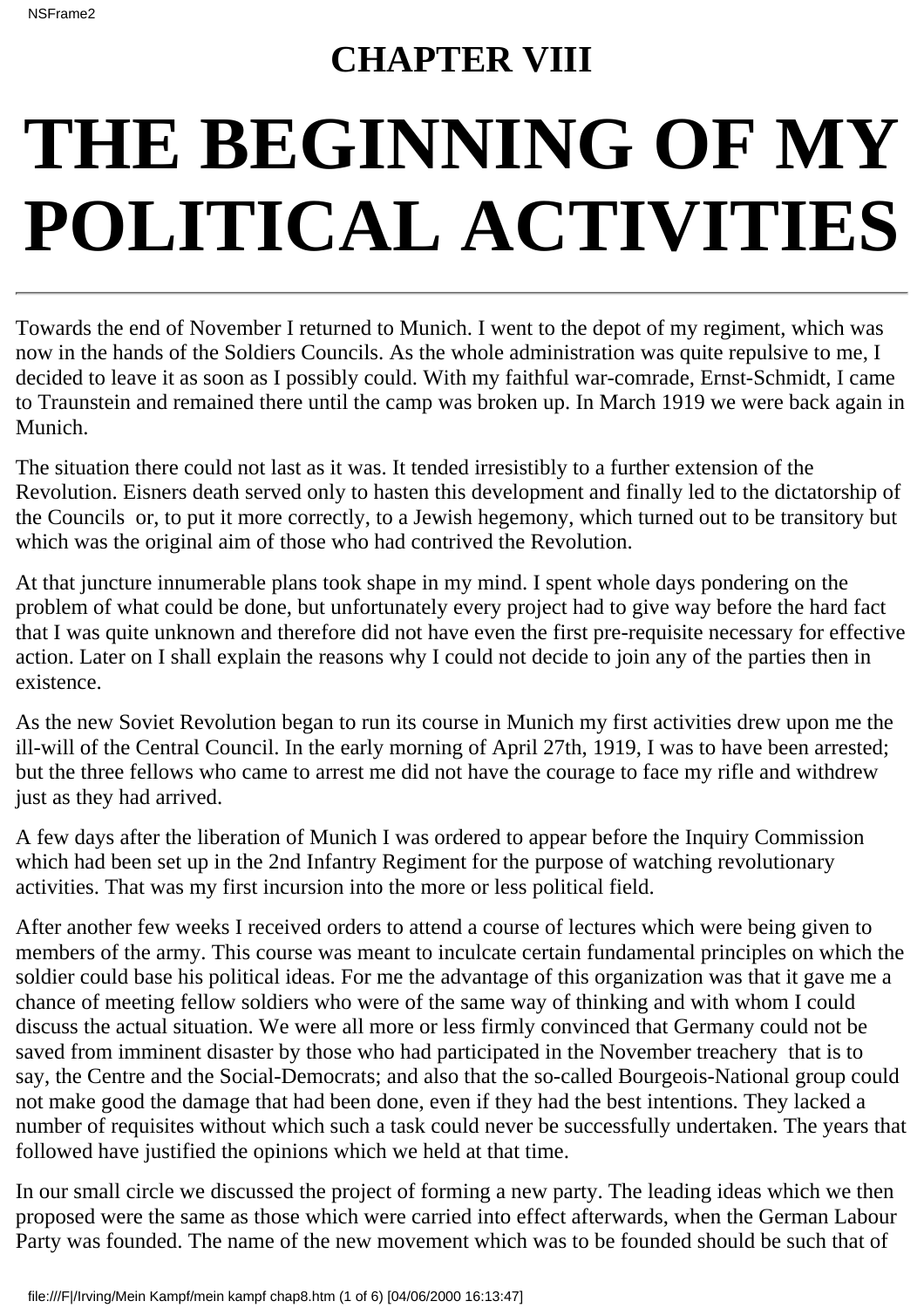NSFrame2

itself, it would appeal to the mass of the people; for all our efforts would turn out vain and useless if this condition were lacking. And that was the reason why we chose the name Social-Revolutionary Party, particularly because the social principles of our new organization were indeed revolutionary.

But there was also a more fundamental reason. The attention which I had given to economic problems during my earlier years was more or less confined to considerations arising directly out of the social problem. Subsequently this outlook broadened as I came to study the German policy of the Triple Alliance. This policy was very largely the result of an erroneous valuation of the economic situation, together with a confused notion as to the basis on which the future subsistence of the German people could be guaranteed. All these ideas were based on the principle that capital is exclusively the product of labour and that, just like labour, it was subject to all the factors which can hinder or promote human activity. Hence, from the national standpoint, the significance of capital depended on the greatness and freedom and power of the State, that is to say, of the nation, and that it is this dependence alone which leads capital to promote the interests of the State and the nation, from the instinct of self-preservation and for the sake of its own development.

On such principles the attitude of the State towards capital would be comparatively simple and clear. Its only object would be to make sure that capital remained subservient to the State and did not allocate to itself the right to dominate national interests. Thus it could confine its activities within the two following limits: on the one side, to assure a vital and independent system of national economy and, on the other, to safeguard the social rights of the workers.

Previously I did not recognize with adequate clearness the difference between capital which is purely the product of creative labour and the existence and nature of capital which is exclusively the result of financial speculation. Here I needed an impulse to set my mind thinking in this direction; but that impulse had hitherto been lacking.

The requisite impulse now came from one of the men who delivered lectures in the course I have already mentioned. This was Gottfried Feder.

For the first time in my life I heard a discussion which dealt with the principles of stock-exchange capital and capital which was used for loan activities. After hearing the first lecture delivered by Feder, the idea immediately came into my head that I had now found a way to one of the most essential pre-requisites for the founding of a new party.

To my mind, Feder s merit consisted in the ruthless and trenchant way in which he described the double character of the capital engaged in stock-exchange and loan transaction, laying bare the fact that this capital is ever and always dependent on the payment of interest. In fundamental questions his statements were so full of common sense that those who criticized him did not deny that au fond his ideas were sound but they doubted whether it be possible to put these ideas into practice. To me this seemed the strongest point in Feder s teaching, though others considered it a weak point.

It is not the business of him who lays down a theoretical programme to explain the various ways in which something can be put into practice. His task is to deal with the problem as such; and, therefore, he has to look to the end rather than the means. The important question is whether an idea is fundamentally right or not. The question of whether or not it may be difficult to carry it out in practice is quite another matter. When a man whose task it is to lay down the principles of a programme or policy begins to busy himself with the question as to whether it is expedient and practical, instead of confining himself to the statement of the absolute truth, his work will cease to be a guiding star to those who are looking about for light and leading and will become merely a recipe for every-day iife. The man who lays down the programme of a movement must consider only the goal. It is for the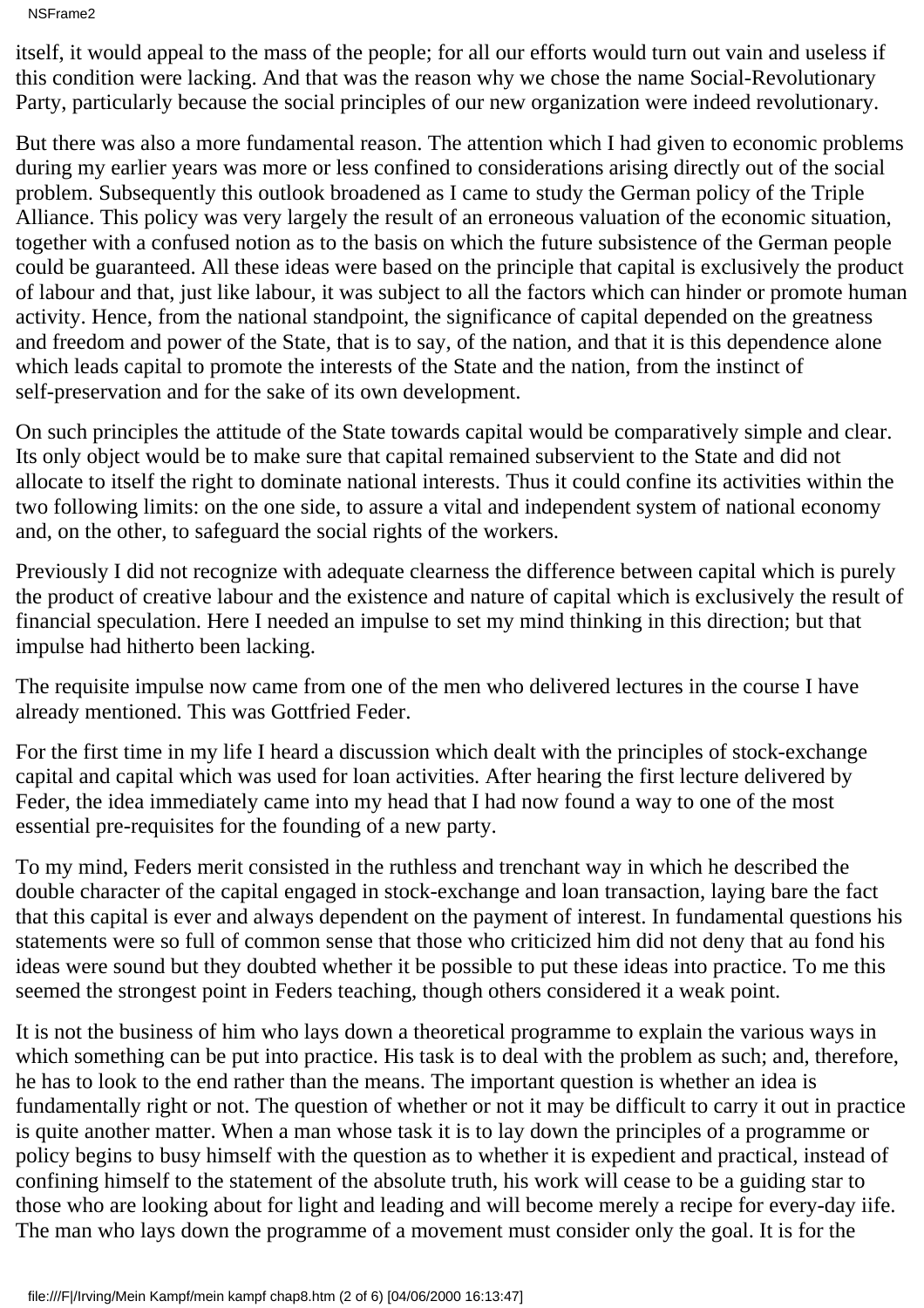NSFrame2

political leader to point out the way in which that goal may be reached. The thought of the former will, therefore, be determined by those truths that are everlasting, whereas the activity of the latter must always be guided by taking practical account of the circumstances under which those truths have to be carried into effect.

The greatness of the one will depend on the absolute truth of his idea, considered in the abstract; whereas that of the other will depend on whether or not he correctly judges the given realities and how they may be utilized under the guidance of the truths established by the former. The test of greatness as applied to a political leader is the success of his plans and his enterprises, which means his ability to reach the goal for which he sets out; whereas the final goal set up by the political philosopher can never be reached; for human thought may grasp truths and picture ends which it sees like clear crystal, though such ends can never be completely fulfilled because human nature is weak and imperfect. The more an idea is correct in the abstract, and, therefore, all the more powerful, the smaller is the possibility of putting it into practice, at least as far as this latter depends on human beings. The significance of a political philosopher does not depend on the practical success of the plans he lays down but rather on their absolute truth and the influence they exert on the progress of mankind. If it were otherwise, the founders of religions could not be considered as the greatest men who have ever lived, because their moral aims will never be completely or even approximately carried out in practice. Even that religion which is called the Religion of Love is really no more than a faint reflex of the will of its sublime Founder. But its significance lies in the orientation which it endeavoured to give to human civilization, and human virtue and morals.

This very wide difference between the functions of a political philosopher and a practical political leader is the reason why the qualifications necessary for both functions are scarcely ever found associated in the same person. This applies especially to the so-called successful politician of the smaller kind, whose activity is indeed hardly more than practising the art of doing the possible, as Bismarck modestly defined the art of politics in general. If such a politician resolutely avoids great ideas his success will be all the easier to attain; it will be attained more expeditely and frequently will be more tangible. By reason of this very fact, however, such success is doomed to futility and sometimes does not even survive the death of its author. Generally speaking, the work of politicians is without significance for the following generation, because their temporary success was based on the expediency of avoiding all really great decisive problems and ideas which would be valid also for future generations.

To pursue ideals which will still be of value and significance for the future is generally not a very profitable undertaking and he who follows such a course is only very rarely understood by the mass of the people, who find beer and milk a more persuasive index of political values than far-sighted plans for the future, the realization of which can only take place later on and the advantages of which can be reaped only by posterity.

Because of a certain vanity, which is always one of the blood-relations of unintelligence, the general run of politicians will always eschew those schemes for the future which are really difficult to put into practice; and they will practise this avoidance so that they may not lose the immediate favour of the mob. The importance and the success of such politicians belong exclusively to the present and will be of no consequence for the future. But that does not worry small-minded people; they are quite content with momentary results.

The position of the constructive political philosopher is quite different. The importance of his work must always be judged from the standpoint of the future; and he is frequently described by the word Weltfremd, or dreamer. While the ability of the politician consists in mastering the art of the possible, the founder of a political system belongs to those who are said to please the gods only because they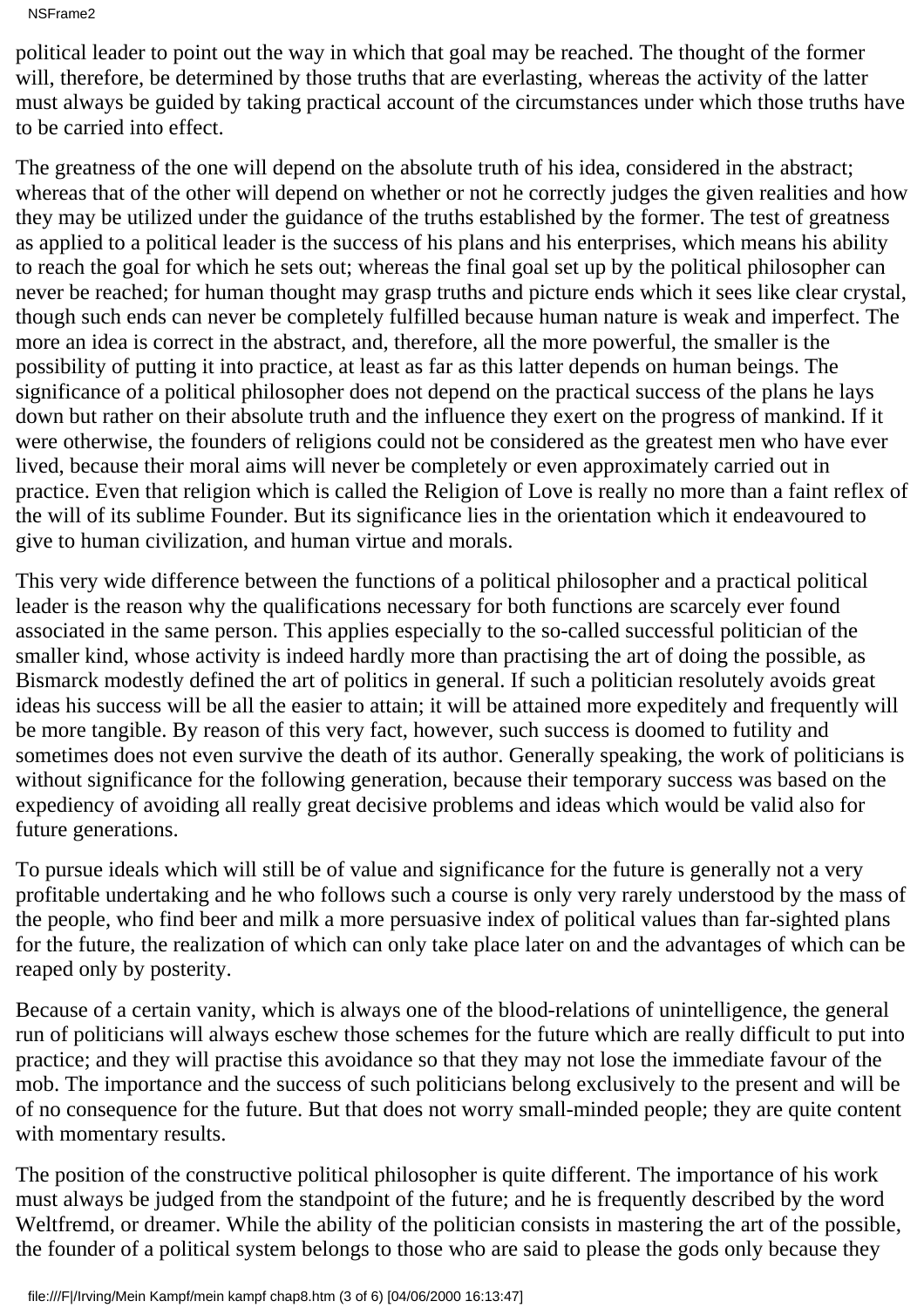NSFrame2

wish for and demand the impossible. They will always have to renounce contemporary fame; but if their ideas be immortal, posterity will grant them its acknowledgment.

Within long spans of human progress it may occasionally happen that the practical politician and political philosopher are one. The more intimate this union is, the greater will be the obstacles which the activity of the politician will have to encounter. Such a man does not labour for the purpose of satisfying demands that are obvious to every philistine, but he reaches out towards ends which can be understood only by the few. His life is torn asunder by hatred and love. The protest of his contemporaries, who do not understand the man, is in conflict with the recognition of posterity, for whom he also works.

For the greater the work which a man does for the future, the less will he be appreciated by his contemporaries. His struggle will accordingly be all the more severe, and his success all the rarer. When, in the course of centuries, such a man appears who is blessed with success then, towards the end of his days, he may have a faint prevision of his future fame. But such great men are only the Marathon runners of history. The laurels of contemporary fame are only for the brow of the dying hero.

The great protagonists are those who fight for their ideas and ideals despite the fact that they receive no recognition at the hands of their contemporaries. They are the men whose memories will be enshrined in the hearts of the future generations. It seems then as if each individual felt it his duty to make retroactive atonement for the wrong which great men have suffered at the hands of their contemporaries. Their lives and their work are then studied with touching and grateful admiration. Especially in dark days of distress, such men have the power of healing broken hearts and elevating the despairing spirit of a people.

To this group belong not only the genuinely great statesmen but all the great reformers as well. Beside Frederick the Great we have such men as Martin Luther and Richard Wagner.

When I heard Gottfried Feder s first lecture on The Abolition of the Interest-Servitude, I understood immediately that here was a truth of transcendental importance for the future of the German people. The absolute separation of stock-exchange capital from the economic life of the nation would make it possible to oppose the process of internationalization in German business without at the same time attacking capital as such, for to do this would jeopardize the foundations of our national independence. I clearly saw what was developing in Germany and I realized then that the stiffest fight we would have to wage would not be against the enemy nations but against international capital. In Feder s speech I found an effective rallying-cry for our coming struggle.

Here, again, later events proved how correct was the impression we then had. The fools among our bourgeois politicians do not mock at us on this point any more; for even those politicians now see if they would speak the truth that international stock-exchange capital was not only the chief instigating factor in bringing on the War but that now when the War is over it turns the peace into a hell.

The struggle against international finance capital and loan-capital has become one of the most important points in the programme on which the German nation has based its fight for economic freedom and independence.

Regarding the objections raised by so-called practical people, the following answer must suffice: All apprehensions concerning the fearful economic consequences that would follow the abolition of the servitude that results from interest-capital are ill-timed; for, in the first place, the economic principles hitherto followed have proved quite fatal to the interests of the German people. The attitude adopted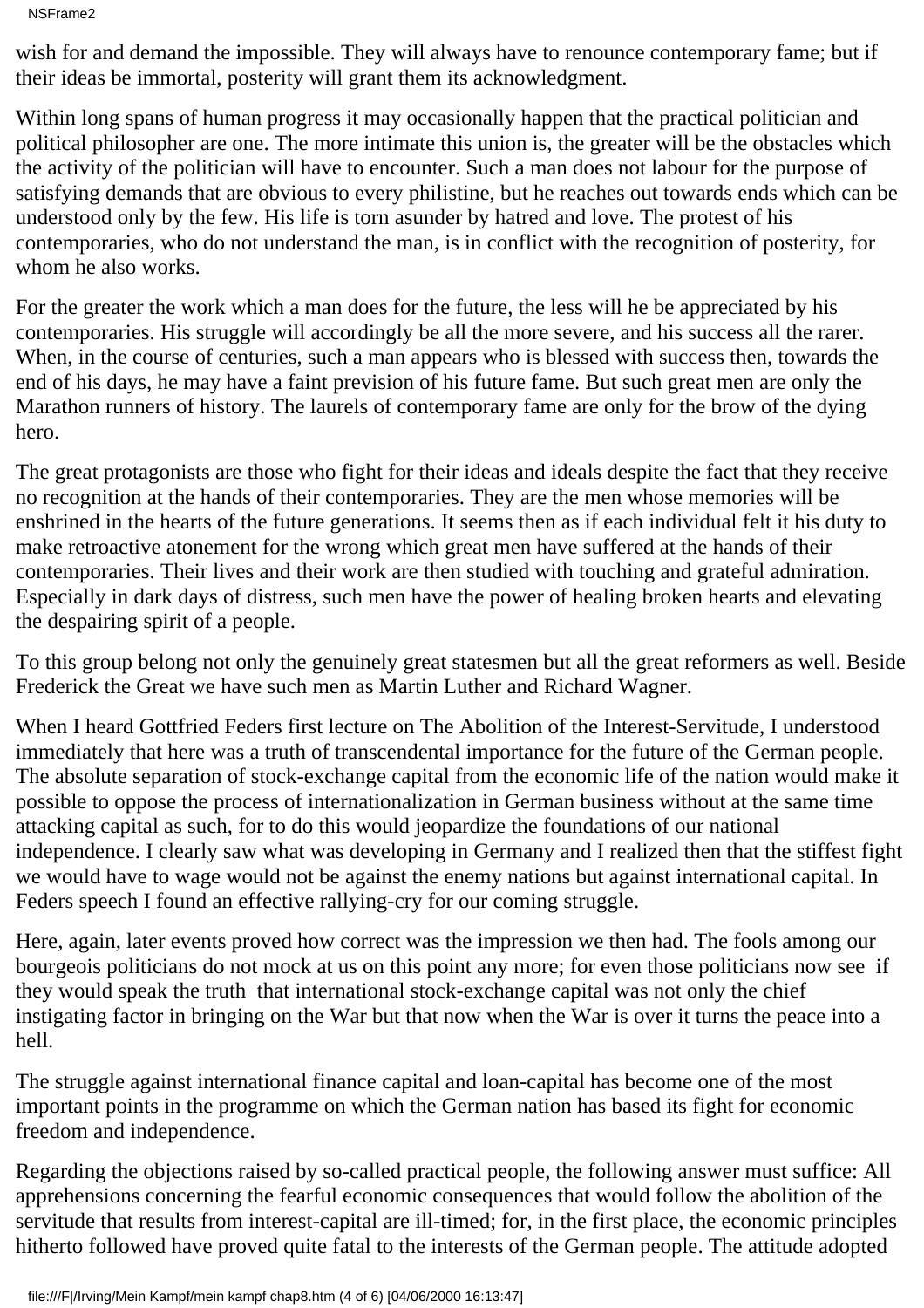when the question of maintaining our national existence arose vividly recalls similar advice once given by experts the Bavarian Medical College, for example on the question of introducing railroads. The fears expressed by that august body of experts were not realized. Those who travelled in the coaches of the new Steam-horse did not suffer from vertigo. Those who looked on did not become ill and the hoardings which had been erected to conceal the new invention were eventually taken down. Only those blinds which obscure the vision of the would-be experts, have remained. And that will be always so.

In the second place, the following must be borne in mind: Any idea may be a source of danger if it be looked upon as an end in itself, when really it is only the means to an end. For me and for all genuine National-Socialists there is only one doctrine. People and Fatherland.

#### **What we have to fight for is the necessary security for the existence and increase of our race and people, the subsistence of its children and the maintenance of our racial stock unmixed, the freedom and independence of the Fatherland; so that our people may be enabled to fulfil the mission assigned to it by the Creator.**

All ideas and ideals, all teaching and all knowledge, must serve these ends. It is from this standpoint that everything must be examined and turned to practical uses or else discarded. Thus a theory can never become a mere dead dogma since everything will have to serve the practical ends of everyday life.

Thus the judgment arrived at by Gottfried Feder determined me to make a fundamental study of a question with which I had hitherto not been very familiar.

I began to study again and thus it was that I first came to understand perfectly what was the substance and purpose of the life-work of the Jew, Karl Marx. His Capital became intelligible to me now for the first time. And in the light of it I now exactly understood the fight of the Social-Democrats against national economics, a fight which was to prepare the ground for the hegemony of a real international and stock-exchange capital.

In another direction also this course of lectures had important consequences for me.

One day I put my name down as wishing to take part in the discussion. Another of the participants thought that he would break a lance for the Jews and entered into a lengthy defence of them. This aroused my opposition. An overwhelming number of those who attended the lecture course supported my views. The consequence of it all was that, a few days later, I was assigned to a regiment then stationed at Munich and given a position there as instruction officer.

At that time the spirit of discipline was rather weak among those troops. It was still suffering from the after-effects of the period when the Soldiers Councils were in control. Only gradually and carefully could a new spirit of military discipline and obedience be introduced in place of voluntary obedience , a term which had been used to express the ideal of military discipline under Kurt Eisners higgledy-piggledy regime. The soldiers had to be taught to think and feel in a national and patriotic way. In these two directions lay my future line of action.

I took up my work with the greatest delight and devotion. Here I was presented with an opportunity of speaking before quite a large audience. I was now able to confirm what I had hitherto merely felt, namely, that I had a talent for public speaking. My voice had become so much better that I could be well understood, at least in all parts of the small hall where the soldiers assembled.

No task could have been more pleasing to me than this one; for now, before being demobilized, I was in a position to render useful service to an institution which had been infinitely dear to my heart: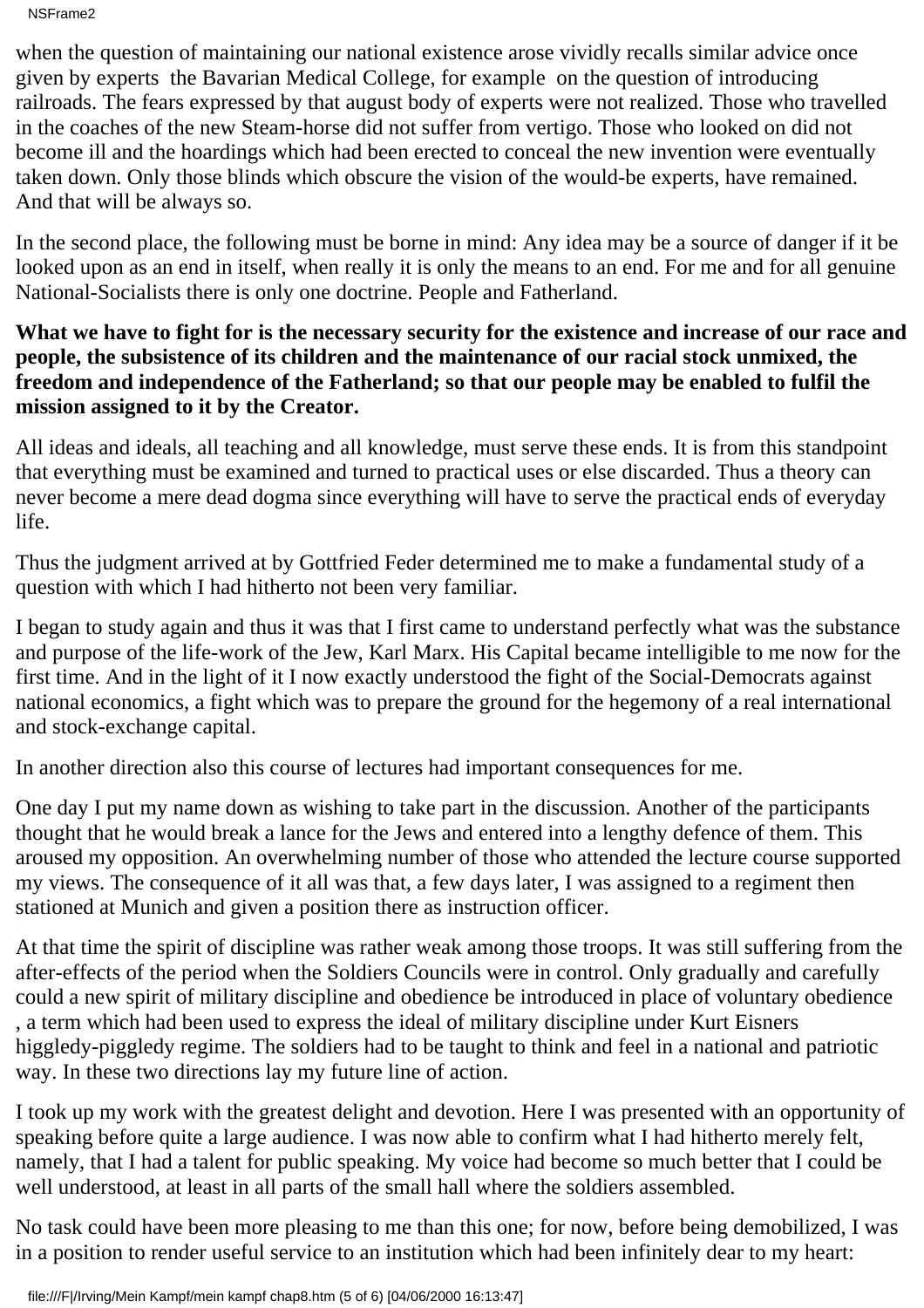NSFrame2

namely, the army.

I am able to state that my talks were successful. During the course of my lectures I have led back hundreds and even thousands of my fellow countrymen to their people and their fatherland. I nationalized these troops and by so doing I helped to restore general discipline.

Here again I made the acquaintance of several comrades whose thought ran along the same lines as my own and who later became members of the first group out of which the new movement developed.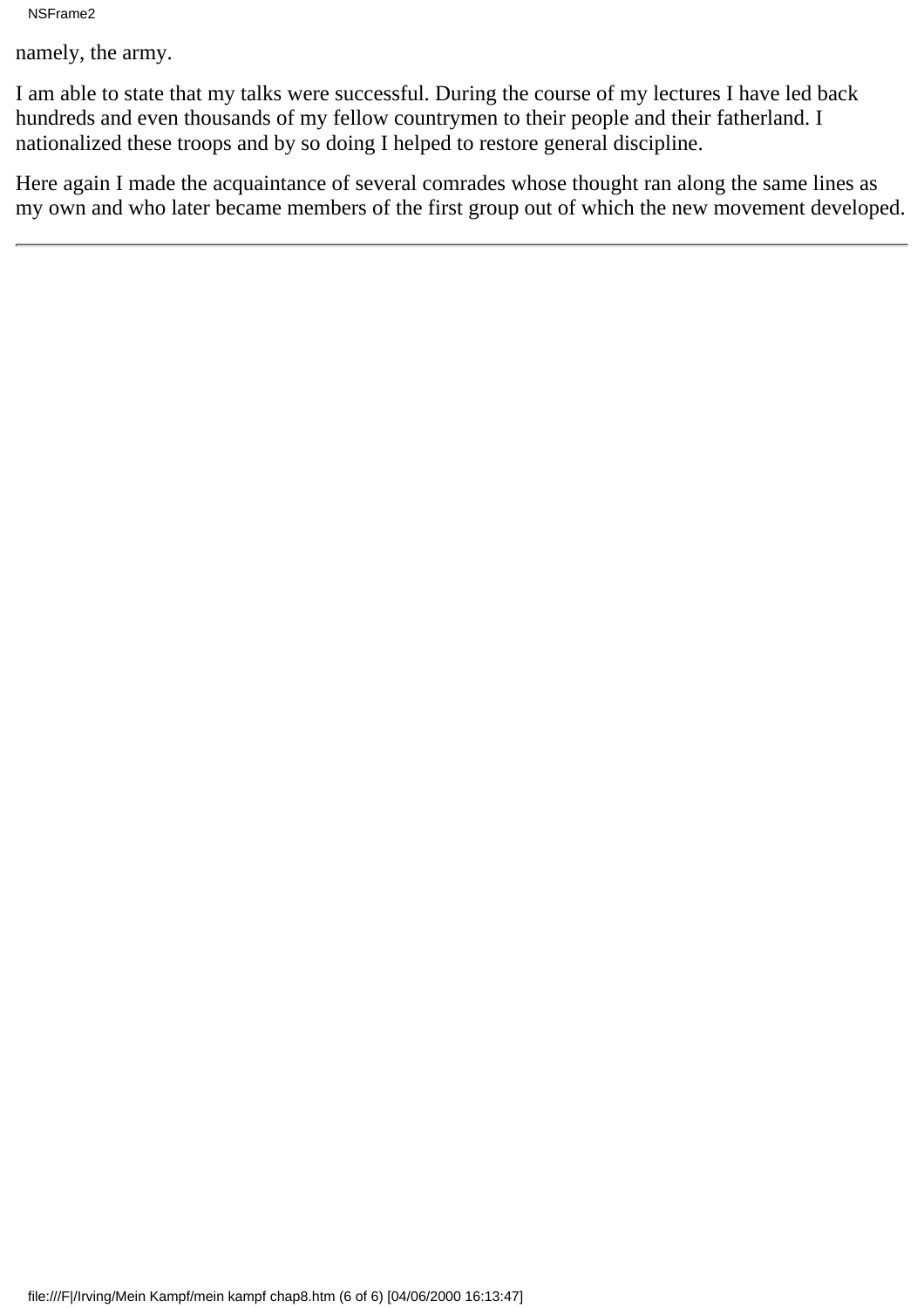#### **CHAPTER IX**

## **THE GERMAN LABOUR PARTY**

One day I received an order from my superiors to investigate the nature of an association which was apparently political. It called itself The German Labour Party and was soon to hold a meeting at which Gottfried Feder would speak. I was ordered to attend this meeting and report on the situation.

The spirit of curiosity in which the army authorities then regarded political parties can be very well understood. The Revolution had granted the soldiers the right to take an active part in politics and it was particularly those with the smallest experience who had availed themselves of this right. But not until the Centre and the Social-Democratic parties were reluctantly forced to recognize that the sympathies of the soldiers had turned away from the revolutionary parties towards the national movement and the national reawakening, did they feel obliged to withdraw from the army the right to vote and to forbid it all political activity.

The fact that the Centre and Marxism had adopted this policy was instructive, because if they had not thus curtailed the rights of the citizen as they described the political rights of the soldiers after the Revolution the government which had been established in November 1918 would have been overthrown within a few years and the dishonour and disgrace of the nation would not have been further prolonged. At that time the soldiers were on the point of taking the best way to rid the nation of the vampires and valets who served the cause of the Entente in the interior of the country. But the fact that the so-called national parties voted enthusiastically for the doctrinaire policy of the criminals who organized the Revolution in November (1918) helped also to render the army ineffective as an instrument of national restoration and thus showed once again where men might be led by the purely abstract notions accepted by these most gullible people.

The minds of the bourgeois middle classes had become so fossilized that they sincerely believed the army could once again become what it had previously been, namely, a rampart of German valour; while the Centre Party and the Marxists intended only to extract the poisonous tooth of nationalism, without which an army must always remain just a police force but can never be in the position of a military organization capable of fighting against the outside enemy. This truth was sufficiently proved by subsequent events.

Or did our national politicians believe, after all, that the development of our army could be other than national? This belief might be possible and could be explained by the fact that during the War they were not soldiers but merely talkers. In other words, they were parliamentarians, and, as such, they did not have the slightest idea of what was passing in the hearts of those men who remembered the greatness of their own past and also remembered that they had once been the first soldiers in the world.

I decided to attend the meeting of this Party, which had hitherto been entirely unknown to me. When I arrived that evening in the guest room of the former Sternecker Brewery which has now become a place of historical significance for us I found approximately 2025 persons present, most of them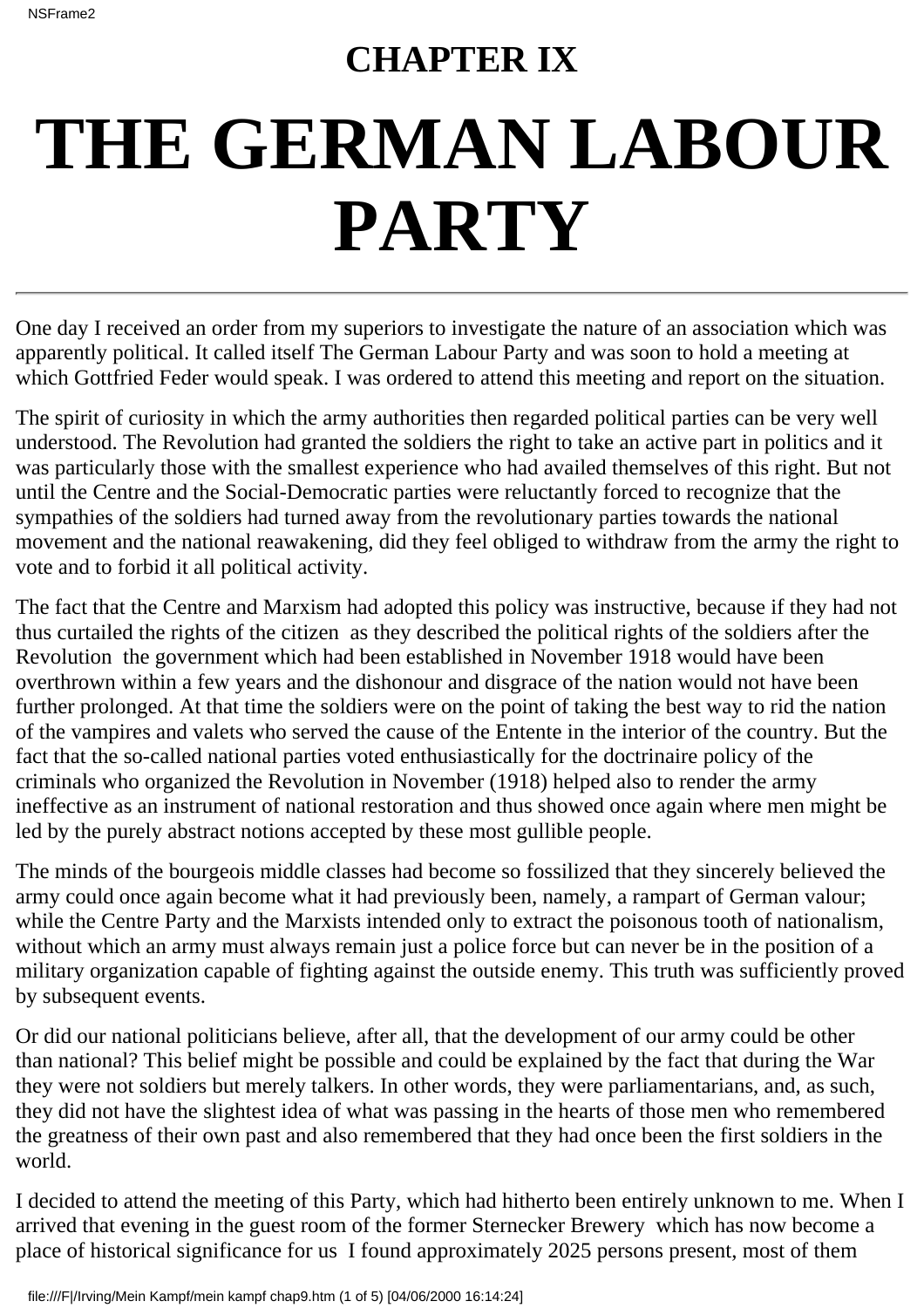NSFrame2

belonging to the lower classes.

The theme of Feder s lecture was already familiar to me; for I had heard it in the lecture course I have spoken of. Therefore, I could concentrate my attention on studying the society itself.

The impression it made upon me was neither good nor bad. I felt that here was just another one of these many new societies which were being formed at that time. In those days everybody felt called upon to found a new Party whenever he felt displeased with the course of events and had lost confidence in all the parties already existing. Thus it was that new associations sprouted up all round, to disappear just as quickly, without exercising any effect or making any noise whatsoever. Generally speaking, the founders of such associations did not have the slightest idea of what it means to bring together a number of people for the foundations of a party or a movement. Therefore these associations disappeared because of their woeful lack of anything like an adequate grasp of the necessities of the situation.

My opinion of the German Labour Party was not very different after I had listened to their proceedings for about two hours. I was glad when Feder finally came to a close. I had observed enough and was just about to leave when it was announced that anybody who wished was free to open a discussion. Thereupon, I decided to remain. But the discussion seemed to proceed without anything of vital importance being mentioned, when suddenly a professor commenced to speak. He opened by throwing doubt on the accuracy of what Feder had said, and then. after Feder had replied very effectively, the professor suddenly took up his position on what he called the basis of facts, but before this he recommended the young party most urgently to introduce the secession of Bavaria from Prussia as one of the leading proposals in its programme. In the most self-assured way, this man kept on insisting that German-Austria would join Bavaria and that the peace would then function much better. He made other similarly extravagant statements. At this juncture I felt bound to ask for permission to speak and to tell the learned gentleman what I thought. The result was that the honourable gentleman who had last spoken slipped out of his place, like a whipped cur, without uttering a sound. While I was speaking the audience listened with an expression of surprise on their faces. When I was just about to say good-night to the assembly and to leave, a man came after me quickly and introduced himself. I did not grasp the name correctly; but he placed a little book in my hand, which was obviously a political pamphlet, and asked me very earnestly to read it.

I was quite pleased; because in this way, I could come to know about this association without having to attend its tiresome meetings. Moreover, this man, who had the appearance of a workman, made a good impression on me. Thereupon, I left the hall.

At that time I was living in one of the barracks of the 2nd Infantry Regiment. I had a little room which still bore the unmistakable traces of the Revolution. During the day I was mostly out, at the quarters of Light Infantry No. 41 or else attending meetings or lectures, held at some other branch of the army. I spent only the night at the quarters where I lodged. Since I usually woke up about five o clock every morning I got into the habit of amusing myself with watching little mice which played around in my small room. I used to place a few pieces of hard bread or crust on the floor and watch the funny little beasts playing around and enjoying themselves with these delicacies. I had suffered so many privations in my own life that I well knew what hunger was and could only too well picture to myself the pleasure these little creatures were experiencing.

So on the morning after the meeting I have mentioned, it happened that about five o clock I lay fully awake in bed, watching the mice playing and vying with each other. As I was not able to go to sleep again, I suddenly remembered the pamphlet that one of the workers had given me at the meeting. It was a small pamphlet of which this worker was the author. In his little book he described how his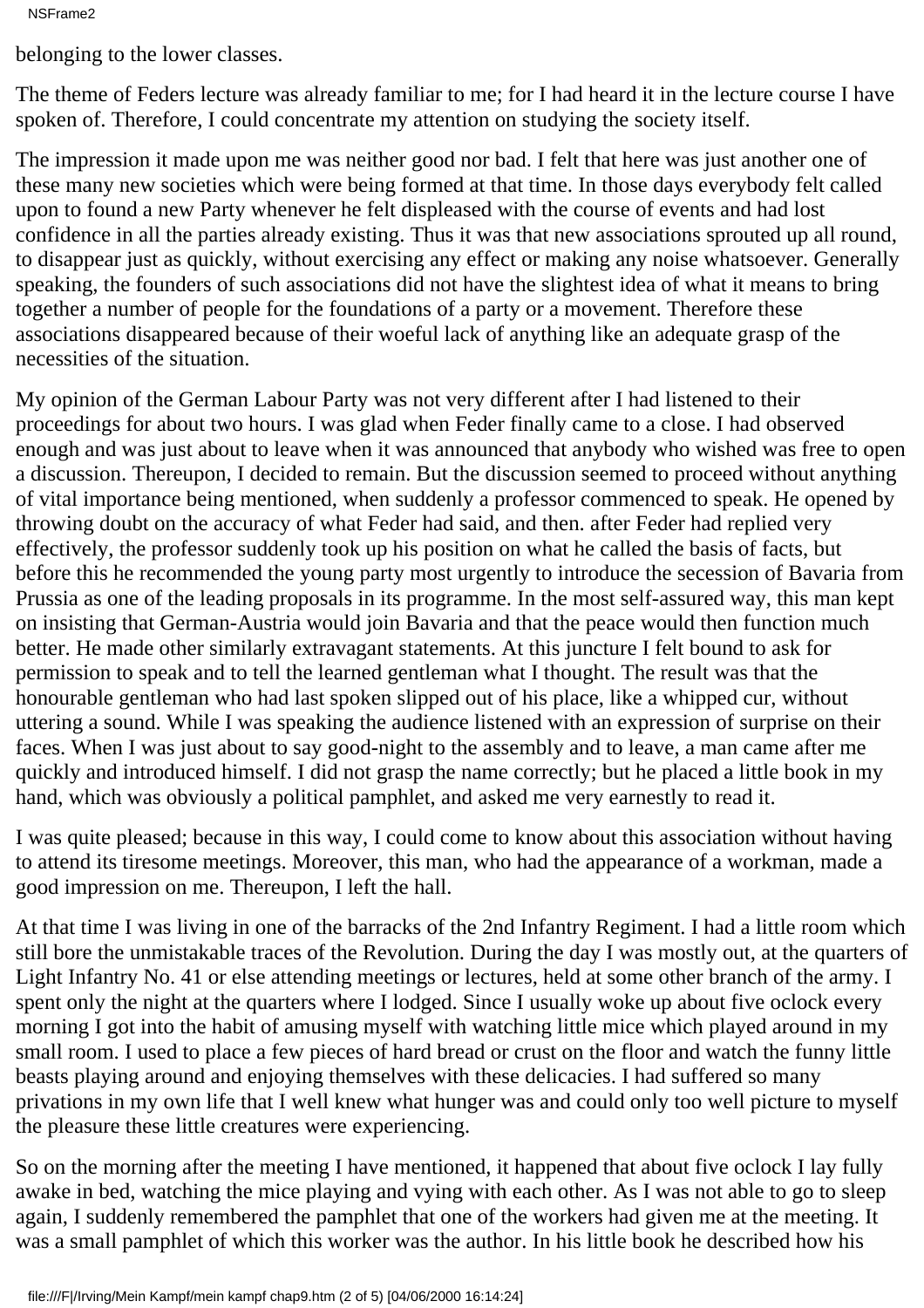mind had thrown off the shackles of the Marxist and trades-union phraseology, and that he had come back to the nationalist ideals. That was the reason why he had entitled his little book: "My Political Awakening". The pamphlet secured my attention the moment I began to read, and I read it with interest to the end. The process here described was similar to that which I had experienced in my own case ten years previously. Unconsciously my own experiences began to stir again in my mind. During that day my thoughts returned several times to what I had read; but I finally decided to give the matter no further attention. A week or so later, however, I received a postcard which informed me, to my astonishment, that I had been admitted into the German Labour Party. I was asked to answer this communication and to attend a meeting of the Party Committee on Wednesday next.

This manner of getting members rather amazed me, and I did not know whether to be angry or laugh at it. Hitherto I had not any idea of entering a party already in existence but wanted to found one of my own. Such an invitation as I now had received I looked upon as entirely out of the question for me.

I was about to send a written reply when my curiosity got the better of me, and I decided to attend the gathering at the date assigned, so that I might expound my principles to these gentlemen in person.

Wednesday came. The tavern in which the meeting was to take place was the Alte Rosenbad in the Herrnstrasse, into which apparently only an occasional guest wandered. This was not very surprising in the year 1919, when the bills of fare even at the larger restaurants were only very modest and scanty in their pretensions and thus not very attractive to clients. But I had never before heard of this restaurant.

I went through the badly-lighted guest-room, where not a single guest was to be seen, and searched for the door which led to the side room; and there I was face-to-face with the Congress. Under the dim light shed by a grimy gas-lamp I could see four young people sitting around a table, one of them the author of the pamphlet. He greeted me cordially and welcomed me as a new member of the German Labour Party.

I was taken somewhat aback on being informed that actually the National President of the Party had not yet come; so I decided that I would keep back my own exposition for the time being. Finally the President appeared. He was the man who had been chairman of the meeting held in the Sternecker Brewery, when Feder spoke.

My curiosity was stimulated anew and I sat waiting for what was going to happen. Now I got at least as far as learning the names of the gentlemen who had been parties to the whole affair. The Reich National President of the Association was a certain Herr Harrer and the President for the Munich district was Anton Drexler.

The minutes of the previous meeting were read out and a vote of confidence in the secretary was passed. Then came the treasurer s report. The Society possessed a total fund of seven marks and fifty pfennigs (a sum corresponding to 7s. 6d. in English money at par), whereupon the treasurer was assured that he had the confidence of the members. This was now inserted in the minutes. Then letters of reply which had been written by the Chairman were read; first, to a letter received from Kiel, then to one from Düsseldorf and finally to one from Berlin. All three replies received the approval of all present. Then the incoming letters were read one from Berlin, one from Düsseldorf and one from Kiel. The reception of these letters seemed to cause great satisfaction. This increasing bulk of correspondence was taken as the best and most obvious sign of the growing importance of the German Labour Party. And then? Well, there followed a long discussion of the replies which would be given to these newly-received letters.

It was all very awful. This was the worst kind of parish-pump clubbism. And was I supposed to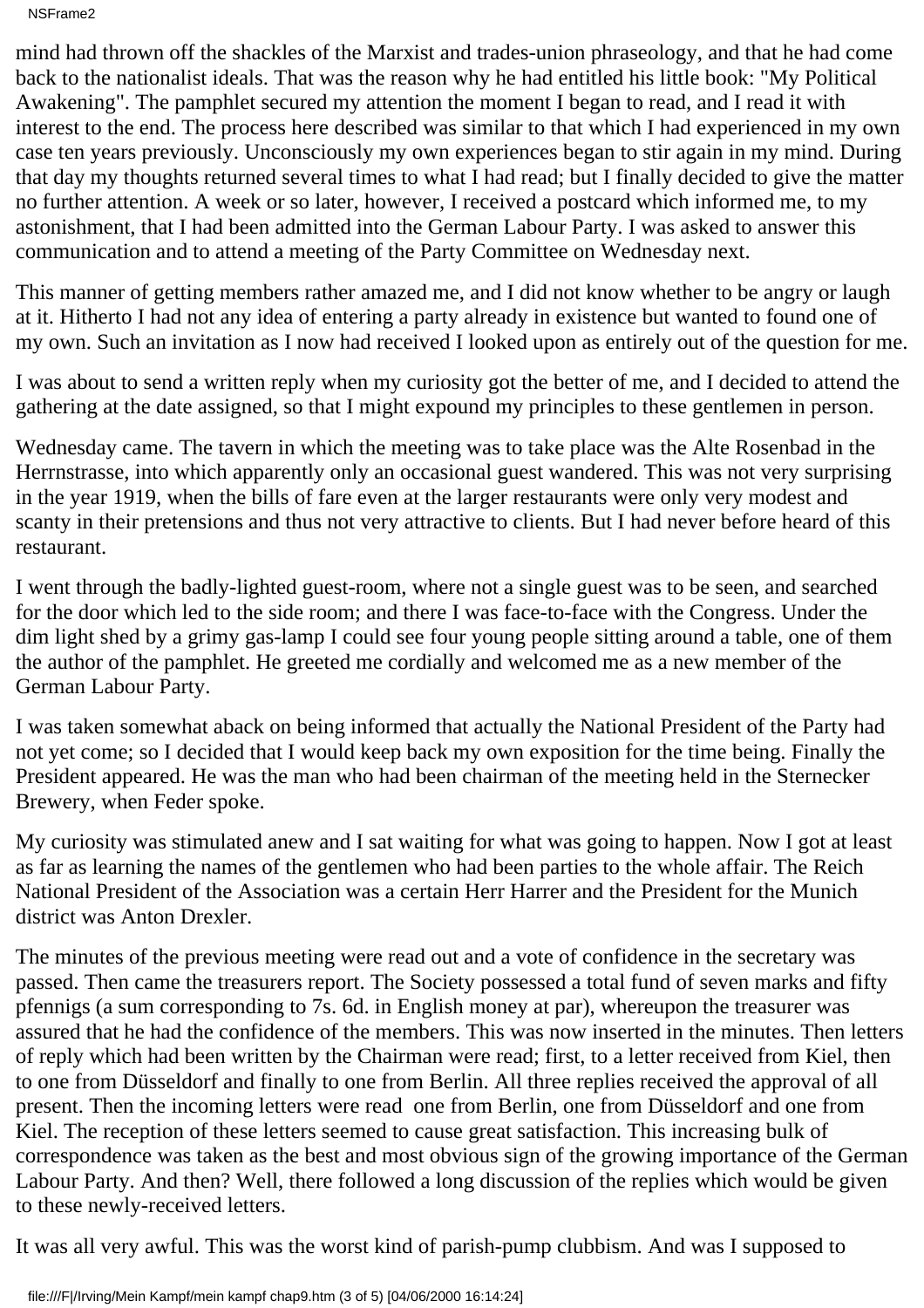NSFrame2

become a member of such a club?

The question of new members was next discussed that is to say, the question of catching myself in the trap.

I now began to ask questions. But I found that, apart from a few general principles, there was nothing no programme, no pamphlet, nothing at all in print, no card of membership, not even a party stamp, nothing but obvious good faith and good intentions.

I no longer felt inclined to laugh; for what else was all this but a typical sign of the most complete perplexity and deepest despair in regard to all political parties, their programmes and views and activities? The feeling which had induced those few young people to join in what seemed such a ridiculous enterprise was nothing but the call of the inner voice which told them though more intuitively than consciously that the whole party system as it had hitherto existed was not the kind of force that could restore the German nation or repair the damages that had been done to the German people by those who hitherto controlled the internal affairs of the nation. I quickly read through the list of principles that formed the platform of the party. These principles were stated on typewritten sheets. Here again I found evidence of the spirit of longing and searching, but no sign whatever of a knowledge of the conflict that had to be fought. I myself had experienced the feelings which inspired those people. It was the longing for a movement which should be more than a party, in the hitherto accepted meaning of that word.

When I returned to my room in the barracks that evening I had formed a definite opinion on this association and I was facing the most difficult problem of my life. Should I join this party or refuse?

From the side of the intellect alone, every consideration urged me to refuse; but my feelings troubled me. The more I tried to prove to myself how senseless this club was, on the whole, the more did my feelings incline me to favour it. During the following days I was restless.

I began to consider all the pros and cons. I had long ago decided to take an active part in politics. The fact that I could do so only through a new movement was quite clear to me; but I had hitherto lacked the impulse to take concrete action. I am not one of those people who will begin something to-day and just give it up the next day for the sake of something new. That was the main reason which made it so difficult for me to decide in joining something newly founded; for this must become the real fulfilment of everything I dreamt, or else it had better not be started at all. I knew that such a decision should bind me for ever and that there could be no turning back. For me there could be no idle dallying but only a cause to be championed ardently. I had already an instinctive feeling against people who took up everything, but never carried anything through to the end. I loathed these Jacks-of-all-Trades, and considered the activities of such people to be worse than if they were to remain entirely quiescent.

Fate herself now seemed to supply the finger-post that pointed out the way. I should never have entered one of the big parties already in existence and shall explain my reasons for this later on. This ludicrous little formation, with its handful of members, seemed to have the unique advantage of not yet being fossilized into an organization and still offered a chance for real personal activity on the part of the individual. Here it might still be possible to do some effective work; and, as the movement was still small, one could all the easier give it the required shape. Here it was still possible to determine the character of the movement, the aims to be achieved and the road to be taken, which would have been impossible in the case of the big parties already existing.

The longer I reflected on the problem, the more my opinion developed that just such a small movement would best serve as an instrument to prepare the way for the national resurgence, but that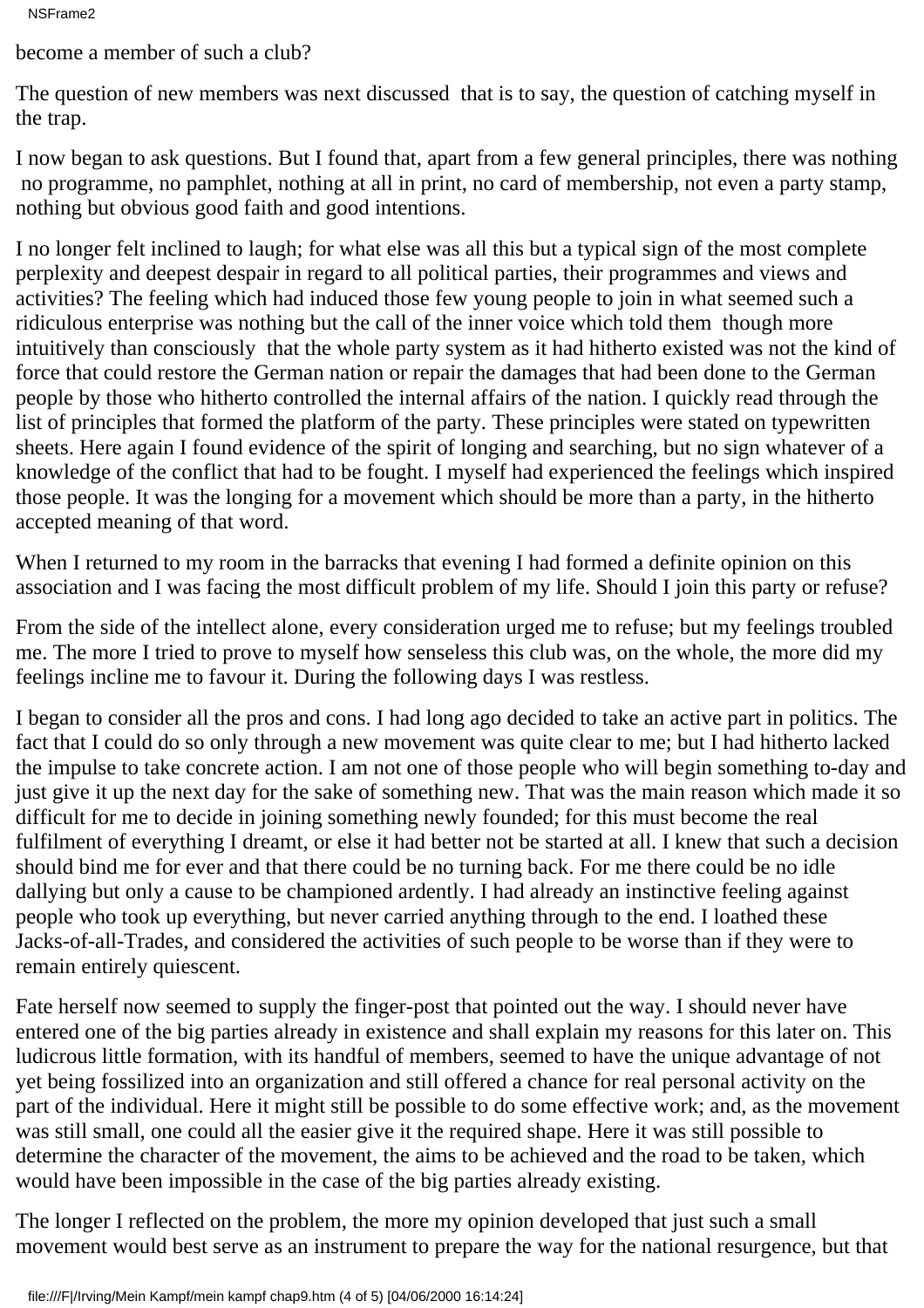NSFrame2

this could never be done by the political parliamentary parties which were too firmly attached to obsolete ideas or had an interest in supporting the new regime. What had to be proclaimed here was a new *Weltanschhauung* and not a new election cry.

It was, however, infinitely difficult to decide on putting the intention into practice. What were the qualifications which I could bring to the accomplishment of such a task?

The fact that I was poor and without resources could, in my opinion, be the easiest to bear. But the fact that I was utterly unknown raised a more difficult problem. I was only one of the millions which Chance allows to exist or cease to exist, whom even their next-door neighbours will not consent to know. Another difficulty arose from the fact that I had not gone through the regular school curriculum.

The so-called intellectuals still look down with infinite superciliousness on anyone who has not been through the prescribed schools and allowed them to pump the necessary knowledge into him. The question of what a man can do is never asked but rather, what has he learned? Educated people look upon any imbecile who is plastered with a number of academic certificates as superior to the ablest young fellow who lacks these precious documents. I could therefore easily imagine how this educated world would receive me and I was wrong only in so far as I then believed men to be for the most part

better than they proved to be in the cold light of reality. Because of their being as they are, the few exceptions stand out all the more conspicuously. I learned more and more to distinguish between those who will always be at school and those who will one day come to know something in reality.

After two days of careful brooding and reflection I became convinced that I must take the contemplated step.

It was the most fateful decision of my life. No retreat was possible.

Thus I declared myself ready to accept the membership tendered me by the German Labour Party and received a provisional certificate of membership. I was numbered seven.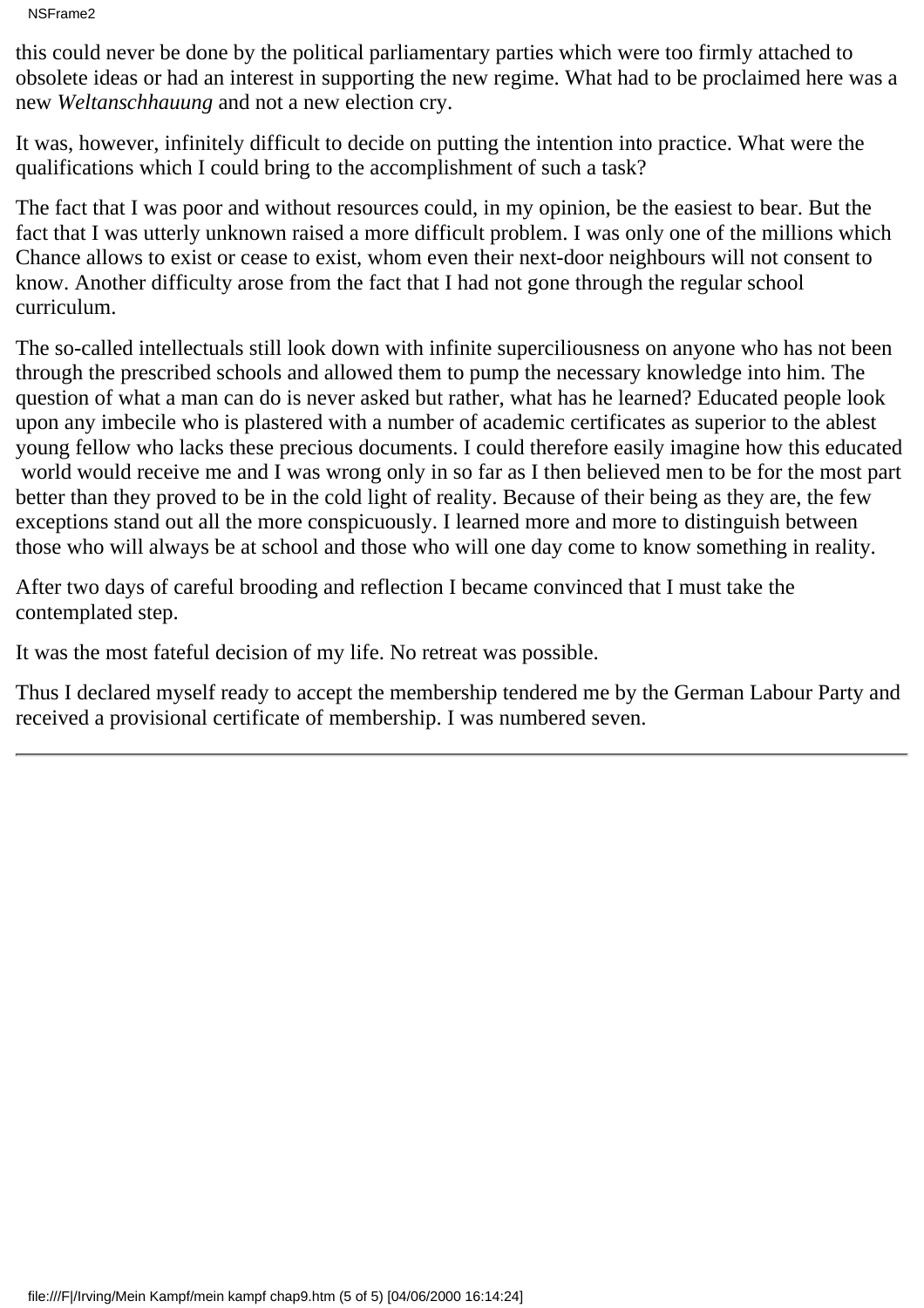## **CHAPTER X WHY THE SECOND REICH COLLAPSED**

The depth of a fall is always measured by the difference between the level of the original position from which a body has fallen and that in which it is now found. The same holds good for Nations and States. The matter of greatest importance here is the height of the original level, or rather the greatest height that had been attained before the descent began.

For only the profound decline or collapse of that which was capable of reaching extraordinary heights can make a striking impression on the eye of the beholder. The collapse of the Second Reich was all the more bewildering for those who could ponder over it and feel the effect of it in their hearts, because the Reich had fallen from a height which can hardly be imagined in these days of misery and humiliation.

The Second Reich was founded in circumstances of such dazzling splendour that the whole nation had become entranced and exalted by it. Following an unparalleled series of victories, that Empire was handed over as the guerdon of immortal heroism to the children and grandchildren of the heroes. Whether they were fully conscious of it or not does not matter; anyhow, the Germans felt that this Empire had not been brought into existence by a series of able political negotiations through parliamentary channels, but that it was different from political institutions founded elsewhere by reason of the nobler circumstances that had accompanied its establishment. When its foundations were laid the accompanying music was not the chatter of parliamentary debates but the thunder and boom of war along the battle front that encircled Paris. It was thus that an act of statesmanship was accomplished whereby the Germans, princes as well as people, established the future Reich and restored the symbol of the Imperial Crown. Bismarck s State was not founded on treason and assassination by deserters and shirkers but by the regiments that had fought at the front. This unique birth and baptism of fire sufficed of themselves to surround the Second Empire with an aureole of historical splendour such as few of the older States could lay claim to.

And what an ascension then began! A position of independence in regard to the outside world guaranteed the means of livelihood at home. The nation increased in numbers and in worldly wealth. The honour of the State and therewith the honour of the people as a whole were secured and protected by an army which was the most striking witness of the difference between this new Reich and the old German Confederation.

But the downfall of the Second Empire and the German people has been so profound that they all seem to have been struck dumbfounded and rendered incapable of feeling the significance of this downfall or reflecting on it. It seems as if people were utterly unable to picture in their minds the heights to which the Empire formerly attained, so visionary and unreal appears the greatness and splendour of those days in contrast to the misery of the present. Bearing this in mind we can understand why and how people become so dazed when they try to look back to the sublime past that they forget to look for the symptoms of the great collapse which must certainly have been present in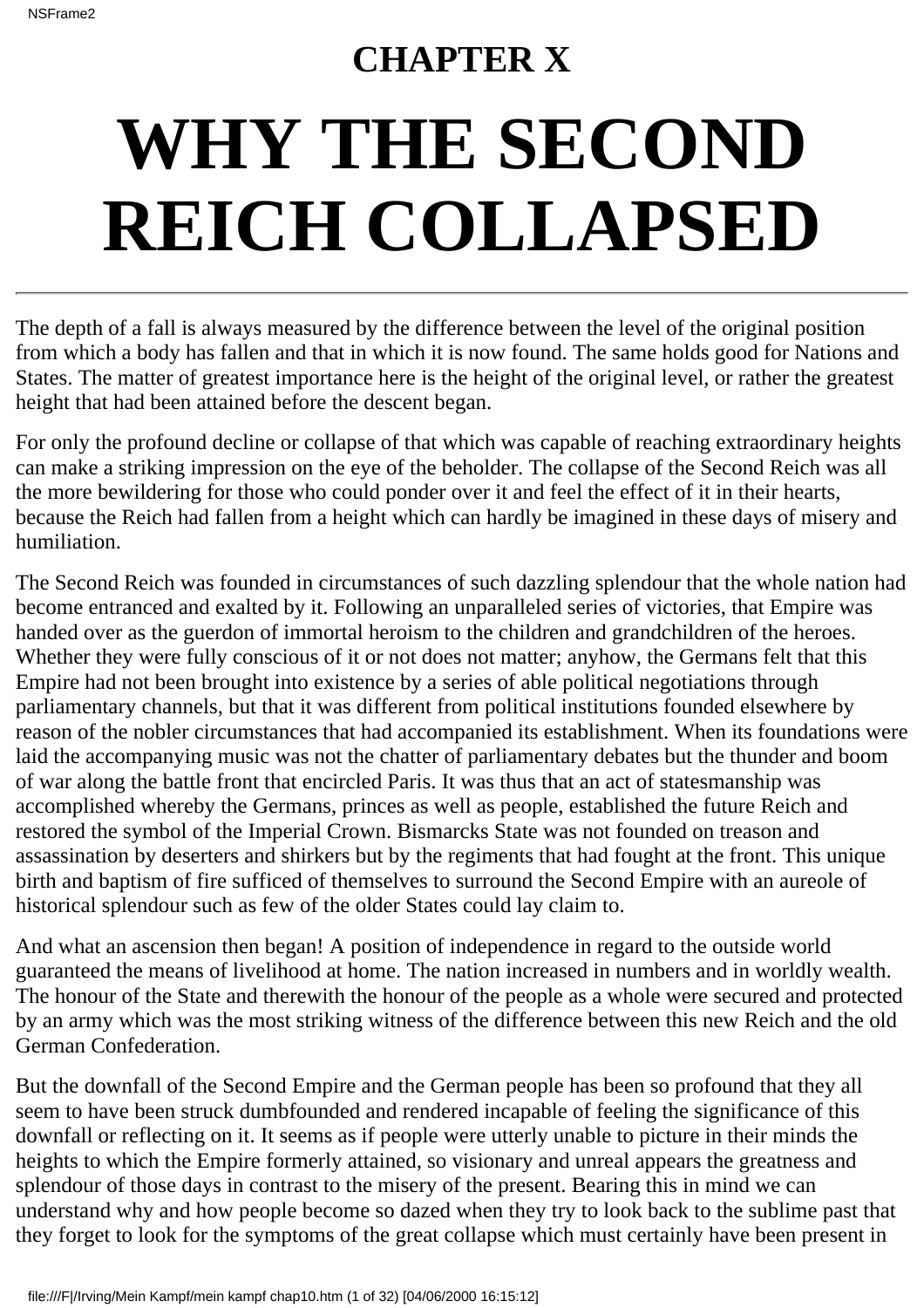NSFrame2

some form or other. Naturally this applies only to those for whom Germany was more than merely a place of abode and a source of livelihood. These are the only people who have been able to feel the present conditions as really catastrophic, whereas others have considered these conditions as the fulfilment of what they had looked forward to and hitherto silently wished.

The symptoms of future collapse were definitely to be perceived in those earlier days, although very few made any attempt to draw a practical lesson from their significance. But this is now a greater necessity than it ever was before. For just as bodily ailments can be cured only when their origin has been diagnosed, so also political disease can be treated only when it has been diagnosed. It is obvious of course that the external symptoms of any disease can be more readily detected than its internal causes, for these symptoms strike the eye more easily. This is also the reason why so many people recognize only external effects and mistake them for causes. Indeed they will sometimes try to deny the existence of such causes. And that is why the majority of people among us recognize the German collapse only in the prevailing economic distress and the results that have followed therefrom. Almost everyone has to carry his share of this burden, and that is why each one looks on the economic catastrophe as the cause of the present deplorable state of affairs. The broad masses of the people see little of the cultural, political, and moral background of this collapse. Many of them completely lack both the necessary feeling and powers of understanding for it.

That the masses of the people should thus estimate the causes of Germanys downfall is quite understandable. But the fact that intelligent sections of the community regard the German collapse primarily as an economic catastrophe, and consequently think that a cure for it may be found in an economic solution, seems to me to be the reason why hitherto no improvement has been brought about. No improvement can be brought about until it be understood that economics play only a second or third role, while the main part is played by political, moral and racial factors. Only when this is understood will it be possible to understand the causes of the present evil and consequently to find the ways and means of remedying them.

Therefore the question of why Germany really collapsed is one of the most urgent significance, especially for a political movement which aims at overcoming this disaster.

In scrutinizing the past with a view to discovering the causes of the German break-up, it is necessary to be careful lest we may be unduly impressed by external results that readily strike the eye and thus ignore the less manifest causes of these results.

The most facile, and therefore the most generally accepted, way of accounting for the present misfortune is to say that it is the result of a lost war, and that this is the real cause of the present misfortune. Probably there are many who honestly believe in this absurd explanation but there are many more in whose mouths it is a deliberate and conscious falsehood. This applies to all those who are now feeding at the Government troughs. For the prophets of the Revolution again and again declared to the people that it would be immaterial to the great masses what the result of the War might be. On the contrary, they solemnly assured the public that it was High Finance which was principally interested in a victorious outcome of this gigantic struggle among the nations but that the German people and the German workers had no interest whatsoever in such an outcome. Indeed the apostles of world conciliation habitually asserted that, far from any German downfall, the opposite was bound to take place namely, the resurgence of the German people once militarism had been crushed. Did not these self-same circles sing the praises of the Entente and did they not also lay the whole blame for the sanguinary struggle on the shoulders of Germany? Without this explanation, would they have been able to put forward the theory that a military defeat would have no political consequences for the German people? Was not the whole Revolution dressed up in gala colours as blocking the victorious advance of the German banners and that thus the German people would be assured its liberty both at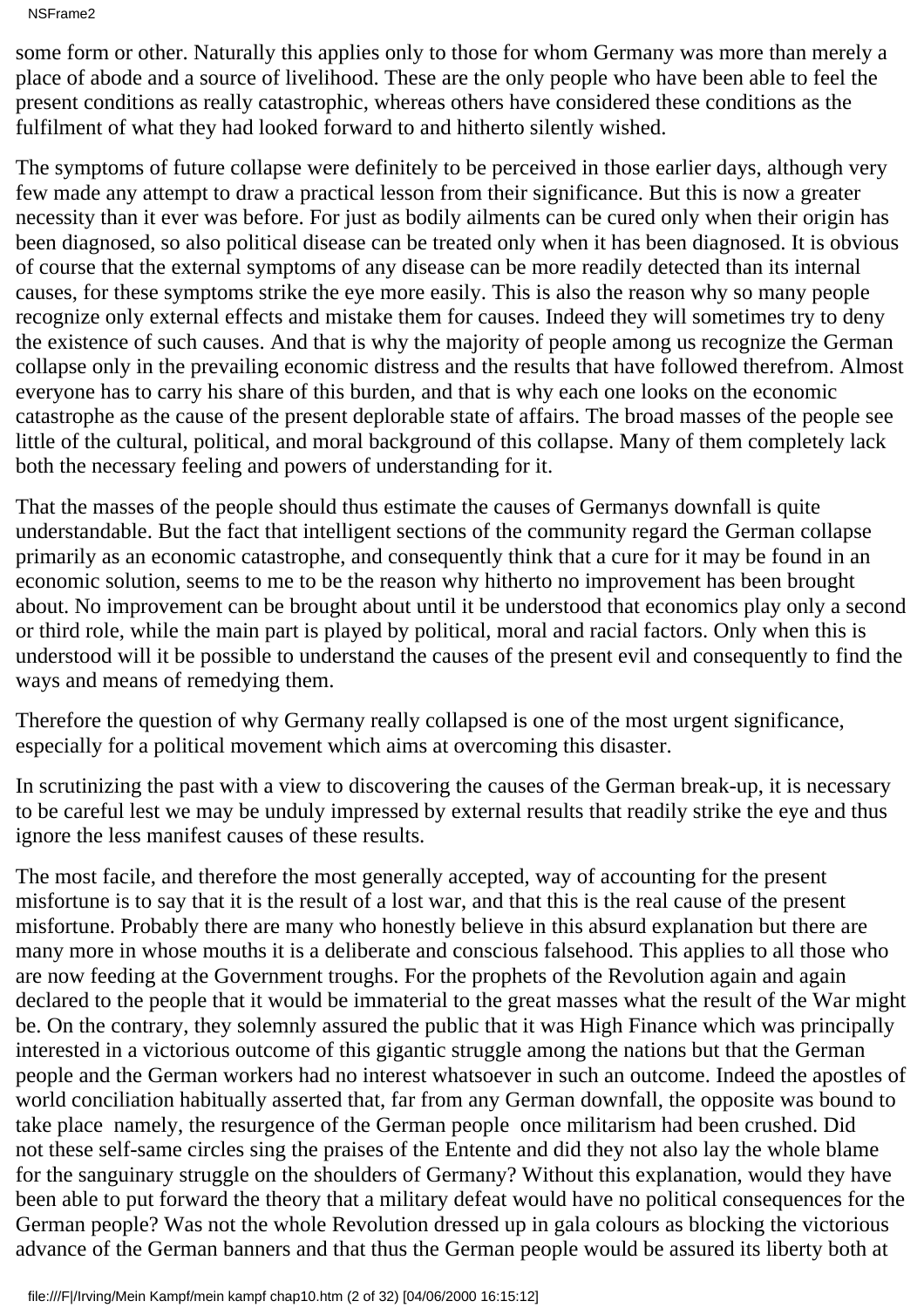NSFrame2

home and abroad?

Is not that so, you miserable, lying rascals?

That kind of impudence which is typical of the Jews was necessary in order to proclaim the defeat of the army as the cause of the German collapse. Indeed the Berlin Vorwärts, that organ and mouthpiece of sedition then wrote on this occasion that the German nation should not be permitted to bring home its banners triumphantly.

And yet they attribute our collapse to the military defeat.

Of course it would be out of the question to enter into an argument with these liars who deny at one moment what they said the moment before. I should waste no further words on them were it not for the fact that there are many thoughtless people who repeat all this in parrot fashion, without being necessarily inspired by any evil motives. But the observations I am making here are also meant for our fighting followers, seeing that nowadays ones spoken words are often forgotten and twisted in their meaning.

The assertion that the loss of the War was the cause of the German collapse can best be answered as follows:

It is admittedly a fact that the loss of the War was of tragic importance for the future of our country. But that loss was not in itself a cause. It was rather the consequence of other causes. That a disastrous ending to this life-or-death conflict must have involved catastrophes in its train was clearly seen by everyone of insight who could think in a straightforward manner. But unfortunately there were also people whose powers of understanding seemed to fail them at that critical moment. And there were other people who had first questioned that truth and then altogether denied it. And there were people who, after their secret desire had been fulfilled, were suddenly faced with the subsequent facts that resulted from their own collaboration. Such people are responsible for the collapse, and not the lost war, though they now want to attribute everything to this. As a matter of fact the loss of the War was a result of their activities and not the result of bad leadership as they now would like to maintain. Our enemies were not cowards. They also know how to die. From the very first day of the War they outnumbered the German Army, and the arsenals and armament factories of the whole world were at their disposal for the replenishment of military equipment. Indeed it is universally admitted that the German victories, which had been steadily won during four years of warfare against the whole world, were due to superior leadership, apart of course from the heroism of the troops. And the organization was solely due to the German military leadership. That organization and leadership of the German Army was the most mighty thing that the world has ever seen. Any shortcomings which became evident were humanly unavoidable. The collapse of that army was not the cause of our present distress. It was itself the consequence of other faults. But this consequence in its turn ushered in a further collapse, which was more visible. That such was actually the case can be shown as follows:

Must a military defeat necessarily lead to such a complete overthrow of the State and Nation? Whenever has this been the result of an unlucky war? As a matter of fact, are nations ever ruined by a lost war and by that alone? The answer to this question can be briefly stated by referring to the fact that military defeats are the result of internal decay, cowardice, want of character, and are a retribution for such things. If such were not the causes then a military defeat would lead to a national resurgence and bring the nation to a higher pitch of effort. A military defeat is not the tombstone of national life. History affords innumerable examples to confirm the truth of that statement.

Unfortunately Germanys military overthrow was not an undeserved catastrophe, but a well-merited punishment which was in the nature of an eternal retribution. This defeat was more than deserved by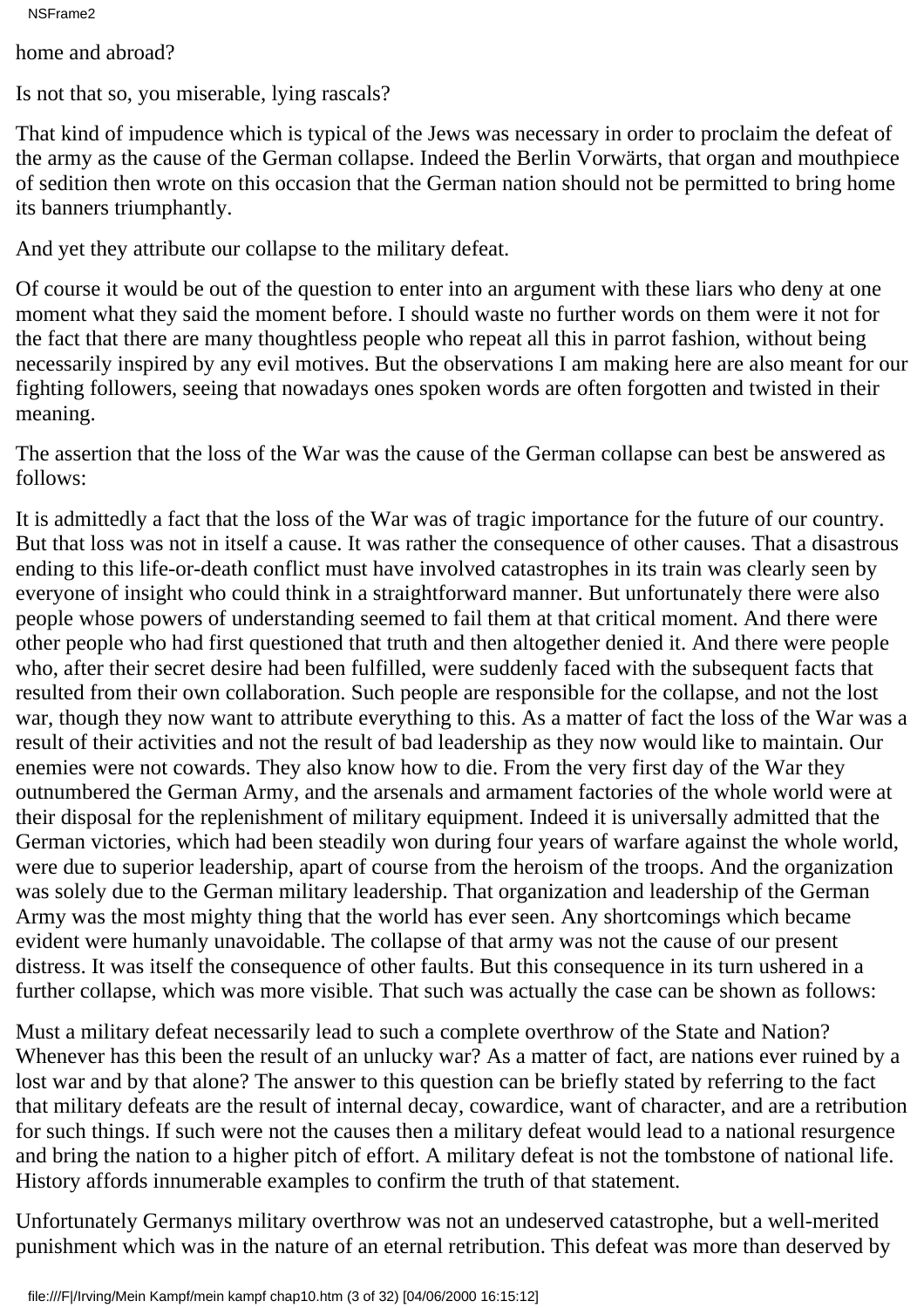NSFrame2

us; for it represented the greatest external phenomenon of decomposition among a series of internal phenomena, which, although they were visible, were not recognized by the majority of the people, who follow the tactics of the ostrich and see only what they want to see.

Let us examine the symptoms that were evident in Germany at the time that the German people accepted this defeat. Is it not true that in several circles the misfortunes of the Fatherland were even joyfully welcomed in the most shameful manner? Who could act in such a way without thereby meriting vengeance for his attitude? Were there not people who even went further and boasted that they had gone to the extent of weakening the front and causing a collapse? Therefore it was not the enemy who brought this disgrace upon our shoulders but rather our own countrymen. If they suffered misfortune for it afterwards, was that misfortune undeserved? Was there ever a case in history where a people declared itself guilty of a war, and that even against its better conscience and its better knowledge?

No, and again no. In the manner in which the German nation reacted to its defeat we can see that the real cause of our collapse must be looked for elsewhere and not in the purely military loss of a few positions or the failure of an offensive. For if the front as such had given way and thus brought about a national disaster, then the German nation would have accepted the defeat in quite another spirit. They would have borne the subsequent misfortune with clenched teeth, or they would have been overwhelmed by sorrow. Regret and fury would have filled their hearts against an enemy into whose hands victory had been given by a chance event or the decree of Fate; and in that case the nation, following the example of the Roman Senate, would have faced the defeated legions on their return and expressed their thanks for the sacrifices that had been made and would have requested them not to lose faith in the Empire. Even the capitulation would have been signed under the sway of calm reason, while the heart would have beaten in the hope of the coming revanche.

That is the reception that would have been given to a military defeat which had to be attributed only to the adverse decree of Fortune. There would have been neither joy-making nor dancing. Cowardice would not have been boasted of, and the defeat would not have been honoured. On returning from the Front, the troops would not have been mocked at, and the colours would not have been dragged in the dust. But above all, that disgraceful state of affairs could never have arisen which induced a British officer, Colonel Repington, to declare with scorn: Every third German is a traitor! No, in such a case this plague would never have assumed the proportions of a veritable flood which, for the past five years, has smothered every vestige of respect for the German nation in the outside world.

This shows only too clearly how false it is to say that the loss of the War was the cause of the German break-up. No. The military defeat was itself but the consequence of a whole series of morbid symptoms and their causes which had become active in the German nation before the War broke out. The War was the first catastrophal consequence, visible to all, of how traditions and national morale had been poisoned and how the instinct of self-preservation had degenerated. These were the preliminary causes which for many years had been undermining the foundations of the nation and the Empire.

But it remained for the Jews, with their unqualified capacity for falsehood, and their fighting comrades, the Marxists, to impute responsibility for the downfall precisely to the man who alone had shown a superhuman will and energy in his effort to prevent the catastrophe which he had foreseen and to save the nation from that hour of complete overthrow and shame. By placing responsibility for the loss of the world war on the shoulders of Ludendorff they took away the weapon of moral right from the only adversary dangerous enough to be likely to succeed in bringing the betrayers of the Fatherland to Justice. All this was inspired by the principle which is quite true in itself that in the big lie there is always a certain force of credibility; because the broad masses of a nation are always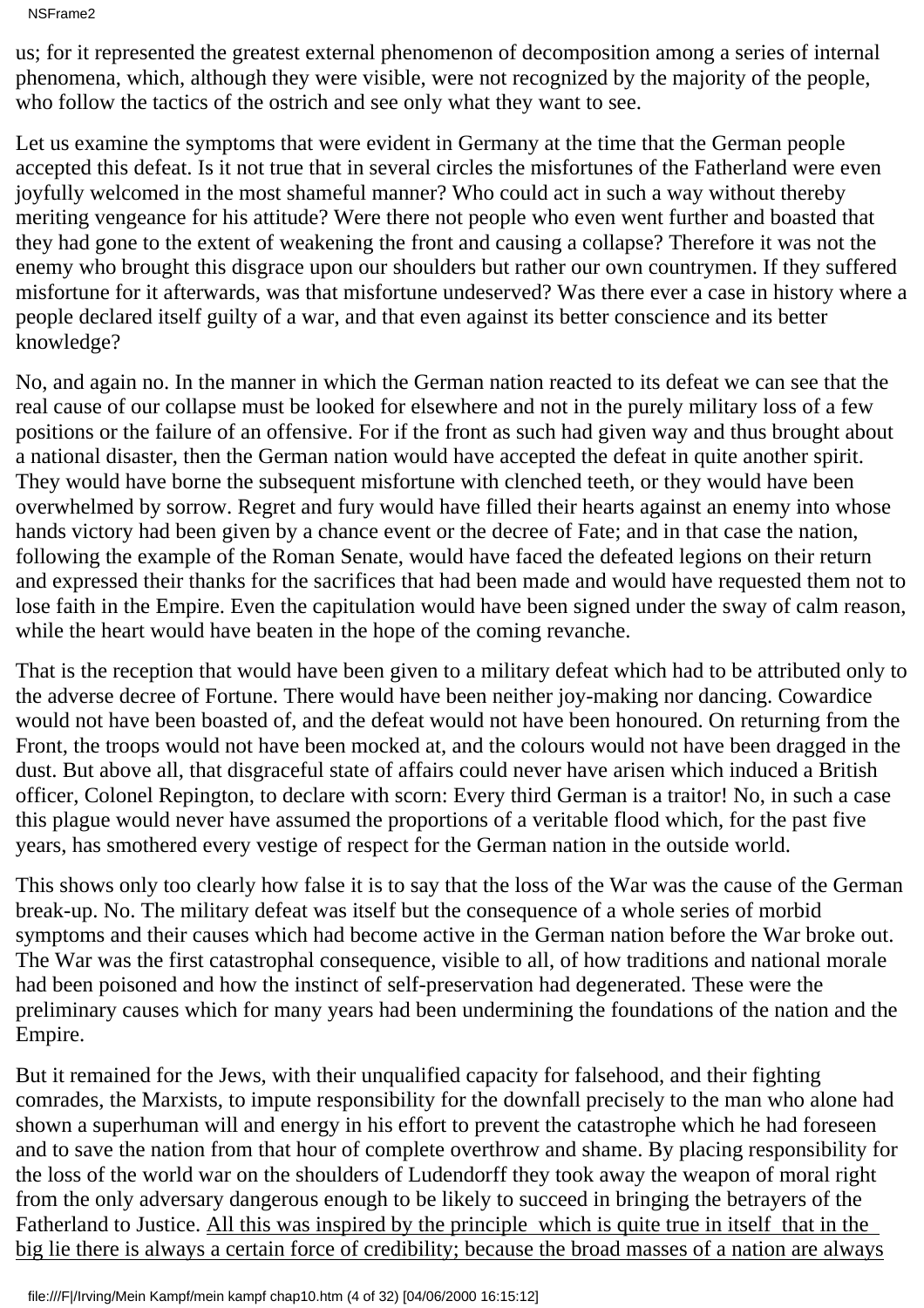more easily corrupted in the deeper strata of their emotional nature than consciously or voluntarily; and thus in the primitive simplicity of their minds they more readily fall victims to the big lie than the small lie, since they themselves often tell small lies in little matters but would be ashamed to resort to large-scale falsehoods. It would never come into their heads to fabricate colossal untruths, and they would not believe that others could have the impudence to distort the truth so infamously. Even though the facts which prove this to be so may be brought clearly to their minds, they will still doubt and waver and will continue to think that there may be some other explanation. For the grossly impudent lie always leaves traces behind it, even after it has been nailed down, a fact which is known to all expert liars in this world and to all who conspire together in the art of lying. These people know only too well how to use falsehood for the basest purposes.

From time immemorial. however, the Jews have known better than any others how falsehood and calumny can be exploited. Is not their very existence founded on one great lie, namely, that they are a religious community, whereas in reality they are a race? And what a race! One of the greatest thinkers that mankind has produced has branded the Jews for all time with a statement which is profoundly and exactly true. He (Schopenhauer) called the Jew "The Great Master of Lies". Those who do not realize the truth of that statement, or do not wish to believe it, will never be able to lend a hand in helping Truth to prevail.

We may regard it as a great stroke of fortune for the German nation that its period of lingering suffering was so suddenly curtailed and transformed into such a terrible catastrophe. For if things had gone on as they were the nation would have more slowly, but more surely, gone to ruin. The disease would have become chronic; whereas, in the acute form of the disaster, it at least showed itself clearly to the eyes of a considerable number of observers. It was not by accident that man conquered the black plague more easily than he conquered tuberculosis. The first appeared in terrifying waves of death that shook the whole of mankind, the other advances insidiously; the first induces terror, the other gradual indifference. The result is, however, that men opposed the first with all the energy they were capable of, whilst they try to arrest tuberculosis by feeble means. Thus man has mastered the black plague, while tuberculosis still gets the better of him.

The same applies to diseases in nations. So long as these diseases are not of a catastrophic character, the population will slowly accustom itself to them and later succumb. It is then a stroke of luck although a bitter one when Fate decides to interfere in this slow process of decay and suddenly brings the victim face to face with the final stage of the disease. More often than not the result of a catastrophe is that a cure is at once undertaken and carried through with rigid determination.

But even in such a case the essential preliminary condition is always the recognition of the internal causes which have given rise to the disease in question.

The important question here is the differentiation of the root causes from the circumstances developing out of them. This becomes all the more difficult the longer the germs of disease remain in the national body and the longer they are allowed to become an integral part of that body. It may easily happen that, as time goes on, it will become so difficult to recognize certain definite virulent poisons as such that they are accepted as belonging to the national being; or they are merely tolerated as a necessary evil, so that drastic attempts to locate those alien germs are not held to be necessary.

During the long period of peace prior to the last war certain evils were apparent here and there although, with one or two exceptions, very little effort was made to discover their origin. Here again these exceptions were first and foremost those phenomena in the economic life of the nation which were more apparent to the individual than the evil conditions existing in a good many other spheres.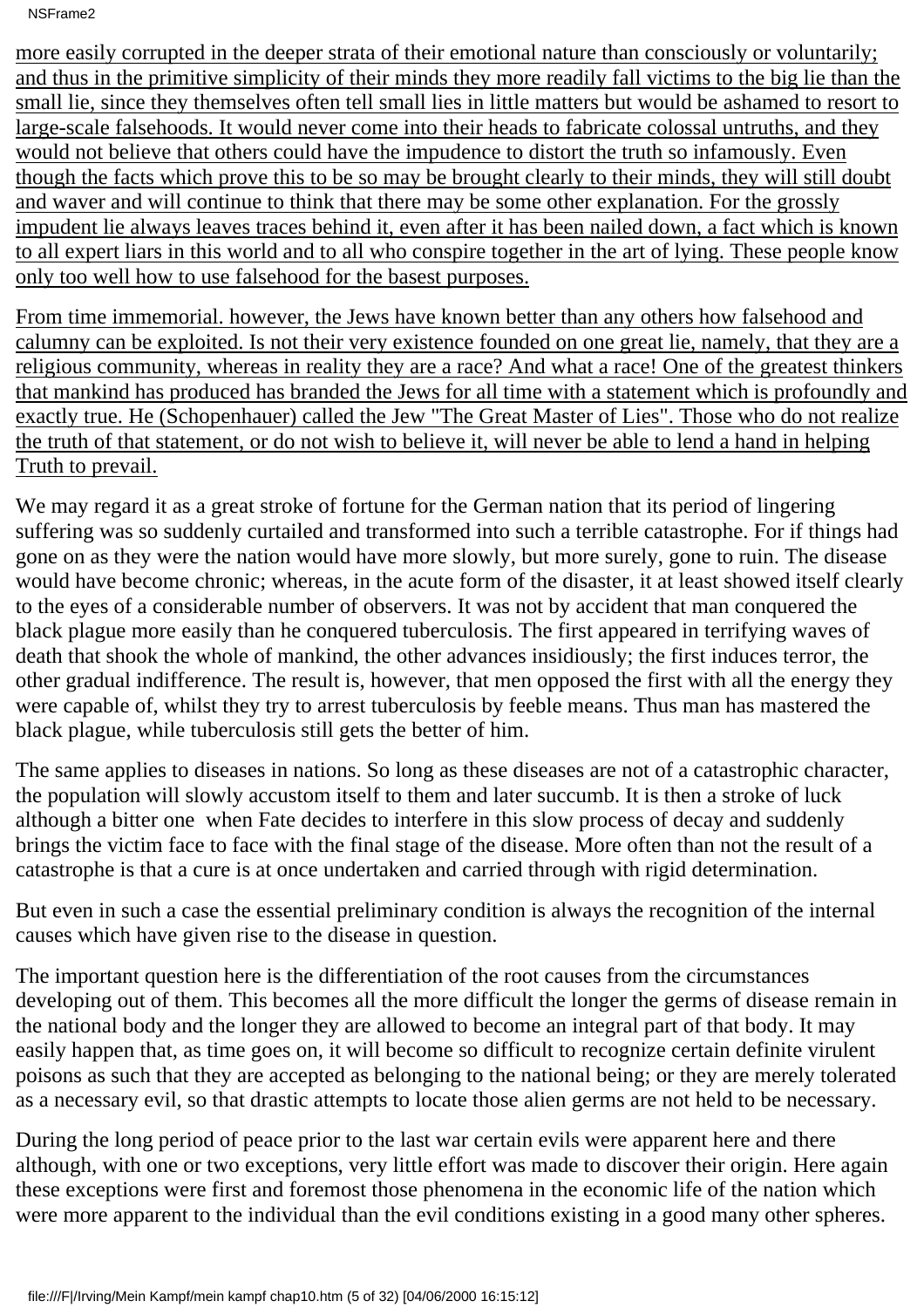There were many signs of decay which ought to have been given serious thought. As far as economics were concerned, the following may be said:

The amazing increase of population in Germany before the war brought the question of providing daily bread into a more and more prominent position in all spheres of political and economic thought and action. But unfortunately those responsible could not make up their minds to arrive at the only correct solution and preferred to reach their objective by cheaper methods. Repudiation of the idea of acquiring fresh territory and the substitution for it of the mad desire for the commercial conquest of the world was bound to lead eventually to unlimited and injurious industrialization.

The first and most fatal result brought about in this way was the weakening of the agricultural classes, whose decline was proportionate to the increase in the proletariat of the urban areas, until finally the equilibrium was completely upset.

The big barrier dividing rich and poor now became apparent. Luxury and poverty lived so close to each other that the consequences were bound to be deplorable. Want and frequent unemployment began to play havoc with the people and left discontent and embitterment behind them. The result of this was to divide the population into political classes. Discontent increased in spite of commercial prosperity. Matters finally reached that stage which brought about the general conviction that things cannot go on as they are, although no one seemed able to visualize what was really going to happen.

These were typical and visible signs of the depths which the prevailing discontent had reached. Far worse than these, however, were other consequences which became apparent as a result of the industrialization of the nation.

In proportion to the extent that commerce assumed definite control of the State, money became more and more of a God whom all had to serve and bow down to. Heavenly Gods became more and more old-fashioned and were laid away in the corners to make room for the worship of mammon. And thus began a period of utter degeneration which became specially pernicious because it set in at a time when the nation was more than ever in need of an exalted idea, for a critical hour was threatening. Germany should have been prepared to protect with the sword her efforts to win her own daily bread in a peaceful way.

Unfortunately, the predominance of money received support and sanction in the very quarter which ought to have been opposed to it. His Majesty, the Kaiser, made a mistake when he raised representatives of the new finance capital to the ranks of the nobility. Admittedly, it may be offered as an excuse that even Bismarck failed to realize the threatening danger in this respect. In practice, however, all ideal virtues became secondary considerations to those of money, for it was clear that having once taken this road, the nobility of the sword would very soon rank second to that of finance.

Financial operations succeed easier than war operations. Hence it was no longer any great attraction for a true hero or even a statesman to be brought into touch with the nearest Jew banker. Real merit was not interested in receiving cheap decorations and therefore declined them with thanks. But from the standpoint of good breeding such a development was deeply regrettable. The nobility began to lose more and more of the racial qualities that were a condition of its very existence, with the result that in many cases the term plebeian would have been more appropriate.

A serious state of economic disruption was being brought about by the slow elimination of the personal control of vested interests and the gradual transference of the whole economic structure into the hands of joint stock companies.

In this way labour became degraded into an object of speculation in the hands of unscrupulous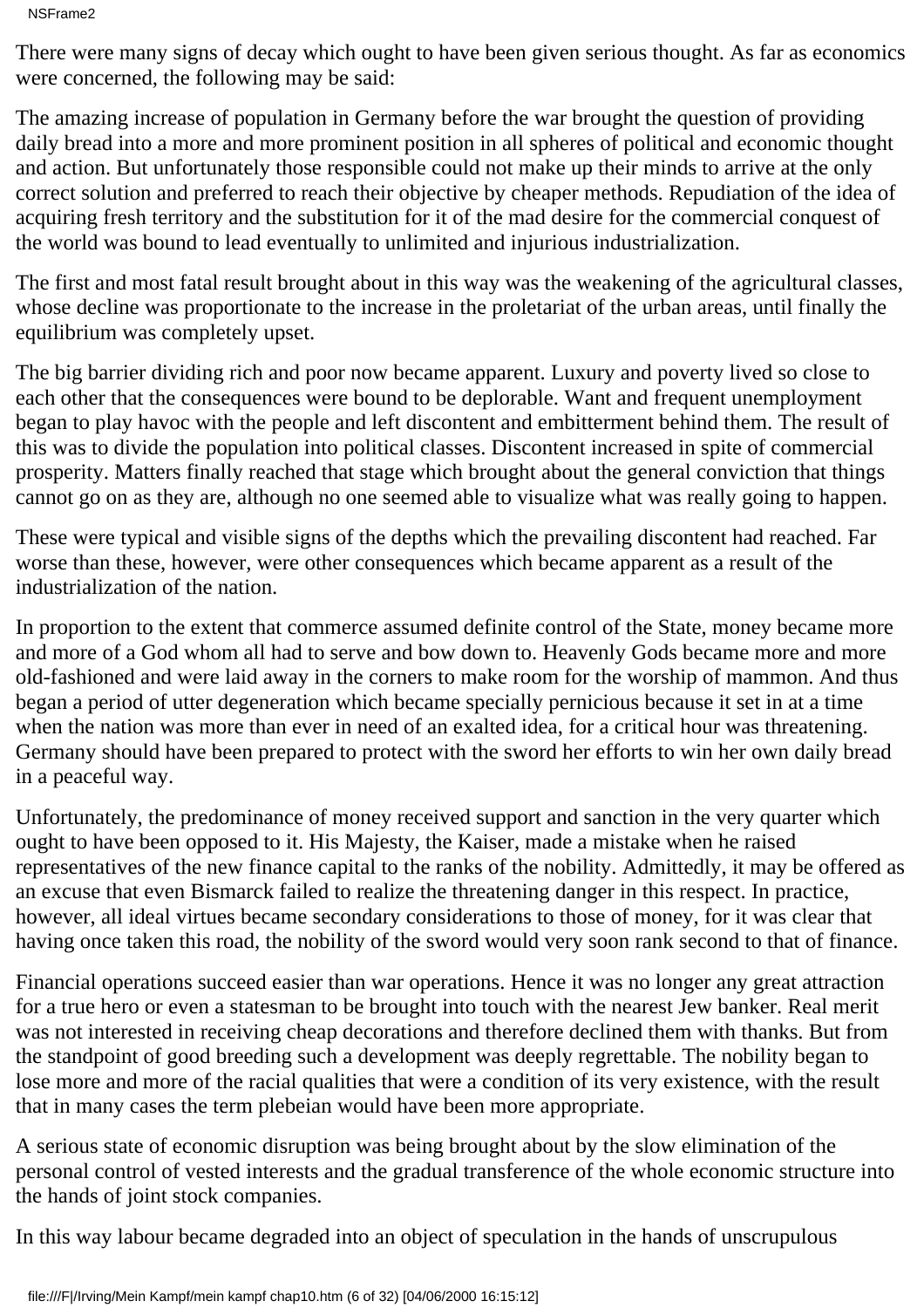# exploiters.

The de-personalization of property ownership increased on a vast scale. Financial exchange circles began to triumph and made slow but sure progress in assuming control of the whole of national life.

Before the War the internationalization of the German economic structure had already begun by the roundabout way of share issues. It is true that a section of the German industrialists made a determined attempt to avert the danger, but in the end they gave way before the united attacks of money-grabbing capitalism, which was assisted in this fight by its faithful henchmen in the Marxist movement.

The persistent war against German heavy industries was the visible start of the internationalization of German economic life as envisaged by the Marxists. This, however, could only be brought to a successful conclusion by the victory which Marxism was able to gain in the Revolution. As I write these words, success is attending the general attack on the German State Railways which are now to be turned over to international capitalists. Thus International Social-Democracy has once again attained one of its main objectives.

The best evidence of how far this commercialization of the German nation was able to go can be plainly seen in the fact that when the War was over one of the leading captains of German industry and commerce gave it as his opinion that commerce as such was the only force which could put Germany on its feet again.

This sort of nonsense was uttered just at the time when France was restoring public education on a humanitarian basis, thus doing away with the idea that national life is dependent on commerce rather than ideal values. The statement which Stinnes broadcasted to the world at that time caused incredible confusion. It was immediately taken up and has become the leading motto of all those humbugs and babblers the statesmen whom Fate let loose on Germany after the Revolution.

One of the worst evidences of decadence in Germany before the War was the ever increasing habit of doing things by halves. This was one of the consequences of the insecurity that was felt all round. And it is to be attributed also to a certain timidity which resulted from one cause or another. And the latter malady was aggravated by the educational system.

German education in pre-War times had an extraordinary number of weak features. It was simply and exclusively limited to the production of pure knowledge and paid little attention to the development of practical ability. Still less attention was given to the development of individual character, in so far as this is ever possible. And hardly any attention at all was paid to the development of a sense of responsibility, to strengthening the will and the powers of decision. The result of this method was to produce erudite people who had a passion for knowing everything. Before the War we Germans were accepted and estimated accordingly. The German was liked because good use could be made of him; but there was little esteem for him personally, on account of this weakness of character. For those who can read its significance aright, there is much instruction in the fact that among all nationalities Germans were the first to part with their national citizenship when they found themselves in a foreign country. And there is a world of meaning in the saying that was then prevalent: With the hat in the hand one can go through the whole country.

This kind of social etiquette turned out disastrous when it prescribed the exclusive forms that had to be observed in the presence of His Majesty. These forms insisted that there should be no contradiction whatsoever, but that everything should be praised which His Majesty condescended to like.

It was just here that the frank expression of manly dignity, and not subservience, was most needed.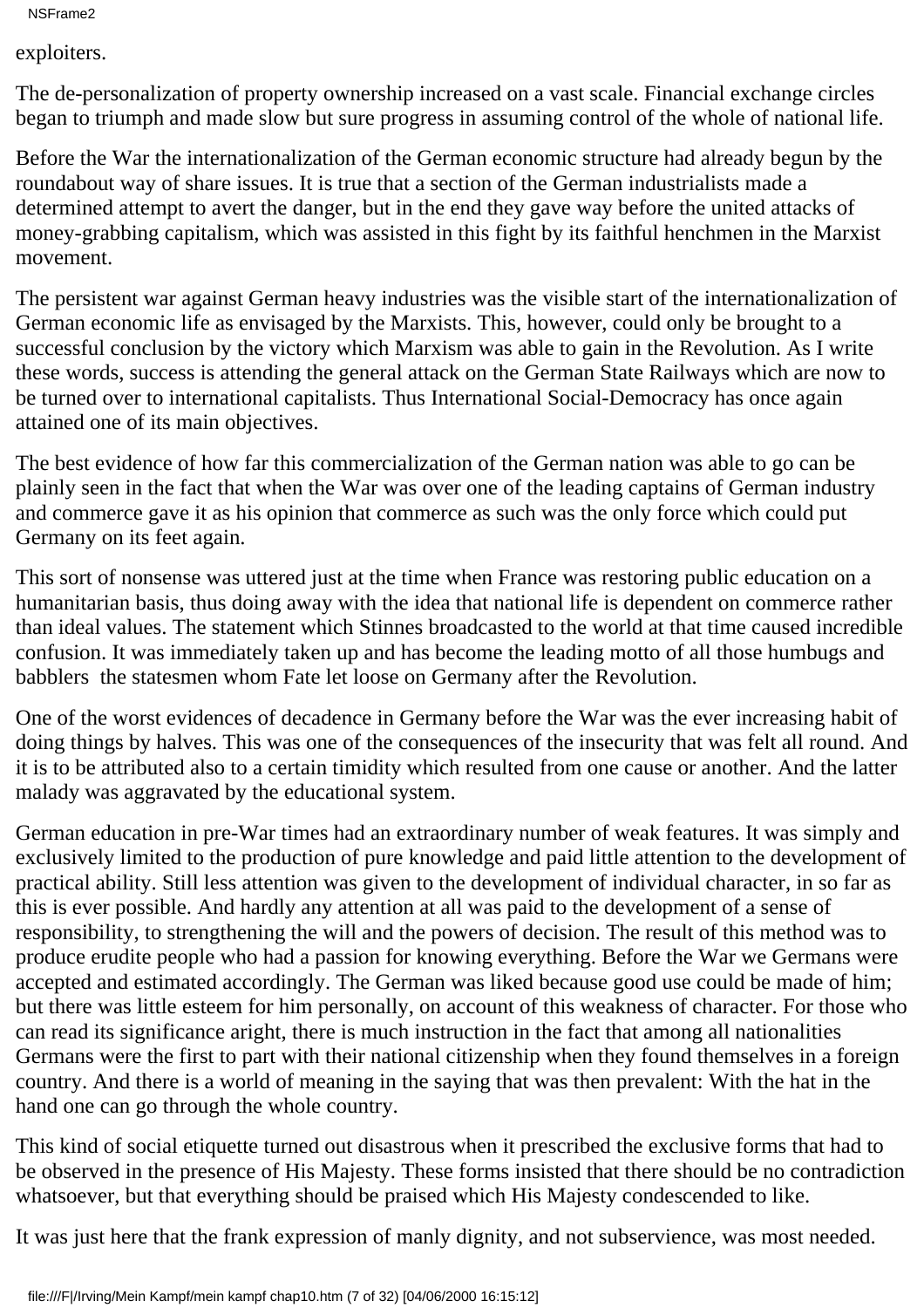NSFrame2

Servility in the presence of monarchs may be good enough for the professional lackey and place-hunter, in fact for all those decadent beings who are more pleased to be found moving in the high circles of royalty than among honest citizens. These exceedingly humble creatures however, though they grovel before their lord and bread-giver, invariably put on airs of boundless superciliousness towards other mortals, which was particularly impudent when they posed as the only people who had the right to be called monarchists. This was a gross piece of impertinence such as only despicable specimens among the newly-ennobled or yet-to-be-ennobled could be capable of.

And these have always been just the people who have prepared the way for the downfall of monarchy and the monarchical principle. It could not be otherwise. For when a man is prepared to stand up for a cause, come what may, he never grovels before its representative. A man who is serious about the maintenance and welfare of an institution will not allow himself to be discouraged when the representatives of that institution show certain faults and failings. And he certainly will not run around to tell the world about it, as certain false democratic friends of the monarchy have done; but he will approach His Majesty, the bearer of the Crown himself, to warn him of the seriousness of a situation and persuade the monarch to act. Furthermore, he will not take up the standpoint that it must be left to His Majesty to act as the latter thinks fit, even though the course which he would take must plainly lead to disaster. But the man I am thinking of will deem it his duty to protect the monarchy against the monarch himself, no matter what personal risk he may run in doing so. If the worth of the monarchical institution be dependent on the person of the monarch himself, then it would be the worst institution imaginable; for only in rare cases are kings found to be models of wisdom and understanding, and integrity of character, though we might like to think otherwise. But this fact is unpalatable to the professional knaves and lackeys. Yet all upright men, and they are the backbone of the nation, repudiate the nonsensical fiction that all monarchs are wise, etc. For such men history is history and truth is truth, even where monarchs are concerned. But if a nation should have the good luck to possess a great king or a great man it ought to consider itself as specially favoured above all the other nations, and these may be thankful if an adverse fortune has not allotted the worst to them.

It is clear that the worth and significance of the monarchical principle cannot rest in the person of the monarch alone, unless Heaven decrees that the crown should be set on the head of a brilliant hero like Frederick the Great, or a sagacious person like William I. This may happen once in several centuries, but hardly oftener than that. The ideal of the monarchy takes precedence of the person of the monarch, inasmuch as the meaning of the institution must lie in the institution it self. Thus the monarchy may be reckoned in the category of those whose duty it is to serve. He, too, is but a wheel in this machine and as such he is obliged to do his duty towards it. He has to adapt himself for the fulfilment of high aims. If, therefore , there were no significance attached to the idea itself and everything merely centred around the sacred person, then it would never be possible to depose a ruler who has shown himself to be an imbecile.

It is essential to insist upon this truth at the present time, because recently those phenomena have appeared again and were in no small measure responsible for the collapse of the monarchy. With a certain amount of native impudence these persons once again talk about their King that is to say, the man whom they shamefully deserted a few years ago at a most critical hour. Those who refrain from participating in this chorus of lies are summarily classified as bad Germans. They who make the charge are the same class of quitters who ran away in 1918 and took to wearing red badges. They thought that discretion was the better part of valour. They were indifferent about what happened to the Kaiser. They camouflaged themselves as peaceful citizens but more often than not they vanished altogether. All of a sudden these champions of royalty were nowhere to be found at that time. Circumspectly, one by one, these servants and counsellors of the Crown reappeared, to resume their lip-service to royalty but only after others had borne the brunt of the anti-royalist attack and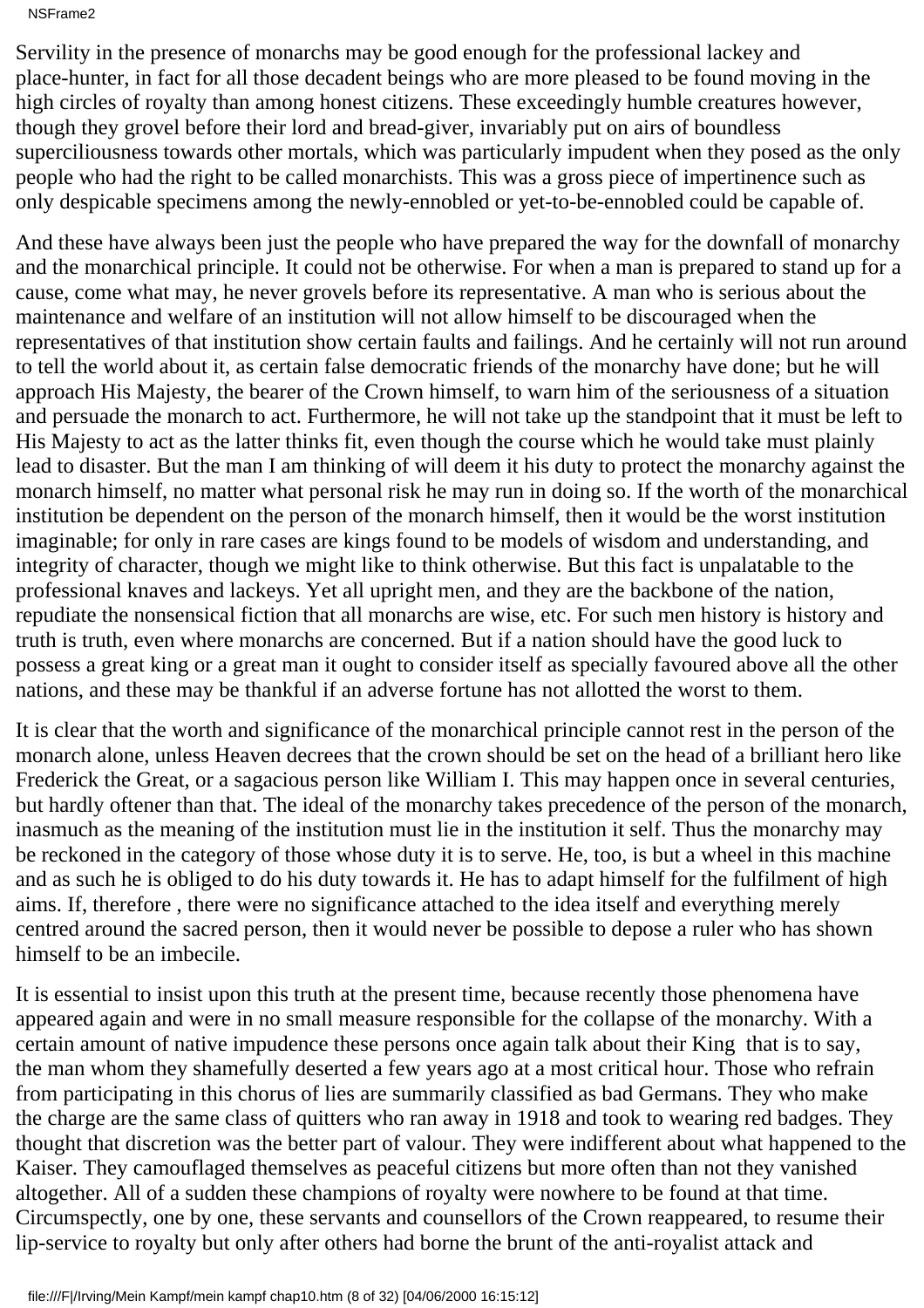NSFrame2

suppressed the Revolution for them. Once again they were all there. remembering wistfully the flesh-pots of Egypt and almost bursting with devotion for the royal cause. This went on until the day came when red badges were again in the ascendant. Then this whole ramshackle assembly of royal worshippers scuttled anew like mice from the cats.

If monarchs were not themselves responsible for such things one could not help sympathizing with them. But they must realize that with such champions thrones can be lost but certainly never gained.

All this devotion was a mistake and was the result of our whole system of education, which in this case brought about a particularly severe retribution. Such lamentable trumpery was kept up at the various courts that the monarchy was slowly becoming under mined. When finally it did begin to totter, everything was swept away. Naturally, grovellers and lick-spittles are never willing to die for their masters. That monarchs never realize this, and almost on principle never really take the trouble to learn it, has always been their undoing.

One visible result of wrong educational system was the fear of shouldering responsibility and the resultant weakness in dealing with obvious vital problems of existence.

The starting point of this epidemic, however, was in our parliamentary institution where the shirking of responsibility is particularly fostered. Unfortunately the disease slowly spread to all branches of everyday life but particularly affected the sphere of public affairs. Responsibility was being shirked everywhere and this led to insufficient or half-hearted measures being taken, personal responsibility for each act being reduced to a minimum.

If we consider the attitude of various Governments towards a whole series of really pernicious phenomena in public life, we shall at once recognize the fearful significance of this policy of half-measures and the lack of courage to undertake responsibilities. I shall single out only a few from the large numbers of instances known to me.

In journalistic circles it is a pleasing custom to speak of the Press as a Great Power within the State. As a matter of fact its importance is immense. One cannot easily overestimate it, for the Press continues the work of education even in adult life. Generally, readers of the Press can be classified into three groups:

First, those who believe everything they read;

Second, those who no longer believe anything;

Third, those who critically examine what they read and form their judgments accordingly.

Numerically, the first group is by far the strongest, being composed of the broad masses of the people. Intellectually, it forms the simplest portion of the nation. It cannot be classified according to occupation but only into grades of intelligence. Under this category come all those who have not been born to think for themselves or who have not learnt to do so and who, partly through incompetence and partly through ignorance, believe everything that is set before them in print. To these we must add that type of lazy individual who, although capable of thinking for himself out of sheer laziness gratefully absorbs everything that others had thought over, modestly believing this to have been thoroughly done. The influence which the Press has on all these people is therefore enormous; for after all they constitute the broad masses of a nation. But, somehow they are not in a position or are not willing personally to sift what is being served up to them; so that their whole attitude towards daily problems is almost solely the result of extraneous influence. All this can be advantageous where public enlightenment is of a serious and truthful character, but great harm is done when scoundrels and liars take a hand at this work.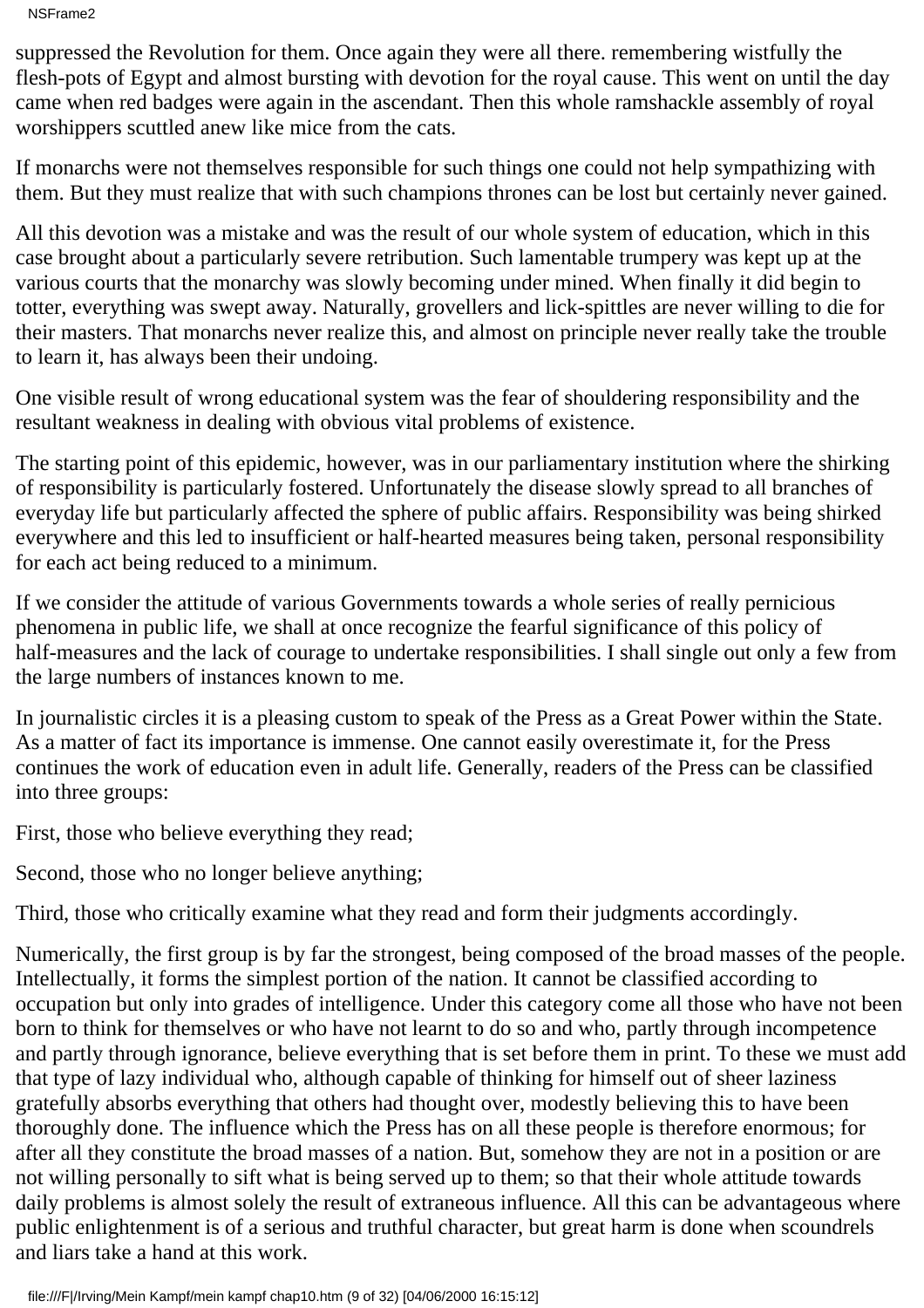NSFrame2

The second group is numerically smaller, being partly composed of those who were formerly in the first group and after a series of bitter disappointments are now prepared to believe nothing of what they see in print. They hate all newspapers. Either they do not read them at all or they become exceptionally annoyed at their contents, which they hold to be nothing but a congeries of lies and misstatements. These people are difficult to handle; for they will always be sceptical of the truth. Consequently, they are useless for any form of positive work.

The third group is easily the smallest, being composed of real intellectuals whom natural aptitude and education have taught to think for themselves and who in all things try to form their own judgments, while at the same time carefully sifting what they read. They will not read any newspaper without using their own intelligence to collaborate with that of the writer and naturally this does not set writers an easy task. Journalists appreciate this type of reader only with a certain amount of reservation.

Hence the trash that newspapers are capable of serving up is of little danger much less of importance to the members of the third group of readers. In the majority of cases these readers have learnt to regard every journalist as fundamentally a rogue who sometimes speaks the truth. Most unfortunately, the value of these readers lies in their intelligence and not in their numerical strength, an unhappy state of affairs in a period where wisdom counts for nothing and majorities for everything. Nowadays when the voting papers of the masses are the deciding factor; the decision lies in the hands of the numerically strongest group; that is to say the first group, the crowd of simpletons and the credulous.

It is an all-important interest of the State and a national duty to prevent these people from falling into the hands of false, ignorant or even evil-minded teachers. Therefore it is the duty of the State to supervise their education and prevent every form of offence in this respect. Particular attention should be paid to the Press; for its influence on these people is by far the strongest and most penetrating of all; since its effect is not transitory but continual. Its immense significance lies in the uniform and persistent repetition of its teaching. Here, if anywhere, the State should never forget that all means should converge towards the same end. It must not be led astray by the will-o-the-wisp of so-called freedom of the Press, or be talked into neglecting its duty, and withholding from the nation that which is good and which does good. With ruthless determination the State must keep control of this instrument of popular education and place it at the service of the State and the Nation.

But what sort of pabulum was it that the German Press served up for the consumption of its readers in pre-War days? Was it not the worst virulent poison imaginable? Was not pacifism in its worst form inoculated into our people at a time when others were preparing slowly but surely to pounce upon Germany? Did not this self-same Press of ours in peace time already instil into the public mind a doubt as to the sovereign rights of the State itself, thereby already handicapping the State in choosing its means of defence? Was it not the German Press that under stood how to make all the nonsensical talk about Western democracy palatable to our people, until an exuberant public was eventually prepared to entrust its future to the League of Nations? Was not this Press instrumental in bringing in a state of moral degradation among our people? Were not morals and public decency made to look ridiculous and classed as out-of-date and banal, until finally our people also became modernized? By means of persistent attacks, did not the Press keep on undermining the authority of the State, until one blow sufficed to bring this institution tottering to the ground? Did not the Press oppose with all its might every movement to give the State that which belongs to the State, and by means of constant criticism, injure the reputation of the army, sabotage general conscription and demand refusal of military credits, etc. until the success of this campaign was assured?

The function of the so-called liberal Press was to dig the grave for the German people and Reich. No mention need be made of the lying Marxist Press. To them the spreading of falsehood is as much a vital necessity as the mouse is to a cat. Their sole task is to break the national backbone of the people,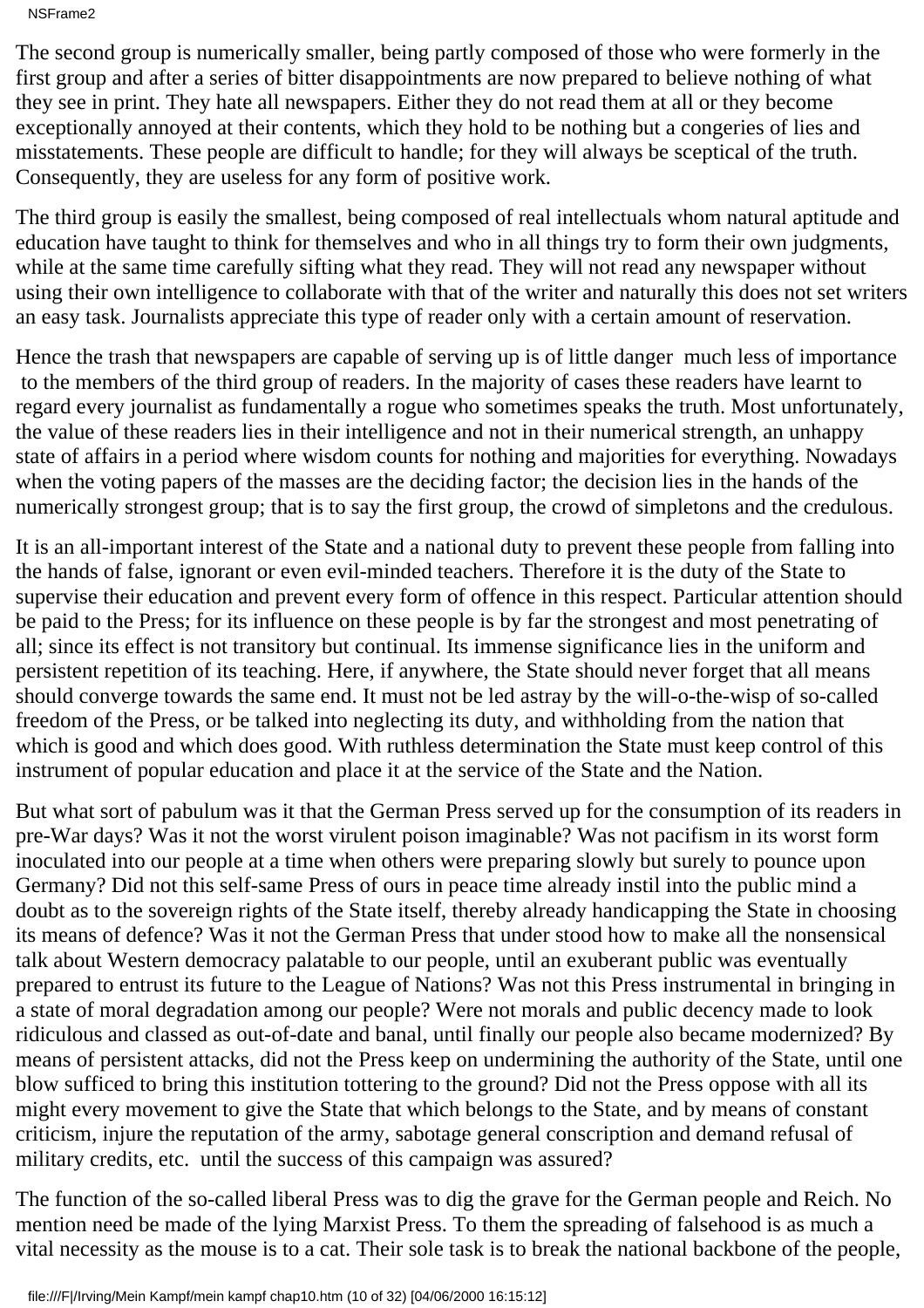NSFrame2

thus preparing the nation to become the slaves of international finance and its masters, the Jews.

And what measures did the State take to counteract this wholesale poisoning of the public mind? None, absolutely nothing at all. By this policy it was hoped to win the favour of this pest by means of flattery, by a recognition of the value of the Press, its importance, its educative mission and similar nonsense. The Jews acknowledged all this with a knowing smile and returned thanks.

The reason for this ignominious failure on the part of the State lay not so much in its refusal to realize the danger as in the out-and-out cowardly way of meeting the situation by the adoption of faulty and ineffective measures. No one had the courage to employ any energetic and radical methods. Everyone temporised in some way or other; and instead of striking at its heart, the viper was only further irritated. The result was that not only did everything remain as it was, but the power of this institution which should have been combated grew greater from year to year.

The defence put up by the Government in those days against a mainly Jew-controlled Press that was slowly corrupting the nation, followed no definite line of action, it had no determination behind it and above all, no fixed objective whatsoever in view. This is where official understanding of the situation completely failed both in estimating the importance of the struggle, choosing the means and deciding on a definite plan. They merely tinkered with the problem. Occasionally, when bitten, they imprisoned one or another journalistic viper for a few weeks or months, but the whole poisonous brood was allowed to carry on in peace.

It must be admitted that all this was partly the result of extraordinary crafty tactics on the part of Jewry on the one hand, and obvious official stupidity or naïveté on the other hand. The Jews were too clever to allow a simultaneous attack to be made on the whole of their Press. No one section functioned as cover for the other. While the Marxist newspaper, in the most despicable manner possible, reviled everything that was sacred, furiously attacked the State and Government and incited certain classes of the community against each other, the bourgeois-democratic papers, also in Jewish hands, knew how to camouflage themselves as model examples of objectivity. They studiously avoided harsh language, knowing well that block-heads are capable of judging only by external appearances and never able to penetrate to the real depth and meaning of anything. They measure the worth of an object by its exterior and not by its content. This form of human frailty was carefully studied and understood by the Press.

For this class of blockheads the Frankfurter Zeitung would be acknowledged as the essence of respectability. It always carefully avoided calling a spade a spade. It deprecated the use of every form of physical force and persistently appealed to the nobility of fighting with intellectual weapons. But this fight, curiously enough, was most popular with the least intellectual classes. That is one of the results of our defective education, which turns the youth away from the instinctive dictates of Nature, pumps into them a certain amount of knowledge without however being able to bring them to what is the supreme act of knowing. To this end diligence and goodwill are of no avail, if innate understanding fail. This final knowledge at which man must aim is the understanding of causes which are instinctively perceived.

Let me explain: Man must not fall into the error of thinking that he was ever meant to become lord and master of Nature. A lopsided education has helped to encourage that illusion. Man must realize that a fundamental law of necessity reigns throughout the whole realm of Nature and that his existence is subject to the law of eternal struggle and strife. He will then feel that there cannot be a separate law for mankind in a world in which planets and suns follow their orbits, where moons and planets trace their destined paths, where the strong are always the masters of the weak and where those subject to such laws must obey them or be destroyed. Man must also submit to the eternal principles of this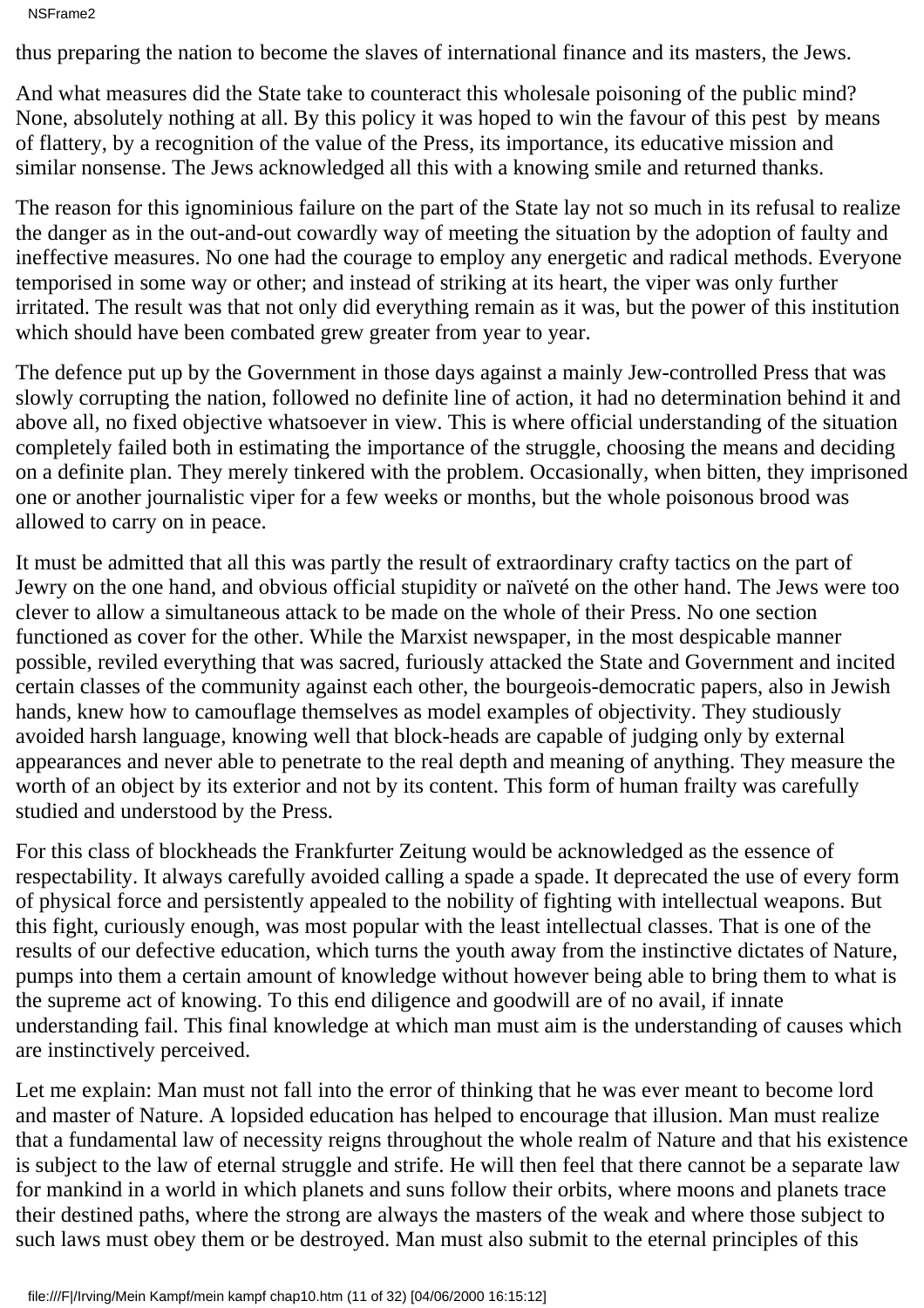supreme wisdom. He may try to understand them but he can never free himself from their sway.

It is just for intellectual demi-monde that the Jew writes those papers which he calls his intellectual Press. For them the Frankfurter Zeitung and Berliner Tageblatt are written, the tone being adapted to them, and it is over these people that such papers have an influence. While studiously avoiding all forms of expression that might strike the reader as crude, the poison is injected from other vials into the hearts of the clientele. The effervescent tone and the fine phraseology lug the readers into believing that a love for knowledge and moral principle is the sole driving force that determines the policy of such papers, whereas in reality these features represent a cunning way of disarming any opposition that might be directed against the Jews and their Press.

They make such a parade of respectability that the imbecile readers are all the more ready to believe that the excesses which other papers indulge in are only of a mild nature and not such as to warrant legal action being taken against them. Indeed such action might trespass on the freedom of the Press, that expression being a euphemism under which such papers escape legal punishment for deceiving the public and poisoning the public mind. Hence the authorities are very slow indeed to take any steps against these journalistic bandits for fear of immediately alienating the sympathy of the so-called respectable Press. A fear that is only too well founded, for the moment any attempt is made to proceed against any member of the gutter press all the others rush to its assistance at once, not indeed to support its policy but simply and solely to defend the principle of freedom of the Press and liberty of public opinion. This outcry will succeed in cowering the most stalwart; for it comes from the mouth of what is called decent journalism.

And so this poison was allowed to enter the national bloodstream and infect public life without the Government taking any effectual measures to master the course of the disease. The ridiculous half-measures that were taken were in themselves an indication of the process of disintegration that was already threatening to break up the Empire. For an institution practically surrenders its existence when it is no longer determined to defend itself with all the weapons at its command. Every half-measure is the outward expression of an internal process of decay which must lead to an external collapse sooner or later.

I believe that our present generation would easily master this danger if they were rightly led. For this generation has gone through certain experiences which must have strengthened the nerves of all those who did not become nervously broken by them. Certainly in days to come the Jews will raise a tremendous cry throughout their newspapers once a hand is laid on their favourite nest, once a move is made to put an end to this scandalous Press and once this instrument which shapes public opinion is brought under State control and no longer left in the hands of aliens and enemies of the people. I am certain that this will be easier for us than it was for our fathers. The scream of the twelve-inch shrapnel is more penetrating than the hiss from a thousand Jewish newspaper vipers. Therefore let them go on with their hissing.

A further example of the weak and hesitating way in which vital national problems were dealt with in pre-War Germany is the following: Hand in hand with the political and moral process of infecting the nation, for many years an equally virulent process of infection had been attacking the public health of the people. In large cities, particularly, syphilis steadily increased and tuberculosis kept pace with it in reaping its harvest of death almost in every part of the country.

Although in both cases the effect on the nation was alarming, it seemed as if nobody was in a position to undertake any decisive measures against these scourges.

In the case of syphilis especially the attitude of the State and public bodies was one of absolute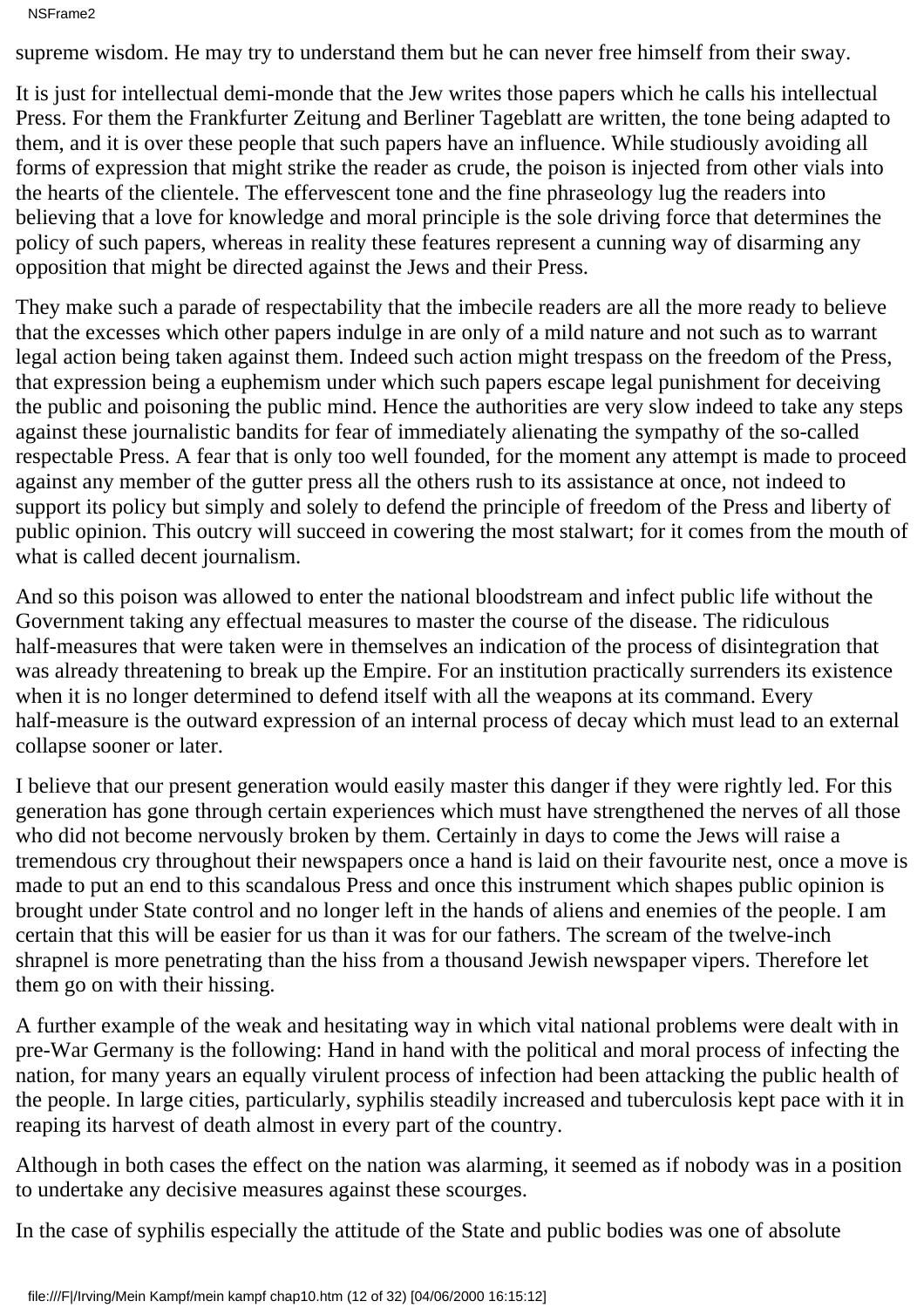capitulation. To combat this state of affairs something of far wider sweep should have been undertaken than was really done. The discovery of a remedy which is of a questionable nature and the excellent way in which it was placed on the market were only of little assistance in fighting such a scourge. Here again the only course to adopt is to attack the disease in its causes rather than in its symptoms. But in this case the primary cause is to be found in the manner in which love has been prostituted. Even though this did not directly bring about the fearful disease itself, the nation must still suffer serious damage thereby, for the moral havoc resulting from this prostitution would be sufficient to bring about the destruction of the nation, slowly but surely. This Judaizing of our spiritual life and mammonizing of our natural instinct for procreation will sooner or later work havoc with our whole posterity. For instead of strong, healthy children, blessed with natural feelings, we shall see miserable specimens of humanity resulting from economic calculation. For economic considerations are becoming more and more the foundations of marriage and the sole preliminary condition of it. And love looks for an outlet elsewhere.

Here, as elsewhere, one may defy Nature for a certain period of time; but sooner or later she will take her inexorable revenge. And when man realizes this truth it is often too late.

Our own nobility furnishes an example of the devastating consequences that follow from a persistent refusal to recognize the primary conditions necessary for normal wedlock. Here we are openly brought face to face with the results of those reproductive habits which on the one hand are determined by social pressure and, on the other, by financial considerations. The one leads to inherited debility and the other to adulteration of the blood-strain; for all the Jewish daughters of the department store proprietors are looked upon as eligible mates to co-operate in propagating His Lordship s stock. And the stock certainly looks it. All this leads to absolute degeneration. Nowadays our bourgeoise are making efforts to follow in the same path, They will come to the same journey s end.

These unpleasant truths are hastily and nonchalantly brushed aside, as if by so doing the real state of affairs could also be abolished. But no. It cannot be denied that the population of our great towns and cities is tending more and more to avail of prostitution in the exercise of its amorous instincts and is thus becoming more and more contaminated by the scourge of venereal disease. On the one hand, the visible effects of this mass-infection can be observed in our insane asylums and, on the other hand, alas! among the children at home. These are the doleful and tragic witnesses to the steadily increasing scourge that is poisoning our sexual life. Their sufferings are the visible results of parental vice.

There are many ways of becoming resigned to this unpleasant and terrible fact. Many people go about seeing nothing or, to be more correct, not wanting to see anything. This is by far the simplest and cheapest attitude to adopt. Others cover themselves in the sacred mantle of prudery, as ridiculous as it is false. They describe the whole condition of affairs as sinful and are profoundly indignant when brought face to face with a victim. They close their eyes in reverend abhorrence to this godless scourge and pray to the Almighty that He if possible after their own death may rain down fire and brimstone as on Sodom and Gomorrah and so once again make an out standing example of this shameless section of humanity. Finally, there are those who are well aware of the terrible results which this scourge will and must bring about, but they merely shrug their shoulders, fully convinced of their inability to undertake anything against this peril. Hence matters are allowed to take their own course.

Undoubtedly all this is very convenient and simple, only it must not be overlooked that this convenient way of approaching things can have fatal consequences for our national life. The excuse that other nations are also not faring any better does not alter the fact of our own deterioration, except that the feeling of sympathy for other stricken nations makes our own suffering easier to bear. But the important question that arises here is: Which nation will be the first to take the initiative in mastering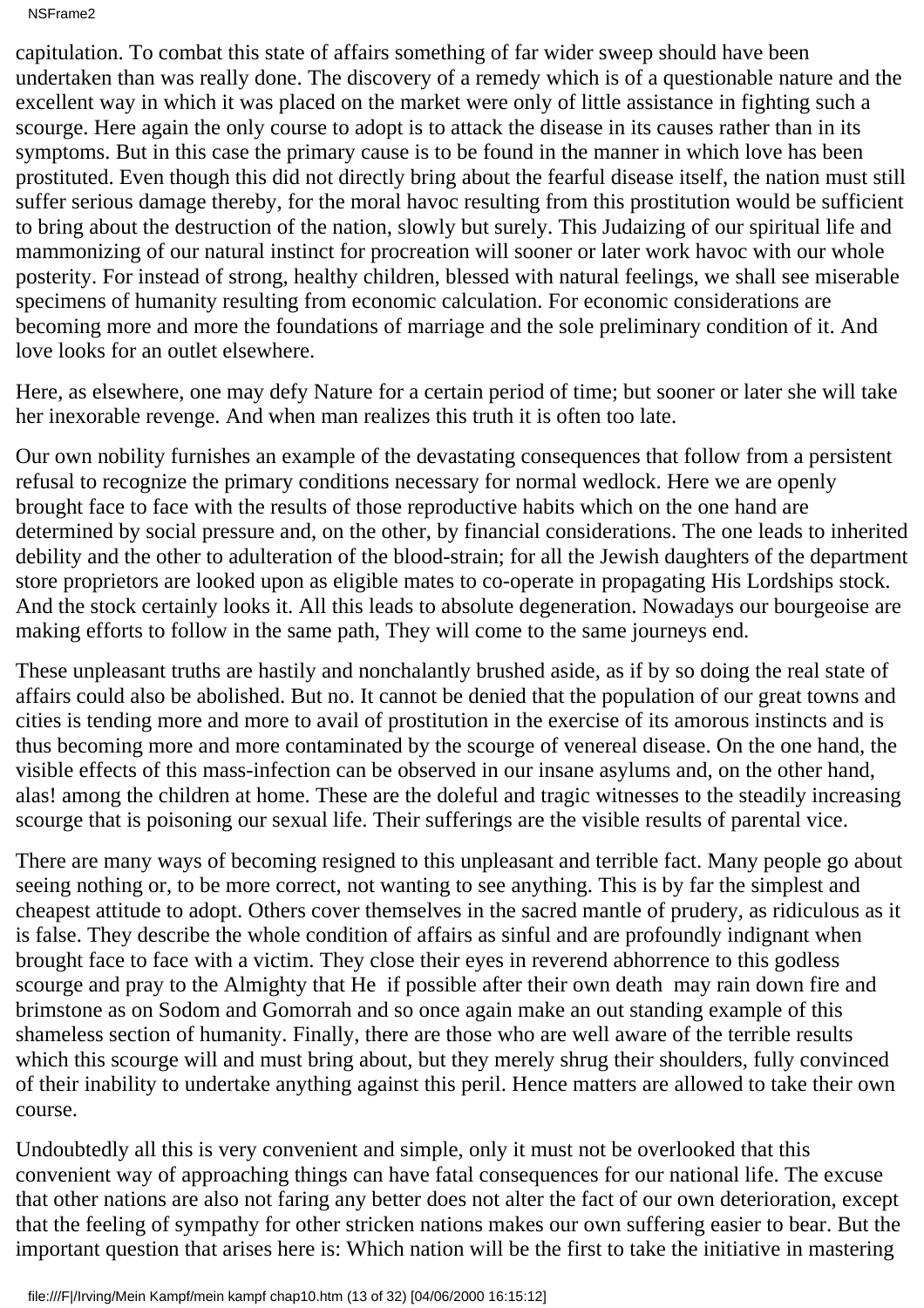this scourge, and which nations will succumb to it? This will be the final upshot of the whole situation. The present is a period of probation for racial values. The race that fails to come through the test will simply die out and its place will be taken by the healthier and stronger races, which will be able to endure greater hardships. As this problem primarily concerns posterity, it belongs to that category of which it is said with terrible justification that the sins of the fathers are visited on their offspring unto the tenth generation. This is a consequence which follows on an infringement of the laws of blood and race.

The sin against blood and race is the hereditary sin in this world and it brings disaster on every nation that commits it.

The attitude towards this one vital problem in pre-War Germany was most regrettable. What measures were undertaken to arrest the infection of our youth in the large cities? What was done to put an end to the contamination and mammonization of sexual life among us? What was done to fight the resultant spreading of syphilis throughout the whole of our national life? The reply to this question can best be illustrated by showing what should have been done.

Instead of tackling this problem in a haphazard way, the authorities should have realized that the fortunes or misfortunes of future generations depended on its solution. But to admit this would have demanded that active measures be carried out in a ruthless manner. The primary condition would have been that the enlightened attention of the whole country should be concentrated on this terrible danger, so that every individual would realize the importance of fighting against it. It would be futile to impose obligations of a definite character which are often difficult to bear and expect them to become generally effective, unless the public be thoroughly instructed on the necessity of imposing and accepting such obligations. This demands a widespread and systematic method of enlightenment and all other daily problems that might distract public attention from this great central problem should be relegated to the background.

In every case where there are exigencies or tasks that seem impossible to deal with successfully public opinion must be concentrated on the one problem, under the conviction that the solution of this problem alone is a matter of life or death. Only in this way can public interest be aroused to such a pitch as will urge people to combine in a great voluntary effort and achieve important results.

This fundamental truth applies also to the individual, provided he is desirous of attaining some great end. He must always concentrate his efforts to one definitely limited stage of his progress which has to be completed before the next step be attempted. Those who do not endeavour to realize their aims step by step and who do not concentrate their energy in reaching the individual stages, will never attain the final objective. At some stage or other they will falter and fail. This systematic way of approaching an objective is an art in itself, and always calls for the expenditure of every ounce of energy in order to conquer step after step of the road.

Therefore the most essential preliminary condition necessary for an attack on such a difficult stage of the human road is that the authorities should succeed in convincing the masses that the immediate objective which is now being fought for is the only one that deserves to be considered and the only one on which everything depends. The broad masses are never able clearly to see the whole stretch of the road lying in front of them without becoming tired and thus losing faith in their ability to complete the task. To a certain extent they will keep the objective in mind, but they are only able to survey the whole road in small stages, as in the case of the traveller who knows where his journey is going to end but who masters the endless stretch far better by attacking it in degrees. Only in this way can he keep up his determination to reach the final objective.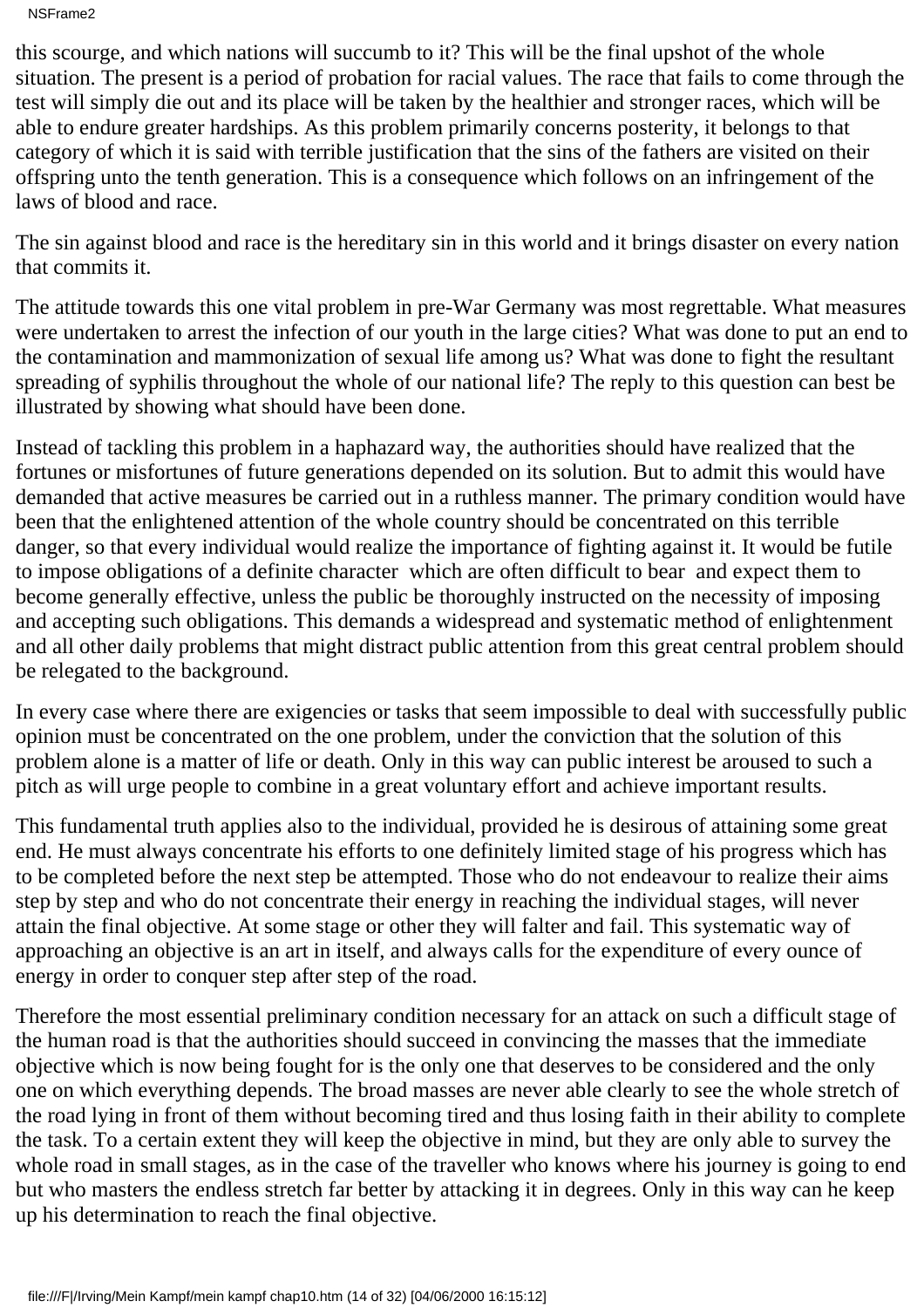NSFrame2

It is in this way, with the assistance of every form of propaganda, that the problem of fighting venereal disease should be placed before the public not as a task for the nation but as the main task. Every possible means should be employed to bring the truth about this scourge home to the minds of the people, until the whole nation has been convinced that everything depends on the solution of this problem; that is to say, a healthy future or national decay.

Only after such preparatory measures if necessary spread over a period of many years will public attention and public resolution be fully aroused, and only then can serious and definite measures be undertaken without running the risk of not being fully understood or of being suddenly faced with a slackening of the public will. It must be made clear to all that a serious fight against this scourge calls for vast sacrifices and an enormous amount of work.

To wage war against syphilis means fighting against prostitution, against prejudice, against old-established customs, against current fashion, public opinion, and, last but not least, against false prudery in certain circles.

The first preliminary condition to be fulfilled before the State can claim a moral right to fight against all these things is that the young generation should be afforded facilities for contracting early marriages. Late marriages have the sanction of a custom which, from whatever angle we view it, is and will remain a disgrace to humanity.

Prostitution is a disgrace to humanity and cannot be removed simply by charitable or academic methods. Its restriction and final extermination presupposes the removal of a whole series of contributory circumstances. The first remedy must always be to establish such conditions as will make early marriages possible, especially for young men for women are, after all, only passive subjects in this matter.

An illustration of the extent to which people have so often been led astray nowadays is afforded by the fact that not infrequently one hears mothers in so-called better circles openly expressing their satisfaction at having found as a husband for their daughter a man who has already sown his wild oats, etc. As there is usually so little shortage in men of this type, the poor girl finds no difficulty in getting a mate of this description, and the children of this marriage are a visible result of such supposedly sensible unions.

When one realizes, apart from this, that every possible effort is being made to hinder the process of procreation and that Nature is being wilfully cheated of her rights, there remains really only one question: Why is such an institution as marriage still in existence, and what are its functions? Is it really nothing better than prostitution? Does our duty to posterity no longer play any part? Or do people not realize the nature of the curse they are inflicting on themselves and their offspring by such criminally foolish neglect of one of the primary laws of Nature? This is how civilized nations degenerate and gradually perish.

Marriage is not an end in itself but must serve the greater end, which is that of increasing and maintaining the human species and the race. This is its only meaning and purpose.

This being admitted, then it is clear that the institution of marriage must be judged by the manner in which its allotted function is fulfilled. Therefore early marriages should be the rule, because thus the young couple will still have that pristine force which is the fountain head of a healthy posterity with unimpaired powers of resistance. Of course early marriages cannot be made the rule unless a whole series of social measures are first undertaken without which early marriages cannot be even thought of . In other words, a solution of this question, which seems a small problem in itself, cannot be brought about without adopting radical measures to alter the social background. The importance of such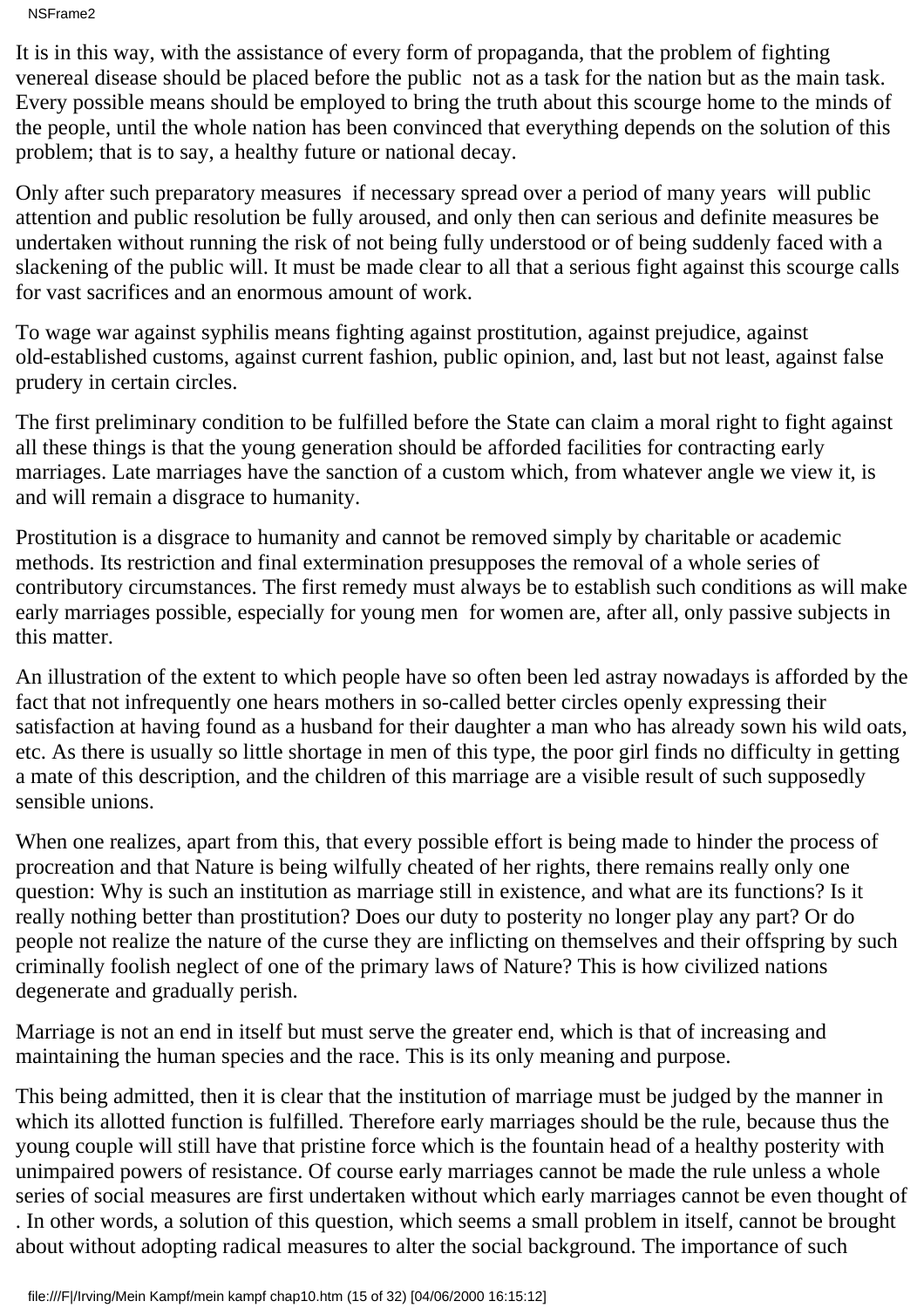NSFrame2

measures ought to be studied and properly estimated, especially at a time when the so-called social Republic has shown itself unable to solve the housing problem and thus has made it impossible for innumerable couples to get married. That sort of policy prepares the way for the further advance of prostitution.

Another reason why early marriages are impossible is our nonsensical method of regulating the scale of salaries, which pays far too little attention to the problem of family support. Prostitution, therefore, can only be really seriously tackled if, by means of a radical social reform, early marriage is made easier than hitherto. This is the first preliminary necessity for the solution of this problem.

Secondly, a whole series of false notions must be eradicated from our system of bringing up and educating children things which hitherto no one seems to have worried about. In our present educational system a balance will have to be established, first and foremost, between mental instruction and physical training.

What is known as Gymnasium (Grammar School) to-day is a positive insult to the Greek institution. Our system of education entirely loses sight of the fact that in the long run a healthy mind can exist only in a healthy body. This statement, with few exceptions, applies particularly to the broad masses of the nation.

In the pre-War Germany there was a time when no one took the trouble to think over this truth. Training of the body was criminally neglected, the one-sided training of the mind being regarded as a sufficient guarantee for the nation s greatness. This mistake was destined to show its effects sooner than had been anticipated. It is not pure chance that the Bolshevic teaching flourishes in those regions whose degenerate population has been brought to the verge of starvation, as, for example, in the case of Central Germany, Saxony, and the Ruhr Valley. In all these districts there is a marked absence of any serious resistance, even by the so-called intellectual classes, against this Jewish contagion. And the simple reason is that the intellectual classes are themselves physically degenerate, not through privation but through education. The exclusive intellectualism of the education in vogue among our upper classes makes them unfit for life s struggle at an epoch in which physical force and not mind is the dominating factor. Thus they are neither capable of maintaining themselves nor of making their way in life. In nearly every case physical disability is the forerunner of personal cowardice.

The extravagant emphasis laid on purely intellectual education and the consequent neglect of physical training must necessarily lead to sexual thoughts in early youth. Those boys whose constitutions have been trained and hardened by sports and gymnastics are less prone to sexual indulgence than those stay-at-homes who have been fed exclusively with mental pabulum. Sound methods of education cannot, however, afford to disregard this, and we must not forget that the expectations of a healthy young man from a woman will differ from those of a weakling who has been prematurely corrupted.

Thus in every branch of our education the day s curriculum must be arranged so as to occupy a boy s free time in profitable development of his physical powers. He has no right in those years to loaf about, becoming a nuisance in public streets and in cinemas; but when his days work is done he ought to harden his young body so that his strength may not be found wanting when the occasion arises. To prepare for this and to carry it out should be the function of our educational system and not exclusively to pump in knowledge or wisdom. Our school system must also rid itself of the notion that the training of the body is a task that should be left to the individual himself. There is no such thing as allowing freedom of choice to sin against posterity and thus against the race.

The fight against pollution of the mind must be waged simultaneously with the training of the body. To-day the whole of our public life may be compared to a hot-house for the forced growth of sexual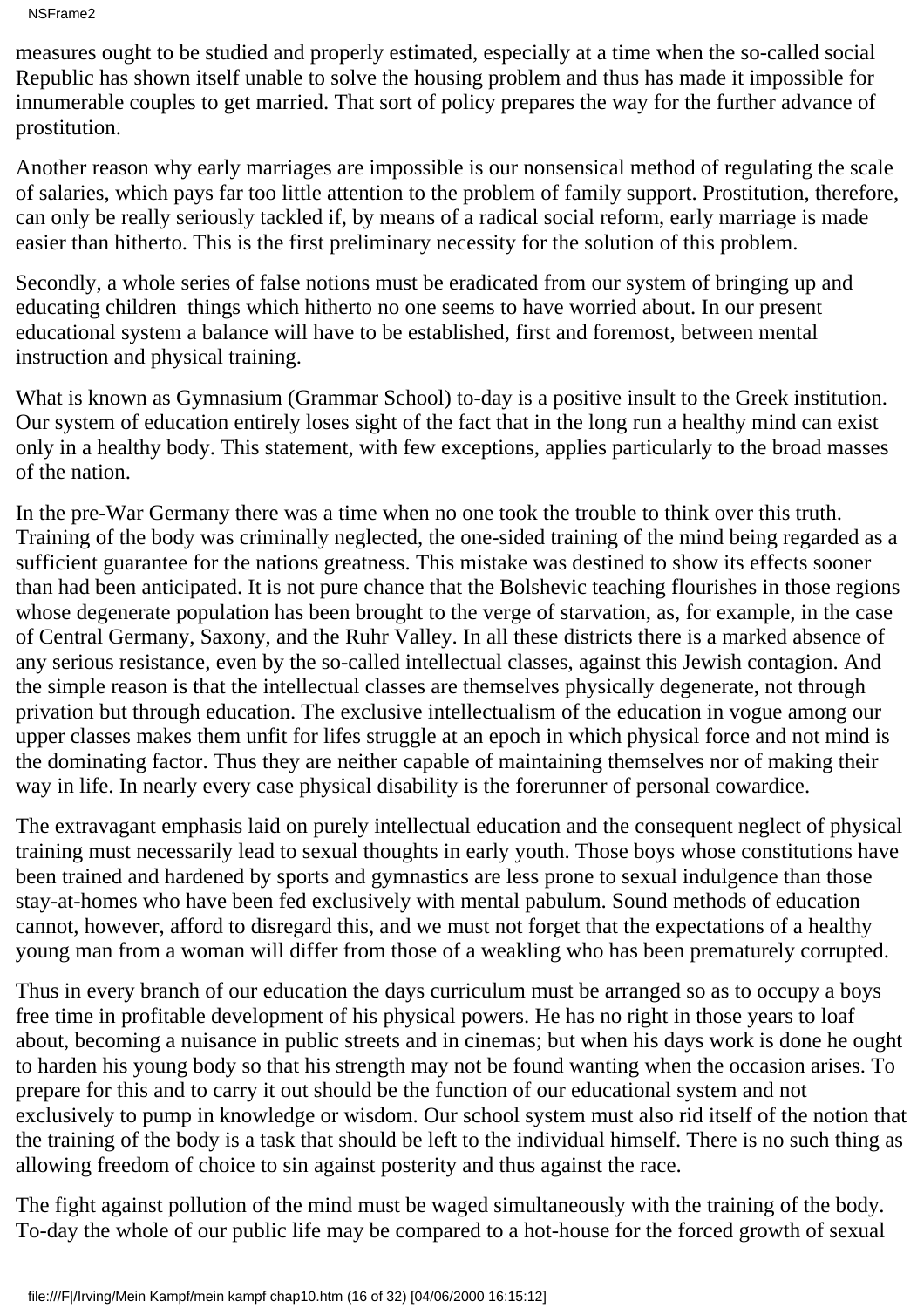notions and incitements. A glance at the bill-of-fare provided by our cinemas, playhouses, and theatres suffices to prove that this is not the right food, especially for our young people. Hoardings and advertisements kiosks combine to attract the public in the most vulgar manner. Anyone who has not altogether lost contact with adolescent yearnings will realize that all this must have very grave consequences. This seductive and sensuous atmosphere puts notions into the heads of our youth which, at their age, ought still to be unknown to them. Unfortunately, the results of this kind of education can best be seen in our contemporary youth who are prematurely grown up and therefore old before their time. The law courts from time to time throw a distressing light on the spiritual life of our 14- and 15-year old children. Who, therefore, will be surprised to learn that venereal disease claims its victims at this age? And is it not a frightful shame to see the number of physically weak and intellectually spoiled young men who have been introduced to the mysteries of marriage by the whores of the big cities?

No; those who want seriously to combat prostitution must first of all assist in removing the spiritual conditions on which it thrives. They will have to clean up the moral pollution of our city culture fearlessly and without regard for the outcry that will follow. If we do not drag our youth out of the morass of their present environment they will be engulfed by it. Those people who do not want to see these things are deliberately encouraging them and are guilty of spreading the effects of prostitution to the future for the future belongs to our young generation. This process of cleansing our Kultur will have to be applied in practically all spheres. The stage, art, literature, the cinema, the Press and advertisement posters, all must have the stains of pollution removed and be placed in the service of a national and cultural idea. The life of the people must be freed from the asphyxiating perfume of our modern eroticism and also from every unmanly and prudish form of insincerity. In all these things the aim and the method must be determined by thoughtful consideration for the preservation of our national well-being in body and soul. The right to personal freedom comes second in importance to the duty of maintaining the race.

Only after such measures have been put into practice can a medical campaign against this scourge begin with some hope of success. But, here again, half-measures will be valueless. Far-reaching and important decisions will have to be made. It would be doing things by halves if incurables were given the opportunity of infecting one healthy person after another. This would be that kind of humanitarianism which would allow hundreds to perish in order to save the suffering of one individual. The demand that it should be made impossible for defective people to continue to propagate defective offspring is a demand that is based on most reasonable grounds, and its proper fulfilment is the most humane task that mankind has to face. Unhappy and undeserved suffering in millions of cases will be spared, with the result that there will be a gradual improvement in national health. A determined decision to act in this manner will at the same time provide an obstacle against the further spread of venereal disease. It would then be a case, where necessary, of mercilessly isolating all incurables perhaps a barbaric measure for those unfortunates but a blessing for the present generation and for posterity. The temporary pain thus experienced in this century can and will spare future thousands of generations from suffering.

The fight against syphilis and its pace-maker, prostitution, is one of the gigantic tasks of mankind; gigantic, because it is not merely a case of solving a single problem but the removal of a whole series of evils which are the contributory causes of this scourge. Disease of the body in this case is merely the result of a diseased condition of the moral, social, and racial instincts.

But if for reasons of indolence or cowardice this fight is not fought to a finish we may imagine what conditions will be like 500 years hence. Little of God s image will be left in human nature, except to mock the Creator.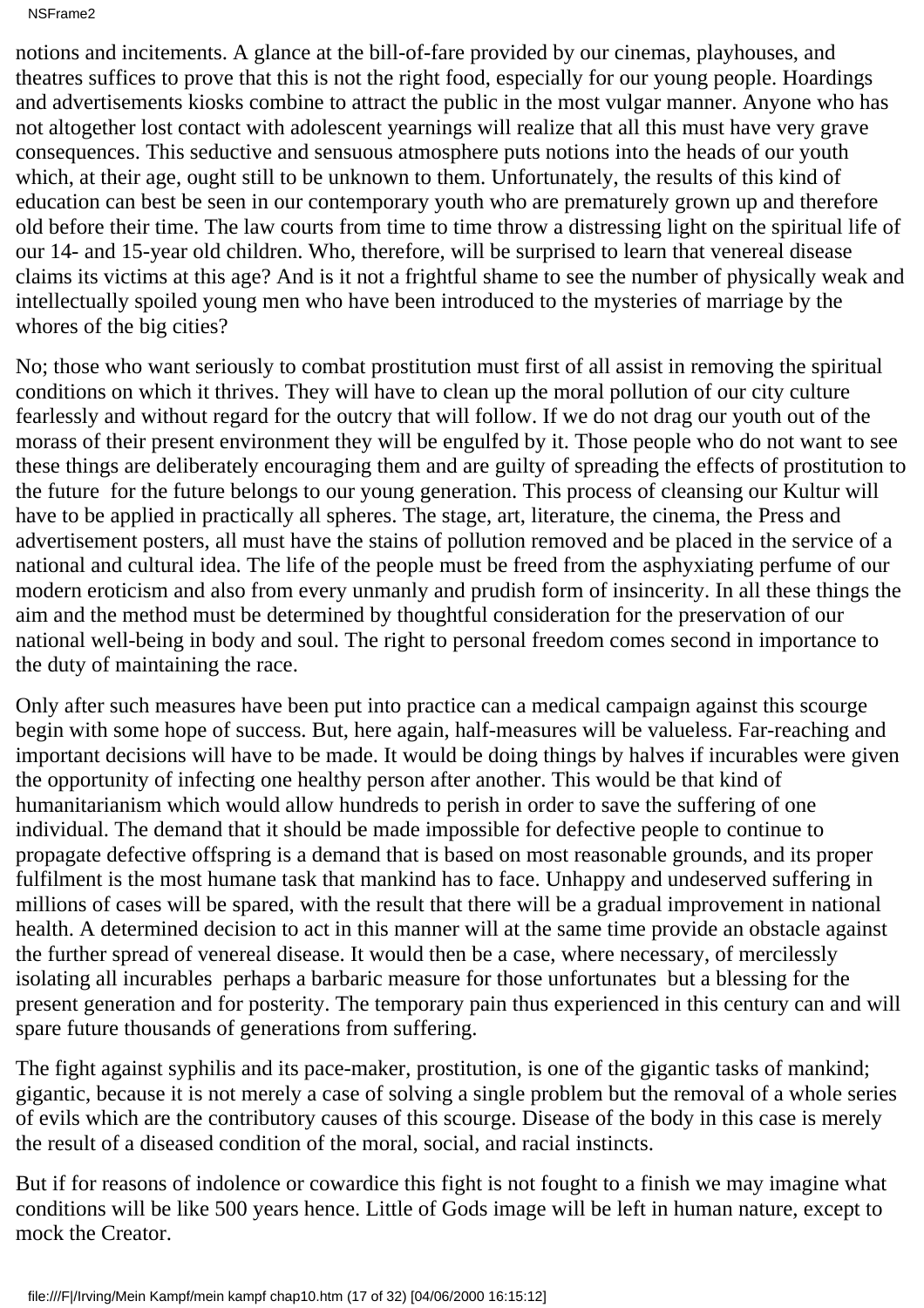NSFrame2

But what has been done in Germany to counteract this scourge? If we think calmly over the answer we shall find it distressing. It is true that in governmental circles the terrible and injurious effects of this disease were well known, but the counter-measures which were officially adopted were ineffective and a hopeless failure. They tinkered with cures for the symptoms, wholly regardless of the cause of the disease. Prostitutes were medically examined and controlled as far as possible, and when signs of infection were apparent they were sent to hospital . When outwardly cured, they were once more let loose on humanity.

It is true that protective legislation was introduced which made sexual intercourse a punishable offence for all those not completely cured, or those suffering from venereal disease. This legislation was correct in theory, but in practice it failed completely. In the first place, in the majority of cases women will decline to appear in court as witnesses against men who have robbed them of their health. Women would be exposed far more than men to uncharitable remarks in such cases, and one can imagine what their position would be if they had been infected by their own husbands. Should women in that case lay a charge? Or what should they do?

In the case of the man there is the additional fact that he frequently is unfortunate enough to run up against this danger when he is under the influence of alcohol. His condition makes it impossible for him to assess the qualities of his amorous beauty, a fact which is well known to every diseased prostitute and makes them single out men in this ideal condition for preference. The result is that the unfortunate man is not able to recollect later on who his compassionate benefactress was, which is not surprising in cities like Berlin and Munich. Many of such cases are visitors from the provinces who, held speechless and enthralled by the magic charm of city life, become an easy prey for prostitutes.

In the final analysis who is able to say whether he has been infected or not?

Are there not innumerable cases on record where an apparently cured person has a relapse and does untold harm without knowing it?

Therefore in practice the results of these legislative measures are negative. The same applies to the control of prostitution, and, finally, even medical treatment and cure are nowadays unsafe and doubtful. One thing only is certain. The scourge has spread further and further in spite of all measures, and this alone suffices definitely to stamp and substantiate their inefficiency.

Everything else that was undertaken was just as inefficient as it was absurd. The spiritual prostitution of the people was neither arrested nor was anything whatsoever undertaken in this direction.

Those, however, who do not regard this subject as a serious one would do well to examine the statistical data of the spread of this disease, study its growth in the last century and contemplate the possibilities of its further development. The ordinary observer, unless he were particularly stupid, would experience a cold shudder if the position were made clear to him.

The half-hearted and wavering attitude adopted in pre-War Germany towards this iniquitous condition can assuredly be taken as a visible sign of national decay. When the courage to fight for ones own health is no longer in evidence, then the right to live in this world of struggle also ceases.

One of the visible signs of decay in the old Reich was the slow setback which the general cultural level experienced. But by Kultur I do not mean that which we nowadays style as civilization, which on the contrary may rather be regarded as inimical to the spiritual elevation of life.

At the turn of the last century a new element began to make its appearance in our world. It was an element which had been hitherto absolutely unknown and foreign to us. In former times there had certainly been offences against good taste; but these were mostly departures from the orthodox canons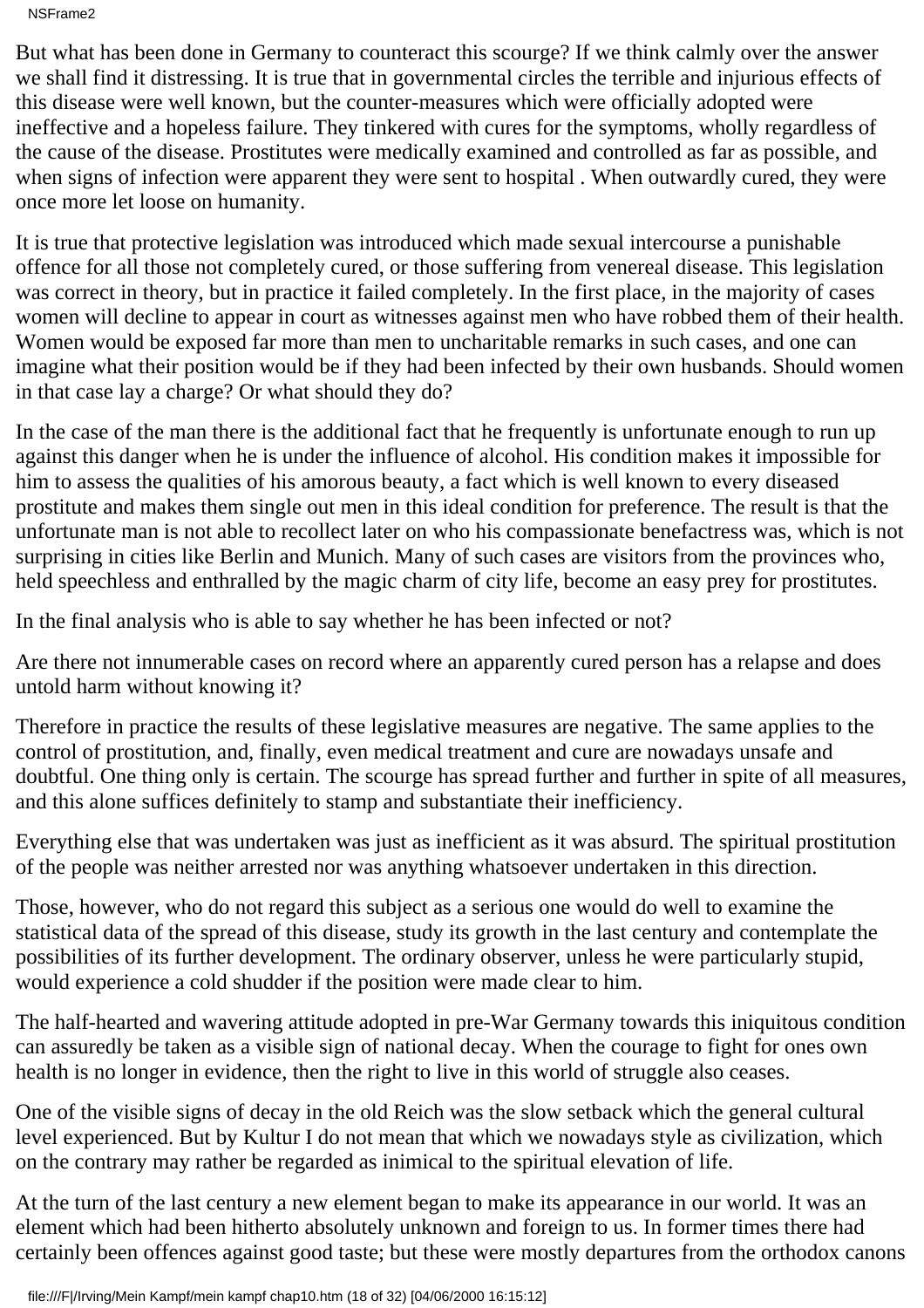NSFrame2

of art, and posterity could recognize a certain historical value in them. But the new products showed signs, not only of artistic aberration but of spiritual degeneration. Here, in the cultural sphere, the signs of the coming collapse first became manifest.

The Bolshevization of art is the only cultural form of life and the only spiritual manifestation of which Bolshevism is capable.

Anyone to whom this statement may appear strange need only take a glance at those lucky States which have become Bolshevized and, to his horror, he will there recognize those morbid monstrosities which have been produced by insane and degenerate people. All those artistic aberrations which are classified under the names of cubism and dadism, since the opening of the present century, are manifestations of art which have come to be officially recognized by the State itself. This phenomenon made its appearance even during the short-lived period of the Soviet Republic in Bavaria. At that time one might easily have recognized how all the official posters, propagandist pictures and newspapers, etc., showed signs not only of political but also of cultural decadence.

About sixty years ago a political collapse such as we are experiencing to-day would have been just as inconceivable as the cultural decline which has been manifested in cubist and futurist pictures ever since 1900. Sixty years ago an exhibition of so-called dadistic experiences would have been an absolutely preposterous idea. The organizers of such an exhibition would then have been certified for the lunatic asylum, whereas, to-day they are appointed presidents of art societies. At that time such an epidemic would never have been allowed to spread. Public opinion would not have tolerated it, and the Government would not have remained silent; for it is the duty of a Government to save its people from being stampeded into such intellectual madness. But intellectual madness would have resulted from a development that followed the acceptance of this kind of art. It would have marked one of the worst changes in human history; for it would have meant that a retrogressive process had begun to take place in the human brain, the final stages of which would be unthinkable.

If we study the course of our cultural life during the last twenty-five years we shall be astonished to note how far we have already gone in this process of retrogression. Everywhere we find the presence of those germs which give rise to protuberant growths that must sooner or later bring about the ruin of our culture. Here we find undoubted symptoms of slow corruption; and woe to the nations that are no longer able to bring that morbid process to a halt.

In almost all the various fields of German art and culture those morbid phenomena may be observed. Here everything seems to have passed the culminating point of its excellence and to have entered the curve of a hasty decline. At the beginning of the century the theatres seemed already degenerating and ceasing to be cultural factors, except the Court theatres, which opposed this prostitution of the national art. With these exceptions, and also a few other decent institutions, the plays produced on the stage were of such a nature that the people would have benefited by not visiting them at all. A sad symptom of decline was manifested by the fact that in the case of many art centres the sign was posted on the entrance doors: For Adults Only.

Let it be borne in mind that these precautions had to be taken in regard to institutions whose main purpose should have been to promote the education of the youth and not merely to provide amusement for sophisticated adults. What would the great dramatists of other times have said of such measures and, above all, of the conditions which made these measures necessary? How exasperated Schiller would have been, and how Goethe would have turned away in disgust!

But what are Schiller, Goethe and Shakespeare when confronted with the heroes of our modern German literature? Old and frowsy and outmoded and finished. For it was typical of this epoch that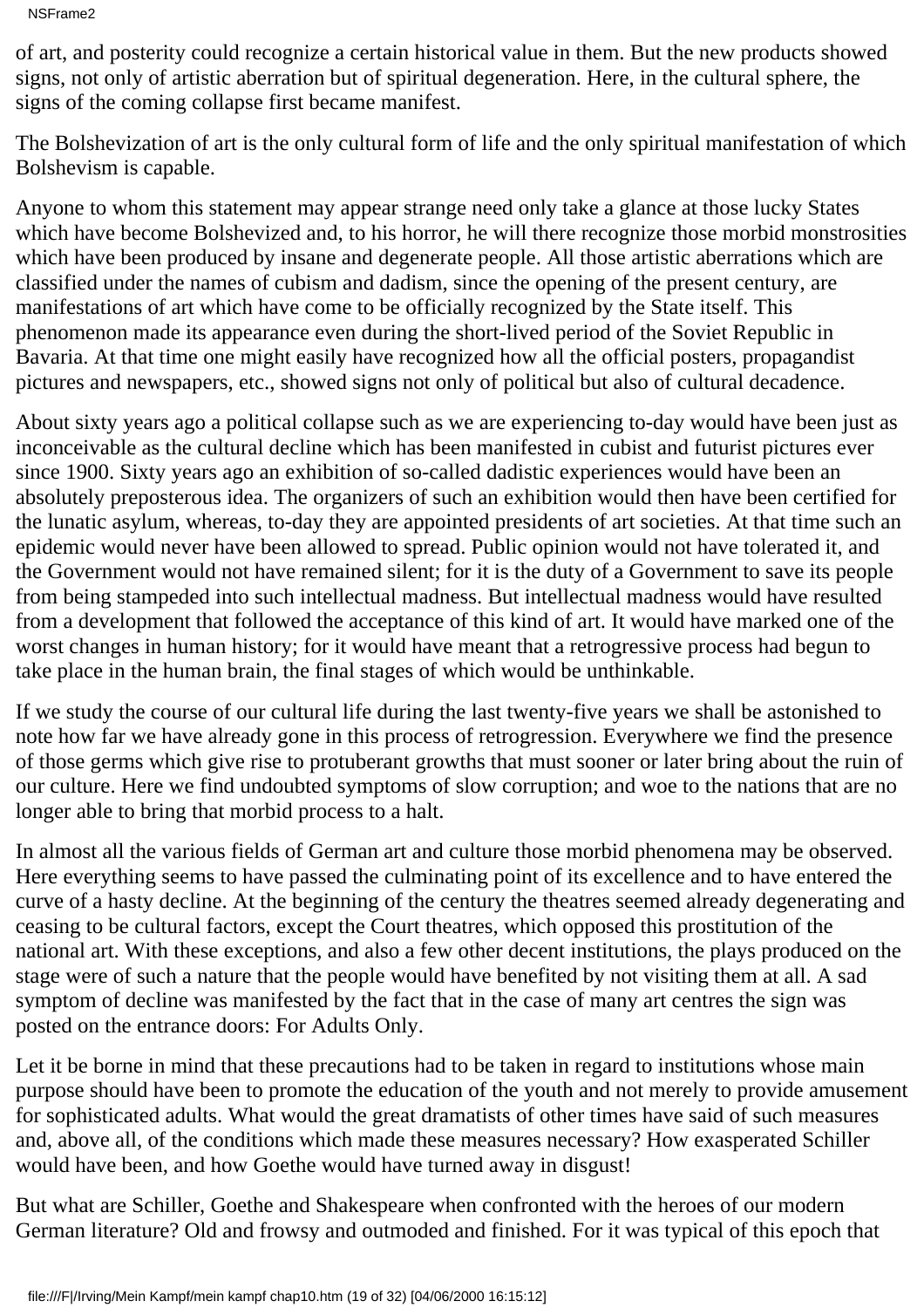NSFrame2

not only were its own products bad but that the authors of such products and their backers reviled everything that had really been great in the past. This is a phenomenon that is very characteristic of such epochs. The more vile and miserable are the men and products of an epoch, the more they will hate and denigrate the ideal achievements of former generations. What these people would like best would be completely to destroy every vestige of the past, in order to do away with that sole standard of comparison which prevents their own daubs from being looked upon as art. Therefore the more lamentable and wretched are the products of each new era, the more it will try to obliterate all the memorials of the past. But any real innovation that is for the benefit of mankind can always face comparison with the best of what has gone before; and frequently it happens that those monuments of the past guarantee the acceptance of those modern productions. There is no fear that modern productions of real worth will look pale and worthless beside the monuments of the past. What is contributed to the general treasury of human culture often fulfils a part that is necessary in order to keep the memory of old achievements alive, because this memory alone is the standard whereby our own works are properly appreciated. Only those who have nothing of value to give to the world will oppose everything that already exists and would have it destroyed at all costs.

And this holds good not only for new phenomena in the cultural domain but also in politics. The more inferior new revolutionary movements are, the more will they try to denigrate the old forms. Here again the desire to pawn off their shoddy products as great and original achievements leads them into a blind hatred against everything which belongs to the past and which is superior to their own work. As long as the historical memory of Frederick the Great, for instance, still lives, Frederick Ebert can arouse only a problematic admiration. The relation of the hero of Sans Souci to the former republican of Bremen may be compared to that of the sun to the moon; for the moon can shine only after the direct rays of the sun have left the earth. Thus we can readily understand why it is that all the new moons in human history have hated the fixed stars. In the field of politics, if Fate should happen temporarily to place the ruling power in the hands of those nonentities they are not only eager to defile and revile the past but at the same time they will use all means to evade criticism of their own acts. The Law for the Protection of the Republic, which the new German State enacted, may be taken as one example of this truth.

One has good grounds to be suspicious in regard to any new idea, or any doctrine or philosophy, any political or economical movement, which tries to deny everything that the past has produced or to present it as inferior and worthless. Any renovation which is really beneficial to human progress will always have to begin its constructive work at the level where the last stones of the structure have been laid. It need not blush to utilize those truths which have already been established; for all human culture, as well as man himself, is only the result of one long line of development, where each generation has contributed but one stone to the building of the whole structure. The meaning and purpose of revolutions cannot be to tear down the whole building but to take away what has not been well fitted into it or is unsuitable, and to rebuild the free space thus caused, after which the main construction of the building will be carried on.

Thus alone will it be possible to talk of human progress; for otherwise the world would never be free of chaos, since each generation would feel entitled to reject the past and to destroy all the work of the past, as the necessary preliminary to any new work of its own.

The saddest feature of the condition in which our whole civilization found itself before the War was the fact that it was not only barren of any creative force to produce its own works of art and civilization but that it hated, defiled and tried to efface the memory of the superior works produced in the past. About the end of the last century people were less interested in producing new significant works of their own particularly in the fields of dramatic art and literature than in defaming the best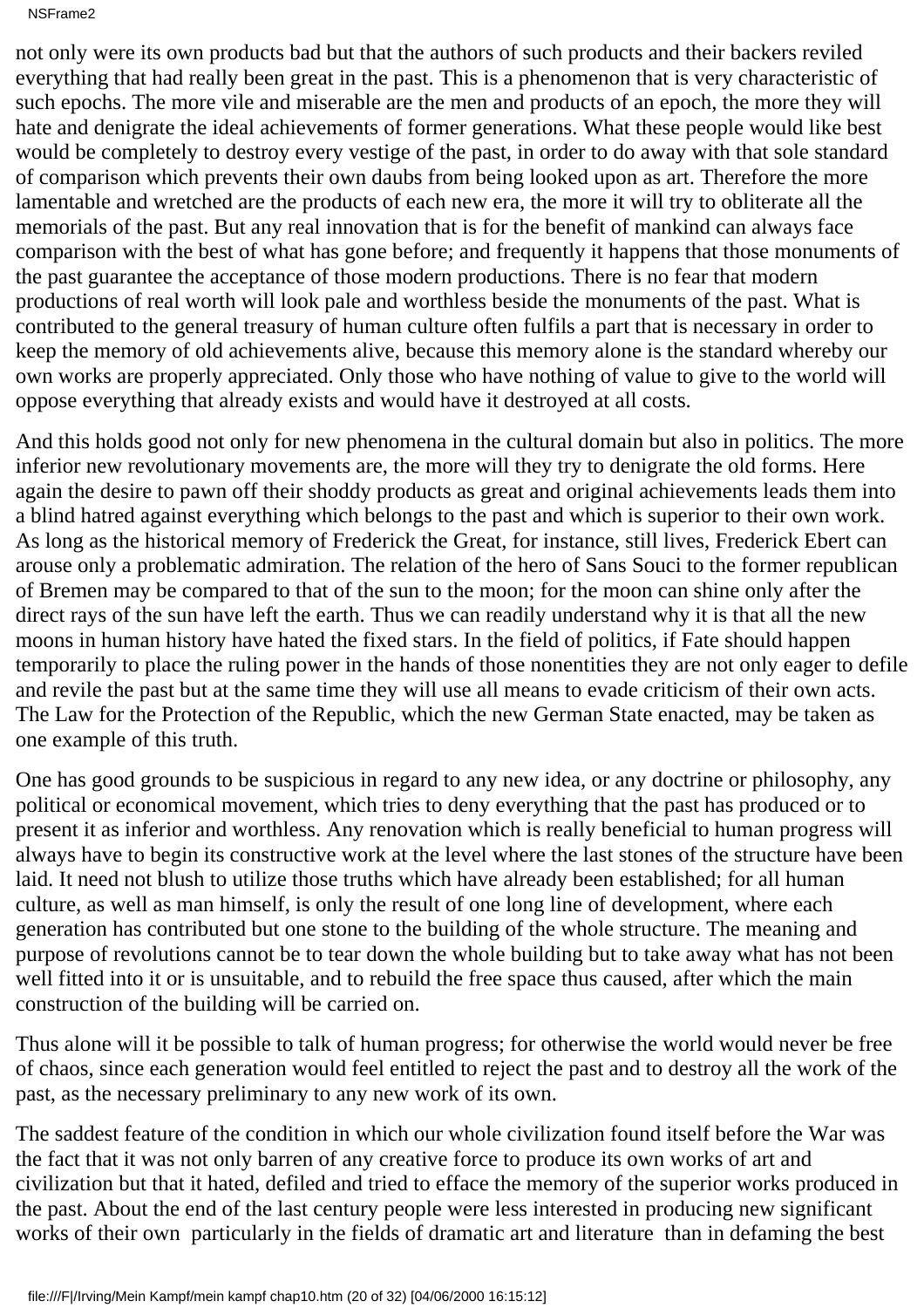NSFrame2

works of the past and in presenting them as inferior and antiquated. As if this period of disgraceful decadence had the slightest capacity to produce anything of superior quality! The efforts made to conceal the past from the eyes of the present afforded clear evidence of the fact that these apostles of the future acted from an evil intent. These symptoms should have made it clear to all that it was not a question of new, though wrong, cultural ideas but of a process which was undermining the very foundations of civilization. It threw the artistic feeling which had hitherto been quite sane into utter confusion, thus spiritually preparing the way for political Bolshevism. If the creative spirit of the Periclean age be manifested in the Parthenon, then the Bolshevist era is manifested through its cubist grimace.

In this connection attention must be drawn once again to the want of courage displayed by one section of our people, namely, by those who, in virtue of their education and position, ought to have felt themselves obliged to take up a firm stand against this outrage on our culture. But they refrained from offering serious resistance and surrendered to what they considered the inevitable. This abdication of theirs was due, however, to sheer funk lest the apostles of Bolshevist art might raise a rumpus; for those apostles always violently attacked everyone who was not ready to recognize them as the choice spirits of artistic creation, and they tried to strangle all opposition by saying that it was the product of philistine and backwater minds. People trembled in fear lest they might be accused by these yahoos and swindlers of lacking artistic appreciation, as if it would have been a disgrace not to be able to understand and appreciate the effusions of those mental degenerates or arrant rogues. Those cultural disciples, however, had a very simple way of presenting their own effusions as works of the highest quality. They offered incomprehensible and manifestly crazy productions to their amazed contemporaries as what they called an inner experience. Thus they forestalled all adverse criticism at very little cost indeed. Of course nobody ever doubted that there could have been inner experiences like that, but some doubt ought to have arisen as to whether or not there was any justification for exposing these hallucinations of psychopaths or criminals to the sane portion of human society. The works produced by a Moritz von Schwind or a Böcklin were also externalizations of an inner experience, but these were the experiences of divinely gifted artists and not of buffoons.

This situation afforded a good opportunity of studying the miserable cowardliness of our so-called intellectuals who shirked the duty of offering serious resistance to the poisoning of the sound instincts of our people. They left it to the people themselves to formulate their own attitude towards his impudent nonsense. Lest they might be considered as understanding nothing of art, they accepted every caricature of art, until they finally lost the power of judging what is really good or bad.

Taken all in all, there were superabundant symptoms to show that a diseased epoch had begun.

Still another critical symptom has to be considered. In the course of the nineteenth century our towns and cities began more and more to lose their character as centres of civilization and became more and more centres of habitation. In our great modern cities the proletariat does not show much attachment to the place where it lives. This feeling results from the fact that their dwelling-place is nothing but an accidental abode, and that feeling is also partly due to the frequent change of residence which is forced upon them by social conditions. There is no time for the growth of any attachment to the town in which they live. But another reason lies in the cultural barrenness and superficiality of our modern cities. At the time of the German Wars of Liberation our German towns and cities were not only small in number but also very modest in size. The few that could really be called great cities were mostly the residential cities of princes; as such they had almost always a definite cultural value and also a definite cultural aspect. Those few towns which had more than fifty thousand inhabitants were, in comparison with modern cities of the same size, rich in scientific and artistic treasures. At the time when Munich had not more than sixty thousand souls it was already well on the way to become one of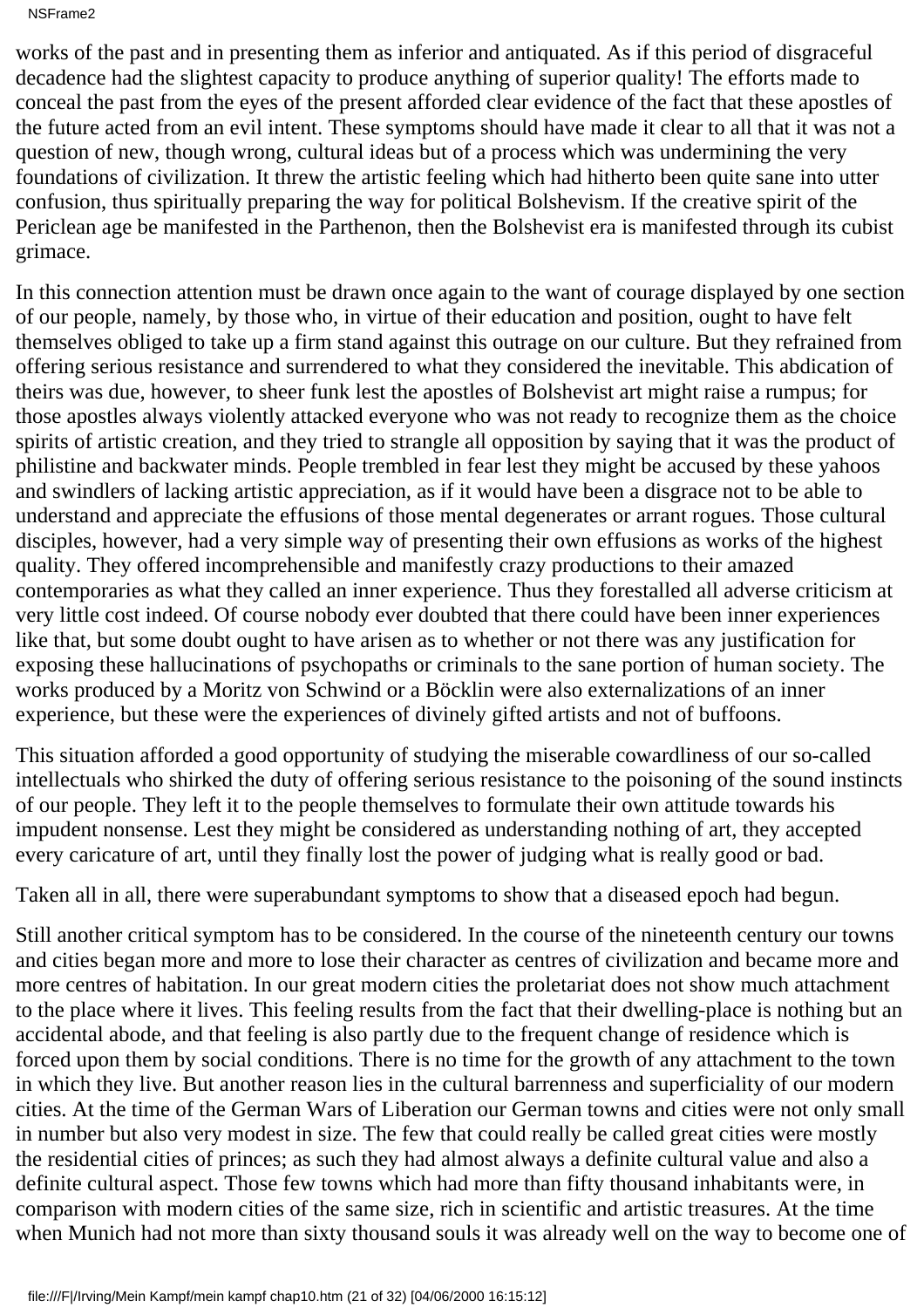NSFrame2

the first German centres of art. Nowadays almost every industrial town has a population at least as large as that, without having anything of real value to call its own. They are agglomerations of tenement houses and congested dwelling barracks, and nothing else. It would be a miracle if anybody should grow sentimentally attached to such a meaningless place. Nobody can grow attached to a place which offers only just as much or as little as any other place would offer, which has no character of its own and where obviously pains have been taken to avoid everything that might have any resemblance to an artistic appearance.

But this is not all. Even the great cities become more barren of real works of art the more they increase in population. They assume more and more a neutral atmosphere and present the same aspect, though on a larger scale, as the wretched little factory towns. Everything that our modern age has contributed to the civilization of our great cities is absolutely deficient. All our towns are living on the glory and the treasures of the past. If we take away from the Munich of to-day everything that was created under Ludwig II we should be horror-stricken to see how meagre has been the output of important artistic creations since that time. One might say much the same of Berlin and most of our other great towns.

But the following is the essential thing to be noticed: Our great modern cities have no outstanding monuments that dominate the general aspect of the city and could be pointed to as the symbols of a whole epoch. Yet almost every ancient town had a monument erected to its glory. It was not in private dwellings that the characteristic art of ancient cities was displayed but in the public monuments, which were not meant to have a transitory interest but an enduring one. And this was because they did not represent the wealth of some individual citizen but the greatness and importance of the community. It was under this inspiration that those monuments arose which bound the individual inhabitants to their own town in a manner that is often almost incomprehensible to us to-day. What struck the eye of the individual citizen was not a number of mediocre private buildings, but imposing structures that belonged to the whole community. In contradistinction to these, private dwellings were of only very secondary importance indeed.

When we compare the size of those ancient public buildings with that of the private dwellings belonging to the same epoch then we can understand the great importance which was given to the principle that those works which reflected and affected the life of the community should take precedence of all others.

Among the broken arches and vast spaces that are covered with ruins from the ancient world the colossal riches that still arouse our wonder have not been left to us from the commercial palaces of these days but from the temples of the Gods and the public edifices that belonged to the State. The community itself was the owner of those great edifices. Even in the pomp of Rome during the decadence it was not the villas and palaces of some citizens that filled the most prominent place but rather the temples and the baths, the stadia, the circuses, the aqueducts, the basilicas, etc., which belonged to the State and therefore to the people as a whole.

In medieval Germany also the same principle held sway, although the artistic outlook was quite different. In ancient times the theme that found its expression in the Acropolis or the Pantheon was now clothed in the forms of the Gothic Cathedral. In the medieval cities these monumental structures towered gigantically above the swarm of smaller buildings with their framework walls of wood and brick. And they remain the dominant feature of these cities even to our own day, although they are becoming more and more obscured by the apartment barracks. They determine the character and appearance of the locality. Cathedrals, city-halls, corn exchanges, defence towers, are the outward expression of an idea which has its counterpart only in the ancient world.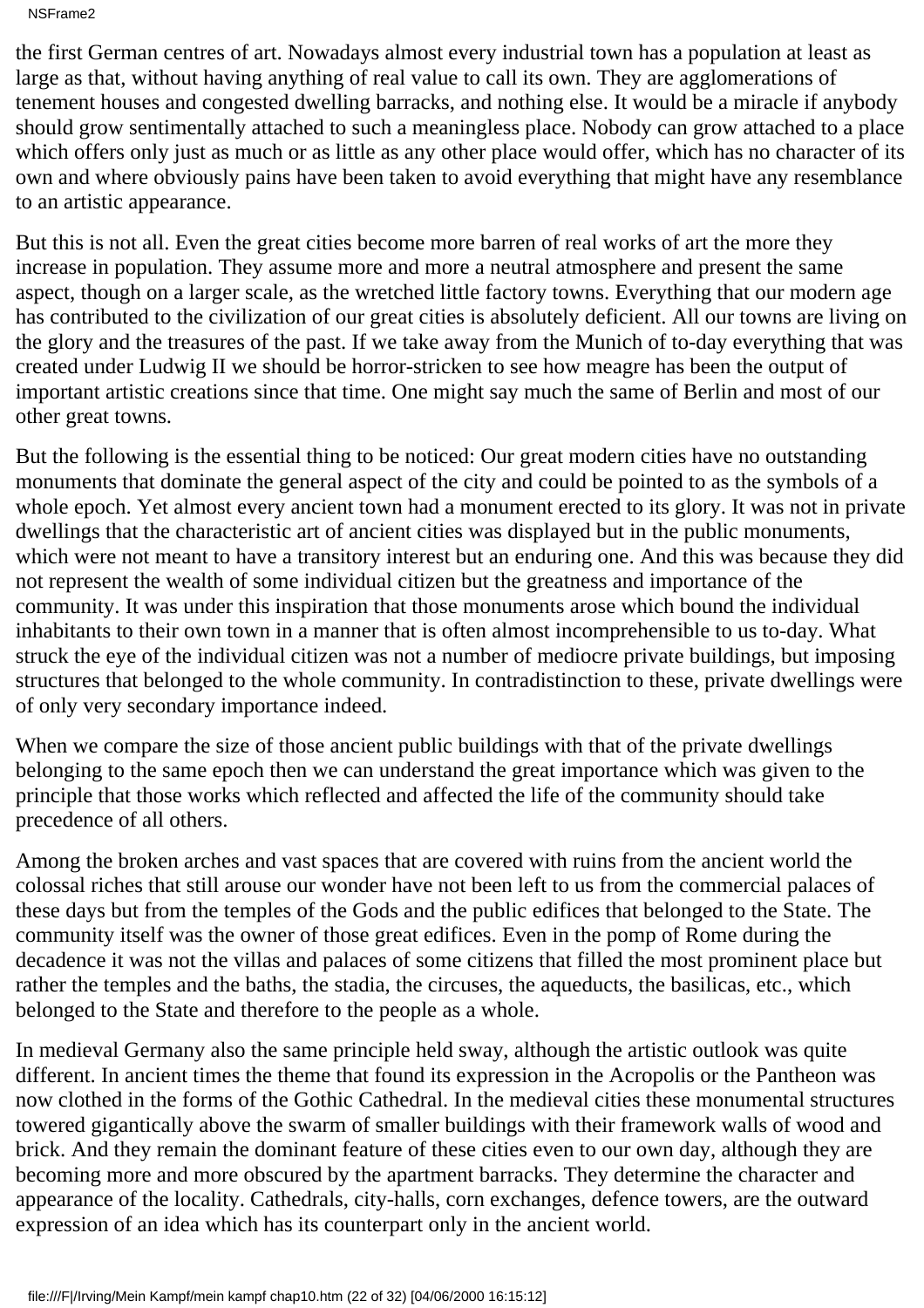NSFrame2

The dimensions and quality of our public buildings to-day are in deplorable contrast to the edifices that represent private interests. If a similar fate should befall Berlin as befell Rome future generations might gaze upon the ruins of some Jewish department stores or joint-stock hotels and think that these were the characteristic expressions of the culture of our time. In Berlin itself, compare the shameful disproportion between the buildings which belong to the Reich and those which have been erected for the accommodation of trade and finance.

The credits that are voted for public buildings are in most cases inadequate and really ridiculous. They are not built as structures that were meant to last but mostly for the purpose of answering the need of the moment. No higher idea influenced those who commissioned such buildings. At the time the Berlin Schloss was built it had a quite different significance from what the new library has for our time, seeing that one battleship alone represents an expenditure of about sixty million marks, whereas less than half that sum was allotted for the building of the Reichstag, which is the most imposing structure erected for the Reich and which should have been built to last for ages. Yet, in deciding the question of internal decoration, the Upper House voted against the use of stone and ordered that the walls should be covered with stucco. For once, however, the parliamentarians made an appropriate decision on that occasion; for plaster heads would be out of place between stone walls.

The community as such is not the dominant characteristic of our contemporary cities, and therefore it is not to be wondered at if the community does not find itself architecturally represented. Thus we must eventually arrive at a veritable civic desert which will at last be reflected in the total indifference of the individual citizen towards his own country.

This is also a sign of our cultural decay and general break-up. Our era is entirely preoccupied with little things which are to no purpose, or rather it is entirely preoccupied in the service of money. Therefore it is not to be wondered at if, with the worship of such an idol, the sense of heroism should entirely disappear. But the present is only reaping what the past has sown.

All these symptoms which preceded the final collapse of the Second Empire must be attributed to the lack of a definite and uniformly accepted *Weltanschhauung* and the general uncertainty of outlook consequent on that lack. This uncertainty showed itself when the great questions of the time had to be considered one after another and a decisive policy adopted towards them. This lack is also accountable for the habit of doing everything by halves, beginning with the educational system, the shilly-shally, the reluctance to undertake responsibilites and, finally, the cowardly tolerance of evils that were even admitted to be destructive. Visionary humanitarianisms became the fashion. In weakly submitting to these aberrations and sparing the feelings of the individual, the future of millions of human beings was sacrificed.

An examination of the religious situation before the War shows that the general process of disruption had extended to this sphere also. A great part of the nation itself had for a long time already ceased to have any convictions of a uniform and practical character in their ideological outlook on life. In this matter the point of primary importance was by no means the number of people who renounced their church membership but rather the widespread indifference. While the two Christian denominations maintained missions in Asia and Africa, for the purpose of securing new adherents to the Faith, these same denominations were losing millions and millions of their adherents at home in Europe. These former adherents either gave up religion wholly as a directive force in their lives or they adopted their own interpretation of it. The consequences of this were specially felt in the moral life of the country. In parenthesis it may be remarked that the progress made by the missions in spreading the Christian Faith abroad was only quite modest in comparison with the spread of Mohammedanism.

It must be noted too that the attack on the dogmatic principles underlying ecclesiastical teaching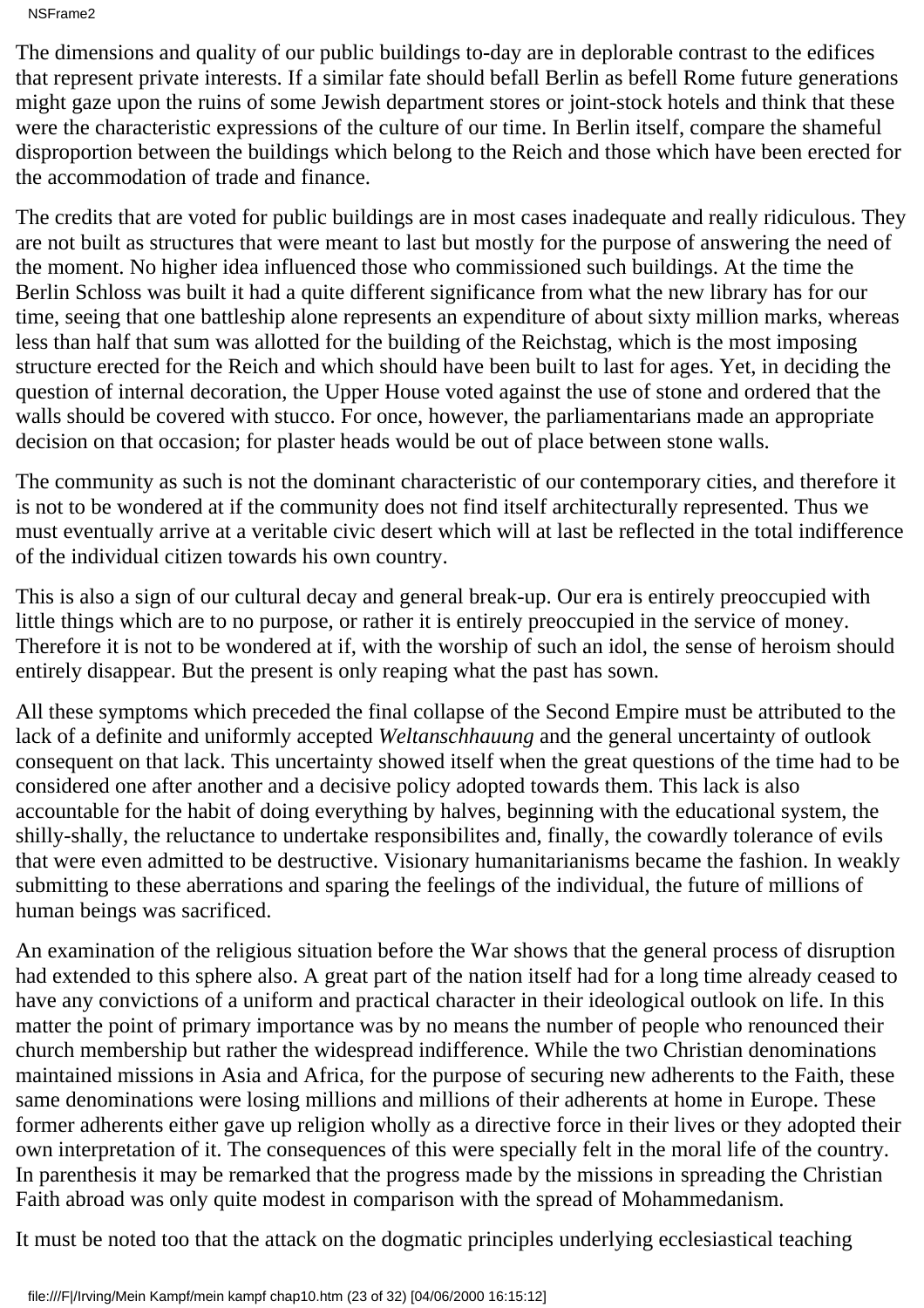increased steadily in violence. And yet this human world of ours would be inconceivable without the practical existence of a religious belief. The great masses of a nation are not composed of philosophers. For the masses of the people, especially faith is absolutely the only basis of a moral outlook on life. The various substitutes that have been offered have not shown any results that might warrant us in thinking that they might usefully replace the existing denominations. But if religious teaching and religious faith were once accepted by the broad masses as active forces in their lives, then the absolute authority of the doctrines of faith would be the foundation of all practical effort. There may be a few hundreds of thousands of superior men who can live wisely and intelligently without depending on the general standards that prevail in everyday life, but the millions of others cannot do so. Now the place which general custom fills in everyday life corresponds to that of general laws in the State and dogma in religion. The purely spiritual idea is of itself a changeable thing that may be subjected to endless interpretations. It is only through dogma that it is given a precise and concrete form without which it could not become a living faith. Otherwise the spiritual idea would never become anything more than a mere metaphysical concept, or rather a philosophical opinion. Accordingly the attack against dogma is comparable to an attack against the general laws on which the State is founded. And so this attack would finally lead to complete political anarchy if it were successful, just as the attack on religion would lead to a worthless religious nihilism.

The political leader should not estimate the worth of a religion by taking some of its shortcomings into account, but he should ask himself whether there be any practical substitute in a view which is demonstrably better. Until such a substitute be available only fools and criminals would think of abolishing the existing religion.

Undoubtedly no small amount of blame for the present unsatisfactory religious situation must be attributed to those who have encumbered the ideal of religion with purely material accessories and have thus given rise to an utterly futile conflict between religion and science. In this conflict victory will nearly always be on the side of science, even though after a bitter struggle, while religion will suffer heavily in the eyes of those who cannot penetrate beneath the mere superficial aspects of science.

But the greatest damage of all has come from the practice of debasing religion as a means that can be exploited to serve political interests, or rather commercial interests. The impudent and loud-mouthed liars who do this make their profession of faith before the whole world in stentorian tones so that all poor mortals may hear not that they are ready to die for it if necessary but rather that they may live all the better. They are ready to sell their faith for any political quid pro quo. For ten parliamentary mandates they would ally themselves with the Marxists, who are the mortal foes of all religion. And for a seat in the Cabinet they would go the length of wedlock with the devil, if the latter had not still retained some traces of decency.

If religious life in pre-war Germany had a disagreeable savour for the mouths of many people this was because Christianity had been lowered to base uses by political parties that called themselves Christian and because of the shameful way in which they tried to identify the Catholic Faith with a political party.

This substitution was fatal. It procured some worthless parliamentary mandates for the party in question, but the Church suffered damage thereby.

The consequences of that situation had to be borne by the whole nation; for the laxity that resulted in religious life set in at a juncture when everything was beginning to lose hold and vacillate and the traditional foundations of custom and of morality were threatening to fall asunder.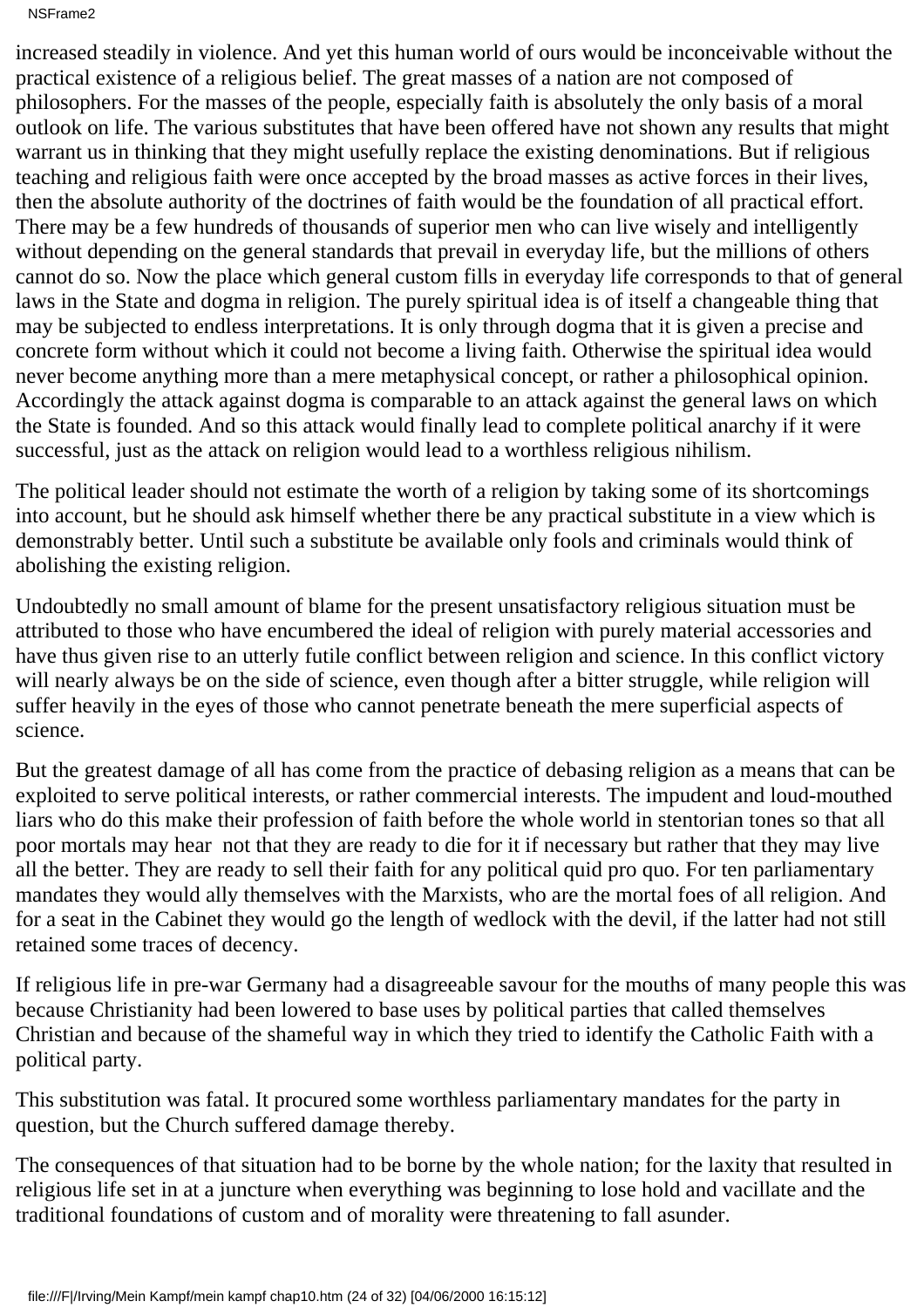NSFrame2

Yet all those cracks and clefts in the social organism might not have been dangerous if no grave burdens had been laid upon it; but they became disastrous when the internal solidarity of the nation was the most important factor in withstanding the storm of big events.

In the political field also observant eyes might have noticed certain anomalies of the Reich which foretold disaster unless some alteration and correction took place in time. The lack of orientation in German policy, both domestic and foreign, was obvious to everyone who was not purposely blind. The best thing that could be said about the practice of making compromises is that it seemed outwardly to be in harmony with Bismarck s axiom that politics is the art of the possible. But Bismarck was a slightly different man from the Chancellors who followed him. This difference allowed the former to apply that formula to the very essence of his policy, while in the mouths of the others it took on an utterly different significance. When he uttered that phrase Bismarck meant to say that in order to attain a definite political end all possible means should be employed or at least that all possibilities should be tried. But his successors see in that phrase only a solemn declaration that one is not necessarily bound to have political principles or any definite political aims at all. And the political leaders of the Reich at that time had no far-seeing policy. Here, again, the necessary foundation was lacking, namely, a definite *Weltanschhauung*, and these leaders also lacked that clear insight into the laws of political evolution which is a necessary quality in political leadership.

Many people who took a gloomy view of things at that time condemned the lack of ideas and lack of orientation which were evident in directing the policy of the Reich. They recognized the inner weakness and futility of this policy. But such people played only a secondary role in politics. Those who had the Government of the country in their hands were quite as indifferent to principles of civil wisdom laid down by thinkers like Houston Stewart Chamberlain as our political leaders now are. These people are too stupid to think for themselves, and they have too much self-conceit to take from others the instruction which they need. Oxenstierna 14) gave expression to a truth which has lasted since time immemorial, when he said that the world is governed by only a particle of wisdom. Almost every civil servant of councillor rank might naturally be supposed to possess only an atom or so belonging to this particle. But since Germany became a Republic even this modicum is wanting. And that is why they had to promulgate the Law for the Defence of the Republic, which prohibits the holding of such views or expressing them. It was fortunate for Oxenstierna that he lived at that time and not in this wise Republic of our time.

Already before the War that institution which should have represented the strength of the Reich the Parliament, the Reichstag was widely recognized as its weakest feature. Cowardliness and fear of shouldering responsibilities were associated together there in a perfect fashion.

One of the silliest notions that one hears expressed to-day is that in Germany the parliamentary institution has ceased to function since the Revolution. This might easily be taken to imply that the case was different before the Revolution. But in reality the parliamentary institution never functioned except to the detriment of the country. And it functioned thus in those days when people saw nothing or did not wish to see anything. The German downfall is to be attributed in no small degree to this institution. But that the catastrophe did not take place sooner is not to be credited to the Parliament but rather to those who opposed the influence of this institution which, during peace times, was digging the grave of the German Nation and the German Reich.

From the immense mass of devastating evils that were due either directly or indirectly to the Parliament I shall select one the most intimately typical of this institution which was the most irresponsible of all time. The evil I speak of was seen in the appalling shilly-shally and weakness in conducting the internal and external affairs of the Reich. It was attributable in the first place to the action of the Reichstag and was one of the principal causes of the political collapse.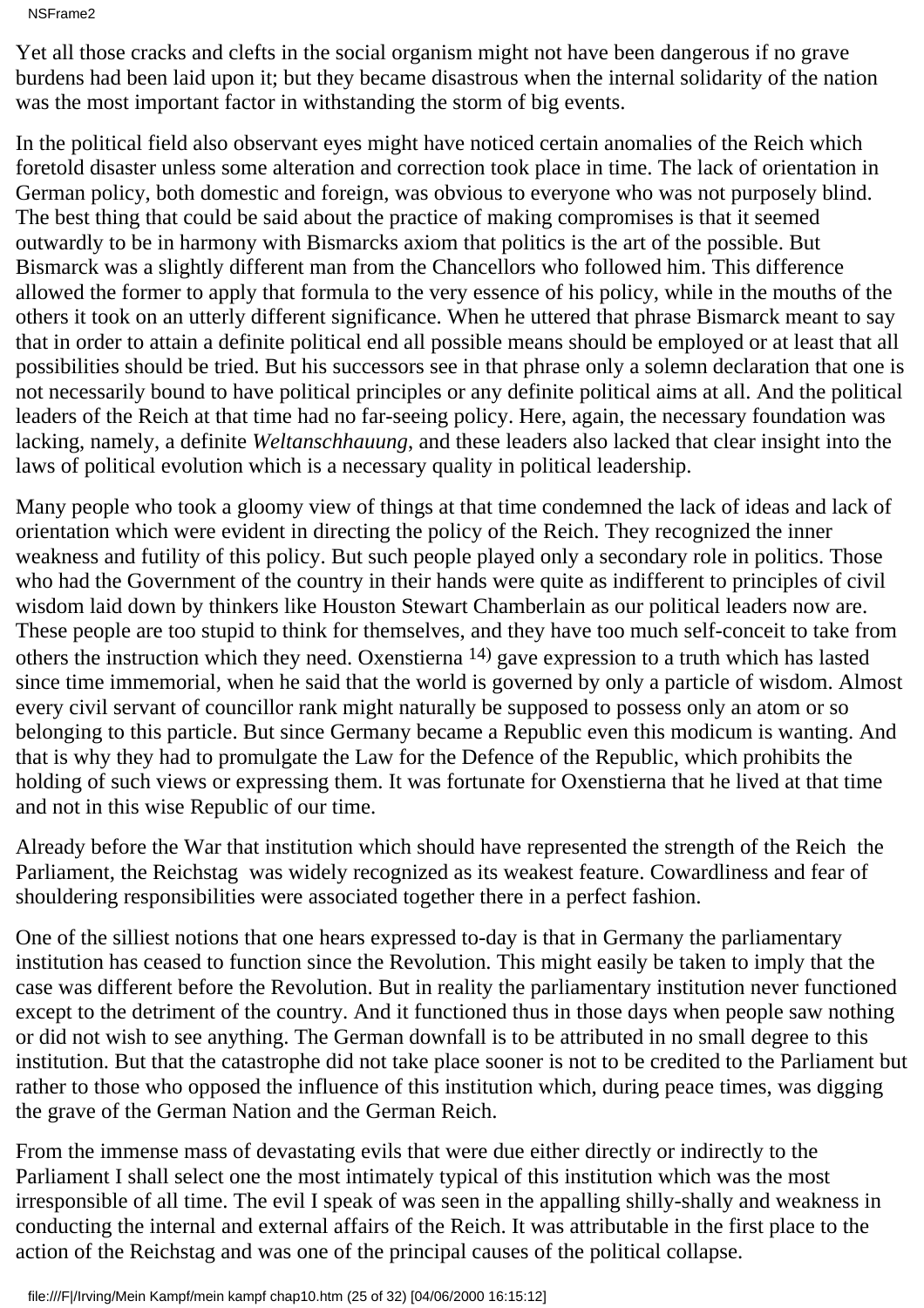Everything subject to the influence of Parliament was done by halves, no matter from what aspect you may regard it.

The foreign policy of the Reich in the matter of alliances was an example of shilly-shally. They wished to maintain peace, but in doing so they steered straight. into war.

Their Polish policy was also carried out by half-measures. It resulted neither in a German triumph nor Polish conciliation, and it made enemies of the Russians.

They tried to solve the Alsace-Lorraine question through half-measures. Instead of crushing the head of the French hydra once and for all with the mailed fist and granting Alsace-Lorraine equal rights with the other German States, they did neither the one nor the other. Anyhow, it was impossible for them to do otherwise, for they had among their ranks the greatest traitors to the country, such as Herr Wetterlé of the Centre Party.

But still the country might have been able to bear with all this provided the half-measure policy had not victimized that force in which, as the last resort, the existence of the Empire depended: namely, the Army.

The crime committed by the so-called German Reichstag in this regard was sufficient of itself to draw down upon it the curses of the German Nation for all time. On the most miserable of pretexts these parliamentary party henchmen filched from the hands of the nation and threw away the weapons which were needed to maintain its existence and therewith defend the liberty and independence of our people. If the graves on the plains of Flanders were to open to-day the bloodstained accusers would arise, hundreds of thousands of our best German youth who were driven into the arms of death by those conscienceless parliamentary ruffians who were either wrongly educated for their task or only half-educated. Those youths, and other millions of the killed and mutilated, were lost to the Fatherland simply and solely in order that a few hundred deceivers of the people might carry out their political manoeuvres and their exactions or even treasonably pursue their doctrinaire theories.

By means of the Marxist and democratic Press, the Jews spread the colossal falsehood about German Militarism throughout the world and tried to inculpate Germany by every possible means, while at the same time the Marxist and democratic parties refused to assent to the measures that were necessary for the adequate training of our national defence forces. The appalling crime thus committed by these people ought to have been obvious to everybody who foresaw that in case of war the whole nation would have to be called to arms and that, because of the mean huckstering of these noble representatives of the people, as they called themselves, millions of Germans would have to face the enemy ill-equipped and insufficiently trained. But even apart from the consequences of the crude and brutal lack of conscience which these parliamentarian rascals displayed, it was quite clear that the lack of properly trained soldiers at the beginning of a war would most probably lead to the loss of such a war; and this probability was confirmed in a most terrible way during the course of the world war.

Therefore the German people lost the struggle for the freedom and independence of their country because of the half-hearted and defective policy employed during times of peace in the organization and training of the defensive strength of the nation.

The number of recruits trained for the land forces was too small; but the same half-heartedness was shown in regard to the navy and made this weapon of national self-preservation more or less ineffective. Unfortunately, even the naval authorities themselves were contaminated with this spirit of half-heartedness. The tendency to build the ship on the stocks somewhat smaller than that just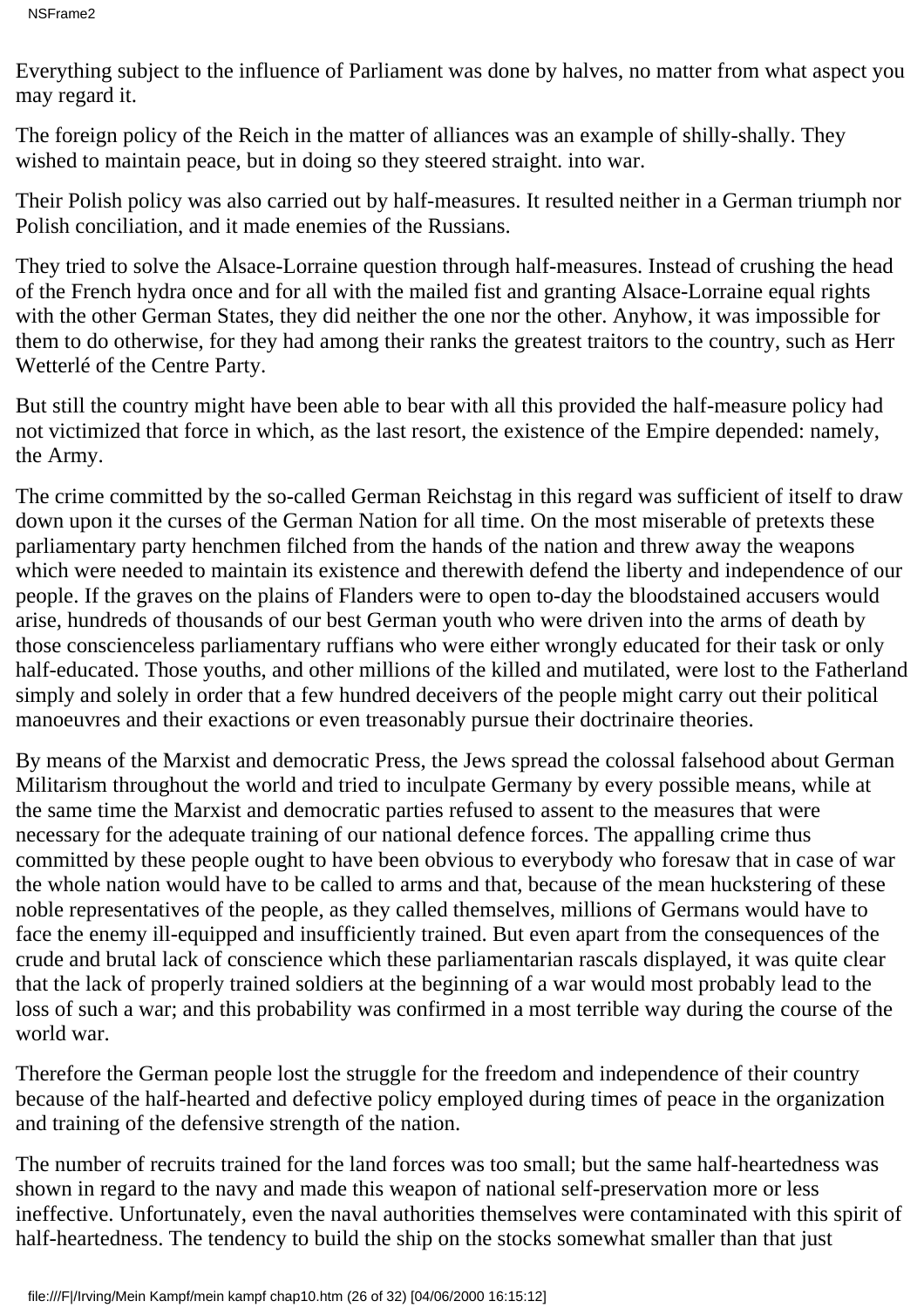NSFrame2

launched by the British did not show much foresight and less genius. A fleet which cannot be brought to the same numerical strength as that of the probable enemy ought to compensate for this inferiority by the superior fighting power of the individual ship. It is the weight of the fighting power that counts and not any sort of traditional quality. As a matter of fact, modern technical development is so advanced and so well proportioned among the various civilized States that it must be looked on as practically impossible for one Power to build vessels which would have a superior fighting quality to that of the vessels of equal size built by the other Powers. But it is even less feasible to build vessels of smaller displacement which will be superior in action to those of larger displacement.

As a matter of fact, the smaller proportions of the German vessels could be maintained only at the expense of speed and armament. The phrase used to justify this policy was in itself an evidence of the lack of logical thinking on the part of the naval authorities who were in charge of these matters in times of peace. They declared that the German guns were definitely superior to the British 30.5 cm. as regards striking efficiency.

But that was just why they should have adopted the policy of building 30.5 cm. guns also; for it ought to have been their object not to achieve equality but superiority in fighting strength. If that were not so then it would have been superfluous to equip the land forces with 42 cm. mortars; for the German 21 cm. mortar could be far superior to any high-angle guns which the French possessed at that time and since the fortresses could probably have been taken by means of 30.5 cm. mortars. The army authorities unfortunately failed to do so. If they refrained from assuring superior efficiency in the artillery as in the velocity, this was because of the fundamentally false principle of risk which they adopted. The naval authorities, already in times of peace, renounced the principle of attack and thus had to follow a defensive policy from the very beginning of the War. But by this attitude they renounced also the chances of final success, which can be achieved only by an offensive policy.

A vessel with slower speed and weaker armament will be crippled and battered by an adversary that is faster and stronger and can frequently shoot from a favourable distance. A large number of cruisers have been through bitter experiences in this matter. How wrong were the ideas prevalent among the naval authorities in times of peace was proved during the War. They were compelled to modify the armament of the old vessels and to equip the new ones with better armament whenever there was a chance to do so. If the German vessels in the Battle of the Skagerrak had been of equal size, the same armament and the same speed as the English, the British Fleet would have gone down under the tempest of the German 38 centimeter shells, which hit their aims more accurately and were more effective.

Japan had followed a different kind of naval policy. There, care was principally taken to create with every single new vessel a fighting force that would be superior to those of the eventual adversaries. But, because of this policy, it was afterwards possible to use the fleet for the offensive.

While the army authorities refused to adopt such fundamentally erroneous principles, the navy which unfortunately had more representatives in Parliament succumbed to the spirit that ruled there. The navy was not organized on a strong basis, and it was later used in an unsystematic and irresolute way. The immortal glory which the navy won, in spite of these drawbacks, must be entirely credited to the good work and the efficiency and incomparable heroism of officers and crews. If the former commanders-in-chief had been inspired with the same kind of genius all the sacrifices would not have been in vain.

It was probably the very parliamentarian skill displayed by the chief of the navy during the years of peace which later became the cause of the fatal collapse, since parliamentarian considerations had begun to play a more important role in the construction of the navy than fighting considerations. The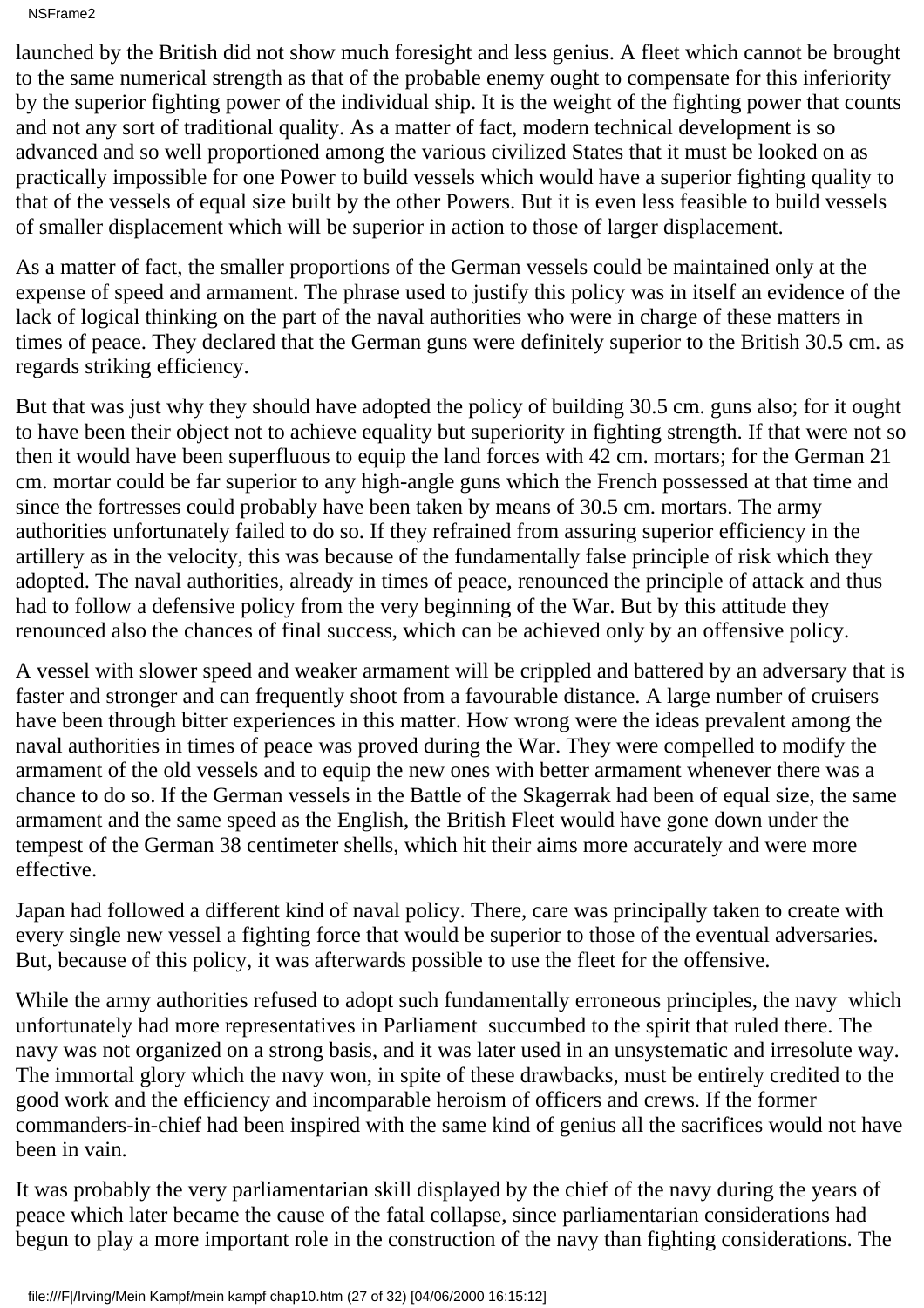NSFrame2

irresolution, the weakness and the failure to adopt a logically consistent policy, which is typical of the parliamentary system, contaminated the naval authorities.

As I have already emphasized, the military authorities did not allow themselves to be led astray by such fundamentally erroneous ideas. Ludendorff, who was then a Colonel in the General Staff, led a desperate struggle against the criminal vacillations with which the Reichstag treated the most vital problems of the nation and in most cases voted against them. If the fight which this officer then waged remained unsuccessful this must be debited to the Parliament and partly also to the wretched and weak attitude of the Chancellor, Bethmann-Hollweg.

Yet those who are responsible for Germanys collapse do not hesitate now to lay all the blame on the shoulders of the one man who took a firm stand against the neglectful manner in which the interests of the nation were managed. But one falsehood more or less makes no difference to these congenital tricksters.

Anybody who thinks of all the sacrifices which this nation has had to bear, as a result of the criminal neglect of those irresponsible individuals; anybody who thinks of the number of those who died or were maimed unnecessarily; anybody who thinks of the deplorable shame and dishonour which has been heaped upon us and of the illimitable distress into which our people are now plunged anybody who realizes that in order to prepare the way to a few seats in Parliament for some unscrupulous place-hunters and arrivists will understand that such hirelings can be called by no other name than that of rascal and criminal; for otherwise those words could have no meaning. In comparison with traitors who betrayed the nation s trust every other kind of twister may be looked upon as an honourable man.

It was a peculiar feature of the situation that all the real faults of the old Germany were exposed to the public gaze only when the inner solidarity of the nation could be injured by doing so. Then, indeed, unpleasant truths were openly proclaimed in the ears of the broad masses, while many other things were at other times shamefully hushed up or their existence simply denied, especially at times when an open discussion of such problems might have led to an improvement in their regard. The higher government authorities knew little or nothing of the nature and use of propaganda in such matters. Only the Jew knew that by an able and persistent use of propaganda heaven itself can be presented to the people as if it were hell and, vice versa, the most miserable kind of life can be presented as if it were paradise. The Jew knew this and acted accordingly. But the German, or rather his Government, did not have the slightest suspicion of it. During the War the heaviest of penalties had to be paid for that ignorance.

Over against the innumerable drawbacks which I have mentioned here and which affected German life before the War there were many outstanding features on the positive side. If we take an impartial survey we must admit that most of our drawbacks were in great measure prevalent also in other countries and among the other nations, and very often in a worse form than with us; whereas among us there were many real advantages which the other did not have.

The leading phase of Germany s superiority arose from the fact that, almost alone among all the other European nations, the German nation had made the strongest effort to preserve the national character of its economic structure and for this reason was less subject than other countries to the power of international finance, though indeed there were many untoward symptoms in this regard also.

And yet this superiority was a perilous one and turned out later to be one of the chief causes of the world war.

But even if we disregard this advantage of national independence in economic matters there were certain other positive features of our social and political life which were of outstanding excellence.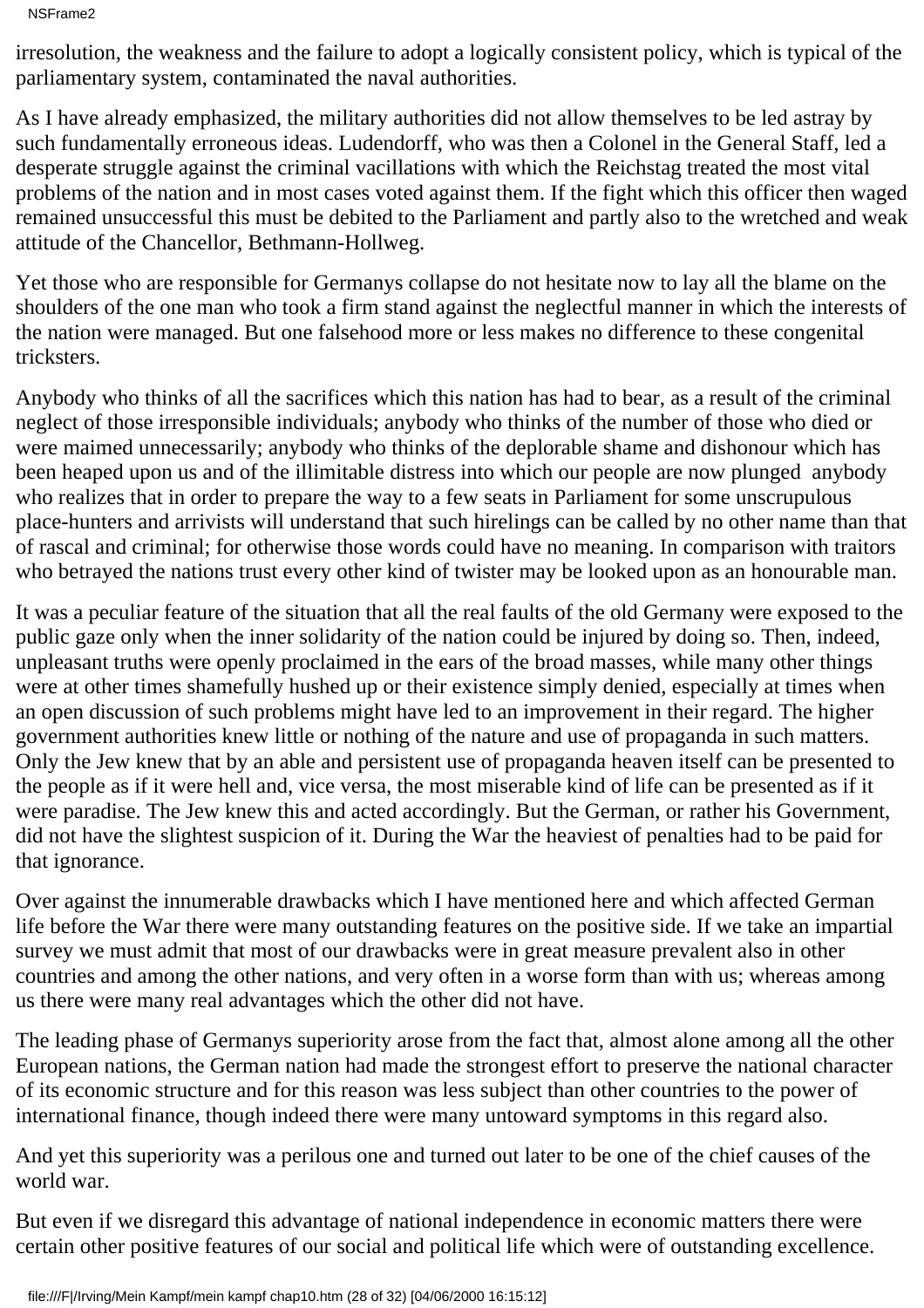NSFrame2

These features were represented by three institutions which were constant sources of regeneration. In their respective spheres they were models of perfection and were partly unrivalled.

The first of these was the statal form as such and the manner in which it had been developed for Germany in modern times. Of course we must except those monarchs who, as human beings, were subject to the failings which afflict this life and its children. If we were not so tolerant in these matters, then the case of the present generation would be hopeless; for if we take into consideration the personal capabilities and character of the representative figures in our present regime it would be difficult to imagine a more modest level of intelligence and moral character. If we measure the value of the German Revolution by the personal worth and calibre of the individuals whom this revolution has presented to the German people since November 1918 then we may feel ashamed indeed in thinking of the judgment which posterity will pass on these people, when the Law for the Protection of the Republic can no longer silence public opinion. Coming generations will surely decide that the intelligence and integrity of our new German leaders were in adverse ratio to their boasting and their vices.

It must be admitted that the monarchy had become alien in spirit to many citizens and especially the broad masses. This resulted from the fact that the monarchs were not always surrounded by the highest intelligence so to say and certainly not always by persons of the most upright character. Unfortunately many of them preferred flatterers to honest-spoken men and hence received their information from the former. This was a source of grave danger at a time when the world was passing through a period in which many of the old conditions were changing and when this change was affecting even the traditions of the Court.

The average man or woman could not have felt a wave of enthusiasm surging within the breast when, for example, at the turn of the century, a princess in uniform and on horseback had the soldiers file past her on parade. Those high circles had apparently no idea of the impression which such a parade made on the minds of ordinary people; else such unfortunate occurrences would not have taken place. The sentimental humanitarianism not always very sincere which was professed in those high circles was often more repulsive than attractive. When, for instance, the Princess X condescended to taste the products of a soup kitchen and found them excellent, as usual, such a gesture might have made an excellent impression in times long past, but on this occasion it had the opposite effect to what was intended. For even if we take it for granted that Her Highness did not have the slightest idea, that on the day she sampled it, the food was not quite the same as on other days, it sufficed that the people knew it. Even the best of intentions thus became an object of ridicule or a cause of exasperation.

Descriptions of the proverbial frugality practised by the monarch, his much too early rise in the morning and the drudgery he had to go through all day long until late at night, and especially the constantly expressed fears lest he might become undernourished all this gave rise to ominous expression on the part of the people. Nobody was keen to know what and how much the monarch ate or drank. Nobody grudged him a full meal, or the necessary amount of sleep. Everybody was pleased when the monarch, as a man and a personality, brought honour on his family and his country and fulfilled his duties as a sovereign. All the legends which were circulated about him helped little and did much damage.

These and such things, however, are only mere bagatelle. What was much worse was the feeling, which spread throughout large sections of the nation, that the affairs of the individual were being taken care of from above and that he did not need to bother himself with them. As long as the Government was really good, or at least moved by goodwill, no serious objections could be raised.

But the country was destined to disaster when the old Government, which had at least striven for the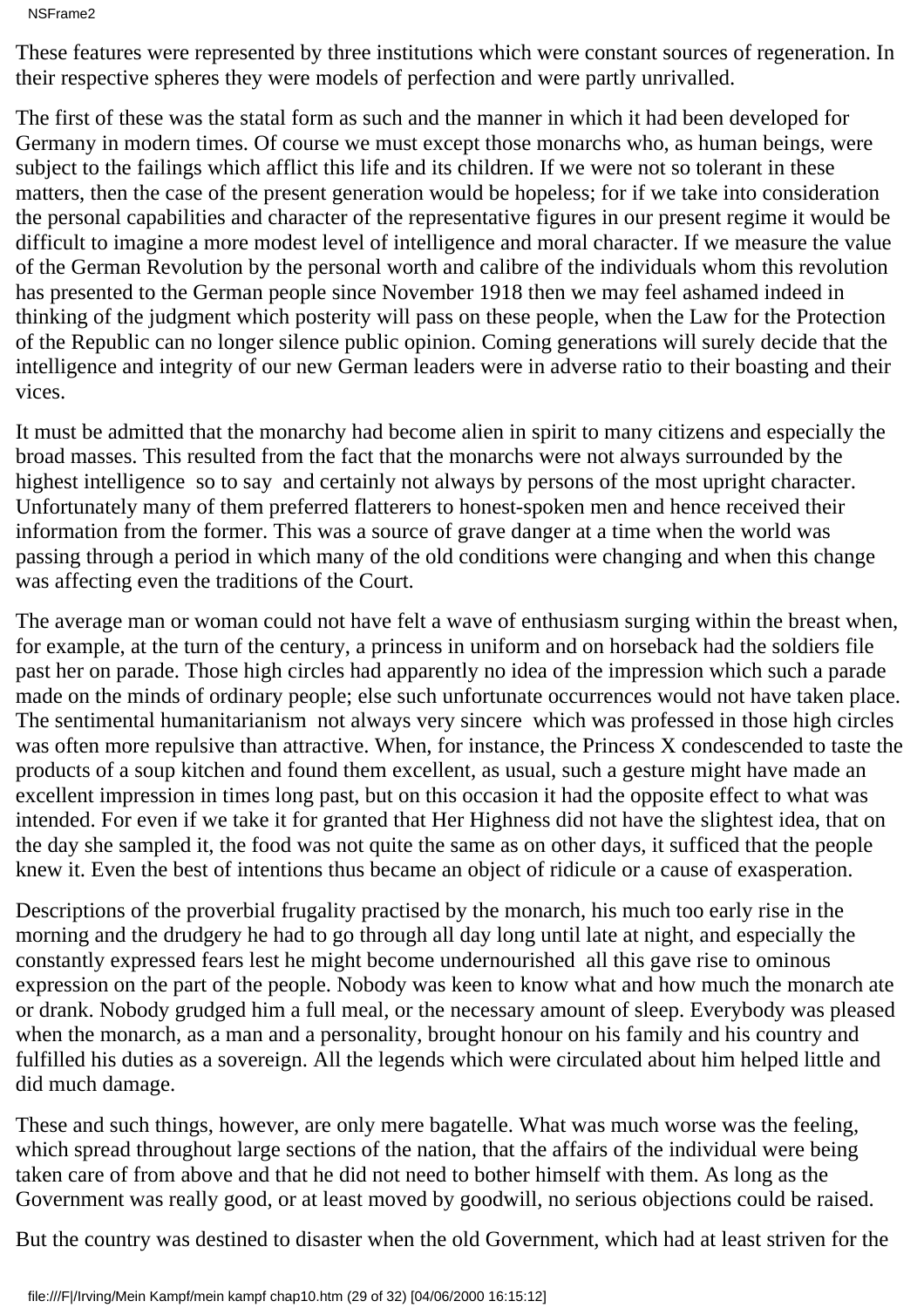best, became replaced by a new regime which was not of the same quality. Then the docile obedience and infantile credulity which formerly offered no resistance was bound to be one of the most fatal evils that can be imagined.

But against these and other defects there were certain qualities which undoubtedly had a positive effect.

First of all the monarchical form of government guarantees stability in the direction of public affairs and safeguards public offices from the speculative turmoil of ambitious politicians. Furthermore, the venerable tradition which this institution possesses arouses a feeling which gives weight to the monarchical authority. Beyond this there is the fact that the whole corps of officials, and the army in particular, are raised above the level of political party obligations. And still another positive feature was that the supreme rulership of the State was embodied in the monarch, as an individual person, who could serve as the symbol of responsibility, which a monarch has to bear more seriously than any anonymous parliamentary majority. Indeed, the proverbial honesty and integrity of the German administration must be attributed chiefly to this fact. Finally, the monarchy fulfilled a high cultural function among the German people, which made amends for many of its defects. The German residential cities have remained, even to our time, centres of that artistic spirit which now threatens to disappear and is becoming more and more materialistic. The German princes gave a great deal of excellent and practical encouragement to art and science, especially during the nineteenth century. Our present age certainly has nothing of equal worth.

During that process of disintegration which was slowly extending throughout the social order the most positive force of resistance was that offered by the army. This was the strongest source of education which the German people possessed. For that reason all the hatred of our enemies was directed against the paladin of our national self-preservation and our liberty. The strongest testimony in favour of this unique institution is the fact that it was derided, hated and fought against, but also feared, by worthless elements all round. The fact that the international profiteers who gathered at Versailles, further to exploit and plunder the nations directed their enmity specially against the old German army proved once again that it deserved to be regarded as the institution which protected the liberties of our people against the forces of the international stock-exchange. If the army had not been there to sound the alarm and stand on guard, the purposes of the Versailles representatives would have been carried out much sooner. There is only one word to express what the German people owe to this army Everything!

It was the army that still inculcated a sense of responsibility among the people when this quality had become very rare and when the habit of shirking every kind of responsibility was steadily spreading. This habit had grown up under the evil influences of Parliament, which was itself the very model of irresponsibility. The army trained the people to personal courage at a time when the virtue of timidity threatened to become an epidemic and when the spirit of sacrificing ones personal interests for the good of the community was considered as something that amounted almost to weak-mindedness. At a time when only those were estimated as intelligent who knew how to safeguard and promote their own egotistic interests, the army was the school through which individual Germans were taught not to seek the salvation of their nation in the false ideology of international fraternization between negroes, Germans, Chinese, French and English, etc., but in the strength and unity of their own national being.

The army developed the individual s powers of resolute decision, and this at a time when a spirit of indecision and scepticism governed human conduct. At a time when the wiseacres were everywhere setting the fashion it needed courage to uphold the principle that any command is better than none. This one principle represents a robust and sound style of thought, of which not a trace would have been left in the other branches of life if the army had not furnished a constant rejuvenation of this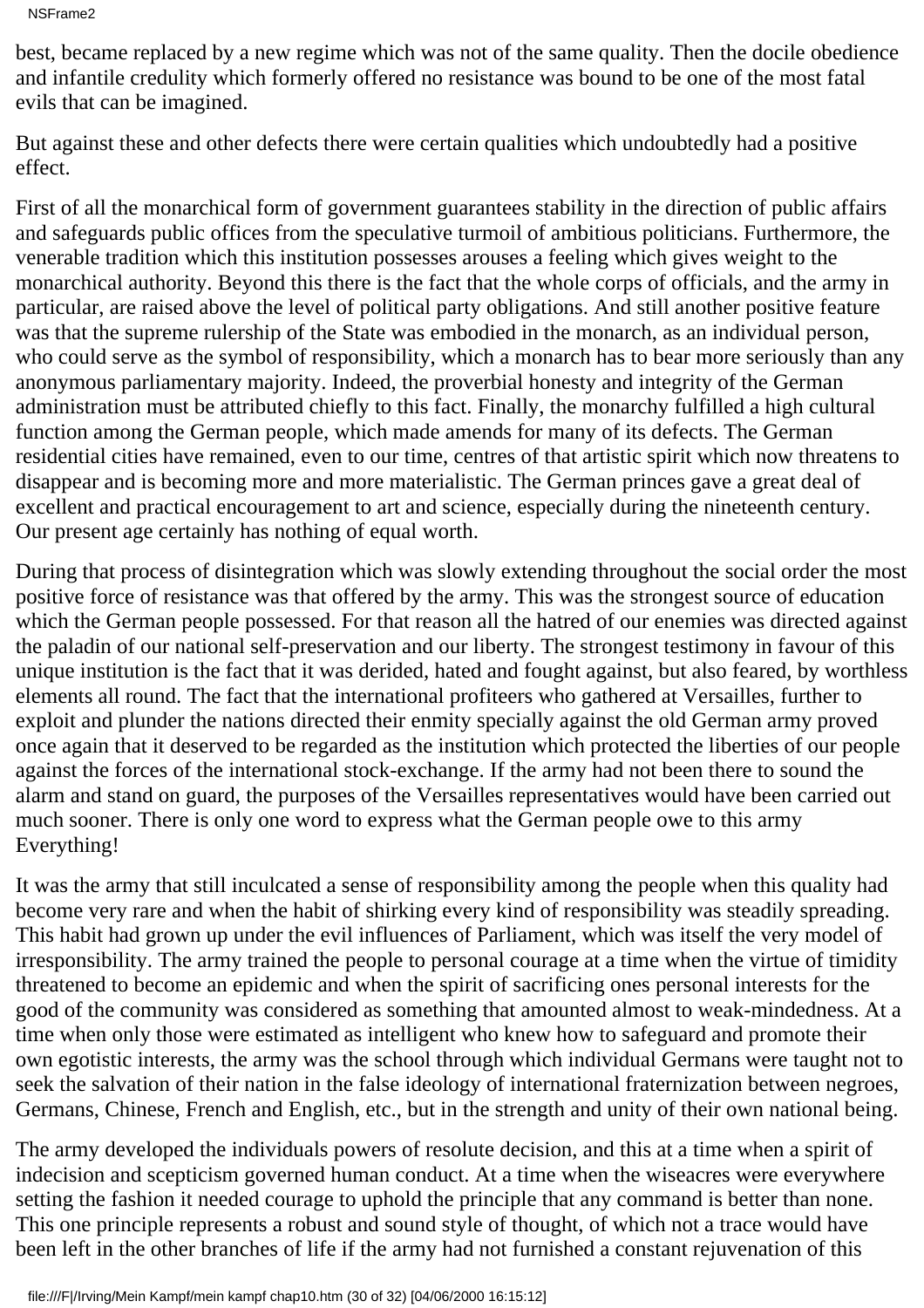NSFrame2

fundamental force. A sufficient proof of this may be found in the appalling lack of decision which our present government authorities display. They cannot shake off their mental and moral lethargy and decide on some definite line of action except when they are forced to sign some new dictate for the exploitation of the German people. In that case they decline all responsibility while at the same time they sign everything which the other side places before them; and they sign with the readiness of an official stenographer. Their conduct is here explicable on the ground that in this case they are not under the necessity of coming to a decision; for the decision is dictated to them.

The army imbued its members with a spirit of idealism and developed their readiness to sacrifice themselves for their country and its honour, while greed and materialism dominated in all the other branches of life. The army united a people who were split up into classes: and in this respect had only one defect, which was the One Year Military Service, a privilege granted to those who had passed through the high schools. It was a defect, because the principle of absolute equality was thereby violated; and those who had a better education were thus placed outside the cadres to which the rest of their comrades belonged. The reverse would have been better. Since our upper classes were really ignorant of what was going on in the body corporate of the nation and were becoming more and more estranged from the life of the people, the army would have accomplished a very beneficial mission if it had refused to discriminate in favour of the so-called intellectuals, especially within its own ranks. It was a mistake that this was not done; but in this world of ours can we find any institution that has not at least one defect? And in the army the good features were so absolutely predominant that the few defects it had were far below the average that generally rises from human weakness.

But the greatest credit which the army of the old Empire deserves is that, at a time when the person of the individual counted for nothing and the majority was everything, it placed individual personal values above majority values. By insisting on its faith in personality, the army opposed that typically Jewish and democratic apotheosis of the power of numbers. The army trained what at that time was most surely needed: namely, real men. In a period when men were falling a prey to effeminacy and laxity, 350,000 vigorously trained young men went from the ranks of the army each year to mingle with their fellow-men. In the course of their two years training they had lost the softness of their young days and had developed bodies as tough as steel. The young man who had been taught obedience for two years was now fitted to command. The trained soldier could be recognized already by his walk.

This was the great school of the German nation; and it was not without reason that it drew upon its head all the bitter hatred of those who wanted the Empire to be weak and defenceless, because they were jealous of its greatness and were themselves possessed by a spirit of rapacity and greed. The rest of the world recognized a fact which many Germans did not wish to see, either because they were blind to facts or because out of malice they did not wish to see it. This fact was that the German Army was the most powerful weapon for the defence and freedom of the German nation and the best guarantee for the livelihood of its citizens.

There was a third institution of positive worth, which has to be placed beside that of the monarchy and the army. This was the civil service.

German administration was better organized and better carried out than the administration of other countries. There may have been objections to the bureaucratic routine of the officials, but from this point of view the state of affairs was similar, if not worse, in the other countries. But the other States did not have the wonderful solidarity which this organization possessed in Germany, nor were their civil servants of that same high level of scrupulous honesty. It is certainly better to be a trifle over-bureaucratic and honest and loyal than to be over-sophisticated and modern, the latter often implying an inferior type of character and also ignorance and inefficiency. For if it be insinuated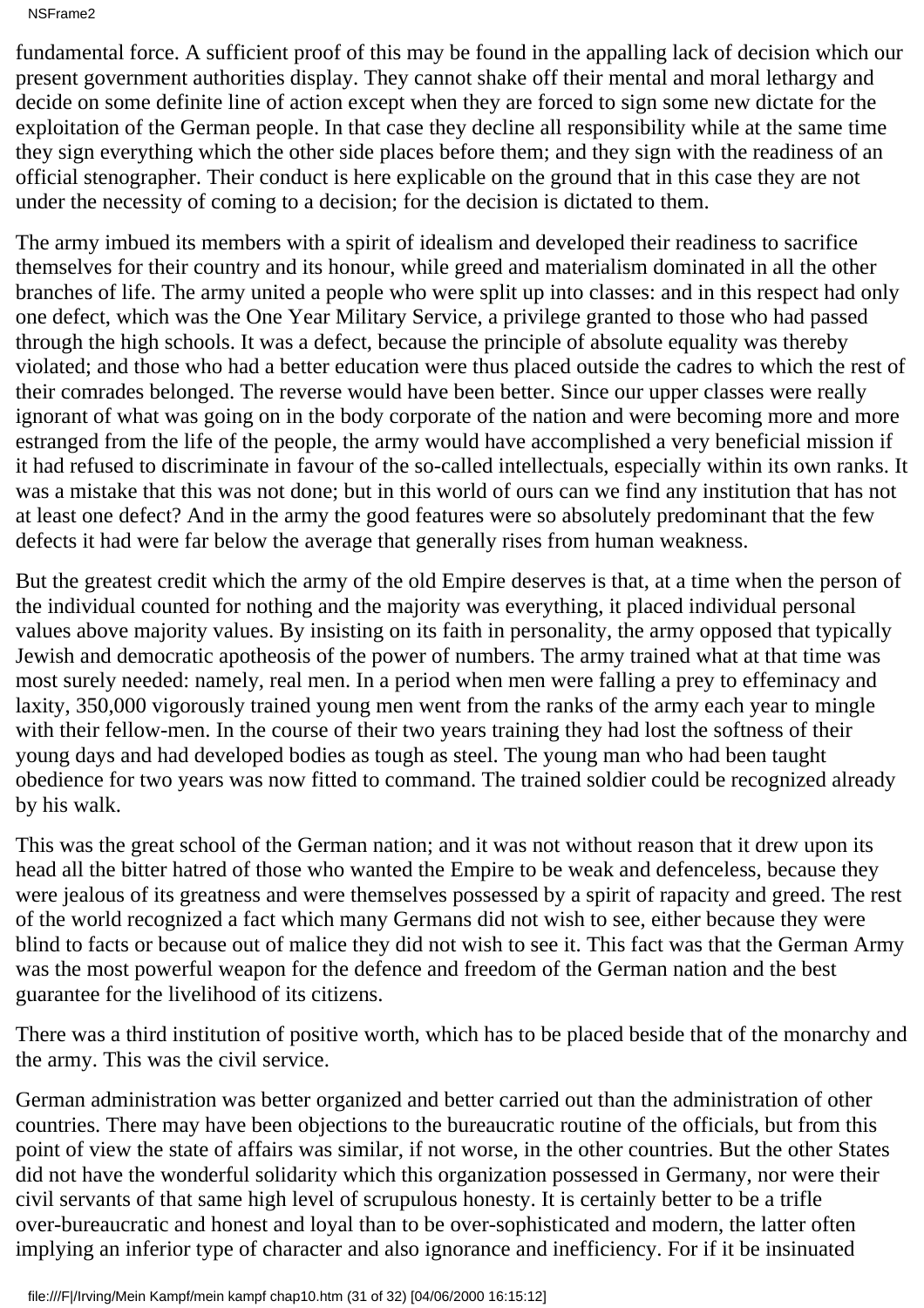NSFrame2

to-day that the German administration of the pre-War period may have been excellent so far as bureaucratic technique goes, but that from the practical business point of view it was incompetent, I can only give the following reply: What other country in the world possessed a better-organized and administered business enterprise than the German State Railways, for instance? It was left to the Revolution to destroy this standard organization, until a time came when it was taken out of the hands of the nation and socialized, in the sense which the founders of the Republic had given to that word, namely, making it subservient to the international stock-exchange capitalists, who were the wire-pullers of the German Revolution.

The most outstanding trait in the civil service and the whole body of the civil administration was its independence of the vicissitudes of government, the political mentality of which could exercise no influence on the attitude of the German State officials. Since the Revolution this situation has been completely changed. Efficiency and capability have been replaced by the test of party-adherence; and independence of character and initiative are no longer appreciated as positive qualities in a public official. They rather tell against him.

The wonderful might and power of the old Empire was based on the monarchical form of government, the army and the civil service. On these three foundations rested that great strength which is now entirely lacking; namely, the authority of the State. For the authority of the State cannot be based on the babbling that goes on in Parliament or in the provincial diets and not upon laws made to protect the State, or upon sentences passed by the law courts to frighten those who have had the hardihood to deny the authority of the State, but only on the general confidence which the management and administration of the community establishes among the people. This confidence is in its turn, nothing else than the result of an unshakable inner conviction that the government and administration of a country is inspired by disinterested and honest goodwill and on the feeling that the spirit of the law is in complete harmony with the moral convictions of the people. In the long run, systems of government are not maintained by terrorism but on the belief of the people in the merits and sincerity of those who administer and promote the public interests.

Though it be true that in the period preceding the War certain grave evils tended to infect and corrode the inner strength of the nation, it must be remembered that the other States suffered even more than Germany from these drawbacks and yet those other States did not fail and break down when the time of crisis came. If we remember further that those defects in pre-War Germany were outweighed by great positive qualities we shall have to look elsewhere for the effective cause of the collapse. And elsewhere it lay.

The ultimate and most profound reason of the German downfall is to be found in the fact that the racial problem was ignored and that its importance in the historical development of nations was not grasped. For the events that take place in the life of nations are not due to chance but are the natural results of the effort to conserve and multiply the species and the race, even though men may not be able consciously to picture to their minds the profound motives of their conduct.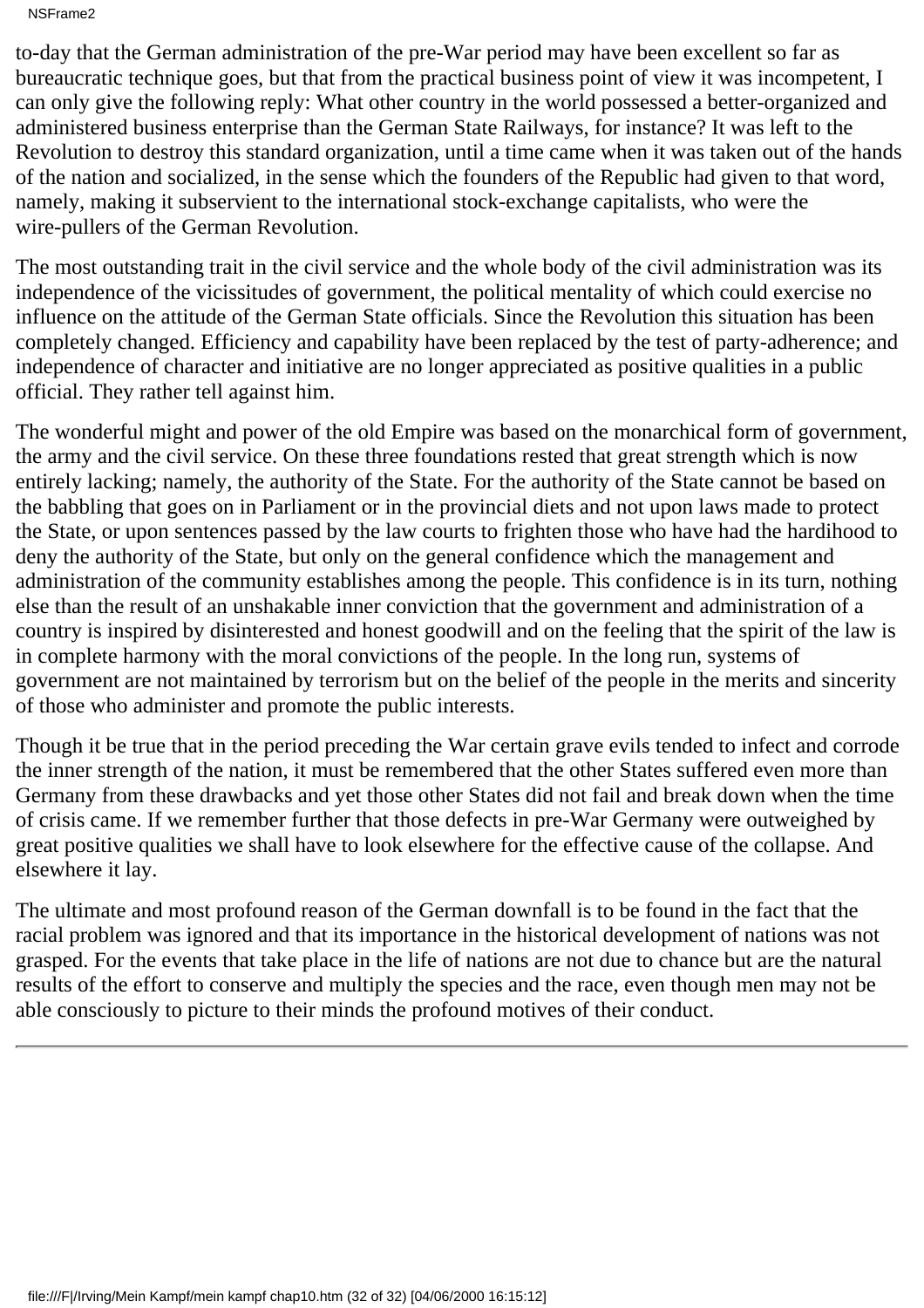# **CHAPTER XI RACE AND PEOPLE**

There are certain truths which stand out so openly on the roadsides of life, as it were, that every passer-by may see them. Yet, because of their very obviousness, the general run of people disregard such truths or at least they do not make them the object of any conscious knowledge. People are so blind to some of the simplest facts in every-day life that they are highly surprised when somebody calls attention to what everybody ought to know. Examples of The Columbus Egg lie around us in hundreds of thousands; but observers like Columbus are rare.

Walking about in the garden of Nature, most men have the self-conceit to think that they know everything; yet almost all are blind to one of the outstanding principles that Nature employs in her work. This principle may be called the inner isolation which characterizes each and every living species on this earth.

Even a superficial glance is sufficient to show that all the innumerable forms in which the life-urge of Nature manifests itself are subject to a fundamental law one may call it an iron law of Nature which compels the various species to keep within the definite limits of their own life-forms when propagating and multiplying their kind. Each animal mates only with one of its own species. The titmouse cohabits only with the titmouse, the finch with the finch, the stork with the stork, the field-mouse with the field-mouse, the house-mouse with the house-mouse, the wolf with the she-wolf, etc.

Deviations from this law take place only in exceptional circumstances. This happens especially under the compulsion of captivity, or when some other obstacle makes procreative intercourse impossible between individuals of the same species. But then Nature abhors such intercourse with all her might; and her protest is most clearly demonstrated by the fact that the hybrid is either sterile or the fecundity of its descendants is limited. In most cases hybrids and their progeny are denied the ordinary powers of resistance to disease or the natural means of defence against outer attack.

Such a dispensation of Nature is quite logical. Every crossing between two breeds which are not quite equal results in a product which holds an intermediate place between the levels of the two parents. This means that the offspring will indeed be superior to the parent which stands in the biologically lower order of being, but not so high as the higher parent. For this reason it must eventually succumb in any struggle against the higher species. Such mating contradicts the will of Nature towards the selective improvements of life in general. The favourable preliminary to this improvement is not to mate individuals of higher and lower orders of being but rather to allow the complete triumph of the higher order. The stronger must dominate and not mate with the weaker, which would signify the sacrifice of its own higher nature. Only the born weakling can look upon this principle as cruel, and if he does so it is merely because he is of a feebler nature and narrower mind; for if such a law did not direct the process of evolution then the higher development of organic life would not be conceivable at all.

This urge for the maintenance of the unmixed breed, which is a phenomenon that prevails throughout the whole of the natural world, results not only in the sharply defined outward distinction between one species and another but also in the internal similarity of characteristic qualities which are peculiar to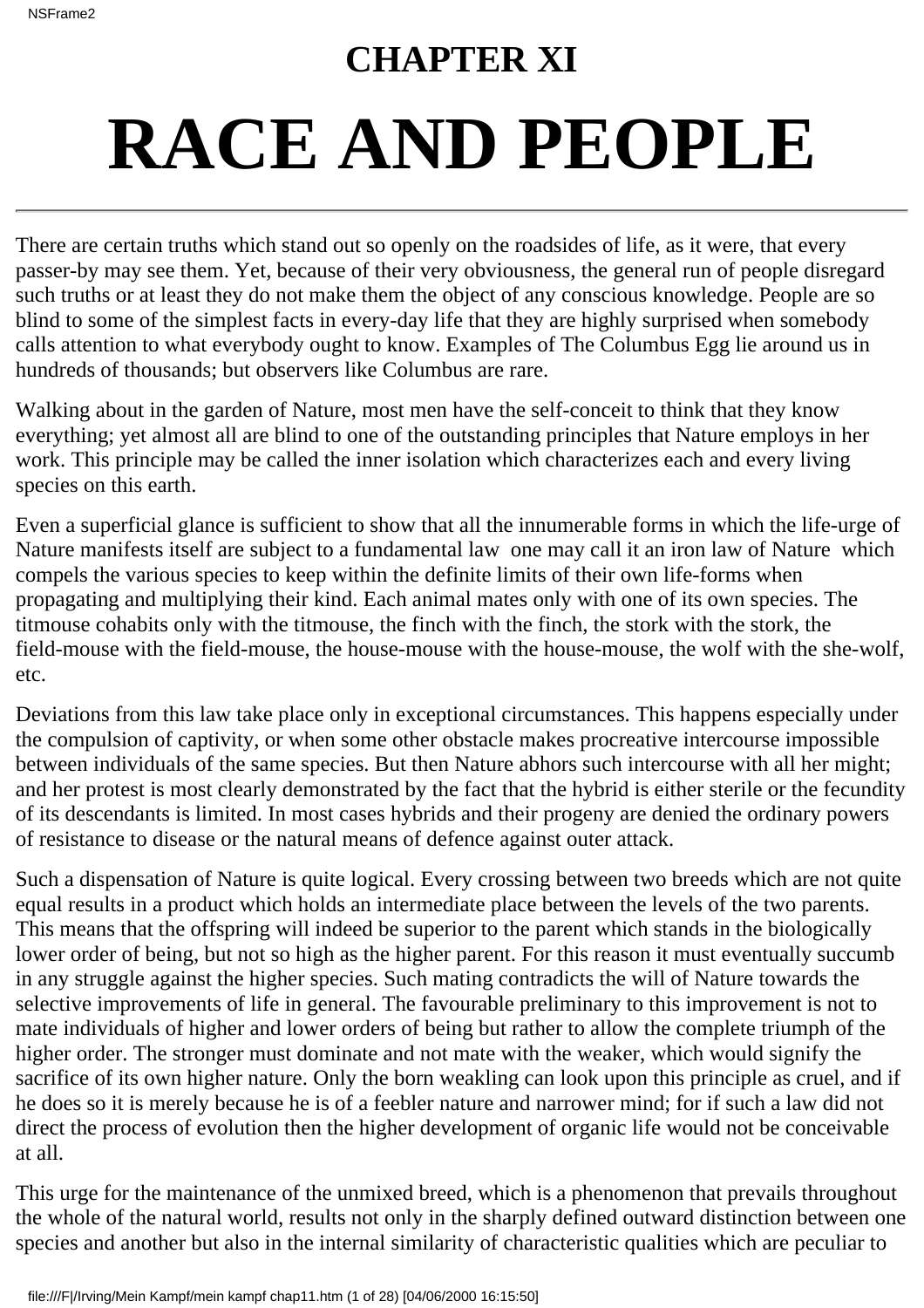NSFrame2

each breed or species. The fox remains always a fox, the goose remains a goose, and the tiger will retain the character of a tiger. The only difference that can exist within the species must be in the various degrees of structural strength and active power, in the intelligence, efficiency, endurance, etc., with which the individual specimens are endowed. It would be impossible to find a fox which has a kindly and protective disposition towards geese, just as no cat exists which has a friendly disposition towards mice.

That is why the struggle between the various species does not arise from a feeling of mutual antipathy but rather from hunger and love. In both cases Nature looks on calmly and is even pleased with what happens. The struggle for the daily livelihood leaves behind in the ruck everything that is weak or diseased or wavering; while the fight of the male to possess the female gives to the strongest the right, or at least, the possibility to propagate its kind. And this struggle is a means of furthering the health and powers of resistance in the species. Thus it is one of the causes underlying the process of development towards a higher quality of being.

If the case were different the progressive process would cease, and even retrogression might set in. Since the inferior always outnumber the superior, the former would always increase more rapidly if they possessed the same capacities for survival and for the procreation of their kind; and the final consequence would be that the best in quality would be forced to recede into the background. Therefore a corrective measure in favour of the better quality must intervene. Nature supplies this by establishing rigorous conditions of life to which the weaker will have to submit and will thereby be numerically restricted; but even that portion which survives cannot indiscriminately multiply, for here a new and rigorous selection takes place, according to strength and health.

If Nature does not wish that weaker individuals should mate with the stronger, she wishes even less that a superior race should intermingle with an inferior one; because in such a case all her efforts, throughout hundreds of thousands of years, to establish an evolutionary higher stage of being, may thus be rendered futile.

History furnishes us with innumerable instances that prove this law. It shows, with a startling clarity, that whenever Aryans have mingled their blood with that of an inferior race the result has been the downfall of the people who were the standard-bearers of a higher culture. In North America, where the population is prevalently Teutonic, and where those elements intermingled with the inferior race only to a very small degree, we have a quality of mankind and a civilization which are different from those of Central and South America. In these latter countries the immigrants who mainly belonged to the Latin races mated with the aborigines, sometimes to a very large extent indeed. In this case we have a clear and decisive example of the effect produced by the mixture of races. But in North America the Teutonic element, which has kept its racial stock pure and did not mix it with any other racial stock, has come to dominate the American Continent and will remain master of it as long as that element does not fall a victim to the habit of adulterating its blood.

In short, the results of miscegenation are always the following:

(a) The level of the superior race becomes lowered;

(b) physical and mental degeneration sets in, thus leading slowly but steadily towards a progressive drying up of the vital sap.

The act which brings about such a development is a sin against the will of the Eternal Creator. And as a sin this act will be avenged.

Mans effort to build up something that contradicts the iron logic of Nature brings him into conflict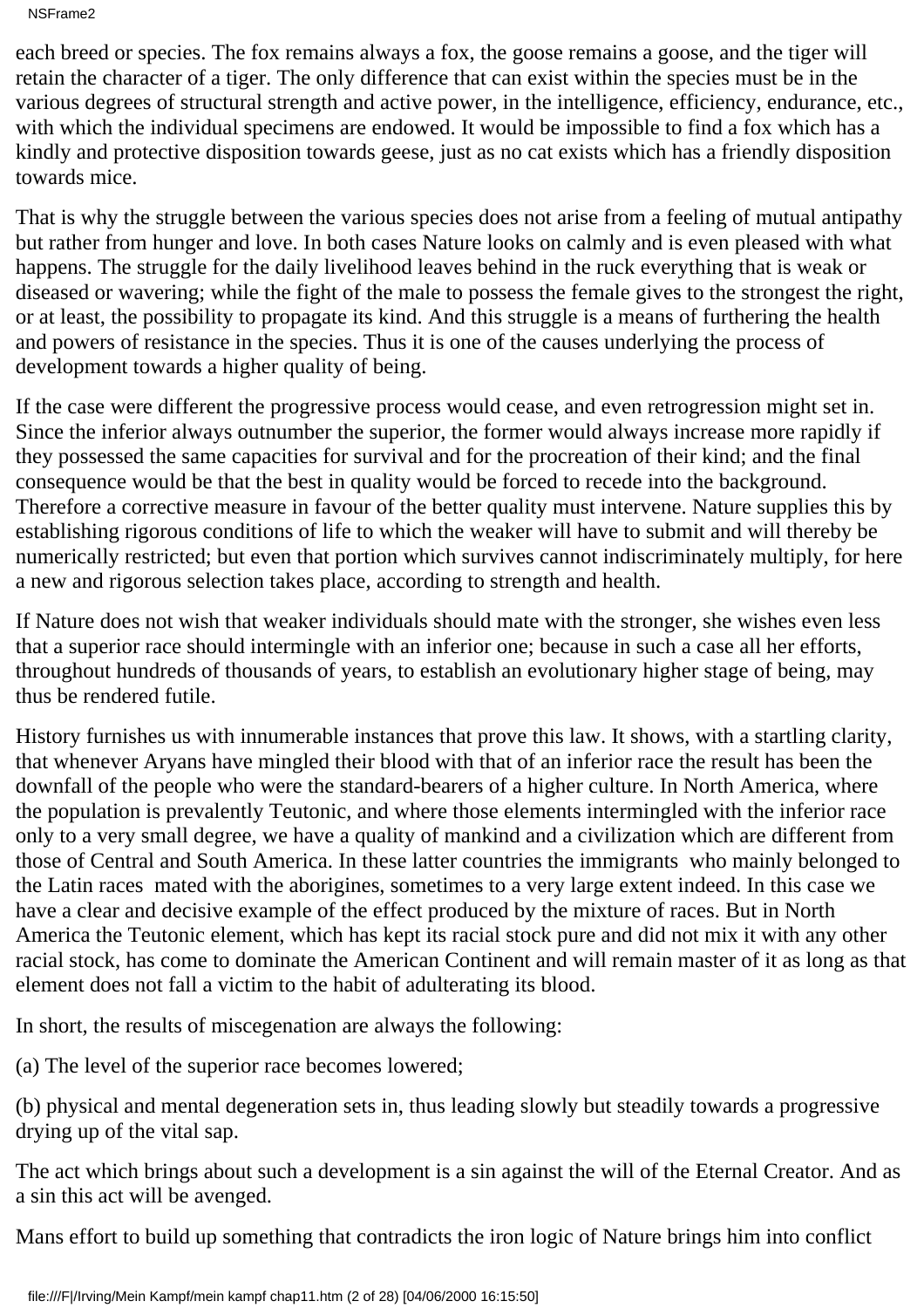NSFrame2

with those principles to which he himself exclusively owes his own existence. By acting against the laws of Nature he prepares the way that leads to his ruin.

Here we meet the insolent objection, which is Jewish in its inspiration and is typical of the modern pacifist. It says: "Man can control even Nature."

There are millions who repeat by rote that piece of Jewish babble and end up by imagining that somehow they themselves are the conquerors of Nature. And yet their only weapon is just a mere idea, and a very preposterous idea into the bargain; because if one accepted it, then it would be impossible even to imagine the existence of the world.

The real truth is that, not only has man failed to overcome Nature in any sphere whatsoever but that at best he has merely succeeded in getting hold of and lifting a tiny corner of the enormous veil which she has spread over her eternal mysteries and secret. He never creates anything. All he can do is to discover something. He does not master Nature but has only come to be the master of those living beings who have not gained the knowledge he has arrived at by penetrating into some of Nature s laws and mysteries. Apart from all this, an idea can never subject to its own sway those conditions which are necessary for the existence and development of mankind; for the idea itself has come only from man. Without man there would be no human idea in this world. The idea as such is therefore always dependent on the existence of man and consequently is dependent on those laws which furnish the conditions of his existence.

And not only that. Certain ideas are even confined to certain people. This holds true with regard to those ideas in particular which have not their roots in objective scientific truth but in the world of feeling. In other words, to use a phrase which is current to-day and which well and clearly expresses this truth: They reflect an inner experience. All such ideas, which have nothing to do with cold logic as such but represent mere manifestations of feeling, such as ethical and moral conceptions, etc., are inextricably bound up with man s existence. It is to the creative powers of man s imagination that such ideas owe their existence.

Now, then, a necessary condition for the maintenance of such ideas is the existence of certain races and certain types of men. For example, anyone who sincerely wishes that the pacifist idea should prevail in this world ought to do all he is capable of doing to help the Germans conquer the world; for in case the reverse should happen it may easily be that the last pacifist would disappear with the last German. I say this because, unfortunately, only our people, and no other people in the world, fell a prey to this idea. Whether you like it or not, you would have to make up your mind to forget wars if you would achieve the pacifist ideal. Nothing less than this was the plan of the American world-redeemer, Woodrow Wilson. Anyhow that was what our visionaries believed, and they thought that through his plans their ideals would be attained.

The pacifist-humanitarian idea may indeed become an excellent one when the most superior type of manhood will have succeeded in subjugating the world to such an extent that this type is then sole master of the earth. This idea could have an injurious effect only in the measure according to which its application would become difficult and finally impossible. So, first of all, the fight and then pacifism. If the case were different it would mean that mankind has already passed the zenith of its development, and accordingly the end would not be the supremacy of some moral ideal but degeneration into barbarism and consequent chaos. People may laugh at this statement; but our planet has been moving through the spaces of ether for millions and millions of years, uninhabited by men, and at some future date may easily begin to do so again if men should forget that wherever they have reached a superior level of existence, it was not the result of following the ideas of crazy visionaries but by acknowledging and rigorously observing the iron laws of Nature.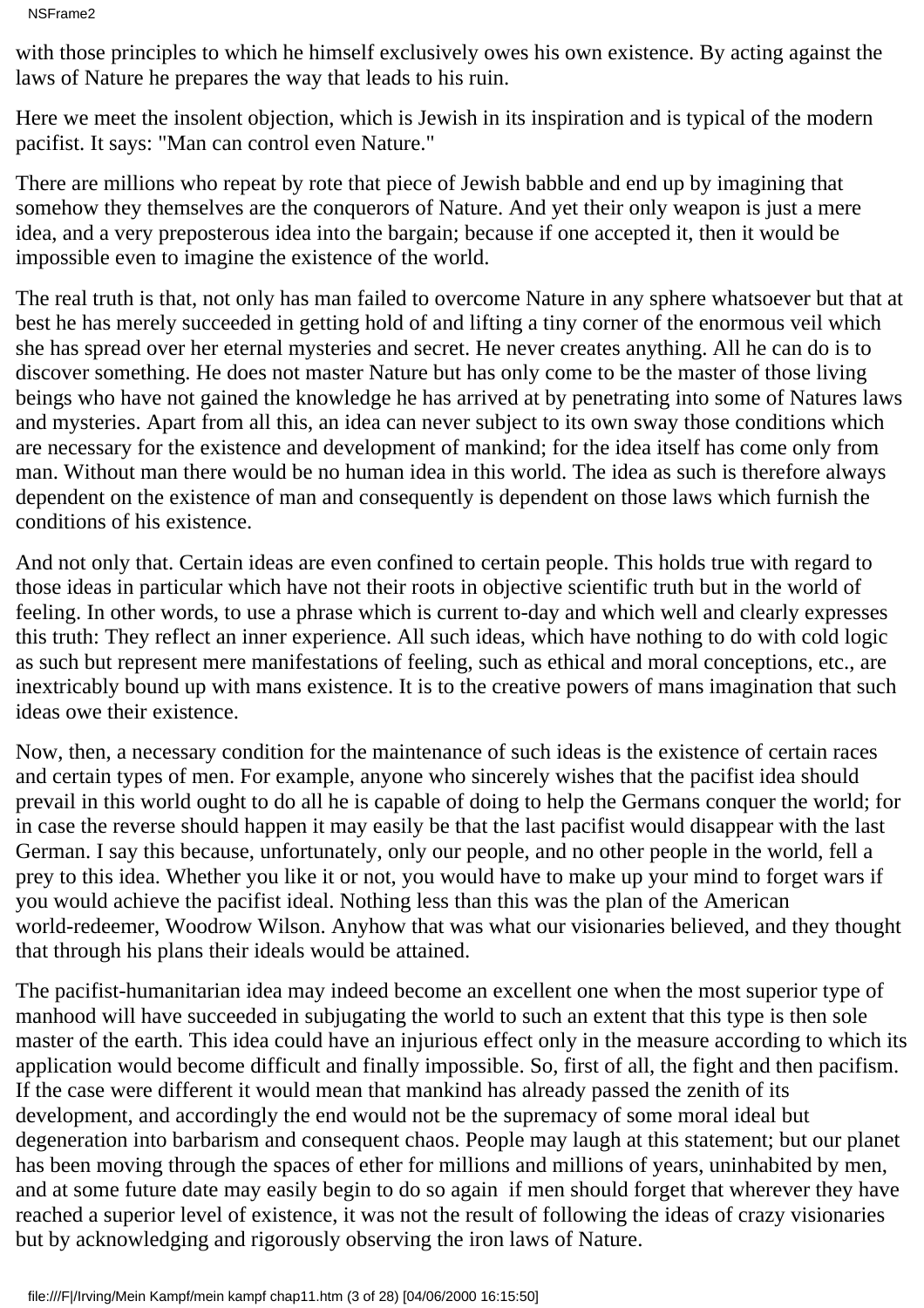All that we admire in the world to-day, its science, its art, its technical developments and discoveries, are the products of the creative activities of a few peoples, and it may be true that their first beginnings must be attributed to one race. The maintenance of civilization is wholly dependent on such peoples. Should they perish, all that makes this earth beautiful will descend with them into the grave.

However great, for example, be the influence which the soil exerts on men, this influence will always vary according to the race in which it produces its effect. Dearth of soil may stimulate one race to the most strenuous efforts and highest achievement; while, for another race, the poverty of the soil may be the cause of misery and finally of undernourishment, with all its consequences. The internal characteristics of a people are always the causes which determine the nature of the effect that outer circumstances have on them. What reduces one race to starvation trains another race to harder work.

All the great civilizations of the past became decadent because the originally creative race died out, as a result of contamination of the blood.

The most profound cause of such a decline is to be found in the fact that the people ignored the principle that all culture depends on men, and not the reverse. In other words, in order to preserve a certain culture, the type of manhood that creates such a culture must be preserved. But such a preservation goes hand-in-hand with the inexorable law that it is the strongest and the best who must triumph and that they have the right to endure.

He who would live must fight. He who does not wish to fight in this world, where permanent struggle is the law of life, has not the right to exist.

Such a saying may sound hard; but, after all, that is how the matter really stands. Yet far harder is the lot of him who believes that he can overcome Nature and thus in reality insults her. Distress, misery, and disease are her rejoinders.

Whoever ignores or despises the laws of race really deprives himself of the happiness to which he believes he can attain. For he places an obstacle in the victorious path of the superior race and, by so doing, he interferes with a prerequisite condition of all human progress. Loaded with the burden of humanitarian sentiment, he falls back to the level of those who are unable to raise themselves in the scale of being.

It would be futile to attempt to discuss the question as to what race or races were the original standard-bearers of human culture and were thereby the real founders of all that we understand by the word humanity. It is much simpler to deal with this question in so far as it relates to the present time. Here the answer is simple and clear. Every manifestation of human culture, every product of art, science and technical skill, which we see before our eyes to-day, is almost exclusively the product of the Aryan creative power. This very fact fully justifies the conclusion that it was the Aryan alone who founded a superior type of humanity; therefore he represents the architype of what we understand by the term: MAN. He is the Prometheus of mankind, from whose shining brow the divine spark of genius has at all times flashed forth, always kindling anew that fire which, in the form of knowledge, illuminated the dark night by drawing aside the veil of mystery and thus showing man how to rise and become master over all the other beings on the earth. Should he be forced to disappear, a profound darkness will descend on the earth; within a few thousand years human culture will vanish and the world will become a desert.

If we divide mankind into three categories founders of culture, bearers of culture, and destroyers of culture the Aryan alone can be considered as representing the first category. It was he who laid the groundwork and erected the walls of every great structure in human culture. Only the shape and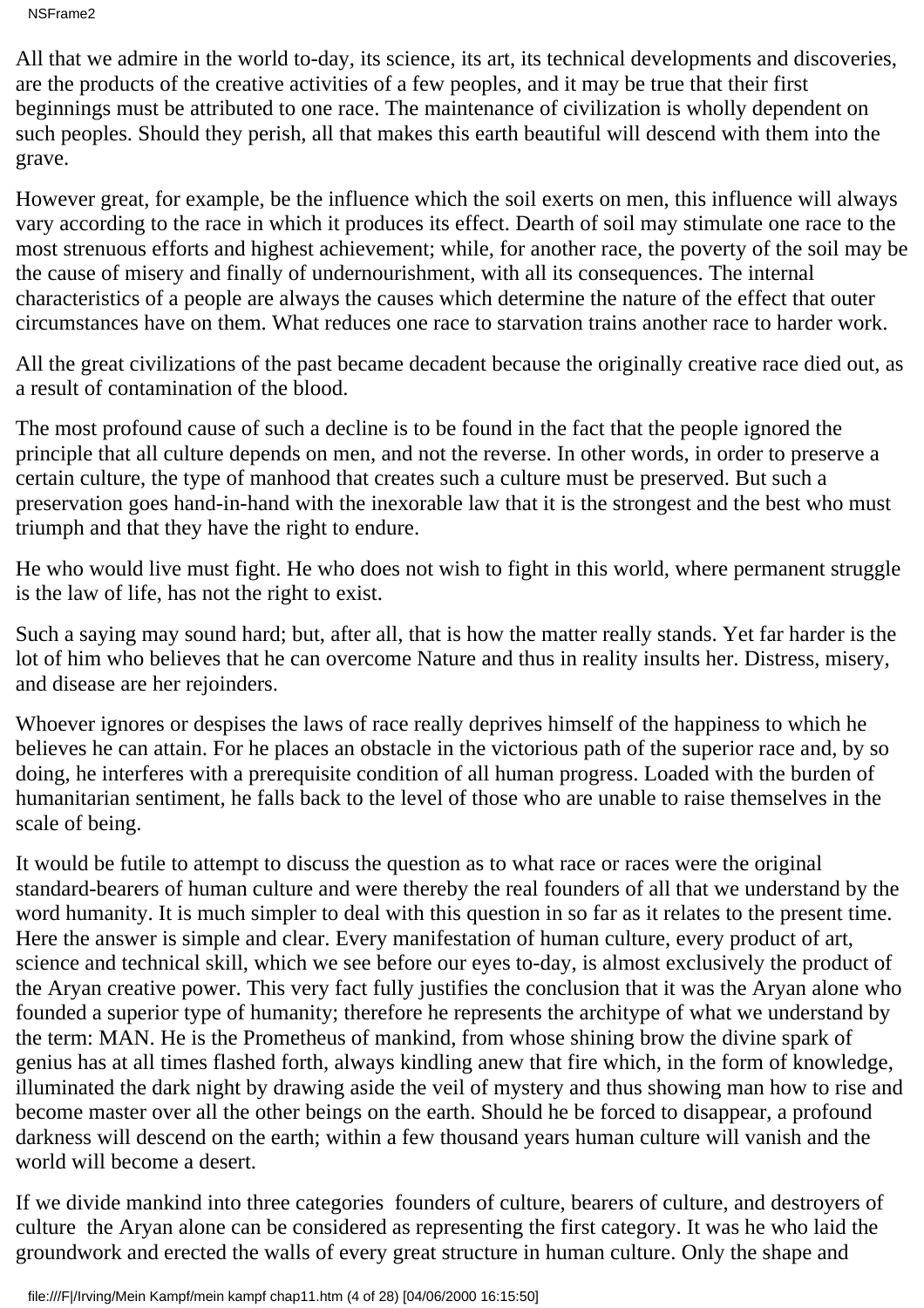colour of such structures are to be attributed to the individual characteristics of the various nations. It is the Aryan who has furnished the great building-stones and plans for the edifices of all human progress; only the way in which these plans have been executed is to be attributed to the qualities of each individual race. Within a few decades the whole of Eastern Asia, for instance, appropriated a culture and called such a culture its own, whereas the basis of that culture was the Greek mind and Teutonic skill as we know it. Only the external form at least to a certain degree shows the traits of an Asiatic inspiration. It is not true, as some believe, that Japan adds European technique to a culture of her own. The truth rather is that European science and technics are just decked out with the peculiar characteristics of Japanese civilization. The foundations of actual life in Japan to-day are not those of the native Japanese culture, although this characterizes the external features of the country, which features strike the eye of European observers on account of their fundamental difference from us; but the real foundations of contemporary Japanese life are the enormous scientific and technical achievements of Europe and America, that is to say, of Aryan peoples. Only by adopting these achievements as the foundations of their own progress can the various nations of the Orient take a place in contemporary world progress. The scientific and technical achievements of Europe and America provide the basis on which the struggle for daily livelihood is carried on in the Orient. They provide the necessary arms and instruments for this struggle, and only the outer forms of these instruments have become gradually adapted to Japanese ways of life.

If, from to-day onwards, the Aryan influence on Japan would cease and if we suppose that Europe and America would collapse then the present progress of Japan in science and technique might still last for a short duration; but within a few decades the inspiration would dry up, and native Japanese character would triumph, while the present civilization would become fossilized and fall back into the sleep from which it was aroused about seventy years ago by the impact of Aryan culture. We may therefore draw the conclusion that, just as the present Japanese development has been due to Aryan influence, so in the immemorial past an outside influence and an outside culture brought into existence the Japanese culture of that day. This opinion is very strongly supported by the fact that the ancient civilization of Japan actually became fossilizied and petrified. Such a process of senility can happen only if a people loses the racial cell which originally had been creative or if the outside influence should be withdrawn after having awakened and maintained the first cultural developments in that region. If it be shown that a people owes the fundamental elements of its culture to foreign races, assimilating and elaborating such elements, and if subsequently that culture becomes fossilized whenever the external influence ceases, then such a race may be called the depository but never the creator of a culture.

If we subject the different peoples to a strict test from this standpoint we shall find that scarcely any one of them has originally created a culture, but almost all have been merely the recipients of a culture created elsewhere.

This development may be depicted as always happening somewhat in the following way:

Aryan tribes, often almost ridiculously small in number, subjugated foreign peoples and, stimulated by the conditions of life which their new country offered them (fertility, the nature of the climate, etc.), and profiting also by the abundance of manual labour furnished them by the inferior race, they developed intellectual and organizing faculties which had hitherto been dormant in these conquering tribes. Within the course of a few thousand years, or even centuries, they gave life to cultures whose primitive traits completely corresponded to the character of the founders, though modified by adaptation to the peculiarities of the soil and the characteristics of the subjugated people. But finally the conquering race offended against the principles which they first had observed, namely, the maintenance of their racial stock unmixed, and they began to intermingle with the subjugated people.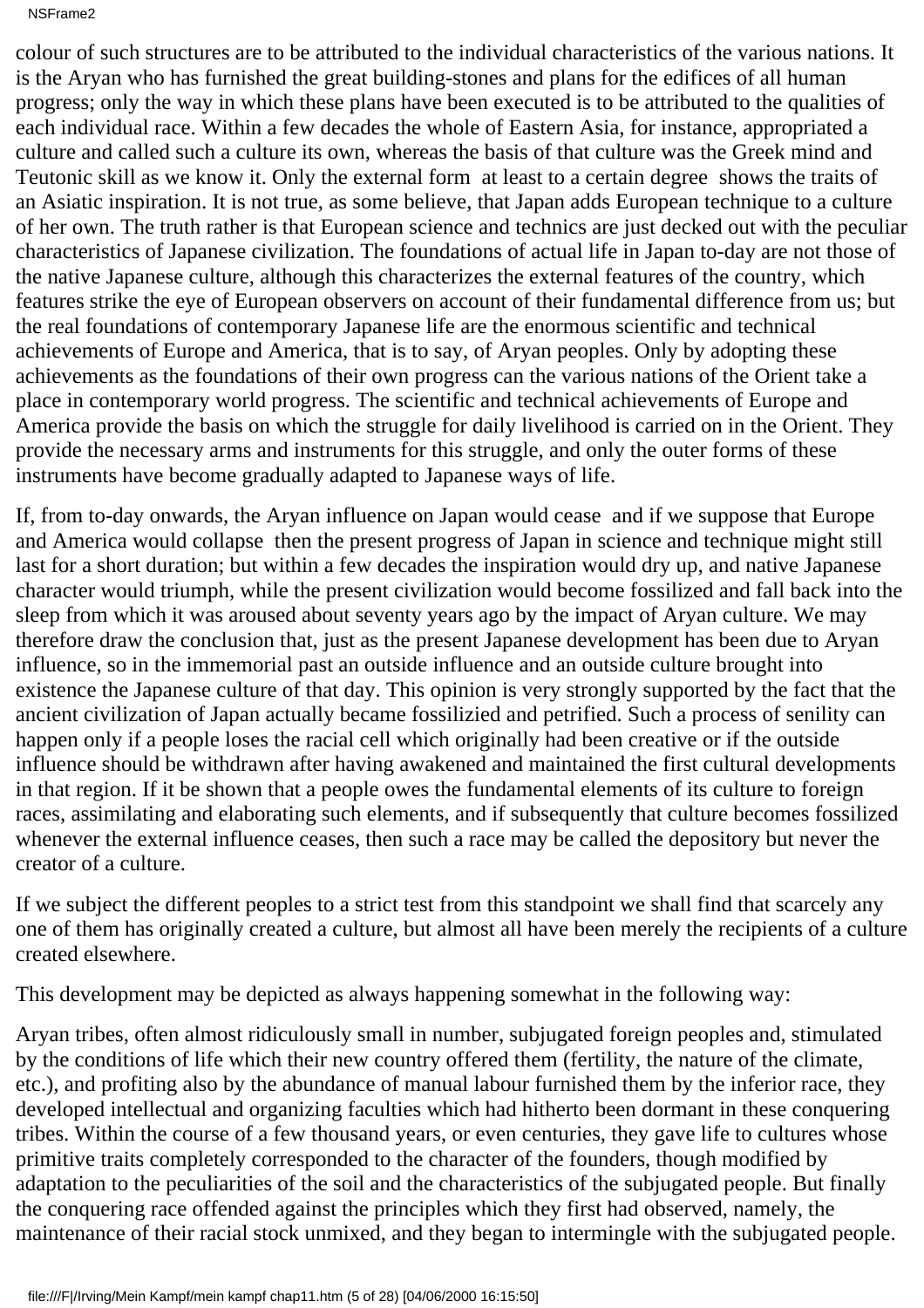NSFrame2

Thus they put an end to their own separate existence; for the original sin committed in Paradise has always been followed by the expulsion of the guilty parties.

After a thousand years or more the last visible traces of those former masters may then be found in a lighter tint of the skin which the Aryan blood had bequeathed to the subjugated race, and in a fossilized culture of which those Aryans had been the original creators. For just as the blood. of the conqueror, who was a conqueror not only in body but also in spirit, got submerged in the blood of the subject race, so the substance disappeared out of which the torch of human culture and progress was kindled. In so far as the blood of the former ruling race has left a light nuance of colour in the blood of its descendants, as a token and a memory, the night of cultural life is rendered less dim and dark by a mild light radiated from the products of those who were the bearers of the original fire. Their radiance shines across the barbarism to which the subjected race has reverted and might often lead the superficial observer to believe that he sees before him an image of the present race when he is really looking into a mirror wherein only the past is reflected.

It may happen that in the course of its history such a people will come into contact a second time, and even oftener, with the original founders of their culture and may not even remember that distant association. Instinctively the remnants of blood left from that old ruling race will be drawn towards this new phenomenon and what had formerly been possible only under compulsion can now be successfully achieved in a voluntary way. A new cultural wave flows in and lasts until the blood of its standard-bearers becomes once again adulterated by intermixture with the originally conquered race.

It will be the task of those who set themselves to the study of a universal history of civilization to investigate history from this point of view instead of allowing themselves to be smothered under the mass of external data, as is only too often the case with our present historical science.

This short sketch of the changes that take place among those races that are only the depositories of a culture also furnishes a picture of the development and the activity and the disappearance of those who are the true founders of culture on this earth, namely the Aryans themselves.

Just as in our daily life the so-called man of genius needs a particular occasion, and sometimes indeed a special stimulus, to bring his genius to light, so too in the life of the peoples the race that has genius in it needs the occasion and stimulus to bring that genius to expression. In the monotony and routine of everyday life even persons of significance seem just like the others and do not rise beyond the average level of their fellow-men. But as soon as such men find themselves in a special situation which disconcerts and unbalances the others, the humble person of apparently common qualities reveals traits of genius, often to the amazement of those who have hitherto known him in the small things of everyday life. That is the reason why a prophet only seldom counts for something in his own country. War offers an excellent occasion for observing this phenomenon. In times of distress, when the others despair, apparently harmless boys suddenly spring up and become heroes, full of determination, undaunted in the presence of Death and manifesting wonderful powers of calm reflection under such circumstances. If such an hour of trial did not come nobody would have thought that the soul of a hero lurked in the body of that beardless youth. A special impulse is almost always necessary to bring a man of genius into the foreground. The sledge-hammer of Fate which strikes down the one so easily suddenly finds the counter-impact of steel when it strikes at the other. And, after the common shell of everyday life is broken, the core that lay hidden in it is displayed to the eyes of an astonished world. This surrounding world then grows obstinate and will not believe that what had seemed so like itself is really of that different quality so suddenly displayed. This is a process which is repeated probably every time a man of outstanding significance appears.

Though an inventor, for example, does not establish his fame until the very day that he carries through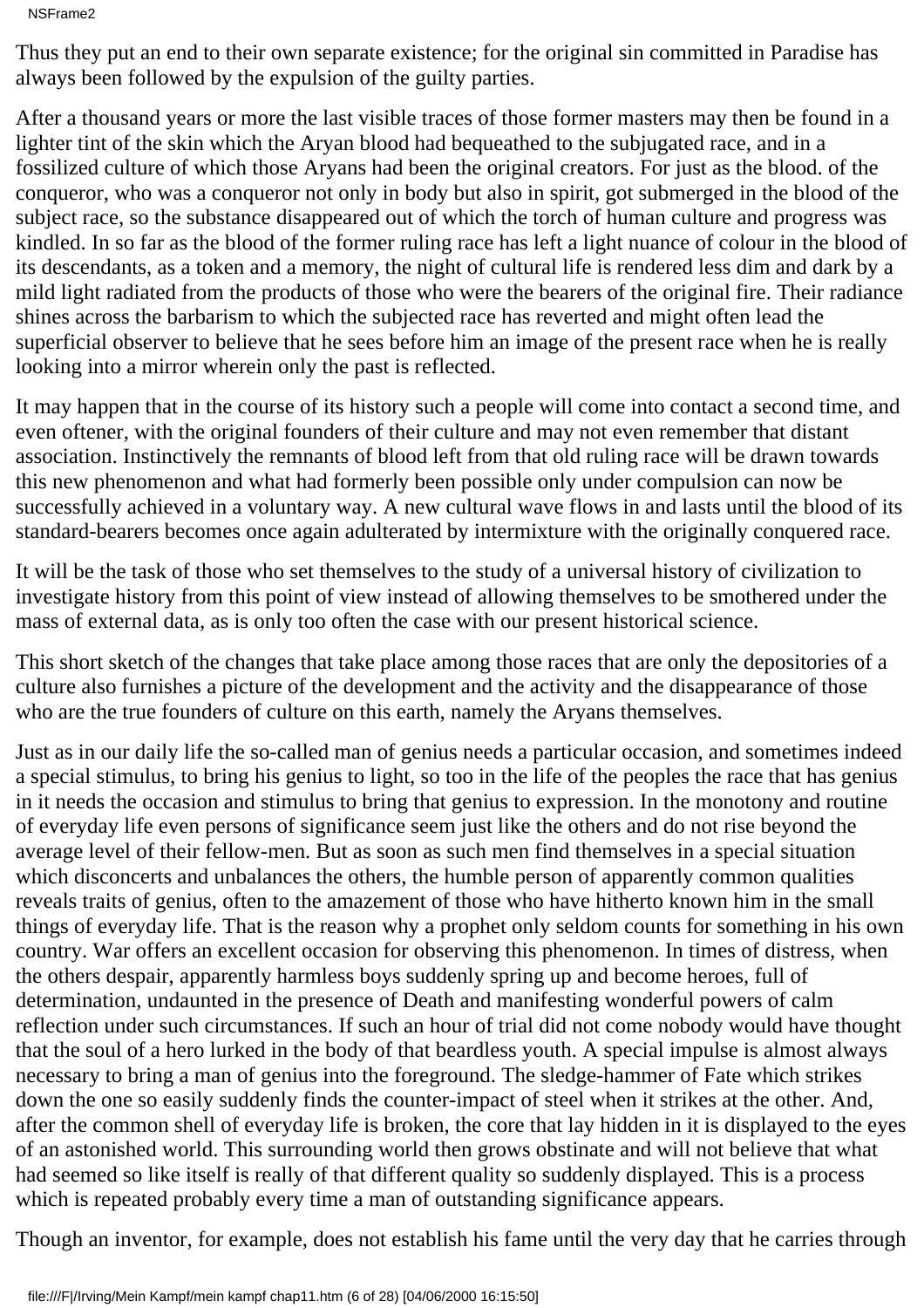NSFrame2

his invention, it would be a mistake to believe that the creative genius did not become alive in him until that moment. From the very hour of his birth the spark of genius is living within the man who has been endowed with the real creative faculty. True genius is an innate quality. It can never be the result of education or training.

As I have stated already, this holds good not merely of the individual but also of the race. Those peoples who manifest creative abilities in certain periods of their history have always been fundamentally creative. It belongs to their very nature, even though this fact may escape the eyes of the superficial observer. Here also recognition from outside is only the consequence of practical achievement. Since the rest of the world is incapable of recognizing genius as such, it can only see the visible manifestations of genius in the form of inventions, discoveries, buildings, painting, etc.; but even here a long time passes before recognition is given. Just as the individual person who has been endowed with the gift of genius, or at least talent of a very high order, cannot bring that endowment to realization until he comes under the urge of special circumstances, so in the life of the nations the creative capacities and powers frequently have to wait until certain conditions stimulate them to action.

The most obvious example of this truth is furnished by that race which has been, and still is, the standard-bearer of human progress: I mean the Aryan race. As soon as Fate brings them face to face with special circumstances their powers begin to develop progressively and to be manifested in tangible form. The characteristic cultures which they create under such circumstances are almost always conditioned by the soil, the climate and the people they subjugate. The last factor that of the character of the people is the most decisive one. The more primitive the technical conditions under which the civilizing activity takes place, the more necessary is the existence of manual labour which can be organized and employed so as to take the place of mechanical power. Had it not been possible for them to employ members of the inferior race which they conquered, the Aryans would never have been in a position to take the first steps on the road which led them to a later type of culture; just as, without the help of certain suitable animals which they were able to tame, they would never have come to the invention of mechanical power which has subsequently enabled them to do without these beasts. The phrase, The Moor has accomplished his function, so let him now depart, has, unfortunately, a profound application. For thousands of years the horse has been the faithful servant of man and has helped him to lay the foundations of human progress, but now motor power has dispensed with the use of the horse. In a few years to come the use of the horse will cease entirely; and yet without its collaboration man could scarcely have come to the stage of development which he has now created.

For the establishment of superior types of civilization the members of inferior races formed one of the most essential pre-requisites. They alone could supply the lack of mechanical means without which no progress is possible. It is certain that the first stages of human civilization were not based so much on the use of tame animals as on the employment of human beings who were members of an inferior race.

Only after subjugated races were employed as slaves was a similar fate allotted to animals, and not vice versa, as some people would have us believe. At first it was the conquered enemy who had to draw the plough and only afterwards did the ox and horse take his place. Nobody else but puling pacifists can consider this fact as a sign of human degradation. Such people fail to recognize that this evolution had to take place in order that man might reach that degree of civilization which these apostles now exploit in an attempt to make the world pay attention to their rigmarole.

The progress of mankind may be compared to the process of ascending an infinite ladder. One does not reach the higher level without first having climbed the lower rungs. The Aryan therefore had to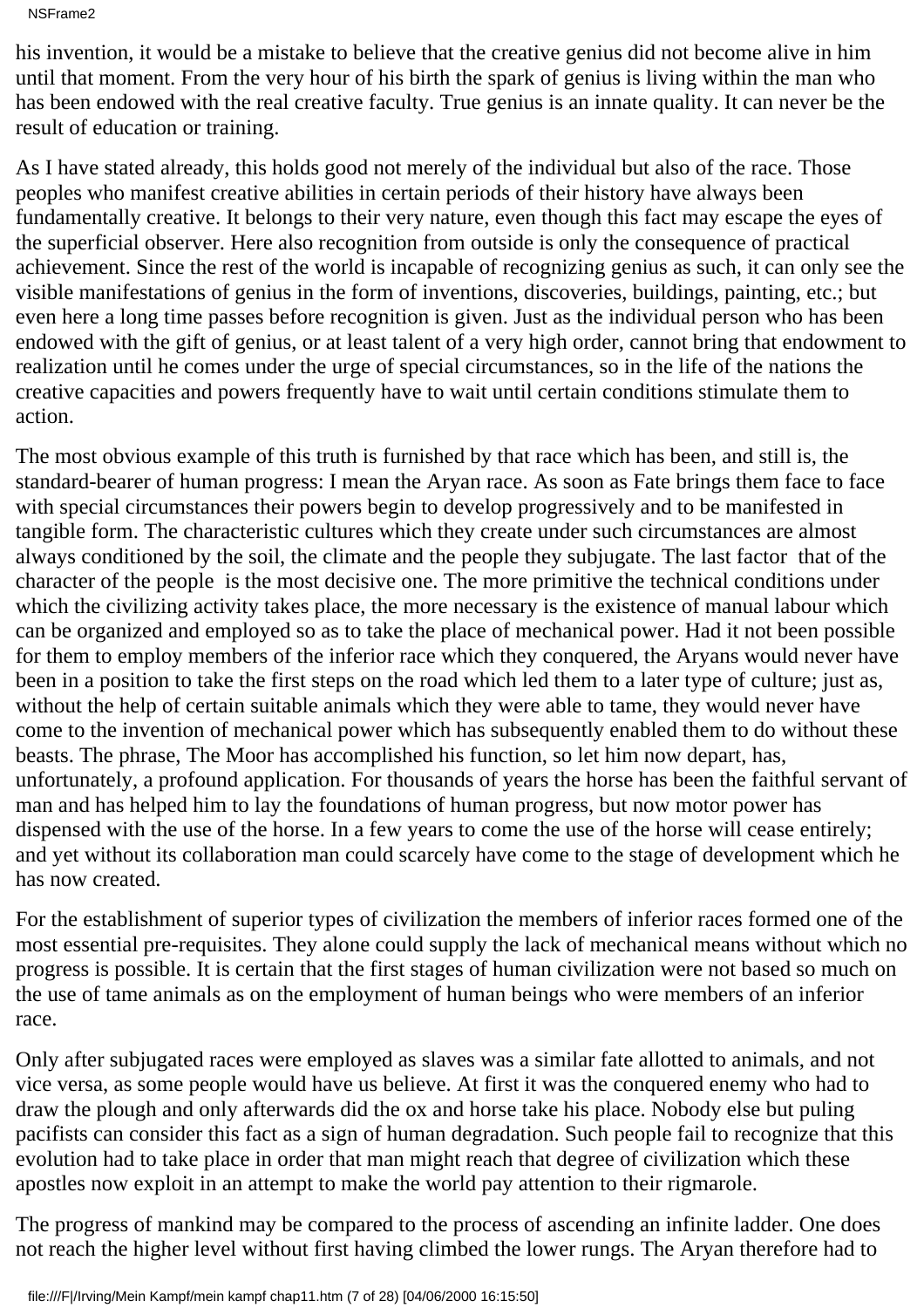NSFrame2

take that road which his sense of reality pointed out to him and not that which the modern pacifist dreams of. The path of reality is, however, difficult and hard to tread; yet it is the only one which finally leads to the goal where the others envisage mankind in their dreams. But the real truth is that those dreamers help only to lead man away from his goal rather than towards it.

It was not by mere chance that the first forms of civilization arose there where the Aryan came into contact with inferior races, subjugated them and forced them to obey his command. The members of the inferior race became the first mechanical tools in the service of a growing civilization.

Thereby the way was clearly indicated which the Aryan had to follow. As a conqueror, he subjugated inferior races and turned their physical powers into organized channels under his own leadership, forcing them to follow his will and purpose. By imposing on them a useful, though hard, manner of employing their powers he not only spared the lives of those whom he had conquered but probably made their lives easier than these had been in the former state of so-called freedom. While he ruthlessly maintained his position as their master, he not only remained master but he also maintained and advanced civilization. For this depended exclusively on his inborn abilities and, therefore, on the preservation of the Aryan race as such. As soon, however, as his subject began to rise and approach the level of their conqueror, a phase of which ascension was probably the use of his language, the barriers that had distinguished master from servant broke down. The Aryan neglected to maintain his own racial stock unmixed and therewith lost the right to live in the paradise which he himself had created. He became submerged in the racial mixture and gradually lost his cultural creativeness, until he finally grew, not only mentally but also physically, more like the aborigines whom he had subjected rather than his own ancestors. For some time he could continue to live on the capital of that culture which still remained; but a condition of fossilization soon set in and he sank into oblivion.

That is how cultures and empires decline and yield their places to new formations.

The adulteration of the blood and racial deterioration conditioned thereby are the only causes that account for the decline of ancient civilizations; for it is never by war that nations are ruined, but by the loss of their powers of resistance, which are exclusively a characteristic of pure racial blood. In this world everything that is not of sound racial stock is like chaff. Every historical event in the world is nothing more nor less than a manifestation of the instinct of racial self-preservation, whether for weal or woe.

The question as to the ground reasons for the predominant importance of Aryanism can be answered by pointing out that it is not so much that the Aryans are endowed with a stronger instinct for self-preservation, but rather that this manifests itself in a way which is peculiar to themselves. Considered from the subjective standpoint, the will-to-live is of course equally strong all round and only the forms in which it is expressed are different. Among the most primitive organisms the instinct for self-preservation does not extend beyond the care of the individual ego. Egotism, as we call this passion, is so predominant that it includes even the time element; which means that the present moment is deemed the most important and that nothing is left to the future. The animal lives only for itself, searching for food only when it feels hunger and fighting only for the preservation of its own life. As long as the instinct for self-preservation manifests itself exclusively in such a way, there is no basis for the establishment of a community; not even the most primitive form of all, that is to say the family. The society formed by the male with the female, where it goes beyond the mere conditions of mating, calls for the extension of the instinct of self-preservation, since the readiness to fight for one s own ego has to be extended also to the mate. The male sometimes provides food for the female, but in most cases both parents provide food for the offspring. Almost always they are ready to protect and defend each other; so that here we find the first, though infinitely simple, manifestation of the spirit of sacrifice. As soon as this spirit extends beyond the narrow limits of the family, we have the conditions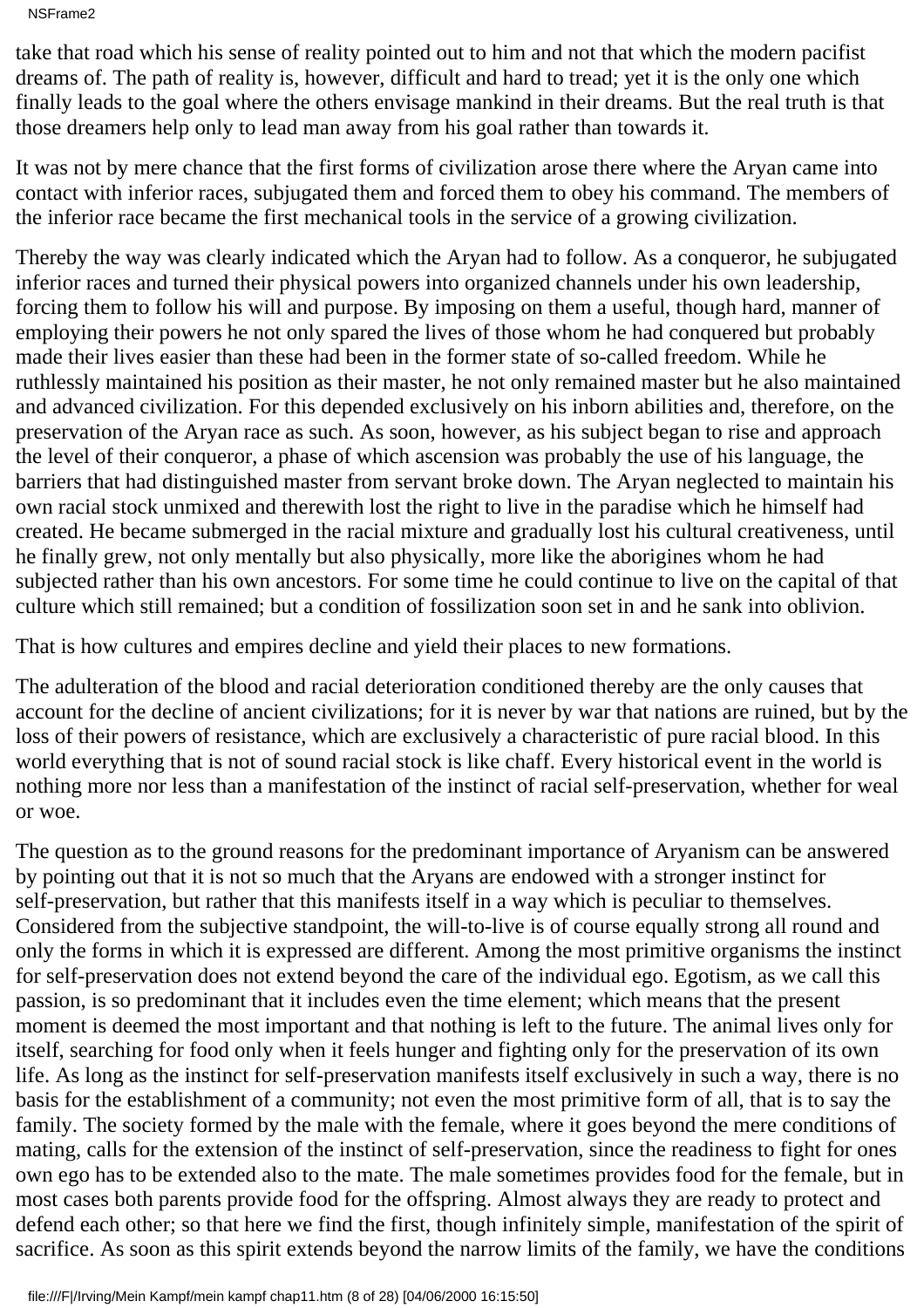NSFrame2

under which larger associations and finally even States can be formed.

The lowest species of human beings give evidence of this quality only to a very small degree, so that often they do not go beyond the formation of the family society. With an increasing readiness to place their immediate personal interests in the background, the capacity for organizing more extensive communities develops.

The readiness to sacrifice one s personal work and, if necessary, even one s life for others shows its most highly developed form in the Aryan race. The greatness of the Aryan is not based on his intellectual powers, but rather on his willingness to devote all his faculties to the service of the community. Here the instinct for self-preservation has reached its noblest form; for the Aryan willingly subordinates his own ego to the common weal and when necessity calls he will even sacrifice his own life for the community.

The constructive powers of the Aryan and that peculiar ability he has for the building up of a culture are not grounded in his intellectual gifts alone. If that were so they might only be destructive and could never have the ability to organize; for the latter essentially depends on the readiness of the individual to renounce his own personal opinions and interests and to lay both at the service of the human group. By serving the common weal he receives his reward in return. For example, he does not work directly for himself but makes his productive work a part of the activity of the group to which he belongs, not only for his own benefit but for the general. The spirit underlying this attitude is expressed by the word: WORK, which to him does not at all signify a means of earning ones daily livelihood but rather a productive activity which cannot clash with the interests of the community. Whenever human activity is directed exclusively to the service of the instinct for self-preservation it is called theft or usury, robbery or burglary, etc.

This mental attitude, which forces self-interest to recede into the background in favour of the common weal, is the first prerequisite for any kind of really human civilization. It is out of this spirit alone that great human achievements have sprung for which the original doers have scarcely ever received any recompense but which turns out to be the source of abundant benefit for their descendants. It is this spirit alone which can explain why it so often happens that people can endure a harsh but honest existence which offers them no returns for their toil except a poor and modest livelihood. But such a livelihood helps to consolidate the foundations on which the community exists. Every worker and every peasant, every inventor, state official, etc., who works without ever achieving fortune or prosperity for himself, is a representative of this sublime idea, even though he may never become conscious of the profound meaning of his own activity.

Everything that may be said of that kind of work which is the fundamental condition of providing food and the basic means of human progress is true even in a higher sense of work that is done for the protection of man and his civilization. The renunciation of ones own life for the sake of the community is the crowning significance of the idea of all sacrifice. In this way only is it possible to protect what has been built up by man and to assure that this will not be destroyed by the hand of man or of nature.

In the German language we have a word which admirably expresses this underlying spirit of all work: It is Pflichterfüllung, which means the service of the common weal before the consideration of ones own interests. The fundamental spirit out of which this kind of activity springs is the contradistinction of Egotism and we call it Idealism. By this we mean to signify the willingness of the individual to make sacrifices for the community and his fellow-men.

It is of the utmost importance to insist again and again that idealism is not merely a superfluous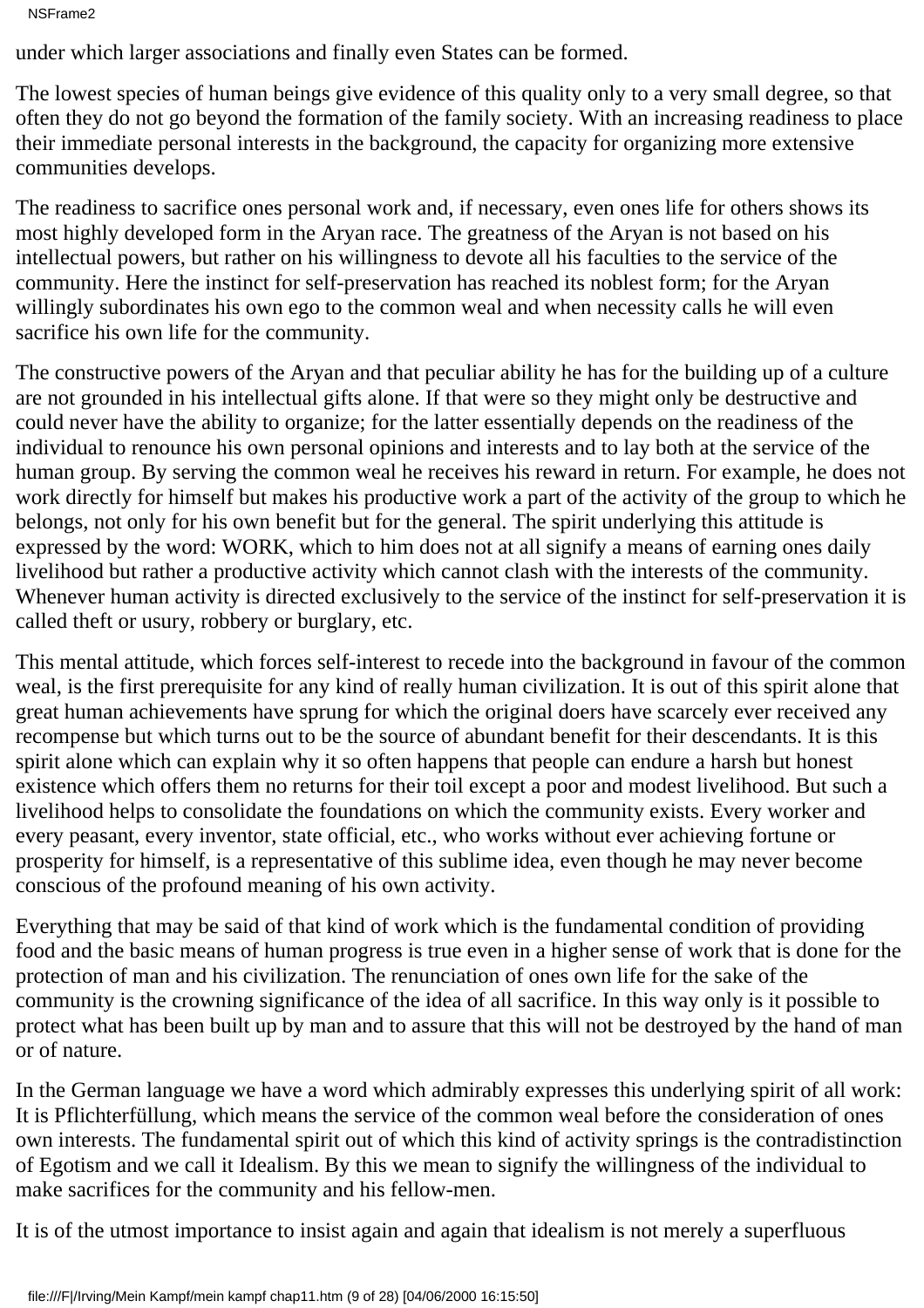NSFrame2

manifestation of sentiment but rather something which has been, is and always will be, a necessary precondition of human civilization; it is even out of this that the very idea of the word Human arises. To this kind of mentality the Aryan owes his position in the world. And the world is indebted to the Aryan mind for having developed the concept of mankind; for it is out of this spirit alone that the creative force has come which in a unique way combined robust muscular power with a first-class intellect and thus created the monuments of human civilization.

Were it not for idealism all the faculties of the intellect, even the most brilliant, would be nothing but intellect itself, a mere external phenomenon without inner value and never a creative force.

Since true idealism, however, is essentially the subordination of the interests and life of the individual to the interests and life of the community, and since the community on its part represents the pre-requisite condition of every form of organization, this idealism accords in its innermost essence with the final purpose of Nature. This feeling alone makes men voluntarily acknowledge that strength and power are entitled to take the lead and thus makes them a constituent particle in that order out of which the whole universe is shaped and formed.

Without being conscious of it, the purest idealism is always associated with the most profound knowledge. How true this is and how little genuine idealism has to do with fantastic self-dramatization will become clear the moment we ask an unspoilt child, a healthy boy for example, to give his opinion. The very same boy who listens to the rantings of an idealistic pacifist without understanding them, and even rejects them, would readily sacrifice his young life for the ideal of his people.

Unconsciously his instinct will submit to the knowledge that the preservation of the species, even at the cost of the individual life, is a primal necessity and he will protest against the fantasies of pacifist ranters, who in reality are nothing better than cowardly egoists, even though camouflaged, who contradict the laws of human development. For it is a necessity of human evolution that the individual should be imbued with the spirit of sacrifice in favour of the common weal, and that he should not be influenced by the morbid notions of those knaves who pretend to know better than Nature and who have the impudencc to criticize her decrees.

It is just at those junctures when the idealistic attitude threatens to disappear that we notice a weakening of this force which is a necessary constituent in the founding and maintenance of the community and is thereby a necessary condition of civilization. As soon as the spirit of egotism begins to prevail among a people then the bonds of the social order break and man, by seeking his own personal happiness, veritably tumbles out of heaven and falls into hell.

Posterity will not remember those who pursued only their own individual interests, but it will praise those heroes who renounced their own happiness.

The Jew offers the most striking contrast to the Aryan. There is probably no other people in the world who have so developed the instinct of self-preservation as the so-called chosen people. The best proof of this statement is found in the simple fact that this race still exists. Where can another people be found that in the course of the last two thousand years has undergone so few changes in mental outlook and character as the Jewish people? And yet what other people has taken such a constant part in the great revolutions? But even after having passed through the most gigantic catastrophes that have overwhelmed mankind, the Jews remain the same as ever. What an infinitely tenacious will-to-live, to preserve one s kind, is demonstrated by that fact!

The intellectual faculties of the Jew have been trained through thousands of years. To-day the Jew is looked upon as specially cunning; and in a certain sense he has been so throughout the ages. His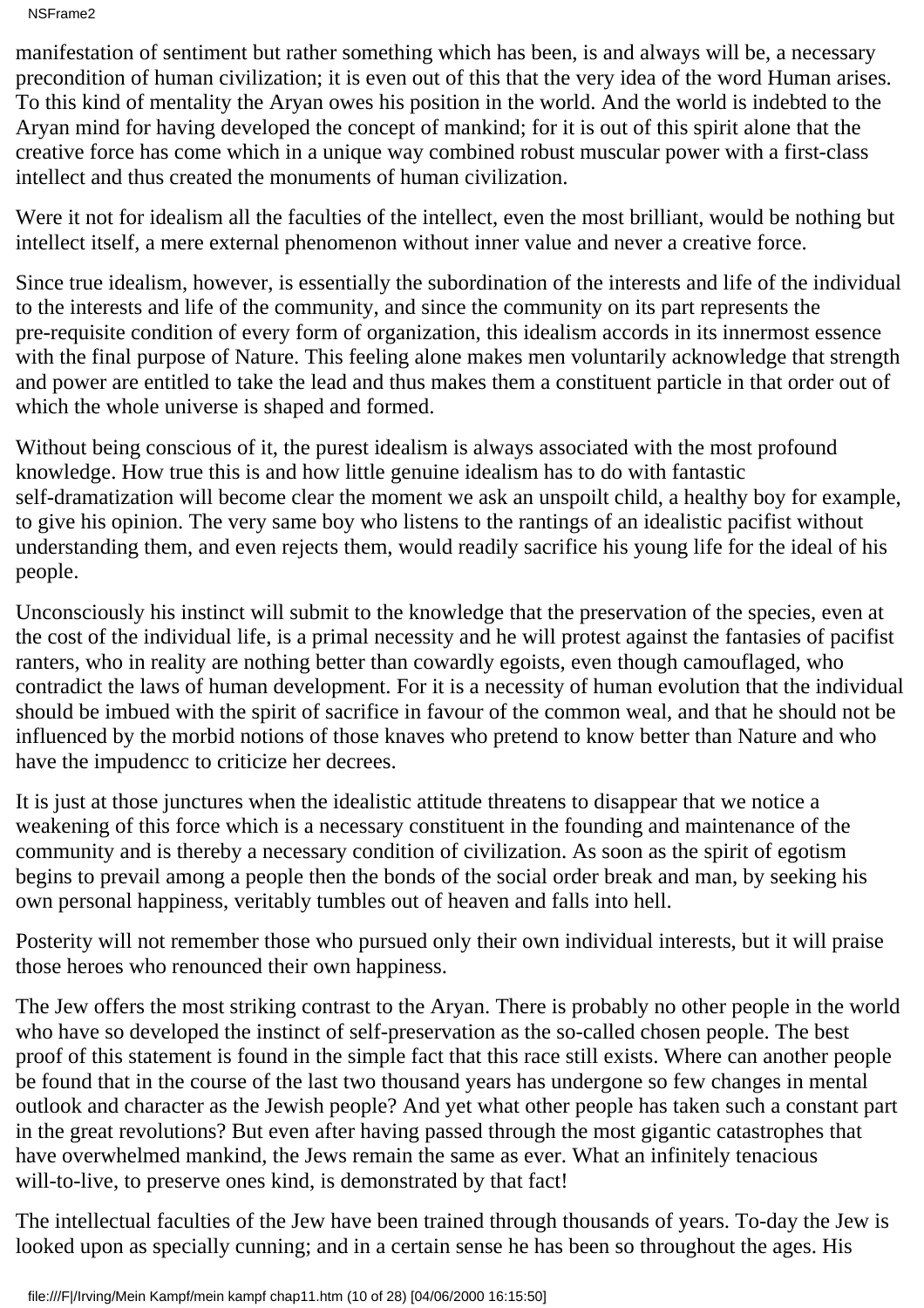intellectual powers, however, are not the result of an inner evolution but rather have been shaped by the object-lessons which the Jew has received from others. The human spirit cannot climb upwards without taking successive steps. For every step upwards it needs the foundation of what has been constructed before the past which in, the comprehensive sense here employed, can have been laid only in a general civilization. All thinking originates only to a very small degree in personal experience. The largest part is based on the accumulated experiences of the past. The general level of civilization provides the individual, who in most cases is not consciously aware of the fact, with such an abundance of preliminary knowledge that with this equipment he can more easily take further steps on the road of progress. The boy of to-day, for example, grows up among such an overwhelming mass of technical achievement which has accumulated during the last century that he takes as granted many things which a hundred years ago were still mysteries even to the greatest minds of those times. Yet these things that are not so much a matter of course are of enormous importance to those who would understand the progress we have made in these matters and would carry on that progress a step farther. If a man of genius belonging to the twenties of the last century were to arise from his grave to-day he would find it more difficult to understand our present age than the contemporary boy of fifteen years of age who may even have only an average intelligence. The man of genius, thus come back from the past, would need to provide himself with an extraordinary amount of preliminary information which our contemporary youth receive automatically, so to speak, during the time they are growing up among the products of our modern civilization.

Since the Jew for reasons that I shall deal with immediately never had a civilization of his own, he has always been furnished by others with a basis for his: intellectual work. His intellect has always developed by the use of those cultural achievements which he has found ready-to-hand around him.

The process has never been the reverse.

For, though among the Jews the instinct of self-preservation has not been weaker but has been much stronger than among other peoples, and though the impression may easily be created that the intellectual powers of the Jew are at least equal to those of other races, the Jews completely lack the most essential pre-requisite of a cultural people, namely the idealistic spirit. With the Jewish people the readiness for sacrifice does not extend beyond the simple instinct of individual preservation. In their case the feeling of racial solidarity which they apparently manifest is nothing but a very primitive gregarious instinct, similar to that which may be found among other organisms in this world. It is a remarkable fact that this herd instinct brings individuals together for mutual protection only as long as there is a common danger which makes mutual assistance expedient or inevitable. The same pack of wolves which a moment ago joined together in a common attack on their victim will dissolve into individual wolves as soon as their hunger has been satisfied. This is also sure of horses, which unite to defend themselves against any aggressor but separate the moment the danger is over.

It is much the same with the Jew. His spirit of sacrifice is only apparent. It manifests itself only so long as the existence of the individual makes this a matter of absolute necessity. But as soon as the common foe is conquered and the danger which threatened the individual Jews is overcome and the prey secured, then the apparent harmony disappears and the original conditions set in again. Jews act in concord only when a common danger threatens them or a common prey attracts them. Where these two motives no longer exist then the most brutal egotism appears and these people who before had lived together in unity will turn into a swarm of rats that bitterly fight against each other.

If the Jews were the only people in the world they would be wallowing in filth and mire and would exploit one another and try to exterminate one another in a bitter struggle, except in so far as their utter lack of the ideal of sacrifice, which shows itself in their cowardly spirit, would prevent this struggle from developing.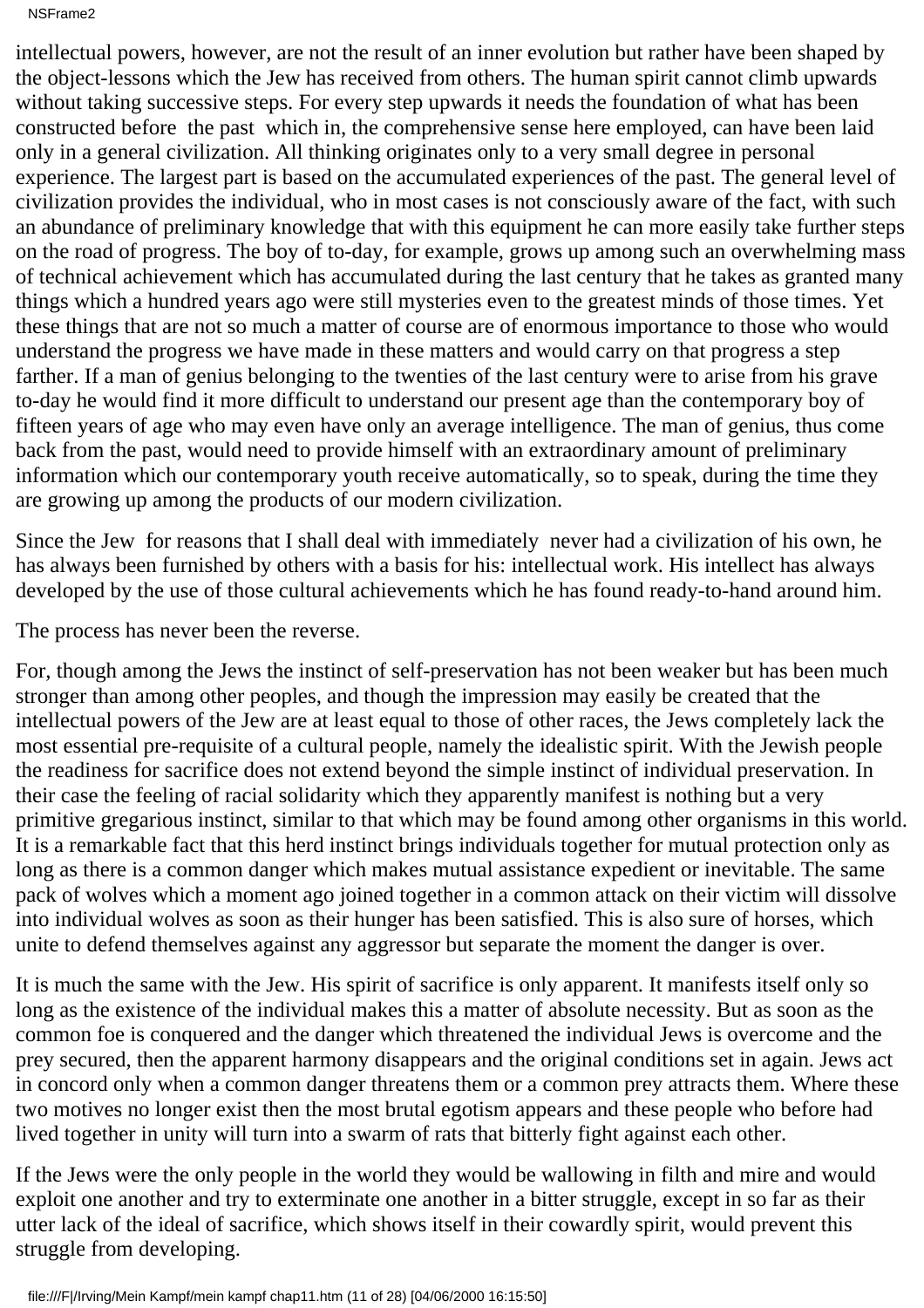NSFrame2

Therefore it would be a complete mistake to interpret the mutual help which the Jews render one another when they have to fight or, to put it more accurately, to exploit their fellow being, as the expression of a certain idealistic spirit of sacrifice.

Here again the Jew merely follows the call of his individual egotism. That is why the Jewish State, which ought to be a vital organization to serve the purpose of preserving or increasing the race, has absolutely no territorial boundaries. For the territorial delimitation of a State always demands a certain idealism of spirit on the part of the race which forms that State and especially a proper acceptance of the idea of work. A State which is territorially delimited cannot be established or maintained unless the general attitude towards work be a positive one. If this attitude be lacking, then the necessary basis of a civilization is also lacking.

That is why the Jewish people, despite the intellectual powers with which they are apparently endowed, have not a culture certainly not a culture of their own. The culture which the Jew enjoys to-day is the product of the work of others and this product is debased in the hands of the Jew.

In order to form a correct judgment of the place which the Jew holds in relation to the whole problem of human civilization, we must bear in mind the essential fact that there never has been any Jewish art and consequently that nothing of this kind exists to-day. We must realize that especially in those two royal domains of art, namely architecture and music, the Jew has done no original creative work. When the Jew comes to producing something in the field of art he merely bowdler-izes something already in existence or simply steals the intellectual word, of others. The Jew essentially lacks those qualities which are characteristic of those creative races that are the founders of civilization.

To what extent the Jew appropriates the civilization built up by others or rather corrupts it, to speak more accurately is indicated by the fact that he cultivates chiefly the art which calls for the smallest amount of original invention, namely the dramatic art. And even here he is nothing better than a kind of juggler or, perhaps more correctly speaking, a kind of monkey imitator; for in this domain also he lacks the creative elan which is necessary for the production of all really great work. Even here, therefore, he is not a creative genius but rather a superficial imitator who, in spite of all his retouching and tricks, cannot disguise the fact that there is no inner vitality in the shape he gives his products. At this juncture the Jewish Press comes in and renders friendly assistance by shouting hosannas over the head of even the most ordinary bungler of a Jew, until the rest of the world is stampeded into thinking that the object of so much praise must really be an artist, whereas in reality he may be nothing more than a low-class mimic.

No; the Jews have not the creative abilities which are necessary to the founding of a civilization; for in them there is not, and never has been, that spirit of idealism which is an absolutely necessary element in the higher development of mankind. Therefore the Jewish intellect will never be constructive but always destructive. At best it may serve as a stimulus in rare cases but only within the meaning of the poets lines: *The Power which always wills the Bad, and always works the Good (Kraft, die stets das Böse will und stets das Gute schafft*). It is not through his help but in spite of his help that mankind makes any progress.

Since the Jew has never had a State which was based on territorial delimitations, and therefore never a civilization of his own, the idea arose that here we were dealing with a people who had to be considered as Nomads. That is a great and mischievous mistake. The true nomad does actually possess a definite delimited territory where he lives. It is merely that he does not cultivate it, as the settled farmer does, but that he lives on the products of his herds, with which he wanders over his domain. The natural reason for this mode of existence is to be found in the fact that the soil is not fertile and that it does not give the steady produce which makes a fixed abode possible. Outside of this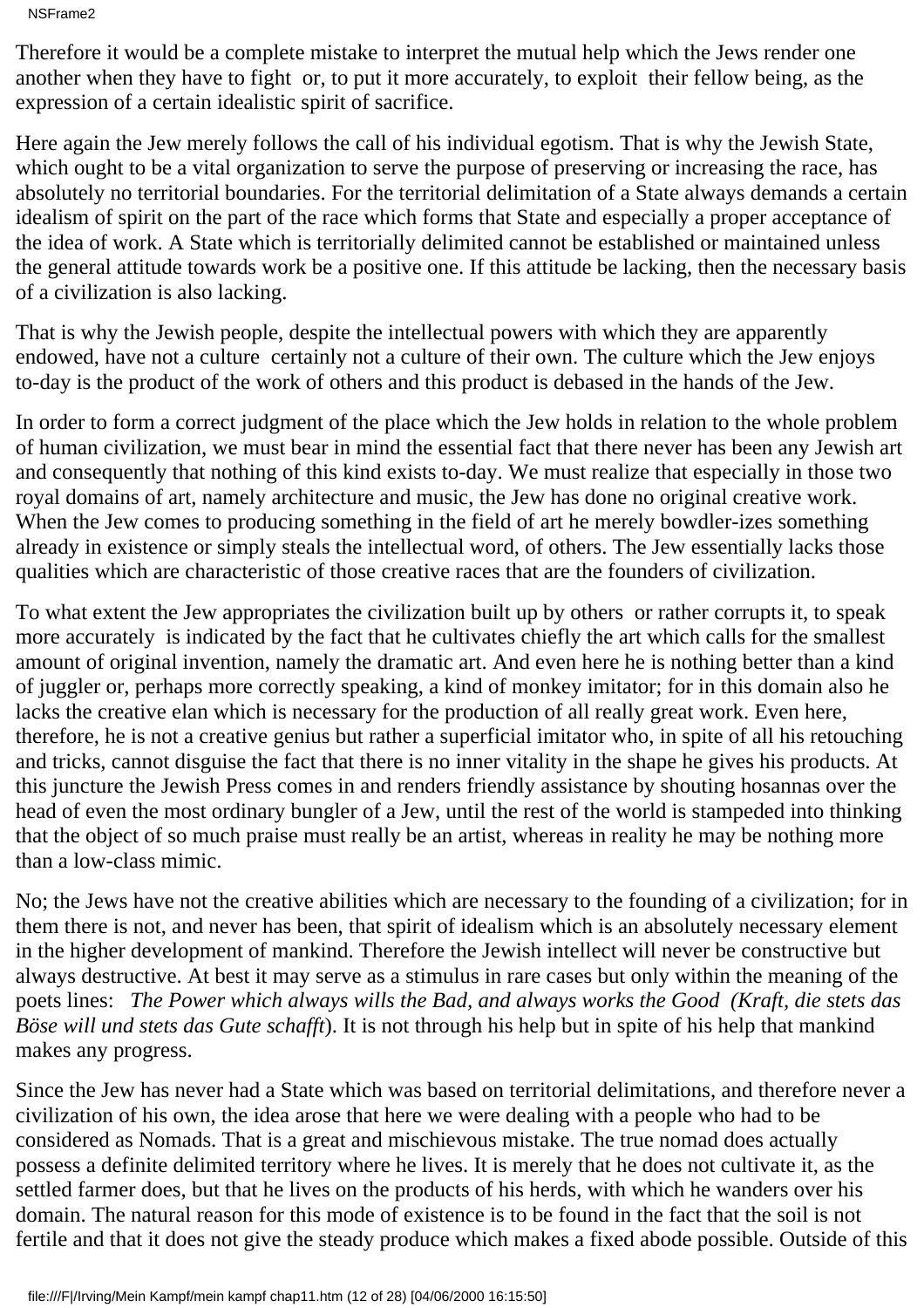NSFrame2

natural cause, however, there is a more profound cause: namely, that no mechanical civilization is at hand to make up for the natural poverty of the region in question. There are territories where the Aryan can establish fixed settlements by means of the technical skill which he has developed in the course of more than a thousand years, even though these territories would otherwise have to be abandoned, unless the Aryan were willing to wander about them in nomadic fashion; but his technical tradition and his age-long experience of the use of technical means would probably make the nomadic life unbearable for him. We ought to remember that during the first period of American colonization numerous Aryans earned their daily livelihood as trappers and hunters, etc., frequently wandering about in large groups with their women and children, their mode of existence very much resembling that of ordinary nomads. The moment, however, that they grew more numerous and were able to accumulate larger resources, they cleared the land and drove out the aborigines, at the same time establishing settlements which rapidly increased all over the country.

The Aryan himself was probably at first a nomad and became a settler in the course of ages. But yet he was never of the Jewish kind. The Jew is not a nomad; for the nomad has already a definite attitude towards the concept of work, and this attitude served as the basis of a later cultural development, when the necessary intellectual conditions were at hand. There is a certain amount of idealism in the general attitude of the nomad, even though it be rather primitive. His whole character may, therefore, be foreign to Aryan feeling but it will never be repulsive. But not even the slightest trace of idealism exists in the Jewish character. The Jew has never been a nomad, but always a parasite, battening on the substance of others. If he occasionally abandoned regions where he had hitherto lived he did not do it voluntarily. He did it because from time to time he was driven out by people who were tired of having their hospitality abused by such guests. Jewish self-expansion is a parasitic phenomenon since the Jew is always looking for new pastures for his race.

But this has nothing to do with nomadic life as such; because the Jew does not ever think of leaving a territory which he has once occupied. He sticks where he is with such tenacity that he can hardly be driven out even by superior physical force. He expands into new territories only when certain conditions for his existence are provided therein; but even then unlike the nomad he will not change his former abode. He is and remains a parasite, a sponger who, like a pernicious bacillus, spreads over wider and wider areas according as some favourable area attracts him. The effect produced by his presence is also like that of the vampire; for wherever he establishes himself the people who grant him hospitality are bound to be bled to death sooner or later. Thus the Jew has at all times lived in States that have belonged to other races and within the organization of those States he had formed a State of his own, which is, however, hidden behind the mask of a religious community, as long as external circumstances do not make it advisable for this community to declare its true nature. As soon as the Jew feels himself sufficiently established in his position to be able to hold it without a disguise, he lifts the mask and suddenly appears in the character which so many did not formerly believe or wish to see: namely that of the Jew.

The life which the Jew lives as a parasite thriving on the substance of other nations and States has resulted in developing that specific character which Schopenhauer once described when he spoke of the Jew as The Great Master of Lies. The kind of existence which he leads forces the Jew to the systematic use of falsehood, just as naturally as the inhabitants of northern climates are forced to wear warm clothes.

He can live among other nations and States only as long as he succeeds in persuading them that the Jews are not a distinct people but the representatives of a religious faith who thus constitute a religious community, though this be of a peculiar character.

As a matter of fact, however, this is the first of his great falsehoods.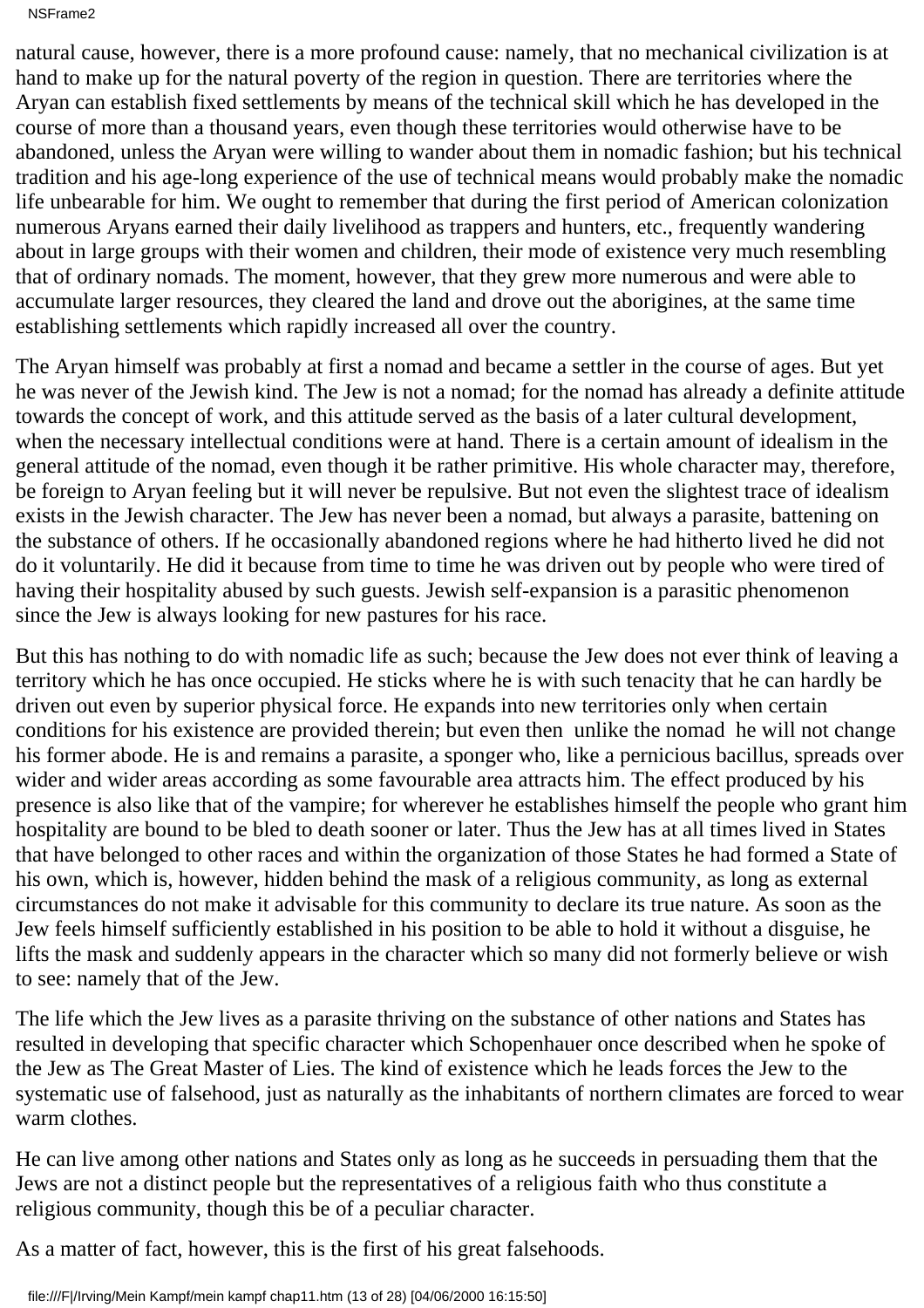He is obliged to conceal his own particular character and mode of life that he may be allowed to continue his existence as a parasite among the nations. The greater the intelligence of the individual Jew, the better will he succeed in deceiving others. His success in this line may even go so far that the people who grant him hospitality may be led to believe that the Jew among them is a genuine Frenchman, for instance, or Englishman or German or Italian, who just happens to belong to a religious denomination which is different from that prevailing in these countries. Especially in circles concerned with the executive administration of the State, where the officials generally have only a minimum of historical sense, the Jew is able to impose his infamous deception with comparative ease. In these circles independent thinking is considered a sin against the sacred rules according to which official promotion takes place. It is therefore not surprising that even to-day in the Bavarian government offices, for example, there is not the slightest suspicion that the Jews form a distinct nation themselves and are not merely the adherents of a Confession, though one glance at the Press which belongs to the Jews ought to furnish sufficient evidence to the contrary even for those who possess only the smallest degree of intelligence. The Jewish Echo, however, is not an official gazette and therefore not authoritative in the eyes of those government potentates.

Jewry has always been a nation of a definite racial character and never differentiated merely by the fact of belonging to a certain religion. At a very early date, urged on by the desire to make their way in the world, the Jews began to cast about for a means whereby they might distract such attention as might prove inconvenient for them. What could be more effective and at the same time more above suspicion than to borrow and utilize the idea of the religious community? Here also everything is copied, or rather stolen; for the Jew could not possess any religious institution which had developed out of his own consciousness, seeing that he lacks every kind of idealism; which means that belief in a life beyond this terrestrial existence is foreign to him. In the Aryan mind no religion can ever be imagined unless it embodies the conviction that life in some form or other will continue after death. As a matter of fact, the Talmud is not a book that lays down principles according to which the individual should prepare for the life to come. It only furnishes rules for a practical and convenient life in this world.

The religious teaching of the Jews is principally a collection of instructions for maintaining the Jewish blood pure and for regulating intercourse between Jews and the rest of the world: that is to say, their relation with non-Jews. But the Jewish religious teaching is not concerned with moral problems. It is rather concerned with economic problems, and very petty ones at that. In regard to the moral value of the religious teaching of the Jews there exist and always have existed quite exhaustive studies (not from the Jewish side; for whatever the Jews have written on this question has naturally always been of a tendentious character) which show up the kind of religion that the Jews have in a light that makes it look very uncanny to the Aryan mind. The Jew himself is the best example of the kind of product which this religious training evolves. His life is of this world only and his mentality is as foreign to the true spirit of Christianity as his character was foreign to the great Founder of this new creed two thousand years ago. And the Founder of Christianity made no secret indeed of His estimation of the Jewish people. When He found it necessary He drove those enemies of the human race out of the Temple of God; because then, as always, they used religion as a means of advancing their commercial interests. But at that time Christ was nailed to the Cross for his attitude towards the Jews; whereas our modern Christians enter into party politics and when elections are being held they debase themselves to beg for Jewish votes. They even enter into political intrigues with the atheistic Jewish parties against the interests of their own Christian nation.

On this first and fundamental lie, the purpose of which is to make people believe that Jewry is not a nation but a religion, other lies are subsequently based. One of those further lies, for example, is in connection with the language spoken by the Jew. For him language is not an instrument for the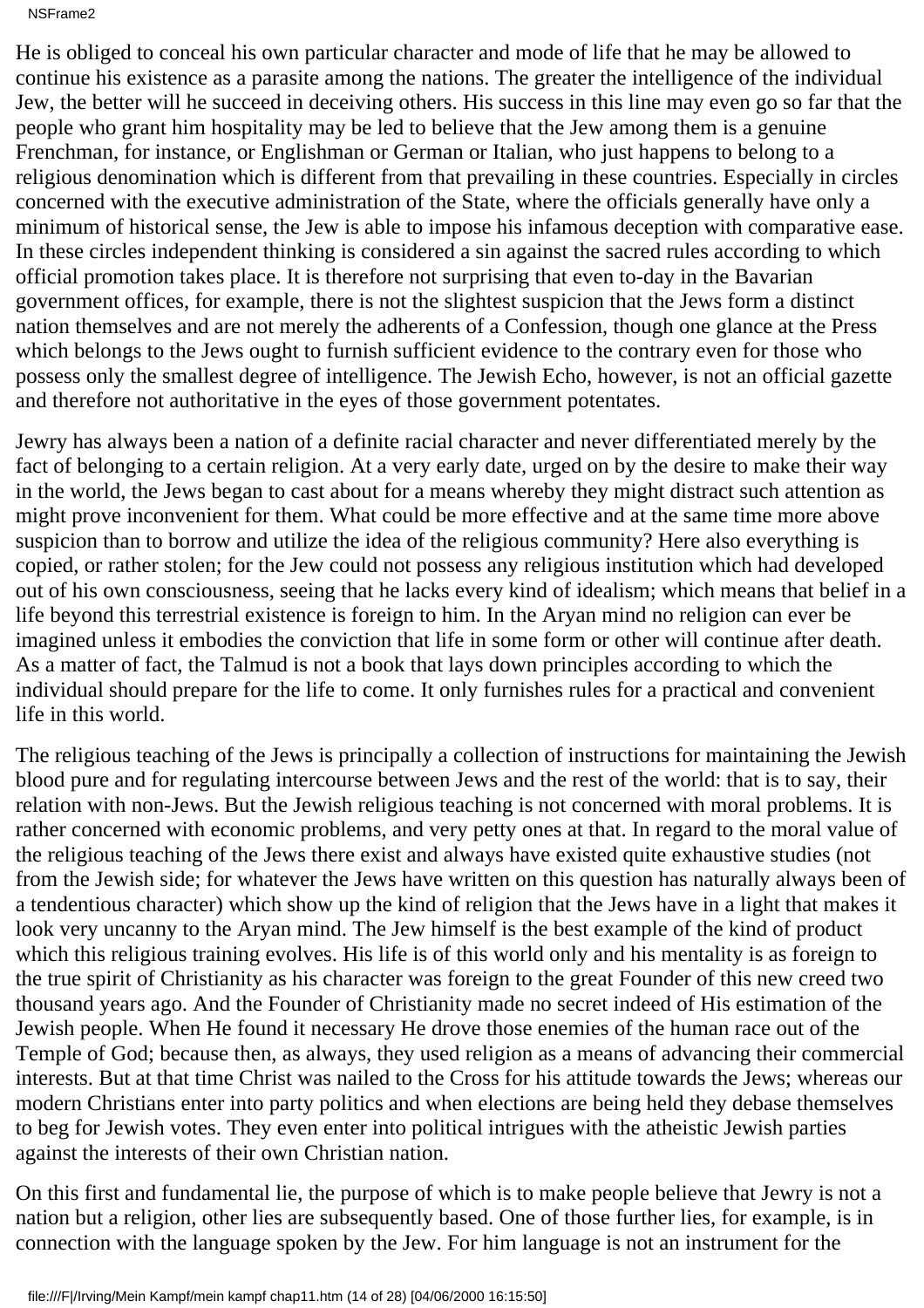NSFrame2

expression of his inner thoughts but rather a means of cloaking them. When talking French his thoughts are Jewish and when writing German rhymes he only gives expression to the character of his own race.

As long as the Jew has not succeeded in mastering other peoples he is forced to speak their language whether he likes it or not. But the moment that the world would become the slave of the Jew it would have to learn some other language (Esperanto, for example) so that by this means the Jew could dominate all the more easily.

How much the whole existence of this people is based on a permanent falsehood is proved in a unique way by The Protocols of the Elders of Zion, which are so violently repudiated by the Jews. With groans and moans, the Frankfurter Zeitung repeats again and again that these are forgeries. This alone is evidence in favour of their authenticity. What many Jews unconsciously wish to do is here clearly set forth. It is not necessary to ask out of what Jewish brain these revelations sprang; but what is of vital interest is that they disclose, with an almost terrifying precision, the mentality and methods of action characteristic of the Jewish people and these writings expound in all their various directions the final aims towards which the Jews are striving. The study of real happenings, however, is the best way of judging the authenticity of those documents. If the historical developments which have taken place within the last few centuries be studied in the light of this book we shall understand why the Jewish Press incessantly repudiates and denounces it. For the Jewish peril will be stamped out the moment the general public come into possession of that book and understand it.

In order to get to know the Jew properly it is necessary to study the road which he has been following among the other peoples during the last few centuries. One example will suffice to give a clear insight here. Since his career has been the same at all epochs just as the people at whose expense he has lived have remained the same for the purposes of making the requisite analysis it will be best to mark his progress by stages. For the sake of simplicity we shall indicate these stages by letters of the alphabet.

The first Jews came into what was then called Germania during the period of the Roman invasion; and, as usual, they came as merchants. During the turmoil caused by the great migrations of the German tribes the Jews seem to have disappeared. We may therefore consider the period when the Germans formed the first political communities as the beginning of that process whereby Central and Northern Europe was again, and this time permanently, Judaized. A development began which has always been the same or similar wherever and whenever Jews came into contact with Aryan peoples.

(a) As soon as the first permanent settlements had been established the Jew was suddenly there. He arrived as a merchant and in the beginning did not trouble to disguise his nationality. He still remained openly a Jew, partly it may be because he knew too little of the language. It may also be that people of other races refused to mix with him, so that he could not very well adopt any other appearance than that of a foreign merchant. Because of his subtlety and cunning and the lack of experience on the part of the people whose guest he became, it was not to his disadvantage openly to retain his Jewish character. This may even have been advantageous to him; for the foreigner was received kindly.

(b) Slowly but steadily he began to take part in the economic life around him; not as a producer, however, but only as a middleman. His commercial cunning, acquired through thousands of years of negotiation as an intermediary, made him superior in this field to the Aryans, who were still quite ingenuous and indeed clumsy and whose honesty was unlimited; so that after a short while commerce seemed destined to become a Jewish monopoly. The Jew began by lending out money at usurious interest, which is a permanent trade of his. It was he who first introduced the payment of interest on borrowed money. The danger which this innovation involved was not at first recognized; indeed the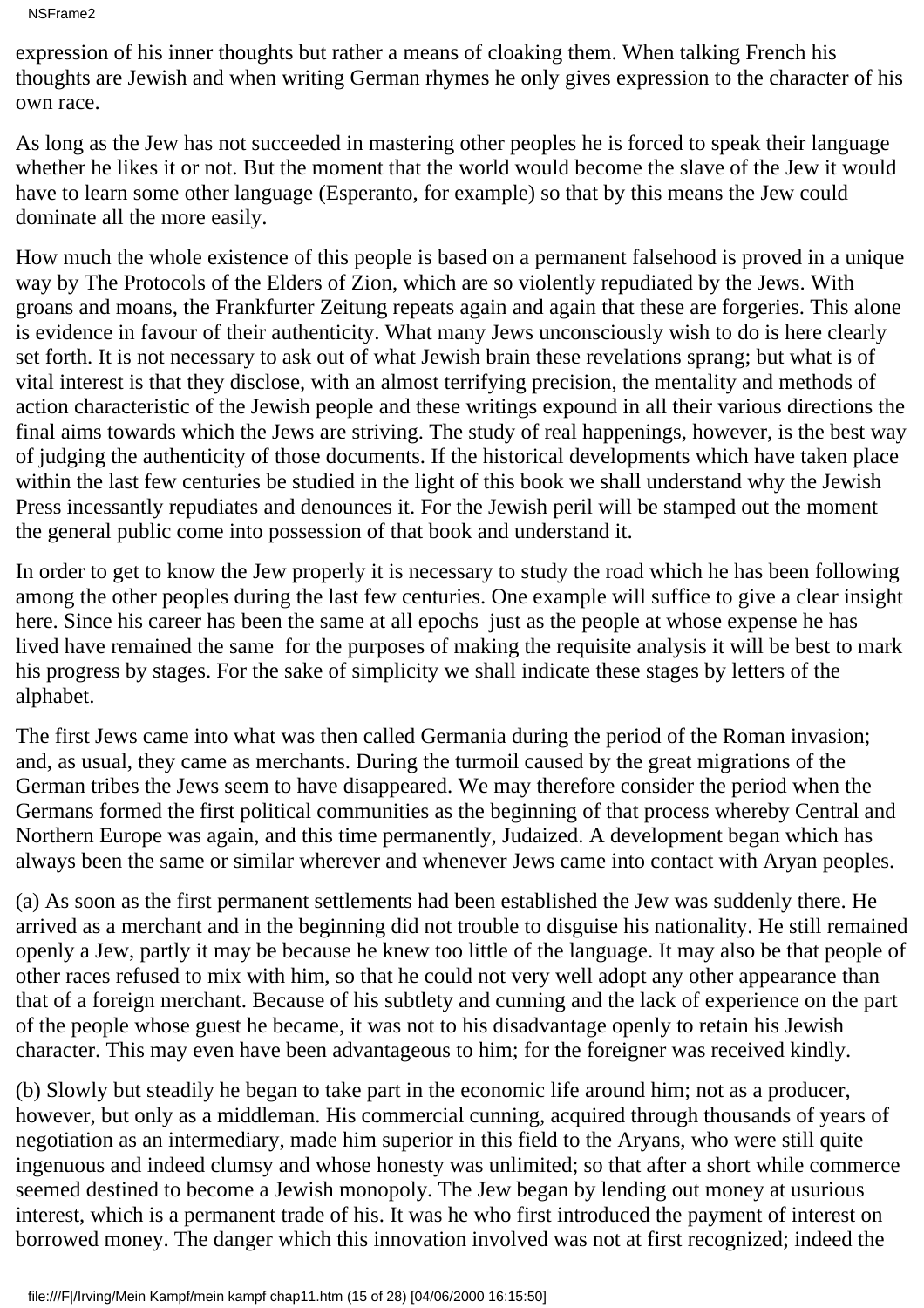NSFrame2

innovation was welcomed, because it offered momentary advantages.

(c) At this stage the Jew had become firmly settled down; that is to say, he inhabited special sections of the cities and towns and had his own quarter in the market-places. Thus he gradually came to form a State within a State. He came to look upon the commercial domain and all money transactions as a privilege belonging exclusively to himself and he exploited it ruthlessly.

(d) At this stage finance and trade had become his complete monopoly. Finally, his usurious rate of interest aroused opposition and the increasing impudence which the Jew began to manifest all round stirred up popular indignation, while his display of wealth gave rise to popular envy. The cup of his iniquity became full to the brim when he included landed property among his commercial wares and degraded the soil to the level of a market commodity. Since he himself never cultivated the soil but considered it as an object to be exploited, on which the peasant may still remain but only on condition that he submits to the most heartless exactions of his new master, public antipathy against the Jew steadily increased and finally turned into open animosity. His extortionate tyranny became so unbearable that people rebelled against his control and used physical violence against him. They began to scrutinize this foreigner somewhat more closely, and then began to discover the repulsive traits and characteristics inherent in him, until finally an abyss opened between the Jews and their hosts, across which abyss there could be no further contact.

In times of distress a wave of public anger has usually arisen against the Jew; the masses have taken the law into their own hands; they have seized Jewish property and ruined the Jew in their urge to protect themselves against what they consider to be a scourge of God. Having come to know the Jew intimately through the course of centuries, in times of distress they looked upon his presence among them as a public danger comparable only to the plague.

(e) But then the Jew began to reveal his true character. He paid court to governments, with servile flattery, used his money to ingratiate himself further and thus regularly secured for himself once again the privilege of exploiting his victim. Although public wrath flared up against this eternal profiteer and drove him out, after a few years he reappeared in those same places and carried on as before. No persecution could force him to give up his trade of exploiting other people and no amount of harrying succeeded in driving him out permanently. He always returned after a short time and it was always the old story with him.

In an effort to save at least the worst from happening, legislation was passed which debarred the Jew from obtaining possession of the land.

(f) In proportion as the powers of kings and princes increased, the Jew sidled up to them. He begged for charters and privileges which those gentlemen, who were generally in financial straits, gladly granted if they received adequate payment in return. However high the price he has to pay, the Jew will succeed in getting it back within a few years from operating the privilege he has acquired, even with interest and compound interest. He is a real leech who clings to the body of his unfortunate victims and cannot be removed; so that when the princes found themselves in need once again they took the blood from his swollen veins with their own hands.

This game was repeated unendingly. In the case of those who were called German Princes, the part they played was quite as contemptible as that played by the Jew. They were a real scourge for their people. Their compeers may be found in some of the government ministers of our time.

It was due to the German princes that the German nation could not succeed in definitely freeing itself from the Jewish peril. Unfortunately the situation did not change at a later period. The princes finally received the reward which they had a thousand-fold deserved for all the crimes committed by them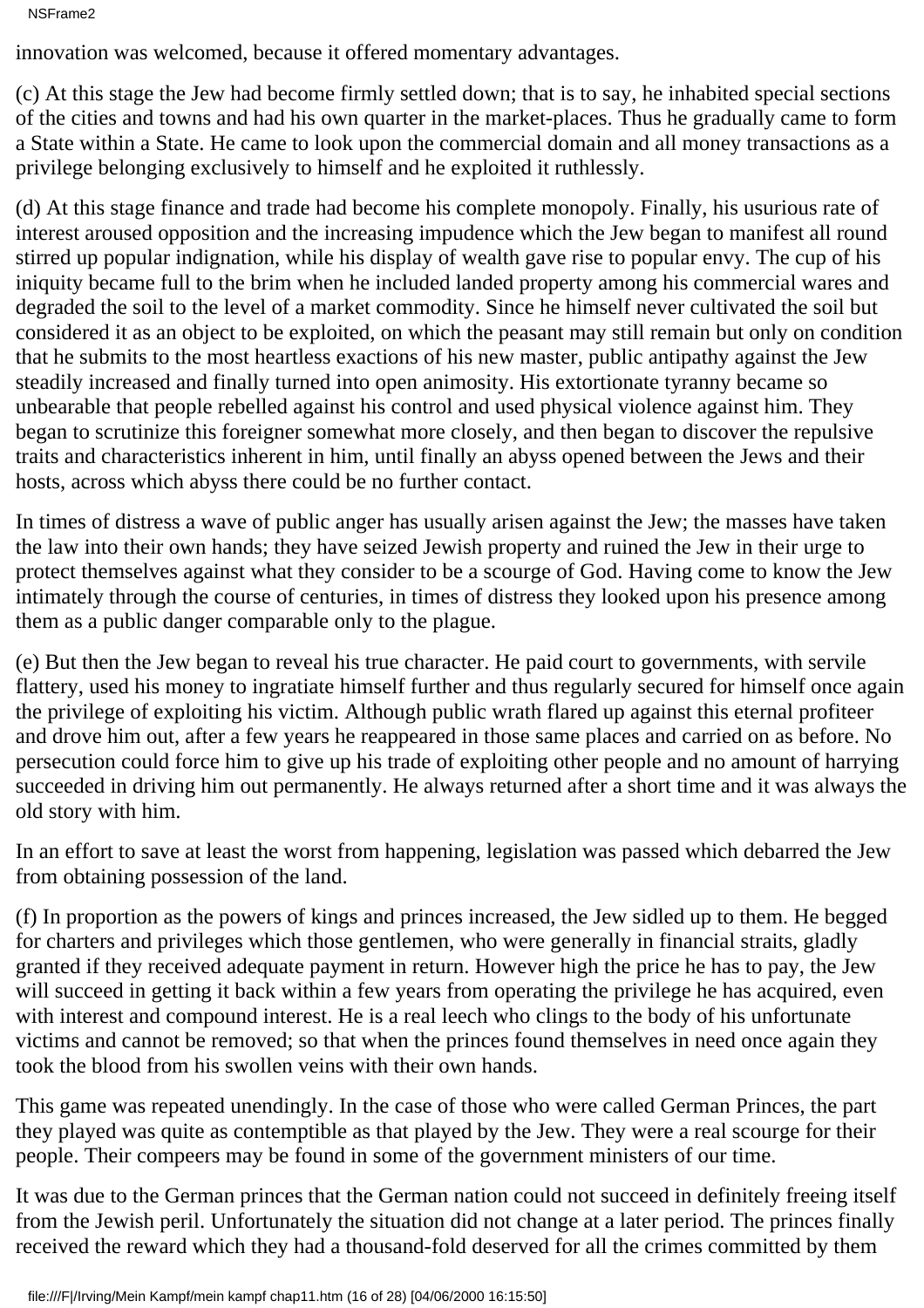```
NSFrame2
```
against their own people. They had allied themselves with Satan and later on they discovered that they were in Satan s embrace.

(g) By permitting themselves to be entangled in the toils of the Jew, the princes prepared their own downfall. The position which they held among their people was slowly but steadily undermined not only by their continued failure to guard the interests of their subjects but by the positive exploitation of them. The Jew calculated exactly the time when the downfall of the princes was approaching and did his best to hasten it. He intensified their financial difficulties by hindering them in the exercise of their duty towards their people, by inveigling them through the most servile flatteries into further personal display, whereby he made himself more and more indispensable to them. His astuteness, or rather his utter unscrupulousness, in money affairs enabled him to exact new income from the princes, to squeeze the money out of them and then have it spent as quickly as possible. Every Court had its Court Jews, as this plague was called, who tortured the innocent victims until they were driven to despair; while at the same time this Jew provided the means which the princes squandered on their own pleasures. It is not to be wondered at that these ornaments of the human race became the recipients of official honours and even were admitted into the ranks of the hereditary nobility, thus contributing not only to expose that social institution to ridicule but also to contaminate it from the inside.

Naturally the Jew could now exploit the position to which he had attained and push himself forward even more rapidly than before. Finally he became baptized and thus entitled to all the rights and privileges which belonged to the children of the nation on which he preyed. This was a high-class stroke of business for him, and he often availed himself of it, to the great joy of the Church, which was proud of having gained a new child in the Faith, and also to the joy of Israel, which was happy at seeing the trick pulled off successfully.

(h) At this stage a transformation began to take place in the world of Jewry. Up to now they had been Jews that is to say, they did not hitherto set any great value on pretending to be something else; and anyhow the distinctive characteristics which separated them from other races could not be easily overcome. Even as late as the time of Frederick the Great nobody looked upon the Jews as other than a foreign people, and Goethe rose up in revolt against the failure legally to prohibit marriage between Christians and Jews. Goethe was certainly no reactionary and no time-server. What he said came from the voice of the blood and the voice of reason. Notwithstanding the disgraceful happenings taking place in Court circles, the people recognized instinctively that the Jew was the foreign body in their own flesh and their attitude towards him was directed by recognition of that fact.

But a change was now destined to take place. In the course of more than a thousand years the Jew had learned to master the language of his hosts so thoroughly that he considered he might now lay stress on his Jewish character and emphasize the Germanism a bit more. Though it must have appeared ridiculous and absurd at first sight, he was impudent enough to call himself a Teuton, which in this case meant a German. In that way began one of the most infamous impositions that can be imagined. The Jew did not possess the slightest traces of the German character. He had only acquired the art of twisting the German language to his own uses, and that in a disgusting way, without having assimilated any other feature of the German character. Therefore his command of the language was the sole ground on which he could pretend to be a German. It is not however by the tie of language, but exclusively by the tie of blood that the members of a race are bound together. And the Jew himself knows this better than any other, seeing that he attaches so little importance to the preservation of his own language while at the same time he strives his utmost to maintain his blood free from intermixture with that of other races. A man may acquire and use a new language without much trouble; but it is only his old ideas that he expresses through the new language. His inner nature is not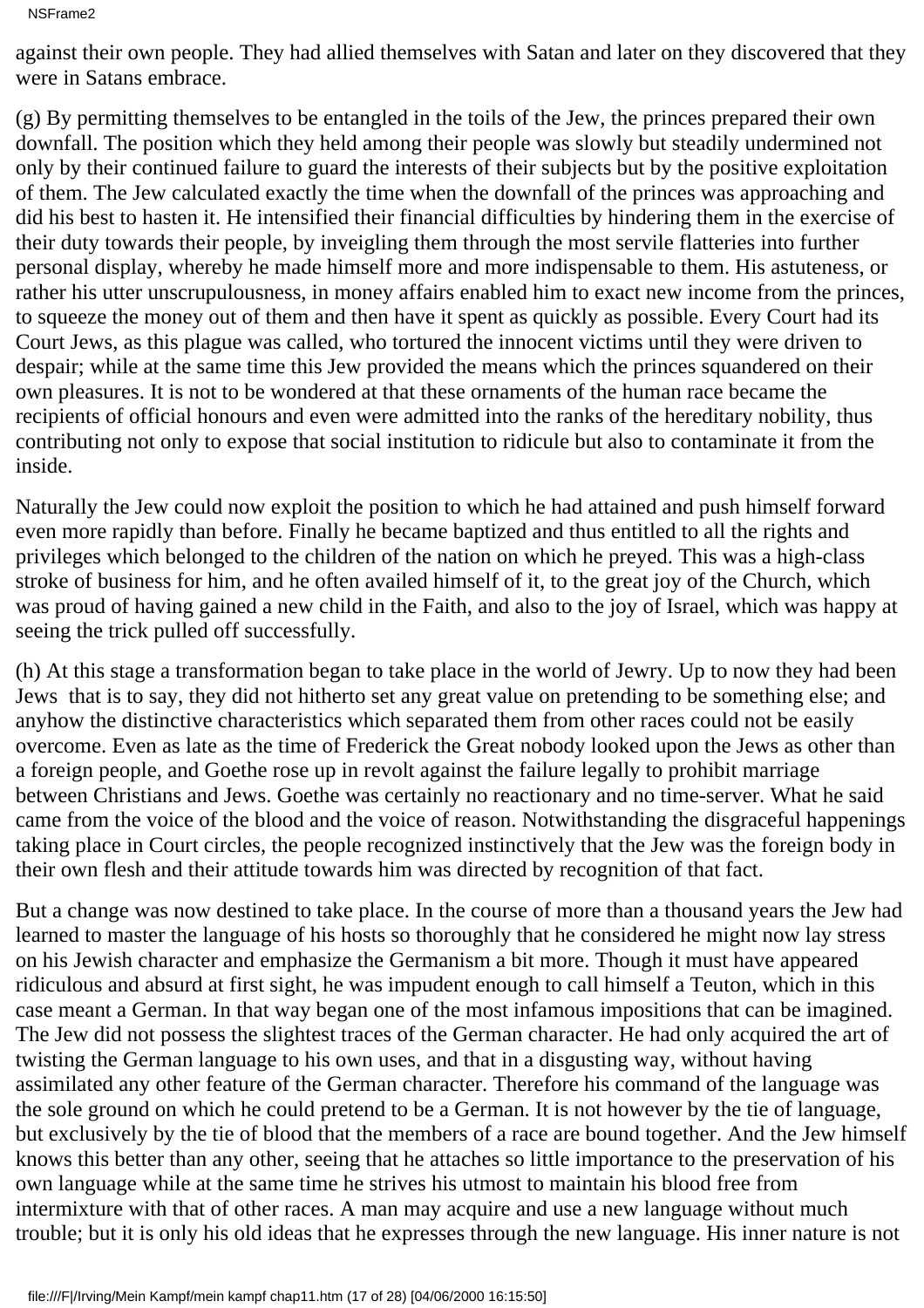NSFrame2

modified thereby. The best proof of this is furnished by the Jew himself. He may speak a thousand tongues and yet his Jewish nature will remain always one and the same. His distinguishing characteristics were the same when he spoke the Latin language at Ostia two thousand years ago as a merchant in grain, as they are to-day when he tries to sell adulterated flour with the aid of his German gibberish. He is always the same Jew. That so obvious a fact is not recognized by the average head-clerk in a German government department, or by an officer in the police administration, is also a self-evident and natural fact; since it would be difficult to find another class of people who are so lacking in instinct and intelligence as the civil servants employed by our modern German State authorities.

The reason why, at the stage I am dealing with, the Jew so suddenly decided to transform himself into a German is not difficult to discover. He felt the power of the princes slowly crumbling and therefore looked about to find a new social plank on which he might stand. Furthermore, his financial domination over all the spheres of economic life had become so powerful that he felt he could no longer sustain that enormous structure or add to it unless he were admitted to the full enjoyment of the rights of citizenship. He aimed at both, preservation and expansion; for the higher he could climb the more alluring became the prospect of reaching the old goal, which was promised to him in ancient times, namely world-rulership, and which he now looked forward to with feverish eyes, as he thought he saw it visibly approaching. Therefore all his efforts were now directed to becoming a fully-fledged citizen, endowed with all civil and political rights.

That was the reason for his emancipation from the Ghetto.

(i) And thus the Court Jew slowly developed into the national Jew. But naturally he still remained associated with persons in higher quarters and he even attempted to push his way further into the inner circles of the ruling set. But at the same time some other representatives of his race were currying favour with the people. If we remember the crimes the Jew had committed against the masses of the people in the course of so many centuries, how repeatedly and ruthlessly he exploited them and how he sucked out even the very marrow of their substance, and when we further remember how they gradually came to hate him and finally considered him as a public scourge then we may well understand how difficult the Jew must have found this final transformation. Yes, indeed, it must tax all their powers to be able to present themselves as friends of humanity to the poor victims whom they have skinned raw.

Therefore the Jew began by making public amends for the crimes which he had committed against the people in the past. He started his metamorphosis by first appearing as the benefactor of humanity. Since his new philanthropic policy had a very concrete aim in view, he could not very well apply to himself the biblical counsel, not to allow the left hand to know what the right hand is giving. He felt obliged to let as many people as possible know how deeply the sufferings of the masses grieved him and to what excesses of personal sacrifice he was ready to go in order to help them. With this manifestation of innate modesty, so typical of the Jew, he trumpeted his virtues before the world until finally the world actually began to believe him. Those who refused to share this belief were considered to be doing him an injustice. Thus after a little while he began to twist things around, so as to make it appear that it was he who had always been wronged, and vice versa. There were really some particularly foolish people who could not help pitying this poor unfortunate creature of a Jew.

Attention may be called to the fact that, in spite of his proclaimed readiness to make personal sacrifices, the Jew never becomes poor thereby. He has a happy knack of always making both ends meet. Occasionally his benevolence might be compared to the manure which is not spread over the field merely for the purpose of getting rid of it, but rather with a view to future produce. Anyhow, after a comparatively short period of time, the world was given to know that the Jew had become a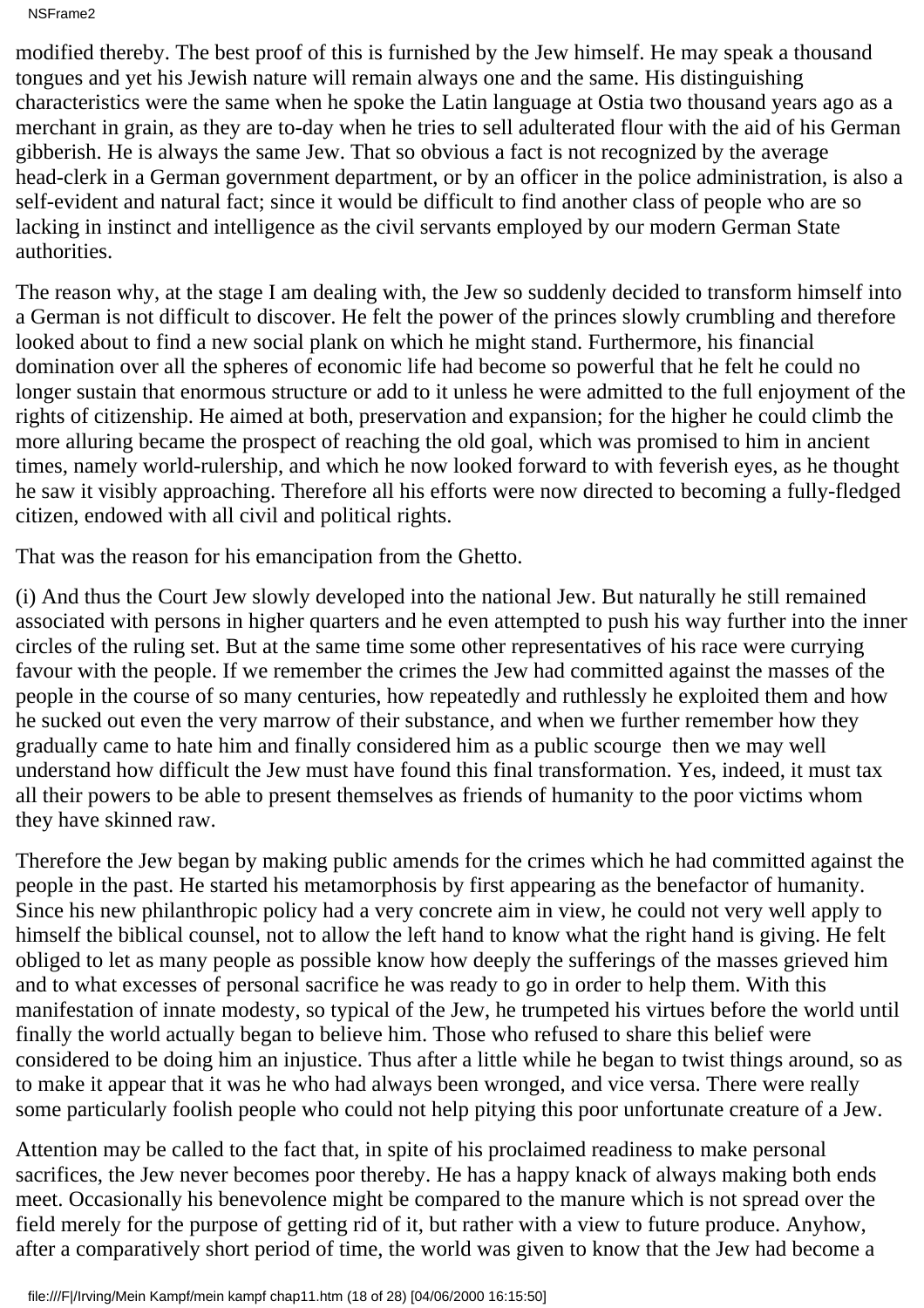general benefactor and philanthropist. What a transformation!

What is looked upon as more or less natural when done by other people here became an object of astonishment, and even sometimes of admiration, because it was considered so unusual in a Jew. That is why he has received more credit for his acts of benevolence than ordinary mortals.

And something more: The Jew became liberal all of a sudden and began to talk enthusiastically of how human progress must be encouraged. Gradually he assumed the air of being the herald of a new age.

Yet at the same time he continued to undermine the ground-work of that part of the economic system in which the people have the most practical interest. He bought up stock in the various national undertakings and thus pushed his influence into the circuit of national production, making this latter an object of buying and selling on the stock exchange, or rather what might be called the pawn in a financial game of chess, and thus ruining the basis on which personal proprietorship alone is possible. Only with the entrance of the Jew did that feeling of estrangement, between employers and employees begin which led at a later date to the political class-struggle.

Finally the Jew gained an increasing influence in all economic undertakings by means of his predominance in the stock-exchange. If not the ownership, at least he secured control of the working power of the nation.

In order to strengthen his political position, he directed his efforts towards removing the barrier of racial and civic discrimination which had hitherto hindered his advance at every turn. With characteristic tenacity he championed the cause of religious tolerance for this purpose; and in the freemason organization, which had fallen completely into his hands, he found a magnificent weapon which helped him to achieve his ends. Government circles, as well as the higher sections of the political and commercial bourgeoisie, fell a prey to his plans through his manipulation of the masonic net, though they themselves did not even suspect what was happening.

Only the people as such, or rather the masses which were just becoming conscious of their own power and were beginning to use it in the fight for their rights and liberties, had hitherto escaped the grip of the Jew. At least his influence had not yet penetrated to the deeper and wider sections of the people. This was unsatisfactory to him. The most important phase of his policy was therefore to secure control over the people. The Jew realized that in his efforts to reach the position of public despot he would need a peace-maker. And he thought he could find a peace-maker if he could whip-in sufficient extensive sections of the bourgeois. But the freemasons failed to catch the glove-manufacturers and the linen-weavers in the frail meshes of their net. And so it became necessary to find a grosser and withal a more effective means. Thus another weapon beside that of freemasonry would have to be secured. This was the Press. The Jew exercised all his skill and tenacity in getting hold of it. By means of the Press he began gradually to control public life in its entirety. He began to drive it along the road which he had chosen to reach his own ends; for he was now in a position to create and direct that force which, under the name of public opinion is better known to-day than it was some decades ago.

Simultaneously the Jew gave himself the air of thirsting after knowledge. He lauded every phase of progress, particularly those phases which led to the ruin of others; for he judges all progress and development from the standpoint of the advantages which these bring to his own people. When it brings him no such advantages he is the deadly enemy of enlightenment and hates all culture which is real culture as such. All the knowledge which he acquires in the schools of others is exploited by him exclusively in the service of his own race.

Even more watchfully than ever before, he now stood guard over his Jewish nationality. Though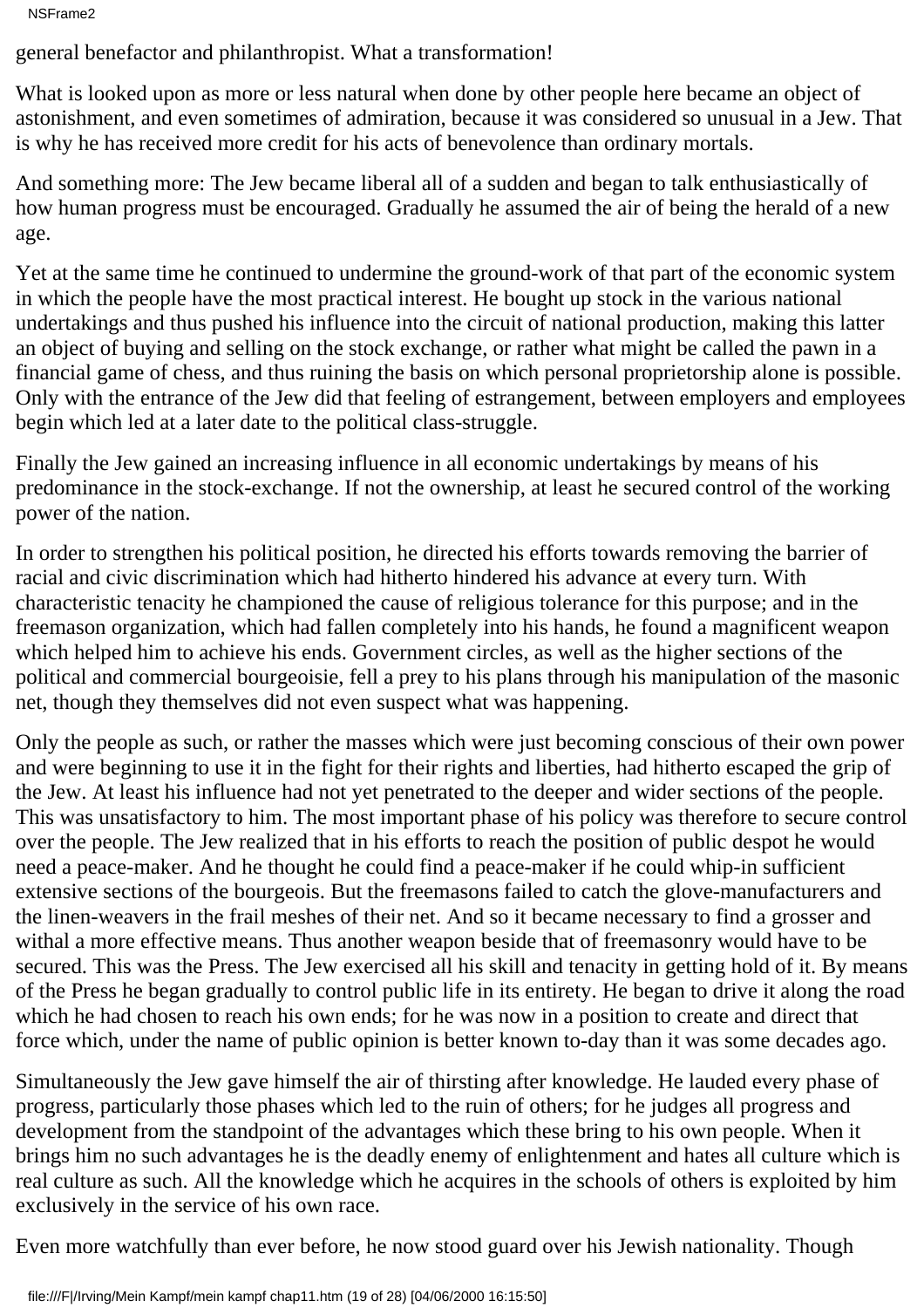NSFrame2

bubbling over with enlightenment, progress, liberty, humanity, etc., his first care was to preserve the racial integrity of his own people. He occasionally bestowed one of his female members on an influential Christian; but the racial stock of his male descendants was always preserved unmixed fundamentally. He poisons the blood of others but preserves his own blood unadulterated. The Jew scarcely ever marries a Christian girl, but the Christian takes a Jewess to wife. The mongrels that are a result of this latter union always declare themselves on the Jewish side. Thus a part of the higher nobility in particular became completely degenerate. The Jew was well aware of this fact and systematically used this means of disarming the intellectual leaders of the opposite race. To mask his tactics and fool his victims, he talks of the equality of all men, no matter what their race or colour may be. And the simpletons begin to believe him.

Since his whole nature still retains too foreign an odour for the broad masses of the people to allow themselves to be caught in his snare, he uses the Press to put before the public a picture of himself which is entirely untrue to life but well designed to serve his purpose. In the comic papers special efforts are made to represent the Jews as an inoffensive little race which, like all others, has its peculiarities. In spite of their manners, which may seem a bit strange, the comic papers present the Jews as fundamentally good-hearted and honourable. Attempts are generally made to make them appear insignificant rather than dangerous.

During this phase of his progress the chief goal of the Jew was the victory of democracy, or rather the supreme hegemony of the parliamentary system, which embodies his concept of democracy. This institution harmonises best with his purposes; for thus the personal element is eliminated and in its place we have the dunder-headed majority, inefficiency and, last but by no means least, knavery.

The final result must necessarily have been the overthrow of the monarchy, which had to happen sooner or later.

(j) A tremendous economic development transformed the social structure of the nation. The small artisan class slowly disappeared and the factory worker, who took its place, had scarcely any chance of establishing an independent existence of his own but sank more and more to the level of a proletariat. An essential characteristic of the factory worker is that he is scarcely ever able to provide for an independent source of livelihood which will support him in later life. In the true sense of the word, he is disinherited. His old age is a misery to him and can hardly be called life at all.

In earlier times a similar situation had been created, which had imperatively demanded a solution and for which a solution was found. Side by side with the peasant and the artisan, a new class was gradually developed, namely that of officials and employees, especially those employed in the various services of the State. They also were a disinherited class, in the true sense of the word. But the State found a remedy for this unhealthy situation by taking upon itself the duty of providing for the State official who could establish nothing that would be an independent means of livelihood for himself in his old age. Thus the system of pensions and retiring allowances was introduced. Private enterprises slowly followed this example in increasing numbers; so that to-day every permanent non-manual worker receives a pension in his later years, if the firm which he has served is one that has reached or gone beyond a certain size. It was only by virtue of the assurance given of State officials, that they would be cared for in their old age. that such a high degree of unselfish devotion to duty was developed, which in pre-war times was one of the distinguising characteristics of German officials.

Thus a whole class which had no personal property was saved from destitution by an intelligent system of provision, and found a place in the social structure of the national community.

The problem is now put before the State and nation, but this time in a much larger form. When the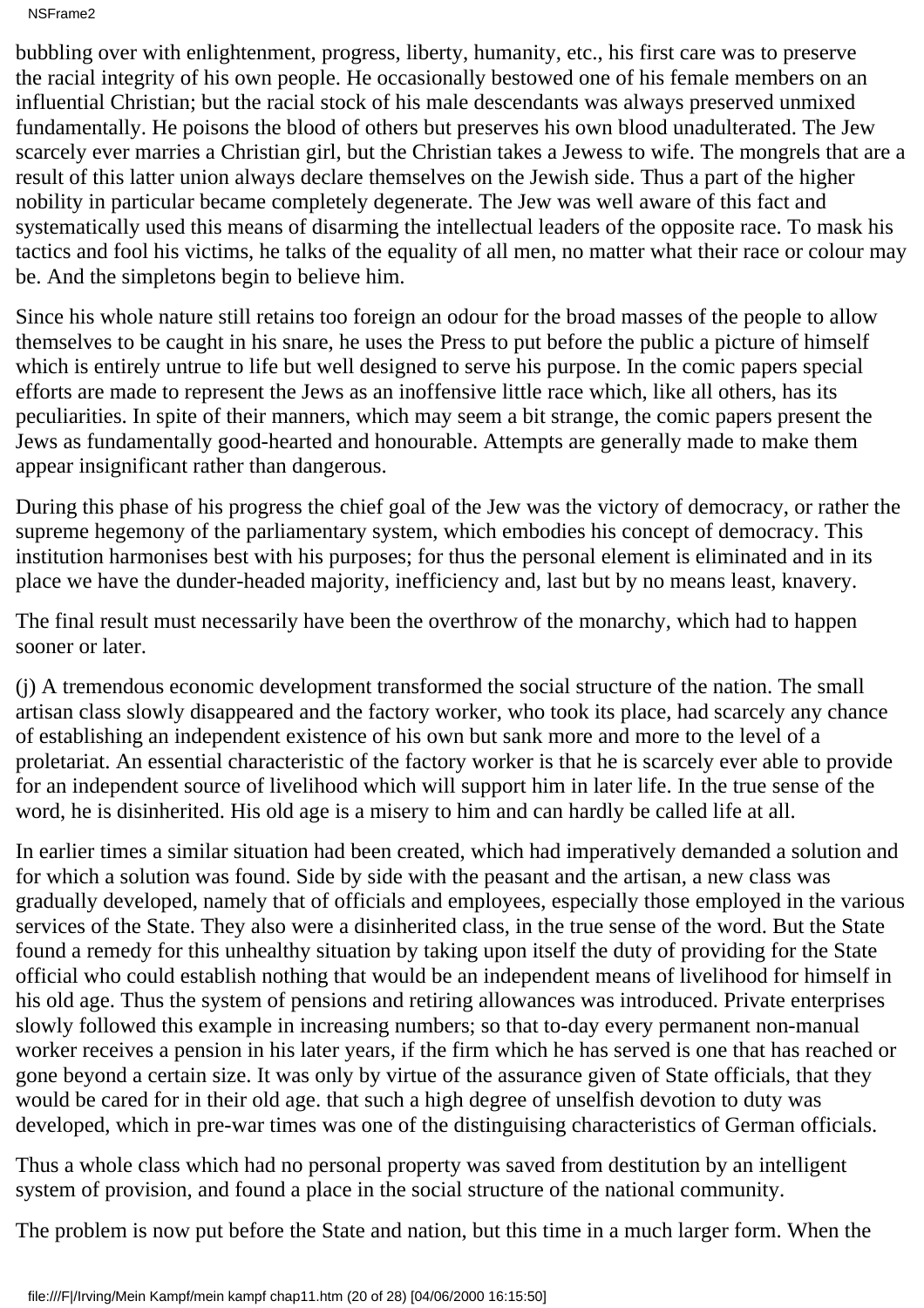new industries sprang up and developed, millions of people left the countryside and the villages to take up employment in the big factories. The conditions under which this new class found itself forced to live were worse than miserable. The more or less mechanical transformation of the methods of work hitherto in vogue among the artisans and peasants did not fit in well with the habits or mentality of this new working-class. The way in which the peasants and artisans had formerly worked had nothing comparable to the intensive labour of the new factory worker. In the old trades time did not play a highly important role, but it became an essential element in the new industrial system. The formal taking over of the old working hours into the mammoth industrial enterprises had fatal results. The actual amount of work hitherto accomplished within a certain time was comparatively small, because the modern methods of intensive production were then unknown. Therefore, though in the older system a working day of fourteen or even fifteen hours was not unendurable, now it was beyond the possibilities of human endurance because in the new system every minute was utilized to the extreme. This absurd transference of the old working hours to the new industrial system proved fatal in two directions. First, it ruined the health of the workers; secondly, it destroyed their faith in a superior law of justice. Finally, on the one hand a miserable wage was received and, on the other, the employer held a much more lucrative position than before. Hence a striking difference between the ways of life on the one side and on the other.

In the open country there could be no social problem, because the master and the farm-hand were doing the same kind of work and doing it together. They ate their food in common, and sometimes even out of the same dish. But in this sphere also the new system introduced an entirely different set of conditions between masters and men.

The division created between employer and employees seems not to have extended to all branches of life. How far this Judaizing process has been allowed to take effect among our people is illustrated by the fact that manual labour not only receives practically no recognition but is even considered degrading. That is not a natural German attitude. It is due to the introduction of a foreign element into our lives, and that foreign element is the Jewish spirit, one of the effects of which has been to transform the high esteem in which our handicrafts once were held into a definite feeling that all physical labour is something base and unworthy.

Thus a new social class has grown up which stands in low esteem; and the day must come when we shall have to face the question of whether the nation will be able to make this class an integral part of the social community or whether the difference of status now existing will become a permanent gulf separating this class from the others.

One thing, however, is certain: This class does not include the worst elements of the community in its ranks. Rather the contrary is the truth: it includes the most energetic parts of the nation. The sophistication which is the result of a so-called civilization has not yet exercised its disintegrating and degenerating influence on this class. The broad masses of this new lower class, constituted by the manual labourers, have not yet fallen a prey to the morbid weakness of pacifism. These are still robust and, if necessary, they can be brutal.

While our bourgeoisie middle class paid no attention at all to this momentous problem and indifferently allowed events to take their course, the Jew seized upon the manifold possibilities which the situation offered him for the future. While on the one hand he organized capitalistic methods of exploitation to their ultimate degree of efficiency, he curried favour with the victims of his policy and his power and in a short while became the leader of their struggle against himself. Against himself is here only a figurative way of speaking; for this Great Master of Lies knows how to appear in the guise of the innocent and throw the guilt on others. Since he had the impudence to take a personal lead among the masses, they never for a moment suspected that they were falling a prey to one of the most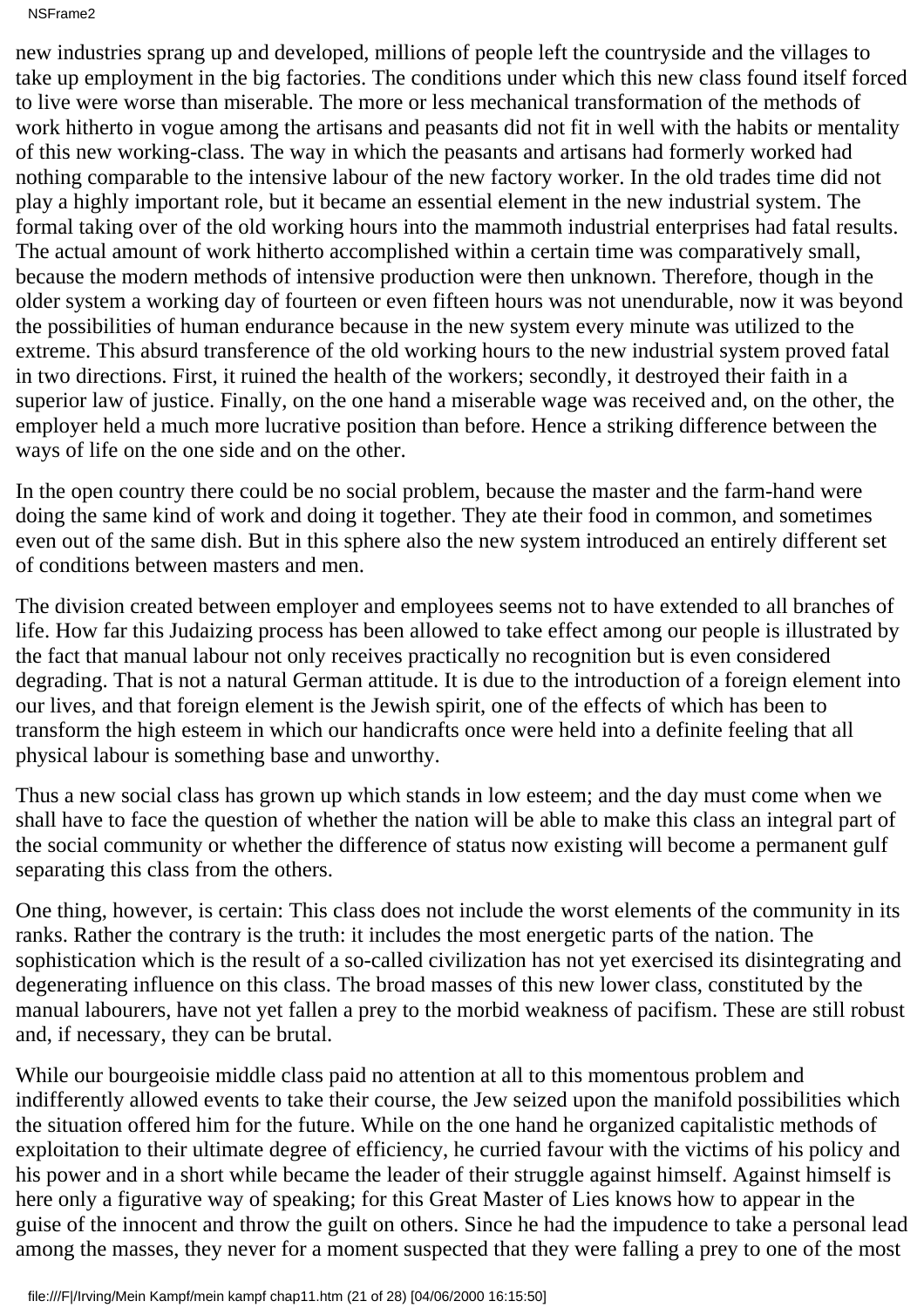infamous deceits ever practised. And yet that is what it actually was.

The moment this new class had arisen out of the general economic situation and taken shape as a definite body in the social order, the Jew saw clearly where he would find the necessary pacemaker for his own progressive march. At first he had used the bourgeois class as a battering-ram against the feudal order; and now he used the worker against the bourgeois world. Just as he succeeded in obtaining civic rights by intrigues carried on under the protection of the bourgeois class, he now hoped that by joining in the struggle which the workers were waging for their own existence he would be able to obtain full control over them.

When that moment arrives, then the only objective the workers will have to fight for will be the future of the Jewish people. Without knowing it, the worker is placing himself at the service of the very power against which he believes he is fighting. Apparently he is made to fight against capital and thus he is all the more easily brought to fight for capitalist interests. Outcries are systematically raised against international capital but in reality it is against the structure of national economics that these slogans are directed. The idea is to demolish this structure and on its ruins triumphantly erect the structure of the International Stock Exchange.

In this line of action the procedure of the Jew was as follows:

He kowtowed to the worker, hypocritically pretended to feel pity for him and his lot, and even to be indignant at the misery and poverty which the worker had to endure. That is the way in which the Jew endeavoured to gain the confidence of the working class. He showed himself eager to study their various hardships, whether real or imaginary, and strove to awaken a yearning on the part of the workers to change the conditions under which they lived. The Jew artfully enkindled that innate yearning for social justice which is a typical Aryan characteristic. Once that yearning became alive it was transformed into hatred against those in more fortunate circumstances of life. The next stage was to give a precise philosophical aspect to the struggle for the elimination of social wrongs. And thus the Marxist doctrine was invented.

By presenting his doctrine as part and parcel of a just revindication of social rights, the Jew propagated the doctrine all the more effectively. But at the same time he provoked the opposition of decent people who refused to admit these demands which, because of the form and pseudo-philosophical trimmings in which they are presented, seemed fundamentally unjust and impossible for realization. For, under the cloak of purely social concepts there are hidden aims which are of a Satanic character. These aims are even expounded in the open with the clarity of unlimited impudence. This Marxist doctrine is an individual mixture of human reason and human absurdity; but the combination is arranged in such a way that only the absurd part of it could ever be put into practice, but never the reasonable part of it. By categorically repudiating the personal worth of the individual and also the nation and its racial constituent, this doctrine destroys the fundamental basis of all civilization; for civilization essentially depends on these very factors. Such is the true essence of the Marxist *Weltanschhauung*, so far as the word *Weltanschhauung* can be applied at all to this phantom arising from a criminal brain. The destruction of the concept of personality and of race removes the chief obstacle which barred the way to domination of the social body by its inferior elements, which are the Jews.

The very absurdity of the economic and political theories of Marxism gives the doctrine its peculiar significance. Because of its pseudo-logic, intelligent people refuse to support it, while all those who are less accustomed to use their intellectual faculties, or who have only a rudimentary notion of economic principles, join the Marxist cause with flying banners. The intelligence behind the movement for even this movement needs intelligence if it is to subsist is supplied by the Jews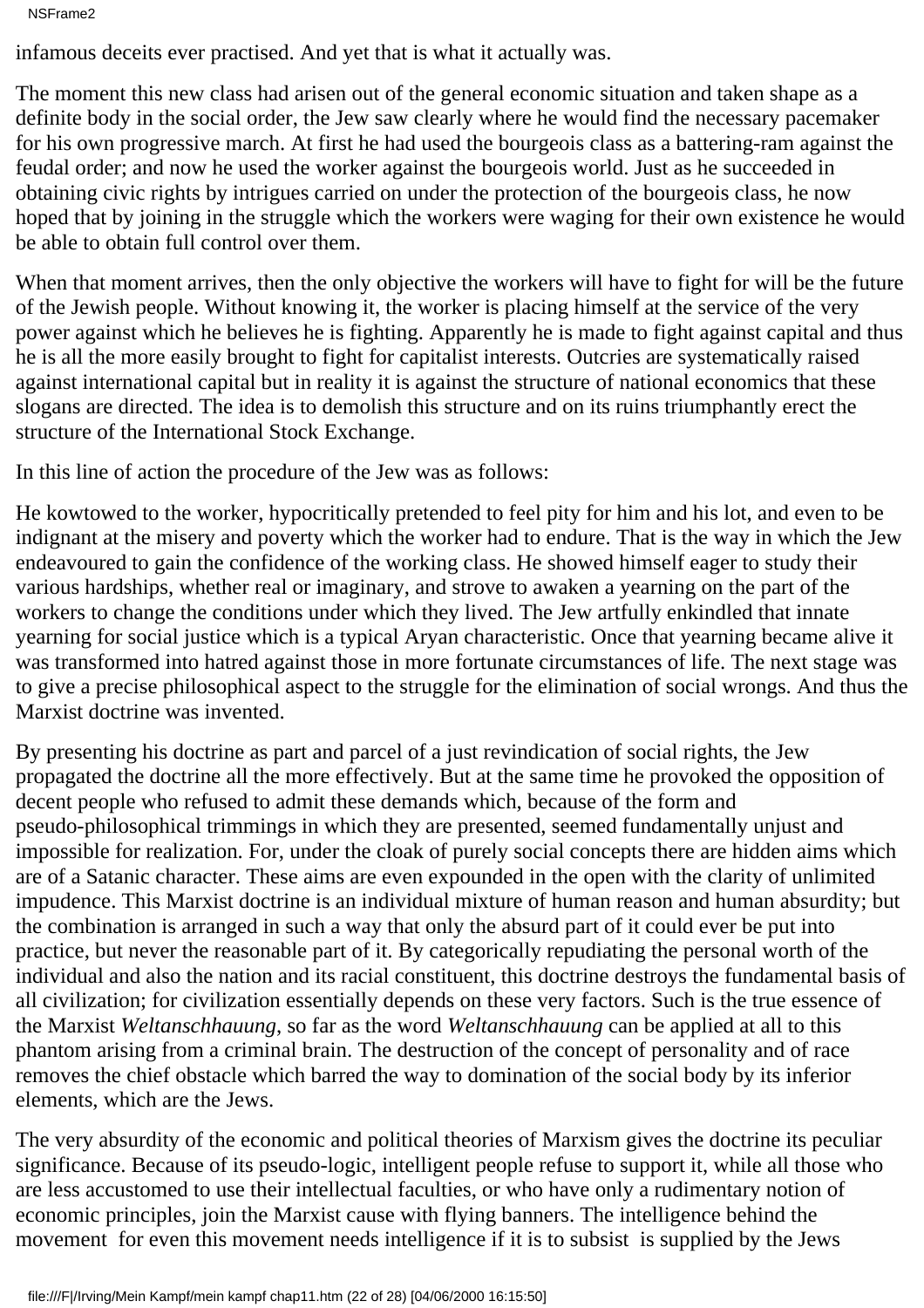themselves, naturally of course as a gratuitous service which is at the same time a sacrifice on their part.

Thus arose a movement which was composed exclusively of manual workers under the leadership of Jews. To all external appearances, this movement strives to ameliorate the conditions under which the workers live; but in reality its aim is to enslave and thereby annihilate the non-Jewish races.

The propaganda which the freemasons had carried on among the so-called intelligentsia, whereby their pacifist teaching paralysed the instinct for national self-preservation, was now extended to the broad masses of the workers and bourgeoisie by means of the Press, which was almost everywhere in Jewish hands. To those two instruments of disintegration a third and still more ruthless one was added, namely, the organization of brute physical force among the masses. As massed columns of attacks, the Marxist troops stormed those parts of the social order which had been left standing after the two former undermining operations had done their work.

The combined activity of all these forces has been marvellously managed. And it will not be surprising if it turns out that those institutions which have always appeared as the organs of the more or less traditional authority of the State should now fall before the Marxist attack. Among our higher and highest State officials, with very few exceptions, the Jew has found the cost complacent backers in his work of destruction. An attitude of sneaking servility towards superiors and supercilious arrogance towards inferiors are the characteristics of this class of people, as well as a grade of stupidity which is really frightening and at the same time a towering self-conceit, which has been so consistently developed to make it amusing.

But these qualities are of the greatest utility to the Jew in his dealings with our authorities. Therefore they are qualities which he appreciates most in the officials.

If I were to sketch roughly the actual struggle which is now beginning I should describe it somewhat thus:

Not satisfied with the economic conquest of the world, but also demanding that it must come under his political control, the Jew subdivides the organized Marxist power into two parts, which correspond to the ultimate objectives that are to be fought for in this struggle which is carried on under the direction of the Jew. To outward appearance, these seem to be two independent movements, but in reality they constitute an indivisible unity. The two divisions are: The political movement and the trades union movement.

The trades union movement has to gather in the recruits. It offers assistance and protection to the workers in the hard struggle which they have to wage for the bare means of existence, a struggle which has been occasioned by the greediness and narrow-mindedness of many of the industrialists. Unless the workers be ready to surrender all claims to an existence which the dignity of human nature itself demands, and unless they are ready to submit their fate to the will of employers who in many cases have no sense of human responsibilities and are utterly callous to human wants, then the worker must necessarily take matters into his own hands, seeing that the organized social community that is to say, the State pays no attention to his needs.

The so-called national-minded bourgeoisie, blinded by its own material interests, opposes this life-or-death struggle of the workers and places the most difficult obstacles in their way. Not only does this bourgeoisie hinder all efforts to enact legislation which would shorten the inhumanly long hours of work, prohibit child-labour, grant security and protection to women and improve the hygienic conditions of the workshops and the dwellings of the working-class, but while the bourgeoisie hinders all this the shrewd Jew takes the cause of the oppressed into his own hands. He gradually becomes the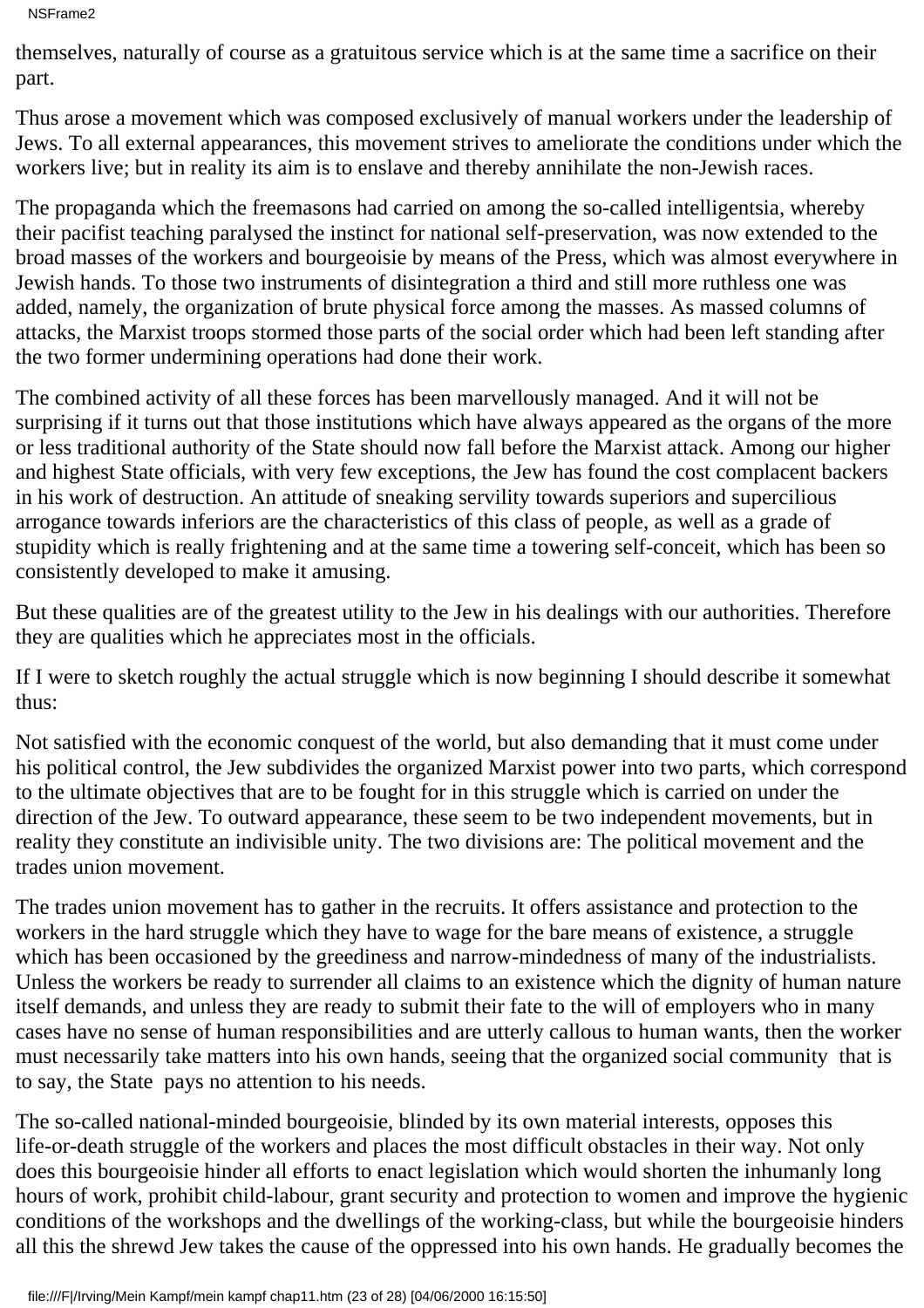leader of the trades union movements, which is an easy task for him, because he does not genuinely intend to find remedies for the social wrong: he pursues only one objective, namely, to gather and consolidate a body of followers who will act under his commands as an armed weapon in the economic war for the destruction of national economic independence. For, while a sound social policy has to move between the two poles of securing a decent level of public health and welfare on the one hand and, on the other, that of safeguarding the independence of the economic life of the nation, the Jew does not take these poles into account at all. The destruction of both is one of his main objects. He would ruin, rather than safeguard, the independence of the national economic system. Therefore, as the leader of the trades union movement, he has no scruples about putting forward demands which not only go beyond the declared purpose of the movement but could not be carried into effect without ruining the national economic structure. On the other hand, he has no interest in seeing a healthy and sturdy population develop; he would be more content to see the people degenerate into an unthinking herd which could be reduced to total subjection. Because these are his final objectives, he can afford to put forward the most absurd claims. He knows very well that these claims can never be realized and that therefore nothing in the actual state of affairs could be altered by them, but that the most they can do is to arouse the spirit of unrest among the masses. That is exactly the purpose which he wishes such propaganda to serve and not a real and honest improvement of the social conditions.

The Jews will therefore remain the unquestioned leaders of the trades union movement so long as a campaign is not undertaken, which must be carried out on gigantic lines, for the enlightenment of the masses; so that they will be enabled better to understand the causes of their misery. Or the same end might be achieved if the government authorities would get rid of the Jew and his work. For as long as the masses remain so ill-informed as they actually are to-day, and as long as the State remains as indifferent to their lot as it now is, the masses will follow whatever leader makes them the most extravagant promises in regard to economic matters. The Jew is a past master at this art and his activities are not hampered by moral considerations of any kind.

Naturally it takes him only a short time to defeat all his competitors in this field and drive them from the scene of action. In accordance with the general brutality and rapacity of his nature, he turns the trades union movement into an organization for the exercise of physical violence. The resistance of those whose common sense has hitherto saved them from surrendering to the Jewish dictatorship is now broken down by terrorization. The success of that kind of activity is enormous.

Parallel with this, .the political organization advances. It operates hand-in-hand with the trades union movement, inasmuch as the latter prepares the masses for the political organization and even forces them into it. This is also the source that provides the money which the political organization needs to keep its enormous apparatus in action. The trades union organization is the organ of control for the political activity of its members and whips in the masses for all great political demonstrations. In the end it ceases to struggle for economic interests but places its chief weapon, the refusal to continue work which takes the form of a general strike at the disposal of the political movement.

By means of a Press whose contents are adapted to the level of the most ignorant readers, the political and trades union organizations are provided with an instrument which prepares the lowest stratum of the nation for a campaign of ruthless destruction. It is not considered part of the purpose of this Press to inspire its readers with ideals which might help them to lift their minds above the sordid conditions of their daily lives; but, on the contrary, it panders to their lowest instincts. Among the lazy-minded and self-seeking sections of the masses this kind of speculation turns out lucrative.

It is this Press above all which carries on a fanatical campaign of calumny, strives to tear down everything that might be considered as a mainstay of national independence and to sabotage all cultural values as well as to destroy the autonomy of the national economic system.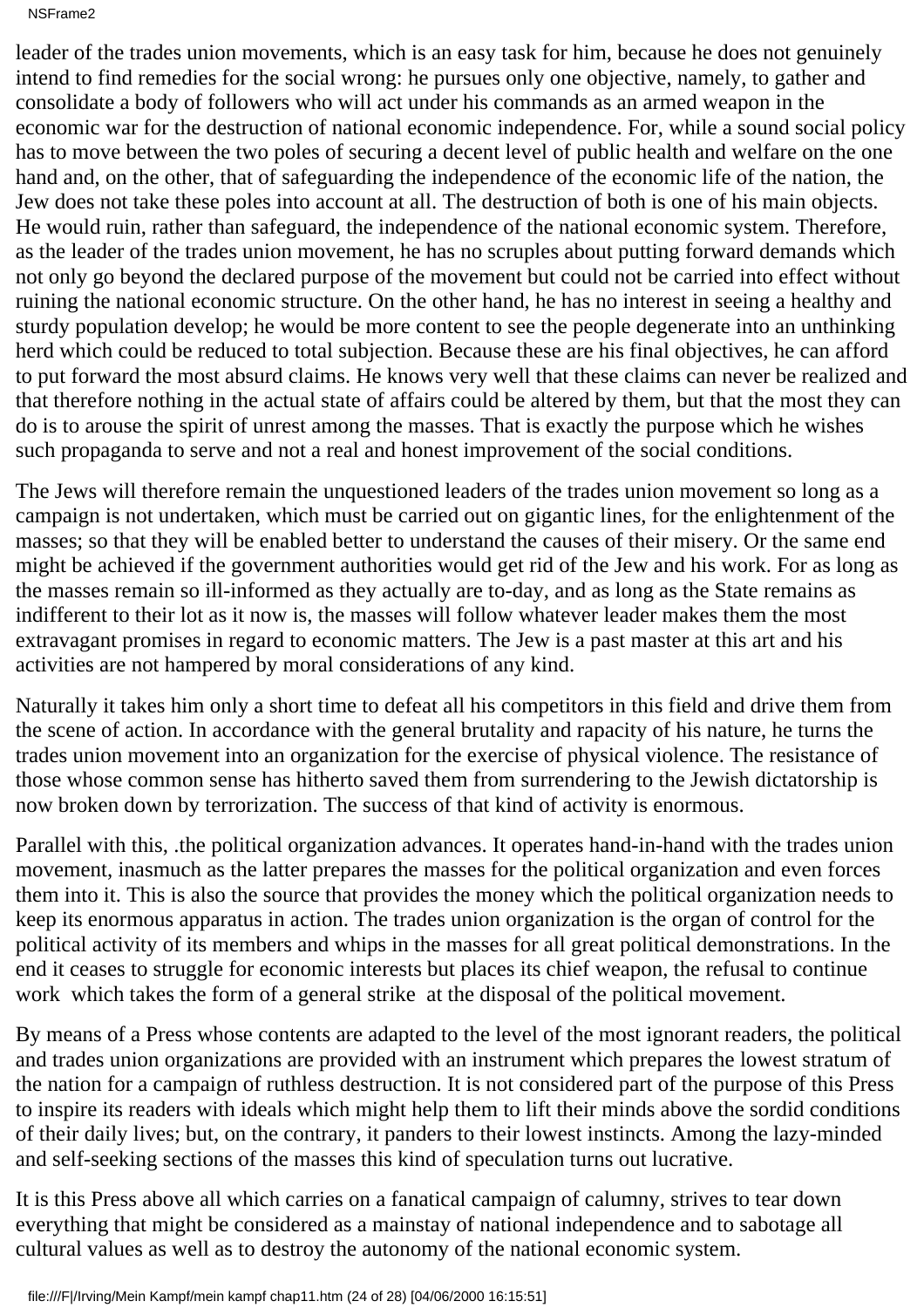NSFrame2

It aims its attack especially against all men of character who refuse to fall into line with the Jewish efforts to obtain control over the State or who appear dangerous to the Jews merely because of their superior intelligence. For in order to incur the enmity of the Jew it is not necessary to show any open hostility towards him. It is quite sufficient if one be considered capable of opposing the Jew some time in the future or using his abilities and character to enhance the power and position of a nation which the Jew finds hostile to himself.

The Jewish instinct, which never fails where these problems have to be dealt with, readily discerns the true mentality of those whom the Jew meets in everyday life; and those who are not of a kindred spirit with him may be sure of being listed among his enemies. Since the Jew is not the object of aggression but the aggressor himself, he considers as his enemies not only those who attack him but also those who may be capable of resisting him. The means which he employs to break people of this kind, who may show themselves decent and upright, are not the open means generally used in honourable conflict, but falsehood and calumny.

He will stop at nothing. His utterly low-down conduct is so appalling that one really cannot be surprised if in the imagination of our people the Jew is pictured as the incarnation of Satan and the symbol of evil.

The ignorance of the broad masses as regards the inner character of the Jew, and the lack of instinct and insight that our upper classes display, are some of the reasons which explain how it is that so many people fall an easy prey to the systematic campaign of falsehood which the Jew carries on.

While the upper classes, with their innate cowardliness, turn away from anyone whom the Jew thus attacks with lies and calumny, the common people are credulous of everything, whether because of their ignorance or their simple-mindedness. Government authorities wrap themselves up in a robe of silence, but more frequently they persecute the victims of Jewish attacks in order to stop the campaign in the Jewish Press. To the fatuous mind of the government official such a line of conduct appears to belong to the policy of upholding the authority of the State and preserving public order. Gradually the Marxist weapon in the hands of the Jew becomes a constant bogy to decent people. Sometimes the fear of it sticks in the brain or weighs upon them as a kind of nightmare. People begin to quail before this fearful foe and therewith become his victims.

(k) The Jewish domination in the State seems now so fully assured that not only can he now afford to call himself a Jew once again, but he even acknowledges freely and openly what his ideas are on racial and political questions. A section of the Jews avows itself quite openly as an alien people, but even here there is another falsehood. When the Zionists try to make the rest of the world believe that the new national consciousness of the Jews will be satisfied by the establishment of a Jewish State in Palestine, the Jews thereby adopt another means to dupe the simple-minded Gentile. They have not the slightest intention of building up a Jewish State in Palestine so as to live in it. What they really are aiming at is to establish a central organization for their international swindling and cheating. As a sovereign State, this cannot be controlled by any of the other States. Therefore it can serve as a refuge for swindlers who have been found out and at the same time a high-school for the training of other swindlers.

As a sign of their growing presumption and sense of security, a certain section of them openly and impudently proclaim their Jewish nationality while another section hypocritically pretend that they are German, French or English as the case may be. Their blatant behaviour in their relations with other people shows how clearly they envisage their day of triumph in the near future.

The black-haired Jewish youth lies in wait for hours on end, satanically glaring at and spying on the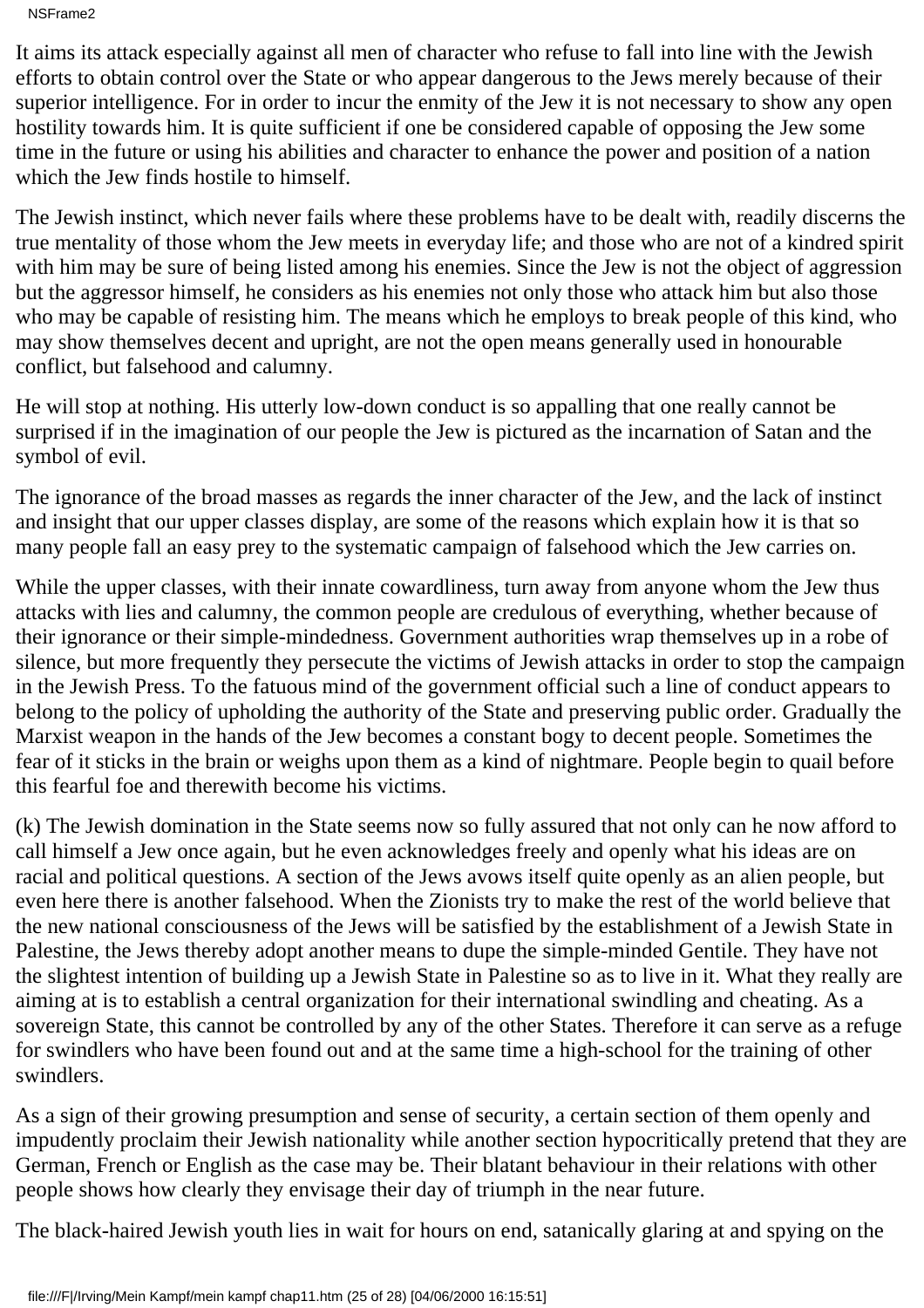NSFrame2

unsuspicious girl whom he plans to seduce, adulterating her blood and removing her from the bosom of her own people. The Jew uses every possible means to undermine the racial foundations of a subjugated people. In his systematic efforts to ruin girls and women he strives to break down the last barriers of discrimination between him and other peoples. The Jews were responsible for bringing negroes into the Rhineland, with the ultimate idea of bastardizing the white race which they hate and thus lowering its cultural and political level so that the Jew might dominate. For as long as a people remain racially pure and are conscious of the treasure of their blood, they can never be overcome by the Jew. Never in this world can the Jew become master of any people except a bastardized people.

That is why the Jew systematically endeavours to lower the racial quality of a people by permanently adulterating the blood of the individuals who make up that people.

In the field of politics he now begins to replace the idea of democracy by introducing the dictatorship of the proletariat. In the masses organized under the Marxist banners he has found a weapon which makes it possible for him to discard democracy, so as to subjugate and rule in a dictatorial fashion by the aid of brute force. He is systematically working in two ways to bring about this revolution. These ways are the economic and the political respectively.

Aided by international influences, he forms a ring of enemies around those nations which have proved themselves too sturdy for him in withstanding attacks from within. He would like to force them into war and then, if it should be necessary to his plans, he will unfurl the banners of revolt even while the troops are actually fighting at the front.

Economically he brings about the destruction of the State by a systematic method of sabotaging social enterprises until these become so costly that they are taken out of the hands of the State and then submitted to the control of Jewish finance. Politically he works to withdraw from the State its means of susbsistence, inasmuch as he undermines the foundations of national resistance and defence, destroys the confidence which the people have in their Government, reviles the past and its history and drags everything national down into the gutter.

Culturally his activity consists in bowdlerizing art, literature and the theatre, holding the expressions of national sentiment up to scorn, overturning all concepts of the sublime and beautiful, the worthy and the good, finally dragging the people to the level of his own low mentality.

Of religion he makes a mockery. Morality and decency are described as antiquated prejudices and thus a systematic attack is made to undermine those last foundations on which the national being must rest if the nation is to struggle for its existence in this world.

(l) Now begins the great and final revolution. As soon as the Jew is in possession of political power he drops the last few veils which have hitherto helped to conceal his features. Out of the democratic Jew, the Jew of the People, arises the Jew of the Blood, the tyrant of the peoples. In the course of a few years he endeavours to exterminate all those who represent the national intelligence. And by thus depriving the peoples of their natural intellectual leaders he fits them for their fate as slaves under a lasting despotism.

Russia furnishes the most terrible example of such a slavery. In that country the Jew killed or starved thirty millions of the people, in a bout of savage fanaticism and partly by the employment of inhuman torture. And he did this so that a gang of Jewish literati and financial bandits should dominate over a great people.

But the final consequence is not merely that the people lose all their freedom under the domination of the Jews, but that in the end these parasites themselves disappear. The death of the victim is followed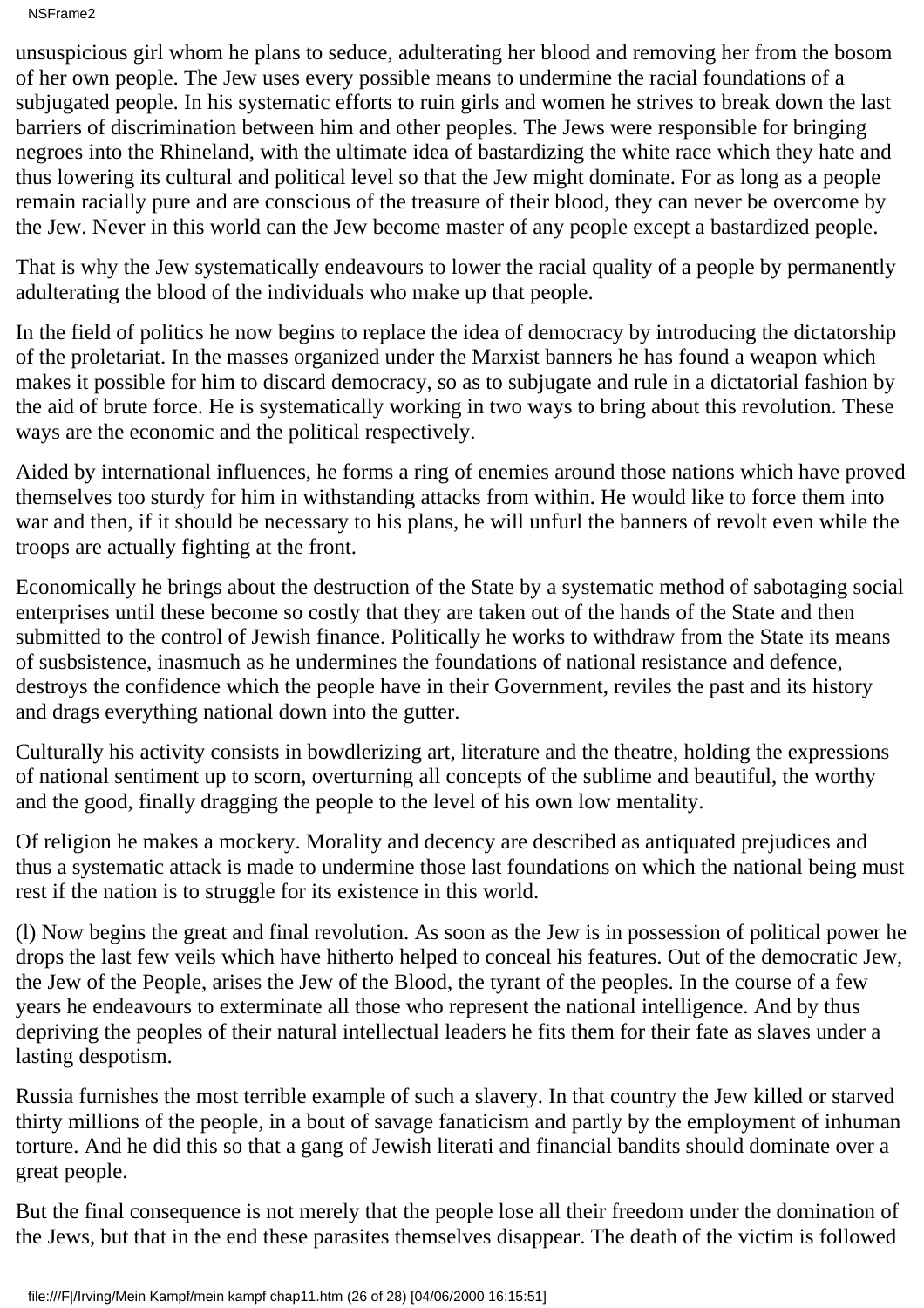NSFrame2

sooner or later by that of the vampire.

If we review all the causes which contributed to bring about the downfall of the German people we shall find that the most profound and decisive cause must be attributed to the lack of insight into the racial problem and especially in the failure to recognize the Jewish danger.

It would have been easy enough to endure the defeats suffered on the battlefields in August 1918. They were nothing when compared with the military victories which our nation had achieved. Our downfall was not the result of those defeats; but we were overthrown by that force which had prepared those defeats by systematically operating for several decades to destroy those political instincts and that moral stamina which alone enable a people to struggle for its existence and therewith secure the right to exist.

By neglecting the problem of preserving the racial foundations of our national life, the old Empire abrogated the sole right which entitles a people to live on this planet. Nations that make mongrels of their people, or allow their people to be turned into mongrels, sin against the Will of Eternal Providence. And thus their overthrow at the hands of a stronger opponent cannot be looked upon as a wrong but, on the contrary, as a restoration of justice. If a people refuses to guard and uphold the qualities with which it has been endowed by Nature and which have their roots in the racial blood, then such a people has no right to complain over the loss of its earthly existence.

Everything on this earth can be made into something better. Every defeat may be made the foundation of a future victory. Every lost war may be the cause of a later resurgence. Every visitation of distress can give a new impetus to human energy. And out of every oppression those forces can develop which bring about a new re-birth of the national soul provided always that the racial blood is kept pure.

But the loss of racial purity will wreck inner happiness for ever. It degrades men for all time to come. And the physical and moral consequences can never be wiped out.

If this unique problem be studied and compared with the other problems of life we shall easily recognize how small is their importance in comparison with this. They are all limited to time; but the problem of the maintenance or loss of the purity of the racial blood will last as long as man himself lasts.

All the symptoms of decline which manifested themselves already in pre-war times can be traced back to the racial problem.

Whether one is dealing with questions of general law, or monstrous excrescences in economic life, of phenomena which point to a cultural decline or political degeneration, whether it be a question of defects in the school-system or of the evil influence which the Press exerts over the adult population always and everywhere these phenomena are at bottom caused by a lack of consideration for the interests of the race to which ones own nation belongs, or by the failure to recognize the danger that comes from allowing a foreign race to exist within the national body.

That is why all attempts at reform, all institutions for social relief, all political striving, all economic progress and all apparent increase in the general stock of knowledge, were doomed to be unproductive of any significant results. The nation, as well as the organization which enables it to exist namely, the State were not developing in inner strength and stability, but, on the contrary, were visibly losing their vitality. The false brilliance of the Second Empire could not disguise the inner weakness. And every attempt to invigorate it anew failed because the main and most important problem was left out of consideration.

It would be a mistake to think that the followers of the various political parties which tried to doctor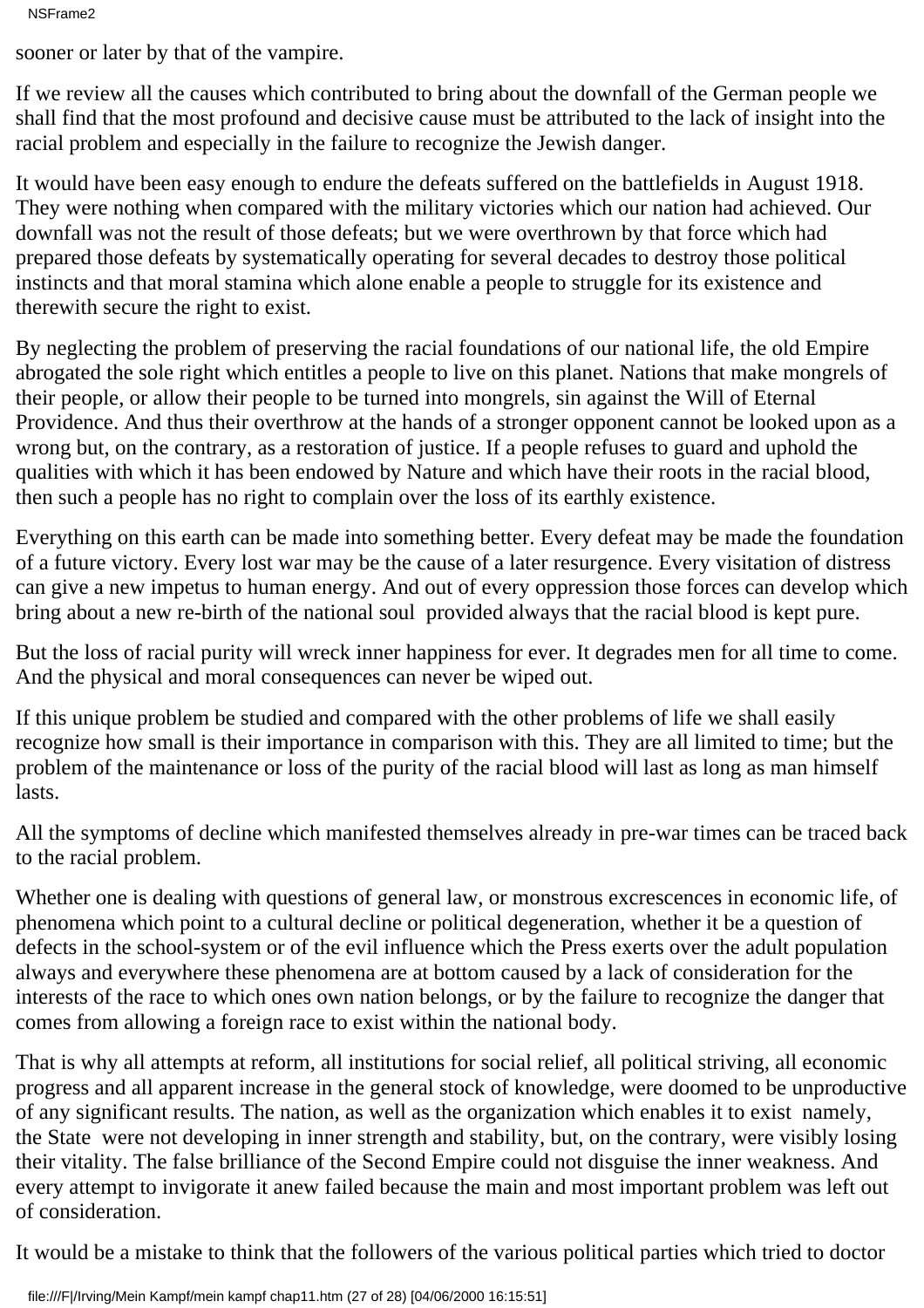the condition of the German people, or even all their leaders, were bad in themselves or meant wrong. Their activity even at best was doomed to fail, merely because of the fact that they saw nothing but the symptoms of our general malady and they tried to doctor the symptoms while they overlooked the real cause of the disease. If one makes a methodical study of the lines along which the old Empire developed one cannot help seeing, after a careful political analysis, that a process of inner degeneration had already set in even at the time when the united Empire was formed and the German nation began to make rapid external progress. The general situation was declining, in spite of the apparent political success and in spite of the increasing economic wealth. At the elections to the Reichstag the growing number of Marxist votes indicated that the internal breakdown and the political collapse were then rapidly approaching. All the victories of the so-called bourgeois parties were fruitless, not only because they could not prevent the numerical increase in the growing mass of Marxist votes, even when the bourgeois parties triumphed at the polls, but mainly because they themselves were already infected with the germs of decay. Though quite unaware of it, the bourgeois world was infected from within with the deadly virus of Marxist ideas. The fact that they sometimes openly resisted was to be explained by the competitive strife among ambitious political leaders, rather than by attributing it to any opposition in principle between adversaries who were determined to fight one another to the bitter end. During all those years only one protagonist was fighting with steadfast perseverance. This was the Jew. The Star of David steadily ascended as the will to national self-preservation declined.

Therefore it was not a solid national phalanx that, of itself and out of its own feeling of solidarity, rushed to the battlefields in August 1914. But it was rather the manifestation of the last flicker from the instinct of national self-preservation against the progress of the paralysis with which the pacifist and Marxist doctrine threatened our people. Even in those days when the destinies of the nation were in the balance the internal enemy was not recognized; therefore all efforts to resist the external enemy were bound to be in vain. Providence did not grant the reward to the victorious sword, but followed the eternal law of retributive justice. A profound recognition of all this was the source of those principles and tendencies which inspire our new movement. We were convinced that only by recognizing such truths could we stop the national decline in Germany and lay a granite foundation on which the State could again be built up, a State which would not be a piece of mechanism alien to our people, constituted for economic purposes and interests, but an organism created from the soul of the people themselves.

## A GERMAN STATE IN A GERMAN NATION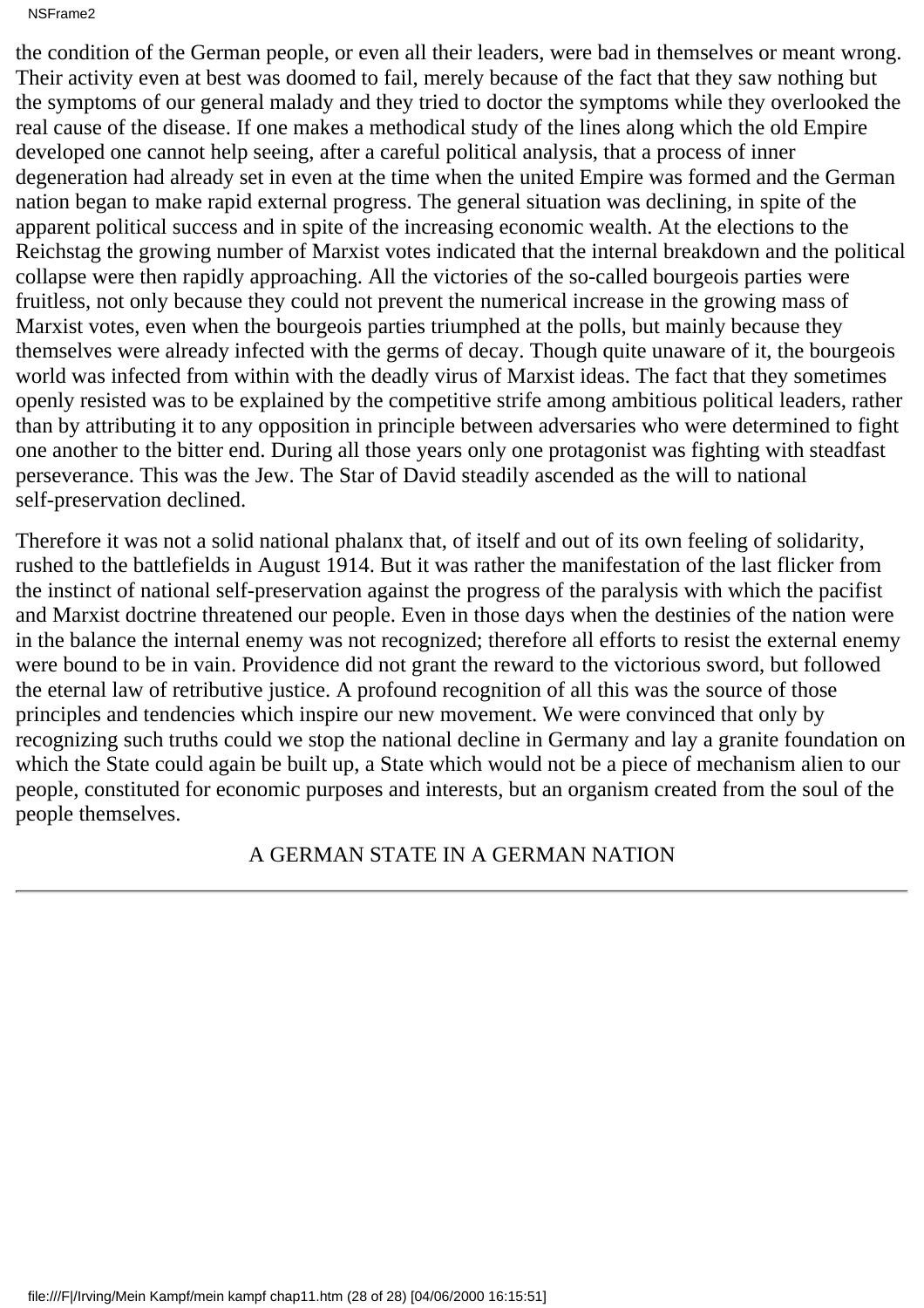# **CHAPTER XII**

# **THE FIRST STAGE IN THE DEVELOPMENT OF THE GERMAN NATIONAL SOCIALIST LABOUR PARTY**

Here at the close of the volume I shall describe the first stage in the progress of our movement and shall give a brief account of the problems we had to deal with during that period. In doing this I have no intention of expounding the ideals which we have set up as the goal of our movement; for these ideals are so momentous in their significance that an exposition of them will need a whole volume. Therefore I shall devote the second volume of this book to a detailed survey of the principles which form the programme of our movement and I shall attempt to draw a picture of what we mean by the word State. When I say we in this connection I mean to include all those hundreds of thousands who have fundamentally the same longing, though in the individual cases they cannot find adequate words to describe the vision that hovers before their eyes. It is a characteristic feature of all great reforms that in the beginning there is only one single protagonist to come forward on behalf of several millions of people. The final goal of a great reformation has often been the object of profound longing on the parts of hundreds of thousands for many centuries before, until finally one among them comes forward as a herald to announce the will of that multitude and become the standard-bearer of the old yearning, which he now leads to a realization in a new idea.

The fact that millions of our people yearn at heart for a radical change in our present conditions is proved by the profound discontent which exists among them. This feeling is manifested in a thousand ways. Some express it in a form of discouragement and despair. Others show it in resentment and anger and indignation. Among some the profound discontent calls forth an attitude of indifference, while it urges others to violent manifestations of wrath. Another indication of this feeling may be seen on the one hand in the attitude of those who abstain from voting at elections and, on the other, in the large numbers of those who side with the fanatical extremists of the left wing.

To these latter people our young movement had to appeal first of all. It was not meant to be an organization for contented and satisfied people, but was meant to gather in all those who were suffering from profound anxiety and could find no peace, those who were unhappy and discontented. It was not meant to float on the surface of the nation but rather to push its roots deep among the masses.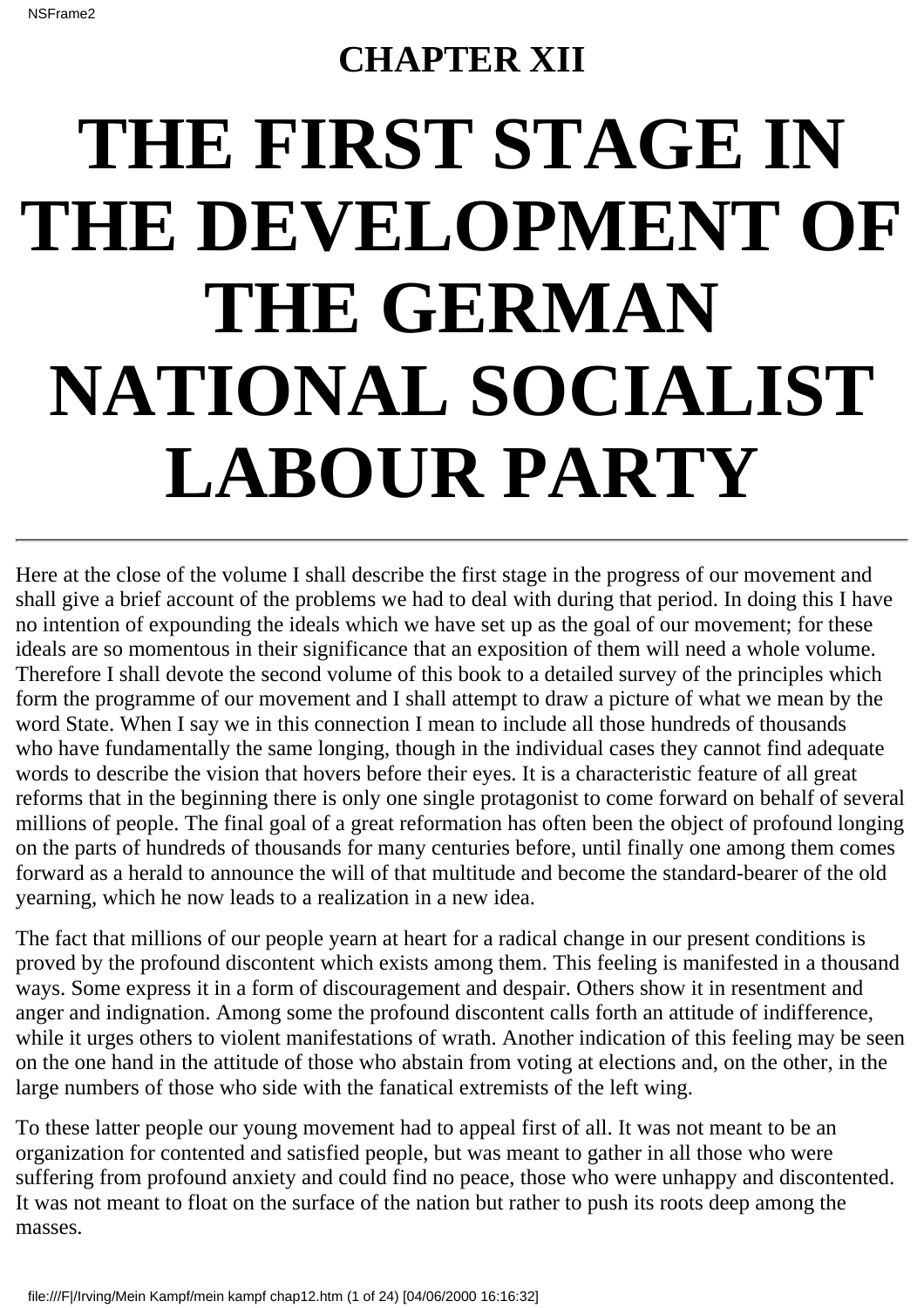NSFrame2

Looked at from the purely political point of view, the situation in 1918 was as follows: A nation had been torn into two parts. One part, which was by far the smaller of the two, contained the intellectual classes of the nation from which all those employed in physical labour were excluded. On the surface these intellectual classes appeared to be national-minded, but that word meant nothing else to them except a very vague and feeble concept of the duty to defend what they called the interests of the State, which in turn seemed identical with those of the dynastic regime. This class tried to defend its ideas and reach its aims by carrying on the fight with the aid of intellectual weapons, which could be used only here and there and which had only a superficial effect against the brutal measures employed by the adversaries, in the face of which the intellectual weapons were of their very nature bound to fail. With one violent blow the class which had hitherto governed was now struck down. It trembled with fear and accepted every humiliation imposed on it by the merciless victor.

Over against this class stood the broad masses of manual labourers who were organized in movements with a more or less radically Marxist tendency. These organized masses were firmly determined to break any kind of intellectual resistance by the use of brute force. They had no nationalist tendencies whatsoever and deliberately repudiated the idea of advancing the interests of the nation as such. On the contrary, they promoted the interests of the foreign oppressor. Numerically this class embraced the majority of the population and, what is more important, included all those elements of the nation without whose collaboration a national resurgence was not only a practical impossibility but was even inconceivable.

For already in 1918 one thing had to be clearly recognized; namely, that no resurgence of the German nation could take place until we had first restored our national strength to face the outside world. For this purpose arms are not the preliminary necessity, though our bourgeois statesmen always blathered about it being so; what was wanted was will-power. At one time the German people had more than sufficient military armament. And yet they were not able to defend their liberty because they lacked those energies which spring from the instinct of national self-preservation and the will to hold on to one s own. The best armament is only dead and worthless material as long as the spirit is wanting which makes men willing and determined to avail themselves of such weapons. Germany was rendered defenceless not because she lacked arms, but because she lacked the will to keep her arms for the maintenance of her people.

To-day our Left-wing politicians in particular are constantly insisting that their craven-hearted and obsequious foreign policy necessarily results from the disarmament of Germany, whereas the truth is that this is the policy of traitors. To all that kind of talk the answer ought to be: No, the contrary is the truth. Your action in delivering up the arms was dictated by your anti-national and criminal policy of abandoning the interests of the nation. And now you try to make people believe that your miserable whining is fundamentally due to the fact that you have no arms. Just like everything else in your conduct, this is a lie and a falsification of the true reason.

But the politicians of the Right deserve exactly the same reproach. It was through their miserable cowardice that those ruffians of Jews who came into power in 1918 were able to rob the nation of its arms. The conservative politicians have neither right nor reason on their side when they appeal to disarmament as the cause which compelled them to adopt a policy of prudence (that is to say, cowardice). Here, again, the contrary is the truth. Disarmament is the result of their lack of spirit.

Therefore the problem of restoring Germany s power is not a question of how can we manufacture arms but rather a question of how we can produce that spirit which enables a people to bear arms. Once this spirit prevails among a people then it will find a thousand ways, each of which leads to the necessary armament. But a coward will not fire even a single shot when attacked though he may be armed with ten pistols. For him they are of less value than a blackthorn in the hands of a man of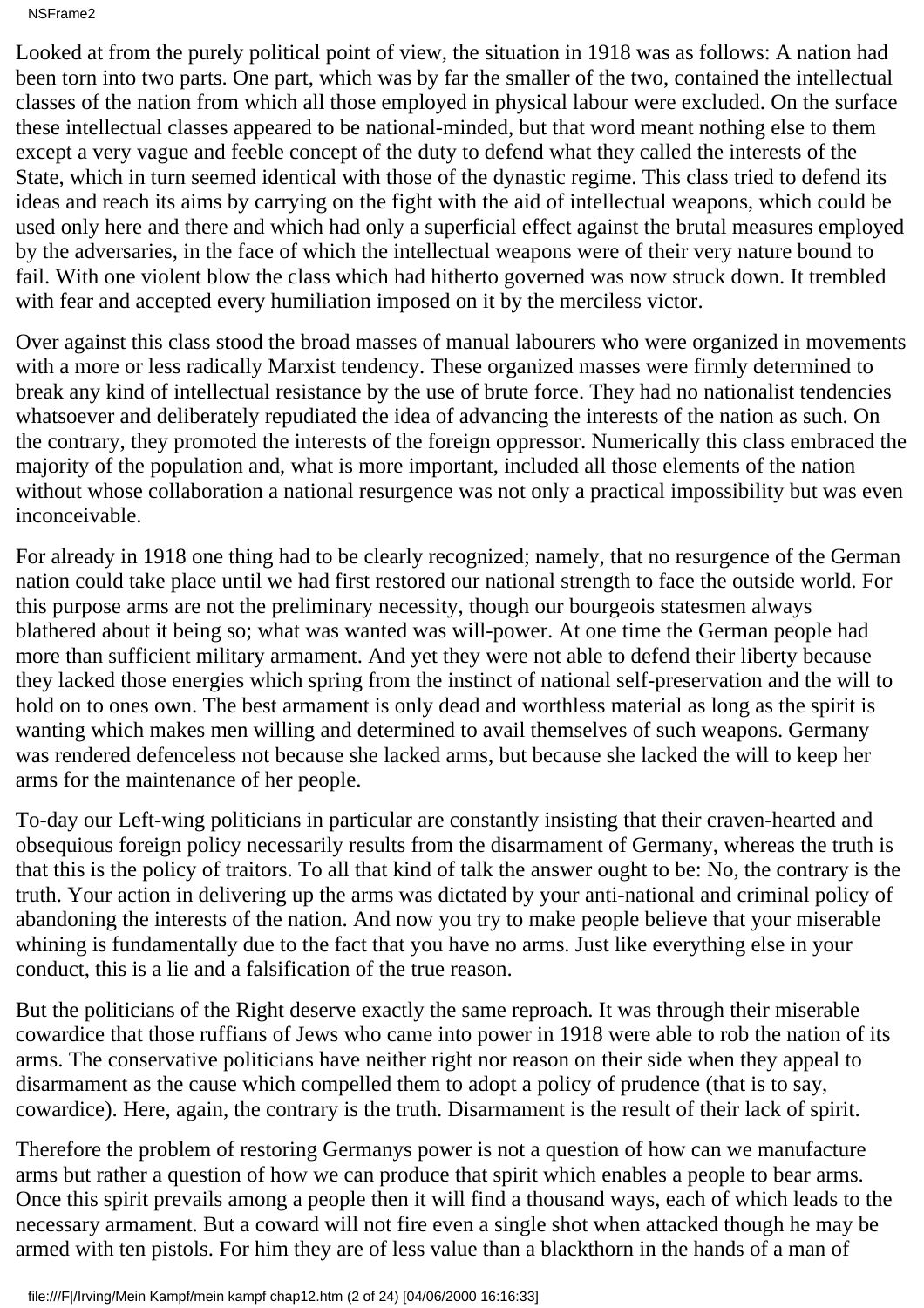## courage.

The problem of re-establishing the political power of our nation is first of all a problem of restoring the instinct of national self-preservation for if no other reason than that every preparatory step in foreign policy and every foreign judgment on the worth of a State has been proved by experience to be grounded not on the material size of the armament such a State may possess but rather on the moral capacity for resistance which such a State has or is believed to have. The question whether or not a nation be desirable as an ally is not so much determined by the inert mass of arms which it has at hand but by the obvious presence of a sturdy will to national self-preservation and a heroic courage which will fight through to the last breath. For an alliance is not made between arms but between men.

The British nation will therefore be considered as the most valuable ally in the world as long as it can be counted upon to show that brutality and tenacity in its government, as well as in the spirit of the broad masses, which enables it to carry through to victory any struggle that it once enters upon, no matter how long such a struggle may last, or however great the sacrifice that may be necessary or whatever the means that have to be employed; and all this even though the actual military equipment at hand may be utterly inadequate when compared with that of other nations.

Once it is understood that the restoration of Germany is a question of reawakening the will to political self-preservation we shall see quite clearly that it will not be enough to win over those elements that are already national-minded but that the deliberately anti-national masses must be converted to believe in the national ideals.

A young movement that aims at re-establishing a German State with full sovereign powers will therefore have to make the task of winning over the broad masses a special objective of its plan of campaign. Our so-called national bourgeoisie are so lamentably supine, generally speaking, and their national spirit appears so feckless, that we may feel sure they will offer no serious resistance against a vigorous national foreign or domestic policy. Even though the narrow-minded German bourgeoisie should keep up a passive resistance when the hour of deliverance is at hand, as they did in Bismarck s time, we shall never have to fear any active resistance on their part, because of their recognized proverbial cowardice.

It is quite different with the masses of our population, who are imbued with ideas of internationalism. Through the primitive roughness of their natures they are disposed to accept the preaching of violence, while at the same time their Jewish leaders are more brutal and ruthless. They will crush any attempt at a German revival, just as they smashed the German Army by striking at it from the rear. Above all, these organized masses will use their numerical majority in this Parliamentarian State not only to hinder any national foreign policy, but also to prevent Germany from restoring her political power and therewith her prestige abroad. Thus she becomes excluded from the ranks of desirable allies. For it is not we ourselves alone who are aware of the handicap that results from the existence of fifteen million Marxists, democrats, pacifists and followers of the Centre, in our midst, but foreign nations also recognize this internal burden which we have to bear and take it into their calculations when estimating the value of a possible alliance with us. Nobody would wish to form an alliance with a State where the active portion of the population is at least passively opposed to any resolute foreign policy.

The situation is made still worse by reason of the fact that the leaders of those parties which were responsible for the national betrayal are ready to oppose any and every attempt at a revival, simply because they want to retain the positions they now hold. According to the laws that govern human history it is inconceivable that the German people could resume the place they formerly held without retaliating on those who were both cause and occasion of the collapse that involved the ruin of our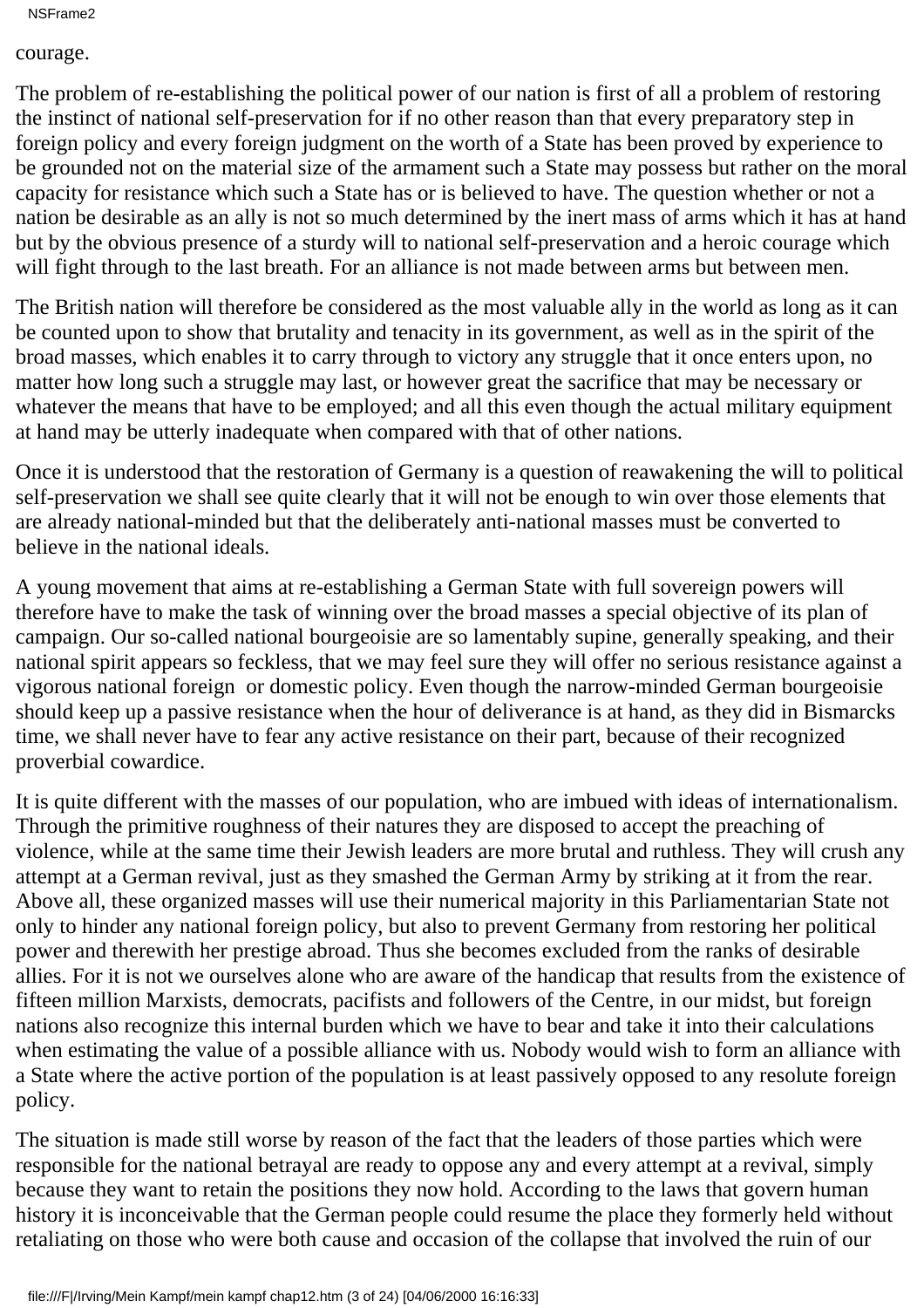NSFrame2

State. Before the judgment seat of posterity November 1918 will not be regarded as a simple rebellion but as high treason against the country.

Therefore it is not possible to think of re-establishing German sovereignty and political independence without at the same time reconstructing a united front within the nation, by a peaceful conversion of the popular will.

Looked at from the standpoint of practical ways and means, it seems absurd to think of liberating Germany from foreign bondage as long as the masses of the people are not willing to support such an ideal of freedom. After carefully considering this problem from the purely military point of view, everybody, and in particular every officer, will agree that a war cannot be waged against an outside enemy by battalions of students; but that, together with the brains of the nation, the physical strength of the nation is also necessary. Furthermore it must be remembered that the nation would be robbed of its irreplaceable assets by a national defence in which only the intellectual circles, as they are called, were engaged. The young German intellectuals who joined the volunteer regiments and fell on the battlefields of Flanders in the autumn of 1914 were bitterly missed later on. They were the dearest treasure which the nation possessed and their loss could not be made good in the course of the war. And it is not only the struggle itself which could not be waged if the working masses of the nation did not join the storm battalions, but the necessary technical preparations could not be made without a unified will and a common front within the nation itself. Our nation which has to exist disarmed, under the thousand eyes appointed by the Versailles Peace Treaty, cannot make any technical preparations for the recovery of its freedom and human independence until the whole army of spies employed within the country is cut down to those few whose inborn baseness would lead them to betray anything and everything for the proverbial thirty pieces of silver. But we can deal with such people. The millions, however, who are opposed to every kind of national revival simply because of their political opinions, constitute an insurmountable obstacle. At least the obstacle will remain insurmountable as long as the cause of their opposition, which is international Marxism, is not overcome and its teachings banished from both their hearts and heads.

From whatever point of view we may examine the possibility of recovering our independence as a State and a people, whether we consider the problem from the standpoint of technical rearmament or from that of the actual struggle itself, the necessary pre-requisite always remains the same. This pre-requisite is that the broad masses of the people must first be won over to accept the principle of our national independence.

If we do not regain our external freedom every step forward in domestic reform will at best be an augmentation of our productive powers for the benefit of those nations that look upon us as a colony to be exploited. The surplus produced by any so-called improvement would only go into the hands of our international controllers and any social betterment would at best increase the product of our labour in favour of those people. No cultural progress can be made by the German nation, because such progress is too much bound up with the political independence and dignity of a people.

Therefore, as we can find a satisfactory solution for the problem of Germanys future only by winning over the broad masses of our people for the support of the national idea, this work of education must be considered the highest and most important task to be accomplished by a movement which does not strive merely to satisfy the needs of the moment but considers itself bound to examine in the light of future results everything it decides to do or refrain from doing.

As early as 1919 we were convinced that the nationalization of the masses would have to constitute the first and paramount aim of the new movement. From the tactical standpoint, this decision laid a certain number of obligations on our shoulders.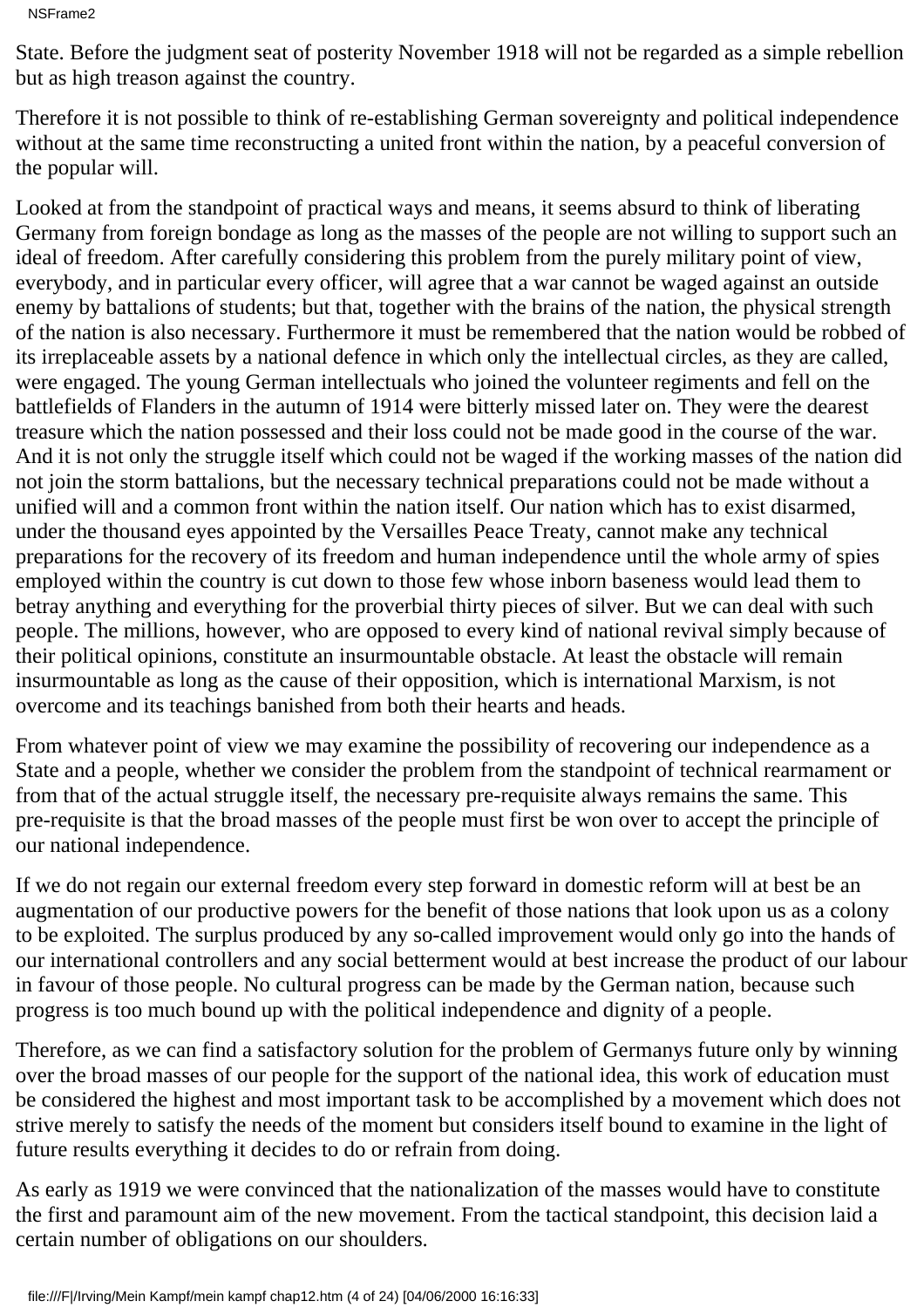(1) No social sacrifice could be considered too great in this effort to win over the masses for the national revival.

In the field of national economics, whatever concessions are granted to-day to the employees are negligible when compared with the benefit to be reaped by the whole nation if such concessions contribute to bring back the masses of the people once more to the bosom of their own nation. Nothing but meanness and shortsightedness, which are characteristics that unfortunately are only too prevalent among our employers, could prevent people from recognizing that in the long run no economic improvement and therefore no rise in profits are possible unless internal solidarity be restored among the bulk of the people who make up our nation.

If the German trades unions had defended the interests of the working-classes uncompromisingly during the War; if even during the War they had used the weapon of the strike to force the industrialists who were greedy for higher dividends to grant the demands of the workers for whom the unions acted; if at the same time they had stood up as good Germans for the defence of the nation as stoutly as for their own claims, and if they had given to their country what was their countrys due then the War would never have been lost. How ludicrously insignificant would all, and even the greatest, economic concession have been in face of the tremendous importance of such a victory.

For a movement which would restore the German worker to the German people it is therefore absolutely necessary to understand clearly that economic sacrifices must be considered light in such cases, provided of course that they do not go the length of endangering the independence and stability of the national economic system.

(2) The education of the masses along national lines can be carried out only indirectly, by improving their social conditions; for only by such a process can the economic conditions be created which enable everybody to share in the cultural life of the nation.

(3) The nationalization of the broad masses can never be achieved by half-measures that is to say, by feebly insisting on what is called the objective side of the question but only by a ruthless and devoted insistence on the one aim which must be achieved. This means that a people cannot be made national according to the signification attached to that word by our bourgeois class to-day that is to say, nationalism with many reservations but national in the vehement and extreme sense. Poison can be overcome only by a counter-poison, and only the supine bourgeois mind could think that the Kingdom of Heaven can be attained by a compromise.

The broad masses of a nation are not made up of professors and diplomats. Since these masses have only a poor acquaintance with abstract ideas, their reactions lie more in the domain of the feelings, where the roots of their positive as well as their negative attitudes are implanted. They are susceptible only to a manifestation of strength which comes definitely either from the positive or negative side, but they are never susceptible to any half-hearted attitude that wavers between one pole and the other. The emotional grounds of their attitude furnish the reason for their extraordinary stability. It is always more difficult to fight successfully against Faith than against knowledge. Love is less subject to change than respect. Hatred is more lasting than mere aversion. And the driving force which has brought about the most tremendous revolutions on this earth has never been a body of scientific teaching which has gained power over the masses, but always a devotion which has inspired them, and often a kind of hysteria which has urged them to action.

Whoever wishes to win over the masses must know the key that will open the door to their hearts. It is not objectivity, which is a feckless attitude, but a determined will, backed up by force, when necessary.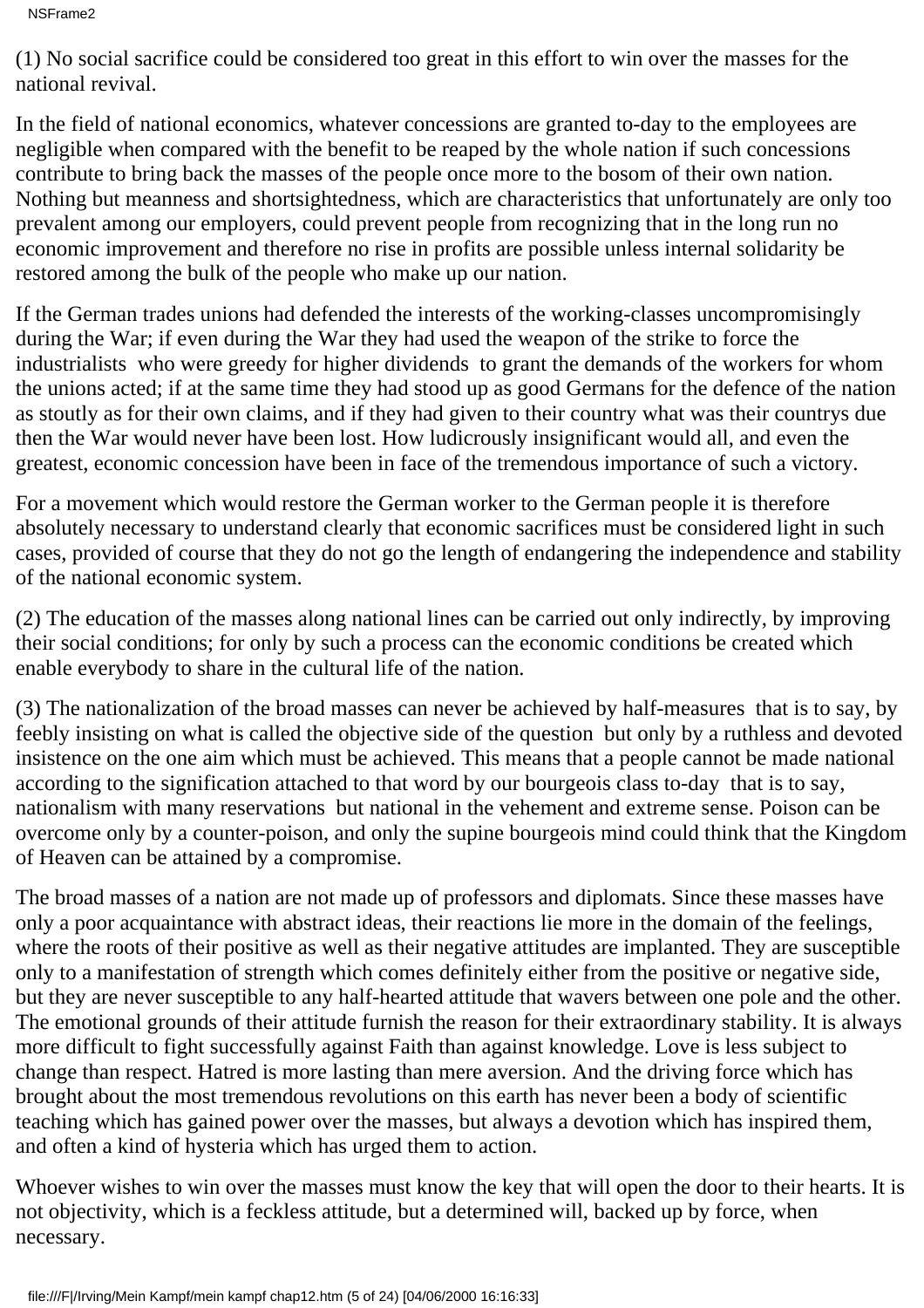(4) The soul of the masses can be won only if those who lead the movement for that purpose are determined not merely to carry through the positive struggle for their own aims but are also determined to destroy the enemy that opposes them.

When they see an uncompromising onslaught against an adversary the people have at all times taken this as a proof that right is on the side of the active aggressor; but if the aggressor should go only half-way and fail to push home his success by driving his opponent entirely from the scene of action, the people will look upon this as a sign that the aggressor is uncertain of the justice of his own cause and his half-way policy may even be an acknowledgment that his cause is unjust.

The masses are but a part of Nature herself. Their feeling is such that they cannot understand mutual hand-shakings between men who are declared enemies. Their wish is to see the stronger side win and the weaker wiped out or subjected unconditionally to the will of the stronger.

The nationalization of the masses can be successfully achieved only if, in the positive struggle to win the soul of the people, those who spread the international poison among them are exterminated.

(5) All the great problems of our time are problems of the moment and are only the results of certain definite causes. And among all those there is only one that has a profoundly causal significance. This is the problem of preserving the pure racial stock among the people. Human vigour or decline depends on the blood. Nations that are not aware of the importance of their racial stock, or which neglect to preserve it, are like men who would try to educate the pug-dog to do the work of the greyhound, not understanding that neither the speed of the greyhound nor the imitative faculties of the poodle are inborn qualities which cannot be drilled into the one or the other by any form of training. A people that fails to preserve the purity of its racial blood thereby destroys the unity of the soul of the nation in all its manifestations. A disintegrated national character is the inevitable consequence of a process of disintegration in the blood. And the change which takes place in the spiritual and creative faculties of a people is only an effect of the change that has modified its racial substance.

If we are to free the German people from all those failings and ways of acting which do not spring from their original character, we must first get rid of those foreign germs in the national body which are the cause of its failings and false ways.

The German nation will never revive unless the racial problem is taken into account and dealt with. The racial problem furnishes the key not only to the understanding of human history but also to the understanding of every kind of human culture.

(6) By incorporating in the national community the masses of our people who are now in the international camp we do not thereby mean to renounce the principle that the interests of the various trades and professions must be safeguarded. Divergent interests in the various branches of labour and in the trades and professions are not the same as a division between the various classes, but rather a feature inherent in the economic situation. Vocational grouping does not clash in the least with the idea of a national community, for this means national unity in regard to all those problems that affect the life of the nation as such.

To incorporate in the national community, or simply the State, a stratum of the people which has now formed a social class the standing of the higher classes must not be lowered but that of the lower classes must be raised. The class which carries through this process is never the higher class but rather the lower one which is fighting for equality of rights. The bourgeoisie of to-day was not incorporated in the State through measures enacted by the feudal nobility but only through its own energy and a leadership that had sprung from its own ranks.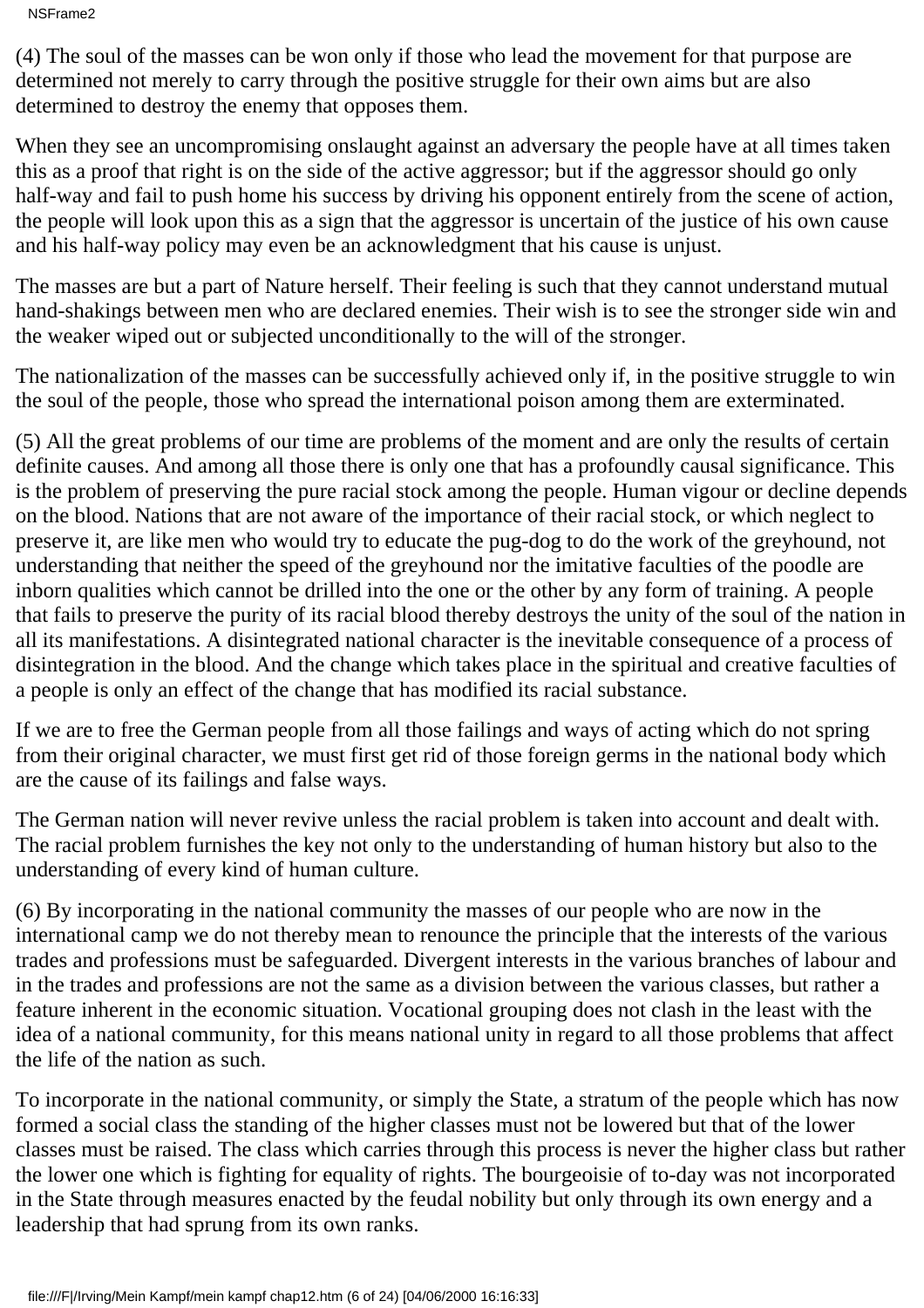NSFrame2

The German worker cannot be raised from his present standing and incorporated in the German folk-community by means of goody-goody meetings where people talk about the brotherhood of the people, but rather by a systematic improvement in the social and cultural life of the worker until the yawning abyss between him and the other classes can be filled in. A movement which has this for its aim must try to recruit its followers mainly from the ranks of the working class. It must include members of the intellectual classes only in so far as such members have rightly understood and accepted without reserve the ideal towards which the movement is striving. This process of transformation and reunion cannot be completed within ten or twenty years. It will take several generations, as the history of such movements has shown.

The most difficult obstacle to the reunion of our contemporary worker in the national folk-community does not consist so much in the fact that he fights for the interests of his fellow-workers, but rather in the international ideas with which he is imbued and which are of their nature at variance with the ideas of nationhood and fatherland. This hostile attitude to nation and fatherland has been inculcated by the leaders of the working class. If they were inspired by the principle of devotion to the nation in all that concerns its political and social welfare, the trades unions would make those millions of workers most valuable members of the national community, without thereby affecting their own constant struggle for their economic demands.

A movement which sincerely endeavours to bring the German worker back into his folk-community, and rescue him from the folly of internationalism, must wage a vigorous campaign against certain notions that are prevalent among the industrialists. One of these notions is that according to the concept of the folk-community, the employee is obliged to surrender all his economic rights to the employer and, further, that the workers would come into conflict with the folk-community if they should attempt to defend their own just and vital interests. Those who try to propagate such a notion are deliberate liars. The idea of a folk-community does not impose any obligations on the one side that are not imposed on the other.

A worker certainly does something which is contrary to the spirit of folk-community if he acts entirely on his own initiative and puts forward exaggerated demands without taking the common good into consideration or the maintenance of the national economic structure. But an industrialist also acts against the spirit of the folk-community if he adopts inhuman methods of exploitation and misuses the working forces of the nation to make millions unjustly for himself from the sweat of the workers. He has no right to call himself national and no right to talk of a folk-community, for he is only an unscrupulous egoist who sows the seeds of social discontent and provokes a spirit of conflict which sooner or later must be injurious to the interests of the country.

The reservoir from which the young movement has to draw its members will first of all be the working masses. Those masses must be delivered from the clutches of the international mania. Their social distress must be eliminated. They must be raised above their present cultural level, which is deplorable, and transformed into a resolute and valuable factor in the folk-community, inspired by national ideas and national sentiment.

If among those intellectual circles that are nationalist in their outlook men can be found who genuinely love the people and look forward eagerly to the future of Germany, and at the same time have a sound grasp of the importance of a struggle whose aim is to win over the soul of the masses, such men are cordially welcomed in the ranks of our movement, because they can serve as a valuable intellectual force in the work that has to be done. But this movement can never aim at recruiting its membership from the unthinking herd of bourgeois voters. If it did so the movement would be burdened with a mass of people whose whole mentality would only help to paralyse the effort of our campaign to win the mass of the people. In theory it may be very fine to say that the broad masses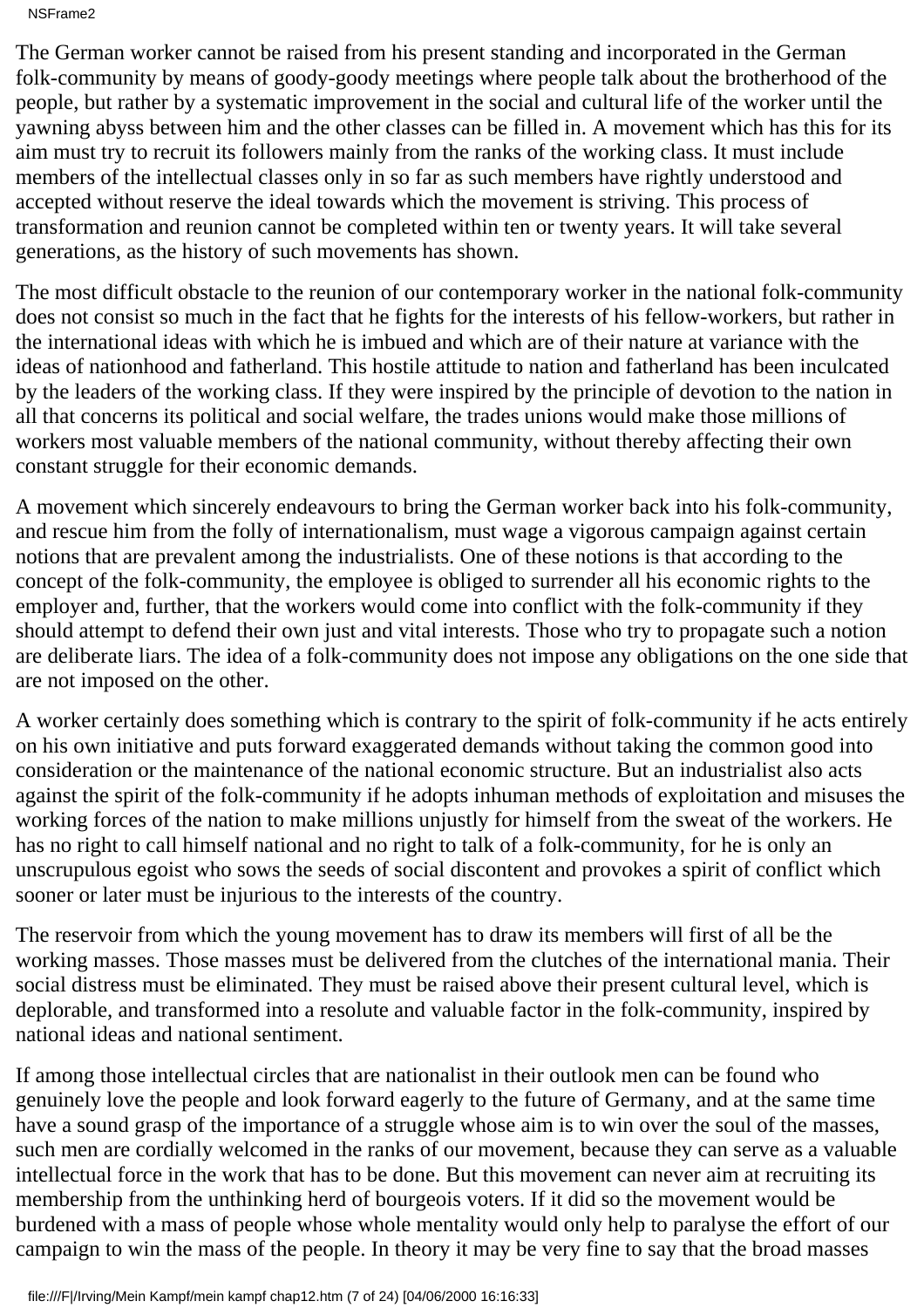NSFrame2

ought to be influenced by a combined leadership of the upper and lower social strata within the framework of the one movement; but, notwithstanding all this, the fact remains that though it may be possible to exercise a psychological influence on the bourgeois classes and to arouse some enthusiasm or even awaken some understanding among them by our public demonstrations, their traditional characteristics cannot be changed. In other words, we could not eliminate from the bourgeois classes the inefficiency and supineness which are part of a tradition that has developed through centuries. The difference between the cultural levels of the two groups and between their respective attitudes towards social-economic questions is still so great that it would turn out a hindrance to the movement the moment the first enthusiasm aroused by our demonstrations calmed down.

Finally, it is not part of our programme to transform the nationalist camp itself, but rather to win over those who are anti-national in their outlook. It is from this viewpoint that the strategy of the whole movement must finally be decided.

(7) This one-sided but accordingly clear and definite attitude must be manifested in the propaganda of the movement; and, on the other hand, this is absolutely necessary to make the propaganda itself effective.

If propaganda is to be of service to the movement it must be addressed to one side alone; for if it should vary the direction of its appeal it will not be understood in the one camp or may be rejected by the other, as merely insisting on obvious and uninteresting truisms; for the intellectual training of the two camps that come into question here has been very different.

Even the manner in which something is presented and the tone in which particular details are emphasized cannot have the same effect in those two strata that belong respectively to the opposite extremes of the social structure. If the propaganda should refrain from using primitive forms of expression it will not appeal to the sentiments of the masses. If, on the other hand, it conforms to the crude sentiments of the masses in its words and gestures the intellectual circles will be averse to it because of its roughness and vulgarity. Among a hundred men who call themselves orators there are scarcely ten who are capable of speaking with effect before an audience of street-sweepers, locksmiths and navvies, etc., to-day and expound the same subject with equal effect to-morrow before an audience of university professors and students. Among a thousand public speakers there may be only one who can speak before a composite audience of locksmiths and professors in the same hall in such a way that his statements can be fully comprehended by each group while at the same time he effectively influences both and awakens enthusiasm, on the one side as well as on the other, to hearty applause. But it must be remembered that in most cases even the most beautiful idea embodied in a sublime theory can be brought home to the public only through the medium of smaller minds. The thing that matters here is not the vision of the man of genius who created the great idea but rather the success which his apostles achieve in shaping the expression of this idea so as to bring it home to the minds of the masses.

Social-Democracy and the whole Marxist movement were particularly qualified to attract the great masses of the nation, because of the uniformity of the public to which they addressed their appeal. The more limited and narrow their ideas and arguments, the easier it was for the masses to grasp and assimilate them; for those ideas and arguments were well adapted to a low level of intelligence.

These considerations led the new movement to adopt a clear and simple line of policy, which was as follows:

In its message as well as in its forms of expression the propaganda must be kept on a level with the intelligence of the masses, and its value must be measured only by the actual success it achieves.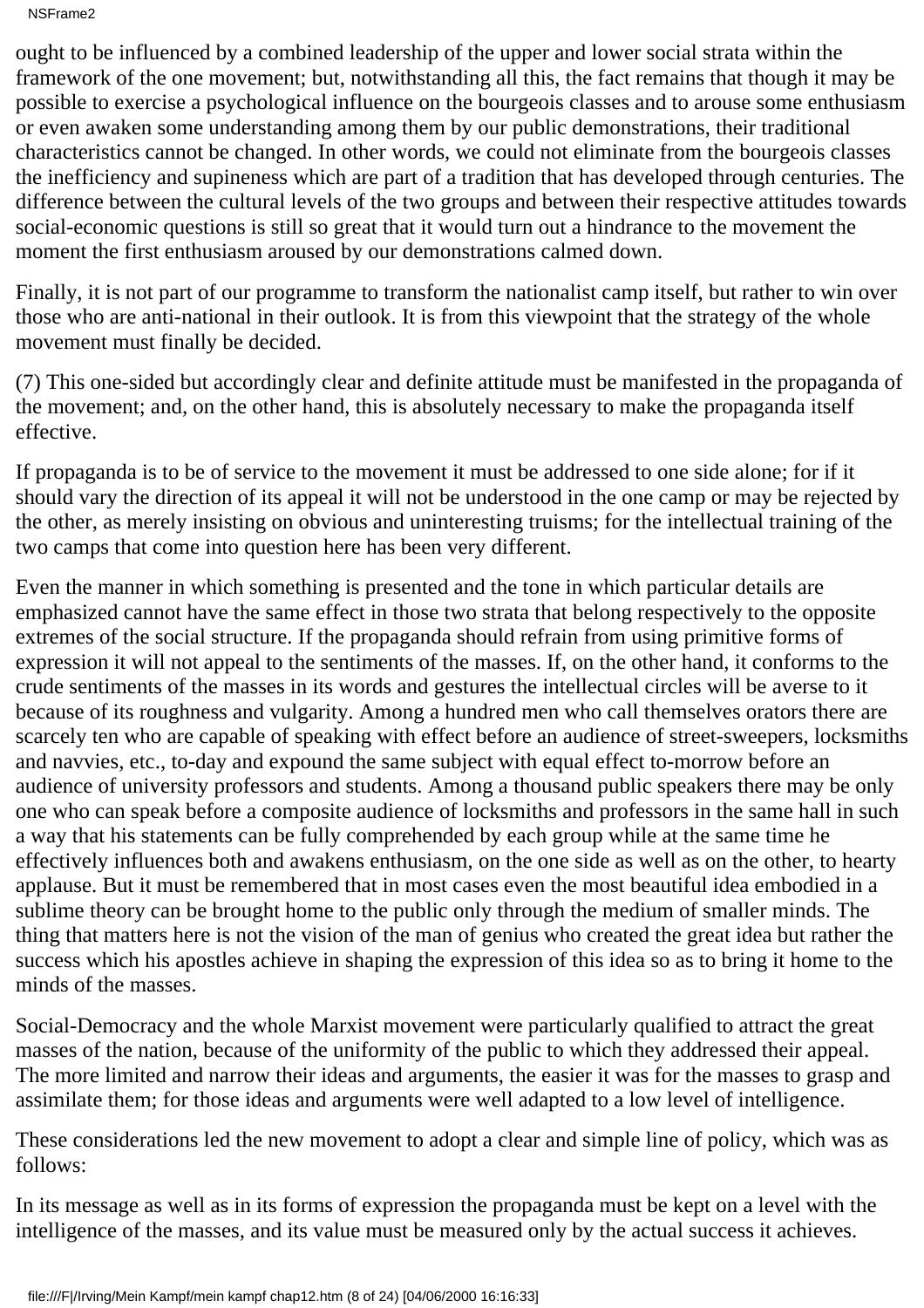NSFrame2

At a public meeting where the great masses are gathered together the best speaker is not he whose way of approaching a subject is most akin to the spirit of those intellectuals who may happen to be present, but the speaker who knows how to win the hearts of the masses.

An educated man who is present and who finds fault with an address because he considers it to be on an intellectual plane that is too low, though he himself has witnessed its effect on the lower intellectual groups whose adherence has to be won, only shows himself completely incapable of rightly judging the situation and therewith proves that he can be of no use in the new movement. Only intellectuals can be of use to a movement who understand its mission and its aims so well that they have learned to judge our methods of propaganda exclusively by the success obtained and never by the impression which those methods made on the intellectuals themselves. For our propaganda is not meant to serve as an entertainment for those people who already have a nationalist outlook, but its purpose is to win the adhesion of those who have hitherto been hostile to national ideas and who are nevertheless of our own blood and race.

In general, those considerations of which I have given a brief summary in the chapter on War Propaganda became the guiding rules and principles which determined the kind of propaganda we were to adopt in our campaign and the manner in which we were to put it into practice. The success that has been obtained proves that our decision was right.

(8) The ends which any political reform movement sets out to attain can never be reached by trying to educate the public or influence those in power but only by getting political power into its hands. Every idea that is meant to move the world has not only the right but also the obligation of securing control of those means which will enable the idea to be carried into effect. In this world success is the only rule of judgment whereby we can decide whether such an undertaking was right or wrong. And by the word success in this connection I do not mean such a success as the mere conquest of power in 1918 but the successful issue whereby the common interests of the nation have been served. A coup d etat cannot be considered successful if, as many empty-headed government lawyers in Germany now believe, the revolutionaries succeeded in getting control of the State into their hands but only if, in comparison with the state of affairs under the old regime, the lot of the nation has been improved when the aims and intentions on which the revolution was based have been put into practice. This certainly does not apply to the German Revolution, as that movement was called, which brought a gang of bandits into power in the autumn of 1918.

But if the conquest of political power be a requisite preliminary for the practical realization of the ideals that inspire a reform movement, then any movement which aims at reform must, from the very first day of its activity, be considered by its leaders as a movement of the masses and not as a literary tea club or an association of philistines who meet to play ninepins.

(9) The nature and internal organization of the new movement make it anti-parliamentarian. That is to say, it rejects in general and in its own structure all those principles according to which decisions are to be taken on the vote of the majority and according to which the leader is only the executor of the will and opinion of others. The movement lays down the principle that, in the smallest as well as in the greatest problems, one person must have absolute authority and bear all responsibility.

In our movement the practical consequences of this principle are the following:

The president of a large group is appointed by the head of the group immediately above his in authority. He is then the responsible leader of his group. All the committees are subject to his authority and not he to theirs. There is no such thing as committees that vote but only committees that work. This work is allotted by the responsible leader, who is the president of the group. The same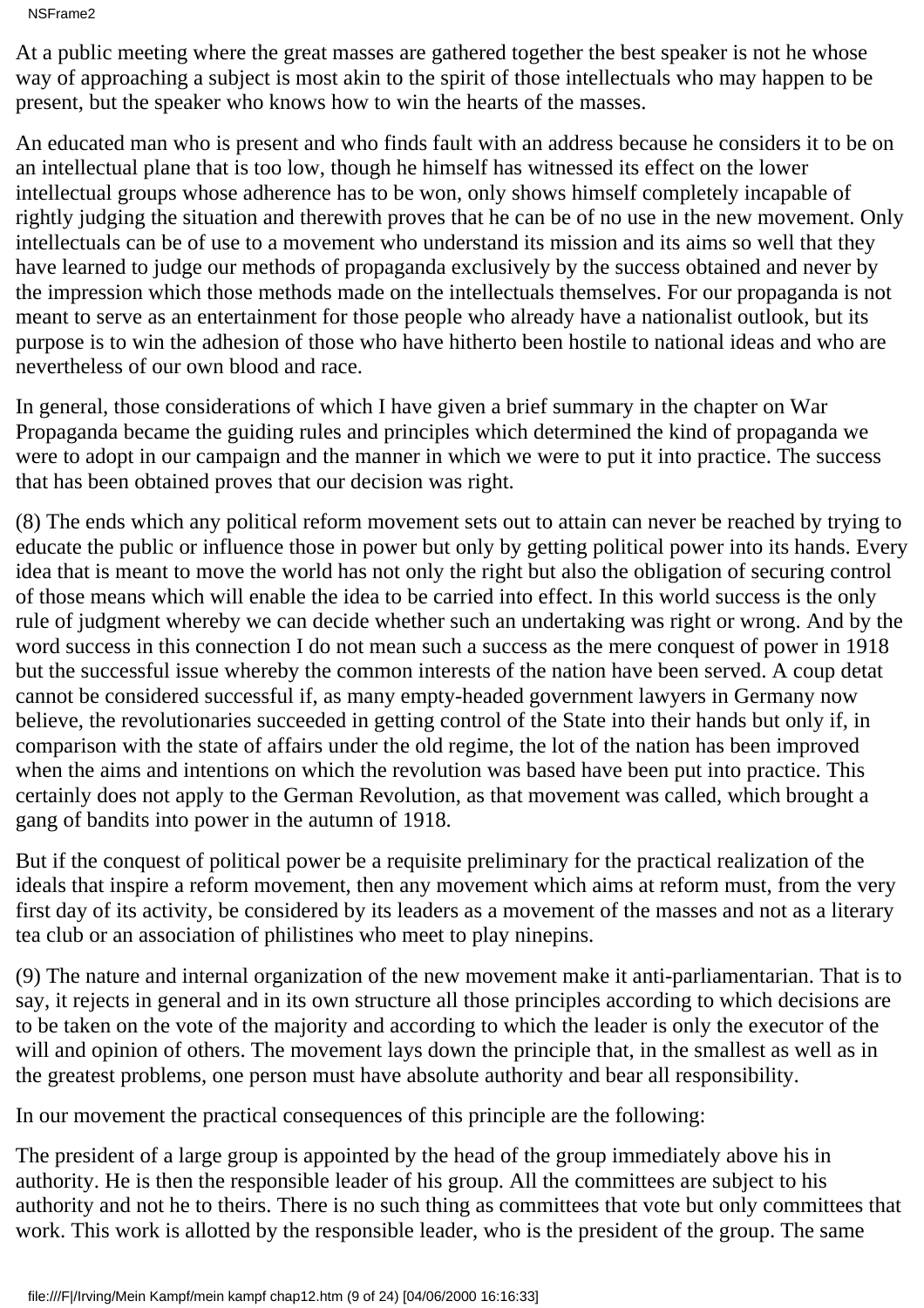NSFrame2

principle applies to the higher organizations the Bezirk (district), the Kreis (urban circuit) and the Gau (the region). In each case the president is appointed from above and is invested with full authority and executive power. Only the leader of the whole party is elected at the general meeting of the members. But he is the sole leader of the movement. All the committees are responsible to him, but he is not responsible to the committees. His decision is final, but he bears the whole responsibility of it. The members of the movement are entitled to call him to account by means of a new election, or to remove him from office if he has violated the principles of the movement or has not served its interests adequately. He is then replaced by a more capable man. who is invested with the same authority and obliged to bear the same responsibility.

One of the highest duties of the movement is to make this principle imperative not only within its own ranks but also for the whole State.

The man who becomes leader is invested with the highest and unlimited authority, but he also has to bear the last and gravest responsibility.

The man who has not the courage to shoulder responsibility for his actions is not fitted to be a leader. Only a man of heroic mould can have the vocation for such a task.

Human progress and human cultures are not founded by the multitude. They are exclusively the work of personal genius and personal efficiency.

Because of this principle, our movement must necessarily be anti-parliamentarian, and if it takes part in the parliamentary institution it is only for the purpose of destroying this institution from within; in other words, we wish to do away with an institution which we must look upon as one of the gravest symptoms of human decline.

(10) The movement steadfastly refuses to take up any stand in regard to those problems which are either outside of its sphere of political work or seem to have no fundamental importance for us. It does not aim at bringing about a religious reformation, but rather a political reorganization of our people. It looks upon the two religious denominations as equally valuable mainstays for the existence of our people, and therefore it makes war on all those parties which would degrade this foundation, on which the religious and moral stability of our people is based, to an instrument in the service of party interests.

Finally, the movement does not aim at establishing any one form of State or trying to destroy another, but rather to make those fundamental principles prevail without which no republic and no monarchy can exist for any length of time. The movement does not consider its mission to be the establishment of a monarchy or the preservation of the Republic but rather to create a German State.

The problem concerning the outer form of this State, that is to say, its final shape, is not of fundamental importance. It is a problem which must be solved in the light of what seems practical and opportune at the moment.

Once a nation has understood and appreciated the great problems that affect its inner existence, the question of outer formalities will never lead to any internal conflict.

(11) The problem of the inner organization of the movement is not one of principle but of expediency.

The best kind of organization is not that which places a large intermediary apparatus between the leadership of the movement and the individual followers but rather that which works successfully with the smallest possible intermediary apparatus. For it is the task of such an organization to transmit a certain idea which originated in the brain of one individual to a multitude of people and to supervise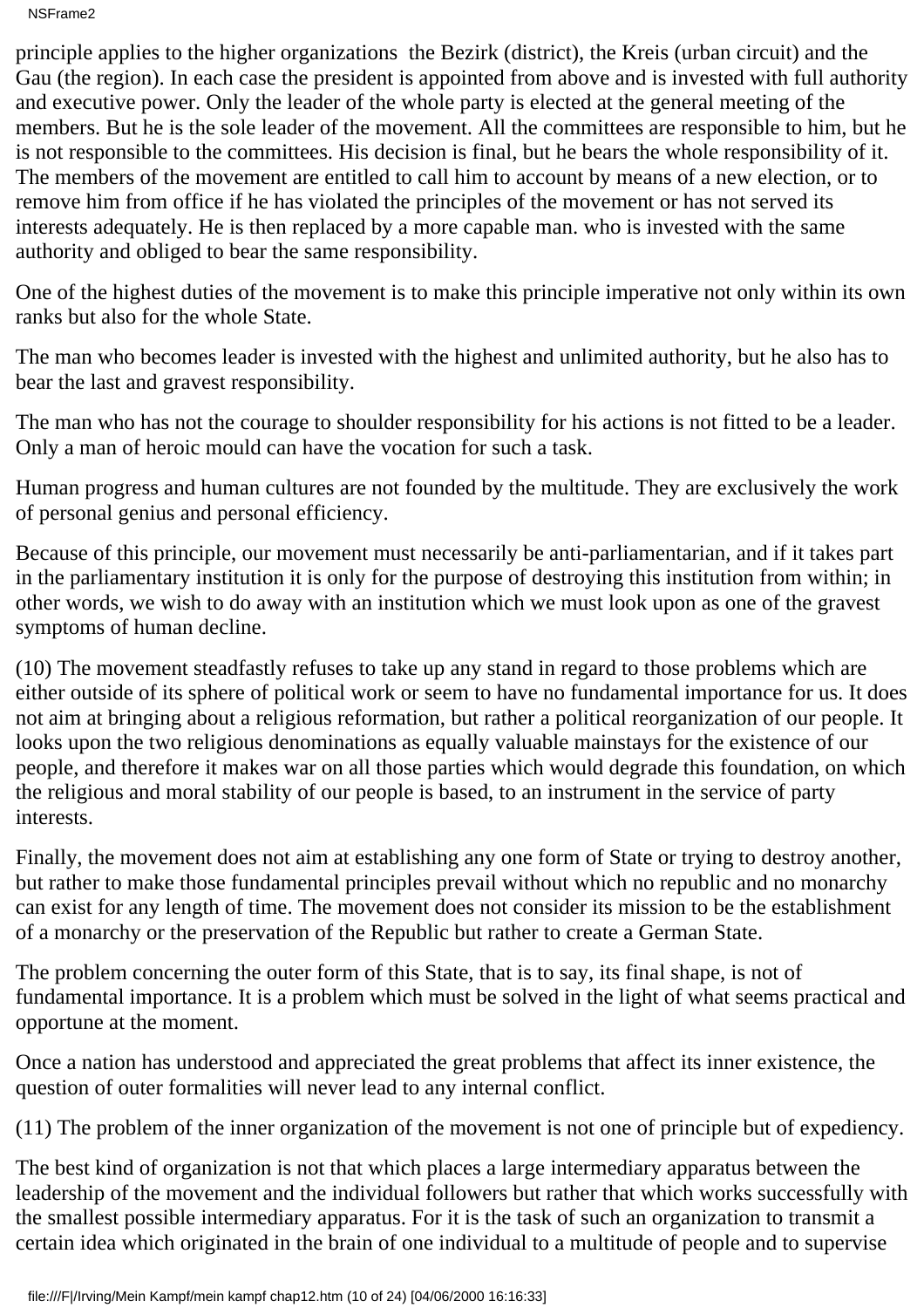the manner in which this idea is being put into practice.

Therefore, from any and every viewpoint, the organization is only a necessary evil. At best it is only a means of reaching certain ends. The worst happens when it becomes an end in itself.

Since the world produces more mechanical than intelligent beings, it will always be easier to develop the form of an organization than its substance; that is to say, the ideas which it is meant to serve.

The march of any idea which strives towards practical fulfilment, and in particular those ideas which are of a reformatory character, may be roughly sketched as follows:

A creative idea takes shape in the mind of somebody who thereupon feels himself called upon to transmit this idea to the world. He propounds his faith before others and thereby gradually wins a certain number of followers. This direct and personal way of promulgating ones ideas among ones contemporaries is the most natural and the most ideal. But as the movement develops and secures a large number of followers it gradually becomes impossible for the original founder of the doctrine on which the movement is based to carry on his propaganda personally among his innumerable followers and at the same time guide the course of the movement.

According as the community of followers increases, direct communication between the head and the individual followers becomes impossible. This intercourse must then take place through an intermediary apparatus introduced into the framework of the movement. Thus ideal conditions of inter-communication cease, and organization has to be introduced as a necessary evil. Small subsidiary groups come into existence, as in the political movement, for example, where the local groups represent the germ-cells out of which the organization develops later on.

But such sub-divisions must not be introduced into the movement until the authority of the spiritual founder and of the school he has created are accepted without reservation. Otherwise the movement would run the risk of becoming split up by divergent doctrines. In this connection too much emphasis cannot be laid on the importance of having one geographic centre as the chief seat of the movement. Only the existence of such a seat or centre, around which a magic charm such as that of Mecca or Rome is woven, can supply a movement with that permanent driving force which has its sources in the internal unity of the movement and the recognition of one head as representing this unity.

When the first germinal cells of the organization are being formed care must always be taken to insist on the importance of the place where the idea originated. The creative, moral and practical greatness of the place whence the movement went forth and from which it is governed must be exalted to a supreme symbol, and this must be honoured all the more according as the original cells of the movement become so numerous that they have to be regrouped into larger units in the structure of the organization.

When the number of individual followers became so large that direct personal contact with the head of the movement was out of the question, then we had to form those first local groups. As those groups multiplied to an extraordinary number it was necessary to establish higher cadres into which the local groups were distributed. Examples of such cadres in the political organization are those of the region (Gau) and the district (Bezirk).

Though it may be easy enough to maintain the original central authority over the lowest groups, it is much more difficult to do so in relation to the higher units of organization which have now developed. And yet we must succeed in doing this, for this is an indispensable condition if the unity of the movement is to be guaranteed and the idea of it carried into effect.

Finally, when those larger intermediary organizations have to be combined in new and still higher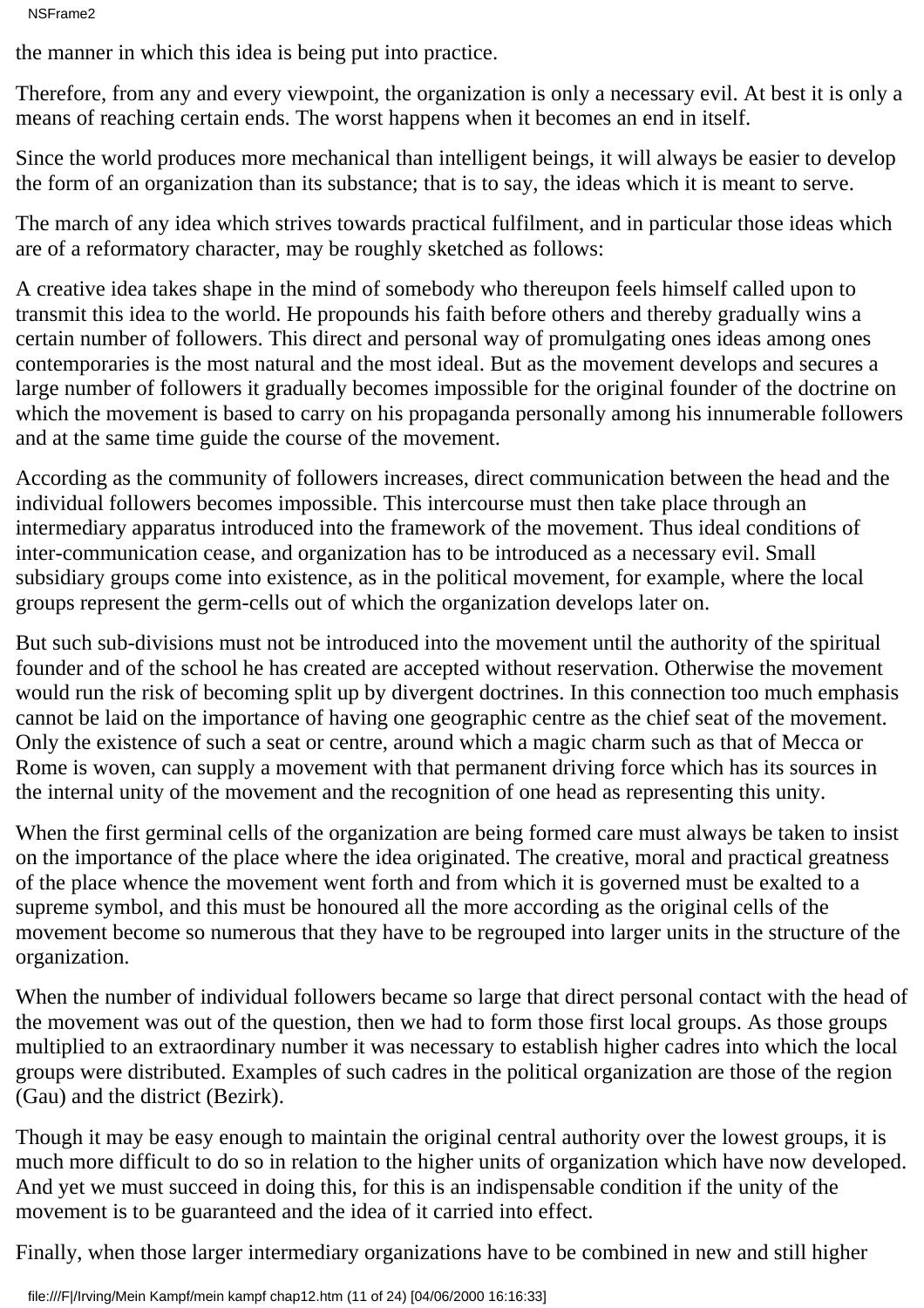NSFrame2

units it becomes increasingly difficult to maintain over them the absolute supremacy of the original seat of the movement and the school attached to it.

Consequently the mechanical forms of an organization must only be introduced if and in so far as the spiritual authority and the ideals of the central seat of the organization are shown to be firmly established. In the political sphere it may often happen that this supremacy can be maintained only when the movement has taken over supreme political control of the nation.

Having taken all these considerations into account, the following principles were laid down for the inner structure of the movement:

(a) That at the beginning all activity should be concentrated in one town: namely, Munich. That a band of absolutely reliable followers should be trained and a school founded which would subsequently help to propagate the idea of the movement. That the prestige of the movement, for the sake of its subsequent extension, should first be established here through gaining as many successful and visible results as possible in this one place. To secure name and fame for the movement and its leader it was necessary, not only to give in this one town a striking example to shatter the belief that the Marxist doctrine was invincible but also to show that a counter-doctrine was possible.

(b) That local groups should not be established before the supremacy of the central authority in Munich was definitely established and acknowledged.

(c) That District, Regional, and Provincial groups should be formed only after the need for them has become evident and only after the supremacy of the central authority has been satisfactorily guaranteed.

Further, that the creation of subordinate organisms must depend on whether or not those persons can be found who are qualified to undertake the leadership of them.

Here there were only two solutions:

(a) That the movement should acquire the necessary funds to attract and train intelligent people who would be capable of becoming leaders. The personnel thus obtained could then be systematically employed according as the tactical situation and the necessity for efficiency demanded.

This solution was the easier and the more expedite. But it demanded large financial resources; for this group of leaders could work in the movement only if they could be paid a salary.

(b) Because the movement is not in a position to employ paid officials it must begin by depending on honorary helpers. Naturally this solution is slower and more difficult.

It means that the leaders of the movement have to allow vast territories to lie fallow unless in these respective districts one of the members comes forward who is capable and willing to place himself at the service of the central authority for the purpose of organizing and directing the movement in the region concerned.

It may happen that in extensive regions no such leader can be found, but that at the same time in other regions two or three or even more persons appear whose capabilities are almost on a level. The difficulty which this situation involves is very great and can be overcome only with the passing of the years.

For the establishment of any branch of the organization the decisive condition must always be that a person can be found who is capable of fulfilling the functions of a leader.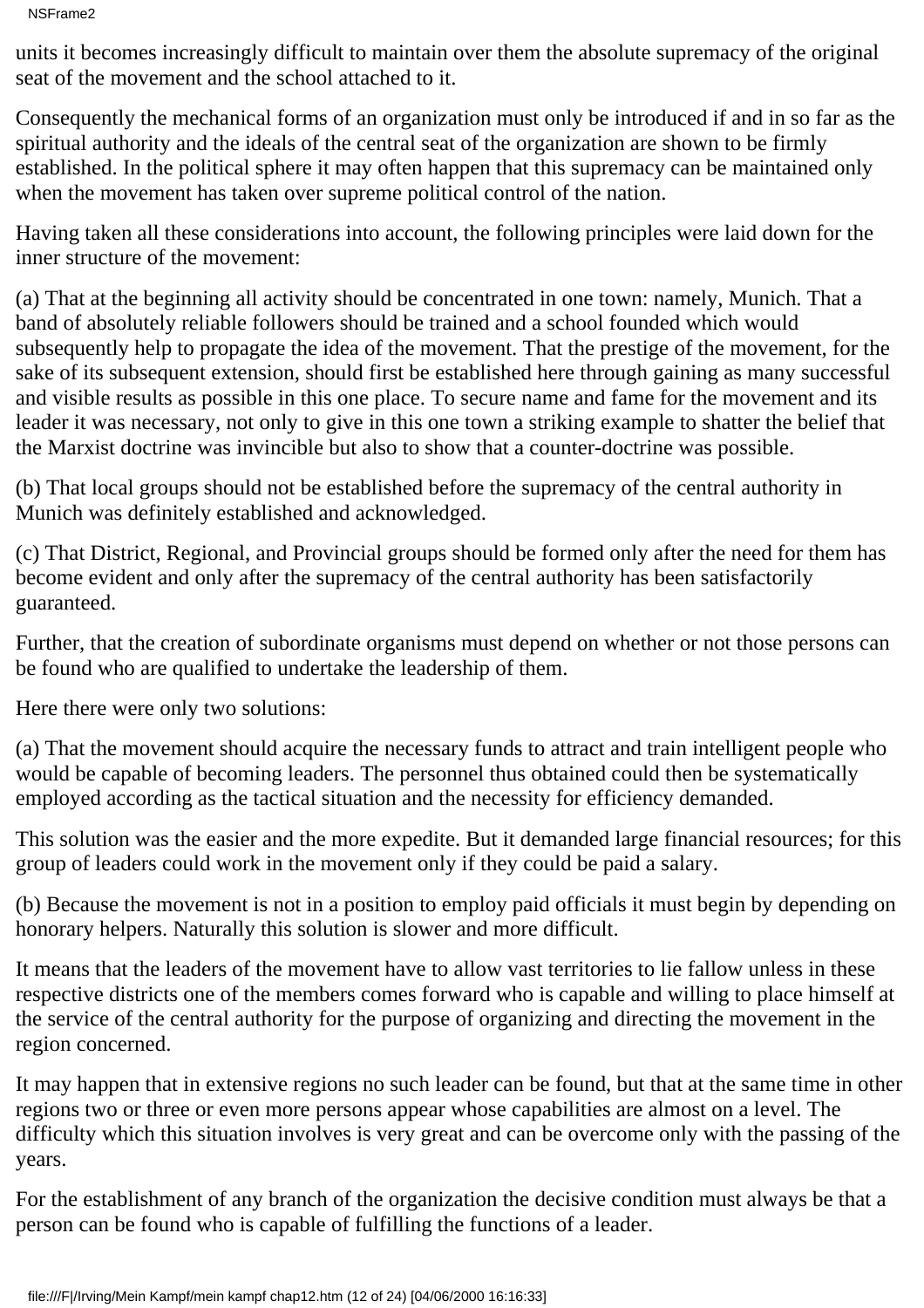NSFrame2

Just as the army and all its various units of organization are useless if there are no officers, so any political organization is worthless if it has not the right kind of leaders.

If an inspiring personality who has the gift of leadership cannot be found for the organization and direction of a local group it is better for the movement to refrain from establishing such a group than to run the risk of failure after the group has been founded.

The will to be a leader is not a sufficient qualification for leadership. For the leader must have the other necessary qualities. Among these qualities will-power and energy must be considered as more serviceable than the intellect of a genius. The most valuable association of qualities is to be found in a combination of talent, determination and perseverance.

(12) The future of a movement is determined by the devotion, and even intolerance, with which its members fight for their cause. They must feel convinced that their cause alone is just, and they must carry it through to success, as against other similar organizations in the same field.

It is quite erroneous to believe that the strength of a movement must increase if it be combined with other movements of a similar kind. Any expansion resulting from such a combination will of course mean an increase in external development, which superficial observers might consider as also an increase of power; but in reality the movement thus admits outside elements which will subsequently weaken its constitutional vigour.

Though it may be said that one movement is identical in character with another, in reality no such identity exists. If it did exist then practically there would not be two movements but only one. And whatever the difference may be, even if it consist only of the measure in which the capabilities of the one set of leaders differ from those of the other, there it is. It is against the natural law of all development to couple dissimilar organisms,or the law is that the stronger must overcome the weaker and, through the struggle necessary for such a conquest, increase the constitutional vigour and effective strength of the victor.

By amalgamating political organizations that are approximately alike, certain immediate advantages may be gained, but advantages thus gained are bound in the long run to become the cause of internal weaknesses which will make their appearance later on.

A movement can become great only if the unhampered development of its internal strength be safeguarded and steadfastly augmented, until victory over all its competitors be secured.

One may safely say that the strength of a movement and its right to existence can be developed only as long as it remains true to the principle that struggle is a necessary condition of its progress and that its maximum strength will be reached only as soon as complete victory has been won.

Therefore a movement must not strive to obtain successes that will be only immediate and transitory, but it must show a spirit of uncompromising perseverance in carrying through a long struggle which will secure for it a long period of inner growth.

All those movements which owe their expansion to a so-called combination of similar organisms, which means that their external strength is due to a policy of compromise, are like plants whose growth is forced in a hothouse. They shoot up externally but they lack that inner strength which enables the natural plant to grow into a tree that will withstand the storms of centuries.

The greatness of every powerful organization which embodies a creative idea lies in the spirit of religious devotion and intolerance with which it stands out against all others, because it has an ardent faith in its own right. If an idea is right in itself and, furnished with the fighting weapons I have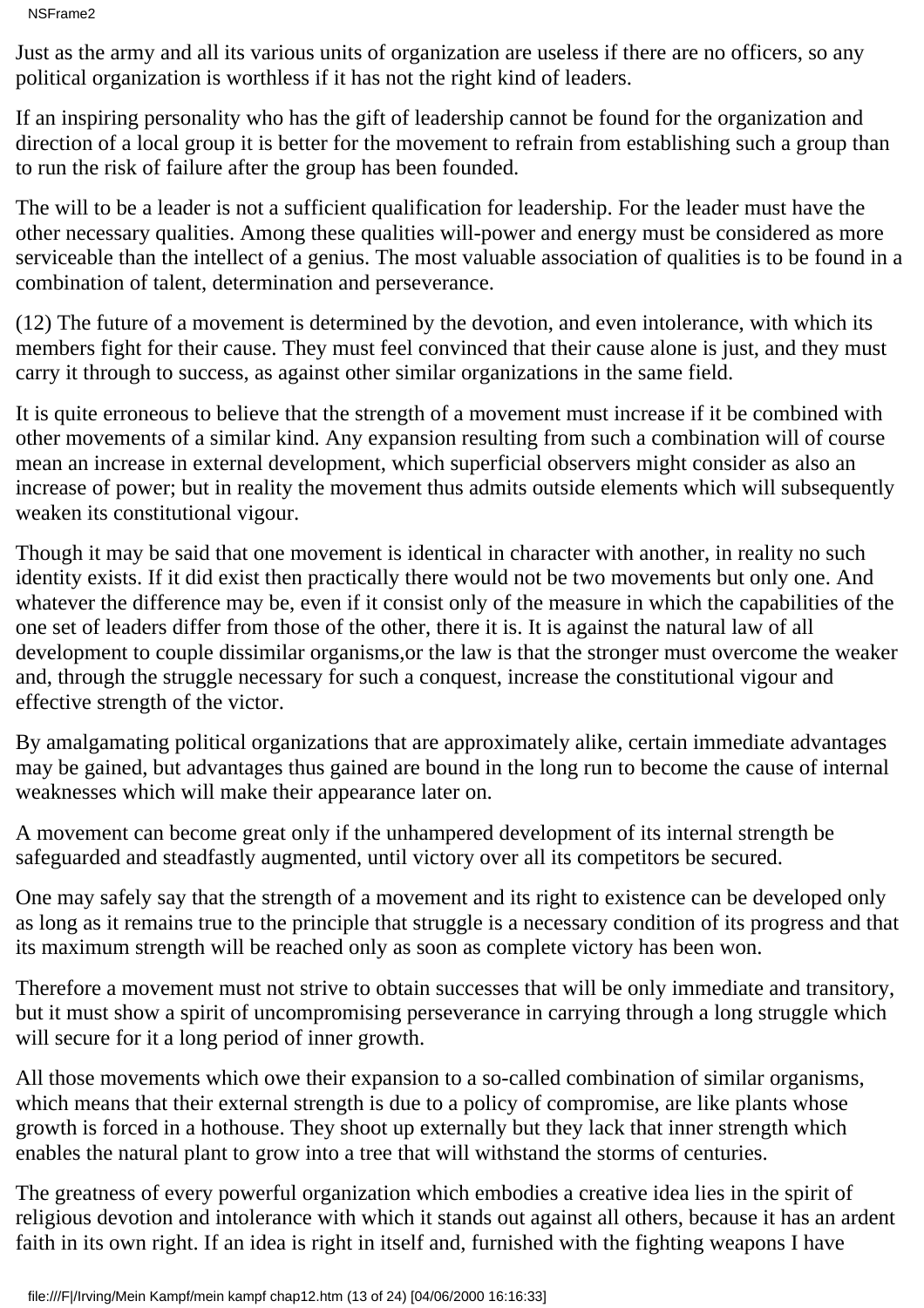```
NSFrame2
```
mentioned, wages war on this earth, then it is invincible and persecution will only add to its internal strength.

The greatness of Christianity did not arise from attempts to make compromises with those philosophical opinions of the ancient world which had some resemblance to its own doctrine, but in the unrelenting and fanatical proclamation and defence of its own teaching.

The apparent advance that a movement makes by associating itself with other movements will be easily reached and surpassed by the steady increase of strength which a doctrine and its organization acquires if it remains independent and fights its own cause alone.

(13) The movement ought to educate its adherents to the principle that struggle must not be considered a necessary evil but as something to be desired in itself. Therefore they must not be afraid of the hostility which their adversaries manifest towards them but they must take it as a necessary condition on which their whole right to existence is based. They must not try to avoid being hated by those who are the enemies of our people and our philosophy of life, but must welcome such hatred. Lies and calumnies are part of the method which the enemy employs to express his chagrin.

The man who is not opposed and vilified and slandered in the Jewish Press is not a staunch German and not a true National Socialist. The best rule whereby the sincerity of his convictions, his character and strength of will, can be measured is the hostility which his name arouses among the mortal enemies of our people.

The followers of the movement, and indeed the whole nation, must be reminded again and again of the fact that, through the medium of his newspapers, the Jew is always spreading falsehood and that if he tells the truth on some occasions it is only for the purpose of masking some greater deceit, which turns the apparent truth into a deliberate falsehood. The Jew is the Great Master of Lies. Falsehood and duplicity are the weapons with which he fights.

Every calumny and falsehood published by the Jews are tokens of honour which can be worn by our comrades. He whom they decry most is nearest to our hearts and he whom they mortally hate is our best friend.

If a comrade of ours opens a Jewish newspaper in the morning and does not find himself vilified there, then he has spent yesterday to no account. For if he had achieved something he would be persecuted, slandered, derided and abused. Those who effectively combat this mortal enemy of our people, who is at the same time the enemy of all Aryan peoples and all culture, can only expect to arouse opposition on the part of this race and become the object of its slanderous attacks.

When these truths become part of the flesh and blood, as it were, of our members, then the movement will be impregnable and invincible.

(14) The movement must use all possible means to cultivate respect for the individual personality. It must never forget that all human values are based on personal values, and that every idea and achievement is the fruit of the creative power of one man. We must never forget that admiration for everything that is great is not only a tribute to one creative personality but that all those who feel such admiration become thereby united under one covenant.

Nothing can take the place of the individual, especially if the individual embodies in himself not the mechanical element but the element of cultural creativeness. No pupil can take the place of the master in completing a great picture which he has left unfinished; and just in the same way no substitute can take the place of the great poet or thinker, or the great statesman or military general. For the source of their power is in the realm of artistic creativeness. It can never be mechanically acquired, because it is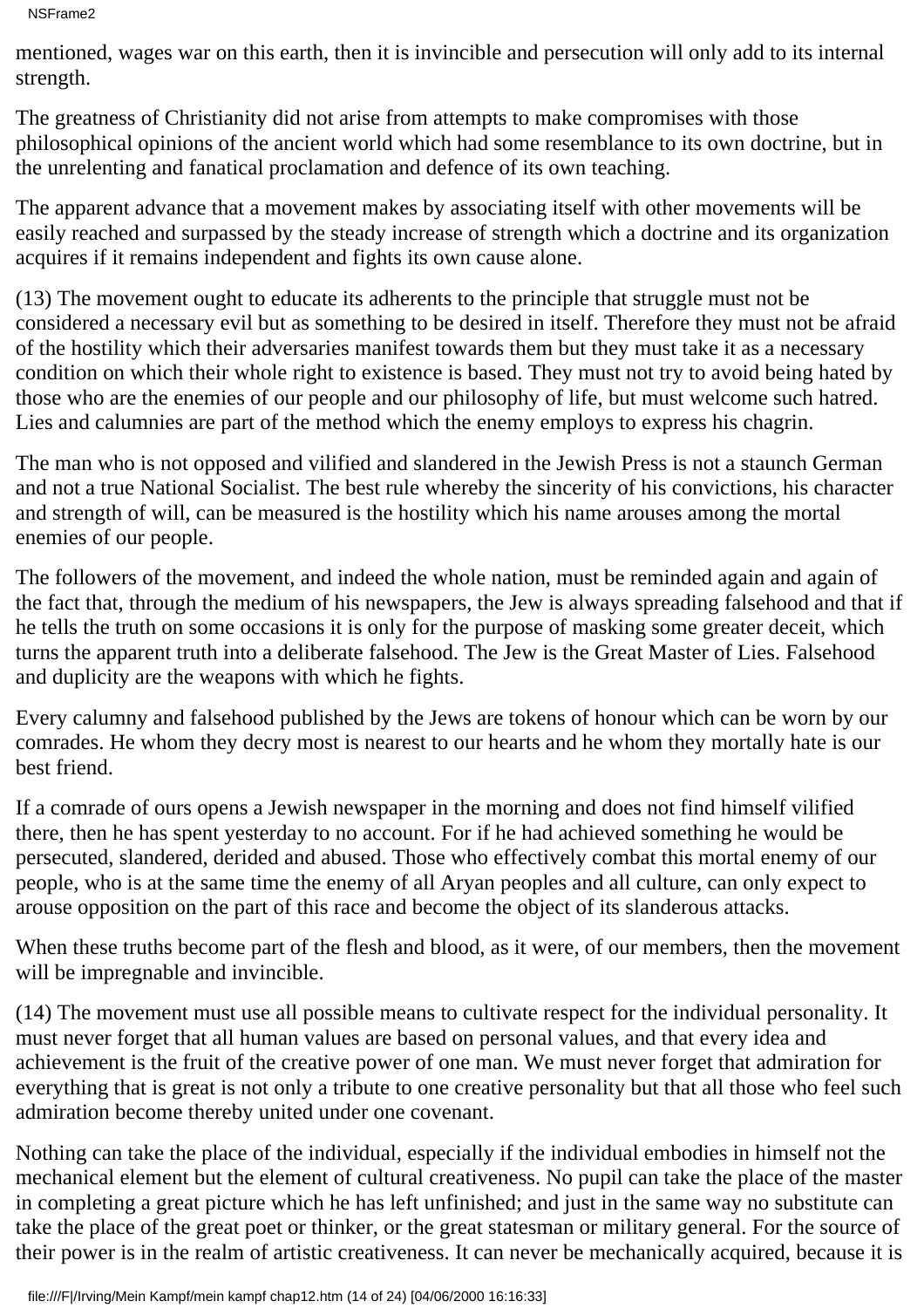an innate product of divine grace.

The greatest revolutions and the greatest achievements of this world, its greatest cultural works and the immortal creations of great statesmen, are inseparably bound up with one name which stands as a symbol for them in each respective case. The failure to pay tribute to one of those great spirits signifies a neglect of that enormous source of power which lies in the remembrance of all great men and women.

The Jew himself knows this best. He, whose great men have always been great only in their efforts to destroy mankind and its civilization, takes good care that they are worshipped as idols. But the Jew tries to degrade the honour in which nations hold their great men and women. He stigmatizes this honour as the cult of personality.

As soon as a nation has so far lost its courage as to submit to this impudent defamation on the part of the Jews it renounces the most important source of its own inner strength. This inner force cannot arise from a policy of pandering to the masses but only from the worship of men of genius, whose lives have uplifted and ennobled the nation itself.

When men s hearts are breaking and their souls are plunged into the depths of despair, their great forebears turn their eyes towards them from the dim shadows of the past those forebears who knew how to triumph over anxiety and affliction, mental servitude and physical bondage and extend their eternal hands in a gesture of encouragement to despairing souls. Woe to the nation that is ashamed to clasp those hands.

During the initial phase of our movement our greatest handicap was the fact that none of us were known and our names meant nothing, a fact which then seemed to some of us to make the chances of final success problematical. Our most difficult task then was to make our members firmly believe that there was a tremendous future in store for the movement and to maintain this belief as a living faith; for at that time only six, seven or eight persons came to hear one of our speakers.

Consider that only six or seven poor devils who were entirely unknown came together to found a movement which should succeed in doing what the great mass-parties had failed to do: namely, to reconstruct the German Reich, even in greater power and glory than before. We should have been very pleased if we were attacked or even ridiculed. But the most depressing fact was that nobody paid any attention to us whatever. This utter lack of interest in us caused me great mental pain at that time.

When I entered the circle of those men there was not yet any question of a party or a movement. I have already described the impression which was made on me when I first came into contact with that small organization. Subsequently I had time, and also the occasion, to study the form of this so-called party which at first had made such a woeful impression. The picture was indeed quite depressing and discouraging. There was nothing, absolutely nothing at all. There was only the name of a party. And the committee consisted of all the party members. Somehow or other it seemed just the kind of thing we were about to fight against a miniature parliament. The voting system was employed. When the great parliament cried until they were hoarse at least they shouted over problems of importance here this small circle engaged in interminable discussions as to the form in which they might answer the letters which they were delighted to have received.

Needless to say, the public knew nothing of all this. In Munich nobody knew of the existence of such a party, not even by name, except our few members and their small circle of acquaintances.

Every Wednesday what was called a committee meeting was held in one of the cafés, and a debate was arranged for one evening each week. In the beginning all the members of the movement were also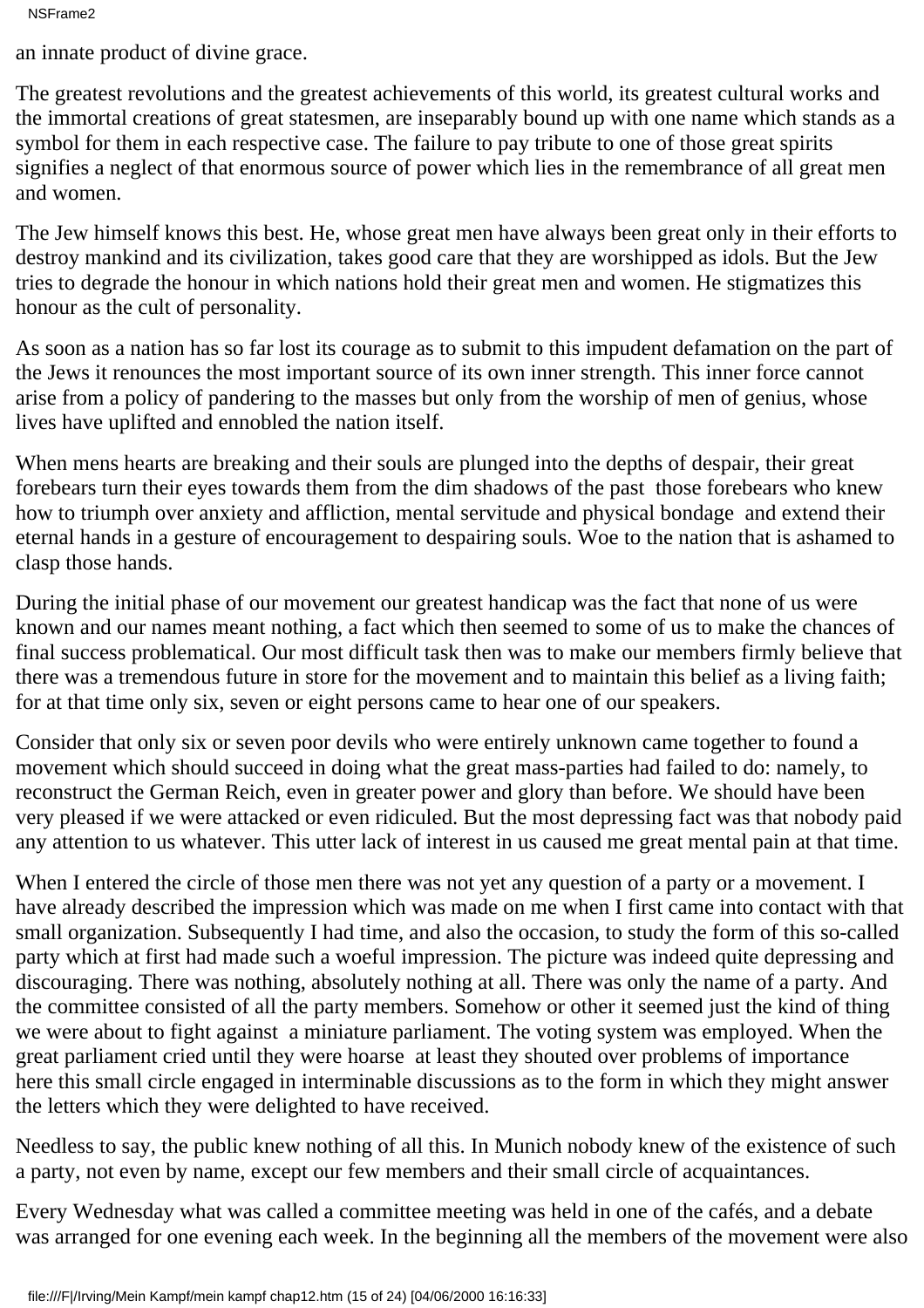NSFrame2

members of the committee, therefore the same persons always turned up at both meetings. The first step that had to be taken was to extend the narrow limits of this small circle and get new members, but the principal necessity was to utilize all the means at our command for the purpose of making the movement known.

We chose the following methods: We decided to hold a monthly meeting to which the public would be invited. Some of the invitations were typewritten, and some were written by hand. For the first few meetings we distributed them in the streets and delivered them personally at certain houses. Each one canvassed among his own acquaintances and tried to persuade some of them to attend our meetings. The result was lamentable.

I still remember once how I personally delivered eighty of these invitations and how we waited in the evening for the crowds to come. After waiting in vain for a whole hour the chairman finally had to open the meeting. Again there were only seven people present, the old familiar seven.

We then changed our methods. We had the invitations written with a typewriter in a Munich stationer s shop and then multigraphed them.

The result was that a few more people attended our next meeting. The number increased gradually from eleven to thirteen to seventeen, to twenty-three and finally to thirty-four. We collected some money within our own circle, each poor devil giving a small contribution, and in that way we raised sufficient funds to be able to advertise one of our meetings in the Munich Observer, which was still an independent paper.

This time we had an astonishing success. We had chosen the Munich Hofbräuhaus Keller (which must not be confounded with the Munich Hofbräuhaus Festsaal) as our meeting-place. It was a small hall and would accommodate scarcely more than 130 people. To me, however, the hall seemed enormous, and we were all trembling lest this tremendous edifice would remain partly empty on the night of the meeting.

At seven o clock 111 persons were present, and the meeting was opened. A Munich professor delivered the principal address, and I spoke after him. That was my first appearance in the role of public orator. The whole thing seemed a very daring adventure to Herr Harrer, who was then chairman of the party. He was a very decent fellow; but he had an a priori conviction that, although I might have quite a number of good qualities, I certainly did not have a talent for public speaking. Even later he could not be persuaded to change his opinion. But he was mistaken. Twenty minutes had been allotted to me for my speech on this occasion, which might be looked upon as our first public meeting.

I talked for thirty minutes, and what I always had felt deep down in my heart, without being able to put it to the test, was here proved to be true: I could make a good speech. At the end of the thirty minutes it was quite clear that all the people in the little hall had been profoundly impressed. The enthusiasm aroused among them found its first expression in the fact that my appeal to those present brought us donations which amounted to three hundred marks. That was a great relief for us. Our finances were at that time so meagre that we could not afford to have our party prospectus printed, or even leaflets. Now we possessed at least the nucleus of a fund from which we could pay the most urgent and necessary expenses.

But the success of this first larger meeting was also important from another point of view. I had already begun to introduce some young and fresh members into the committee. During the long period of my military service I had come to know a large number of good comrades whom I was now able to persuade to join our party. All of them were energetic and disciplined young men who, through their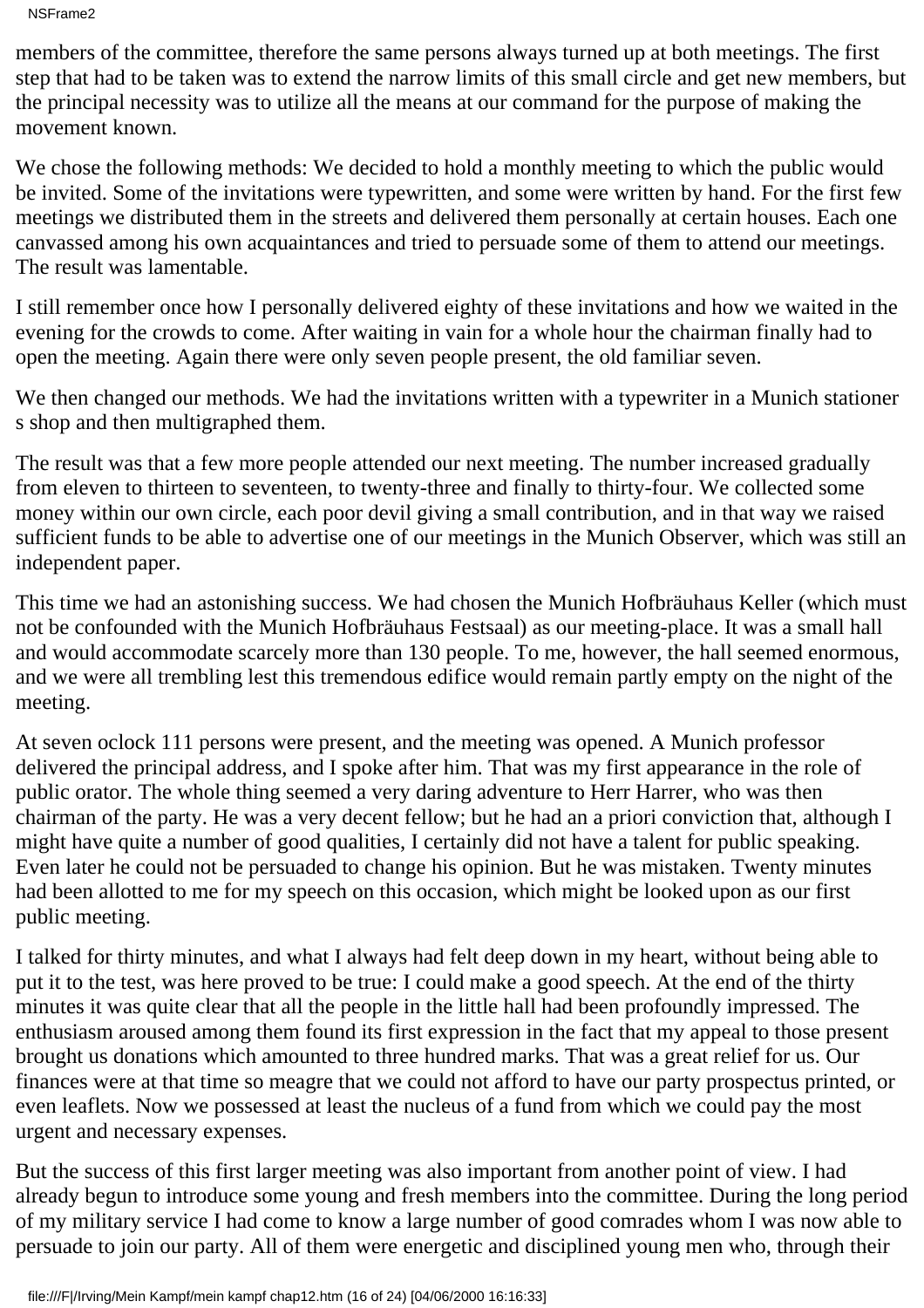NSFrame2

years of military service, had been imbued with the principle that nothing is impossible and that where there s a will there s a way.

The need for this fresh blood supply became evident to me after a few weeks of collaboration with the new members. Herr Harrer, who was then chairman of the party, was a journalist by profession, and as such he was a man of general knowledge. But as leader of the party he had one very serious handicap: he could not speak to the crowd. Though he did his work conscientiously, it lacked the necessary driving force, probably for the reason that he had no oratorical gifts whatsoever. Herr Drexler, at that time chairman of the Munich local group, was a simple working man. He, too, was not of any great importance as a speaker. Moreover, he was not a soldier. He had never done military service, even during the War. So that this man who was feeble and diffident by nature had missed the only school which knows how to transform diffident and weakly natures into real men. Therefore neither of those two men were of the stuff that would have enabled them to stir up an ardent and indomitable faith in the ultimate triumph of the movement and to brush aside, with obstinate force and if necessary with brutal ruthlessness, all obstacles that stood in the path of the new idea. Such a task could be carried out only by men who had been trained, body and soul, in those military virtues which make a man, so to speak, agile as a greyhound, tough as leather, and hard as Krupp steel.

At that time I was still a soldier. Physically and mentally I had the polish of six years of service, so that in the beginning this circle must have looked on me as quite a stranger. In common with my army comrades, I had forgotten such phrases as: "That will not go", or "That is not possible", or "We ought not to take such a risk; it is too dangerous".

The whole undertaking was of its very nature dangerous. At that time there were many parts of Germany where it would have been absolutely impossible openly to invite people to a national meeting that dared to make a direct appeal to the masses. Those who attended such meetings were usually dispersed and driven away with broken heads. It certainly did not call for any great qualities to be able to do things in that way. The largest so-called bourgeois mass meetings were accustomed to dissolve, and those in attendance would run away like rabbits when frightened by a dog as soon as a dozen communists appeared on the scene. The Reds used to pay little attention to those bourgeois organizations where only babblers talked. They recognized the inner triviality of such associations much better than the members themselves and therefore felt that they need not be afraid of them. On the contrary, however, they were all the more determined to use every possible means of annihilating once and for all any movement that appeared to them to be a danger to their own interests. The most effective means which they always employed in such cases were terror and brute force.

The Marxist leaders, whose business consisted in deceiving and misleading the public, naturally hated most of all a movement whose declared aim was to win over those masses which hitherto had been exclusively at the service of international Marxism in the Jewish and Stock Exchange parties. The title alone, German Labour party, irritated them. It could easily be foreseen that at the first opportune moment we should have to face the opposition of the Marxist despots, who were still intoxicated with their triumph in 1918.

People in the small circles of our own movement at that time showed a certain amount of anxiety at the prospect of such a conflict. They wanted to refrain as much as possible from coming out into the open, because they feared that they might be attacked and beaten. In their minds they saw our first public meetings broken up and feared that the movement might thus be ruined for ever. I found it difficult to defend my own position, which was that the conflict should not be evaded but that it should be faced openly and that we should be armed with those weapons which are the only protection against brute force. Terror cannot be overcome by the weapons of the mind but only by counter-terror. The success of our first public meeting strengthened my own position. The members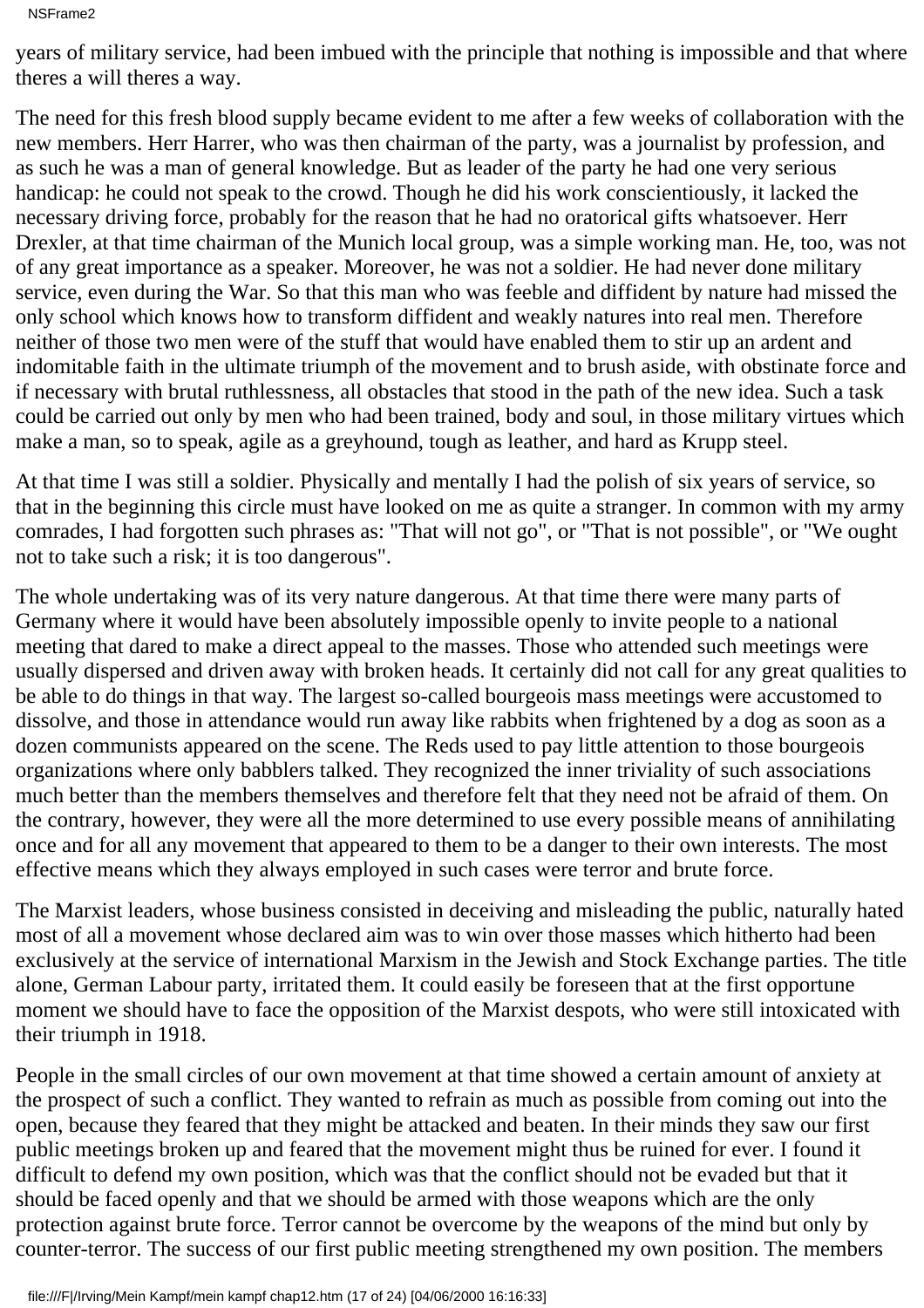felt encouraged to arrange for a second meeting, even on a larger scale.

Some time in October 1919 the second larger meeting took place in the Eberl-bräu Keller. The theme of our speeches was Brest-Litowsk and Versailles. There were four speakers. I talked for almost an hour, and the success was even more striking than at our first meeting. The number of people who attended had grown to more than 130. An attempt to disturb the proceedings was immediately frustrated by my comrades. The would-be disturbers were thrown down the stairs, bearing imprints of violence on their heads.

A fortnight later another meeting took place in the same hall. The number in attendance had now increased to more than 170, which meant that the room was fairly well filled. I spoke again, and once more the success obtained was greater than at the previous meeting.

Then I proposed that a larger hall should be found. After looking around for some time we discovered one at the other end of the town, in the Deutschen Reich in the Dachauer Strasse. The first meeting at this new rendezvous had a smaller attendance than the previous meeting. There were just less than 140 present. The members of the committee began to be discouraged, and those who had always been sceptical were now convinced that this falling-off in the attendance was due to the fact that we were holding the meetings at too short intervals. There were lively discussions, in which I upheld my own opinion that a city with 700,000 inhabitants ought to be able not only to stand one meeting every fortnight but ten meetings every week. I held that we should not be discouraged by one comparative setback, that the tactics we had chosen were correct, and that sooner or later success would be ours if we only continued with determined perseverance to push forward on our road. This whole winter of 191920 was one continual struggle to strengthen confidence in our ability to carry the movement through to success and to intensify this confidence until it became a burning faith that could move mountains.

Our next meeting in the small hall proved the truth of my contention. Our audience had increased to more than 200. The publicity effect and the financial success were splendid. I immediately urged that a further meeting should be held. It took place in less than a fortnight, and there were more than 270 people present. Two weeks later we invited our followers and their friends, for the seventh time, to attend our meeting. The same hall was scarcely large enough for the number that came. They amounted to more than four hundred.

During this phase the young movement developed its inner form. Sometimes we had more or less hefty discussions within our small circle. From various sides it was then just the same as it is to-day objections were made against the idea of calling the young movement a party. I have always considered such criticism as a demonstration of practical incapability and narrow-mindedness on the part of the critic. Those objections have always been raised by men who could not differentiate between external appearances and inner strength, but tried to judge the movement by the high-sounding character of the name attached to it. To this end they ransacked the vocabulary of our ancestors, with unfortunate results.

At that time it was very difficult to make the people understand that every movement is a party as long as it has not brought its ideals to final triumph and thus achieved its purpose. It is a party even if it give itself a thousand difterent names.

Any person who tries to carry into practice an original idea whose realization would be for the benefit of his fellow men will first have to look for disciples who are ready to fight for the ends he has in view. And if these ends did not go beyond the destruction of the party system and therewith put a stop to the process of disintegration, then all those who come forward as protagonists and apostles of such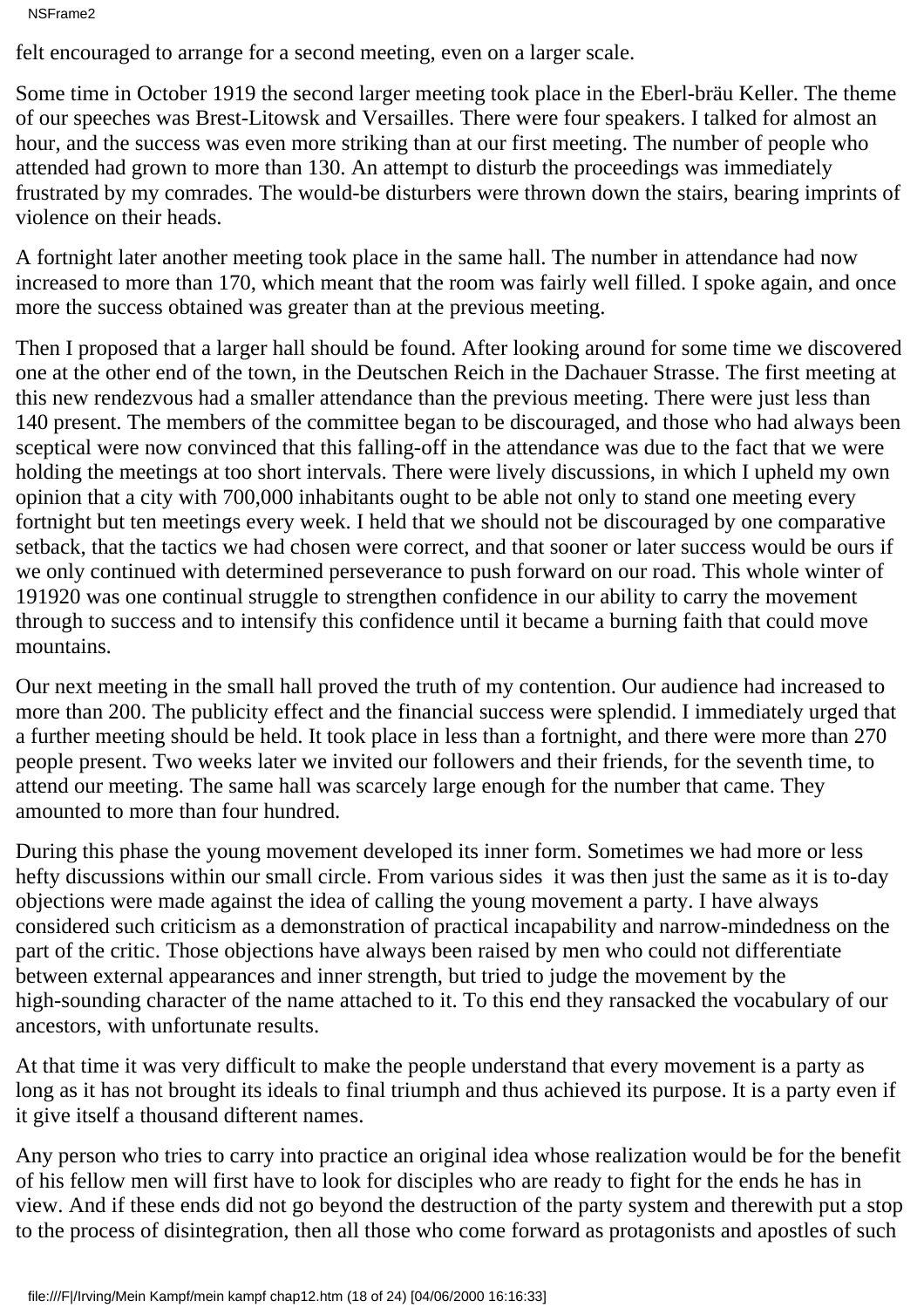NSFrame2

an ideal are a party in themselves as long as their final goal is reached. It is only hair-splitting and playing with words when these antiquated theorists, whose practical success is in reverse ratio to their wisdom, presume to think they can change the character of a movement which is at the same time a party, by merely changing its name.

On the contrary, it is entirely out of harmony with the spirit of the nation to keep harping on that far-off and forgotten nomenclature which belongs to the ancient Germanic times and does not awaken any distinct association in our age. This habit of borrowing words from the dead past tends to mislead the people into thinking that the external trappings of its vocabulary are the important feature of a movement. It is really a mischievous habit; but it is quite prevalent nowadays.

At that time, and subsequently, I had to warn followers repeatedly against these wandering scholars who were peddling Germanic folk-lore and who never accomplished anything positive or practical, except to cultivate their own superabundant self-conceit. The new movement must guard itself against an influx of people whose only recommendation is their own statement that they have been fighting for these very same ideals during the last thirty or forty years.

Now if somebody has fought for forty years to carry into effect what he calls an idea, and if these alleged efforts not only show no positive results but have not even been able to hinder the success of the opposing party, then the story of those forty years of futile effort furnishes sufficient proof for the incompetence of such a protagonist. People of that kind are specially dangerous because they do not want to participate in the movement as ordinary members. They talk rather of the leading positions which would be the only fitting posts for them, in view of their past work and also so that they might be enabled to carry on that work further. But woe to a young movement if the conduct of it should fall into the hands of such people. A business man who has been in charge of a great firm for forty years and who has completely ruined it through his mismanagement is not the kind of person one would recommend for the founding of a new firm. And it is just the same with a new national movement. Nobody of common sense would appoint to a leading post in such a movement some Teutonic Methuselah who had been ineffectively preaching some idea for a period of forty years, until himself and his idea had entered the stage of senile decay.

Furthermore, only a very small percentage of such people join a new movement with the intention of serving its end unselfishly and helping in the spread of its principles. In most cases they come because they think that, under the ægis of the new movement, it will be possible for them to promulgate their old ideas to the misfortune of their new listeners. Anyhow, nobody ever seems able to describe what exactly these ideas are.

It is typical of such persons that they rant about ancient Teutonic heroes of the dim and distant ages, stone axes, battle spears and shields, whereas in reality they themselves are the woefullest poltroons imaginable. For those very same people who brandish Teutonic tin swords that have been fashioned carefully according to ancient models and wear padded bear-skins, with the horns of oxen mounted over their bearded faces, proclaim that all contemporary conflicts must be decided by the weapons of the mind alone. And thus they skedaddle when the first communist cudgel appears. Posterity will have little occasion to write a new epic on these heroic gladiators.

I have seen too much of that kind of people not to feel a profound contempt for their miserable play-acting. To the masses of the nation they are just an object of ridicule; but the Jew finds it to his own interest to treat these folk-lore comedians with respect and to prefer them to real men who are fighting to establish a German State. And yet these comedians are extremely proud of themselves. Notwithstanding their complete fecklessness, which is an established fact, they pretend to know everything better than other people; so much so that they make themselves a veritable nuisance to all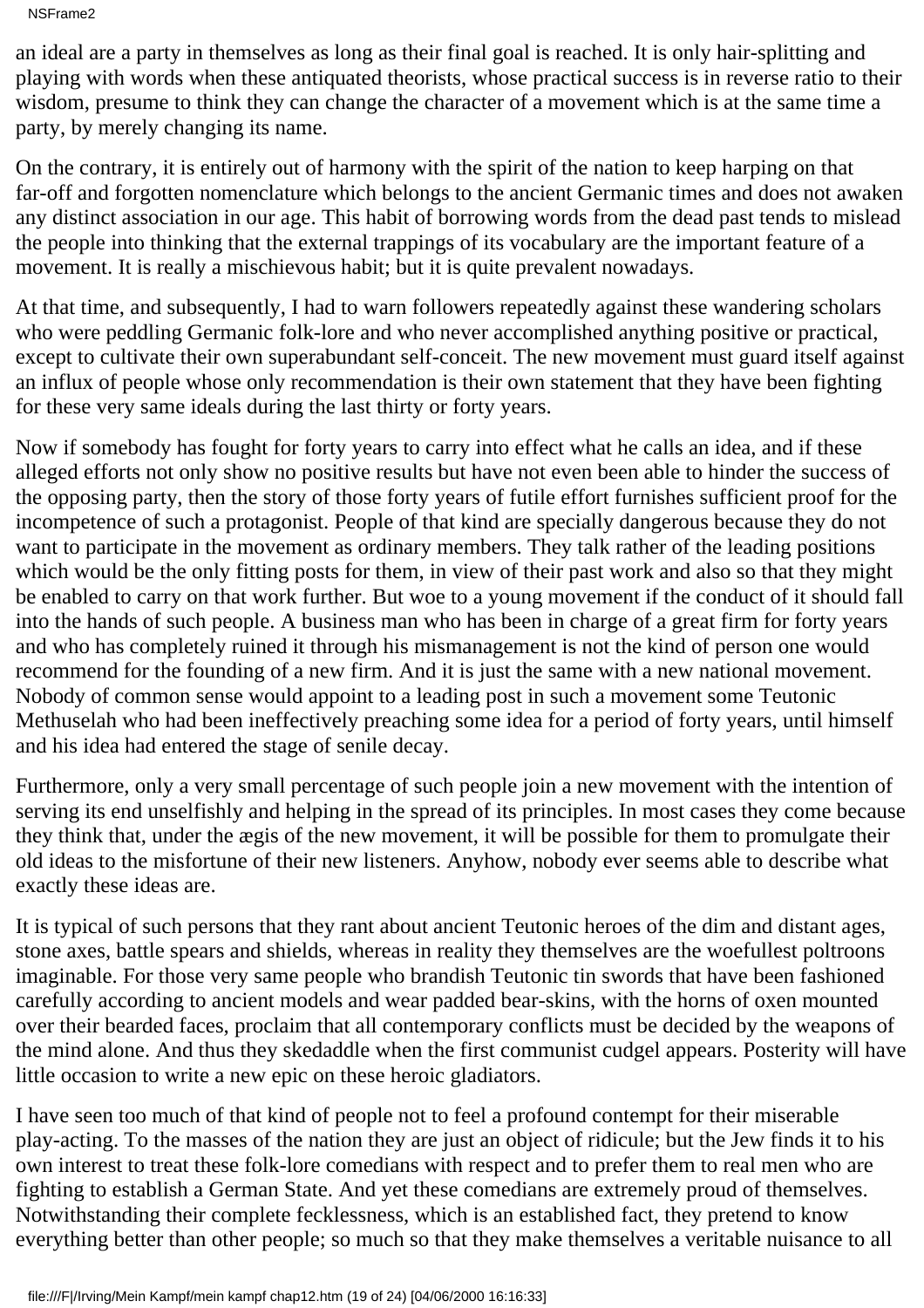NSFrame2

sincere and honest patriots, to whom not only the heroism of the past is worthy of honour but who also feel bound to leave examples of their own work for the inspiration of the coming generation.

Among those people there were some whose conduct can be explained by their innate stupidity and incompetence; but there are others who have a definite ulterior purpose in view. Often it is difficult to distinguish between the two classes. The impression which I often get, especially of those so-called religious reformers whose creed is grounded on ancient Germanic customs, is that they are the missionaries and protégés of those forces which do not wish to see a national revival taking place in Germany. All their activities tend to turn the attention of the people away from the necessity of fighting together in a common cause against the common enemy, namely the Jew. Moreover, that kind of preaching induces the people to use up their energies, not in fighting for the common cause, but in absurd and ruinous religious controversies within their own ranks. There are definite grounds that make it absolutely necessary for the movement to be dominated by a strong central force which is embodied in the authoritative leadership. In this way alone is it possible to counteract the activity of such fatal elements. And that is just the reason why these folk-lore Ahasueruses are vigorously hostile to any movement whose members are firmly united under one leader and one discipline. Those people of whom I have spoken hate such a movement because it is capable of putting a stop to their mischief.

It was not without good reason that when we laid down a clearly defined programme for the new movement we excluded the word völkisch from it. The concept underlying the term völkisch cannot serve as the basis of a movement, because it is too indefinite and general in its application. Therefore, if somebody called himself völkisch such a designation could not be taken as the hall-mark of some definite, party affiliation.

Because this concept is so indefinite from the practical viewpoint, it gives rise to various interpretations and thus people can appeal to it all the more easily as a sort of personal recommendation. Whenever such a vague concept, which is subject to so many interpretations, is admitted into a political movement it tends to break up the disciplined solidarity of the fighting forces. No such solidarity can be maintained if each individual member be allowed to define for himself what he believes and what he is willing to do.

One feels it a disgrace when one notices the kind of people who float about nowadays with the völkisch symbol stuck in their buttonholes, and at the same time to notice how many people have various ideas of their own as to the significance of that symbol. A well-known professor in Bavaria, a famous combatant who fights only with the weapons of the mind and who boasts of having marched against Berlin by shouldering the weapons of the mind, of course believes that the word völkisch is synonymous with monarchical. But this learned authority has hitherto neglected to explain how our German monarchs of the past can be identified with what we generally mean by the word völkisch to-day. I am afraid he will find himself at a loss if he is asked to give a precise answer. For it would be very difficult indeed to imagine anything less völkisch than most of those German monarchical States were. Had they been otherwise they would not have disappeared; or if they were völkisch, then the fact of their downfall may be taken as evidence that the völkisch outlook on the world (*Weltanschhauung*) is a false outlook.

Everybody interprets this concept in his own way. But such multifarious opinions cannot be adopted as the basis of a militant political movement. I need not call attention to the absolute lack of worldly wisdom, and especially the failure to understand the soul of the nation, which is displayed by these Messianic Precursors of the Twentieth Century. Sufficient attention has been called to those people by the ridicule which the left-wing parties have bestowed on them. They allow them to babble on and sneer at them.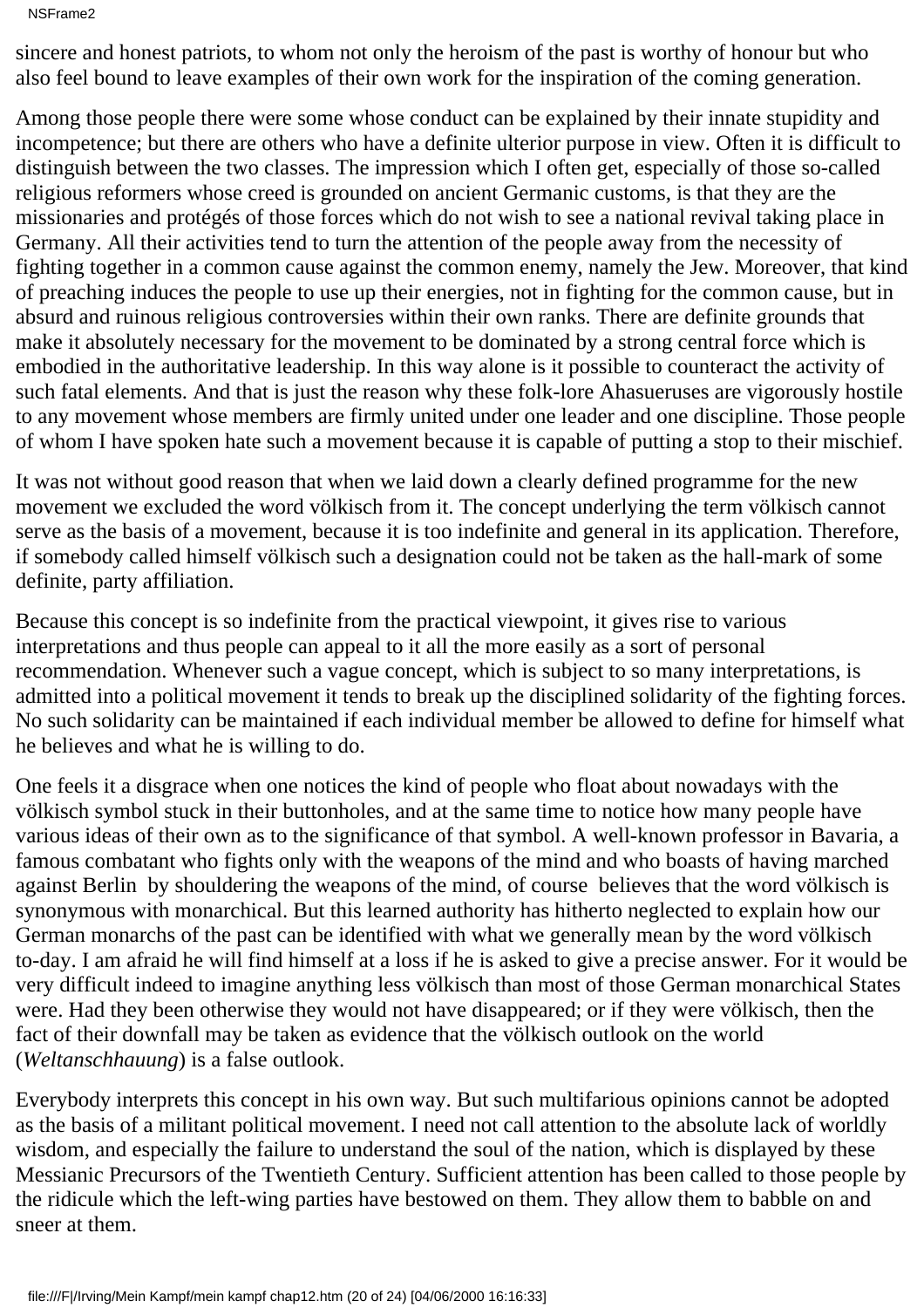NSFrame2

I do not set much value on the friendship of people who do not succeed in getting disliked by their enemies. Therefore, we considered the friendship of such people as not only worthless but even dangerous to our young movement. That was the principal reason why we first called ourselves a Party. We hoped that by giving ourselves such a name we might scare away a whole host of völkisch dreamers. And that was the reason also why we named our Party, The National Socialist German Labour Party.

The first term, Party, kept away all those dreamers who live in the past and all the lovers of bombastic nomenclature, as well as those who went around beating the big drum for the völkisch idea. The full name of the Party kept away all those heroes whose weapon is the sword of the spirit and all those whining poltroons who take refuge behind their so-called intelligence as if it were a kind of shield.

It was only to be expected that this latter class would launch a massed attack against us after our movement had started; but, of course, it was only a pen-and-ink attack, for the goose-quill is the only weapon which these völkisch lancers wield. We had declared one of our principles thus: "We shall meet violence with violence in our own defence". Naturally that principle disturbed the equanimity of the knights of the pen. They reproached us bitterly not only for what they called our crude worship of the cudgel but also because, according to them, we had no intellectual forces on our side. These charlatans did not think for a moment that a Demosthenes could be reduced to silence at a mass-meeting by fifty idiots who had come there to shout him down and use their fists against his supporters. The innate cowardice of the pen-and-ink charlatan prevents him from exposing himself to such a danger, for he always works in safe retirement and never dares to make a noise or come forward in public.

Even to-day I must warn the members of our young movement in the strongest possible terms to guard against the danger of falling into the snare of those who call themselves silent workers. These silent workers are not only a whitelivered lot but are also, and always will be, ignorant do-nothings. A man who is aware of certain happenings and knows that a certain danger threatens, and at the same time sees a certain remedy which can be employed against it, is in duty bound not to work in silence but to come into the open and publicly fight for the destruction of the evil and the acceptance of his own remedy. If he does not do so, then he is neglecting his duty and shows that he is weak in character and that he fails to act either because of his timidity, or indolence or incompetence. Most of these silent workers generally pretend to know God knows what. Not one of them is capable of any real achievement, but they keep on trying to fool the world with their antics. Though quite indolent, they try to create the impression that their silent work keeps them very busy. To put it briefly, they are sheer swindlers, political jobbers who feel chagrined by the honest work which others are doing. When you find one of these völkisch moths buzzing over the value of his silent work you may be sure that you are dealing with a fellow who does no productive work at all but steals from others the fruits of their honest labour.

In addition to all this one ought to note the arrogance and conceited impudence with which these obscurantist idlers try to tear to pieces the work of other people, criticizing it with an air of superiority, and thus playing into the hands of the mortal enemy of our people.

Even the simplest follower who has the courage to stand on the table in some beer-hall where his enemies are gathered, and manfully and openly defend his position against them, achieves a thousand times more than these slinking hypocrites. He at least will convert one or two people to believe in the movement. One can examine his work and test its effectiveness by its actual results. But those knavish swindlers who praise their own silent work and shelter themselves under the cloak of anonymity, are just worthless drones, in the truest sense of the term, and are utterly useless for the purpose of our national reconstruction.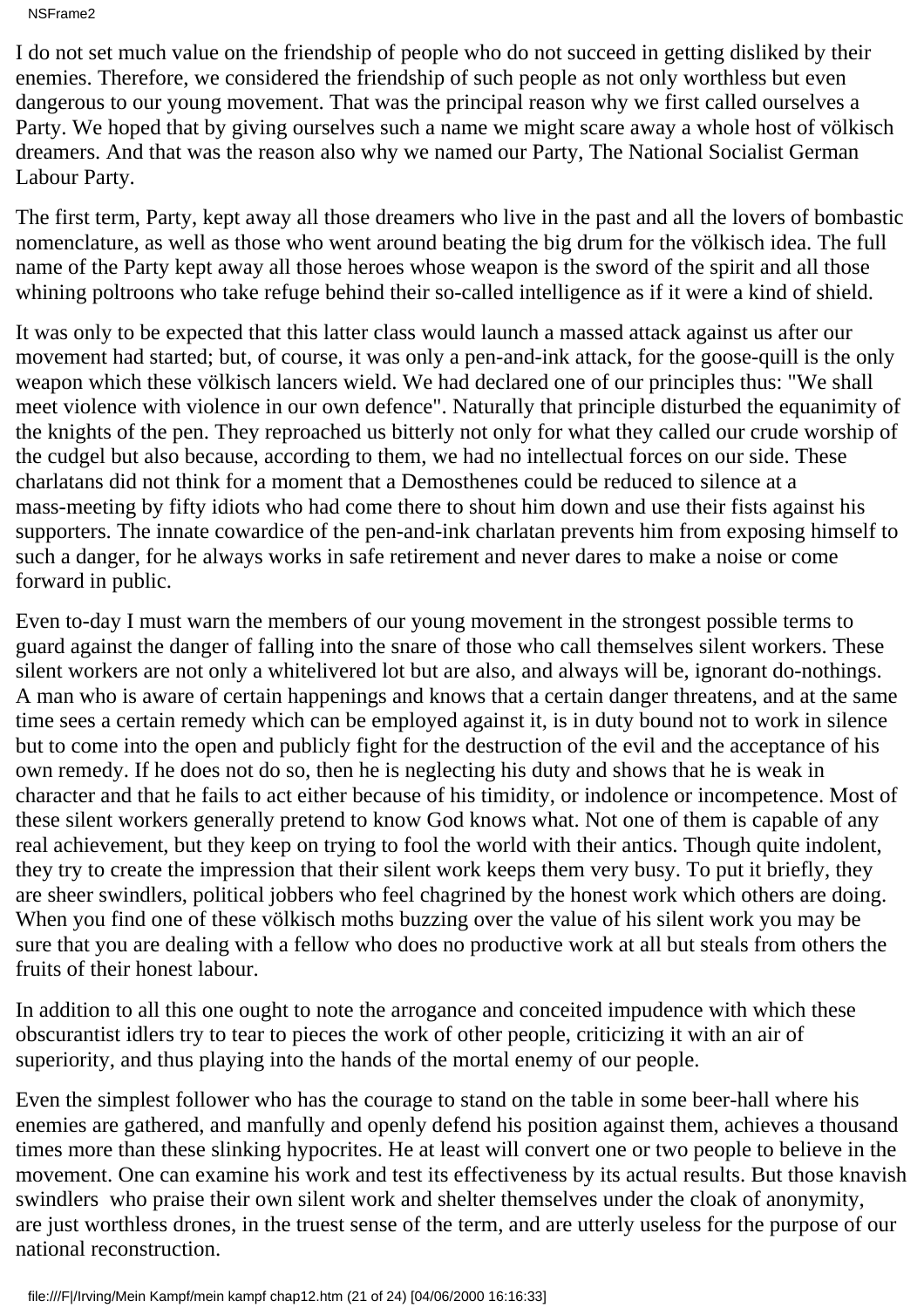In the beginning of 1920 I put forward the idea of holding our first mass meeting. On this proposal there were differences of opinion amongst us. Some leading members of our party thought that the time was not ripe for such a meeting and that the result might be detrimental. The Press of the Left had begun to take notice of us and we were lucky enough in being able gradually to arouse their wrath. We had begun to appear at other meetings and to ask questions or contradict the speakers, with the natural result that we were shouted down forthwith. But still we thereby gained some of our ends. People began to know of our existence and the better they understood us, the stronger became their aversion and their enmity. Therefore we might expect that a large contingent of our friends from the Red Camp would attend our first mass meeting.

I fully realized that our meeting would probably be broken up. But we had to face the fight; if not now, then some months later. Since the first day of our foundation we were resolved to secure the future of the movement by fighting our way forward in a spirit of blind faith and ruthless determination. I was well acquainted with the mentality of all those who belonged to the Red Camp, and I knew quite well that if we opposed them tooth and nail not only would we make an impression on them but that we even might win new followers for ourselves. Therefore I felt that we must decide on a policy of active opposition.

Herr Harrer was then chairman of our party. He did not see eye to eye with me as to the opportune time for our first mass meeting. Accordingly he felt himself obliged to resign from the leadership of the movement, as an upright and honest man. Herr Anton Drexler took his place. I kept the work of organizing the propaganda in my own hands and I listened to no compromise in carrying it out.

We decided on February 24th 1920 as the date for the first great popular meeting to be held under the ægis of this movement which was hitherto unknown.

I made all the preparatory arrangements personally. They did not take very long. The whole apparatus of our organization was set in motion for the purpose of being able to secure a rapid decision as to our policy. Within twenty-four hours we had to decide on the attitude we should take in regard to the questions of the day which would be put forward at the mass meeting. The notices which advertised the meeting had to bring these points before the public. In this direction we were forced to depend on the use of posters and leaflets, the contents of which and the manner in which they were displayed were decided upon in accordance with the principles which I have already laid down in dealing with propaganda in general. They were produced in a form which would appeal to the crowd. They concentrated on a few points which were repeated again and again. The text was concise and definite, an absolutely dogmatic form of expression being used. We distributed these posters and leaflets with a dogged energy and then we patiently waited for the effect they would produce.

For our principal colour we chose red, as it has an exciting effect on the eye and was therefore calculated to arouse the attention of our opponents and irritate them. Thus they would have to take notice of us whether they liked it or not and would not forget us.

One result of our tactics was to show up clearly the close political fraternization that existed also here in Bavaria between the Marxists and the Centre Party. The political party that held power in Bavaria, which was the Bavarian Peoples Party (affiliated with the Centre Party) did its best to counteract the effect which our placards were having on the Red masses. Thus they made a definite step to fetter our activities. If the police could find no other grounds for prohibiting our placards, then they might claim that we were disturbing the traffic in the streets. And thus the so-called German National People s Party calmed the anxieties of their Red allies by completely prohibiting those placards which proclaimed a message that was bringing back to the bosom of their own people hundreds of thousands of workers who had been misled by international agitators and incensed against their own nation.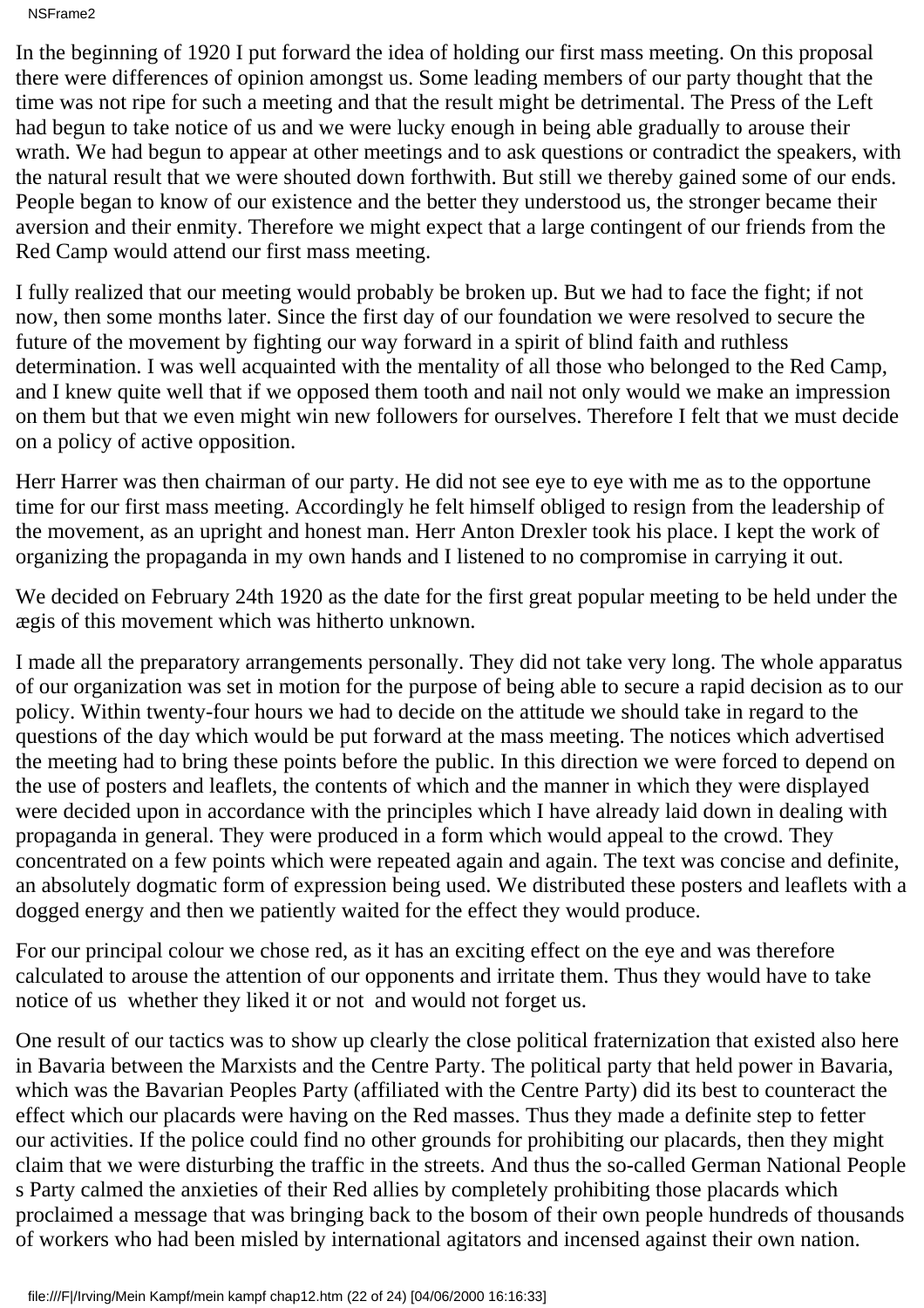NSFrame2

These placards bear witness to the bitterness of the struggle in which the young movement was then engaged. Future generations will find in these placards a documentary proof of our determination and the justice of our own cause. And these placards will also prove how the so-called national officials took arbitrary action to strangle a movement that did not please them, because it was nationalizing the broad masses of the people and winning them back to their own racial stock.

These placards will also help to refute the theory that there was then a national government in Bavaria and they will afford documentary confirmation of the fact that if Bavaria remained nationally-minded during the years 1919, 1920, 1921, 1922 and 1923, this was not due to a national government but it was because the national spirit gradually gained a deeper hold on the people and the Government was forced to follow public feeling. The Government authorities themselves did everything in their power to hamper this process of recovery and make it impossible. But in this connection two officials must be mentioned as outstanding exceptions.

Ernst Pöhner was Chief of Police at the time. He had a loyal counsellor in Dr. Frick, who was his chief executive official. These were the only men among the higher officials who had the courage to place the interests of their country before their own interests in holding on to their jobs. Of those in responsible positions Ernst Pöhner was the only one who did not pay court to the mob but felt that his duty was towards the nation as such and was ready to risk and sacrifice everything, even his personal livelihood, to help in the restoration of the German people, whom he dearly loved. For that reason he was a bitter thorn in the side of the venal group of Government officials. It was not the interests of the nation or the necessity of a national revival that inspired or directed their conduct. They simply truckled to the wishes of the Government, so as to secure their daily bread for themselves, but they had no thought whatsoever for the national welfare that had been entrusted to their care.

Above all, Pöhner was one of those people who, in contradistinction to the majority of our so-called defenders of the authority of the State, did not fear to incur the enmity of the traitors to the country and the nation but rather courted it as a mark of honour and honesty. For such men the hatred of the Jews and Marxists and the lies and calumnies they spread, were their only source of happiness in the midst of the national misery. Pöhner was a man of granite loyalty. He was like one of the ascetic characters of the classical era and was at the same time that kind of straightforward German for whom the saying Better dead than a slave is not an empty phrase but a veritable heart s cry.

In my opinion he and his collaborator, Dr. Frick, are the only men holding positions then in Bavaria who have the right to be considered as having taken active part in the creation of a national Bavaria.

Before holding our first great mass meeting it was necessary not only to have our propaganda material ready but also to have the main items of our programme printed.

In the second volume of this book I shall give a detailed account of the guiding principles which we then followed in drawing up our programme. Here I will only say that the programme was arranged not merely to set forth the form and content of the young movement but also with an eye to making it understood among the broad masses. The so-called intellectual circles made jokes and sneered at it and then tried to criticize it. But the effect of our programme proved that the ideas which we then held were right.

During those years I saw dozens of new movements arise and disappear without leaving a trace behind. Only one movement has survived. It is the National Socialist German Labour Party. To-day I am more convinced than ever before that, though they may combat us and try to paralyse our movement, and though pettifogging party ministers may forbid us the right of free speech, they cannot prevent the triumph of our ideas. When the present system of statal administration and even the names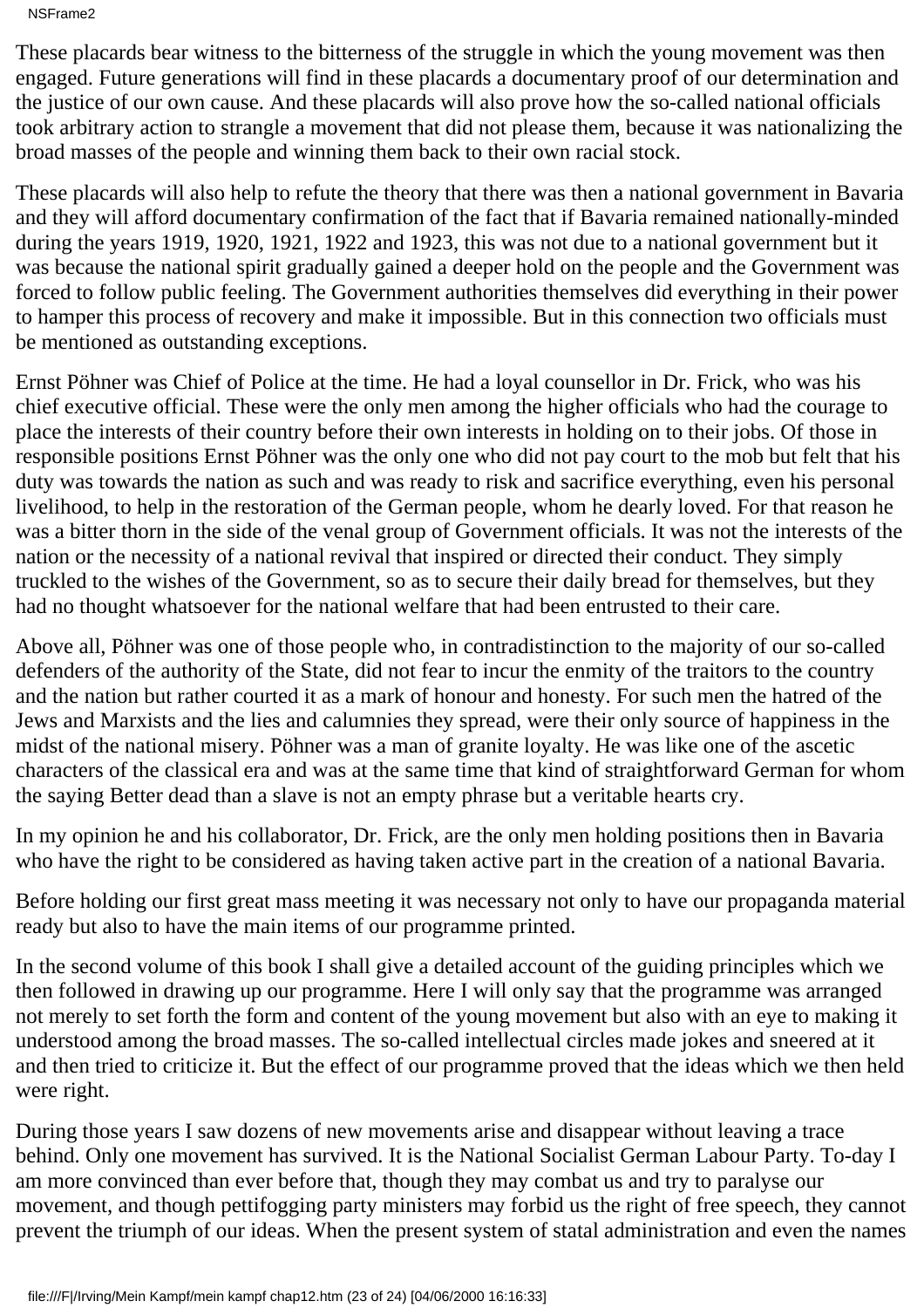NSFrame2

of the political parties that represent it will be forgotten, the programmatic basis of the National Socialist movement will supply the groundwork on which the future State will be built.

The meetings which we held before January 1920 had enabled us to collect the financial means that were necessary to have our first pamphlets and posters and programmes printed.

I shall bring the first part of this book to a close by referring to our first great mass meeting, because that meeting marked the occasion on which our framework as a small party had to be broken up and we started to become the most powerful factor of this epoch in the influence we exercised on public opinion. At that time my chief anxiety was that we might not fill the hall and that we might have to face empty benches. I myself was firmly convinced that if only the people would come this day would turn out a great success for the young movement. That was my feeling as I waited impatiently for the hour to come.

It had been announced that the meeting would begin at 7.30. A quarter-of-an-hour before the opening time I walked through the chief hall of the Hofbräuhaus on the Platz in Munich and my heart was nearly bursting with joy. The great hall for at that time it seemed very big to me was filled to overflowing. Nearly 2,000 people were present. And, above all, those people had come whom we had always wished to reach. More than half the audience consisted of persons who seemed to be communists or independents. Our first great demonstration was destined, in their view, to come to an abrupt end.

But things happened otherwise. When the first speaker had finished I got up to speak. After a few minutes I was met with a hailstorm of interruptions and violent encounters broke out in the body of the hall. A handful of my loyal war comrades and some other followers grappled with the disturbers and restored order in a little while. I was able to continue my speech. After half an hour the applause began to drown the interruptions and the hootings. Then interruptions gradually ceased and applause took their place. When I finally came to explain the twenty-five points and laid them, point after point, before the masses gathered there and asked them to pass their own judgment on each point, one point after another was accepted with increasing enthusiasm. When the last point was reached I had before me a hall full of people united by a new conviction, a new faith and a new will.

Nearly four hours had passed when the hall began to clear. As the masses streamed towards the exits, crammed shoulder to shoulder, shoving and pushing, I knew that a movement was now set afoot among the German people which would never pass into oblivion.

A fire was enkindled from whose glowing heat the sword would be fashioned which would restore freedom to the German Siegfried and bring back life to the German nation.

Beside the revival which I then foresaw, I also felt that the Goddess of Vengeance was now getting ready to redress the treason of the 9th of November, 1918. The hall was emptied. The movement was on the march.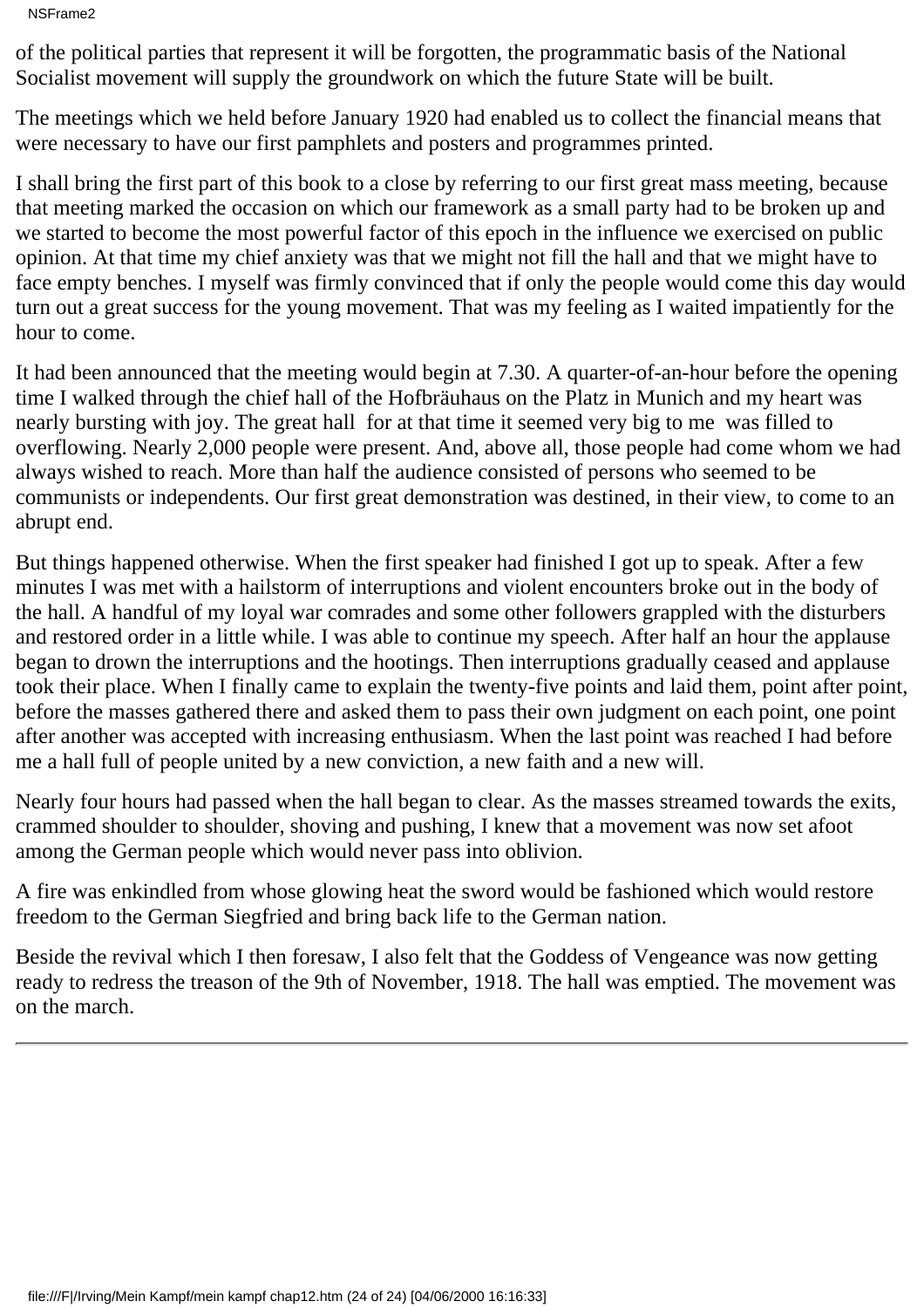## **CHAPTER I**

## *WELTANSCHAUUNG* **AND PARTY**

On February 24th, 1920, the first great mass meeting under the auspices of the new movement took place. In the Banquet Hall of the Hofbräuhaus in Munich the twenty-five theses which constituted the programme of our new party were expounded to an audience of nearly two thousand people and each thesis was enthusiastically received.

Thus we brought to the knowledge of the public those first principles and lines of action along which the new struggle was to be conducted for the abolition of a confused mass of obsolete ideas and opinions which had obscure and often pernicious tendencies. A new force was to make its appearance among the timid and feckless bourgeoisie. This force was destined to impede the triumphant advance of the Marxists and bring the Chariot of Fate to a standstill just as it seemed about to reach its goal.

It was evident that this new movement could gain the public significance and support which are necessary pre-requisites in such a gigantic struggle only if it succeeded from the very outset in awakening a sacrosanct conviction in the hearts of its followers, that here it was not a case of introducing a new electoral slogan into the political field but that an entirely new *Weltanschhauung*, which was of a radical significance, had to be promoted.

One must try to recall the miserable jumble of opinions that used to be arrayed side by side to form the usual Party Programme, as it was called, and one must remember how these opinions used to be brushed up or dressed in a new form from time to time. If we would properly understand these programmatic monstrosities we must carefully investigate the motives which inspired the average bourgeois programme committee.

Those people are always influenced by one and the same preoccupation when they introduce something new into their programme or modify something already contained in it. That preoccupation is directed towards the results of the next election. The moment these artists in parliamentary government have the first glimmering of a suspicion that their darling public may be ready to kick up its heels and escape from the harness of the old party wagon they begin to paint the shafts with new colours. On such occasions the party astrologists and horoscope readers, the so-called experienced men and experts, come forward. For the most part they are old parliamentary hands whose political schooling has furnished them with ample experience. They can remember former occasions when the masses showed signs of losing patience and they now diagnose the menace of a similar situation arising. Resorting to their old prescription, they form a committee. They go around among the darling public and listen to what is being said. They dip their noses into the newspapers and gradually begin to scent what it is that their darlings, the broad masses, are wishing for, what they reject and what they are hoping for. The groups that belong to each trade or business, and even office employees, are carefully studied and their innermost desires are investigated. The malicious slogans of the opposition from which danger is threatened are now suddenly looked upon as worthy of reconsideration, and it often happens that these slogans, to the great astonishment of those who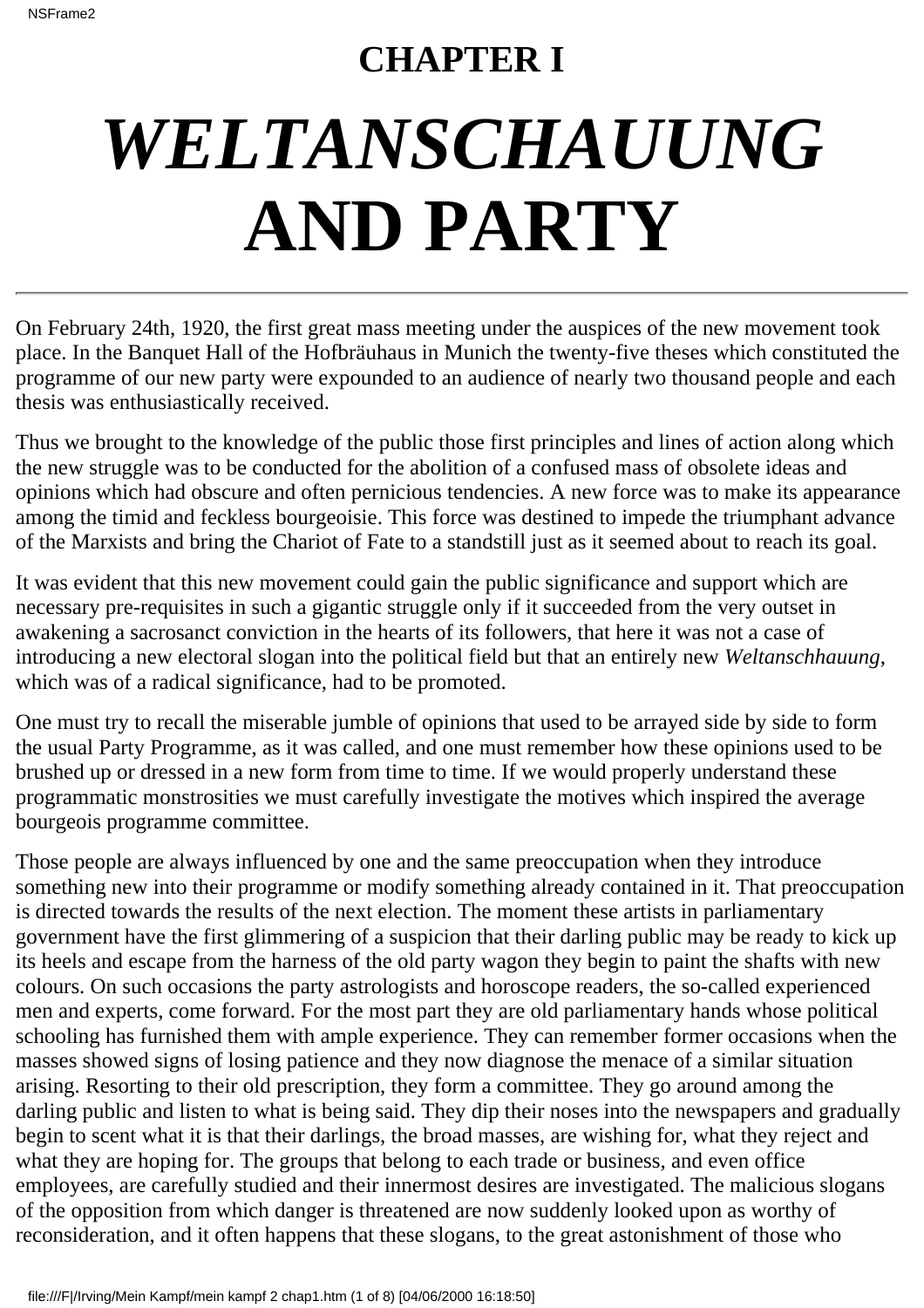NSFrame2

originally coined and circulated them, now appear to be quite harmless and indeed are to be found among the dogmas of the old parties.

So the committees meet to revise the old programme and draw up a new one.

For these people change their convictions just as the soldier changes his shirt in war when the old one is bug-eaten. In the new programme everyone gets everything he wants. The farmer is assured that the interests of agriculture will be safeguarded. The industrialist is assured of protection for his products. The consumer is assured that his interests will be protected in the market prices. Teachers are given higher salaries and civil servants will have better pensions. Widows and orphans will receive generous assistance from the State. Trade will be promoted. The tariff will be lowered and even the taxes, though they cannot be entirely abolished, will be almost abolished. It sometimes happens that one section of the public is forgotten or that one of the demands mooted among the public has not reached the ears of the party. This is also hurriedly patched on to the whole, should there be any space available for it: until finally it is felt that there are good grounds for hoping that the whole normal host of philistines, including their wives, will have their anxieties laid to rest and will beam with satisfaction once again. And so, internally armed with faith in the goodness of God and the impenetrable stupidity of the electorate, the struggle for what is called the reconstruction of the Reich can now begin.

When the election day is over and the parliamentarians have held their last public meeting for the next five years, when they can leave their job of getting the populace to toe the line and can now devote themselves to higher and more pleasing tasks then the programme committee is dissolved and the struggle for the progressive reorganization of public affairs becomes once again a business of earning ones daily bread, which for the parliamentarians means merely the attendance that is required in order to be able to draw their daily remunerations. Morning after morning the honourable deputy wends his way to the House, and though he may not enter the Chamber itself he gets at least as far as the front hall, where he will find the register on which the names of the deputies in attendance have to be inscribed. As a part of his onerous service to his constituents he enters his name, and in return receives a small indemnity as a well-earned reward for his unceasing and exhausting labours.

When four years have passed, or in the meantime if there should be some critical weeks during which the parliamentary corporations have to face the danger of being dissolved, these honourable gentlemen become suddenly seized by an irresistible desire to act. Just as the grub-worm cannot help growing into a cock-chafer, these parliamentarian worms leave the great House of Puppets and flutter on new wings out among the beloved public. They address the electors once again, give an account of the enormous labours they have accomplished and emphasize the malicious obstinacy of their opponents. They do not always meet with grateful applause; for occasionally the unintelligent masses throw rude and unfriendly remarks in their faces. When this spirit of public ingratitude reaches a certain pitch there is only one way of saving the situation. The prestige of the party must be burnished up again. The programme has to be amended. The committee is called into existence once again. And the swindle begins anew. Once we understand the impenetrable stupidity of our public we cannot be surprised that such tactics turn out successful. Led by the Press and blinded once again by the alluring appearance of the new programme, the bourgeois as well as the proletarian herds of voters faithfully return to the common stall and re-elect their old deceivers. The peoples man and labour candidate now change back again into the parliamentarian grub and become fat and rotund as they batten on the leaves that grow on the tree of public life to be retransformed into the glittering butterfly after another four years have passed.

Scarcely anything else can be so depressing as to watch this process in sober reality and to be the eyewitness of this repeatedly recurring fraud. On a spiritual training ground of that kind it is not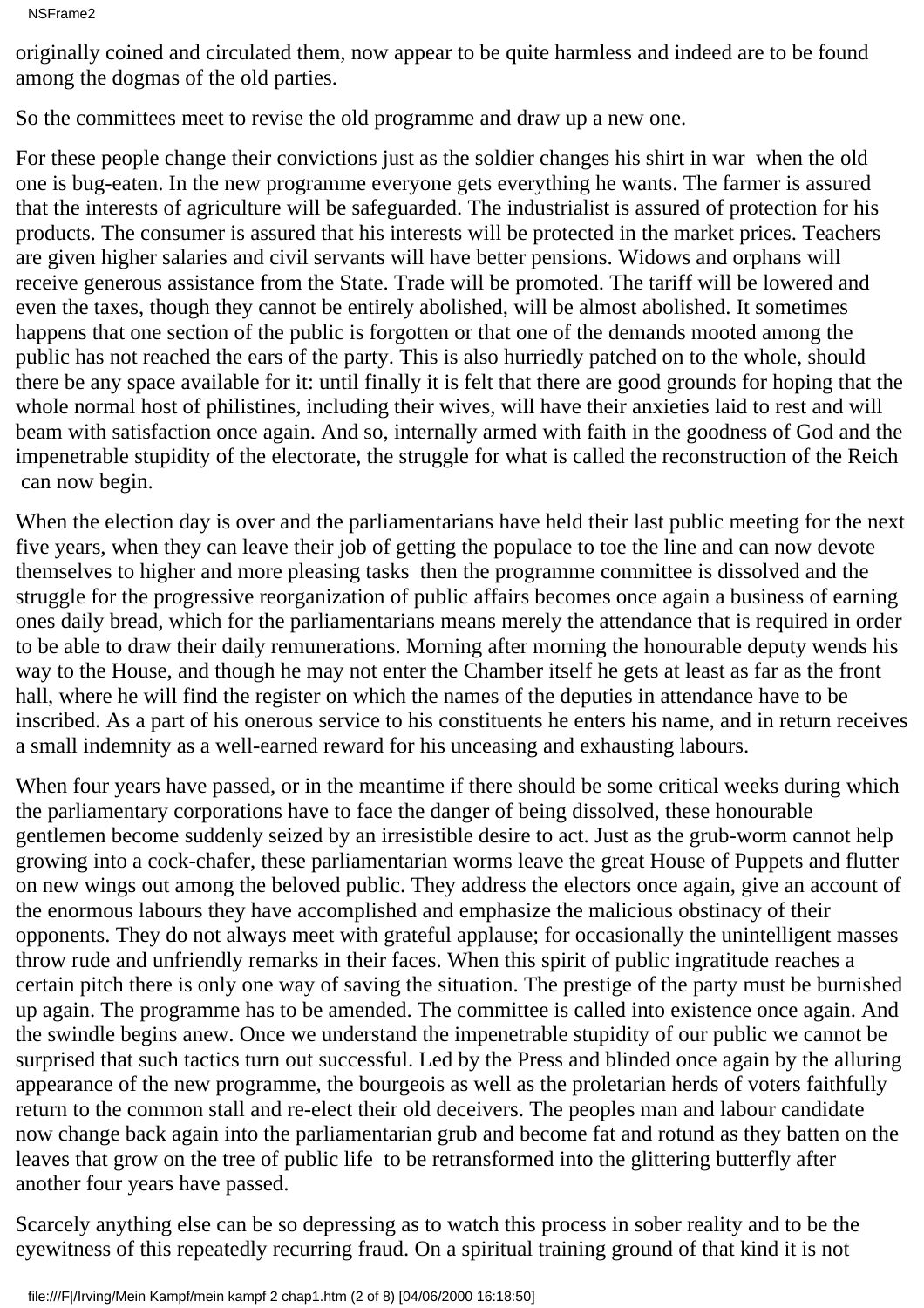## NSFrame2

possible for the bourgeois forces to develop the strength which is necessary to carry on the fight against the organized might of Marxism. Indeed they have never seriously thought of doing so. Though these parliamentary quacks who represent the white race are generally recognized as persons of quite inferior mental capacity, they are shrewd enough to know that they could not seriously entertain the hope of being able to use the weapon of Western Democracy to fight a doctrine for the advance of which Western Democracy, with all its accessories, is employed as a means to an end. Democracy is exploited by the Marxists for the purpose of paralysing their opponents and gaining for themselves a free hand to put their own methods into action. When certain groups of Marxists use all their ingenuity for the time being to make it be believed that they are inseparably attached to the principles of democracy, it may be well to recall the fact that when critical occasions arose these same gentlemen snapped their fingers at the principle of decision by majority vote, as that principle is understood by Western Democracy. Such was the case in those days when the bourgeois parliamentarians, in their monumental shortsightedness, believed that the security of the Reich was guaranteed because it had an overwhelming numerical majority in its favour, and the Marxists did not hesitate suddenly to grasp supreme power in their own hands, backed by a mob of loafers, deserters, political place-hunters and Jewish dilettanti. That was a blow in the face for that democracy in which so many parliamentarians believed. Only those credulous parliamentary wizards who represented bourgeois democracy could have believed that the brutal determination of those whose interest it is to spread the Marxist world-pest, of which they are the carriers, could for a moment, now or in the future, be held in check by the magical formulas of Western Parliamentarianism. Marxism will march shoulder to shoulder with democracy until it succeeds indirectly in securing for its own criminal purposes even the support of those whose minds are nationally orientated and whom Marxism strives to exterminate. But if the Marxists should one day come to believe that there was a danger that from this witch s cauldron of our parliamentary democracy a majority vote might be concocted, which by reason of its numerical majority would be empowered to enact legislation and might use that power seriously to combat Marxism, then the whole parliamentarian hocus-pocus would be at an end. Instead of appealing to the democratic conscience, the standard bearers of the Red International would immediately send forth a furious rallying-cry among the proletarian masses and the ensuing fight would not take place in the sedate atmosphere of Parliament but in the factories and the streets. Then democracy would be annihilated forthwith. And what the intellectual prowess of the apostles who represented the people in Parliament had failed to accomplish would now be successfully carried out by the crow-bar and the sledge-hammer of the exasperated proletarian masses just as in the autumn of 1918. At a blow they would awaken the bourgeois world to see the madness of thinking that the Jewish drive towards world-conquest can be effectually opposed by means of Western Democracy.

As I have said, only a very credulous soul could think of binding himself to observe the rules of the game when he has to face a player for whom those rules are nothing but a mere bluff or a means of serving his own interests, which means he will discard them when they prove no longer useful for his purpose.

All the parties that profess so-called bourgeois principles look upon political life as in reality a struggle for seats in Parliament. The moment their principles and convictions are of no further use in that struggle they are thrown overboard, as if they were sand ballast. And the programmes are constructed in such a way that they can be dealt with in like manner. But such practice has a correspondingly weakening effect on the strength of those parties. They lack the great magnetic force which alone attracts the broad masses; for these masses always respond to the compelling force which emanates from absolute faith in the ideas put forward, combined with an indomitable zest to fight for and defend them.

At a time in which the one side, armed with all the fighting power that springs from a systematic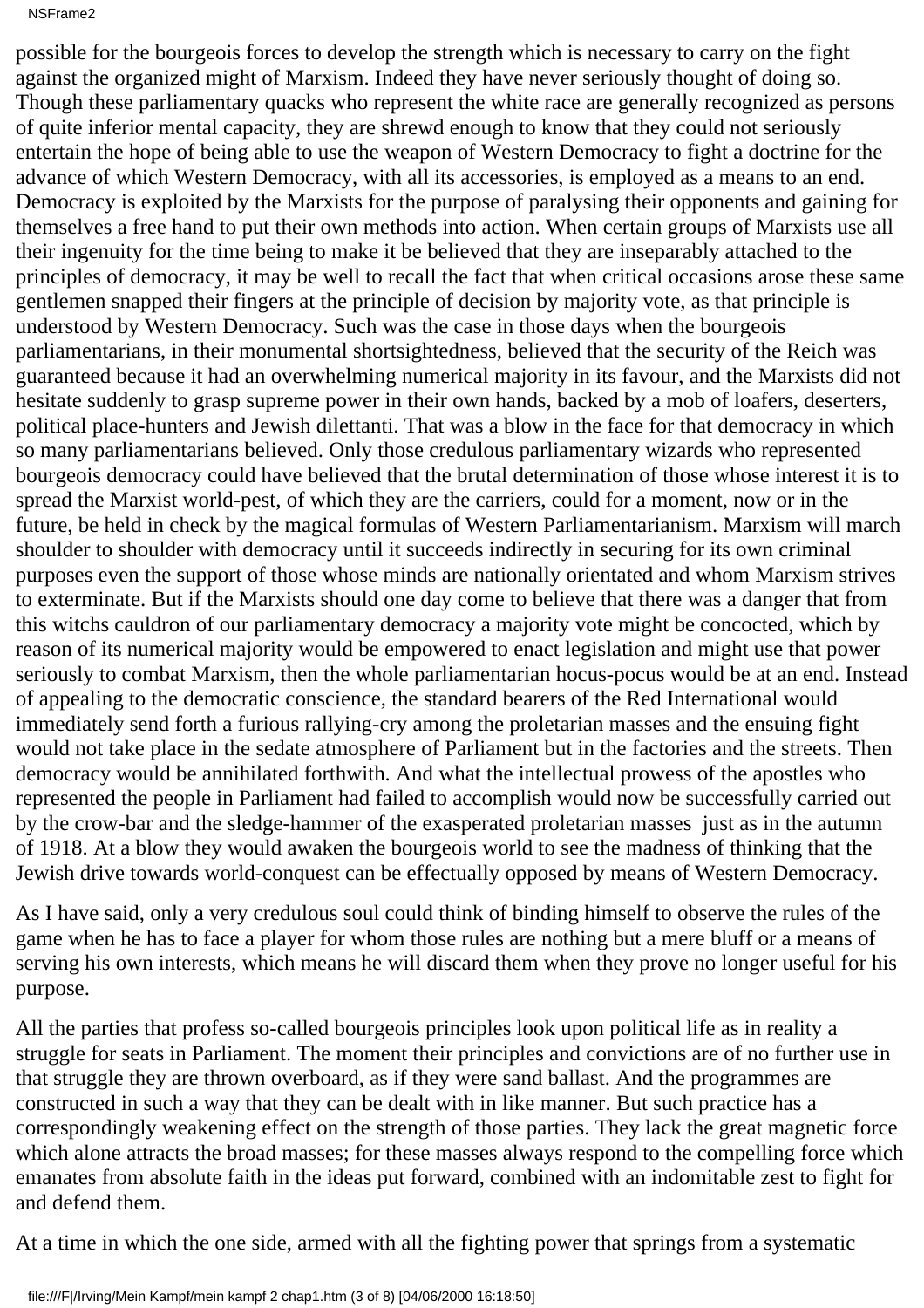conception of life even though it be criminal in a thousand ways makes an attack against the established order the other side will be able to resist when it draws its strength from a new faith, which in our case is a political faith. This faith must supersede the weak and cowardly command to defend. In its stead we must raise the battle-cry of a courageous and ruthless attack. Our present movement is accused, especially by the so-called national bourgeois cabinet ministers the Bavarian representatives of the Centre, for example of heading towards a revolution. We have one answer to give to those political pigmies. We say to them: We are trying to make up for that which you, in your criminal stupidity, have failed to carry out. By your parliamentarian jobbing you have helped to drag the nation into ruin. But we, by our aggressive policy, are setting up a new *Weltanschhauung* which we shall defend with indomitable devotion. Thus we are building the steps on which our nation once again may ascend to the temple of freedom.

And so during the first stages of founding our movement we had to take special care that our militant group which fought for the establishment of a new and exalted political faith should not degenerate into a society for the promotion of parliamentarian interests.

The first preventive measure was to lay down a programme which of itself would tend towards developing a certain moral greatness that would scare away all the petty and weakling spirits who make up the bulk of our present party politicians.

Those fatal defects which finally led to Germanys downfall afford the clearest proof of how right we were in considering it absolutely necessary to set up programmatic aims which were sharply and distinctly defined.

Because we recognized the defects above mentioned, we realized that a new conception of the State had to be formed, which in itself became a part of our new conception of life in general.

In the first volume of this book I have already dealt with the term völkisch, and I said then that this term has not a sufficiently precise meaning to furnish the kernel around which a closely consolidated militant community could be formed. All kinds of people, with all kinds of divergent opinions, are parading about at the present moment under the device völkisch on their banners. Before I come to deal with the purposes and aims of the National Socialist Labour Party I want to establish a clear understanding of what is meant by the concept völkisch and herewith explain its relation to our party movement. The word völkisch does not express any clearly specified idea. It may be interpreted in several ways and in practical application it is just as general as the word religious, for instance. It is difficult to attach any precise meaning to this latter word, either as a theoretical concept or as a guiding principle in practical life. The word religious acquires a precise meaning only when it is associated with a distinct and definite form through which the concept is put into practice. To say that a person is deeply religious may be very fine phraseology; but, generally speaking, it tells us little or nothing. There may be some few people who are content with such a vague description and there may even be some to whom the word conveys a more or less definite picture of the inner quality of a person thus described. But, since the masses of the people are not composed of philosophers or saints, such a vague religious idea will mean for them nothing else than to justify each individual in thinking and acting according to his own bent. It will not lead to that practical faith into which the inner religious yearning is transformed only when it leaves the sphere of general metaphysical ideas and is moulded to a definite dogmatic belief. Such a belief is certainly not an end in itself, but the means to an end. Yet it is a means without which the end could never be reached at all. This end, however, is not merely something ideal; for at the bottom it is eminently practical. We must always bear in mind the fact that, generally speaking, the highest ideals are always the outcome of some profound vital need, just as the most sublime beauty owes its nobility of shape, in the last analysis, to the fact that the most beautiful form is the form that is best suited to the purpose it is meant to serve.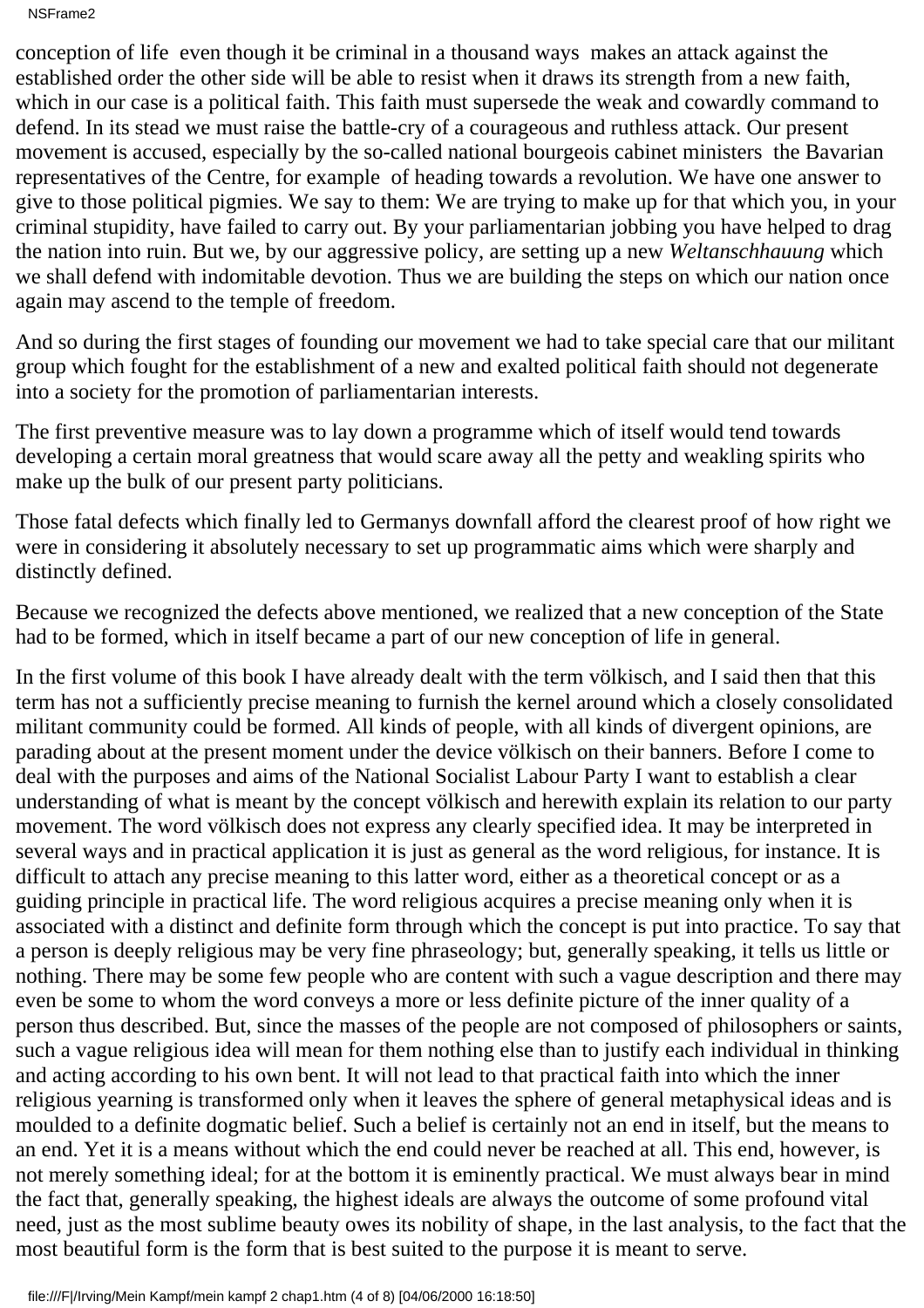NSFrame2

By helping to lift the human being above the level of mere animal existence, Faith really contributes to consolidate and safeguard its own existence. Taking humanity as it exists to-day and taking into consideration the fact that the religious beliefs which it generally holds and which have been consolidated through our education, so that they serve as moral standards in practical life, if we should now abolish religious teaching and not replace it by anything of equal value the result would be that the foundations of human existence would be seriously shaken. We may safely say that man does not live merely to serve higher ideals, but that these ideals, in their turn, furnish the necessary conditions of his existence as a human being. And thus the circle is closed.

Of course, the word religious implies some ideas and beliefs that are fundamental. Among these we may reckon the belief in the immortality of the soul, its future existence in eternity, the belief in the existence of a Higher Being, and so on. But all these ideas, no matter how firmly the individual believes in them, may be critically analysed by any person and accepted or rejected accordingly, until the emotional concept or yearning has been transformed into an active service that is governed by a clearly defined doctrinal faith. Such a faith furnishes the practical outlet for religious feeling to express itself and thus opens the way through which it can be put into practice.

Without a clearly defined belief, the religious feeling would not only be worthless for the purposes of human existence but even might contribute towards a general disorganization, on account of its vague and multifarious tendencies.

What I have said about the word religious can also be applied to the term völkisch. This word also implies certain fundamental ideas. Though these ideas are very important indeed, they assume such vague and indefinite forms that they cannot be estimated as having a greater value than mere opinions, until they become constituent elements in the structure of a political party. For in order to give practical force to the ideals that grow out of a *Weltanschhauung* and to answer the demands which are a logical consequence of such ideals, mere sentiment and inner longing are of no practical assistance, just as freedom cannot be won by a universal yearning for it. No. Only when the idealistic longing for independence is organized in such a way that it can fight for its ideal with military force, only then can the urgent wish of a people be transformed into a potent reality.

Any *Weltanschhauung*, though a thousandfold right and supremely beneficial to humanity, will be of no practical service for the maintenance of a people as long as its principles have not yet become the rallying point of a militant movement. And, on its own side, this movement will remain a mere party until is has brought its ideals to victory and transformed its party doctrines into the new foundations of a State which gives the national community its final shape.

If an abstract conception of a general nature is to serve as the basis of a future development, then the first prerequisite is to form a clear understanding of the nature and character and scope of this conception. For only on such a basis can a movement he founded which will be able to draw the necessary fighting strength from the internal cohesion of its principles and convictions. From general ideas a political programme must be constructed and a general *Weltanschhauung* must receive the stamp of a definite political faith. Since this faith must be directed towards ends that have to be attained in the world of practical reality, not only must it serve the general ideal as such but it must also take into consideration the means that have to be employed for the triumph of the ideal. Here the practical wisdom of the statesman must come to the assistance of the abstract idea, which is correct in itself. In that way an eternal ideal, which has everlasting significance as a guiding star to mankind, must be adapted to the exigencies of human frailty so that its practical effect may not be frustrated at the very outset through those shortcomings which are general to mankind. The exponent of truth must here go hand in hand with him who has a practical knowledge of the soul of the people, so that from the realm of eternal verities and ideals what is suited to the capacities of human nature may be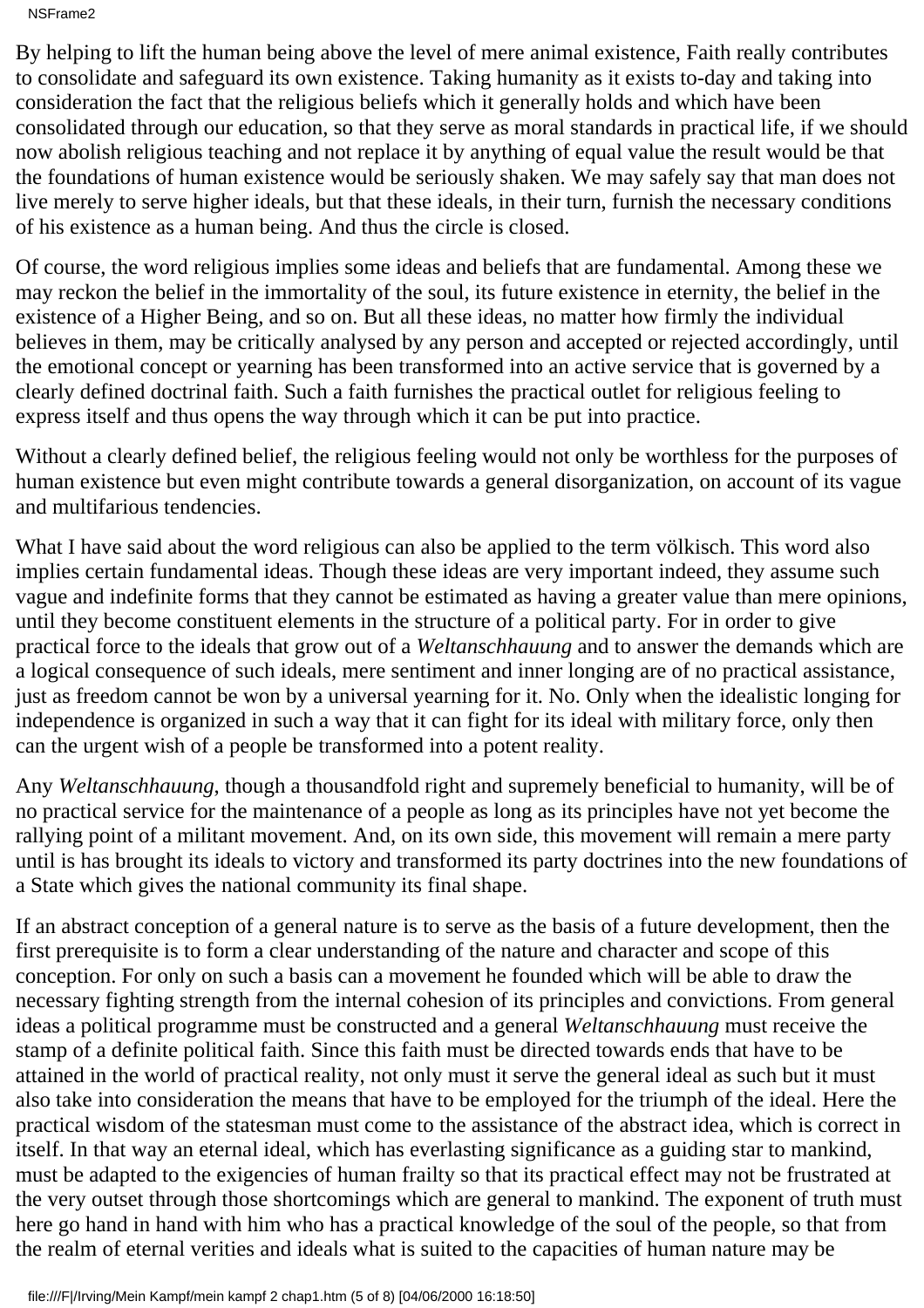NSFrame2

selected and given practical form. To take abstract and general principles, derived from a *Weltanschhauung* which is based on a solid foundation of truth, and transform them into a militant community whose members have the same political faith a community which is precisely defined, rigidly organized, of one mind and one will such a transformation is the most important task of all; for the possibility of successfully carrying out the idea is dependent on the successful fulfilment of that task. Out of the army of millions who feel the truth of these ideas, and even may understand them to some extent, one man must arise. This man must have the gift of being able to expound general ideas in a clear and definite form, and, from the world of vague ideas shimmering before the minds of the masses, he must formulate principles that will be as clear-cut and firm as granite. He must fight for these principles as the only true ones, until a solid rock of common faith and common will emerges above the troubled waves of vagrant ideas. The general justification of such action is to be sought in the necessity for it and the individual will be justified by his success.

If we try to penetrate to the inner meaning of the word völkisch we arrive at the following conclusions:

The current political conception of the world is that the State, though it possesses a creative force which can build up civilizations, has nothing in common with the concept of race as the foundation of the State. The State is considered rather as something which has resulted from economic necessity, or, at best, the natural outcome of the play of political forces and impulses. Such a conception of the foundations of the State, together with all its logical consequences, not only ignores the primordial racial forces that underlie the State, but it also leads to a policy in which the importance of the individual is minimized. If it be denied that races differ from one another in their powers of cultural creativeness, then this same erroneous notion must necessarily influence our estimation of the value of the individual. The assumption that all races are alike leads to the assumption that nations and individuals are equal to one another. And international Marxism is nothing but the application effected by the Jew, Karl Marx of a general conception of life to a definite profession of political faith; but in reality that general concept had existed long before the time of Karl Marx. If it had not already existed as a widely diffused infection the amazing political progress of the Marxist teaching would never have been possible. In reality what distinguished Karl Marx from the millions who were affected in the same way was that, in a world already in a state of gradual decomposition, he used his keen powers of prognosis to detect the essential poisons, so as to extract them and concentrate them, with the art of a necromancer, in a solution which would bring about the rapid destruction of the independent nations on the globe. But all this was done in the service of his race.

Thus the Marxist doctrine is the concentrated extract of the mentality which underlies the general concept of life to-day. For this reason alone it is out of the question and even ridiculous to think that what is called our bourgeois world can put up any effective fight against Marxism. For this bourgeois world is permeated with all those same poisons and its conception of life in general differs from Marxism only in degree and in the character of the persons who hold it. The bourgeois world is Marxist but believes in the possibility of a certain group of people that is to say, the bourgeoisie being able to dominate the world, while Marxism itself systematically aims at delivering the world into the hands of the Jews.

Over against all this, the völkisch concept of the world recognizes that the primordial racial elements are of the greatest significance for mankind. In principle, the State is looked upon only as a means to an end and this end is the conservation of the racial characteristics of mankind. Therefore on the völkisch principle we cannot admit that one race is equal to another. By recognizing that they are different, the völkisch concept separates mankind into races of superior and inferior quality. On the basis of this recognition it feels bound in conformity with the eternal Will that dominates the universe,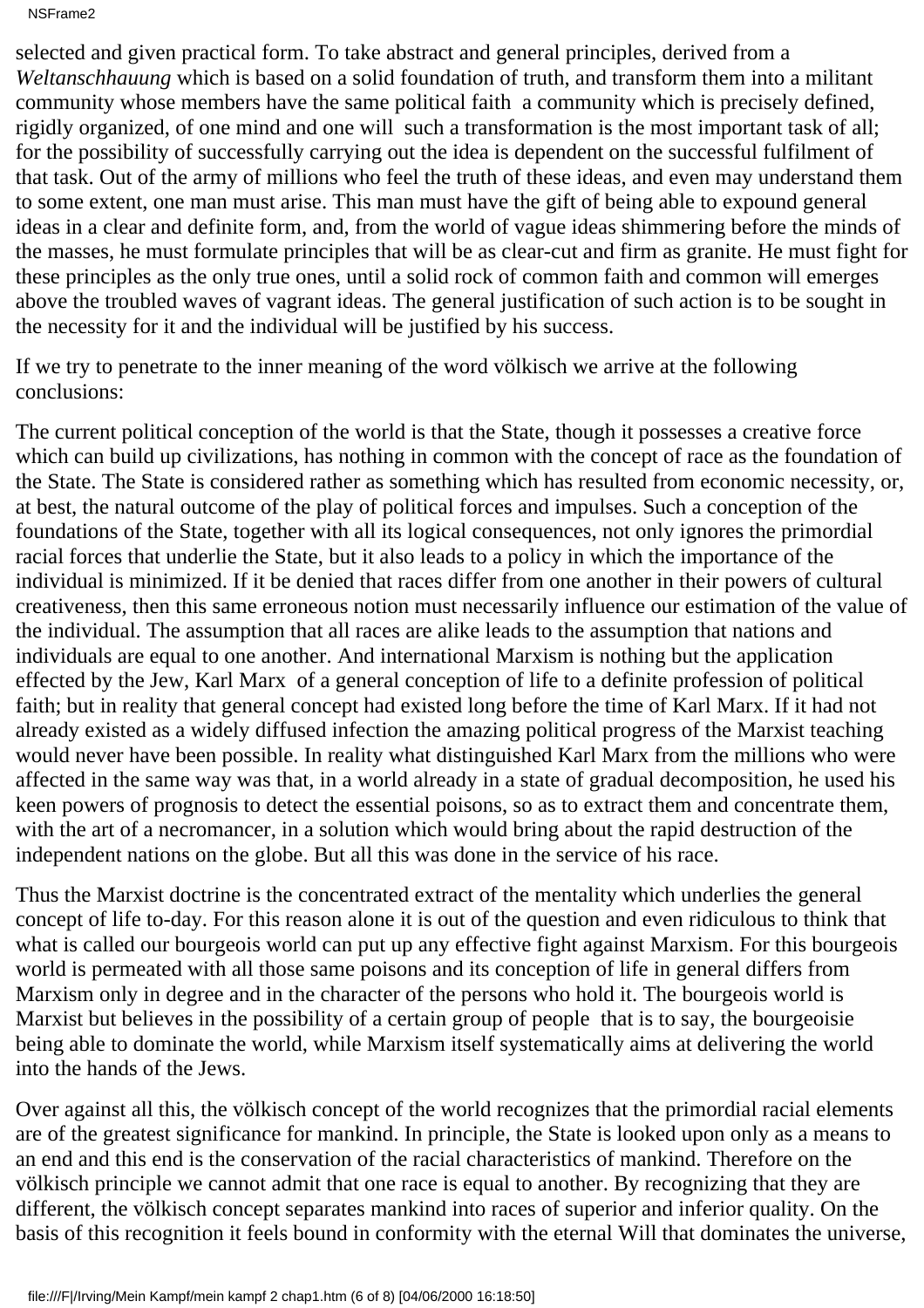NSFrame2

to postulate the victory of the better and stronger and the subordination of the inferior and weaker. And so it pays homage to the truth that the principle underlying all Natures operations is the aristocratic principle and it believes that this law holds good even down to the last individual organism. It selects individual values from the mass and thus operates as an organizing principle, whereas Marxism acts as a disintegrating solvent. The völkisch belief holds that humanity must have its ideals, because ideals are a necessary condition of human existence itself. But, on the other hand, it denies that an ethical ideal has the right to prevail if it endangers the existence of a race that is the standard-bearer of a higher ethical ideal. For in a world which would be composed of mongrels and negroids all ideals of human beauty and nobility and all hopes of an idealized future for our humanity would be lost forever.

On this planet of ours human culture and civilization are indissolubly bound up with the presence of the Aryan. If he should be exterminated or subjugated, then the dark shroud of a new barbarian era would enfold the earth.

To undermine the existence of human culture by exterminating its founders and custodians would be an execrable crime in the eyes of those who believe that the folk-idea lies at the basis of human existence. Whoever would dare to raise a profane hand against that highest image of God among His creatures would sin against the bountiful Creator of this marvel and would collaborate in the expulsion from Paradise.

Hence the folk concept of the world is in profound accord with Natures will; because it restores the free play of the forces which will lead the race through stages of sustained reciprocal education towards a higher type, until finally the best portion of mankind will possess the earth and will be free to work in every domain all over the world and even reach spheres that lie outside the earth.

We all feel that in the distant future many may be faced with problems which can be solved only by a superior race of human beings, a race destined to become master of all the other peoples and which will have at its disposal the means and resources of the whole world.

It is evident that such a general sketch of the ideas implied in the folk concept of the world may easily be interpreted in a thousand different ways. As a matter of fact there is scarcely one of our recent political movements that does not refer at some point to this conception of the world. But the fact that this conception of the world still maintains its independent existence in face of all the others proves that their ways of looking at life are quite difierent from this. Thus the Marxist conception, directed by a central organization endowed with supreme authority, is opposed by a motley crew of opinions which is not very impressive in face of the solid phalanx presented by the enemy. Victory cannot be achieved with such weak weapons. Only when the international idea, politically organized by Marxism, is confronted by the folk idea, equally well organized in a systematic way and equally well led only then will the fighting energy in the one camp be able to meet that of the other on an equal footing; and victory will be found on the side of eternal truth.

But a general conception of life can never be given an organic embodiment until it is precisely and definitely formulated. The function which dogma fulfils in religious belief is parallel to the function which party principles fulfil for a political party which is in the process of being built up. Therefore, for the conception of life that is based on the folk idea it is necessary that an instrument be forged which can be used in fighting for this ideal, similar to the Marxist party organization which clears the way for internationalism.

And this is the aim which the German National Socialist Labour Movement pursues.

The folk conception must therefore be definitely formulated so that it may be organically incorporated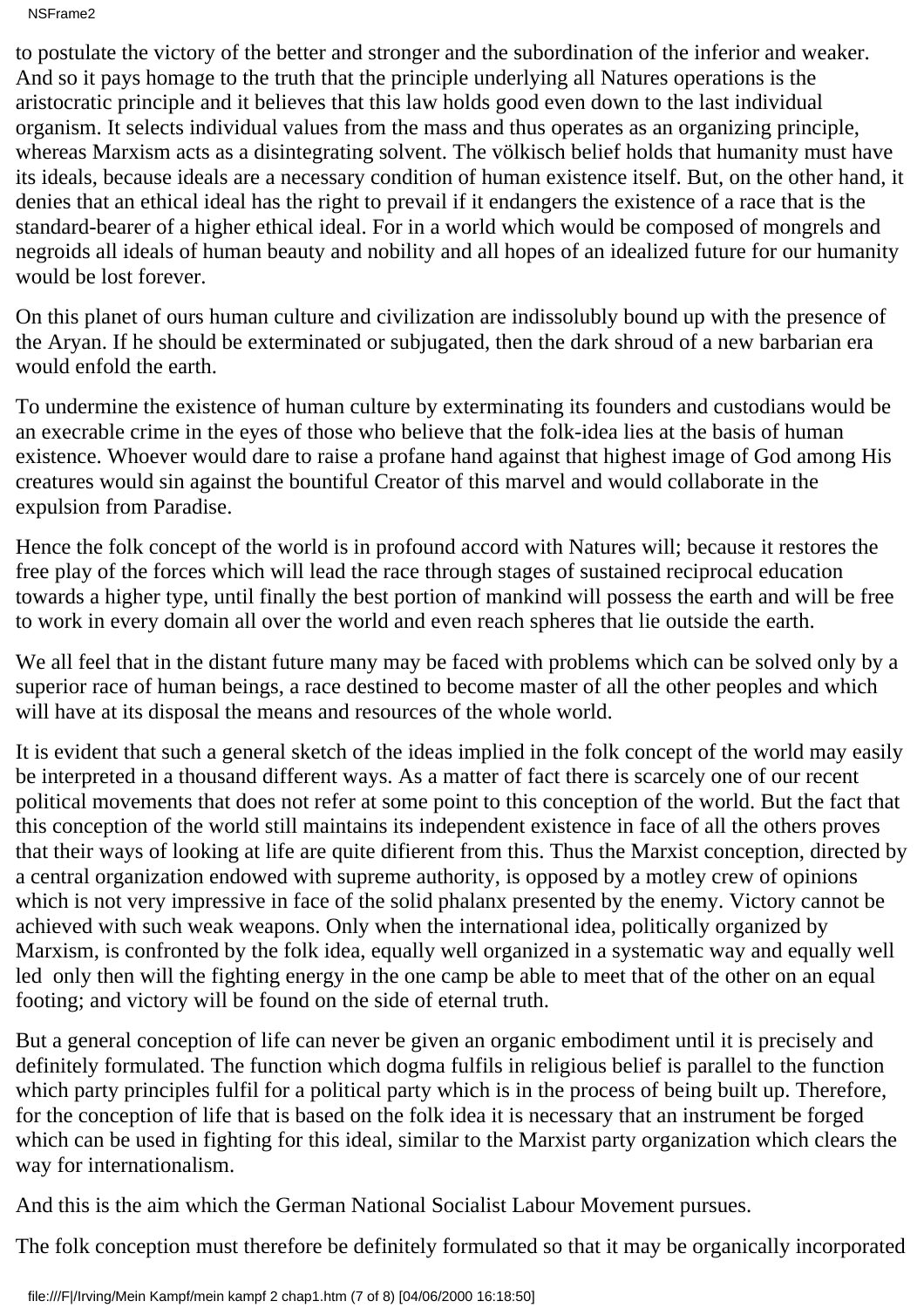## NSFrame2

in the party. That is a necessary prerequisite for the success of this idea. And that it is so is very clearly proved even by the indirect acknowledgment of those who oppose such an amalgamation of the folk idea with party principles. The very people who never tire of insisting again and again that the conception of life based on the folk idea can never be the exclusive property of a single group, because it lies dormant or lives in myriads of hearts, only confirm by their own statements the simple fact that the general presence of such ideas in the hearts of millions of men has not proved sufficient to impede the victory of the opposing ideas, which are championed by a political party organized on the principle of class conflict. If that were not so, the German people ought already to have gained a gigantic victory instead of finding themselves on the brink of the abyss. The international ideology achieved success because it was organized in a militant political party which was always ready to take the offensive. If hitherto the ideas opposed to the international concept have had to give way before the latter the reason is that they lacked a united front to fight for their cause. A doctrine which forms a definite outlook on life cannot struggle and triumph by allowing the right of free interpretation of its general teaching, but only by defining that teaching in certain articles of faith that have to be accepted and incorporating it in a political organization.

Therefore I considered it my special duty to extract from the extensive but vague contents of a general *Weltanschhauung* the ideas which were essential and give them a more or less dogmatic form. Because of their precise and clear meaning, these ideas are suited to the purpose of uniting in a common front all those who are ready to accept them as principles. In other words: The German National Socialist Labour Party extracts the essential principles from the general conception of the world which is based on the folk idea. On these principles it establishes a political doctrine which takes into account the practical realities of the day, the nature of the times, the available human material and all its deficiencies. Through this political doctrine it is possible to bring great masses of the people into an organization which is constructed as rigidly as it could be. Such an organization is the main preliminary that is necessary for the final triumph of this ideal.